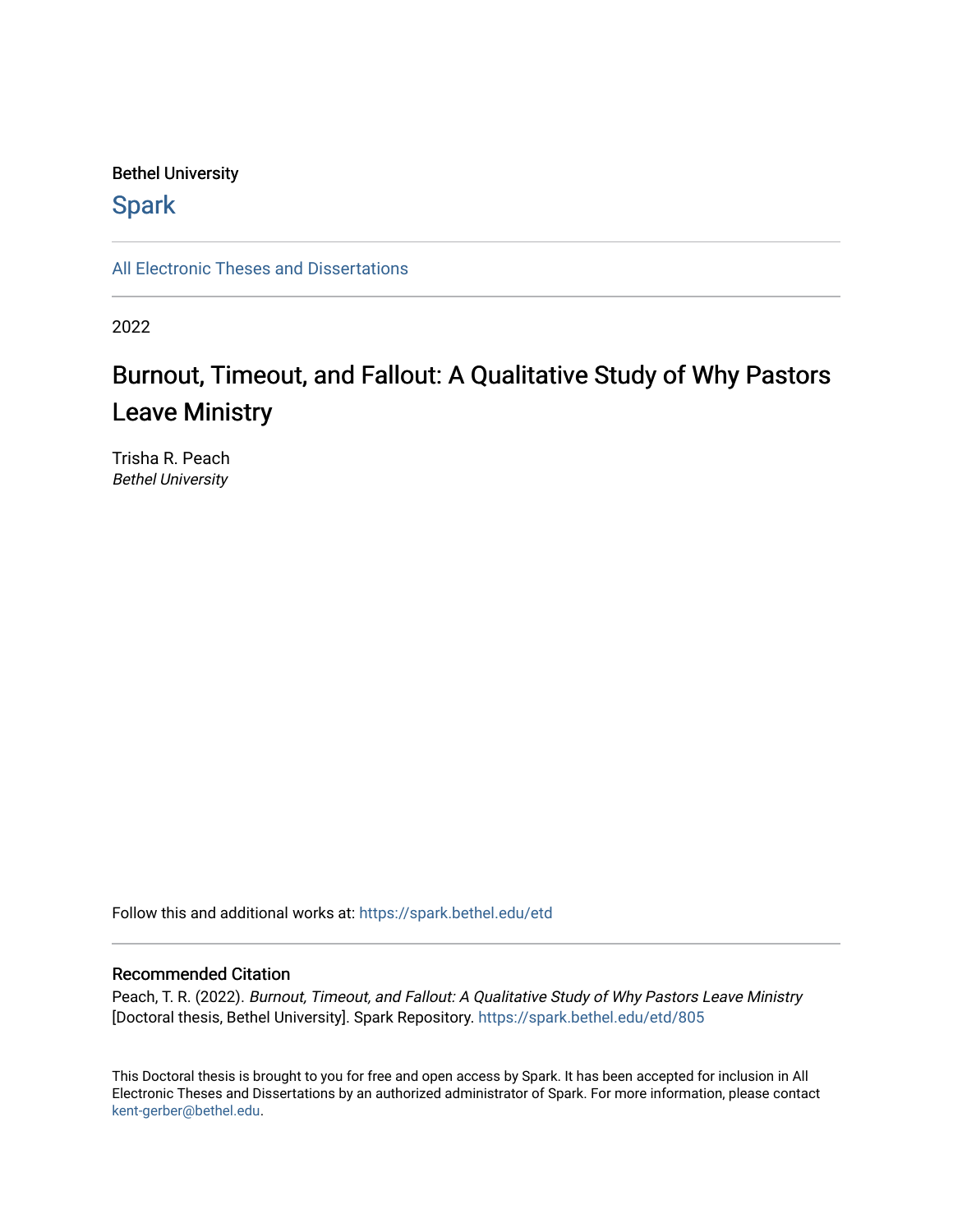## BETHEL THEOLOGICAL SEMINARY BETHEL UNIVERSITY

# BURNOUT, TIMEOUT, AND FALLOUT: A QUALITATIVE STUDY OF WHY PASTORS LEAVE MINISTRY

## A THESIS PROJECT SUBMITTED IN PARTIAL FULFILLMENT OF THE REQUIREMENTS FOR THE DEGREE OF DOCTOR OF MINISTRY

BY TRISHA R. PEACH ST. PAUL, MINNESOTA FEB 2022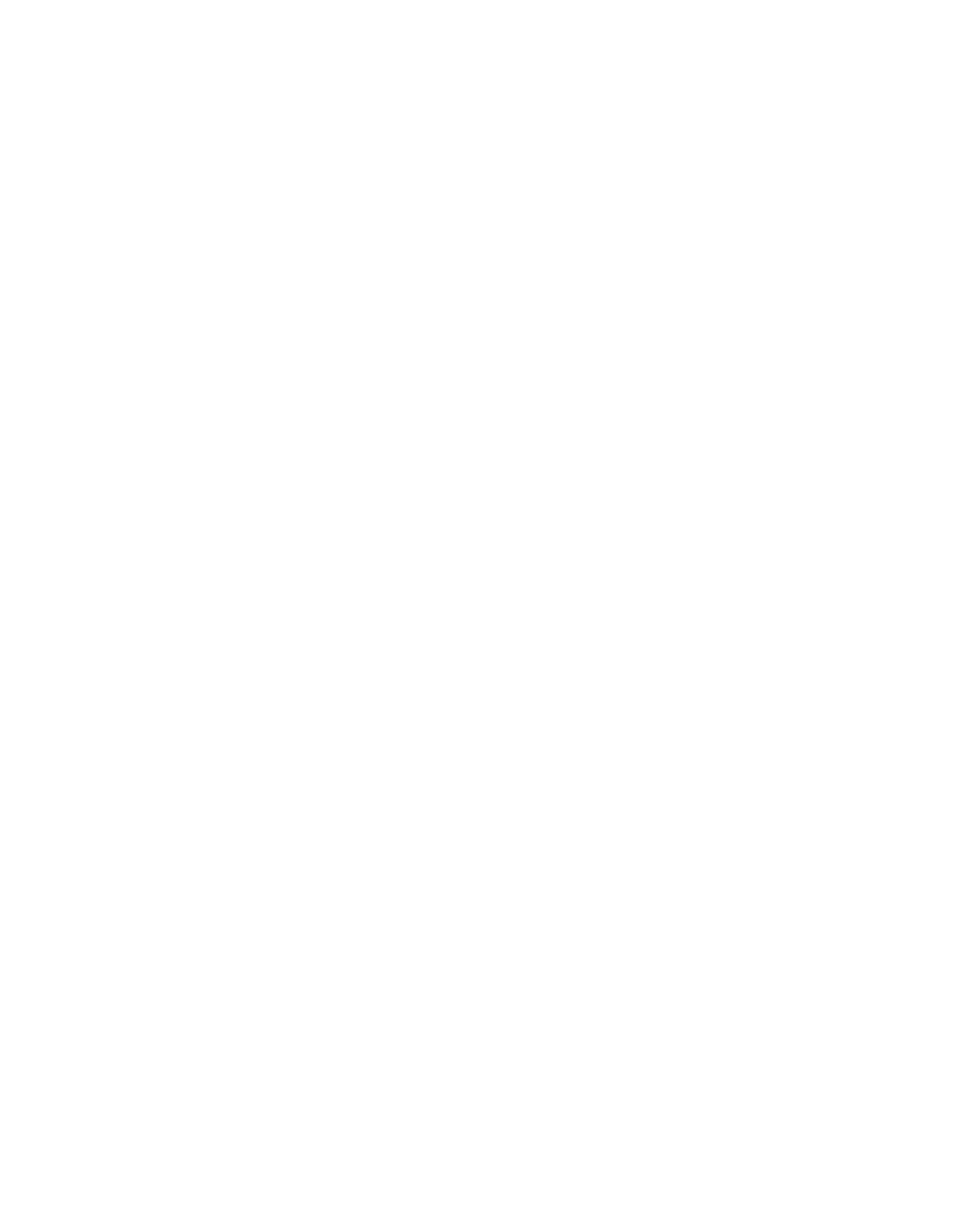#### ACKNOWLEDGEMENTS

The researcher would like to thank her husband Scott for his patience and support. You were a source of encouragement during long hours of research and writing. Your computer skills were greatly appreciated time and again.

Thank you to my children Logan and Eliana for supporting this project through prayer and the sacrifice of time.

Thank you to my parents, Rev. Mark and Bonnie Stevens. Thank you for being a listening ear and a sounding board. Growing up in your home gave me an understanding and passion for what ministers go through to fulfill their callings.

Thank you to our church, Living Waters, for your support and for creating space for this project to develop.

Thank you to Dr. Tatum for your encouragement and valuable insight. I feel incredibly blessed to have had you as my faculty advisor.

Thank you to the General Council of the Assemblies of God for access to all data regarding Assemblies of God pastoral attrition, divorces, dismissals and Bible college enrollment.

Thank you to all of the pastors, experts and professors who gave of their time and expertise to be interviewed for this research.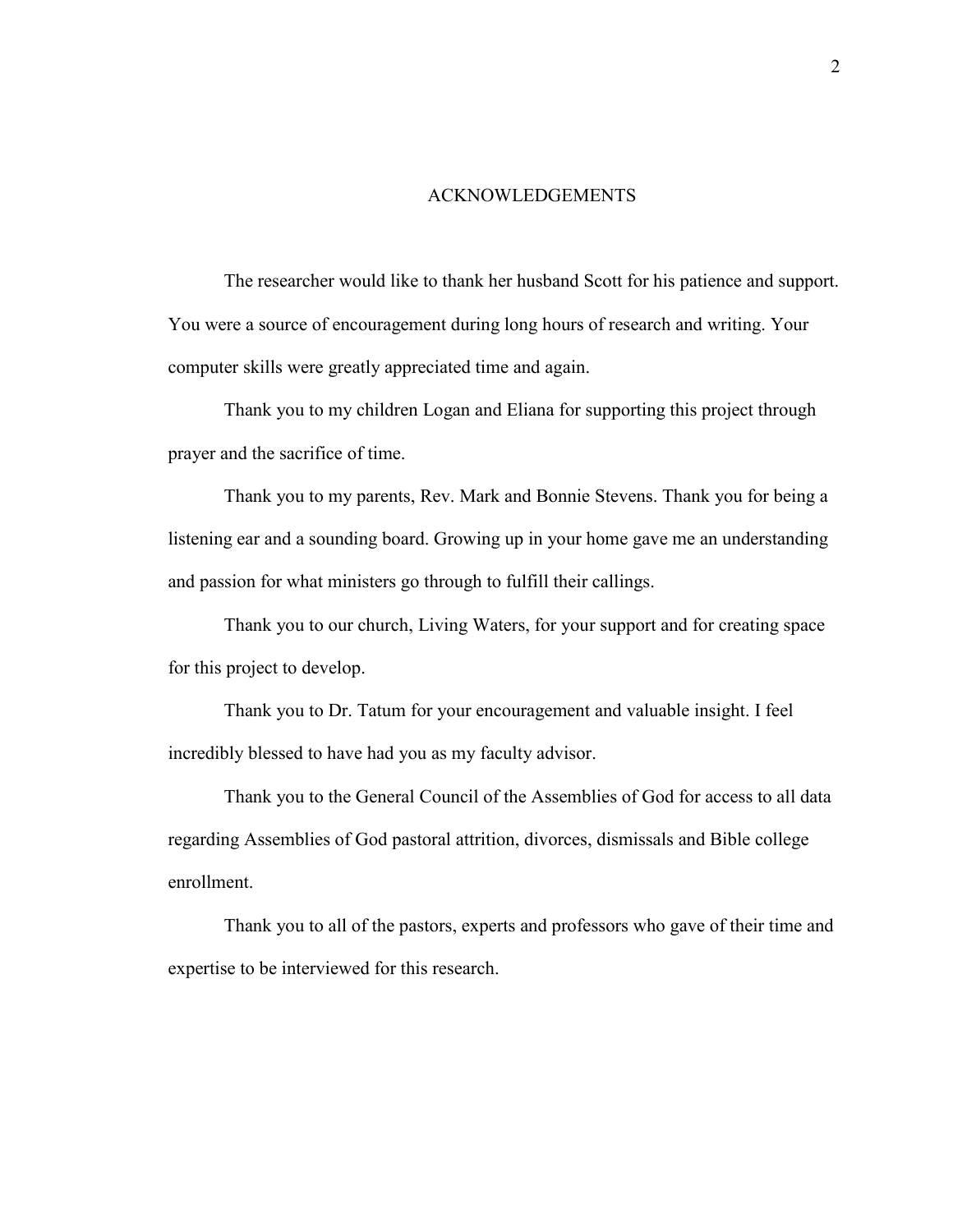# **CONTENTS**

| Traits That May Have Contributed to Paul's and Moses' Longevity in Ministry 44 |  |
|--------------------------------------------------------------------------------|--|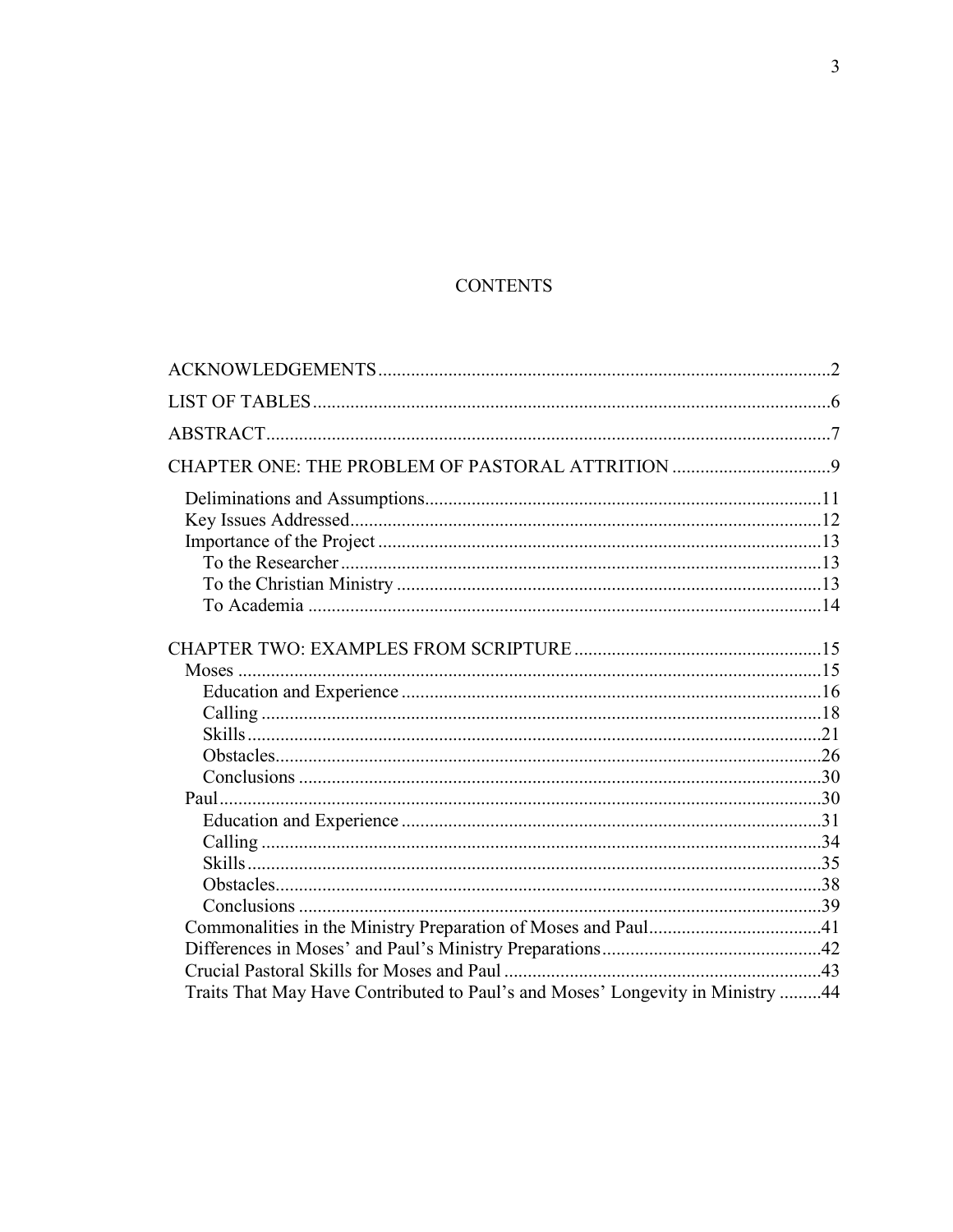| CHAPTER THREE: REVIEW OF LITERATURE ON PASTORAL ATTRITION  49 |  |
|---------------------------------------------------------------|--|
|                                                               |  |
|                                                               |  |
|                                                               |  |
|                                                               |  |
|                                                               |  |
|                                                               |  |
|                                                               |  |
|                                                               |  |
|                                                               |  |
|                                                               |  |
|                                                               |  |
|                                                               |  |
|                                                               |  |
|                                                               |  |
|                                                               |  |
|                                                               |  |
|                                                               |  |
|                                                               |  |
|                                                               |  |
|                                                               |  |
|                                                               |  |
|                                                               |  |
|                                                               |  |
|                                                               |  |
|                                                               |  |
|                                                               |  |
|                                                               |  |
|                                                               |  |
|                                                               |  |
|                                                               |  |
|                                                               |  |
|                                                               |  |
|                                                               |  |
|                                                               |  |
|                                                               |  |
|                                                               |  |
|                                                               |  |
|                                                               |  |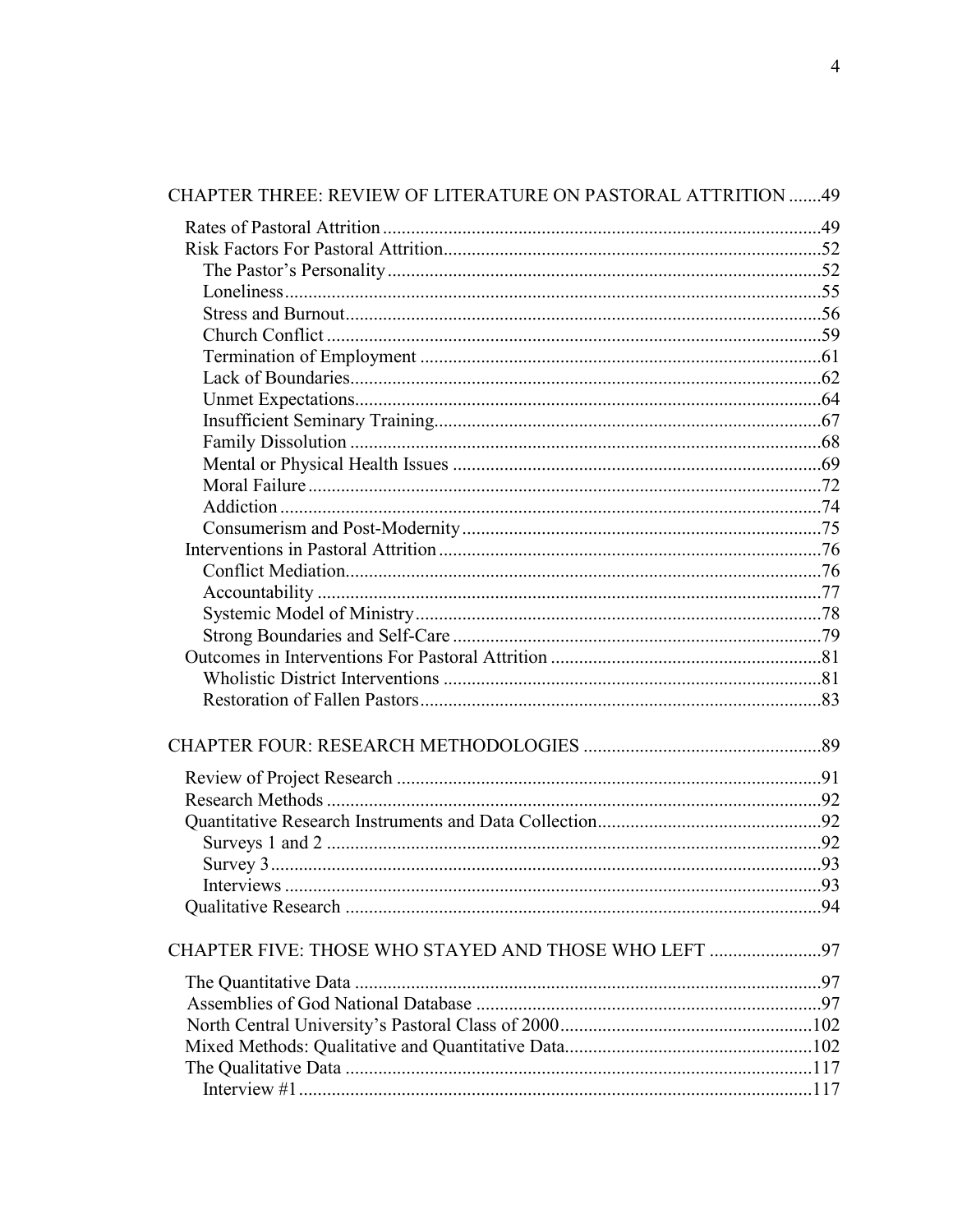| CHAPTER SIX: ANALYSIS, EVALUATION, AND CONCLUSIONS 134 |  |
|--------------------------------------------------------|--|
|                                                        |  |
|                                                        |  |
|                                                        |  |
|                                                        |  |
|                                                        |  |
|                                                        |  |
|                                                        |  |
|                                                        |  |
|                                                        |  |
|                                                        |  |
|                                                        |  |
|                                                        |  |
|                                                        |  |
|                                                        |  |
|                                                        |  |
|                                                        |  |
|                                                        |  |
|                                                        |  |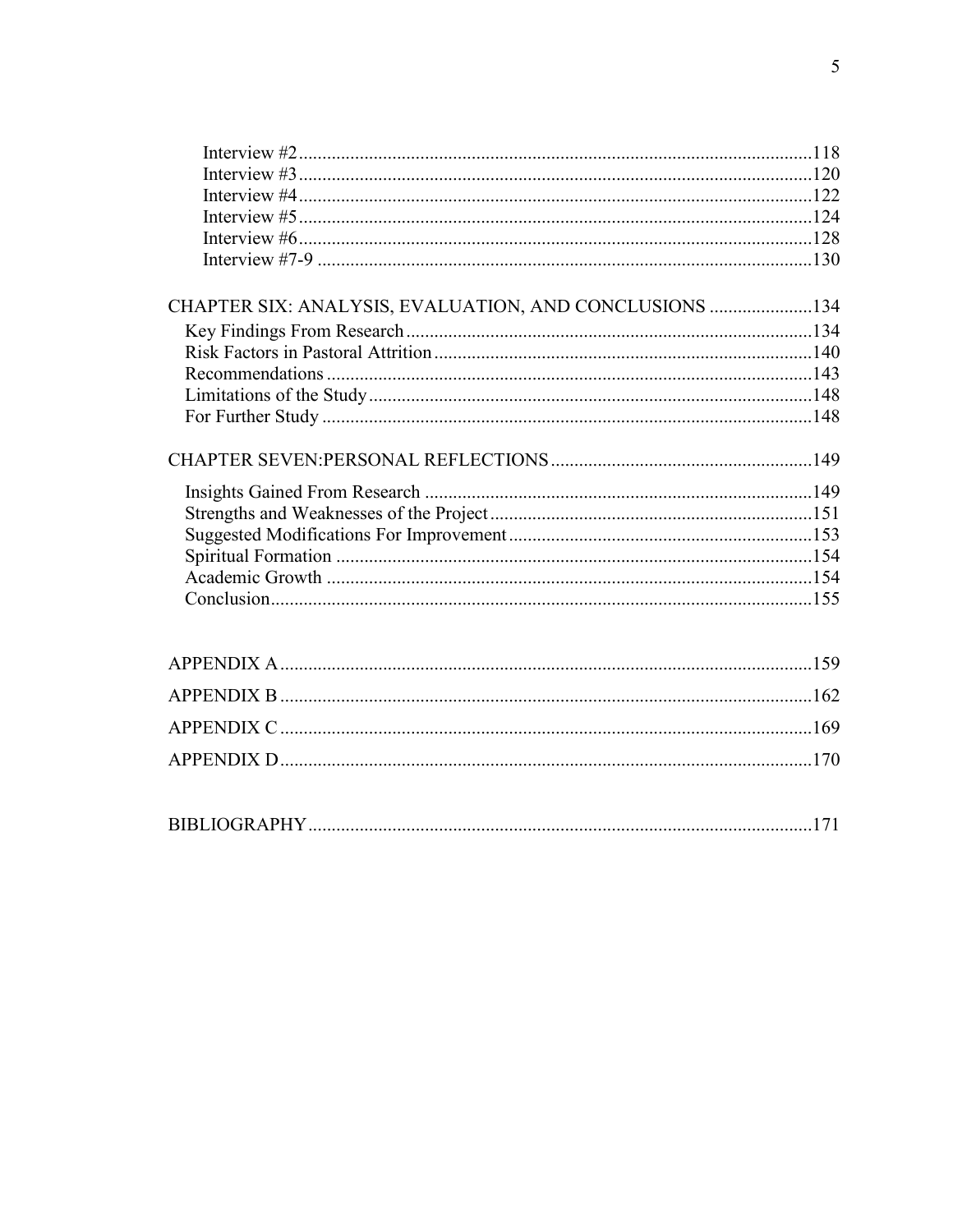# LIST OF TABLES

| Figure 7: How Pastors View the Emotional Health of Their Churches 116 |  |
|-----------------------------------------------------------------------|--|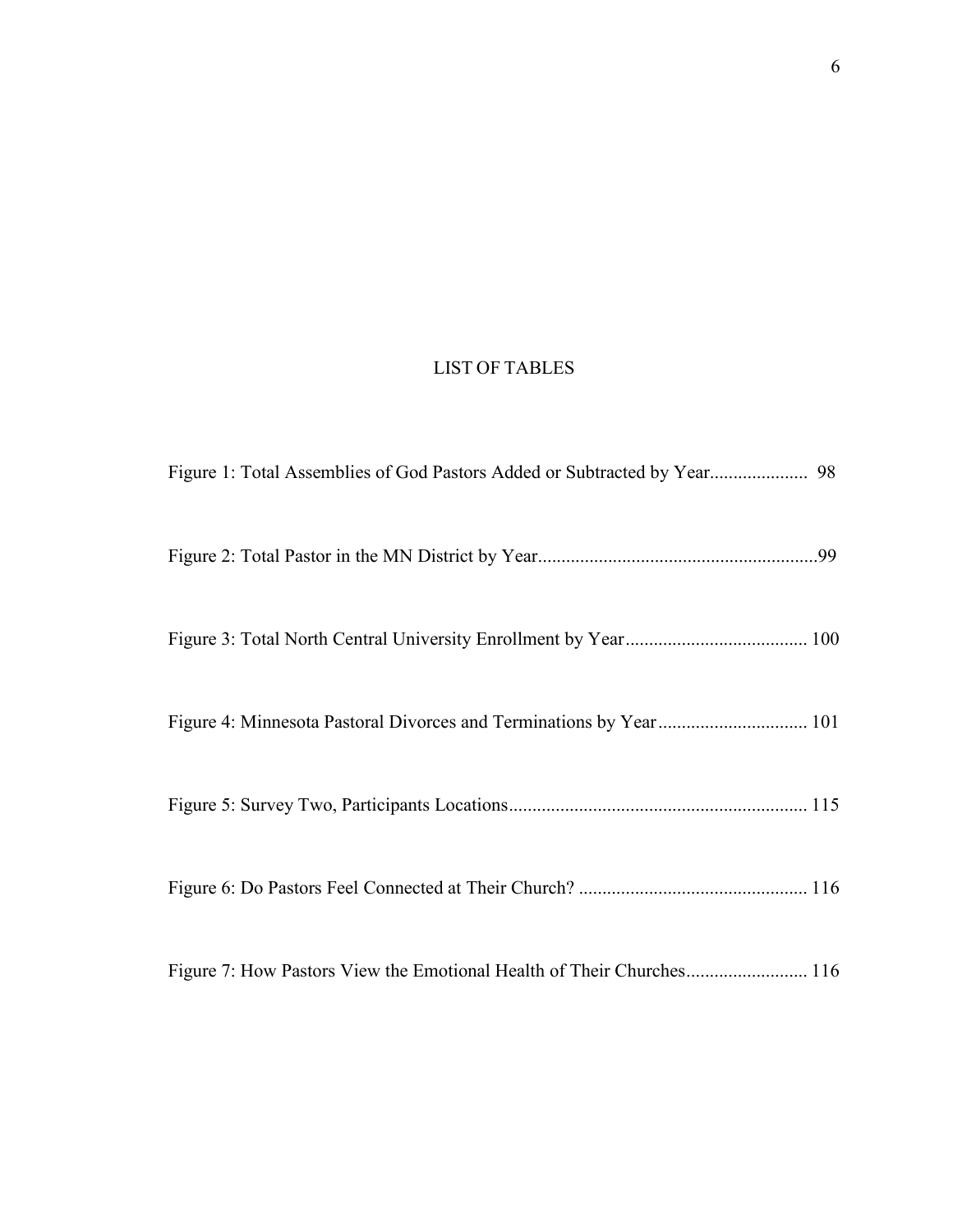## **ABSTRACT**

 There is a lack of understanding of what factors are contributing to pastoral attrition in the Assemblies of God. In response to this problem, the researcher investigated the ministry and training of Moses and Paul. The researcher studied relevant literature on pastoral attrition, and then conducted quantitative and qualitative research to identify key factors that contribute to pastoral attrition. The researcher focused on the attrition rate of graduates of NCU's pastoral degree program in the years 1998-2008. This is the researcher's alma mater. The researcher interviewed three NCU professors who were training pastors during that time period, three of the researcher's former NCU classmates, and three experts in pastoral emotional health and restoration. Lastly, the researcher brought together the findings from the literature, data, and interviews to make recommendations to address pastoral attrition.

The researcher discovered that the rate of pastoral attrition across the United States is high, with four out of five pastors leaving ministry within the first five years. The researcher studied data from the Assemblies of God national office and determined that their attrition rate is much lower. However, this rate has been steadily increasing each year since 2016. One-third of AG pastors reported that they would ask for help from their District officials in a crisis. Fewer women ministers felt comfortable asking their District for help.

The key risk factors for pastoral attrition were identified as loneliness and isolation, a poor marriage, a moral failure, unresolved conflicts, low maturity and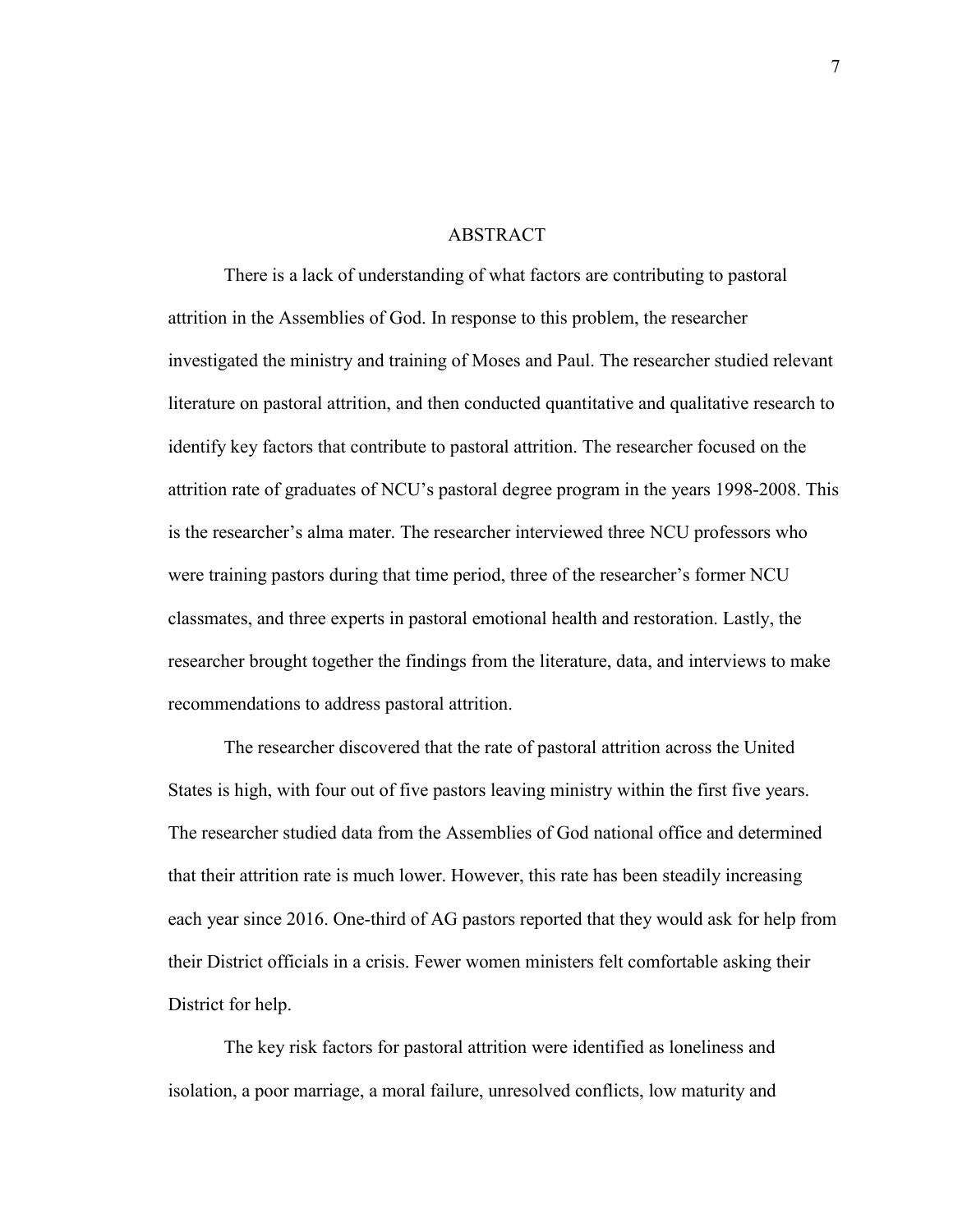emotional health, unrealistic expectations, and the use of negative coping mechanisms. The researcher recommended more proactive district interventions, including implementing a conflict management team and a cohort model for their pastors. The researcher also recommended that Bible colleges add emotional health and conflict management to their pastoral training programs.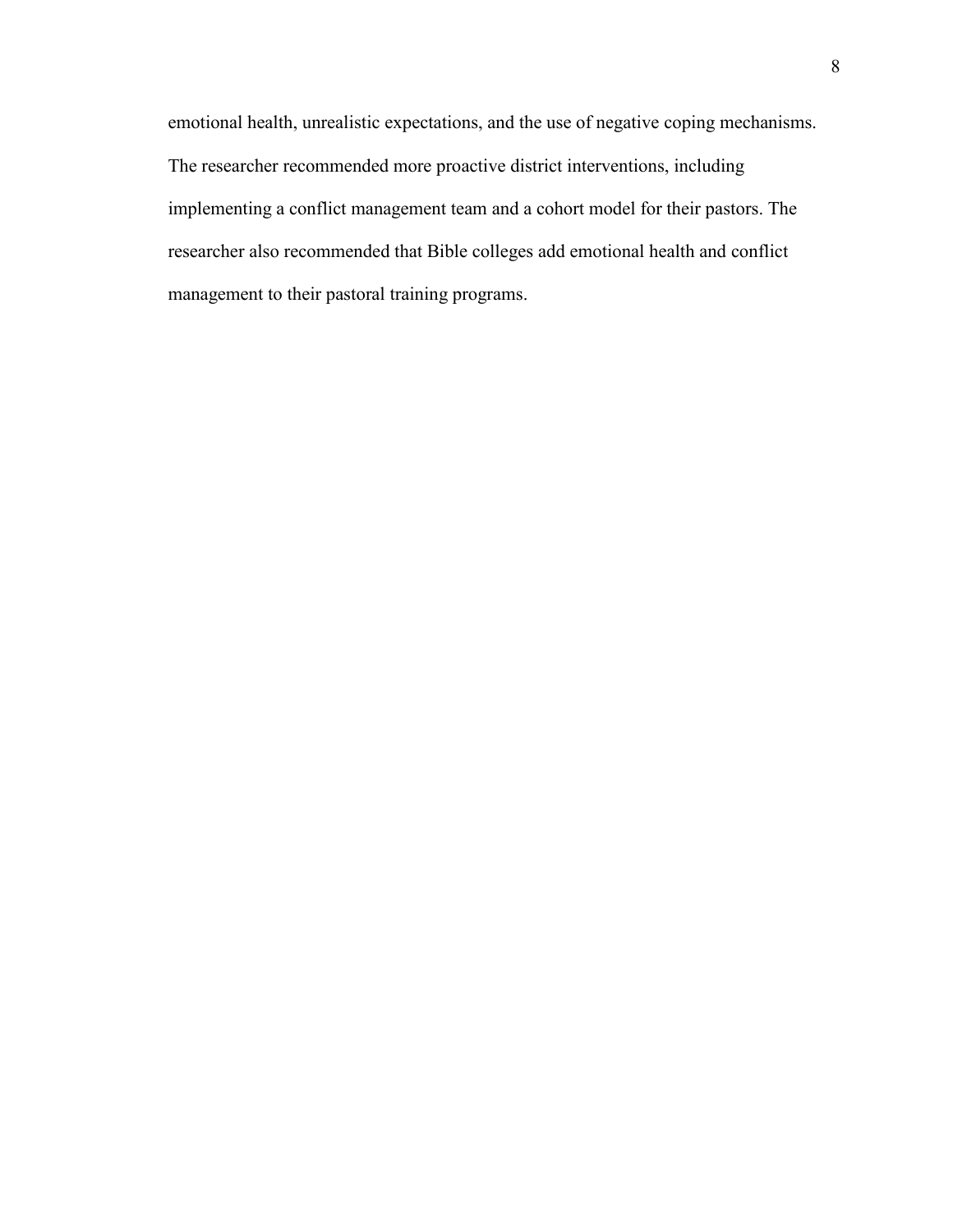## CHAPTER ONE: THE PROBLEM OF PASTORAL ATTRITION

There is a lack of understanding of what factors are contributing to pastoral attrition in the Assemblies of God. In response to this problem, the researcher investigated Scripture pertaining to pastoral ministry and training, including the calling, training, and longevity of two prominent biblical figures, Moses and Paul. The researcher studied relevant literature on pastoral attrition and pastoral risk factors, and then conducted quantitative and qualitative research to identify key factors that contribute to Assemblies of God pastoral attrition. Lastly, the researcher used the data, and interviews to make recommendations to address pastoral attrition.

 The Assemblies of God (AG) is a Protestant Pentecostal denomination founded in 1914 following the Azusa Street Revivals. The AG is currently one of the fastest-growing denominations globally with over sixty-nine million members, and over three million of those members living in the United States.<sup>1</sup> According to the Assemblies of God official website, fifty-three percent of its church population is under thirty-five, and forty-four percent are non-white.<sup>2</sup> The AG has also ordained women and minorities since its founding, largely because the original revivals were often led by women and minorities.

<sup>&</sup>lt;sup>1</sup> Assemblies of God General Council, "Statistics," modified August 2019, accessed January 14, 2021, https://ag.org/About/Statistics.

<sup>&</sup>lt;sup>2</sup> Assemblies of God General Council, "Ministers by Credentials," updated August 2019, accessed January 14, 2021, https://ag.org/About/Statistics.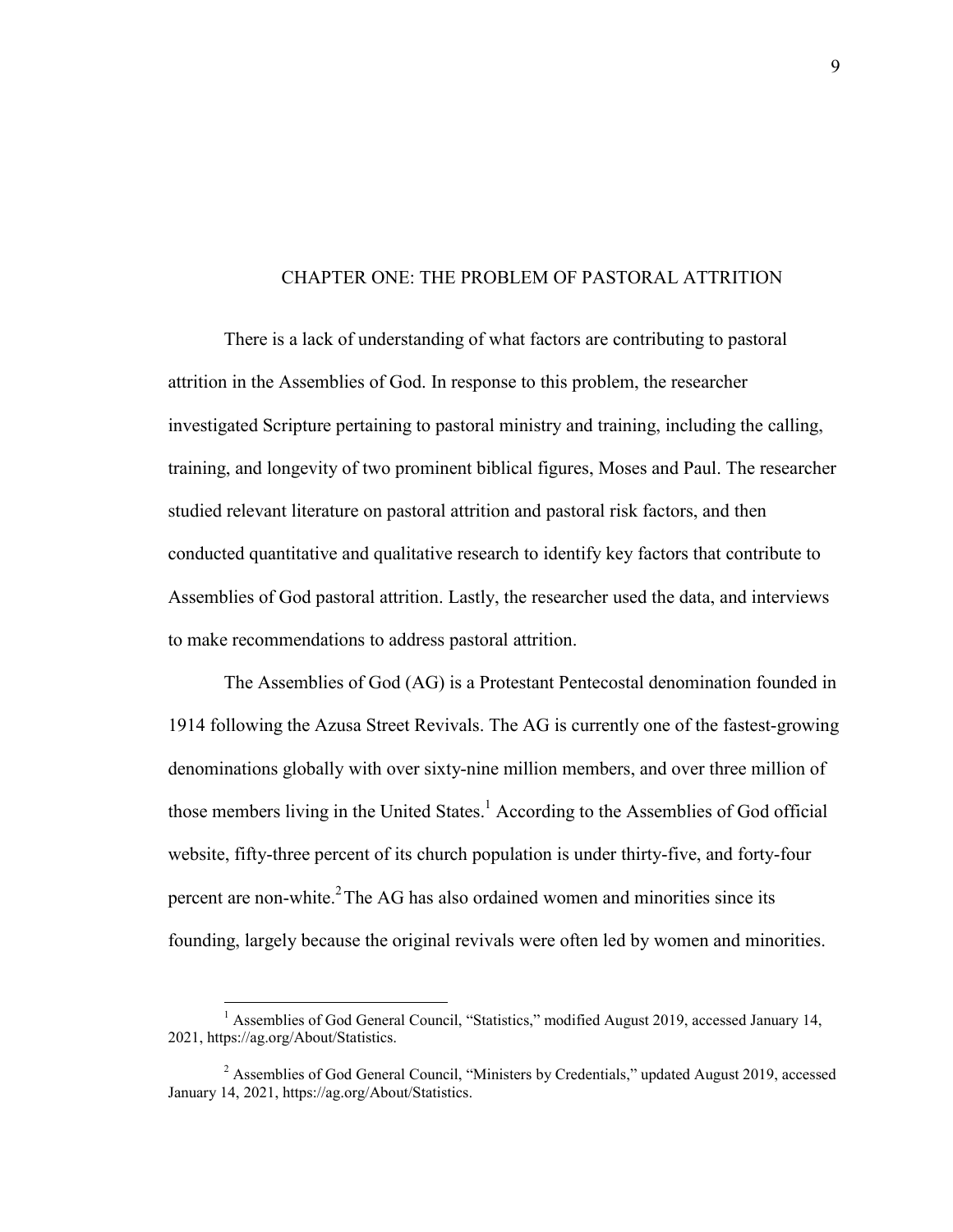When the AG was formed in 1912, the founders were wary of denominations and ecclesiastical power, due to the fact that many of the founders had been asked to leave their original denominations following the Azuza Street Revivals. They were usually asked to leave due to their engaging in and teaching "heresies" such as allowing women to preach, gathering in mixed race church services, and beliefs about the Baptism of the Holy Spirit. Therefore, the Assemblies is structurally set up as a "fellowship of sovereign churches." What this means is that in most cases, except for heresy or moral failure, the individual church is sovereign to make its own decisions in regards to voting in or firing pastors, changing its name, buying land or property etc. The District and General Councils usually cannot directly "interfere" in church affairs unless it is a matter of doctrine or moral failure. The researcher has seen Districts intervene in extreme cases, such as after a church split has almost emptied a church, or after a church has fired many pastors in a short period of time. In some cases, the District can revoke a church's sovereign status for a set amount of time. That church would then be labeled "District Supervised," until that church could meet certain requirements to again become a sovereign church.

 The AG has eight Bible colleges in the United States that train Christians for various vocations, including ministry. Historically, the AG has been proactive in launching children, youth, and family ministry degrees and training programs. The AG reports having 38,197 active licensed and ordained ministers in the United States in  $2019.<sup>3</sup>$  The church maintains a strong emphasis on world missions and evangelism.  $4$  Each

<u>.</u>

<sup>&</sup>lt;sup>3</sup> Assemblies of God General Council, "Ministers by Credentials."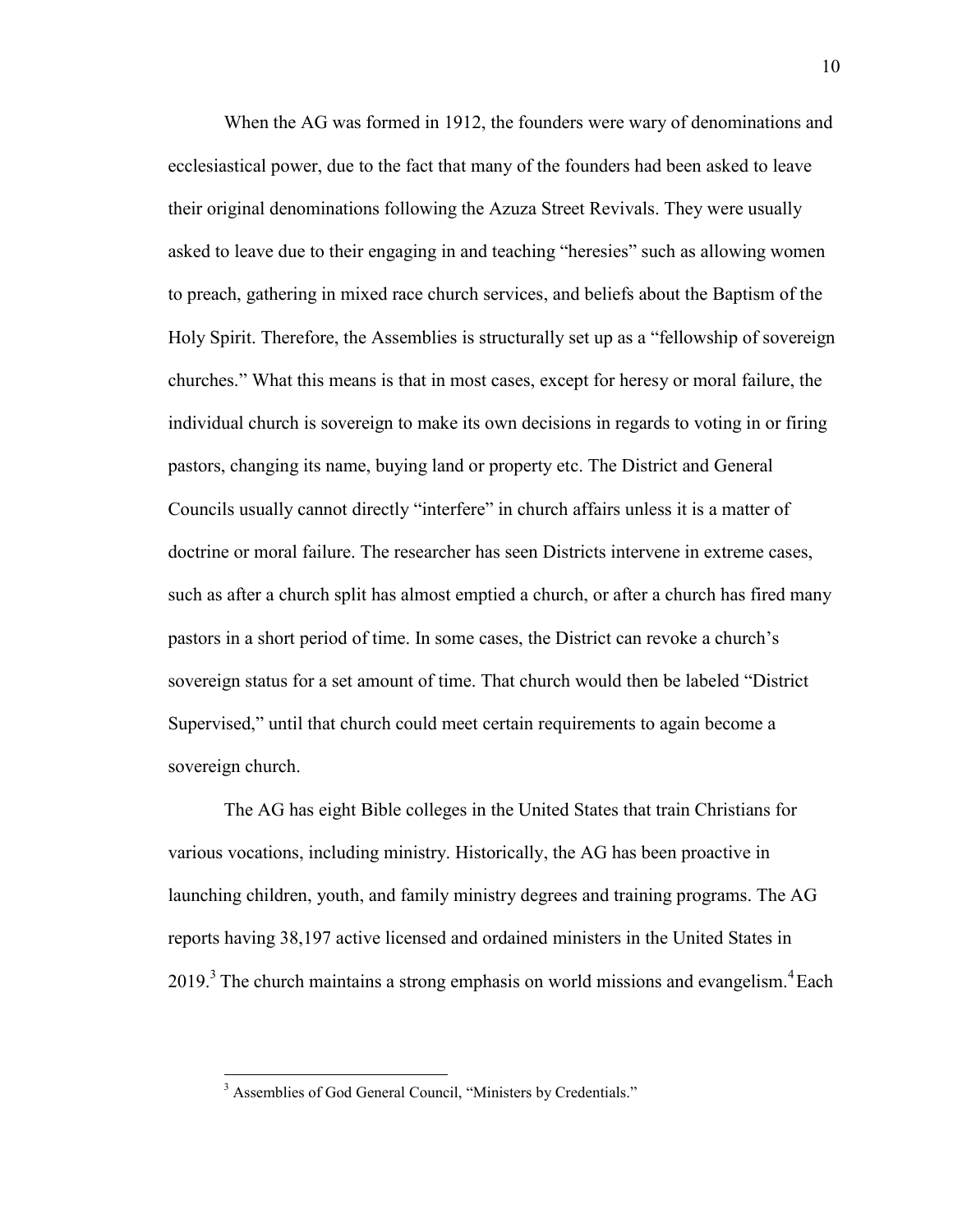year the AG sets concrete goals for opening new churches and commissioning large numbers of new pastors.

 In the Assemblies of God, the term "pastor" can refer to anyone employed by a local AG church, part-time or full-time, senior leader or staff leader. A local AG church can hire anyone, including someone who does not have a degree, license or ordination. However, the title "Reverend" only refers to someone who has been licensed or ordained by the district and/or General Council of the AG. Someone can retain their "Reverend" status whether or not they are currently employed by a church. The term "minister" can mean a pastor, an evangelist, a missionary or a Reverend. Often the titles "pastor" and "minister" are used interchangeably.

#### **Delimitations and Assumptions**

The research was limited to AG Bible college graduates from North Central University (NCU) located in Minneapolis, MN who entered ministry between 1998-2008. The researcher also focused exclusively on Bible college graduates that became AG pastors. Therefore, Bible college graduates that went immediately into a non-ministryrelated field, as well as pastoral candidates that dropped out of Bible college before entering ministry were excluded from this study.

The research was limited to AG full-time pastors, including staff pastors such as children, youth, and staff pastors. The researcher assumed that the graduates of North

<sup>4</sup> "What Is the Assemblies of God? Ten Things You Should Know," Christianity.com, updated February 9, 2018, accessed February 5, 2021, www.christianity.com/church/denominations/what-is-theassemblies-of-god-history-and-beliefs.html.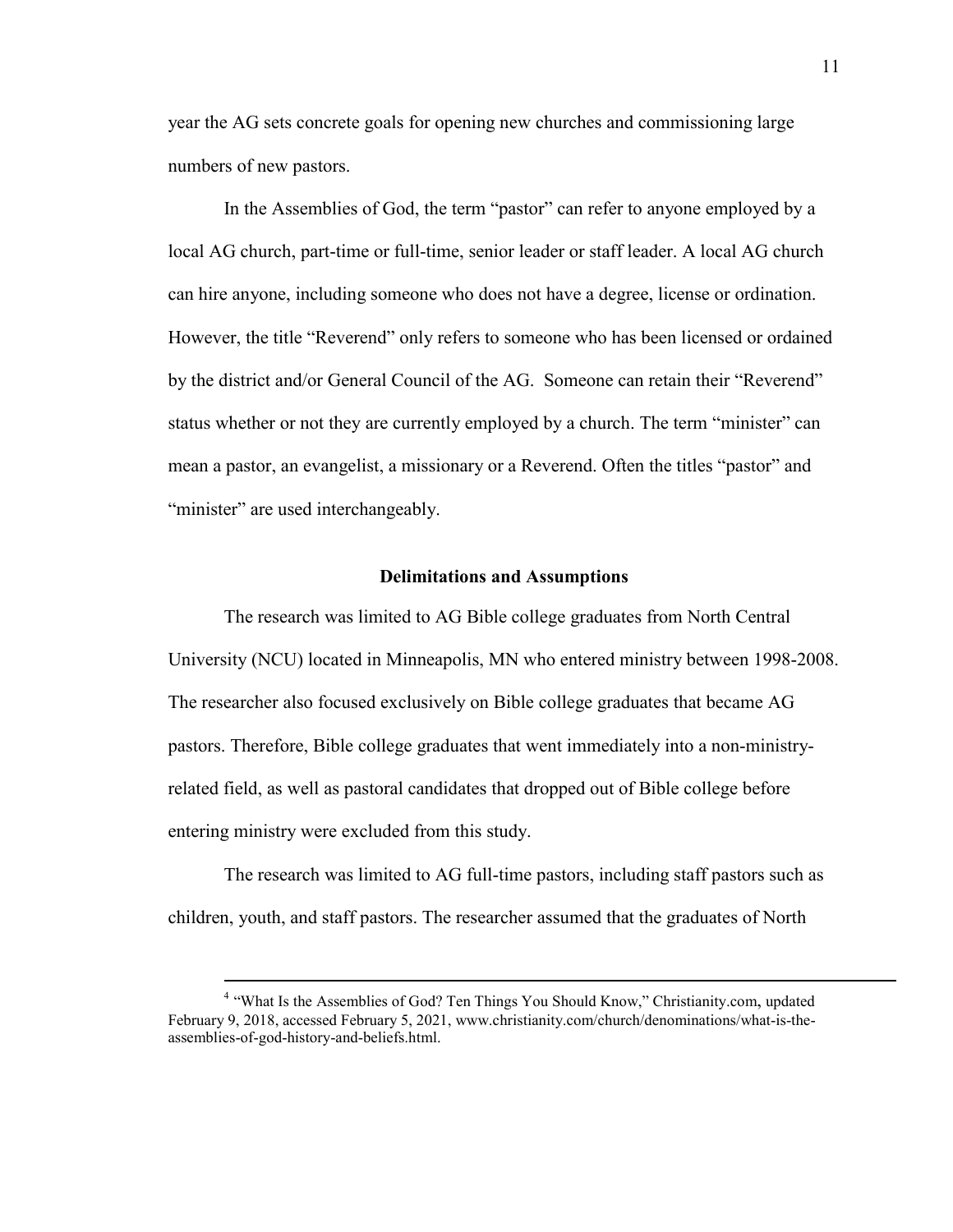Central genuinely felt called by God to be a pastor. This would be evidenced by the candidates' willingness to go through the four to five years of Bible college and the subsequent process of ordination. The researcher also assumed that the pastor planned to be in full-time ministry as their life-long career at the time they took their first position.

These graduates are assumed to have had the standard AG pastoral training. The training requirements vary slightly by District, and a candidates' District must submit their name for consideration to the General Council. Most Districts require the following ministerial training: a four year Bible college degree from an approved college (any AG college, or one that the AG recognizes as having enough Bible credits). Ministerial training requirements may vary slightly from District to District. The standard ministerial credential requirement includes passing a one hundred question written Scripture and doctrine test, completing an approved, supervised internship, and passing three rounds of oral interviews with the District Presbytery Council. These pastors should also have had reasonable access to all of the resources that the District offers, including ongoing training and counseling.

#### **Key Issues Addressed**

The researcher searched Scripture for guidance pertaining to pastoral ministry and training. Specific attention was given to the calling, training, and longevity of two prominent biblical figures, Moses and Paul. The researcher then conducted a literature review, which indicated several common risk factors for pastoral attrition. The researcher examined relevant books, thesis, and studies on pastoral longevity. Then the researcher conducted quantitative research, using data provided by the General Council of the AG, to ascertain the actual rates of AG pastoral attrition.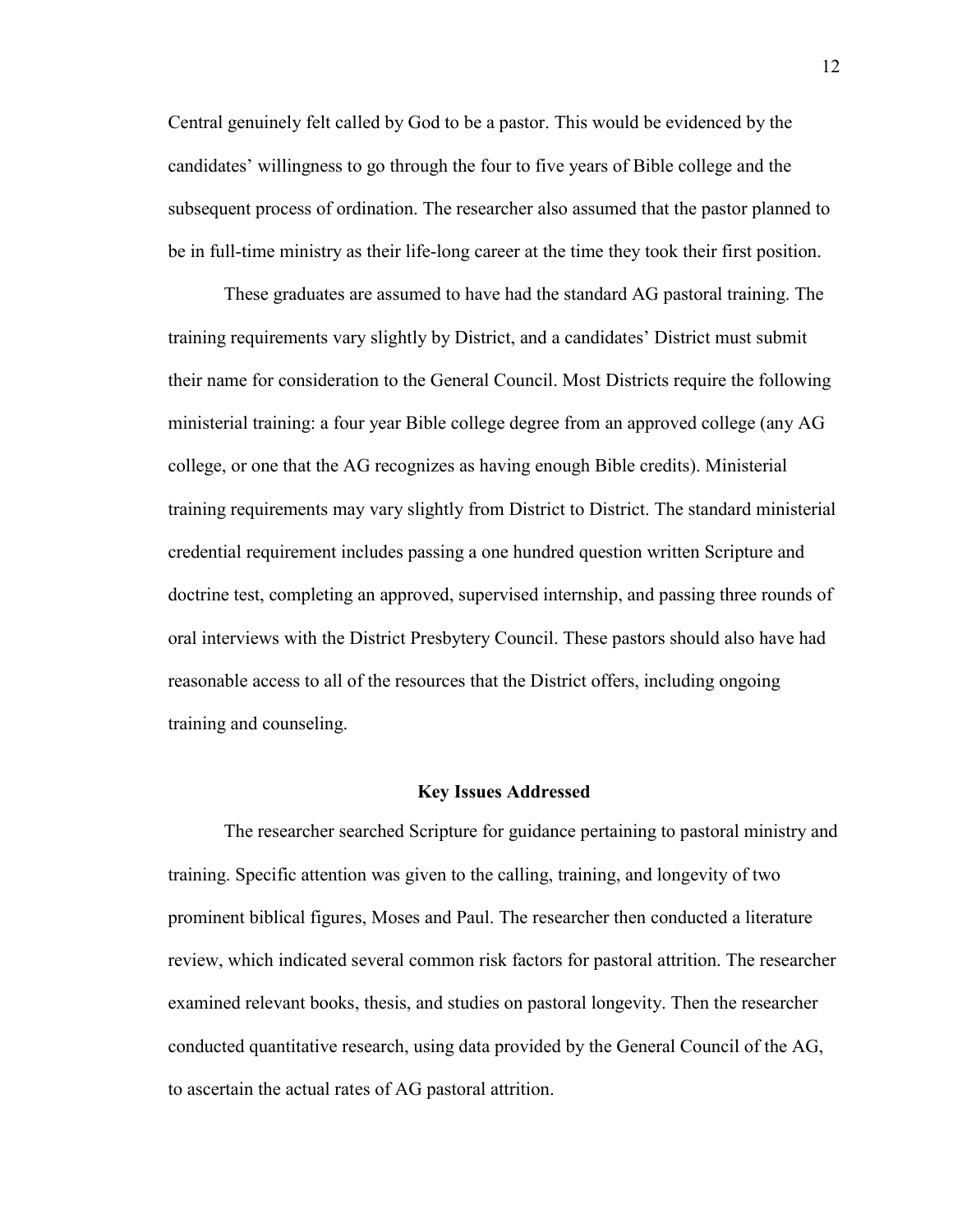To conduct qualitative research on the topic of pastoral attrition, the researcher created two separate research instruments. The first instrument, a survey, was sent by postal mail, email, and distributed in person at AG sectional pastors' meetings. The second research instrument was an interview guide which was used for live interviews and phone interviews.

Once the survey return date had passed, the researcher compared the survey results, the interviews, the scriptural guidance, and the relevant literature on the topic. Based on the results of this compilation, the researcher has produced recommendations to better train and support our AG pastors for longevity in ministry.

### **Importance of the Project**

## *To the Researcher*

 The researcher is an ordained member in good standing with the Wisconsin Northern Michigan District of the Assemblies of God. The researcher's father and several other family members are ordained AG pastors. The researcher graduated from an AG Bible College, NCU in Minneapolis, MN in 2000 with a Children's Pastoral Studies degree. The researcher wants to know why pastors might leave ministry too soon and what character traits or training would help more pastors stay in ministry long term.

#### *To Christian Ministry*

A cursory look at statistical data seems to indicate that the early ministerial dropout rate is high across the United States, regardless of denomination.<sup>5</sup> This pastoral

 5 Mike Hess, "The Growing Crisis of Pastoral Shortages," *Baptist Bulletin Magazine*, updated February 15, 2019 https://baptistbulletin.org/the-baptist-bulletin-magazine/the-growing-crisis-of-pastoralshortages/.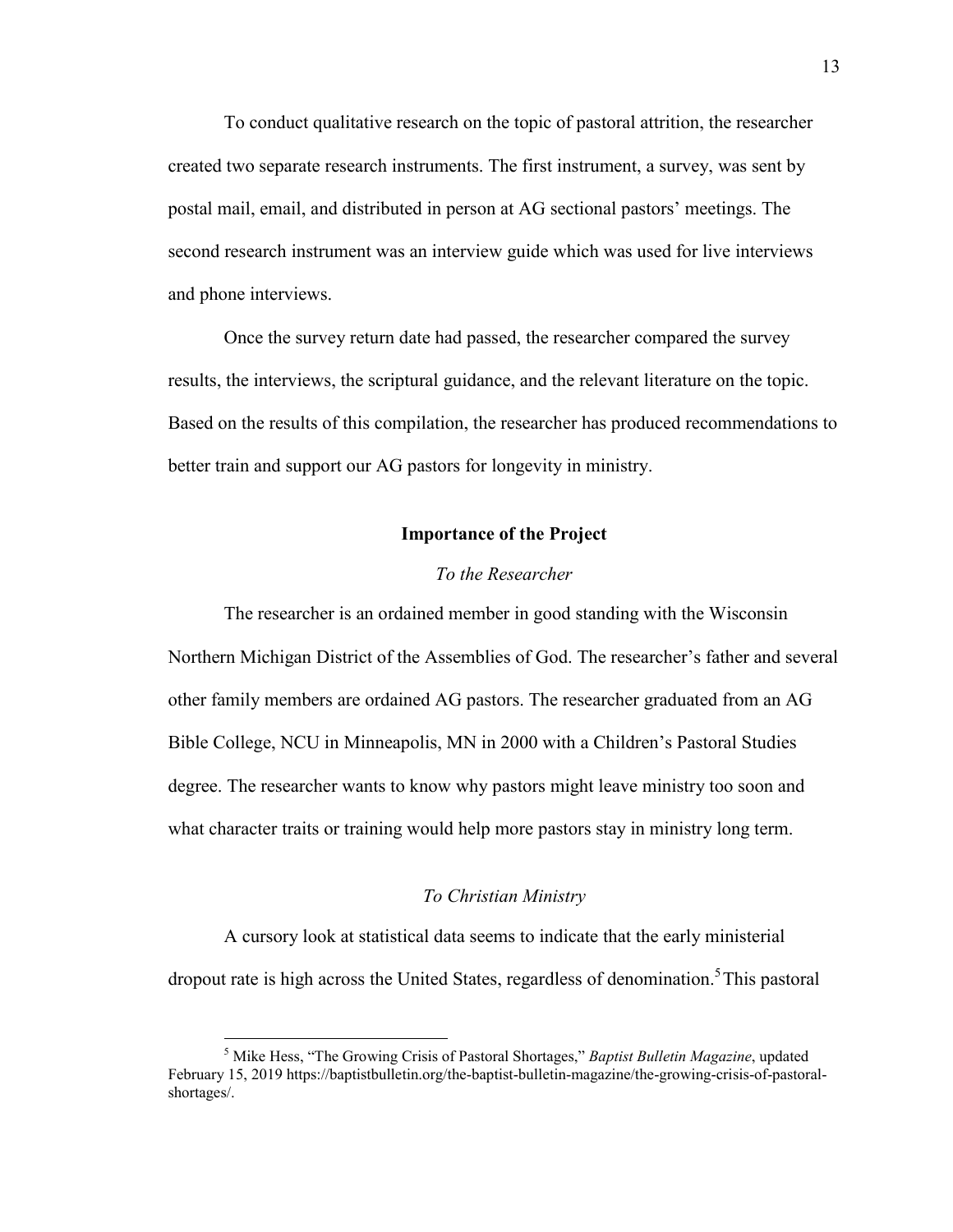attrition may be a contributing factor to the larger issue of a nationwide shortage of pastors, with some areas using one pastor to cover several parishes.<sup>6</sup> The cost of educating and training new pastors is relatively high and time-consuming only to have them last such a short time. It would be beneficial to churches, pastors, and the church as a whole to find out how to support pastoral longevity. Another possible benefit of this study could be guidance for churches on how to better care for their pastors.

## *To Academia*

 This research could be valuable in reevaluating how Bible colleges prepare pastors for vocational ministry. Since a four-year degree is a prerequisite for ordination in many denominations, it is crucial to understand exactly what training pastoral students need. There may be changes that need to be made in the scope and sequence, structure, and subject matter in Bible college pastoral studies curriculum. This study will hopefully lead to positive changes in training for pastors. This positive change starts by identifying the key risk factors that contribute to pastoral attrition. This information may prove useful in helping churches and pastors work toward pastoral longevity.

<sup>6</sup> Christina Maslach, "Job Burnout: New Directions in Research and Intervention," in *Current Directions in Psychological Science* 12*,* no. 5 (October 2003):189–192.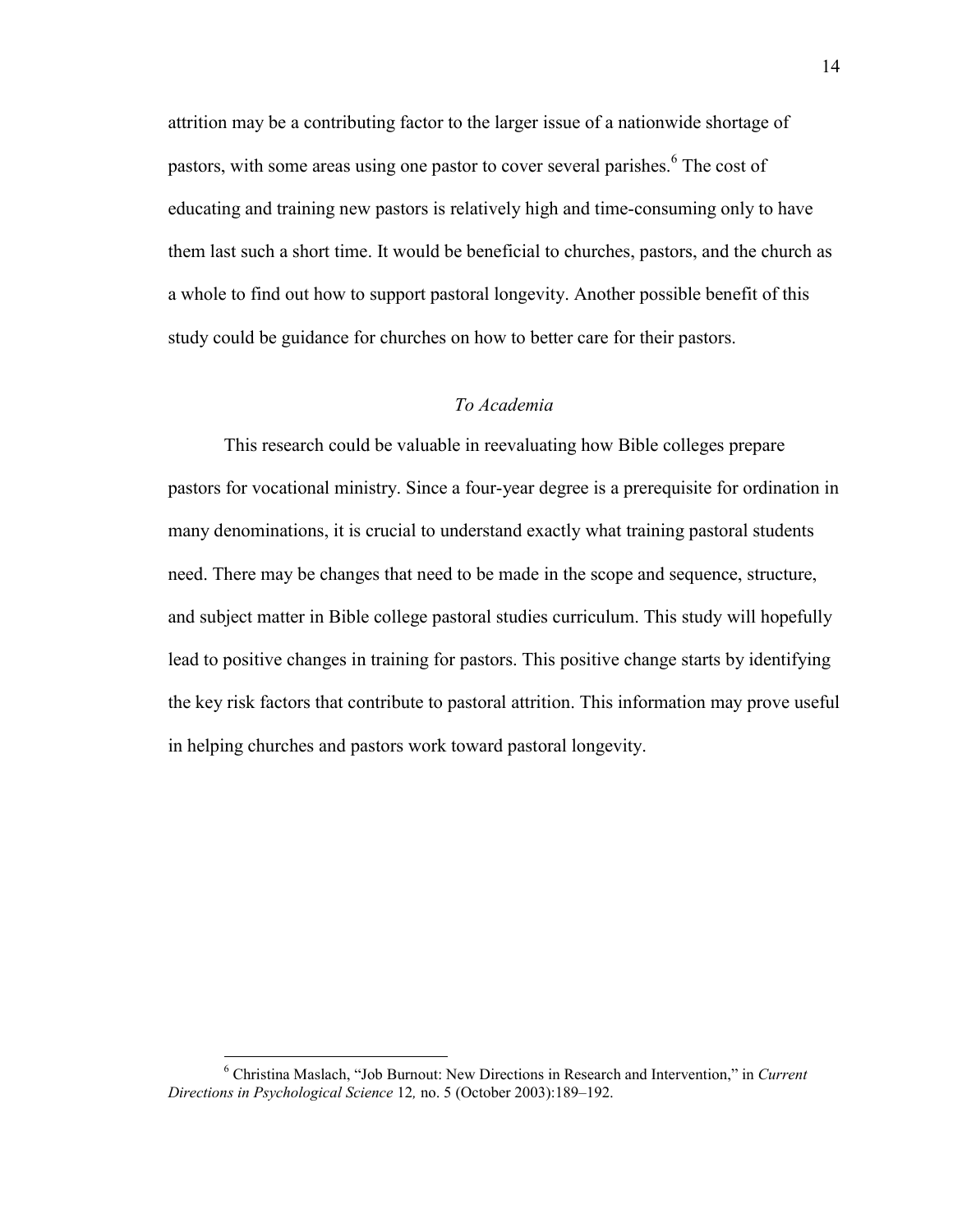## CHAPTER TWO: EXAMPLES FROM SCRIPTURE

The AG clearly articulates their position in Article One of their Statement of Faith: "The Bible is our all-sufficient rule for faith and practice."<sup>7</sup> Therefore, the "practice" of vocational ministry should follow any guidance laid out in Scripture for the education and training of pastors. Scripture includes the stories of people who served in long-term vocational ministry. The researcher studied the lives of two Biblical leaders, focusing on their call to ministry, education, experience, and longevity. The researcher was looking to examine Bible heroes who exemplified a balance of both experience and education in their training. The researcher intentionally chose Moses and Paul as subjects for this study, because of their ministry training seemed to include a combination of experiences and extensive education.

#### **Moses**

The first character the researcher studied was Moses. The researcher approached the texts with the following questions: (1) What education and life experiences may have contributed to Moses' longevity in ministry? (2) What skills may have helped Moses continue for many years? (3) What obstacles may Moses have overcome in ministry?

 $\frac{1}{7}$  $^7$  E.N.Bell, et al, "Statement of Faith," Assemblies of God General Council, accessed January 14, 2021, https://ag.org/About/Statistics.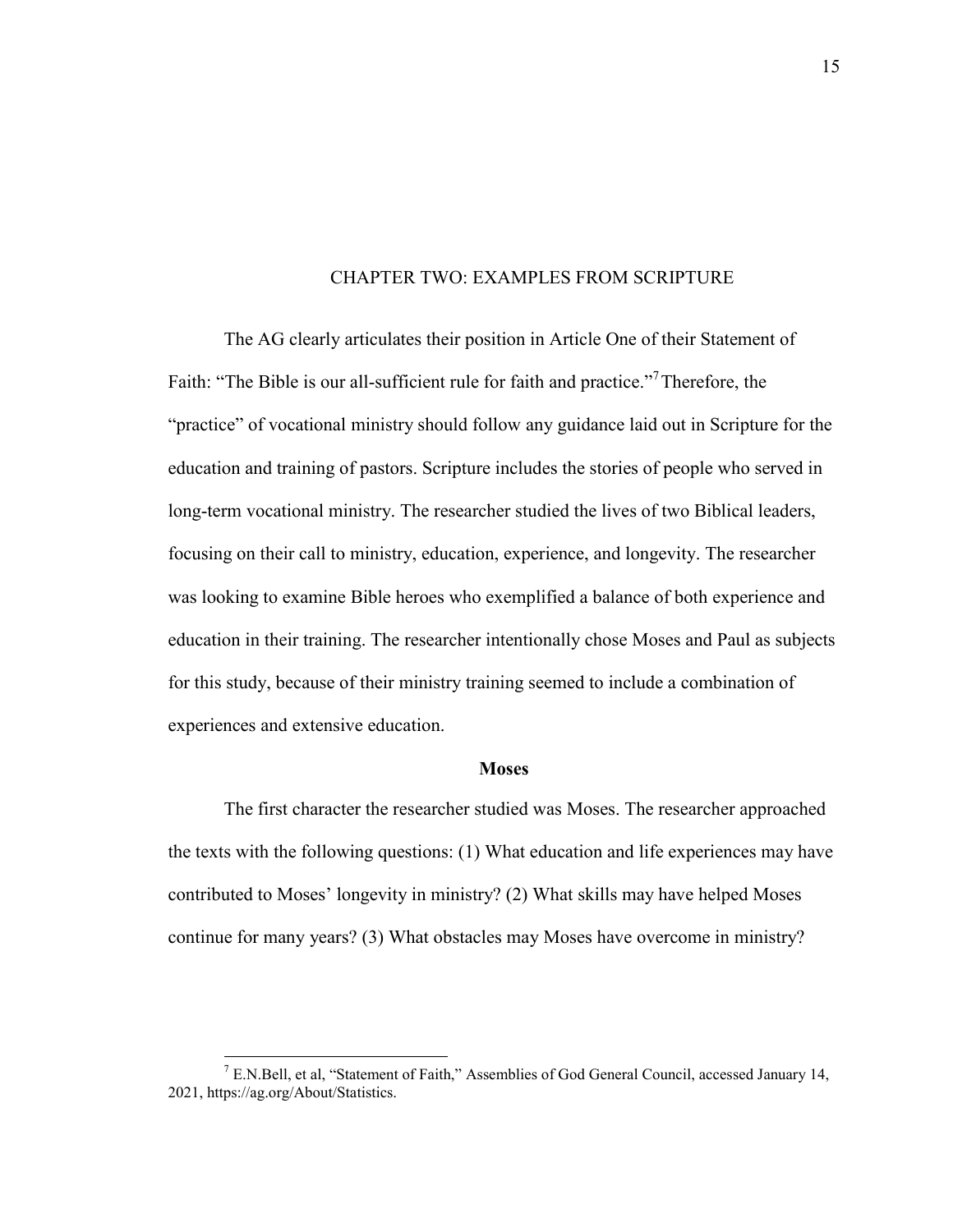### *Education and Experience*

 The quality of Moses' education is a reflection of being raised in Pharaoh's household. Scholars are divided as to the date of Moses' birth. The researcher leans more toward an early date for Moses' birth based on the available Biblical and archeological evidence.<sup>8</sup> There is a lot of debate as to whether the Israelites left Egypt at a later date or an earlier date. The earlier date seems to make more sense with the scriptural record, according to Kaiser,  $\frac{9}{10}$  Keil and Delitzsch.<sup>10</sup> Exodus 1 and 2 explains that Moses' parents were Jewish slaves named Amram and Jochebed. At this time, the Jewish people had been living in Egypt since Jacob and his children migrated from Canaan.

Soon after Moses' birth, Pharaoh ordered that all Jewish boys between the ages of newborn to two years must be thrown into the Nile River (Exod. 1:22). This was an attempt at population control because the Egyptian people worried that the Hebrews were becoming too numerous. Moses' mother could not kill her newborn son. When the baby could no longer be hidden, Moses was placed in a basket and floated on the Nile. The woman that found Moses is only identified as the Pharaoh's daughter (Exod. 2:1-8). The princess formally adopted Moses and named him. According to Kaiser, "Moses" is almost certainly an Egyptian name that just happens to sound like "drawn out of" in Hebrew(Exod. 2:8). $^{11}$ 

 $\frac{1}{8}$  Charles R. Krahmalkov, "Exodus Itinerary Confirmed by Egyptian Evidence," *Biblical Archaeology Review* (September/October 1994): 54-62.

<sup>9</sup> William C. Kaiser Jr., "Exodus," in *The Expositor's Bible Commentary With the New International Version of the Holy Bible* (Grand Rapids, MI: Zondervan Publication House, 1981), 71-73.

<sup>10</sup> Carl Friedrich Keil, and Franz Delitzsch, "Exodus," in *Commentary on the Old Testament* (Peabody, MA: Hendrickson Publishers, 2011), 538-544.

 $11$  Kaiser, "Exodus," 73.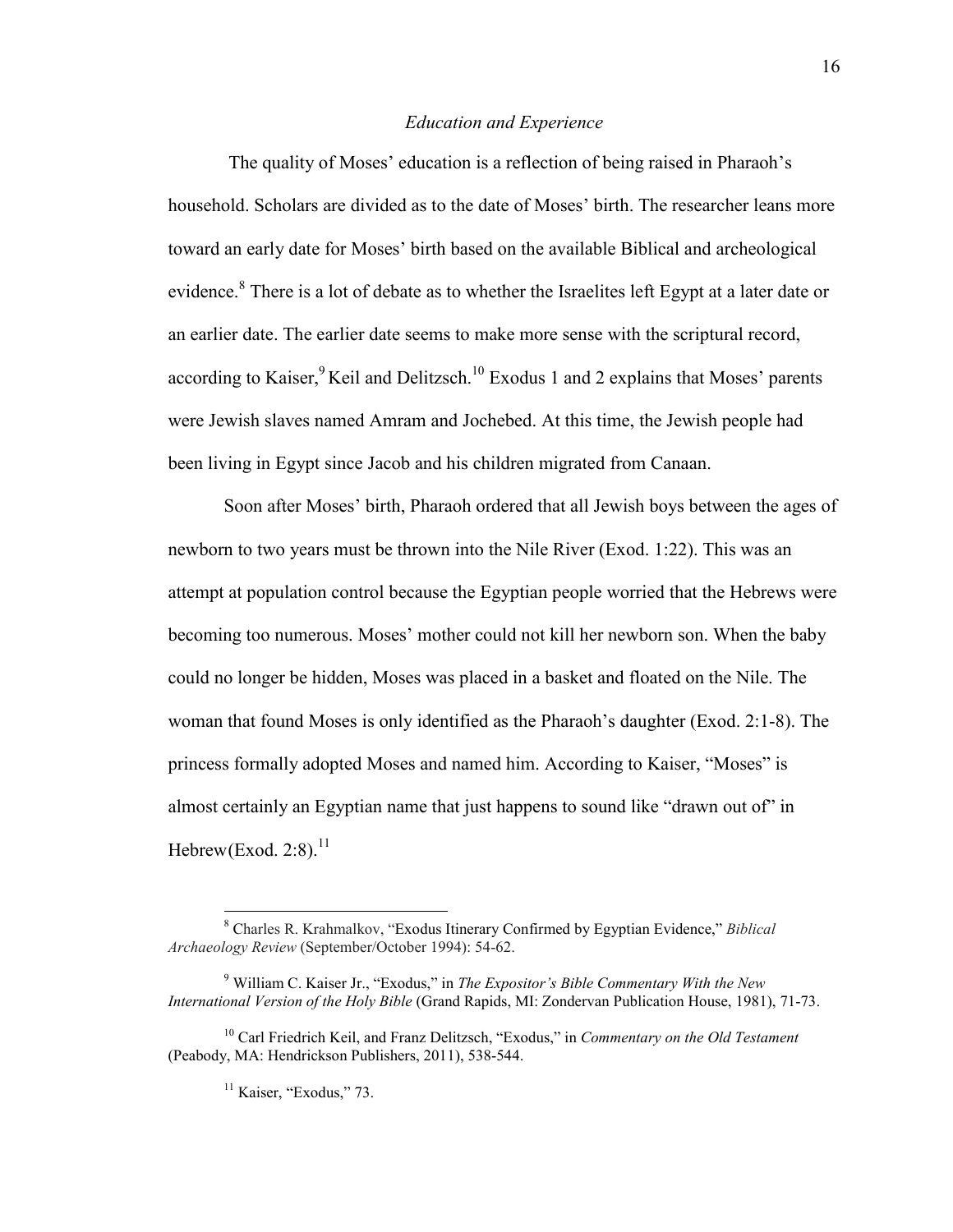Raised in Pharaoh's household, Moses would have had the best education in the world. Acts 7:22 tells us that Moses was "educated in all the skills of the Egyptians." Princes of Egypt started their formal education at the age of seven in the exclusive "Prince's School."<sup>12</sup> Moses was certainly trained in the latest math, history, astronomy, geometry, writing, speaking, medicine, and music.<sup>13</sup> This early training in math and organization may have helped Moses later in managing a new nation of millions of people.

Since the whole nation of Egypt practiced the same polytheistic religion, Moses learned the Egyptian religion, integrated with all other subjects. Moses understood the significance of each plague that God sent on Egypt. Each plague was an affront to one of the Egyptian gods. For example, when Moses stretched out his staff to turn the Nile into blood, that act was a direct attack on Egypt's god of the Nile.<sup>14</sup>

It does not seem that Moses was taken seriously as a leader earlier on in his life. While still in Egypt, Moses saw an Egyptian beating a Hebrew slave. Moses killed the Egyptian and hid the body, thinking no one knew what happened (Exod. 2:11-22). Jean Calvin argues that this is an early example of Moses stepping into the divine calling, being used by God as a deliverer.<sup>15</sup> However, Augustine felt that Moses was wrong to kill

<sup>12</sup> Robert W. Jenson, "Gregory of Nyssa: The Life of Moses," *Theology Today* 62, no. 4 (2006): 533–537.

<sup>&</sup>lt;sup>13</sup> Lovik, Eric. "Moses' Preparation for Ministry: The Significance of His Egyptian Background." *Calvary Baptist Theological Journal*, no. 10 (Fall 1994).

<sup>&</sup>lt;sup>14</sup> Lovik, "Moses' Preparation for Ministry," 46.

<sup>&</sup>lt;sup>15.</sup> Exodus," in *Commentaries on the Four Last Books of Moses: Arranged in the Form of a Harmony*, translated by Bingham and Calvin Translation Society (Grand Rapids, MI.: Baker Books. 2009), 341.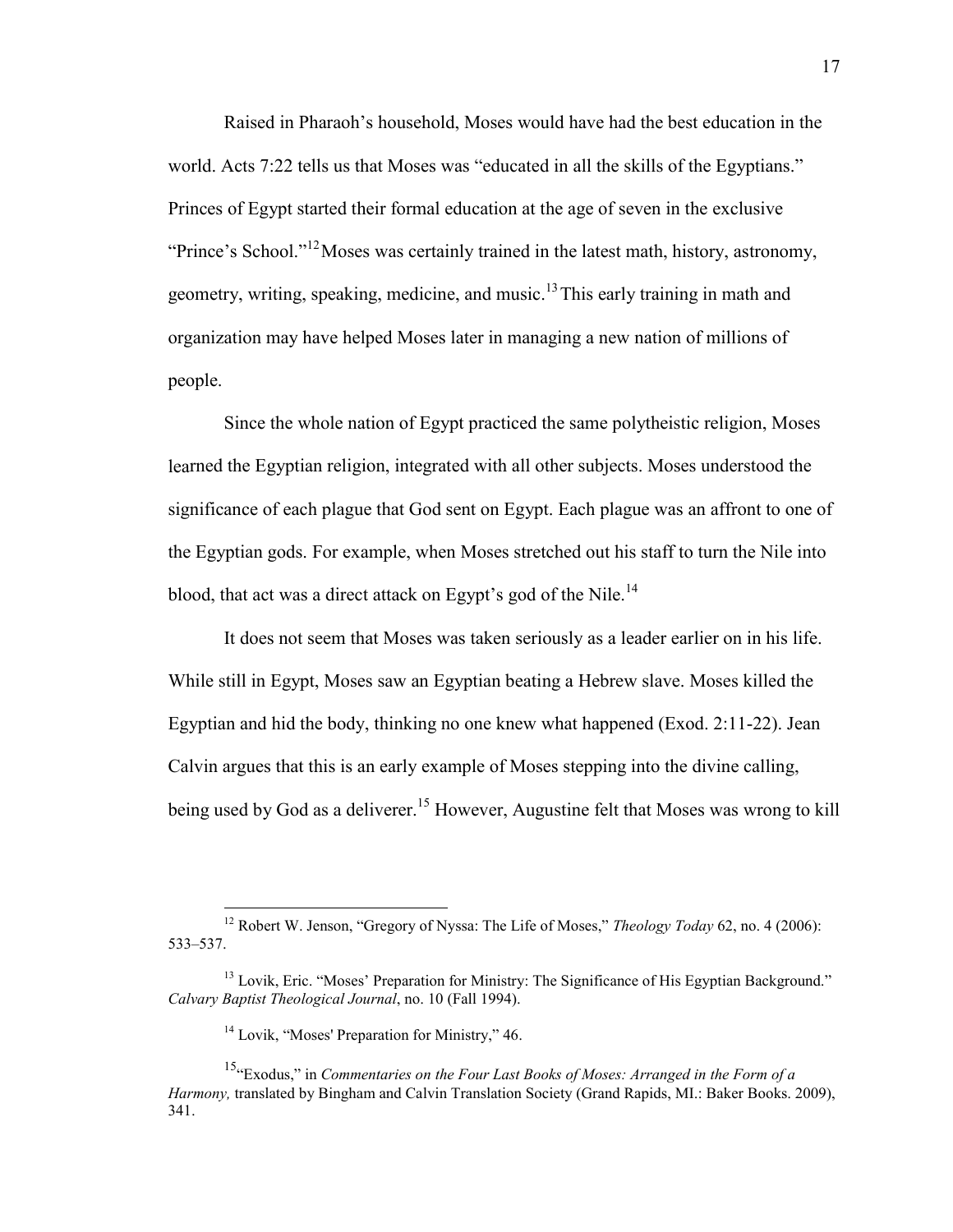the Egyptian because Moses had no legal authority to intervene.<sup>16</sup>Kaiser agrees with Augustine that Moses overstepped legal authority, but Kaiser insists that God still used this experience to prepare Moses for ministry.<sup>17</sup>

 A short while after killing the Egyptian, Moses tried to get in the middle of a dispute between two Jewish slaves. One of the Jews answered, "Who made you a judge over us? Will you kill me like you did the Egyptian?" This answer frightened Moses. The Jewish people did not respect Moses yet. He certainly had an education at this point. Lovik believes that Moses needed to gain more life experience, in addition to education, before Israel would respect Moses as an authority.<sup>18</sup>

 It is not clear exactly when Moses realized that he was Jewish. 19 Moses became distressed, realizing the horrors of slavery that his family and people were enduring (Hebrews 11:24-28). When Pharaoh heard that Moses had killed an Egyptian, Pharaoh was extremely angry (Exod. 2:15). Moses was forced to flee into the desert to escape. During exile, Moses became a shepherd. He also married and had two sons (Exod. 2:21- 22).

## *Calling*

Moses admittedly had a late start in ministry, stepping into ministry at the age of eighty. After working forty years in the desert, Moses had a transformative experience with God that was life-changing. While shepherding the flock, Moses saw a bush on fire, but the bush was not consumed. Kaiser believes that God deliberately used the humble

<sup>16</sup> Leo Charles Daley, *The Works of St. Augustine* (New York: Monarch Press, 1965), 144.

<sup>&</sup>lt;sup>17</sup> Kaiser, "Exodus," 71.

<sup>&</sup>lt;sup>18</sup> Lovik, "Moses' Preparation for Ministry," 49

<sup>&</sup>lt;sup>19</sup> Kaiser, "Exodus," 80.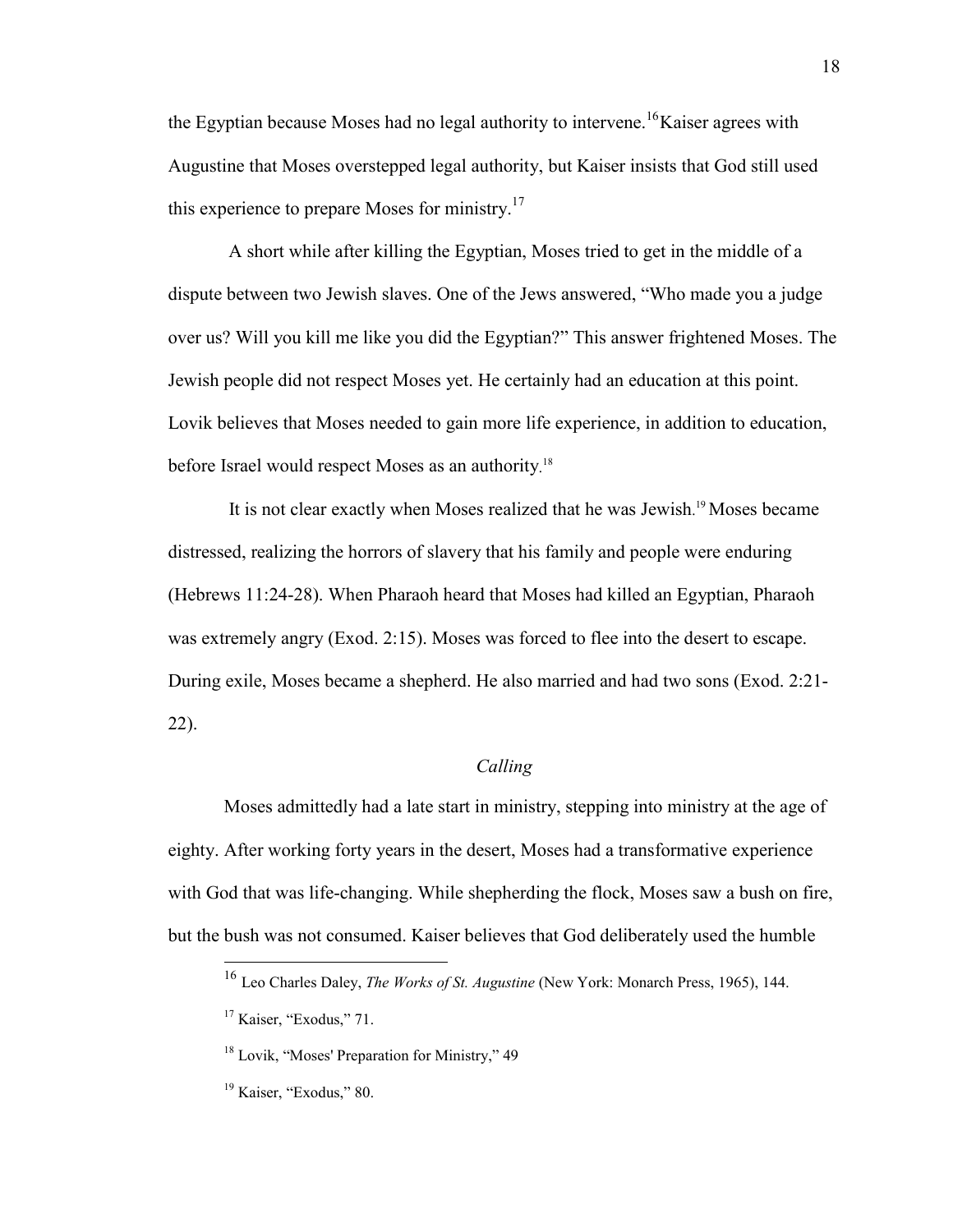bush to get Moses' attention instead of something more grandiose. God was revealing Himself as One Who works miraculously through everyday people and things.<sup>20</sup> God uses the miraculous to officially commission Moses.St. Gregory calls this experience a "shining radiance" and a "theophany" that served to reveal God's character and truth to Moses.<sup>21</sup>Exodus 3 explains:

When the LORD saw that he had gone over to look, God called to him from within the bush, "Moses! Moses!" And Moses said, "Here I am." "Do not come any closer," God said. "Take off your sandals, for the place where you are standing is holy ground." Then he said, "I am the God of your father, the God of Abraham, the God of Isaac and the God of Jacob." At this, Moses hid his face, because he was afraid to look at God. The LORD said, "I have indeed seen the misery of my people in Egypt. I have heard them crying out because of their slave drivers, and I am concerned about their suffering. So I have come down to rescue them from the hand of the Egyptians and to bring them up out of that land into a good and spacious land, a land flowing with milk and honey—the home of the Canaanites, Hittites, Amorites, Perizzites, Hivites and Jebusites. And now the cry of the Israelites has reached me, and I have seen the way the Egyptians are oppressing them.So now, go. I am sending you to Pharaoh to bring my people the Israelites out of Egypt" (Exod. 3:4-10).

Moses' calling and mission were clear. Moses was to deliver God's messages to

the Israelites and to Pharaoh. Then Moses would lead the Israelites out of Egypt to the

Promised Land. God had decided to rescue the Jewish people from slavery and bring

them to a new land. Kaiser points out that the initiative here is all coming from God. God

sees, God cares and God acts.<sup>22</sup>

However, Moses did not readily accept this calling (Exod. 3:11-21). Right away,

Moses begins arguing with God. First, Moses says, "Who am I that I should talk to

 $20$  Kaiser, "Exodus," 90.

<sup>21</sup> Robert W. Jenson, "Gregory of Nyssa: The Life of Moses," *Theology Today* 62, no. 4 (2006): 533–537.

 $22$  Kaiser, "Exodus," 89.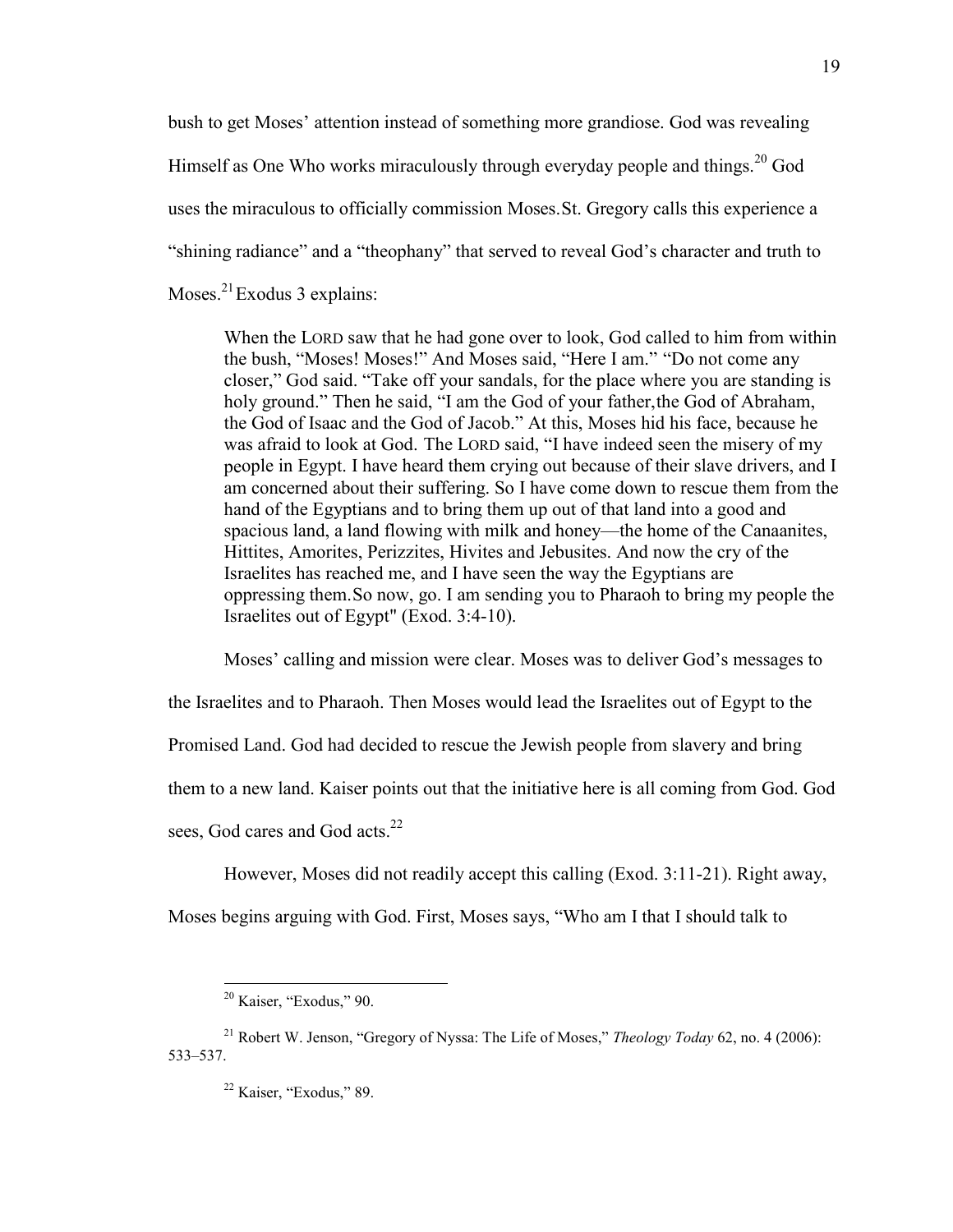Pharaoh?" God answered Moses, "I will be with you." God promised that after Moses brought the people out of slavery, the people would worship God on that same mountain.

Moses objected a second time, "What if the Israelites do not believe that You sent me? What if they ask me what Your Name is?" With great patience, God answers Moses that the elders of Israel will believe and give Moses their blessing. God reveals His Name, "Tell them that I Am Who I Am."

Moses continued to argue with God, "What if the Israelites will not believe me?" God gave Moses three miraculous signs to prove to the Israelites that God has spoken to Moses. First, Moses could throw the staff down and the staff would become a snake. Then Moses could pick up the snake and it would become a staff again in his hand. Rabbi Abramovitz likens the language used in this chapter to God "conjoling" Moses to help deliver Israel.<sup>23</sup> Secondly, Moses could put his hand in a cloak and turn the hand leprous. Then he could put his hand back in the cloak to take the leprosy away. Lastly, Moses could scoop water out of the Nile and pour it out on the ground as blood. God told Moses that these three signs would prove to any doubters that God really had sent Moses. Also, God warned Moses that it would not be easy to get Pharaoh to let the Jewish people go. God was going to rain down many plagues before Pharaoh would relent.

Moses still would not give in and accept the commission. This time Moses claimed to not speak well enough to give God's messages. Moses described himself as "slow of speech." The translators of the LXX decided that the closest meaning of the

<sup>23</sup> Ismar Schorsch, and Herman Abramovitz. "The Staff of Moses." *Jewish Theological Seminary Community Learning* 22, no. 3 (24 January, 2004).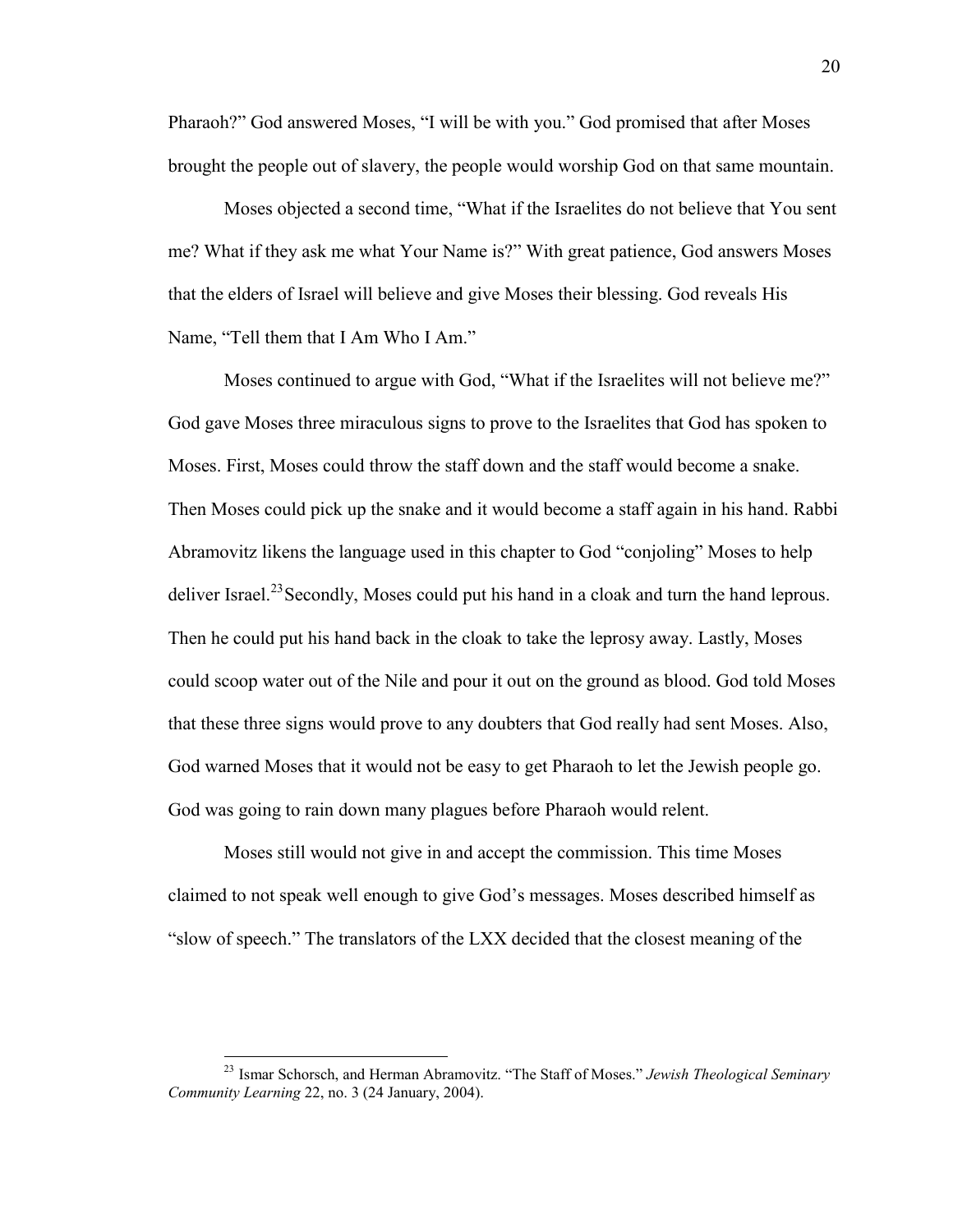Hebrew phrase, which means "heavy/slow of tongue," was "stuttering."24 However, the Vulgate translated that same phrase as "not quick-witted and slow of speech," meaning Moses had trouble speaking effectively. Kaiser believes that the Vulgate translation is more accurate.<sup>25</sup> In the New Testament, Stephen calls Moses "powerful in speech and action," (Acts 7:22) possibly precluding Moses' having a speech impediment.

God ultimately did not let Moses back out. God told Moses to be on his way to accomplish the mission. This may have been a way of saying, "Enough. No more excuses or discussion. Go get started."

Moses argued on, this time more directly. "Please send someone else." Scripture tells us that at this point, "God's anger burned against Moses." God did allow Moses' older brother Aaron to go with Moses as Moses' spokesperson to Pharaoh. Finally, Moses embraced the calling and started in ministry (Exod. 3).

Kaiser points out that Moses' calling was unique, unlike how anyone would be called into ministry today.St. Gregory of Nyssa agrees with Kaiser that a supernatural event is not necessary today for a calling to ministry. However, St. Gregory presses back by arguing that Moses' story is given to us for a reason. St. Gregory states that there is nothing wrong with seeking to emulate a hero of the faith.<sup>26</sup>

#### *Skills*

Moses had to learn how to speak persuasively. Moses started by seeking the blessing of the Israelite elders in the Jewish community (Exod. 4:30). They were

<sup>24</sup> T. Desmond Alexander, "Slow of Speech," in *Dictionary of the Old Testament,* ed. T. Desmond Alexander and David W. Baker (Downers Grove, IL: Intervarsity Press, 2003), 344.

 $25$  Kaiser, "Exodus," 140

 $26$  Jenson, "Life of Moses," 60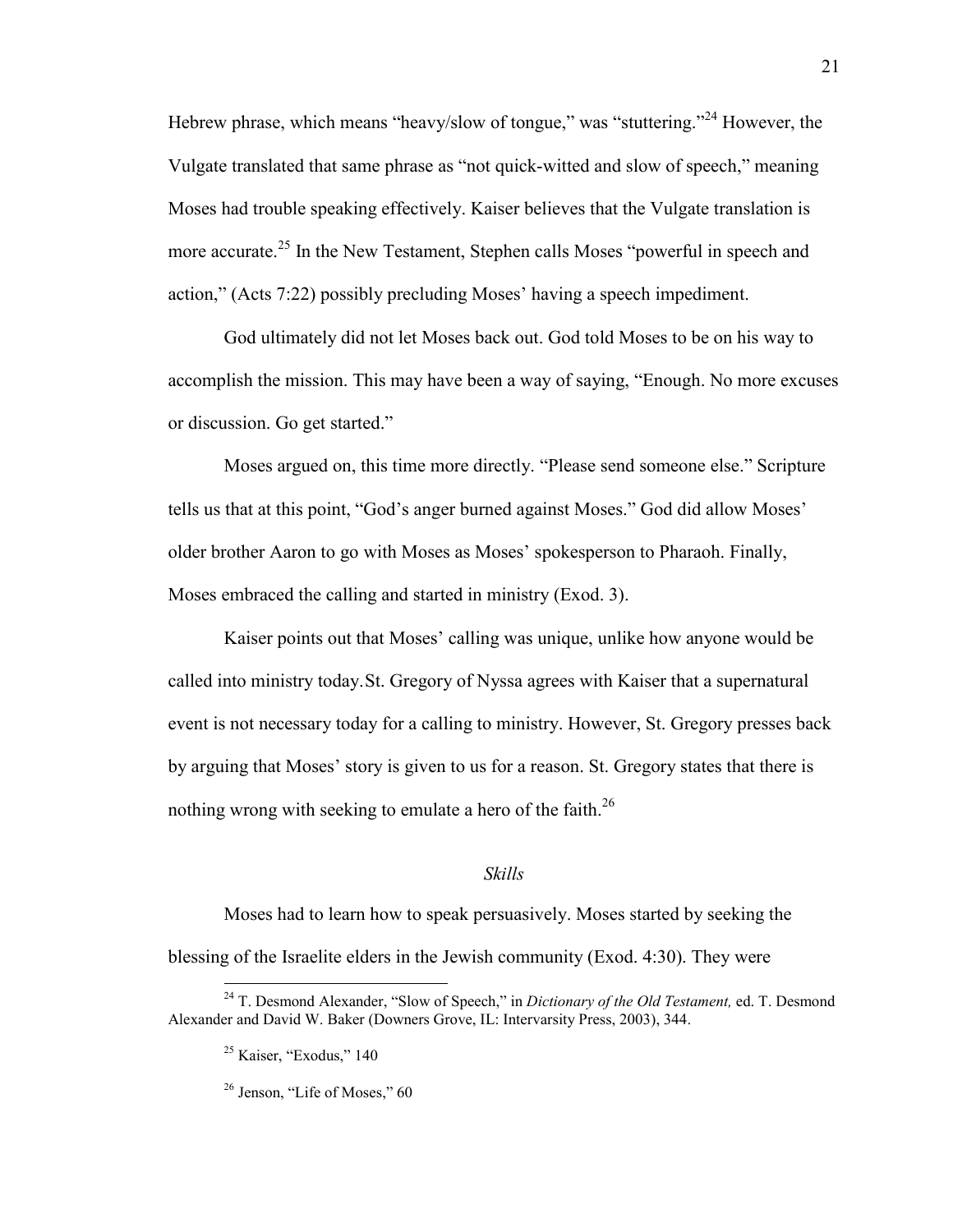convinced by Moses' answers to their questions and by the signs God gave Moses to perform. Moses also had to have the courage to confront Pharaoh with God's message, "Let My people go" (Exod. 5). Moses may have been able to gain this audience with Pharaoh due to some of his old palace contacts.<sup>27</sup> As God had warned, Pharaoh completely rejected God's message (Exod. 5:2). Pharaoh banished Moses from the palace and even threatened to kill Moses if he came back (Exod. 10:28).Yet, Moses was obedient to God in delivering God's messages to Pharaoh anyway.

Moses' ministry to the Jewish people during this time was to encourage them and remind them of God's promises. The people were discouraged in their suffering, especially when their deliverance seemed to be delayed or derailed (Exod. 5:21). God responded with incredible miracles that finally resulted in the Jewish people being set free (Exod. 14).

Moses' ministry then shifted away from giving messages of judgment to Pharaoh, to leading the people of Israel through an unknown route in the desert to the Promised Land. Moses would listen to God, and relay God's messages to the people. Kaiser believes that Moses and the Israelites spent nearly a year at Mt. Sinai, during which time Moses went up alone to receive instructions from God three to four times.<sup>28</sup>

During the desert years, Moses' ministry focus needed to change several times. Moses had to be flexible in ministry, learning new skills constantly. St. Gregory of Nyssa believed that all ministers should aim to imitate Moses' flexibility in ministry. About changes in the ministry, St. Gregory states, "Everyone knows that anything placed in a

<sup>-</sup> $27$  Kaiser, "Exodus," 144.

 $28$  Kaiser, "Exodus," 144.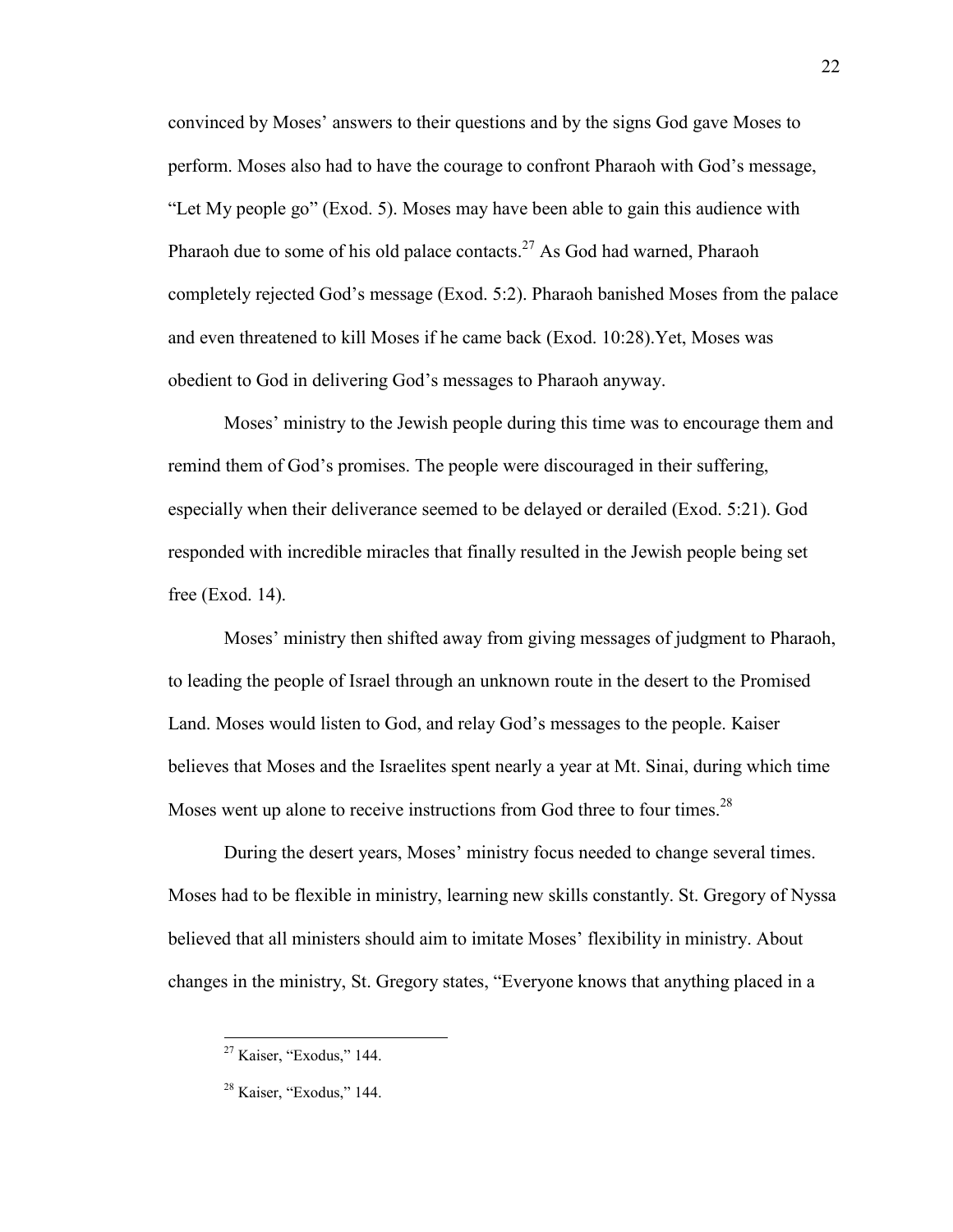world of change never remains the same but is always passing from one state to another, the alteration always bringing about something better or something worse."<sup>29</sup>

Lovik argues that Moses' most important ministry role was that of recording the Law of God in the first five books of the Bible.<sup>30</sup> Moses relayed God's directions for all aspects of life. Kaiser breaks the book of Exodus into three logical sections- redemption, law and worship.<sup>31</sup> Moses had to act as a teacher, educating the Jewish people as to the new laws about mold in the home, safety concerns for second-floor homes, dietary restrictions, ritual purity on holy days, the new calendar of holy days, feasts, fasts, criminal laws, and sexual laws. Moses also had to teach the people how to worship God, including the exact dimensions of the tabernacle, the elaborate procedure for the ordination of priests, and the schedule of holy days.

After teaching all the people, Moses then directed a large team of artisans and craftspeople to create the Tabernacle to exact specifications. Every intricate detail needed to be perfect, even the priests' vestments and the recipe for the incense (Exodus 25-32). Moses had to rely a lot on organizational and administrative skills.<sup>32</sup>

St. Gregory of Nissa firmly believed that Moses' most important ministry skill was interceding with God for the people. More than once when the congregation's complaining and rebellion had angered God, Moses pleaded with God on behalf of the congregation. On one occasion, the Israelites had rebelled in the desert and had turned to worship a golden calf. God's patience was at the breaking point.

<sup>&</sup>lt;sup>29</sup> Jenson, "The Life of Moses," 12.

<sup>&</sup>lt;sup>30</sup> Lovik, "Moses' Preparation for Ministry," 63.

 $31$  Kaiser, "Exodus," 76.

<sup>32</sup> Kaiser, "Exodus," 80.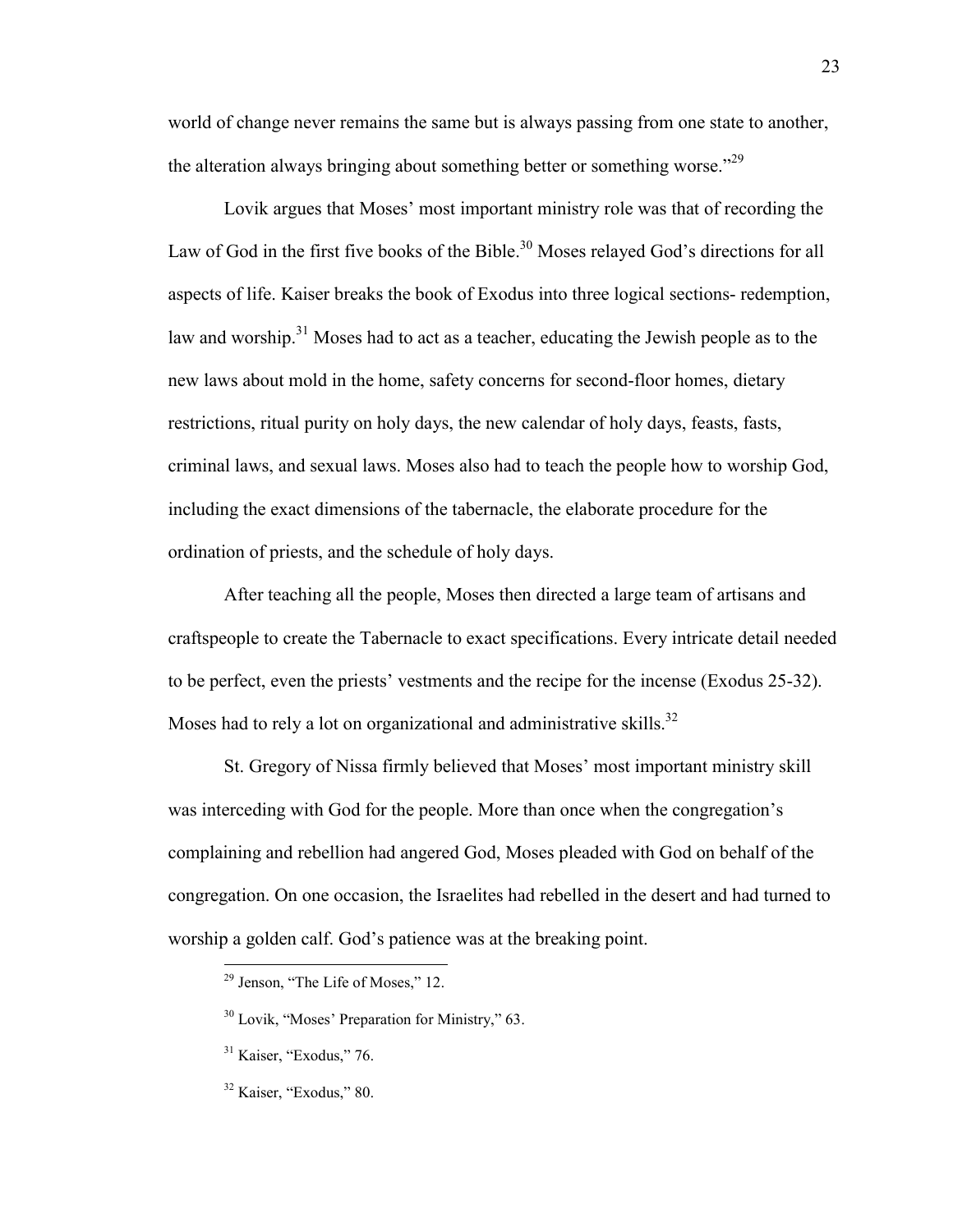The LORD also said to Moses, "I have seen this people, and they are indeed a stiff-necked people. Now leave Me alone, so that My anger may burn against them and consume them. Then I will make you into a great nation." But Moses sought the favor of the LORD his God, saying, "O LORD, why does Your anger burn against Your people, whom You brought out of the land of Egypt with great power and a mighty hand? Why should the Egyptians declare, 'He brought them out with evil intent, to kill them in the mountains and wipe them from the face of the earth'? Turn from Your fierce anger and relent from doing harm to Your people. Remember Your servants Abraham, Isaac, and Israel, to whom You swore by Your very self when You declared, 'I will make your descendants as numerous as the stars in the sky, and I will give your descendants all this land that I have promised, and it shall be their inheritance forever.' The LORD relented from the calamity He had threatened to bring on His people (Exodus 32: 9-14).

Moses reminds God of all the miracles God had done to deliver God's chosen

people. Moses argues for God's glory and even for God's reputation among the

Egyptians. He begs God to remember the covenant with Abraham, Isaac, and Jacob.

Somehow, Moses could plead for God's mercy for the very people that were trying to

stone him to death (Num.14:1-19). This is reminiscent of Christ who, when nailed to the

Cross, pleaded on behalf of His killers, "Father, forgive them for they know not what

they do" (Luke 23:34).

Moses may have used writing skills in ministry. It is still hotly debated as to whether or not Moses wrote the first five books of the Bible, known as the "Pentateuch." The argument from those who reject Mosaic authorship is that Moses obviously could not have written about his own death in Deuteronomy 34. Also, Moses writes about gates, domesticated camels, and "the kings of Israel," all of which are thought to have happened after Moses' death. The language and style also vary across the books of the Pentateuch.<sup>33</sup>

 <sup>33</sup> Eric Lyons, "Mosaic Authorship of the Pentateuch," *Apologetics Press*, January 3, 2003, accessed July 26, 2021, https://www.apologeticspress.org/apcontent.aspx?category=13&article=36.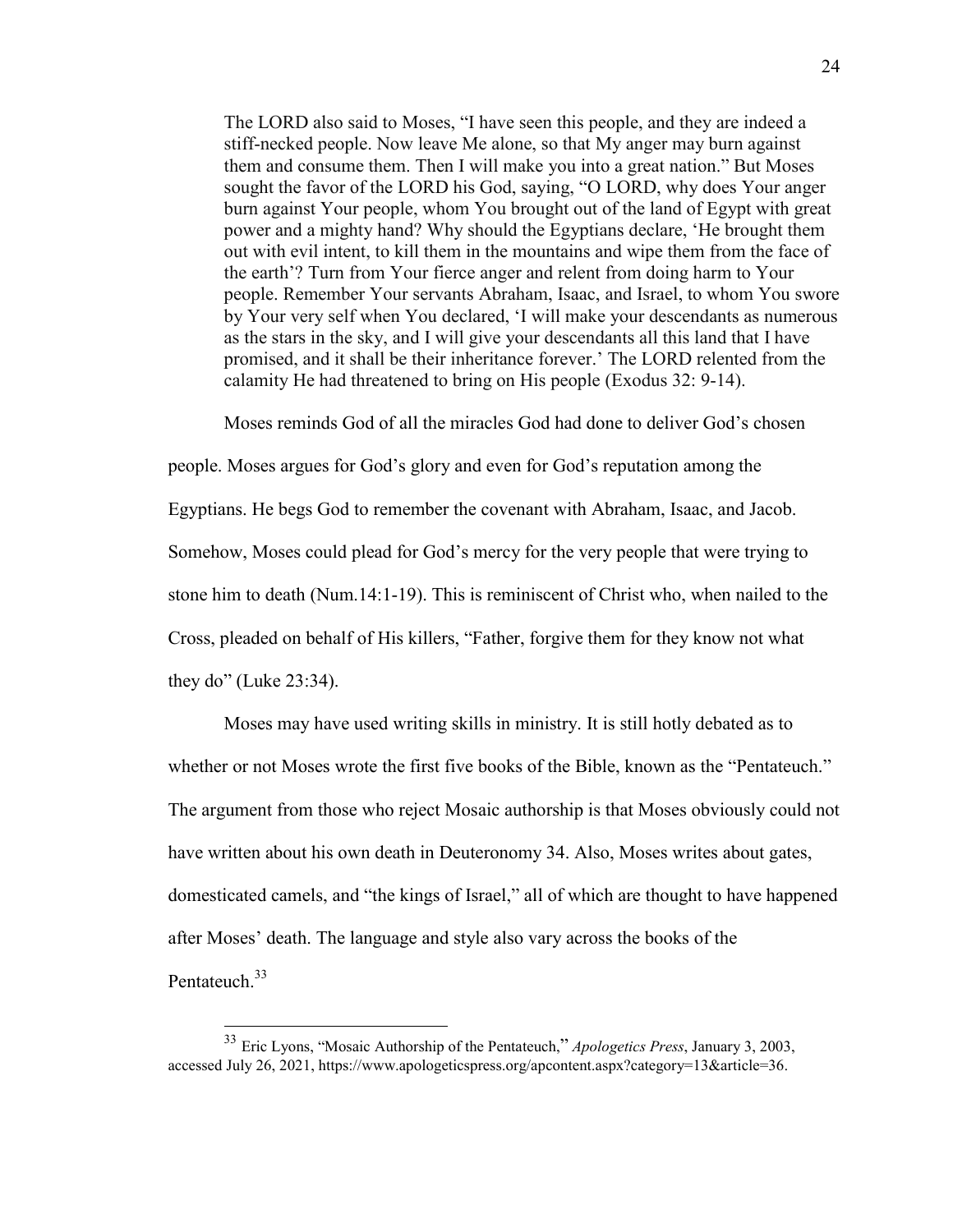More conservative theologians such as Keil and Delitzsch,  $34$  and Kaiser,  $35$  still hold Mosaic authorship. The Pentateuch itself does attest to Moses' authorship of certain parts of the Pentateuch.<sup>36</sup>

"Moses wrote all the words of Jehovah" (Exodus 24:4).

"Jehovah said unto Moses, 'Write thou these words...'" (Exodus 34:27).

"Moses wrote their goings out according to their journeys by the commandment of Jehovah" (Num. 33:2).

"Moses wrote this law and delivered it unto the priests…" (Deut. 31:9).

 There are other examples in the Old Testament of Moses being credited as the author of the first five books of the Bible. For example, in Joshua 8:32: "There, in the presence of the Israelites, Joshua copied on stones the law of Moses, which Moses had written." See also 2 Chronicles 34:14, Ezra 3:2; 6:18, Nehemiah 13:1, and Malachi 4:4.

In the New Testament, the Apostle John wrote: "The law was given through Moses" (John 1:17). Luke wrote "And beginning from Moses and all the prophets, Jesus interpreted to them in all the scriptures the things concerning Himself" (Luke 24:27). The Apostle Paul pointedly states, "For Moses writes about the righteousness which is of the law" (Rom. 10:5). See

<sup>34</sup> Kiel and Delitzsch, "Exodus," *77.* 

<sup>35</sup> Kaiser, "Exodus," *223.* 

<sup>36</sup> T. Desmond Alexander, "Authorship of the Pentateuch," in *Dictionary of the Old Testament: Pentateuch,* ed. T. Desmond Alexander and David W. Baker (Downer's Grove, IL: Intervarsity Press, 2003), 66.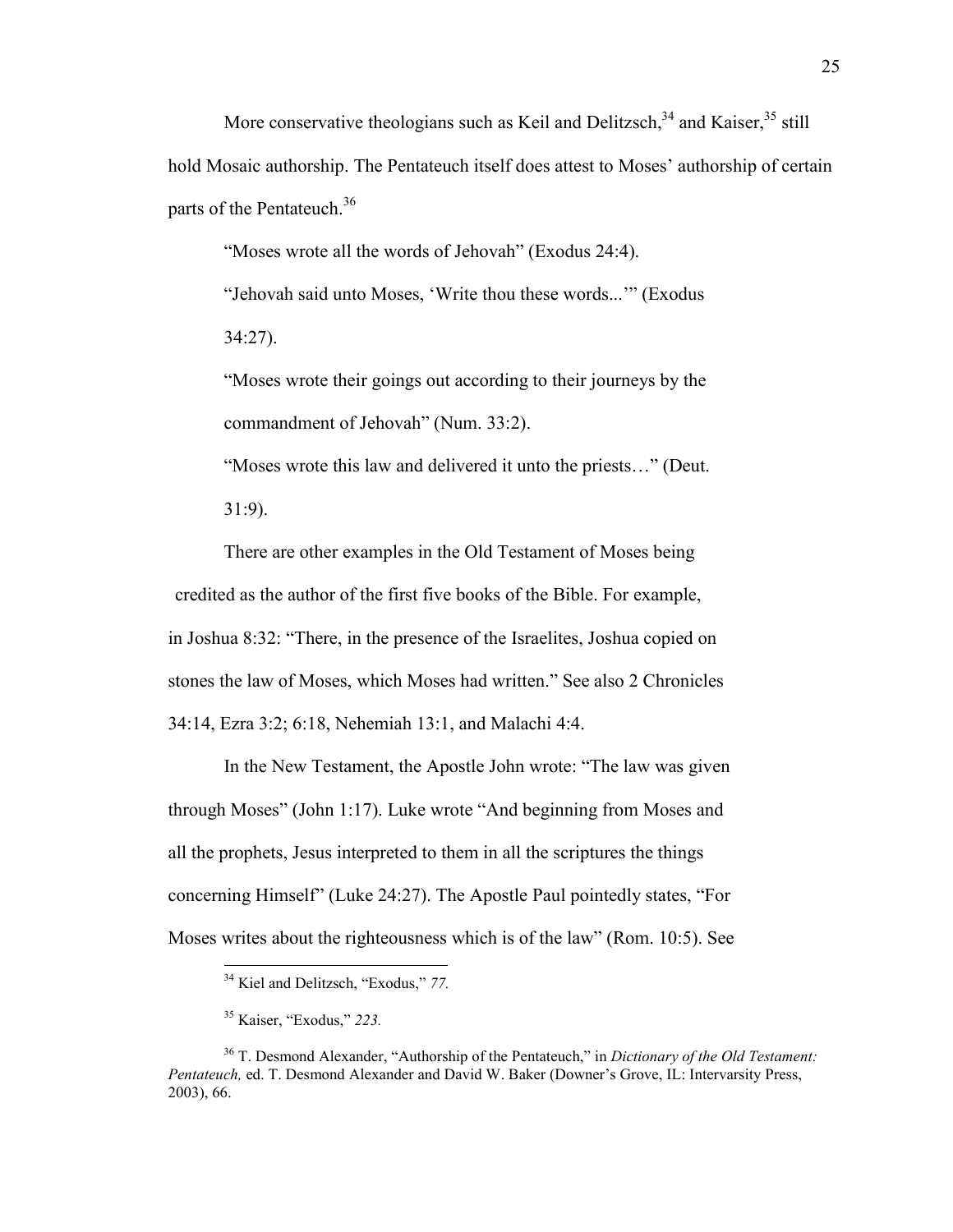also Luke 16:29, John 1:45, and Mark 12:19. Perhaps most compelling, Jesus Himself stated: "For if you believed Moses, you would believe me; for he wrote of me. But if you do not believe his writings, how will you believe my words?" (John 5:46-47).

The researcher believes that Moses at the very least wrote a significant portion of the first five books of the Bible. This would mean that Moses did put writing skills to good use in ministry. There was probably editing, "compiling" of the materials later after Moses' death.

## *Obstacles*

As a leader, Scripture indicates that Moses struggled with delegating (Exodus 18). Moses learned about delegation from his father-in-law, Jethro, after nearly burning out trying to do it all for so many people. Jethro told Moses, "It is not good that you exhaust yourself with all the people. Appoint faithful men to judge these cases" (Exodus 18:18- 21). Kaiser describes Jethro as a Midianite priest and an "efficiency expert."<sup>37</sup> Jethro advises Moses to carefully select "capable men" to assist Moses in the work. Kaiser points out Moses' willingness to listen to and follow the advice of a non-Jew.<sup>38</sup>

Moses was known as the "meekest man who ever lived," (Num. 12:3) but even he struggled at times with anger and frustration, due to the constant complaining of the "congregation" (Exod. 15-18, Num. 11:1-20). The people complained about the lack of freshwater, the lack of meat, the lack of vegetables, and more. Even though God rained down manna from heaven daily and brought water from a rock in the wilderness, the

 $37$  Kaiser, "Exodus," 91.

<sup>38</sup> Kaiser, "Exodus," 93.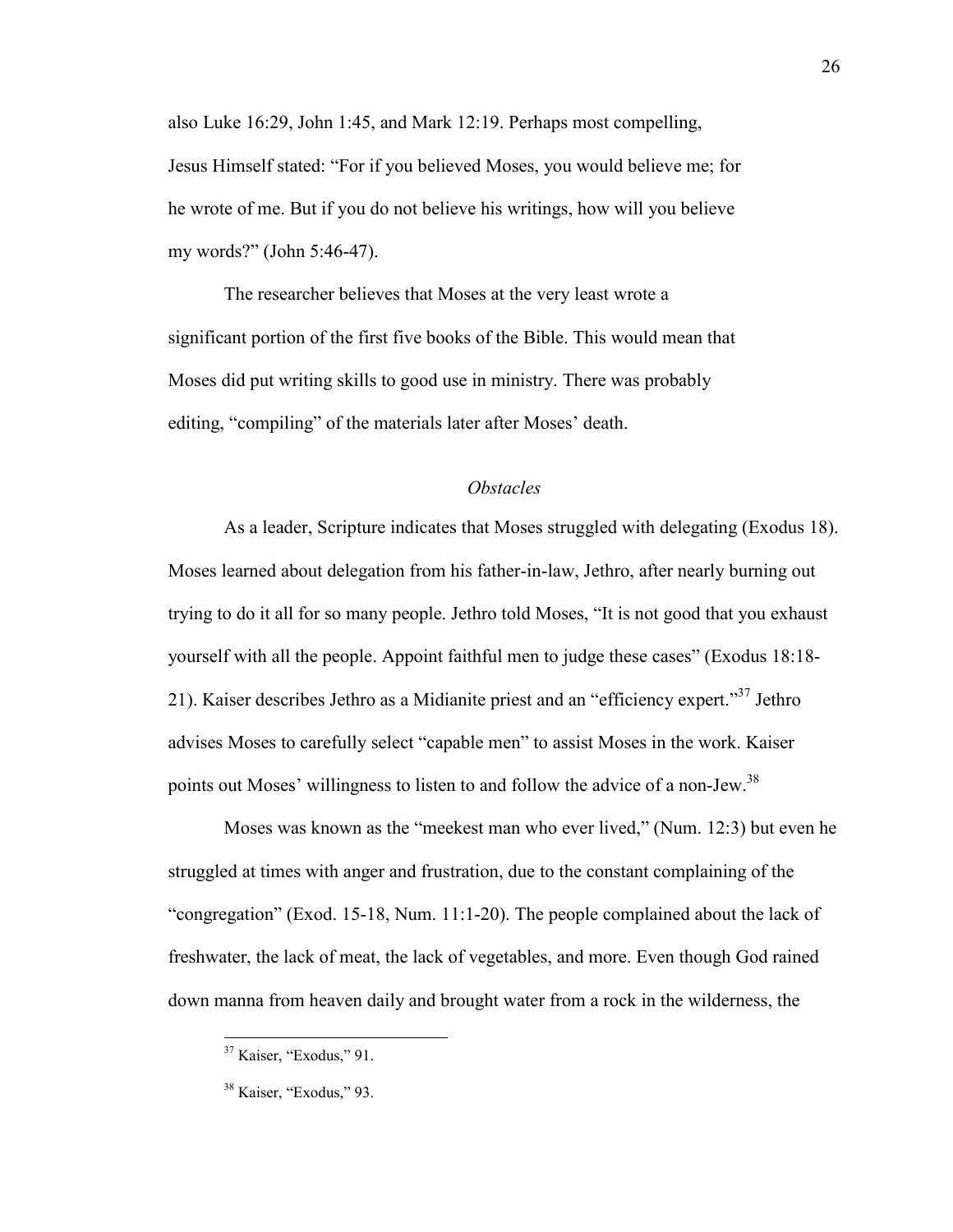complaining continued, with some even suggesting that going back to slavery in Egypt was better (Num. 14:4).

Moses also endured the people rejecting his leadership. St. Gregory identified the root of these rebellions against Moses as envy.<sup>39</sup>Some of the people did not like the fact that God had chosen Moses to lead the congregation. The first rebellion against Moses' leadership resulted in some of the people attempting to elect a new leader to take the Israelites back to slavery in Egypt. In one rebellion recorded in Numbers 16, Korah, Dathan, Abiram, and their families declared that God had chosen them just as much as Moses, stating "all the people are holy and chosen of the Lord." They criticized Moses for claiming a special calling from God. They also berated Moses, calling him a liar for promising them a Promised Land they had not seen yet. They called him a killer for bringing everyone "out in the desert to die."Two hundred and fifty of Moses' appointed leaders sided with the rebellion. Moses declared to the Lord, "I have not so much as taken a donkey from any one of these men!" These three rebellious men and their split-off congregation took up censors of fire to promote themselves to "priests" on equal footing with Moses. God responded by splitting the ground open beneath the three men and their families, causing all of them to fall alive into "Sheol," or "the realm of the dead." The 250 leaders who sided with the rebellion were consumed by "the fire of the Lord." On the very next day, the congregation suggested stoning Moses for "killing the people of the Lord" (Num. 16:1-40). On several occasions, the people threatened to kill Moses. This was a difficult congregation to pastor.

<u>.</u>

<sup>&</sup>lt;sup>39</sup> Jenson, "Life of Moses," 11.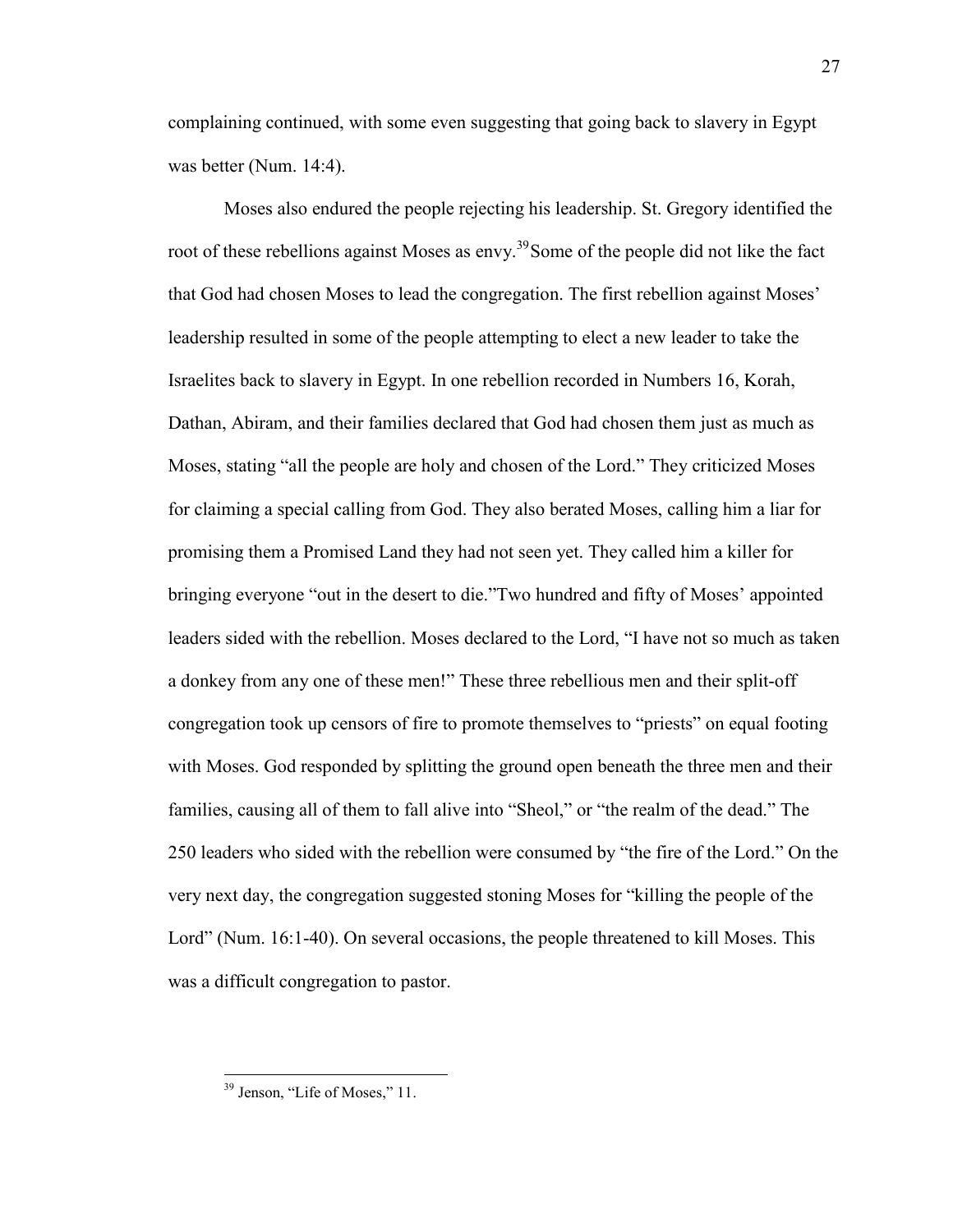Rabbi Herman Abramovitz disagrees with St. Gregory, stating that the rebellions against Moses' leadership were not based in envy, but were rather, "The upheaval caused by humans in their unending challenge of God's authority and moral law."<sup>40</sup>Abramovitz believes that the Israelites were really rejecting God's leadership, represented by Moses. This is reminiscent of when the Israelites rejected Samuel as their leader, by demanding a king. God tells Samuel, "It is not you they have rejected, but they have rejected me" (1 Samuel 8:7). Jesus also tells the disciples, "Whoever listens to you listens to me; whoever rejects you rejects me, and whoever rejects me rejects the one who sent me" (Luke 10:16). Perhaps, the people rejected Moses' leadership due to a combination of envy and rebelliousness against God's rule.

Moses also dealt with personal family conflict. One sharp argument between Moses and his first wife is recorded in Exodus 4. It is an unusual story. Although a reason is not given, God is very angry at Moses, even threatening to kill him. Moses' wife circumcised their sons right then, throwing down the bloody foreskins and saying, "You are a husband of blood to me." God then leaves Moses alone. Barnes believes that Zipporah was disgusted by the circumcision rite required by the Jewish faith.<sup>41</sup> Moses' should have been the one to perform this rite on the infants' 8th day after birth. For unknown reasons, Moses did not fulfill the requirement. Barnes concludes that Moses and his wife are not in agreement, at least on this part of Moses' faith.<sup>42</sup>Ellicott agrees but goes a step farther saying, "(Zipporah's) action was petulant and reproachful. Zipporah

<u>.</u>

<sup>&</sup>lt;sup>40</sup> Ismar and Amramovitz, "The Staff of Moses," 17.

<sup>41</sup> Albert Barnes, et al, in *Barnes' Notes* (Grand Rapids, MI: Baker Books, 1996), 244.

<sup>42</sup> Barnes, "Exodus," 202.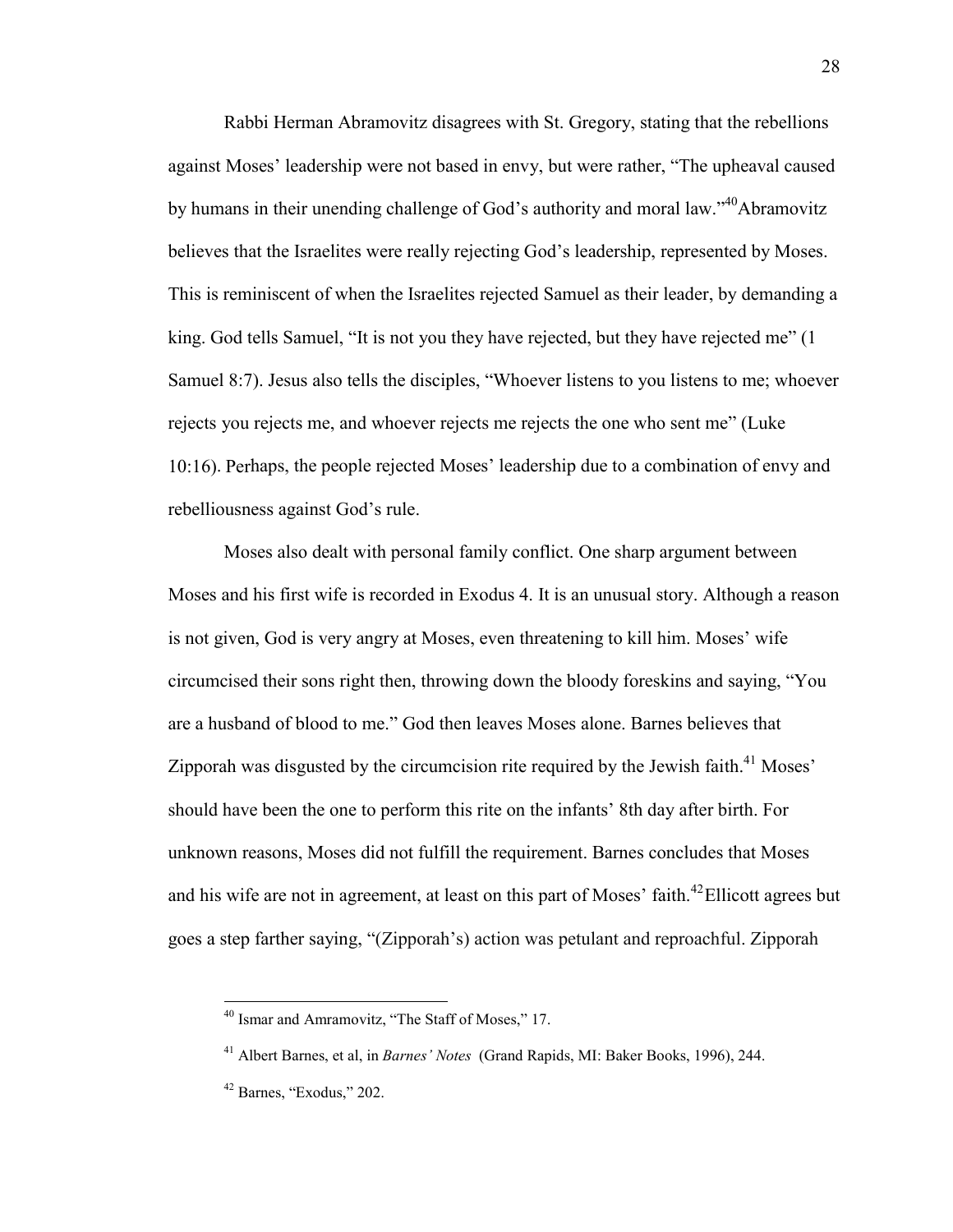regarded the bloody rites of the Jewish religion as cruel and barbarous."43 Ellicott believes that the Hebrew phrase for "Husband of Blood" is Zipporah comparing Moses to Molech, a pagan deity, both desiring the blood of children.<sup>44</sup>Kiel and Delitzsch agree that Zipporah was angry with Moses about the Jewish circumcision rite, thinking of it as repugnant. Keil suggests that this whole incident happened when it did, because Moses was about to lead a whole nation when his own home was not in order, and not following the Jewish faith.<sup>45</sup>

Another family conflict occurred when Moses' own brother and sister, Aaron and Miriam, were harshly criticizing Moses for having a Cushite (Ethiopian) wife (Num. 12:1). Their complaining about Moses' marriage angered God, Who appears in a cloud to rebuke Aaron and Miriam and punish Miriam with leprosy. God later heals Miriam at Moses' request (Num. 12:13).

At a crucial point in ministry, Moses experiences a major fall. This may have been due to anger and frustration at the congregation. Moses disobeys God and even takes credit for God's miracles (Num. 20:9-11). This resulted in Moses not being permitted to lead the people into Canaan. Instead, Joshua led the people into the Promised Land. St. Gregory warned that Moses' failure is a reminder that ministers should never try to take the glory for God's actions. $46$ 

 <sup>43</sup> Barnes, et al, "Exodus," 322.

<sup>44</sup> C.J. Ellicott, "Exodus," in *An Old Testament Commentary for English Readers* (London, UK: Cassell and Co, 1897), 323.

<sup>&</sup>lt;sup>45</sup> Kiel and Delitzsch, "Exodus," 78.

<sup>46</sup> Jenson, "The Life of Moses," 533–537.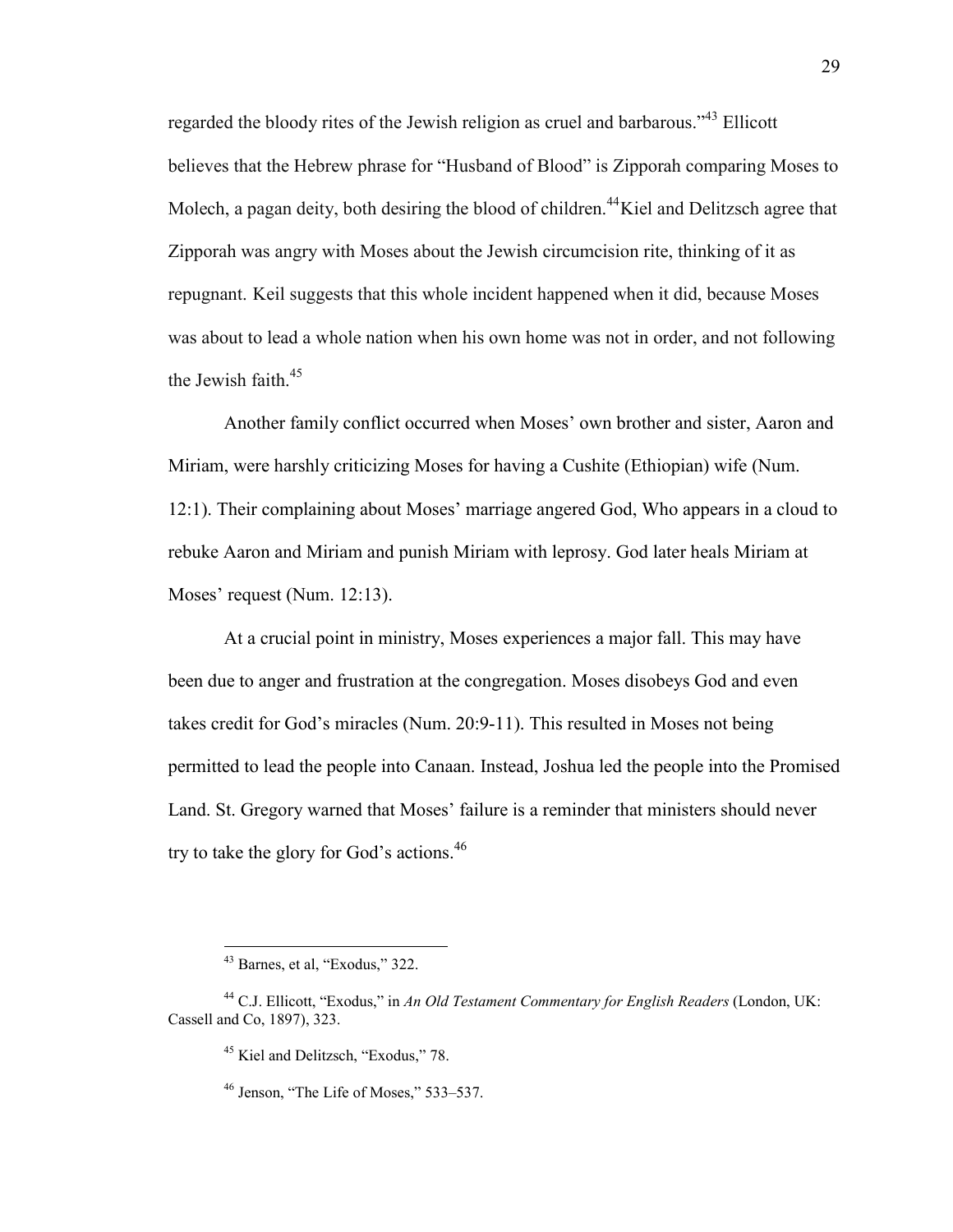#### *Conclusions*

Moses went on to have forty years of continuous ministry until his death. Despite setbacks, Moses stayed in a close relationship with God, vigorous in ministry for all forty years. Scripture states that when Moses died, "His eye was not dimmed, nor his vigor diminished" (Deut. 34:7).

A few of the factors that may have led to Moses' longevity in ministry (over forty years) were continually learning new skills (delegation), maintaining a strong relationship with God, listening to wise advice, and raising up his own replacement. Moses was effective at training Joshua to seamlessly take over when Moses' died. Moses trained Joshua by keeping him close during good times in ministry and also in tough times. Joshua later led the congregation into the Promised Land (Josh. 1).

#### **Paul**

The second character examined was Paul. The researcher studied Acts 9, 22, and 1 Corinthians 11 to better understand Paul's education, experiences, and longevity. The researcher approached the texts with the following questions: (1) What life experiences may have contributed to Paul's longevity in ministry? (2) What skills may have helped Paul continue in ministry for many years? (3) What obstacles may Paul have overcome in ministry?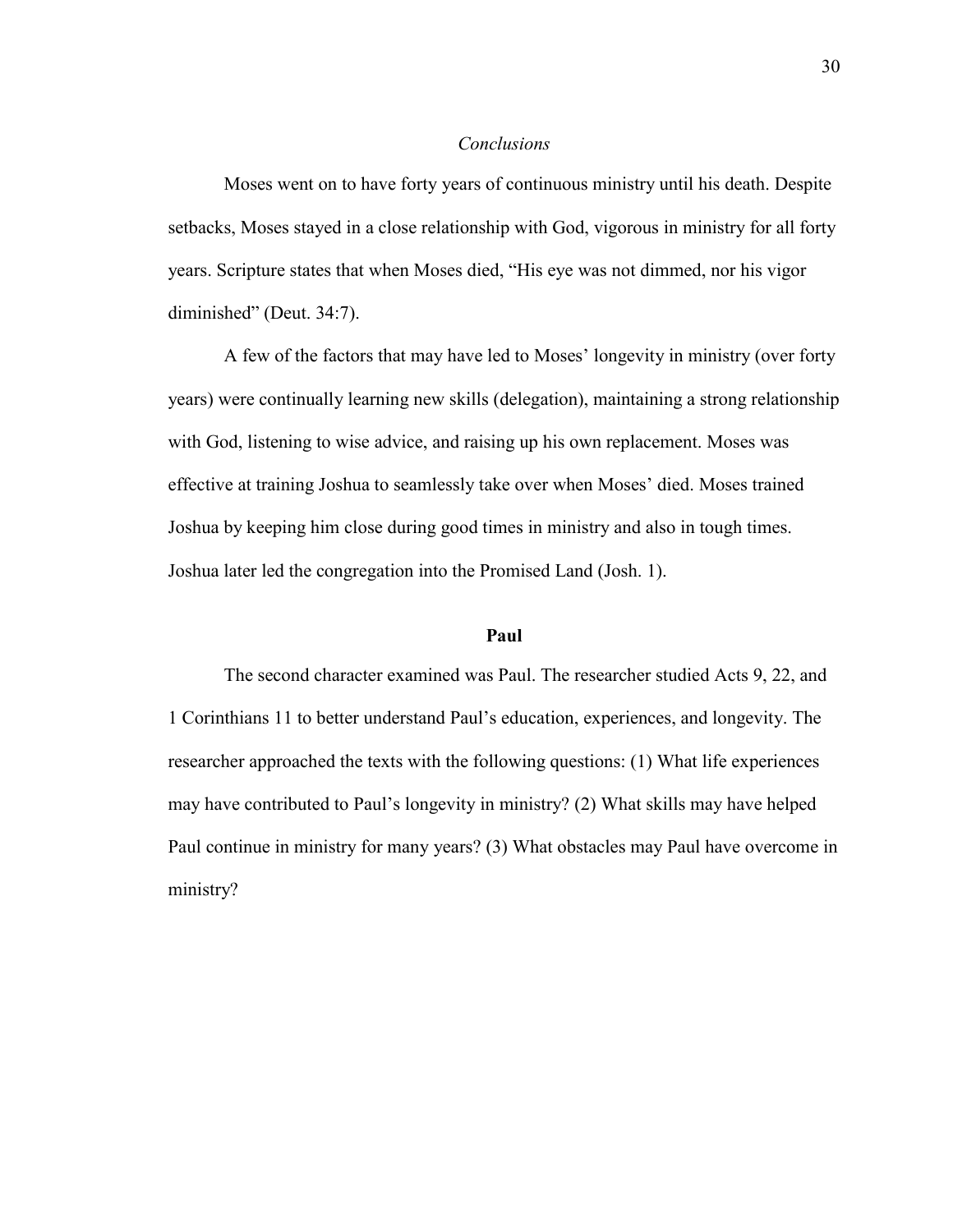### *Education and Experience*

The apostle Paul had the benefit of an above-average education.<sup>47</sup>Paul was born around 15-30 A.C.E in the town of Tarsus in the province of Celicia (Acts 21:39). The scattered Jewish people, known as the "Diaspora" meaning "disbursed,"were living in an area that had been conquered by the Roman Empire.<sup>48</sup> Rome, already the most powerful empire on earth at that time, was rapidly expanding both north and east. One benefit of Rome's expansion and the famed "Roman Roads" running throughout the empire, was that Paul was educated in a multicultural environment. One of these Roman roads is still visible in the city of Tarsus today. The city of Tarsus was a wealthy city, known for its thriving imperial cult and its merging of many cultures.

 Paul could read and write and give powerful messages in Hebrew, Greek and Aramaic. This was a better education than a lot of Jewish people received at the time. For example, when Jesus taught from the Scriptures, the people marveled. "How can this man teach Scripture when He is uneducated?" (Matt. 13:54-55) When Peter and John, who were both Jewish, preached on the day of Pentecost, the audience wondered, "Where did these men learn this since they are uneducated?" (Acts 4:13)

Paul was Jewish, but also born a Roman citizen (Acts 16:37-38; 22:25-28). Paul was aware of his rights as a citizen. Paul asserted those rights to not be tortured or beaten, to a fair trial, and to appeal a court's ruling to Caesar himself (Acts 25).

<sup>47</sup> D.A. Carson, Douglas J. Moo, and Andrew David Naselli, "Acts," in *Introducing the New Testament: A Short Guide to Its History and Message* (Grand Rapids, MI: Zondervan, 2010), chap. 12, Kindle.

<sup>48</sup> James Strong, "Diaspora," in *Strong's Expanded Exhaustive Concordance of the Bible* (Nashville, TN: Thomas Nelson, 2009), 1230*.*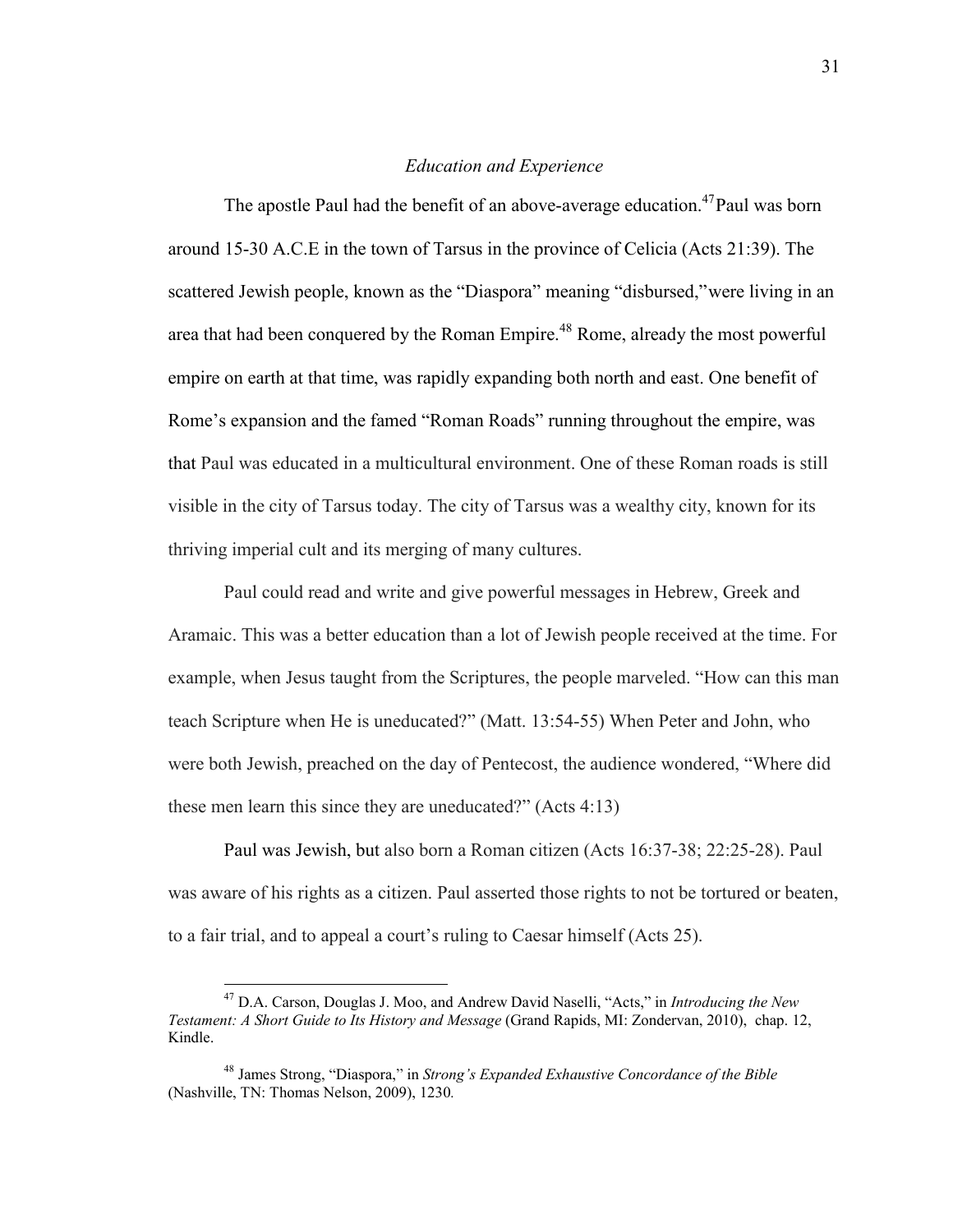Paul grew up during a tense time in Tarsus.<sup>49</sup>The Jewish community was divided over how to stay distinct as a group, in the middle of the dominant Hellenistic culture. There was no consensus as to whether or not a Jewish person should interact with Gentiles and if so, to what extent.<sup>50</sup>One example of this tension was the Roman wrestling gymnasium located in Tarsus. Wrestling was extremely popular for young boys and men. Some Jewish parents did not allow their sons to participate in Gentile activities such as wrestling. Other Jewish parents did allow their sons to wrestle.<sup>51</sup> The real conflict was about allegiance to God or Caesar, and about what it meant to be a Jewish person in Roman society.<sup>52</sup>

 The Jewish people across the province of Celicia, where Paul grew up, were sharply divided across several ideological lines.<sup>53</sup>These Jewish sects could not agree as to whether or not, or to what extent, Jewish people should separate themselves from Gentiles and the dominant Gentile culture.

Paul received formal education as a Pharisee. The Pharisees, which made up half of the Sanhedrin (the ruling body for Jewish religious matters) were popular with the common people. A contemporary historian, Josephus, wrote that the Pharisees had the support of the public.<sup>54</sup>The Pharisees believed in a physical resurrection of the dead.<sup>55</sup>

 <sup>49</sup> Isabelle Hasselin Rous, "The Roman City of Tarsus in Cilicia and its Terracotta Figurines*,*" Open Edition Journals, April 20, 2019, accessed May, 6 2021, http://journals.openedition.org/acost/1258.

<sup>50</sup> Jacob W. Elias, *Remember the Future :The Pastoral Theology of Paul the Apostle* (Scottdale, PA: Herald Press, 2006), chap. 1, Kindle.

<sup>51</sup> Elias, *Remember the Future*, chap. 1, Kindle.

<sup>52</sup> Elias, *Remember the Future*, chap. 1, Kindle.

<sup>53</sup> Flavius Josephus, *The Antiquities of the Jews* (Amarillo, TX: First Rate Publishers, 2015), 21.

<sup>54</sup> Josephus, *Antiquities of the Jews,* 21.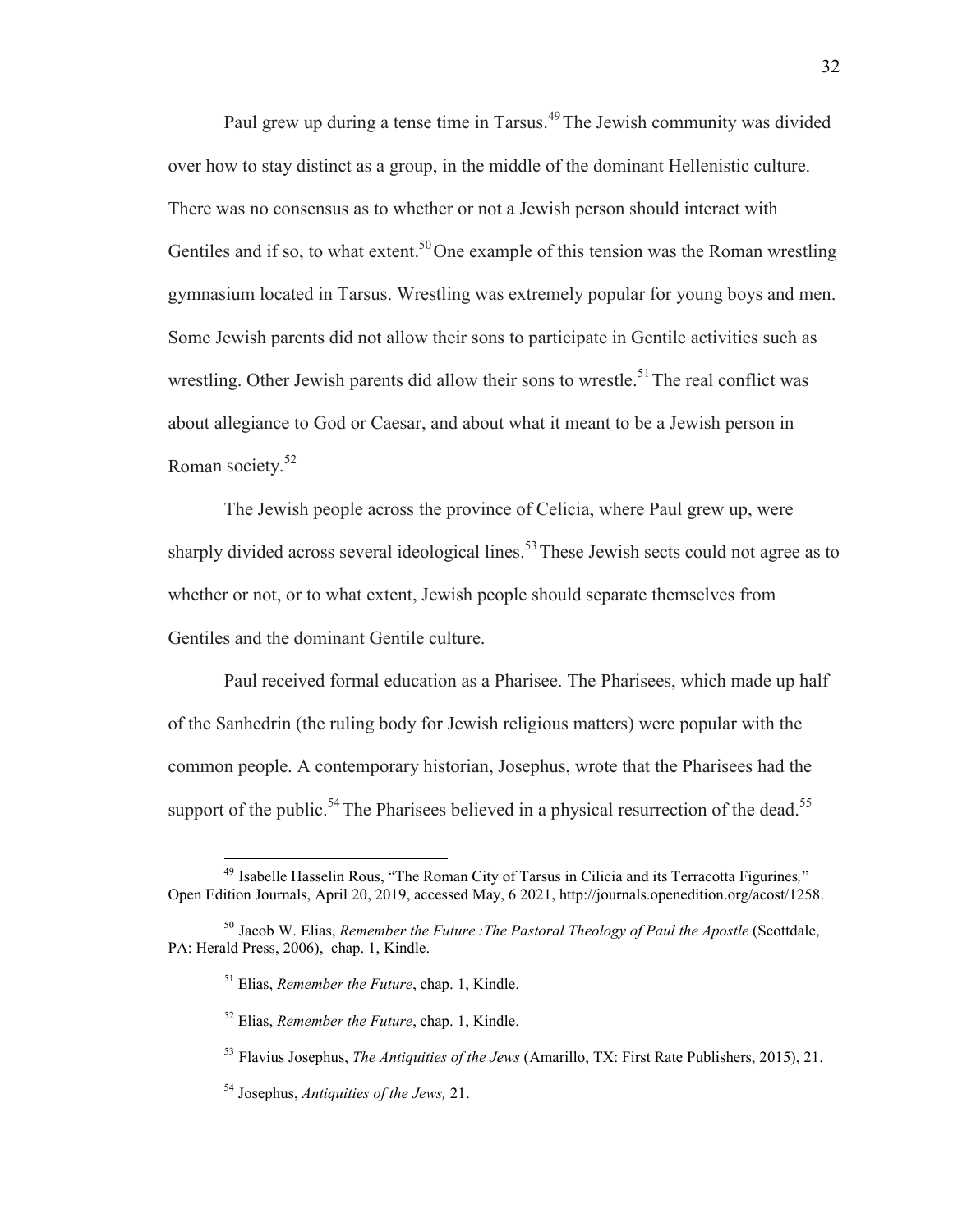They were known for their piety and strict adherence to the Jewish Law. Pharisees would even tithe from the smallest grains of their spices (Luke 11:42). They would not eat unless they performed an elaborate washing ritual (Mark 7:3). Paul later referred to himself as "a Pharisee of Pharisees" (Phil. 3:5). Because of Paul's education as a Pharisee, Paul was well versed in Jewish Scripture and the rabbinic writings, which were also known as the Mishnah.<sup>56</sup>The Mishnah included several different viewpoints of Scripture. Many rabbis would comment on verses and then comment on each other's comments. Paul would have been familiar with many different perspectives on important biblical passages.<sup>57</sup>

Paul learned "at the feet of Gamaliel" (Acts 22:3) which means that the famous Pharisee Gamaliel was Paul's teacher and mentor. Paul assumes that the target audience knows who Gamaliel is.<sup>58</sup>Gamaliel served at the notably moderate school of Hillel. Gamaliel is best known for giving advice to the rest of the Sanhedrin as they debated what to do with Peter and John's problematic teachings. Some of the Sanhedrin wanted to kill Peter and John. Gamaliel responded, "So now I tell you, have nothing to do with these men, and let them go. For if this endeavor or this activity is of human origin, it will destroy itself.But if it comes from God, you will not be able to destroy them; you may even find yourselves fighting against God" (Acts 5:38-39).

<u>.</u>

<sup>55</sup> John B.Polhill, "Acts," in *An Exegetical and Theological Exposition of Holy Scripture: Volume 26: The New American Commentary* (Nashville, TN, Broadman Press, 2001) 340.

<sup>56</sup> Frank E. Gaebelein, et al, *John and Acts*, in The Expositor's Bible Commentary with the New International Version of the Holy Bible*,* Vol. 9, edited by Frank E. Gaebelein, (Grand Rapids, MI: Zondervan Publishing House, 1981) 454.

<sup>57</sup> Polhill, *Acts,* 176.

<sup>58</sup> Richard Longenecker, *Acts* in The Expositor's Bible Commentary with the New International Version of the Holy Bible, edited by Tremper Longman, III and David E. Garland (Grand Rapids, MI: Zondervan Publishing House, 1981) 795.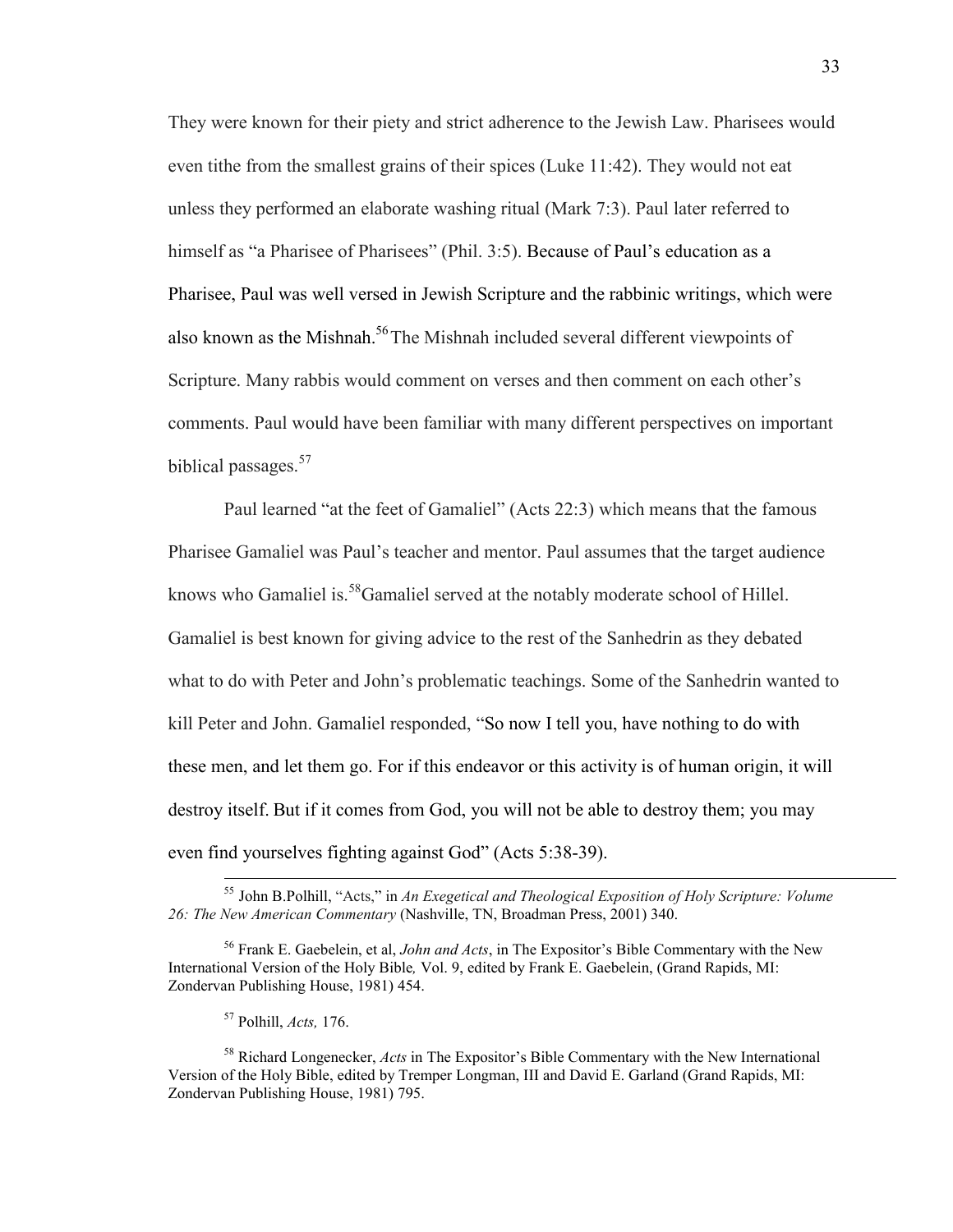Paul obviously did not agree with Gamaliel's moderate stance. <sup>59</sup>Paul tenaciously pursued harsh punishments for the "Messiahists," including violence, murder, confiscation of their property, and imprisonment of whole families, including women and children. Paul is described as "breathing violence" while pursuing Christians (Acts 9:1). Paul obtained all the legal documents to do what he wanted to do. He even pursued Christians that fled over long distances. Paul confessed that he held the coats of those that murdered the deacon Stephen in the street, fully approving of their actions (Acts 22:20).

## *Calling*

 Most of what is known about the Apostle Paul comes from the Book of Acts in the Bible and Paul's own writings. On the journey to arrest Christian families in Damascus, Paul had a transformational experience with God (Gal. 1:12). Paul held his experiences with God in high regard, even over an impressive education (Acts 9).

 Jesus appeared to Paul directly in a bright light, giving Paul instructions. From this time on, Paul was clear as to identity and mission. He calls himself an apostle of Jesus Christ (2 Tim. 1:1), a preacher to the Gentiles (Acts 22:31), and a father to the churches he founded (2 Cor. 12:14-15).

After Paul's conversion and initial rejection by the Christian churches, Paul then went into isolation in the Arabian Desert to "learn from Christ Himself" (Gal. 1:16-22). There is little information about Paul's years in the desert. Longenecker believes that Luke did not write a lot about these years of Paul's preparation in the desert because this occurred before Luke became a Christian.<sup>60</sup>Also, Luke was keeping the focus of the story

<sup>&</sup>lt;sup>59</sup> Elias, "Remember the Future," chap. 1, Kindle.

<sup>60</sup> Longenecker, *Acts,* 859.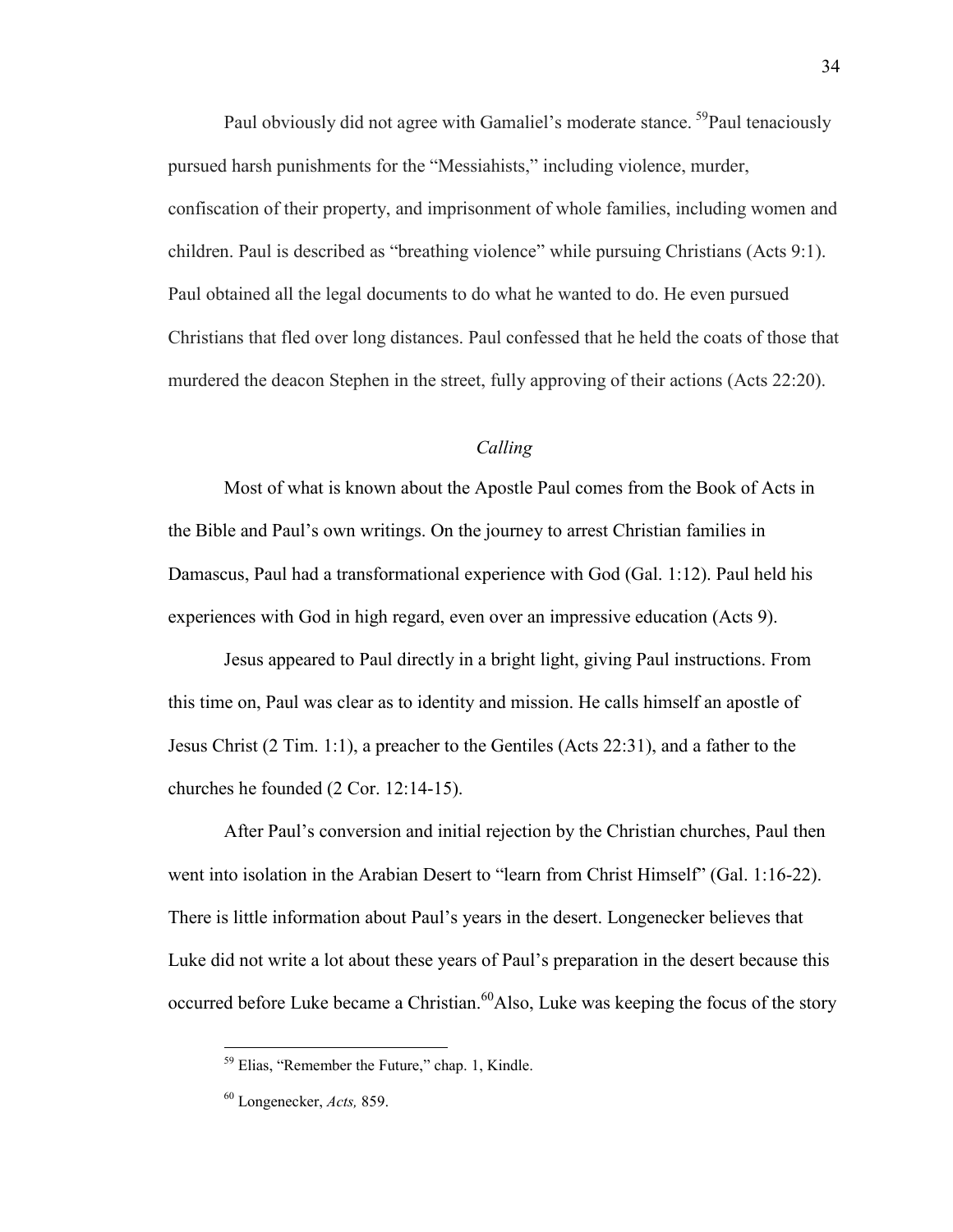on Paul's ministry to the Gentiles. After these three years of preparation, Paul visited the other apostles, but later stated that interactions with the other apostles, "added nothing to him" (Gal. 2:6). Paul did not spend much time learning from the other apostles.<sup>61</sup> A new friend of Paul's, Barnabas, introduced Paul to the church where he was finally accepted as a Christian brother. Paul did go on to seek and receive the official commissioning of the church elders for Paul and Barnabas' first missionary journey.<sup>62</sup> This commission was signified by "the laying on of hands" (Acts 13:1-3).

#### *Skills*

Paul made use of many different skills in ministry. Often, Paul was preaching and teaching to fellow Jews in a synagogue, showing them from the Scriptures that Jesus is the Messiah (Acts 13:14). At other times, Paul was engaging Gentiles in a philosophical debate at one of their religious centers (Acts 17:23 ff). According to Ellicott, Paul made great use of debate, philosophy, logical reasoning, writing, teaching, and preaching. Ellicott describes Paul as "non-disparaging" when he interacts with non-Christians.  $^{63}$  In fact, Paul seeks out conversations with people of different faiths, without condemning or condoning, while looking for commonalities through which Paul launches a presentation of the Christian faith.<sup>64</sup>

Paul also had to engage in conflict resolution, confrontations, correction, and key decision-making. Paul routinely had to combat false doctrines by clearly outlining the

-

64 Ellicott, "Acts," 324.

<sup>61</sup> Longenecker, *Acts,* 863.

<sup>62</sup> Longenecker, *Acts,* 911.

<sup>63</sup> C.J. Ellicott, "Acts," *A New Testament Commentary for English Readers* (London, UK: Cassell and Co, 1897), 322.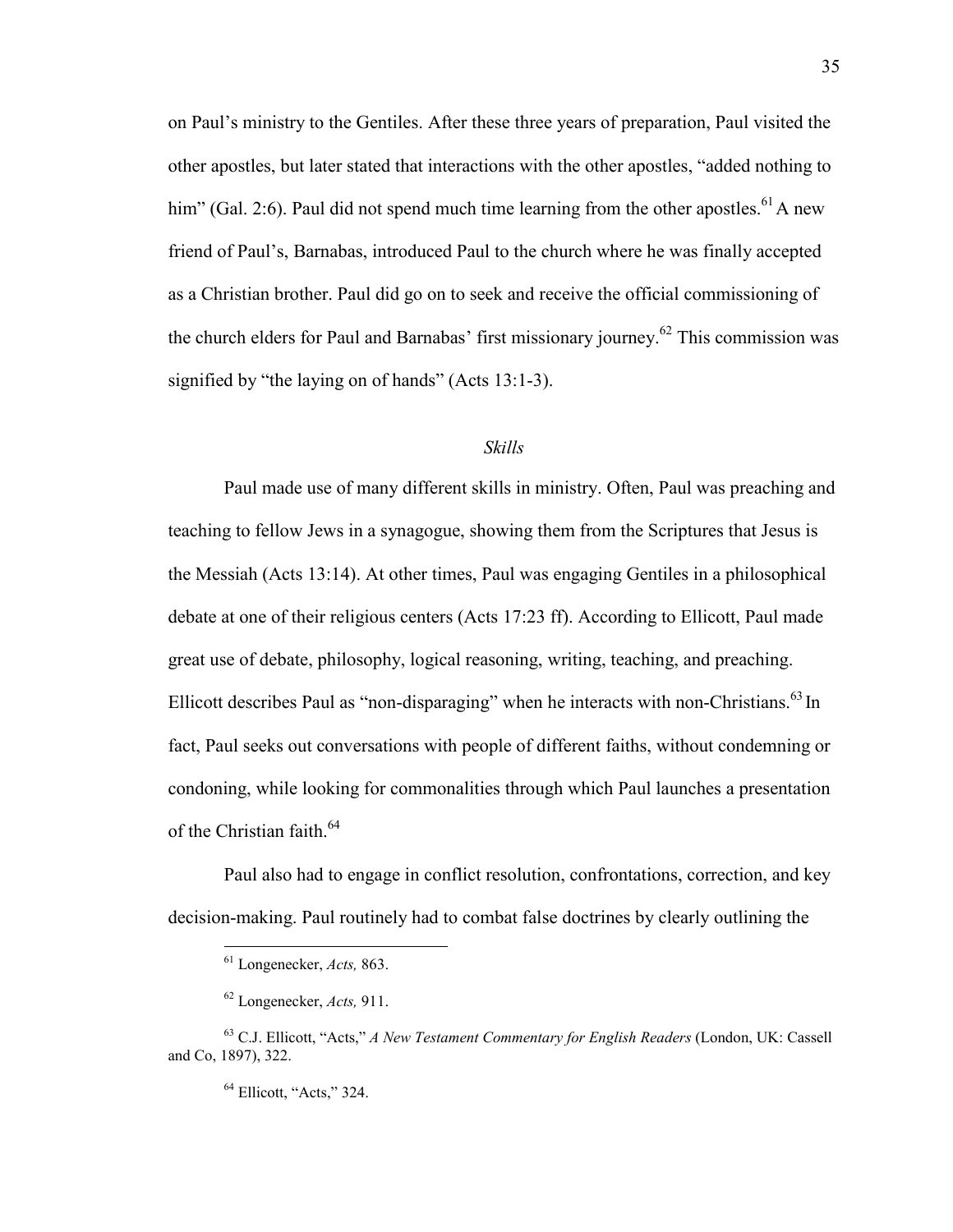beliefs of the church. Thompson points out that Paul's explanations of true Christian doctrine have been invaluable from the foundation of Christendom to this day. <sup>65</sup>

Paul also had to develop skills in mentoring young believers like John Mark, Timothy, and Titus. Paul raised up several young leaders that continued in ministry even after Paul was gone.

 One of Paul's most important contributions in ministry was outreach to the Gentiles. Up until this point, the apostles were primarily staying clustered around Jerusalem and mainly concentrating on winning Jews to Christ. Paul began ministering cross-culturally to Gentiles. This was extremely controversial at the time. As more and more Gentiles became Christians, a massive debate ensued as to whether or not Gentile Christians should have to follow the Old Testament Law. Paul was instrumental in convincing the first church council, which included Paul, Peter, James, and John, among others, that Gentile Christians should be fully accepted into the church.<sup>66</sup>The importance of this council's decision cannot be overstated. According to Elias, many Jewish Christians were still refusing to eat with or go to the homes of Gentile Christians.<sup>67</sup> Jewish house churches and Gentile house churches were often still kept strictly separated. The council of Jerusalem met to decide once and for all if Gentile Christians would be required to follow Old Testament law. This is the scriptural record of the event.

 Certain people came down from Judea to Antioch and were teaching the believers: "Unless you are circumcised, according to the custom taught by Moses, you cannot be saved." This brought Paul and Barnabas into sharp dispute and debate with them. So Paul and Barnabas were appointed, along with some

<sup>65</sup> James W. Thompson, *Pastoral Ministry According to Paul: A Biblical Vision* (Grand Rapids, MI: Baker Academic, 2006), 86-87.

<sup>66</sup> Gaebelein, et al, *John and Acts*, 454.

<sup>67</sup> Elias, *Remember the Future*, chap. 1, Kindle.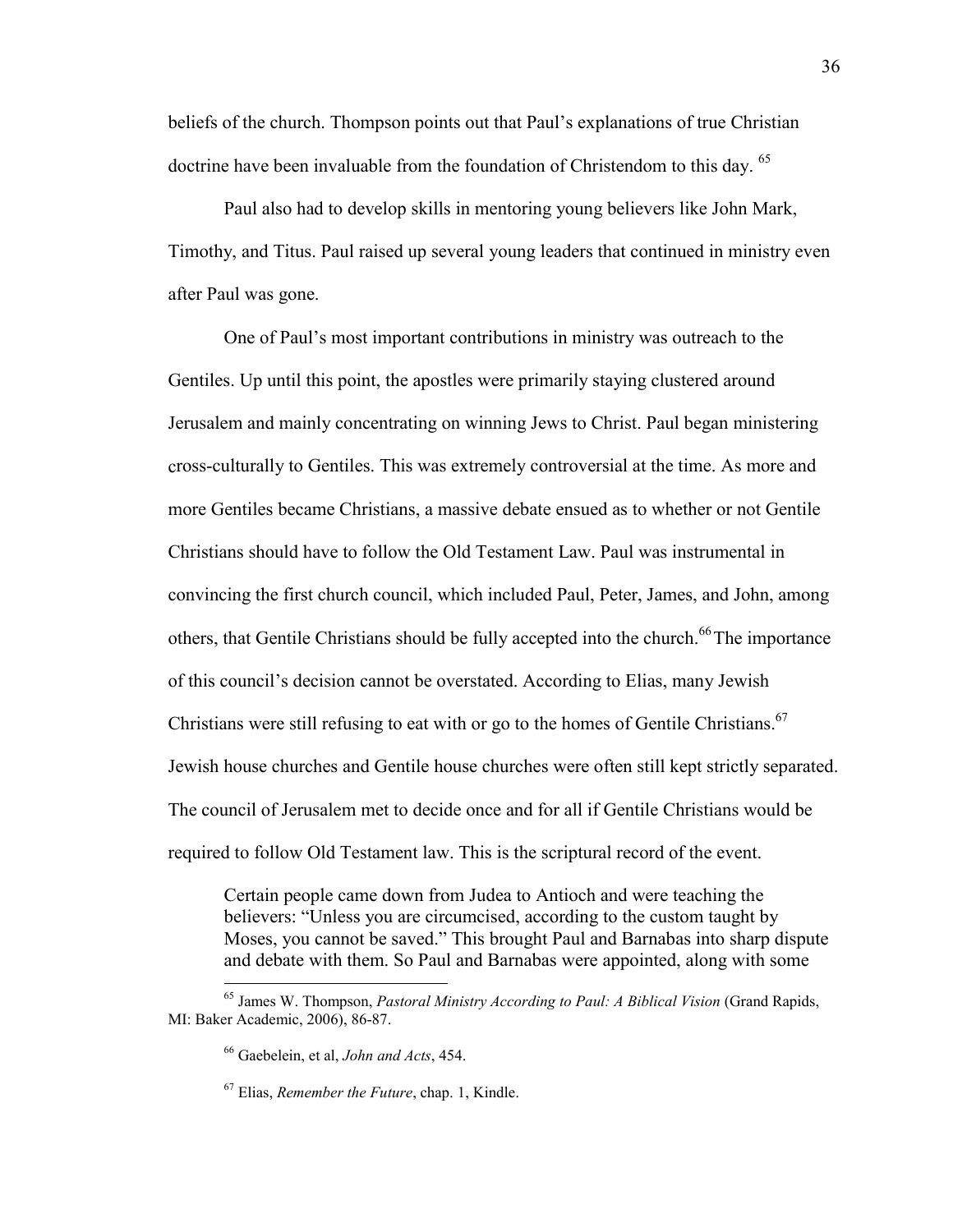other believers, to go up to Jerusalem to see the apostles and elders about this question. The church sent them on their way, and as they traveled through Phoenicia and Samaria, they told how the Gentiles had been converted. This news made all the believers very glad. When they came to Jerusalem, they were welcomed by the church and the apostles and elders, to whom they reported everything God had done through them.Then some of the believers who belonged to the party of the Pharisees stood up and said, "The Gentiles must be circumcised and required to keep the law of Moses." The apostles and elders met to consider this question... The whole assembly became silent as they listened to Barnabas and Paul telling about the signs and wonders God had done among the Gentiles through them (Acts 15:3-12).

The Jerusalem Council decisively ruled for full inclusion of all Gentile Christians. Paul used considerable ministry gifts to fight for full Gentile inclusion.<sup>68</sup>Luke describes the joy of Gentile Christians in Antioch when Paul and Barnabas read the council's decision to them (Acts 15:30-35). Longenecker believes that the council's decision encouraged Paul to reach out even more to the Gentiles.<sup>69</sup> Paul had an incredible ability to relate to others, despite differences in culture, nationality, race, religion, philosophy, or gender. Longenecker believes that the council's decision directly influenced Paul's statement: "To the weak, I became weak, to win the weak. I have become all things to all people so that by all possible means I might save some of them" (1 Cor. 9:22).

Martin Luther, however, believed that there were two issues addressed by the council, one pertaining to theology and one having to do with practical processes.<sup>70</sup>The early church declared a theology of complete inclusion of all believers, women and men, Gentiles and Jews, slave and free. The second consideration was more practical. Gentile Christians would still be required to not eat blood, not eat meat sacrificed to idols, abstain

<sup>68</sup> Longenecker, *Acts*, 954-955.

<sup>69</sup> Longenecker, *Acts*, 955.

<sup>70</sup> Martin Luther, Henry Eyster Jacobs, and Adolph Spaeth, *Works of Martin Luther: With Introductions and Notes* (Grand Rapids, Mich.: Baker Book House, 1982), 612.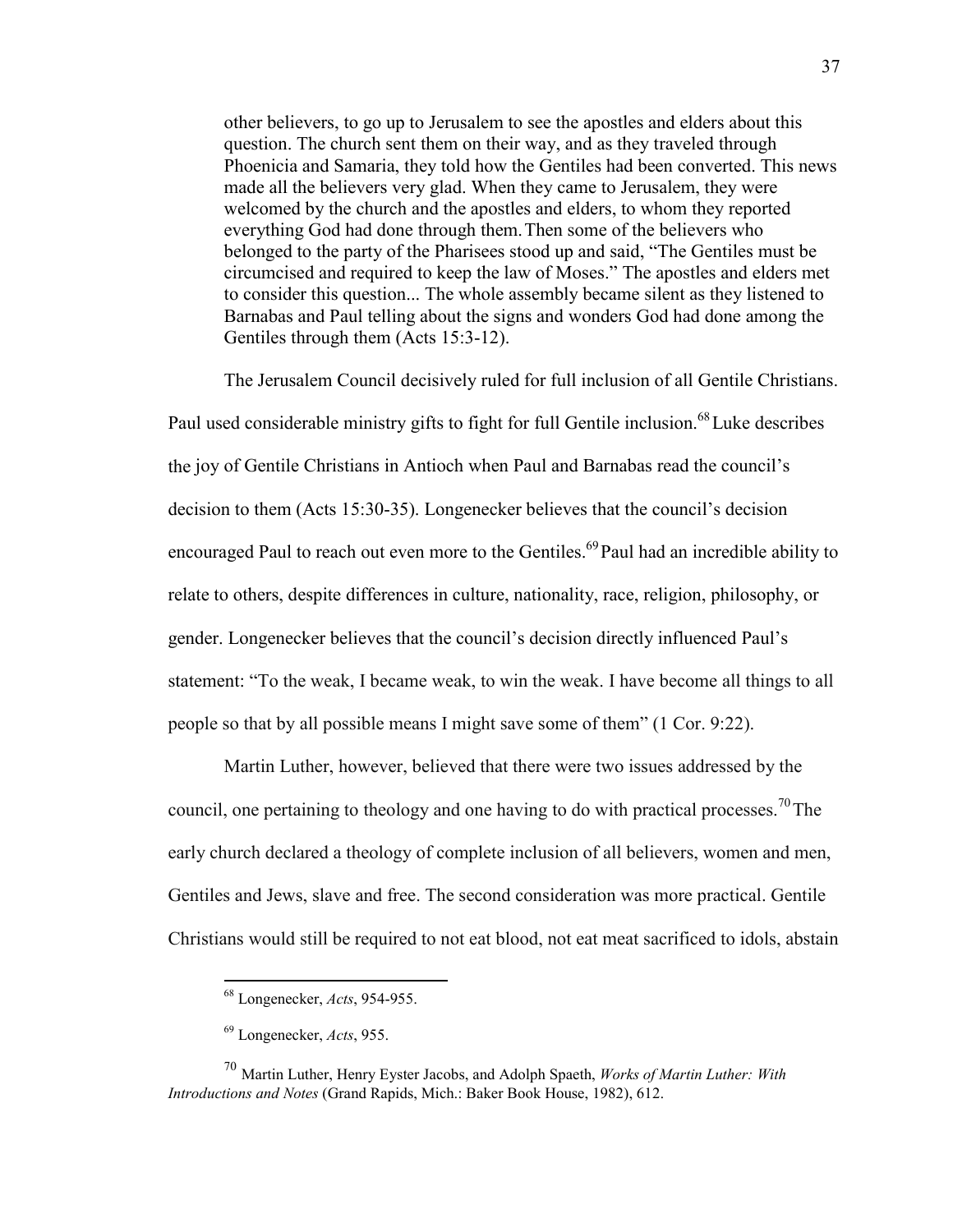from sexual immorality, and give to the poor (Acts 15:20). Lietzman objects that these requirements would still be a significant sacrifice for Gentile Christians.<sup>71</sup>But Paul understood that social norms would still need to be followed to some extent to protect the reputation of the burgeoning church. Longenecker agrees with Luther, claiming that Paul was willing to make concessions in procedure, not theology, for peace within the churches.<sup>72</sup>This is demonstrated by Paul's stance on eating meat sacrificed to idols.

If an unbeliever invites you to a meal and you want to go, eat whatever is put before you without raising questions of conscience. But if someone says to you, 'This has been offered in sacrifice,' then do not eat it, both for the sake of the one who told you and for the sake of conscience. I am referring to the other person's conscience, not yours. For why is my freedom being judged by another's conscience? If I take part in the meal with thankfulness, why am I denounced because of something I thank God for? So whether you eat or drink or whatever you do, do it all for the glory of God. Do not cause anyone to stumble, whether Jews, Greeks, or the church of God even as I try to please everyone in every way. For I am not seeking my own good, but the good of many, so that they may be saved (1 Cor. 10:27-33).

## *Obstacles*

Paul's tenacity and commitment to ministry endured through many hardships.

Reflecting on a lifetime of ministry, Paul shares,

"I have worked much harder, been in prison more frequently, been flogged more severely, and been exposed to death again and again. Five times I received from the Jews the forty lashes minus one. Three times I was beaten with rods, once I was pelted with stones, three times I was shipwrecked, I spent a night and a day in the open sea,I have been constantly on the move. I have been in danger from rivers, in danger from bandits, in danger from my fellow Jews, in danger from Gentiles; in danger in the city, in danger in the country, in danger at sea; and in danger from false believers. I have labored and toiled and have often gone without sleep; I have known hunger and thirst and have often gone without food; I have been cold and naked. Besides everything else, I face daily the pressure of my concern for all the churches" (2 Cor. 9:23-28).

<u>.</u>

<sup>71</sup> Hans Lietzmann, and Bertram Lee Woolf, *The Founding of the Church Universal- The Beginnings of the Christian Church: Volume 2* (New York, NY Charles Scribner's Sons, 1938), 652.

<sup>72</sup> Longenecker, *Acts,* 949.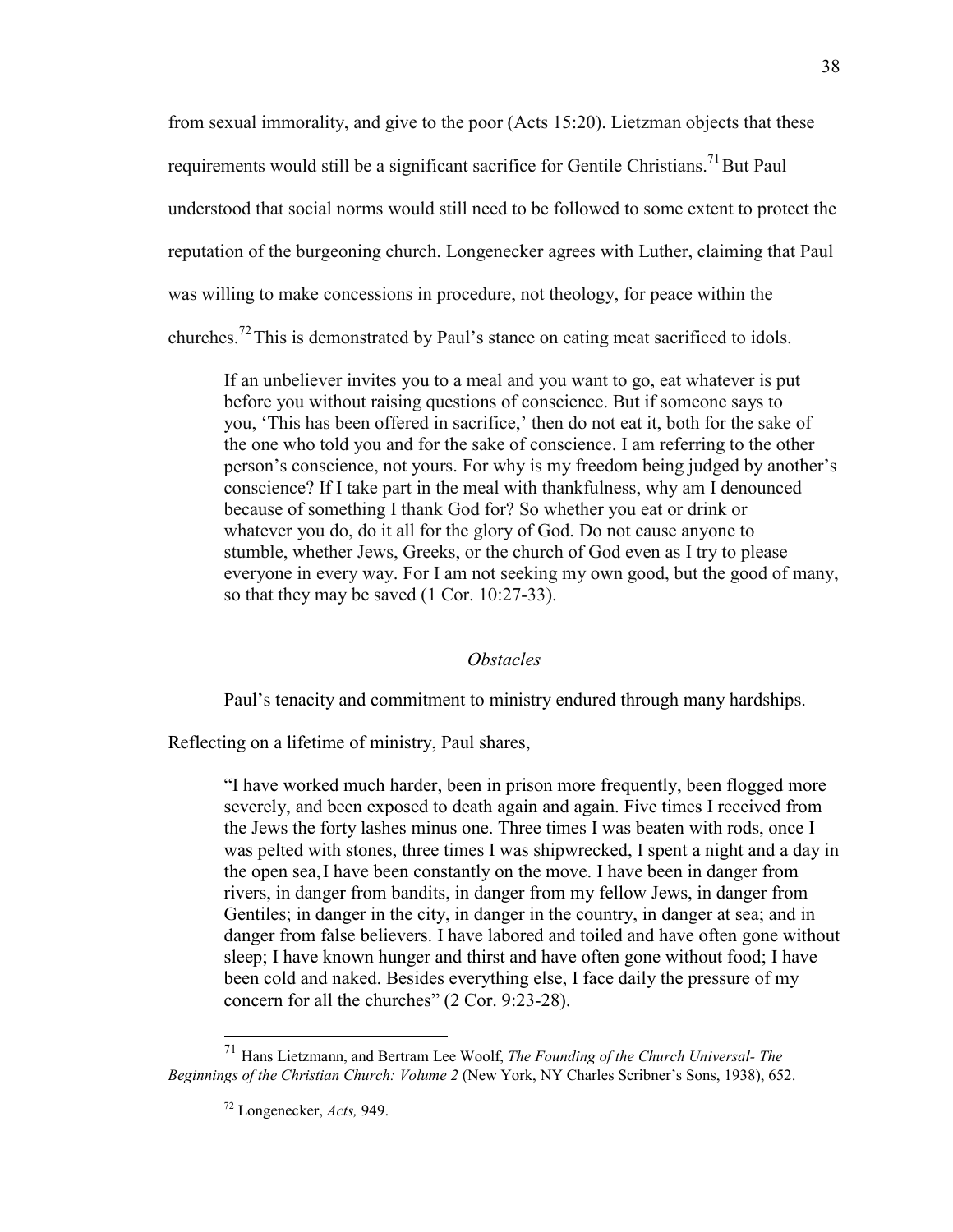On top of all of these sufferings, Paul also endured frequent attacks from fellow believers. Some of these believers criticized Paul frequently, saying that Paul was "weak" "unimpressive in-person" "simple" or "unqualified" (2 Cor. 11). They also called Paul "insane" (Acts 26:24). If they could label Paul as "insane" then they could dismiss everything Paul had been teaching. Paul declared that these people were motivated by pride, wishing to be called "super-apostles" (2 Cor. 11:5). Paul's heart was broken by how quickly churches were led astray by abusive charismatic false prophets and dangerous false doctrines (Gal. 1). Paul was passionate for unity and purity of doctrine in the churches he had founded (1 Cor. 4:15).

## *Conclusions*

Despite suffering and setbacks, Paul continued in ministry, writing much of the New Testament. Paul continued in ministry up until his death as a martyr (2 Tim. 4:6-8).

One important ministry decision Paul made to ensure his legacy was to train a successor. Just like Gamaliel trained in Paul, Paul worked to train an apprentice as well. The first attempt did not go as planned. Barnabas, Paul's partner in ministry, brought along his young nephew, John Mark, on their missionary journeys. However, at a crucial point in their mission, John Mark abandoned the missionary trip. The reason he left is unknown.73

After some time, they prepared for their next missionary journey together. Barnabas wanted to give his nephew a second chance. He believed in John Mark, much

<u>.</u>

<sup>39</sup> 

 $73$  Polhill, "Acts," 296.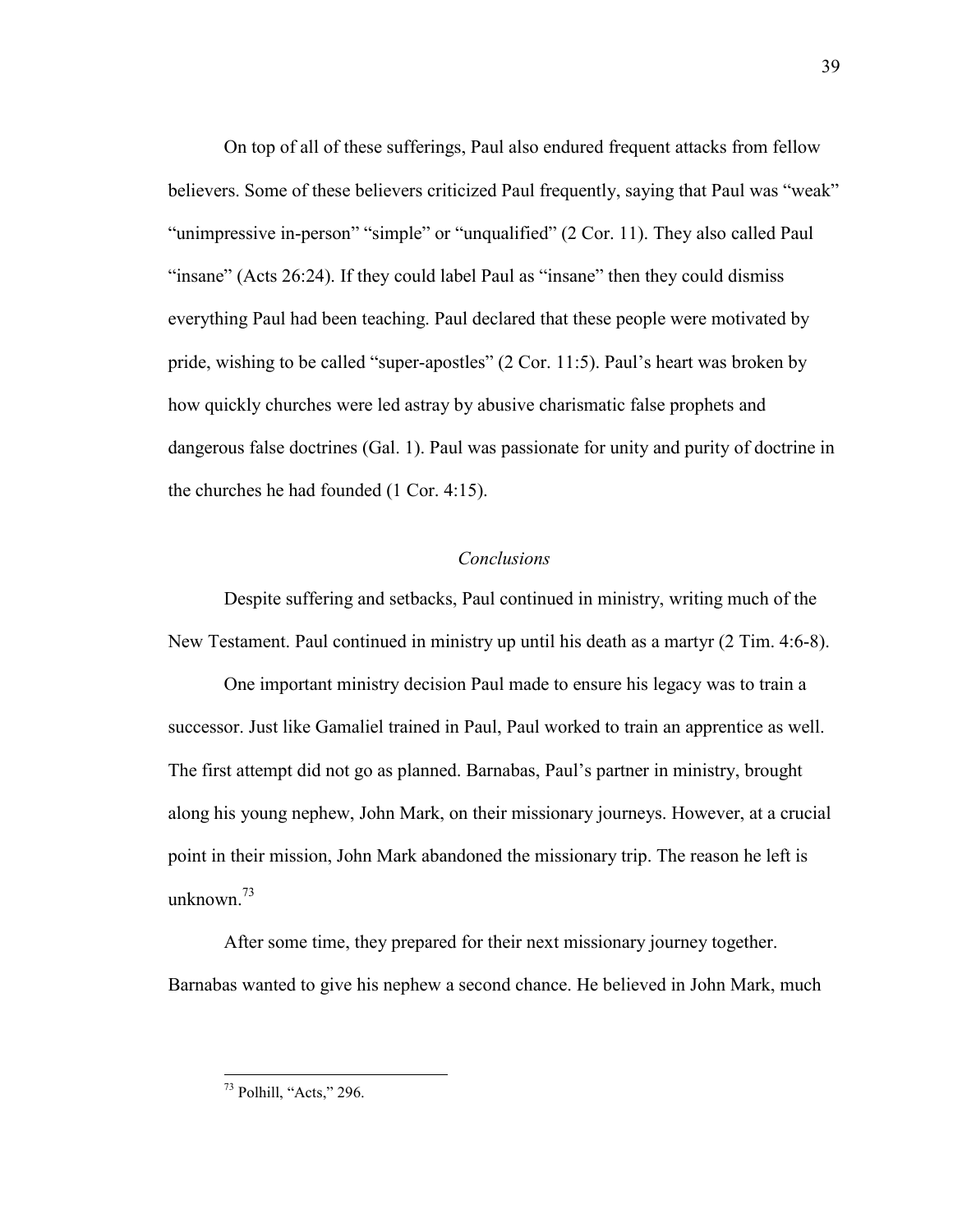like he believed in a newly converted Paul.<sup>74</sup> Paul, however, was not willing to take a chance on this young man again. Scripture tells us that the argument between Paul and Barnabas was "so severe that they parted ways" (Acts 15:39). Barnabas then continued on the missionary journey with John Mark. Paul chose to partner with Silas, and receive a new commission from the church. Of Paul's four missionary journeys, the first one was with Barnabas and the second, third and fourth were with Silas. At the end of Paul's life, however, Paul wrote from prison, asking the church officials to send John Mark, emphasizing, "Because (John Mark) is useful to me in ministry" (2 Tim. 4:11). According to Longenecker, Paul ultimately decided to give John Mark another chance. John Mark, who also traveled with Peter, ended up writing the Gospel of Mark, the first gospel written.75

Paul also mentored Timothy, even considering him a "son" (1 Tim. 1:12). He took Timothy on various missionary journeys, never shielding Timothy from the horrors of persecution. Paul pleaded with Timothy to work for peace and unity and doctrinal purity (2 Tim. 2:1-10). Timothy was trained on the job with Paul but learned Scripture from a young age from his mother Eunice and grandmother Lois (2 Tim. 1:5). Paul prepared Timothy and the rest of the Christian churches before Paul's death. As a result, the churches kept growing and flourishing even after Paul was martyred.<sup>76</sup> Paul summed up his life and ministry by saying,

"For I am the least of the apostles, unfit to be called an apostle, because I persecuted the church of God. **10** But by the grace of God I am what I am, and his

-

76 George Eldon Ladd, A *Theology of the New Testament* (Grand Rapids, MI: Eerdmans, 1974), 116.

 $74$  Polhill, "Acts," 341.

<sup>75</sup> Longenecker, *Acts,* 116.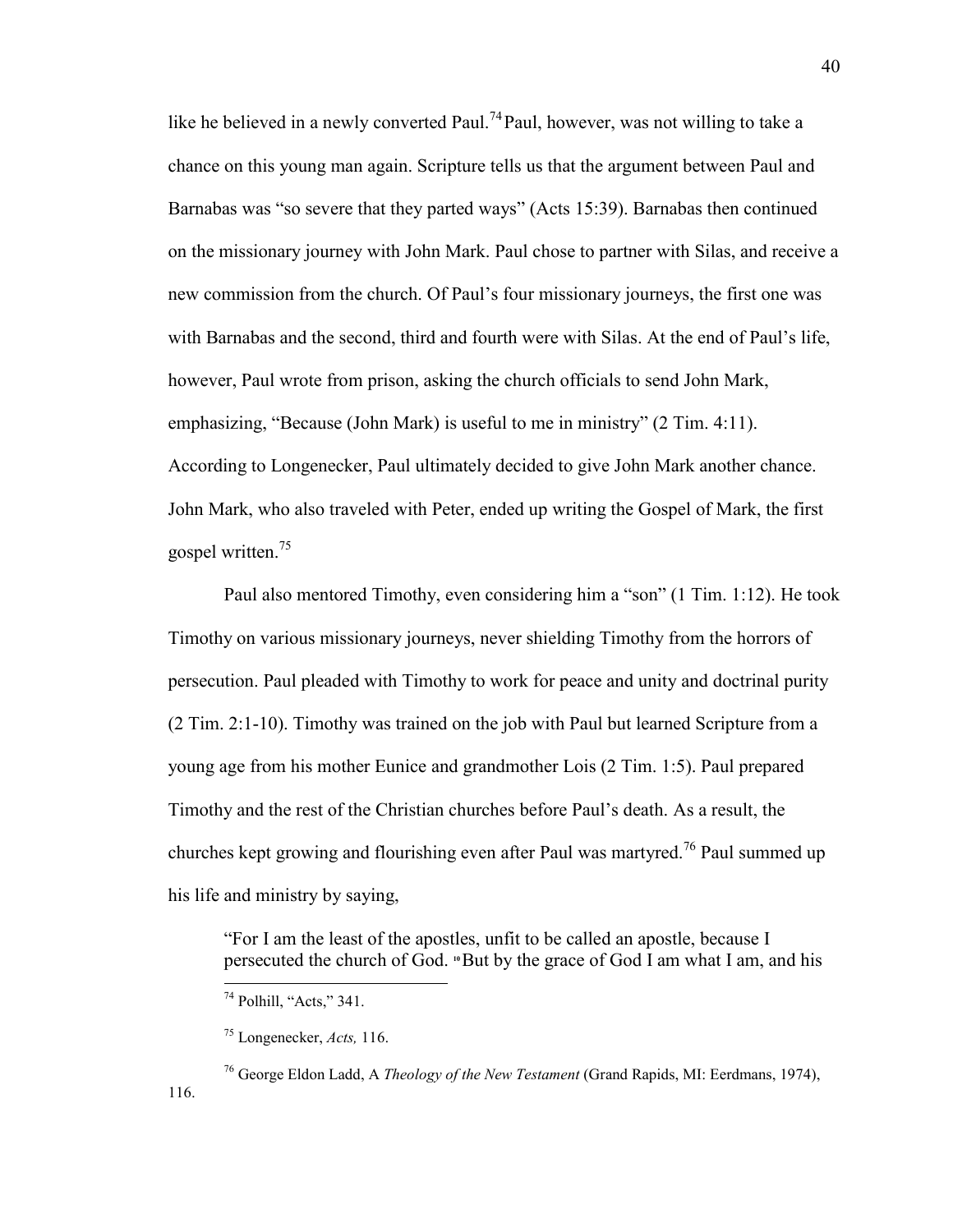grace toward me has not been in vain. On the contrary, I worked harder than any of them—though it was not I, but the grace of God that is with me. **11** Whether then it was I or they, so we proclaim and so you have come to believe" (1 Cor. 15:9).

#### **Commonalities in the Ministry Preparation of Paul and Moses**

Both Moses and Paul received the best formal education that existed in their times**.** Both men had the very best training in reading, writing, and public speaking. They both were also exposed early to different languages and cultures. Moses and Paul both experienced dramatic, life-altering experiences with God. Their supernatural encounters changed their thinking and behavior while setting their identities and callings for the rest of their lives.

Both men spent time in the desert in relative isolation and obscurity. Moses was a shepherd up until he was eighty years old and received the call. Paul spent three years in the Arabian Desert alone preparing spiritually. This "alone time" may have helped to prepare them for ministry.

God prepared Moses and Paul through their experiences. Moses learned a lot about organization from working as a shepherd. Paul was a tentmaker that used connections in the non-Christian world to start discussions.

Both men could read and write well in more than one language. They both understood what it was to be Jewish and a minority in a foreign culture.

Neither Moses nor Paul did ministry exactly like their peers or like the ministers that had come before them. God used them in completely different ways than their contemporaries. Most of the New Testament apostles initially limited their ministry to the Jewish Diaspora. Paul was radically different in that he eventually focused on ministry to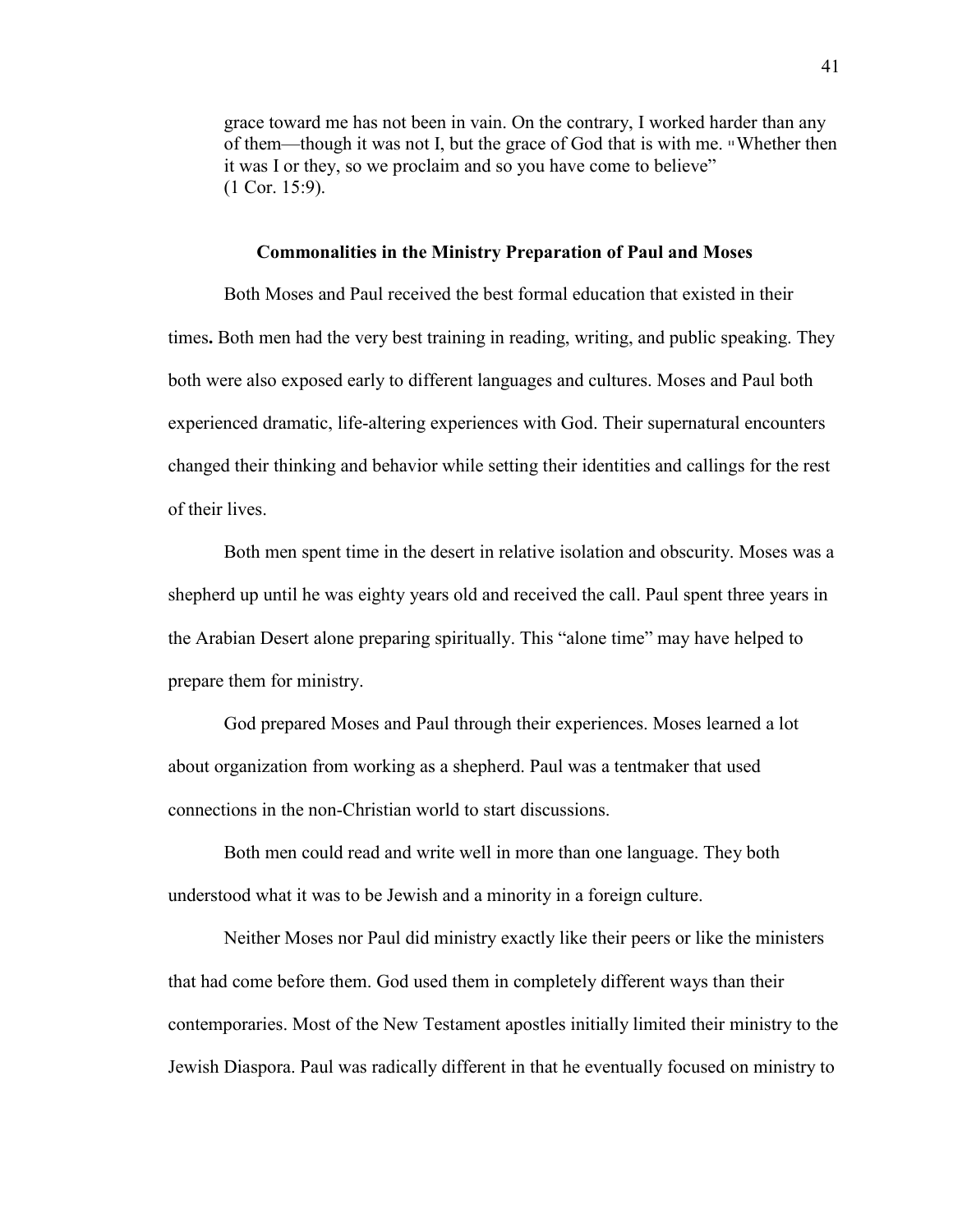"the Gentiles." Moses' ministry was so radically different that after his death Moses is given an amazing epitaph.

Since that time no prophet has risen in Israel like Moses, whom the LORD knew face to face, [none equal to him] in all the signs and wonders which the LORD sent him to perform in the land of Egypt against Pharaoh, all his servants, and all his land, and in all the mighty power and all the great and terrible deeds which Moses performed in the sight of all Israel (Deut. 34:10-12).

Both Moses and Paul did an excellent job of training in their replacements and ensuring that the ministry would go on long after their death. They ensured a legacy with an accurate written record for all further generations.

Moses and Paul continued over the long haul in ministry despite strong opposition, including death threats. Both men went through periods of sadness and extreme frustration. Both men were rejected even by God's people at times. Nothing made them stop in their ministry up until they passed away.

#### **Differences in Paul's and Moses' Preparation for Ministry**

Paul was converted relatively young in life. He spent only three years in relative obscurity before entering into full-time ministry. Paul stayed in ministry up until being martyred. Moses started in ministry much later in life. Moses spent forty years in the desert herding sheep before encountering God at the burning bush.

Paul learned "at the feet of Gamaliel" (Acts 22:3). Scripture does not tell us if Moses had a mentor early in life, but Moses did seem to learn a lot from his father-in-law Jethro (Exodus 18).

There are records of several of Paul's sermons and appeals, as well as persuasive writing. Paul was an excellent speaker. Unlike Paul, Moses did not believe that he was a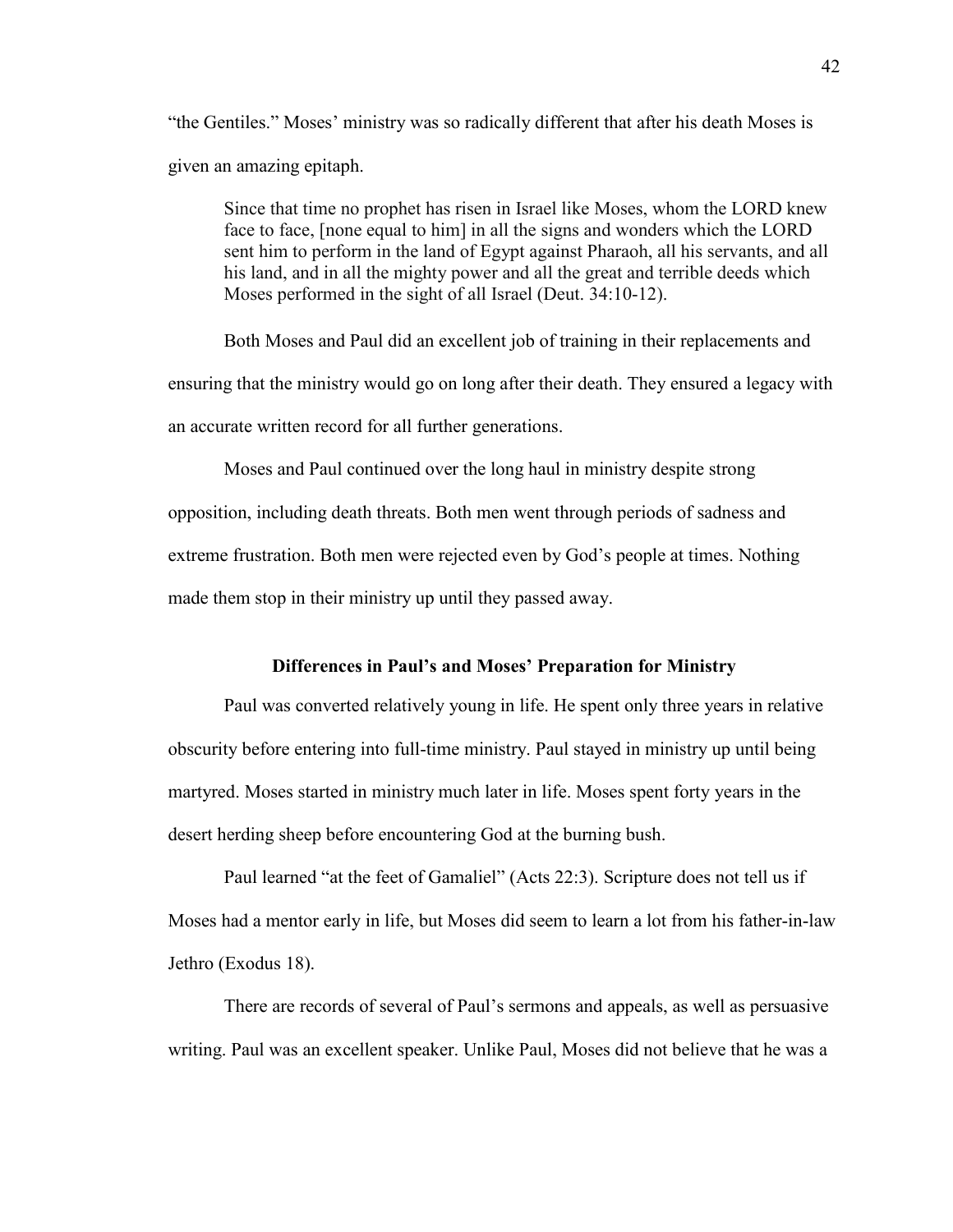good speaker. At least at the beginning of Moses' ministry, Moses' brother Aaron did the public speaking and Moses did the writing.

Moses needed more preparation for organization and delegation than Paul. Numbers shows us that Moses managed the entire nation of Israel. Moses was setting up the laws and practices for worship, war, holidays, and family life. Paul did not need to organize on a smaller scale than Moses. Paul needed some organizational skills in mentoring John Mark and Timothy. Paul worked within a structure of deacons, elders, apostles, pastors, teachers, and house church leaders.

## **Crucial Pastoral Skills for Moses and Paul**

Careful study of the ministries of Moses and Paul highlighted several skills that were crucial to their long-term success. First of all, both Moses and Paul had to be very flexible. Moses needed to change "careers" at eighty years old. At various points he was confronting, vision casting, teaching, writing, building, and organizing. Plans changed several times based on the obedience or rebellion of the Israelites to God's plan. Likewise, Paul showed great flexibility in ministry. Twice he planned to go on missionary journeys, but the Holy Spirit told Paul, "No." Then God gave him directions to go minister in Macedonia (Acts 16:9-10). Sometimes Paul planned to visit a church but ended up in prison. If Paul saw an unexpected opportunity to share the gospel, he would jump at the chance. He also had to change ministry partners at one point. Paul stayed flexible and sensitive to the Holy Spirit's leading.

Both Paul and Moses used writing skills in their respective ministries. Moses, at least to some extent, preserved the history of the Jewish People, as well as their ongoing covenant relationship with God. Moses wrote down all of God's Laws and instructions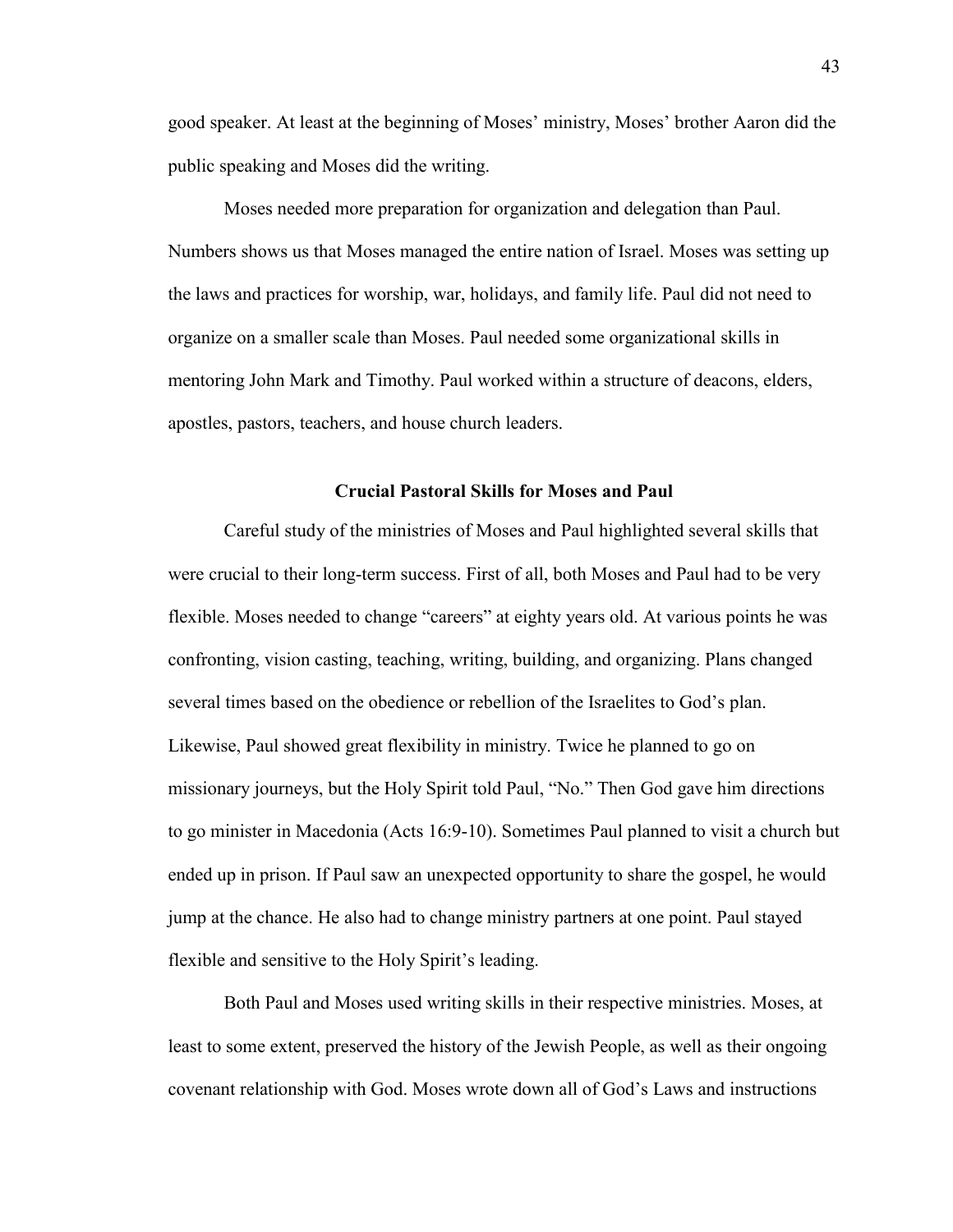for this new nation of Israel. Paul wrote to many of the churches that he had helped to found. Most of Paul's letters were written in response to a conflict or to correct a false doctrine. Paul was excellent at forming a logical argument based on Scripture and reason.

Organizational skills were key to success in both men's ministries. Moses had to learn how to delegate and how to select skilled people to put over the hundreds, thousands, and tens of thousands. The building of the tabernacle and the formation of the priesthood relied on great organization of people and resources. At God's direction, Moses even organized the Jewish week, Sabbaths, holidays, and other events.

Paul showed organizational skills more by putting together his oral and written arguments. Paul also had to support the leadership structure in each local church. The burgeoning church needed the structure of deacons, pastors, teachers, evangelists, and more. Paul called these leaders part of God's plan for the church.

#### **Traits That Contributed to Moses' and Paul's Longevity in Ministry**

 There were several actions and character traits that assisted Paul and Moses to stay in ministry. Both Paul and Moses went into their ministries with realistic expectations. God told Moses from the beginning that this would be a difficult mission. Pharaoh would reject Moses' message. God would send many plagues on Egypt to break Pharaoh's stubborn will. Moses had no allusions that ministry would be easy or that everyone would like him.

After Paul's conversion experience, Christ tells Paul through Ananias, "I will show (Paul) how much he will suffer for Me" (Acts 9:16). Paul knew right away that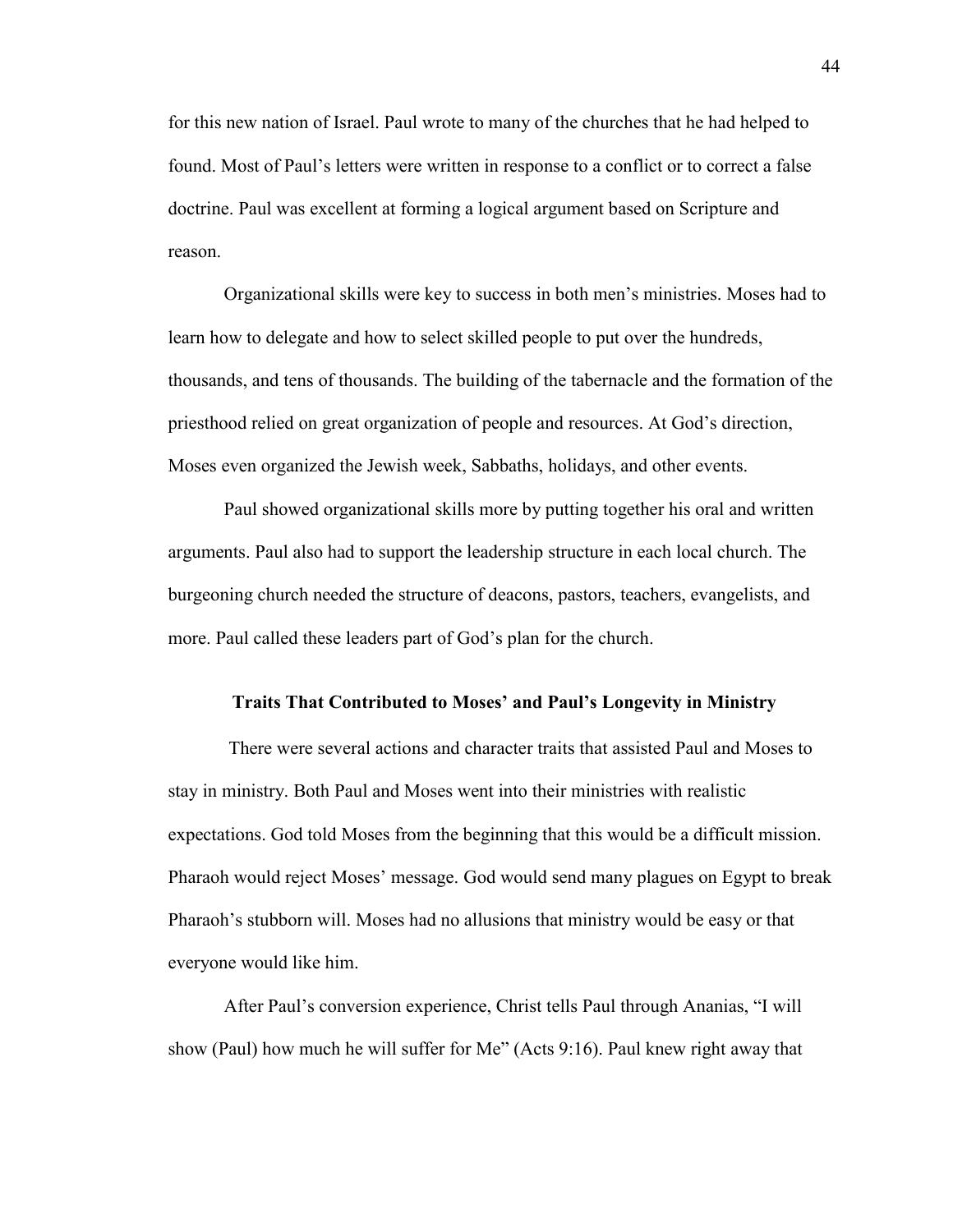ministry would include pain.<sup>77</sup> Christ never told Paul that people would listen to him, or that he would have fast-growing churches free of conflict. Paul does not seem surprised later on when he is thrown out of synagogues or beaten. Having the right expectations from the beginning may help a person endure hardship. If Paul thought ministry was going to bring power and respect, or that others would not question his authority, Paul may have experienced crushing disappointment, making it difficult to keep going in ministry. Unmet expectations could make a minister insecure, thinking they must be doing something "wrong" when they encounter painful criticism. Moses and Paul seem to have braced themselves to minister through a lot of hurt and pain.

Paul and Moses continued having experiences and time away with God. Their conversion experiences were merely the beginning of their relationship with God and not a stand-alone event. Paul and Moses continually received direction, knowledge, strength, and encouragement from these regular times spent in prayer. They did not count "time working with God's people" as equal to "time spent in communion with God."

At the beginning of each man's ministry, they sought the blessing or commissioning of the elders of the larger community of faith. Moses received the blessing of the elders of the Hebrews and Paul and Barnabas received their commission from the church elders. Even though Paul and Barnabas did not receive their calling from these elders, it was important to them to receive this blessing. They did not go out entirely on their own but instead sought the support of their fellow believers.

Both men had a clear understanding of authority and their mission. They knew that God had called them to this mission, and they derived their authority from

<sup>77</sup> William Maestri, *Paul's Pastoral Vision :Pastoral Letters for a Pastoral Church Today* (New York, NY: Alba House, 1989), 67.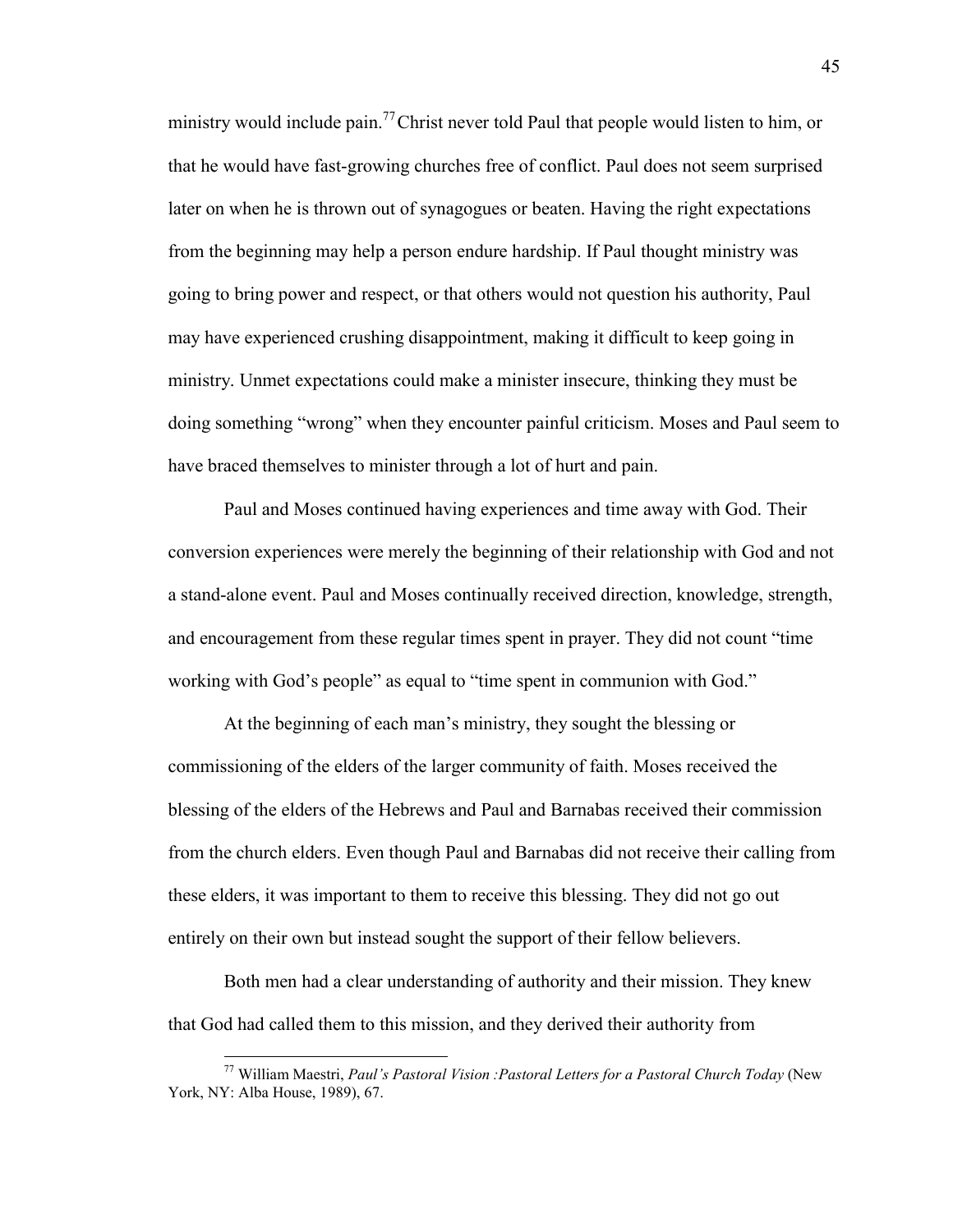God.<sup>78</sup>Therefore, they had no reason to act on their own, or think that they had authority from their own merits. Both had crystal clear understandings of what they needed to do to fulfill their missions. Moses was called by God to deliver the Jewish people from slavery and lead them into the Promised Land. Paul was called by God to preach the good news, to the Jews and the Gentiles. Knowing exactly Who called them and what they needed to do helped them cope with a lot of difficult setbacks and pain.

To stay in ministry, both men accepted the reality of God's discipline. After Moses took credit for God's work, God told Moses that now it would be Joshua, not Moses that would bring the people into the Promised Land (Num. 20). This must have been a crushing disappointment. Moses pleaded with God to change His mind. God said "No." Moses went on the mountain and could see the whole Promised Land, but he knew he would never go in (Deut. 34). Instead of retiring from ministry or growing bitter, Moses accepted God's decision and kept working hard for many more years until death. Moses even wrote a song of worship to God right before his death (Deut. 33). He knew how to accept God's leading, even if it was painful.

Paul had some type of pain in life, which he refers to as his, "thorn in the flesh" (2 Cor. 12:7-9). Scripture tells us that on three separate occasions Paul begged God to "take it away." During this time God was using Paul extensively in divine healing. Still, God told Paul "No." God would only say, "My grace is sufficient for you." Nicoll points out that in the Greek, the phrase "My grace is sufficient," means more accurately "the abiding validity of My (God's) promise."<sup>79</sup> This could be God telling Paul that His

<sup>&</sup>lt;u>.</u>  $78$  Elias, "Remember the Future," chap. 1, Kindle.

<sup>79</sup> Robertson Nicoll, *The Expositor's Greek Testament* (London, UK: Hodder and Stoughton, 1912), 322.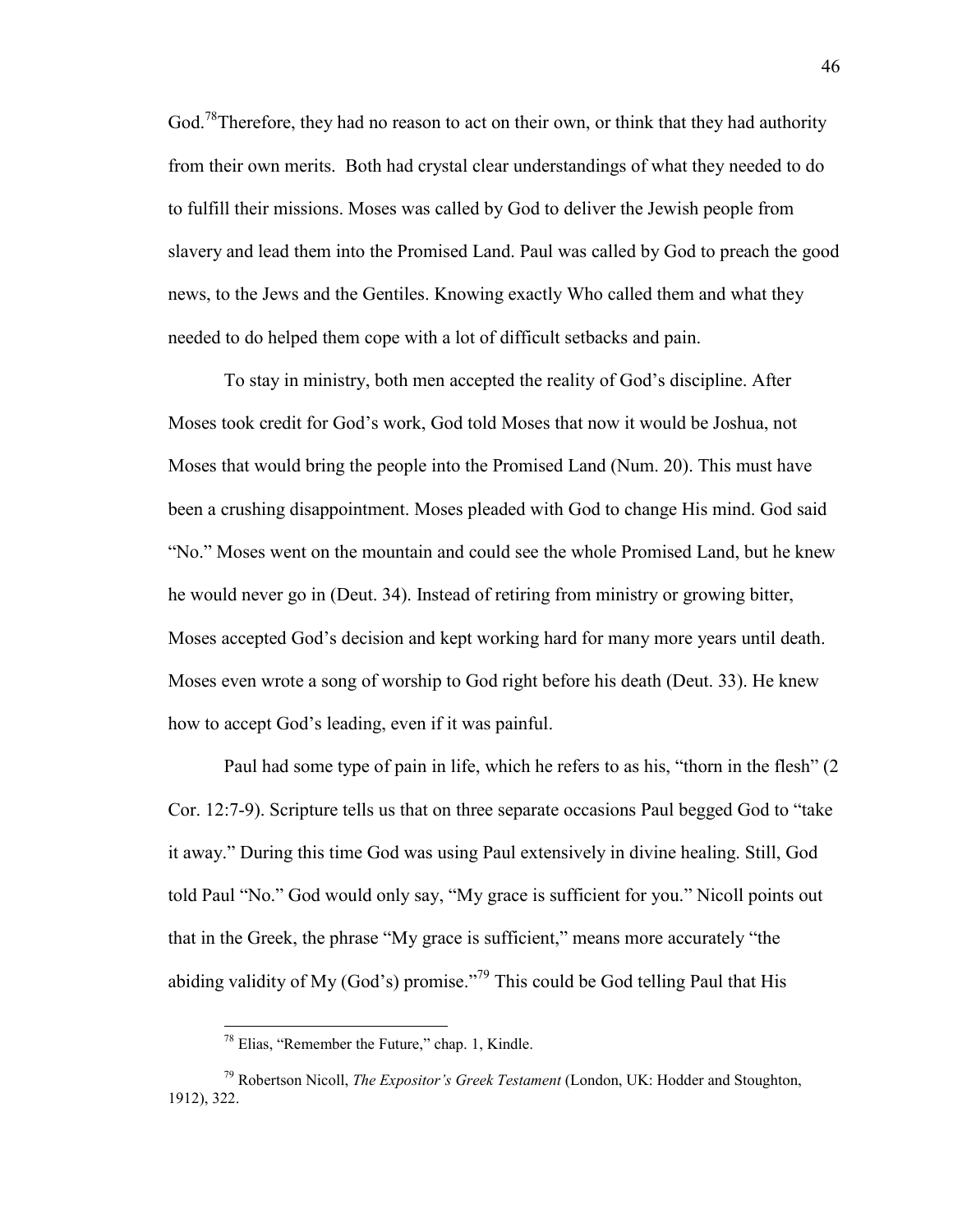promises are continuous and true despite this pain. Ellicott reasons that God did not deliver Paul from pain because "(The pain) was working out a higher perfection than was attainable without it." 80Ultimately, Paul had to submit to God. Paul did not grow bitter or quit. He went on doing ministry up until his death.

#### **The Whole of Scripture**

The Bible has a lot to say about the unique calling of a pastor. Moses and Paul contributed to the Church's understanding of the position of pastor. They are both great examples of Biblical leaders, as defined by the rest of Scripture. Here is what the Bible has to say about the position of the pastor.

1. Pastors are uniquely called by God (Eph. 4:11, Gal. 1:1).

2. The purpose of the pastoral calling is to "equip the saints"for ministry. Pastors build up Christians by "preaching the Word," rightly explaining the Bible,correcting those who are sinning (rebuke), exemplifying true servant hood, encouraging the church, refuting false doctrine and managing God's household (Eph. 4:12, 1 Peter 5:2, Titus 1:9, 1 Tim. 3:1-13).

3. Pastors must be "blameless." They must have a good reputation even among non-Christians (Titus 1:6-7, 1 Tim. 3:1-13).

4. A pastor must not be a new Christian. A pastor must have already proved themselves to their overseers (1 Tim. 3:13).

<u>.</u>

<sup>80</sup> Ellicott, "Acts," 378.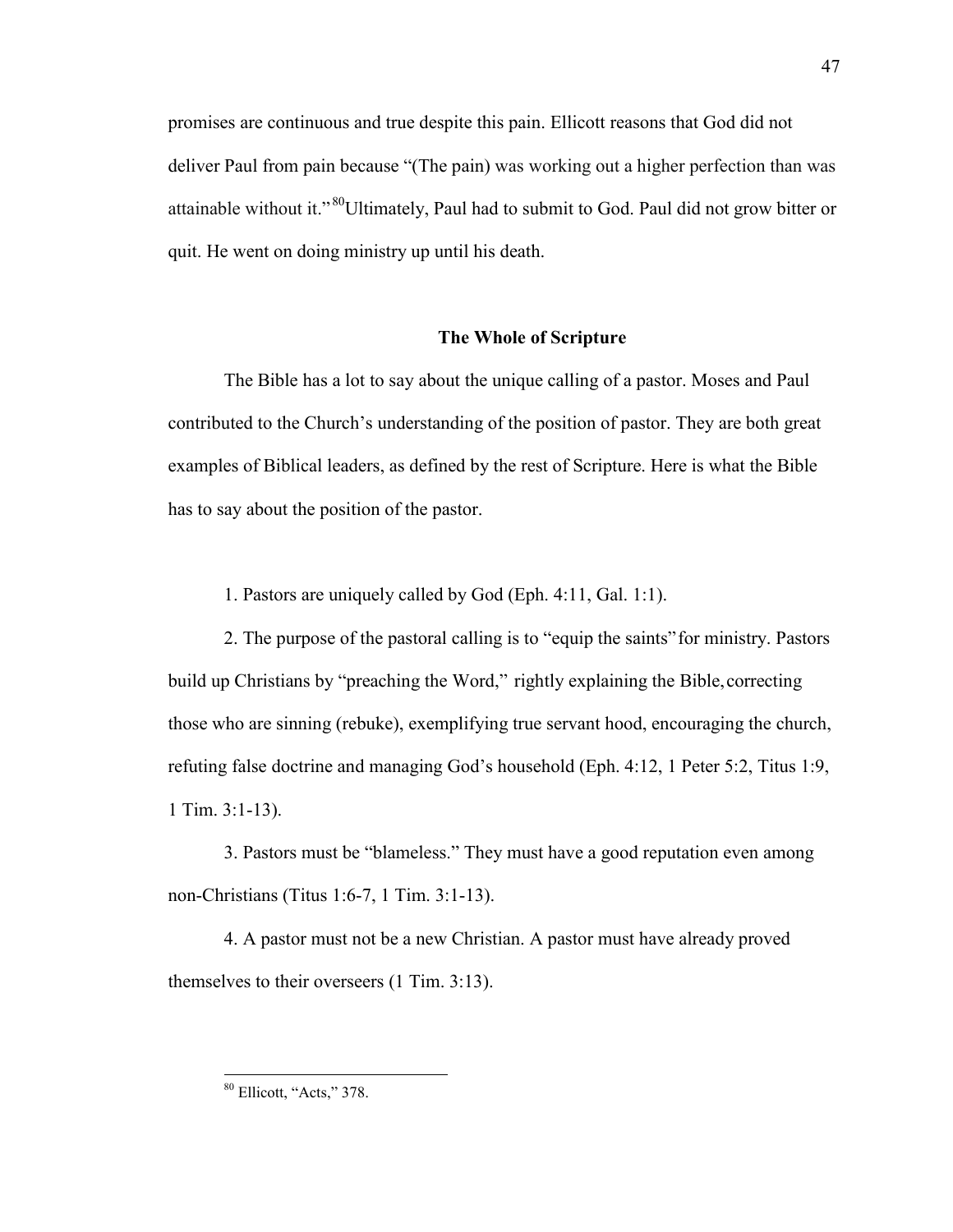5. A pastor must have a healthy family life. A pastor must not be unfaithful to their spouse. A pastor must take care of their own home and family well before overseeing anything for the house of God (Titus 1:6-7, 1 Tim. 3:1-13).

6. A pastor cannot be addicted to alcohol. A pastor must be gentle and selfcontrolled, not violent or quick-tempered. A pastor must be patient and kind (Titus 1:7-8, 1 Tim. 3:1-13).

7. Pastors should not love money or be selfish. Pastors should put the needs of others ahead of their own. Pastors should work to love their congregation like Christ does, seeking out the ones who are lost and straying. Pastors are compared to servants or shepherds caring for sheep (1 Peter 5:2, Titus 1:7-8, Ezekiel 34:1-10, 1 Tim. 3:1-3).

8. Pastors will be held accountable by God as to how they manage God's church. Pastors receive a "stricter judgment," meaning they are held to a higher standard. The people in a congregation are loved by God and are entrusted by God to that pastor (Titus 1:9, Ezekiel 34:1-10, 1 Tim. 3-13).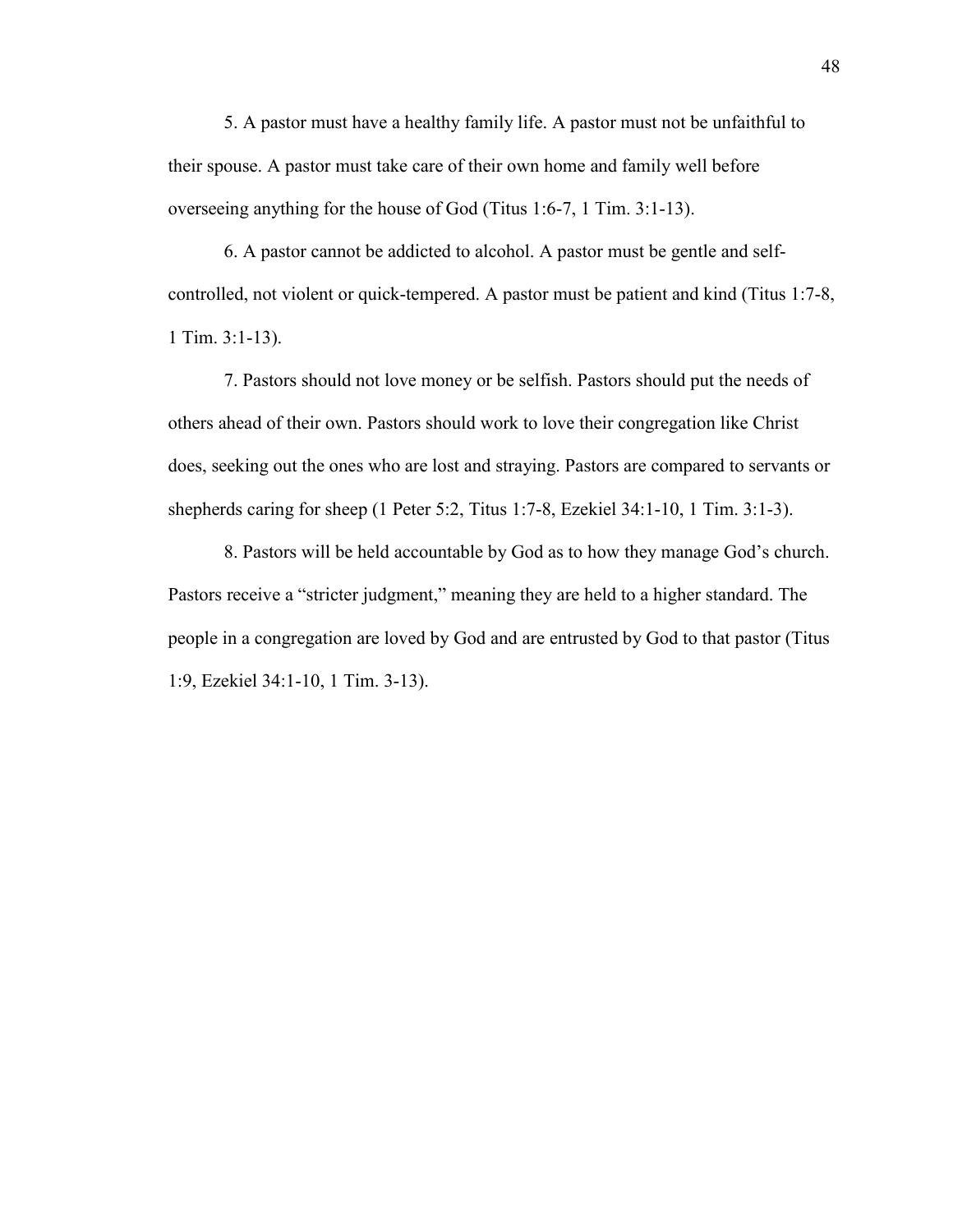# CHAPTER THREE: REVIEW OF LITERATURE ON PASTORAL ATTRITION

In order to discover the actual attrition rates and to identify key factors in pastoral attrition, the researcher conducted a literature review of relevant books, journal articles and university studies. The researcher found many excellent peer reviewed studies, thesis and journal articles. These resources pointed to clear trends as to the actual rate that pastors are leaving vocational ministry. These sources highlighted common risk factors for pastoral attrition. In contrast, some of the available magazine articles and websites, offered anecdotal evidence, without any factual evidence behind their claims. The researcher attempted to point out unsupported articles and claims.

#### **Rates of Pastoral Attrition**

A Duke University study found that 85 percent of seminary graduates would not make it to 5 years in ministry. Even worse, 90 percent of all pastors dropped out before retirement.<sup>81</sup> Stewart, after research for Oakland City University, concluded that this current loss of vocational pastors is not tenable. "We (the church universal) cannot continue to survive such losses in church leadership."82 Lifeway's research affirmed these

<u>.</u>

<sup>81</sup> Kristin Stewart, *Keeping Your Pastor: An Emerging Church Challenge* (Thesis, Oakland City University, Oakland City, IN 2009), 107.

<sup>82</sup> Stewart, "Keeping Your Pastor," 17.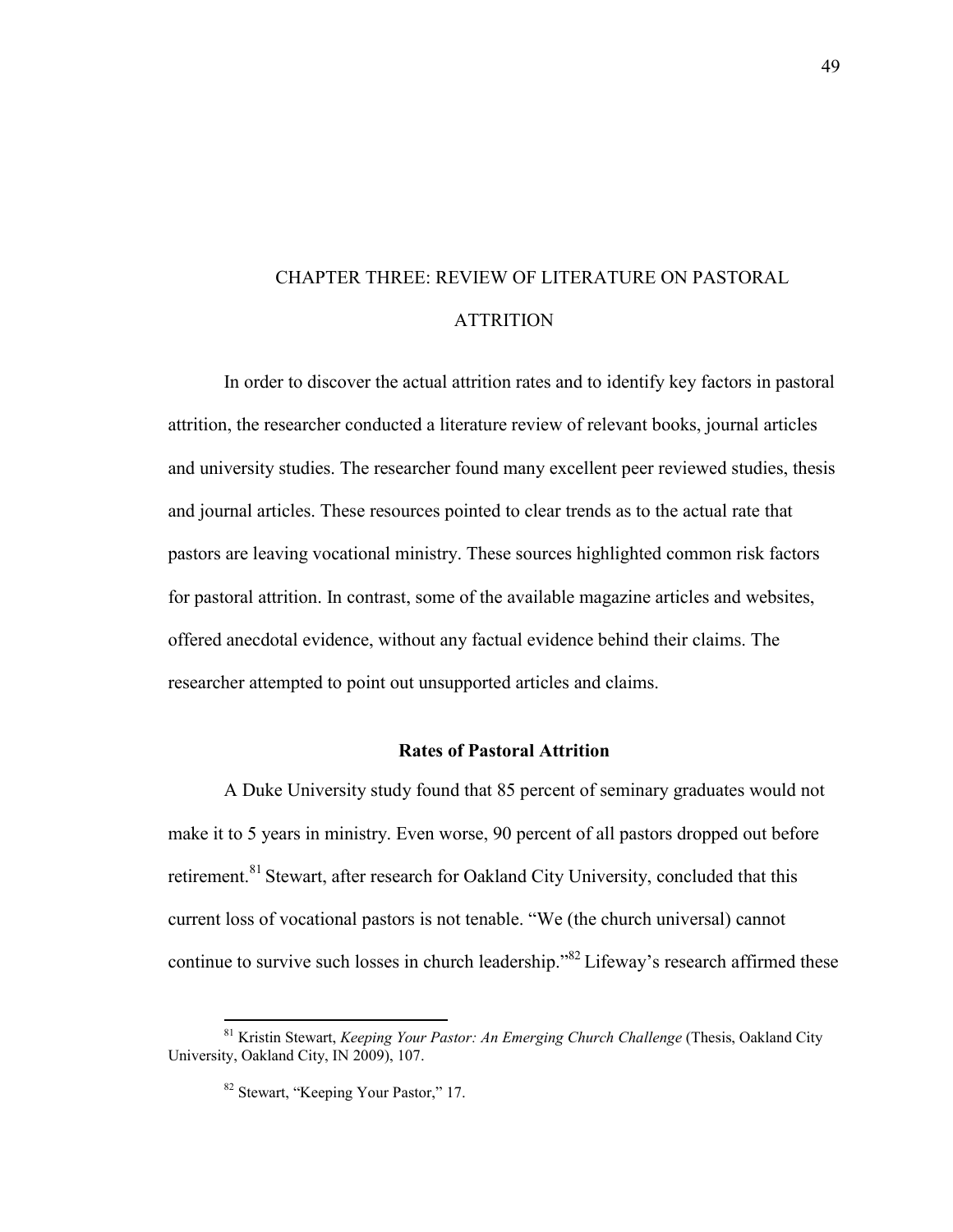statistics, finding that four out of every five pastoral graduates would not make it to their fifth year in ministry. $83$  However, the Lifeway study does not adequately explain where they obtain their figures. Krejcir's study concurs with the peer-reviewed journals, indicating that three pastors in North America permanently leave ministry every single day.<sup>84</sup> According to the Alban Institute and Fuller Seminary study, fifty percent of all ministers will drop out of ministry permanently within their first five years.<sup>85</sup> A Duke University study found that as many as 90 percent of pastors will have dropped out of ministry before they have served 20 years.  $86$  All of the studies agree that the situation is dire.

In Elkington's research, pastors were surveyed who currently serve or used to serve in church ministry. The pastors in this study were from the Netherlands, Canada, the United States, France, Germany, Norway, South Africa, and the United Kingdom. Of these pastors, seventy-five percent stated they had "faced serious difficulty in their ministry."<sup>87</sup>Forty-eight percent reported "loneliness in the course of their ministry."<sup>88</sup> Bardiau-Huys describes the exodus of pastors from vocational ministry as "disturbing" "a

<sup>83</sup> Thomas Rainier, "The Dangerous Third Year of Pastoral Tenure*,*" Charisma Leadership, June 14, 2014, accessed June 9, 2011, https://www.christianpost.com/news/the-dangerous-third-year-of-pastoraltenure.html.

<sup>&</sup>lt;sup>84</sup> Krejcir, R. J., "Statistics on Pastors: What Is Going On With Pastors in America?" Francis A. Schaeffer Institute of Church Leadership Development, January, 7 2011, accessed April 23, 2020. http://www.intothyword.org/apps/articles/default. asp?articleid=36562.

<sup>85</sup> Katheryn Rhoads Meek, et al, "Maintaining Personal Resiliency: Lessons Learned from Evangelical Protestant Clergy," *Journal of Psychology and Theology* 31, no. 4: 339–47. https://doi.org/10.1177/009164710303100404. 123.

<sup>86 &</sup>quot;Clergy Losses Are Massive," Ministering to Ministers Foundation, updated 2016, accessed September 2, 2021, North Chesterfield, VA. https://ministeringtoministers.org/clergy-losses-are-massive/

<sup>&</sup>lt;sup>87</sup>Robert Elkington, "Adversity in Pastoral Leadership: Are Pastors Leaving the Ministry in Record Numbers, and If So, Why?" *Verbum et Ecclesia* 34. no. 1 (12 August 2013).

<sup>88</sup> Elkington, "Adversity in Pastoral Leadership," 7.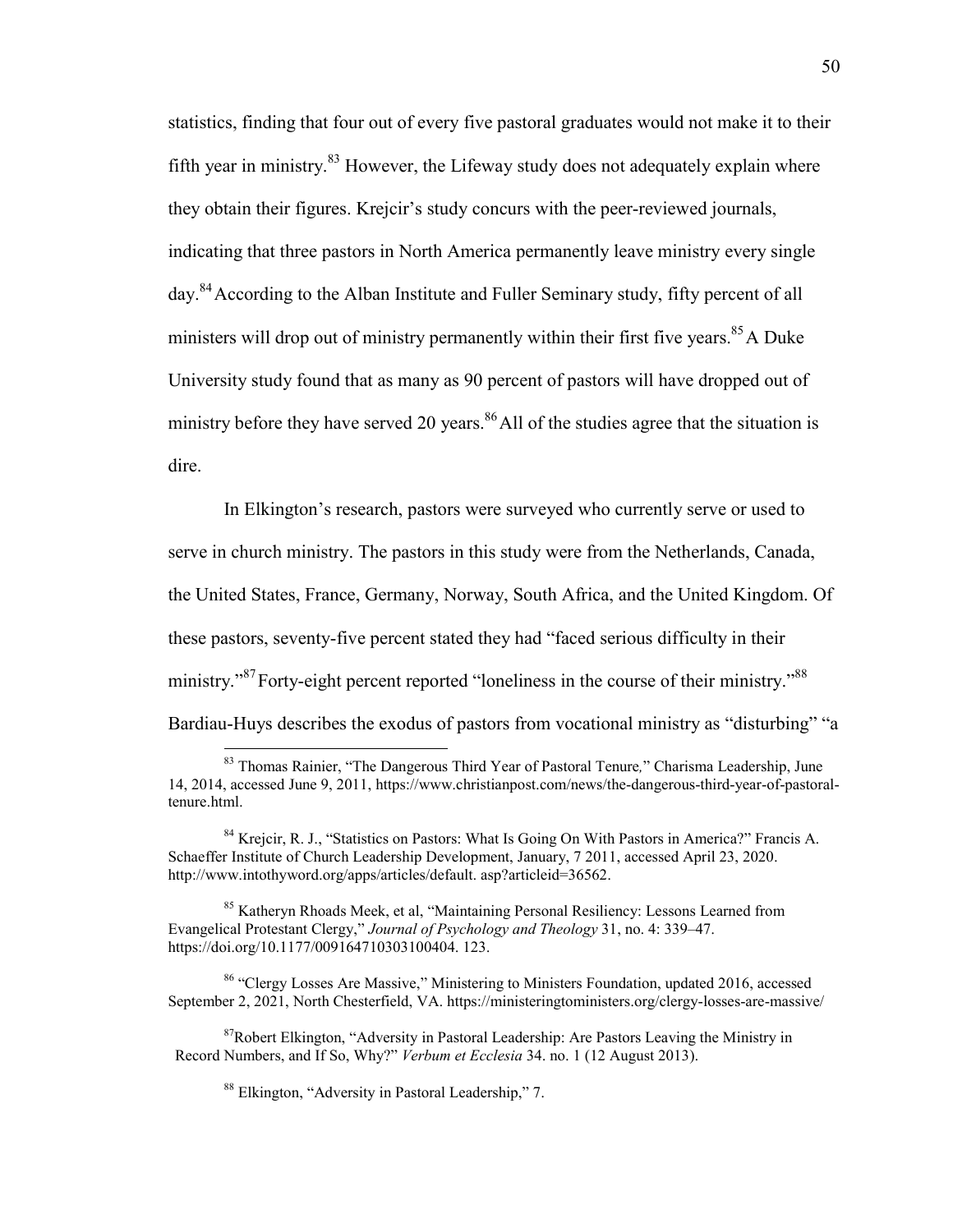decimation of church leadership," "a systemic pathology," and a "crisis."<sup>89</sup>Many survey respondents in her thesis work lamented that "there was no outlet to express the ups and downs of the job."Bardiau-Huys also found that this high rate of pastoral attrition is a global phenomenon, crossing denominational and cultural barriers.<sup>90</sup>

 Eighty-four percent of all pastors believe they received a specific "call" to ministry from God.<sup>91</sup> Despite this call and the significant investment in their education and training, Elkington claims a record number of pastors are leaving ministry.<sup>92</sup>A few decades ago, pastors were leaving one church to do ministry at another church. However, in the last decade, more pastors are leaving not just a position, but ministry in general.<sup>93</sup> ChurchLeaders.com found that only a relatively small number of those leaving vocational ministry leave due to a moral failure. The majority are leaving due to "exhaustion "and "lack of resources."The pastors who leave vocational ministry often feel tremendous guilt that they are "abandoning" their calling.<sup>94</sup>

 Bardiau-Huys theorizes that pastoral attrition is far higher in Pentecostal organizations than reported. She says,

Pentecostal denominations tend to hide the problem of pastoral exits. A director of an important Pentecostal denomination in France said that no pastor had ever

-

<sup>90</sup> Lucie Bardiau-Huys, "Sustaining Pastoral Ministry: Denominations Must Assume Their Responsibilities."*The Journal of the European Pentecostal Theological Association* 34, no. 1 (2014):72.

- 91 Bardiau-Huys, "Sustaining Pastoral Ministry," 64.
- <sup>92</sup> Robert Elkington, "Adversity in Pastoral Leadership," 6.

<sup>&</sup>lt;sup>89</sup> Elkington, "Adversity in Pastoral Leadership," 1.

<sup>&</sup>lt;sup>93</sup> Jesse T. Jackson, "This Is Not What I Signed up For: Unsettling Exodus of Pastors Leaving the Ministry," Church Leaders Magazine. May 7, 2021, https://churchleaders.com/news/396413-reports-of-anunsettling-trend-of-pastors-leaving-the-ministry.html.

<sup>94</sup> Bardiau-Huys, "Sustaining Pastoral Ministry," 64.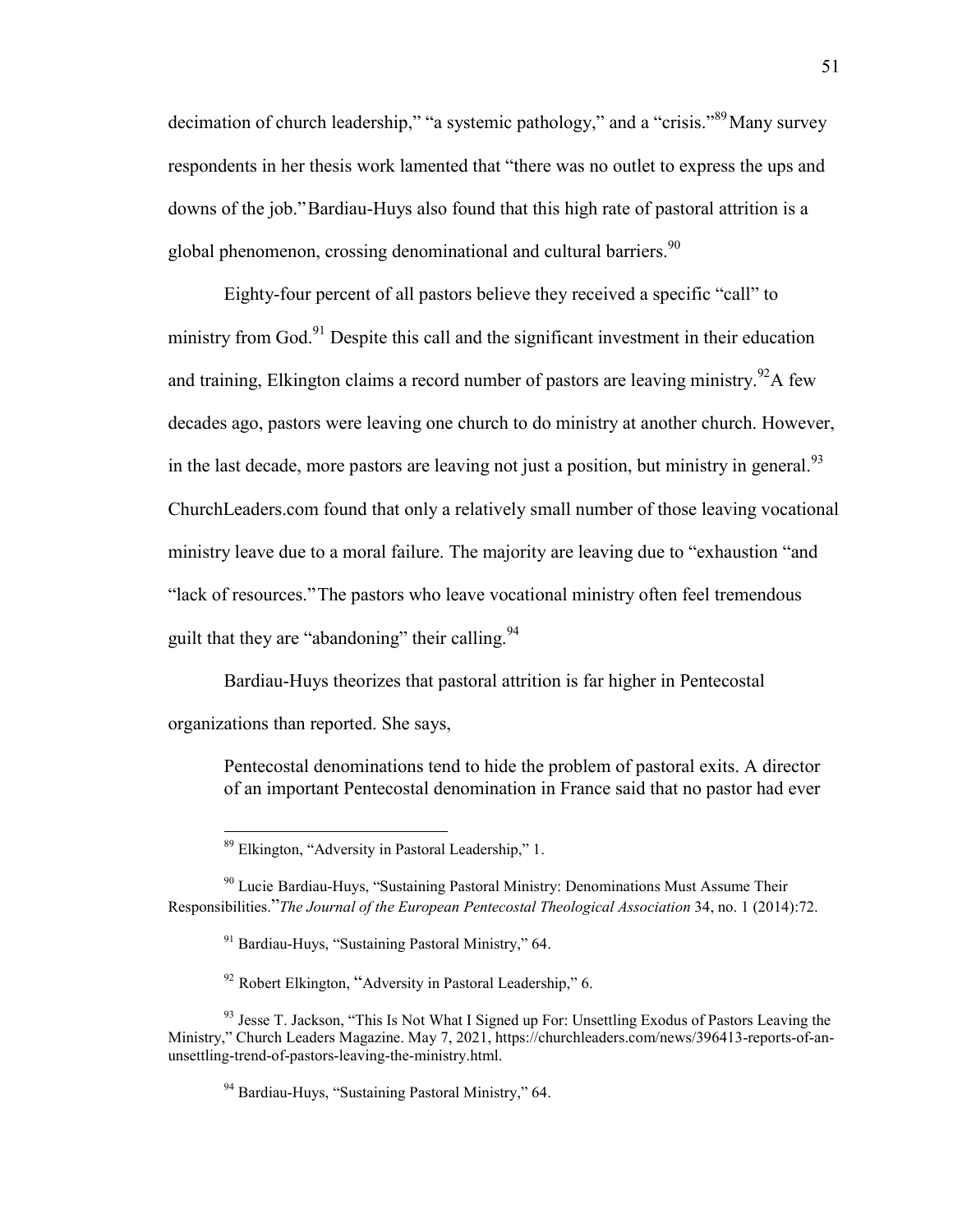left their movement. When I told him that I had interviewed one of them, he replied that pastors who quit had never really been pastors, they had just misunderstood God's calling! The subject of pastoral exits is more taboo among Pentecostals than other Evangelical groups: the guilt factor has a lot more weight in their decision-making processes. $95$ 

Stewart argues that ministry as a profession is in jeopardy due to the rapid rate of pastors leaving churches.<sup>96</sup>One pastor in the churchleadership.com survey is quoted as saying, "As a minister struggling with whether to stay in parish ministry, I'm so hurt by all the replies that blame clergy for quitting. I've given my life to the Church, asked my family to sacrifice, and ended up with my (tail) kicked. American church is broken."<sup>97</sup> Since it often takes over two years for a church to find a new pastor, this leaves many North American churches drifting in a leaderless limbo for years.<sup>98</sup>

#### **Common Risk Factors for Pastoral Attrition**

#### *The Pastor's Personality*

The pastor's own personality flaws may set them up to drop out of ministry early. The author of *The Emotionally Healthy Leader* makes the point that certain personality types are drawn to pastoral ministry.<sup>99</sup>An unusually high number of pastors are an

<sup>&</sup>lt;sup>95</sup> Bardiau-Huys, "Sustaining Pastoral Ministry," 74.

<sup>96</sup> Stewart, *Keeping Your Pastor,* 107.

 $97$  Jackson, "This Is Not What I Signed Up For," 11.

<sup>98</sup> Jackson, "This Is Not What I Signed Up For," 7.

<sup>99</sup> Gayle Hardie, and Malcolm Lazenby, *The Emotionally Healthy Leader* (Carlton North, Vic.: Monterey Press, 2013), 29.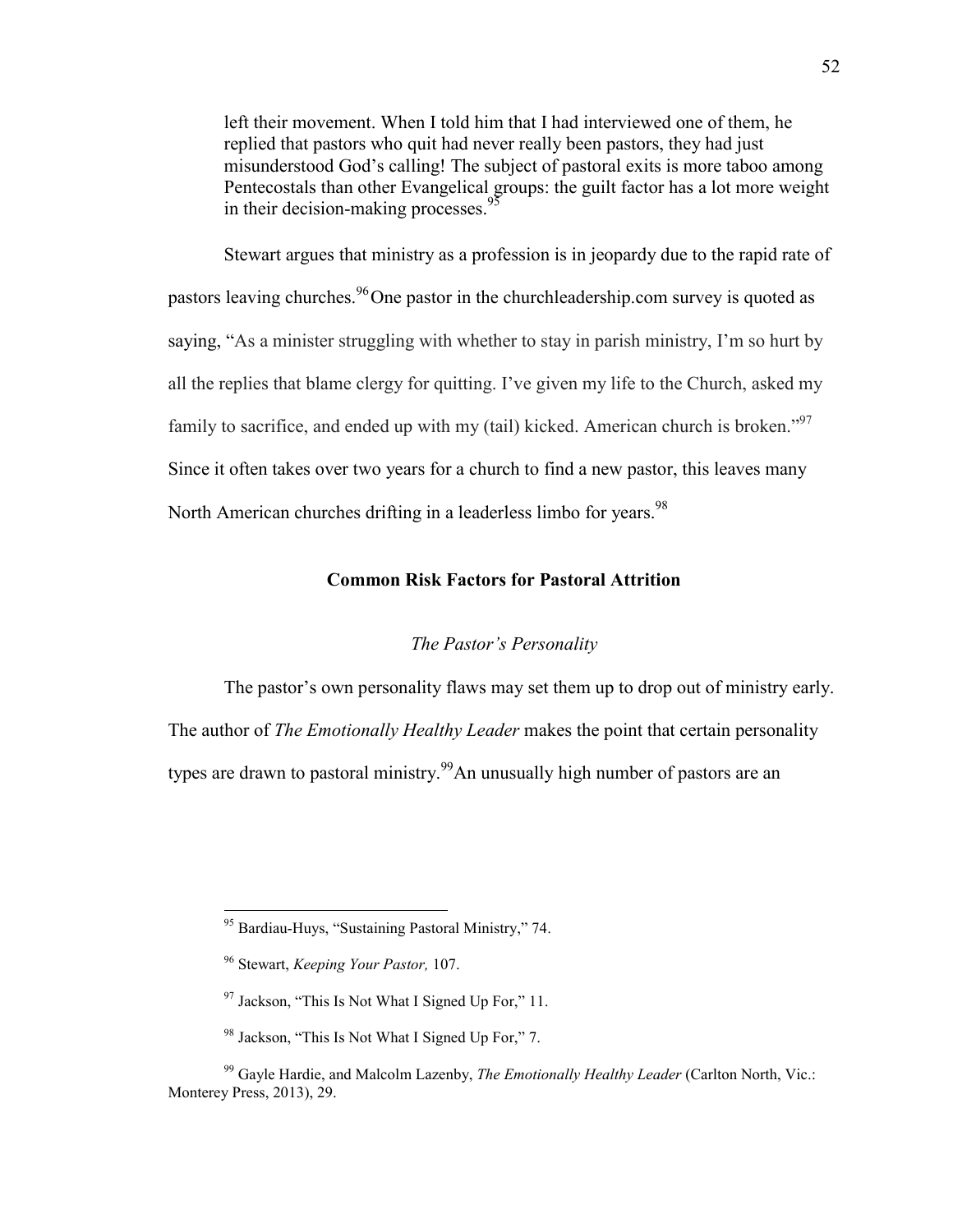"ENFP" or something close to that personality type, on the Meyers Briggs Scale.<sup>100</sup> While the Meyers Briggs Scale is not scientifically verifiable, it can be helpful in understanding what draws some people to vocational ministry. "ENFP" stands for "Extroverted, Natural, Feeling, Perceiver." This personality type often seeks out positions of leadership. Their natural charm makes them good at working with people, recruiting, and building teams.<sup>101</sup> These pastors are often very caring and interested in relationships.<sup>102</sup> Fifty percent of pastors come from dysfunctional homes, making them far more likely to be a "fixer," who gets involved in other's problems in an effort to "help" them. $103$ 

A pastor must understand their dark side, or it will destroy everything that pastor has worked toward.<sup>104</sup> Every single person has a dark side that can never be removed, only better understood. Once a pastor identifies their dark tendencies, only then can they build up appropriate boundaries to defend against their weaknesses.<sup>105</sup>

In the book *Overcoming the Dark Side of Leadership*, McIntosh and Rima outline five specific leadership pitfalls that must be guarded against: narcissism, passive-

<u>.</u>

<sup>&</sup>lt;sup>100</sup> Toni Ridgaway, "Silent Suffering: Pastors and Depression," Church Leaders Magazine, September 11, 2010, https://churchleaders.com/pastors/pastor-articles/144651-silent-suffering-pastors-anddepression.html.

<sup>101</sup> Roy M. Oswald, and Otto Kroeger, *Personality Type and Religious Leadership* (Herndon, VA: Alban Institute Publishing, 1988), 122.

<sup>102</sup> Hardie and Lazenby, *The Emotionally Healthy Leader,* 29-30.

<sup>103</sup> Gary L.McIntosh, and Samuel D. Rima, Sr*., Overcoming the Dark Side of Leadership, The Paradox of Personal Leadership* (Grand Rapids, MI:Baker Books, 1997): 94-137.

<sup>104</sup> Hardie and Lazenby, *The Emotionally Healthy Leader,* 9.

<sup>105</sup> McIntosh and Rima, *Overcoming the Dark Side,* 98.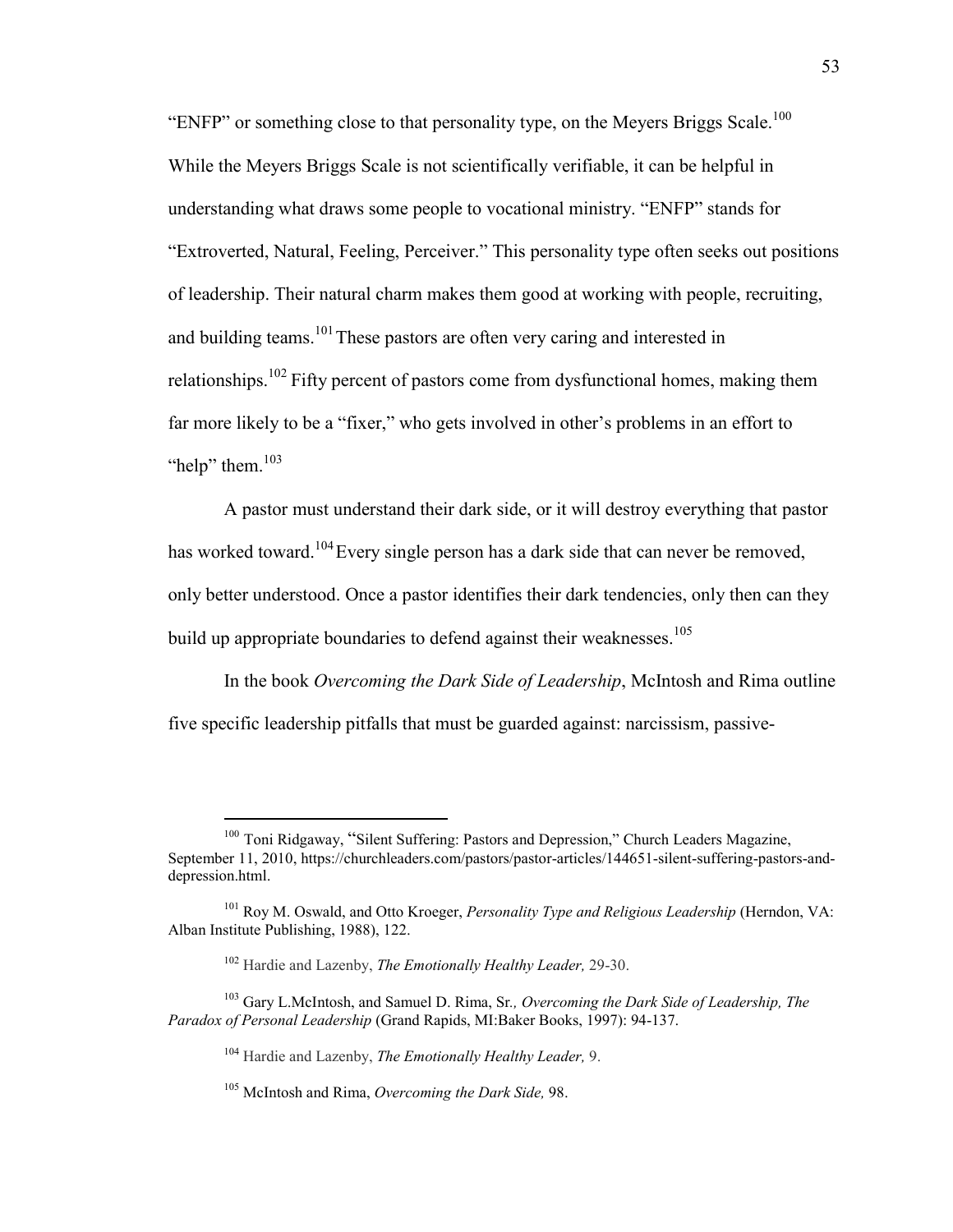aggressiveness, compulsiveness, co-dependence, and paranoia.<sup>106</sup>A narcissistic leader has a strong need for approval. They begin to see the church as an extension of themselves, believing that the church could not succeed without them. Every program of the church reflects the pastor's personality. The passive-aggressive pastor will resist any measures of success or performance due to fear of failure. They will never engage in direct confrontation, but will instead do "underhanded" things behind the scenes or use condescending, manipulative comments to get their way. The compulsive pastor has a need to control everything around them, including their family, the church staff, and the elder board. They desire order and perfection, especially in appearances. The codependent pastor is thrown every which way trying to please everyone and meet every demand. They have trouble ever saying no or confronting anyone. The paranoid pastor battles jealousy and suspicion. They do not trust anyone. This pastor will keep meticulous tabs on "their" staff and "their" church members' conversations and travel.<sup>107</sup>

Pastors may struggle to be the same person in public that they are in private.<sup>108</sup> A pastor must place boundaries in their lives to make sure that they are not just using their congregation to have their own needs fulfilled. Many of these needs are forged in

<sup>106</sup> McIntosh and Rima, *Overcoming the Dark Side*, 101.

<sup>107</sup> McIntosh and Rima, *Overcoming the Dark Side*, 90.

<sup>108</sup> Lewis B. Smedes, *Shame & Grace: Healing the Shame We Don't Deserve* (New York, NY: Harperone, 1993), 33.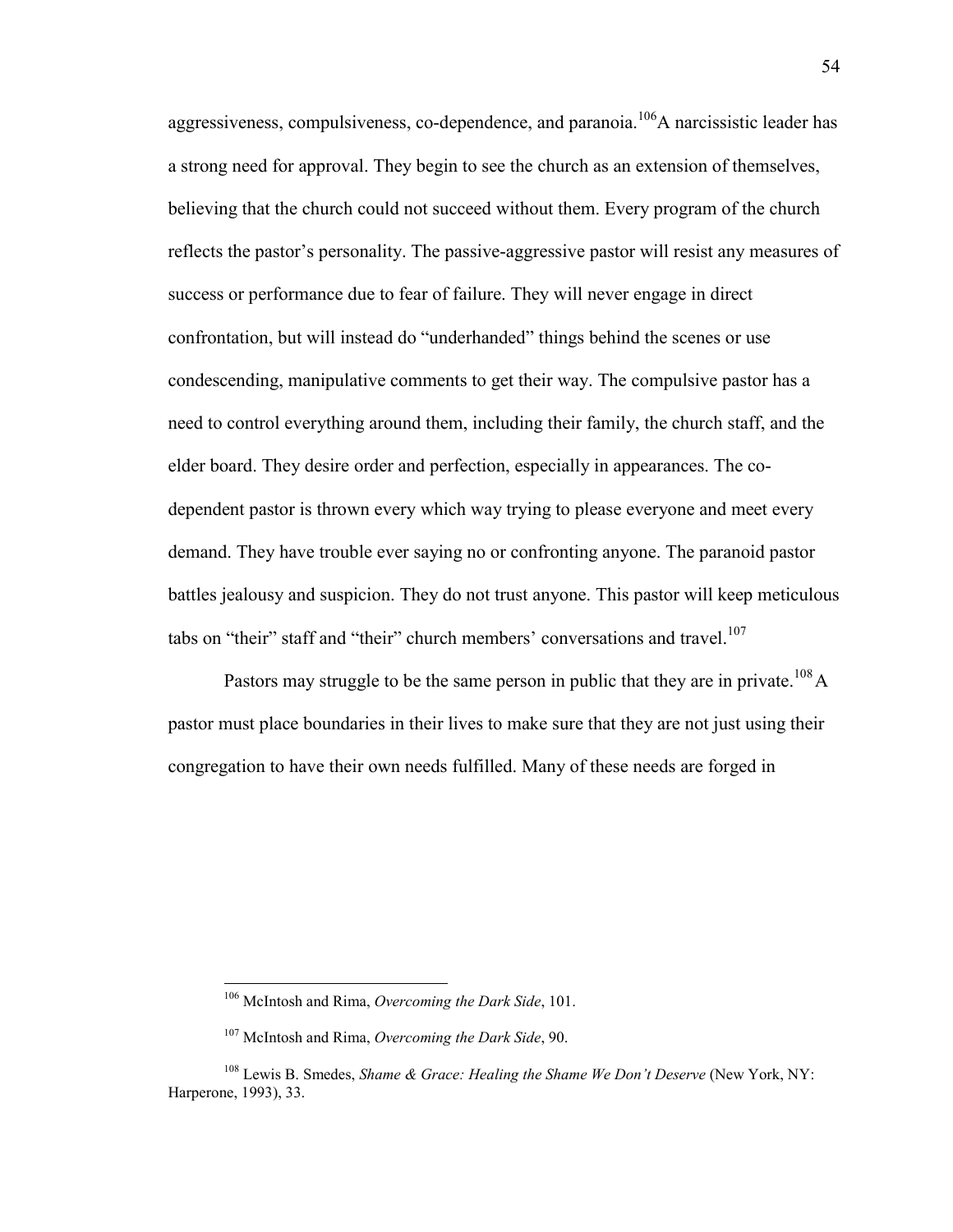childhood and carried unconsciously into adulthood.<sup>109</sup> Only by finding out where the "fences are down" can pastors build up proper boundaries. $110$ 

#### *Loneliness*

Loneliness is a major factor in clergy burnout.<sup>111</sup> Pastors in Stewart's study reported not having friends or support systems or anyone outside the church to talk to.<sup>112</sup> This loneliness was made worse by the high expectations of the congregation.<sup>113</sup> These pastors expressed feeling "abandoned" by their denominational leadership, or even worse, "blamed" by their leaders.<sup>114</sup> A majority of pastors in the Bardiau-Huys study believed that the denominational leaders would protect the church at all costs, over and against the pastor.<sup>115</sup> Pastors expressed the desire for their leaders to step in to work for church health before there is a crisis. Denominational leaders received poor ratings for being willing to step in to mediate in difficult conflicts and power struggles.<sup>116</sup>

Rural pastors have a unique problem with loneliness due to depopulation of rural areas, and subsequent shrinking of their church membership as jobs move overseas.<sup>117</sup>

<sup>112</sup> Stewart, "Keeping Your Pastor," 18.

<sup>113</sup> Alexis D. Abernethy, et al, "The Pastors Empowerment Program: A Resilience Education Intervention to Prevent Clergy Burnout," *Spirituality in Clinical Practice*, no. 3 (2016): 175-86.

<sup>114</sup> Bardiau-Huys, "Sustaining Pastoral Ministry," 65.

115 Bardiau-Huys, "Sustaining Pastoral Ministry," 88.

116 Stewart, "Keeping Your Pastor," 18.

 <sup>109</sup> Smedes, *Shame and Grace*, 70-76.

<sup>110</sup> Greg Scott, and Rachel Lovell, "The Rural Pastors Initiative: Addressing Isolation and Burnout in Rural Ministry," *Pastoral Psychology* 64, no. 1 (2014): 71-97.

<sup>111</sup> Gary L. Harbaugh, and Evan Rogers, "Pastoral Burnout: A View from the Seminary," *Journal of Pastoral Care* 38, no. 2 (June 1984): 58, https://doi.org/10.1177/002234098403800204.

<sup>&</sup>lt;sup>117</sup> Scott and Lovell, "The Rural Pastors Initiative," 71-97.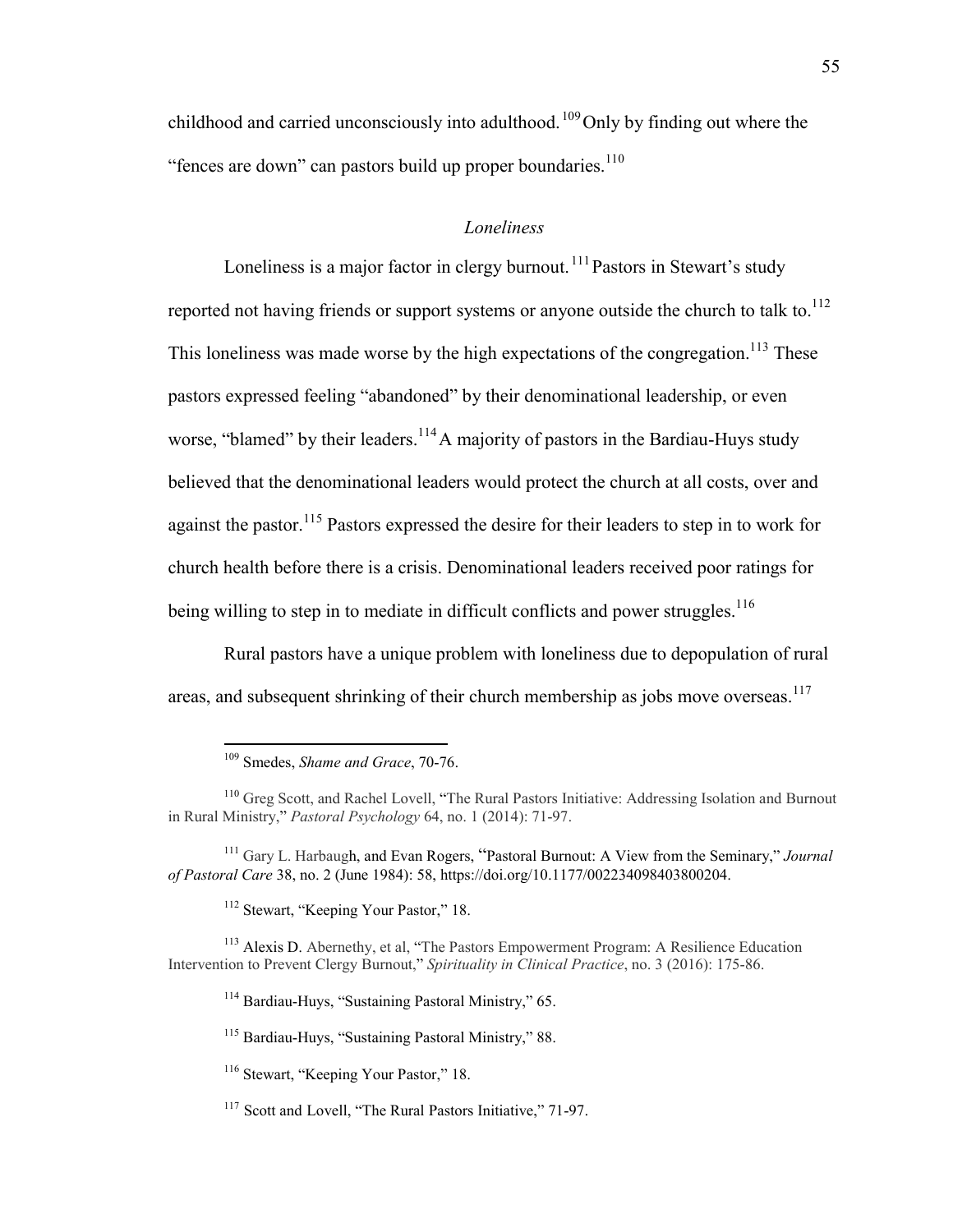#### *Stress and Burnout*

The number one reason that pastors give for leaving ministry is burnout.<sup>118</sup> "Burnout" is usually the result of several different issues combined. Burnout has been defined as "emotional collapse or breakdown that can occur as a result of stress."<sup>119</sup>

 Unfortunately, stress can profoundly affect even those who serve the church. Ministers actually rank dangerously high on the Maslach Burnout Scale and the Francis Burnout Inventory, two psychological inventories that assess occupational burnout.<sup>120</sup> In fact, clergy members rank on the same stress level as other careers that serve the community, such as social workers, counselors, and nurses.<sup>121</sup> Certain occupations, including pastoral ministry, are more inherently stressful than others.<sup>122</sup>The fallout of this stress manifests in the life of pastors in various ways.

 Pastors tend to be workaholics spending an average of fifty-five hours a week at the church office, but only twenty waking hours per week with their families.<sup>123</sup> This imbalance can lead to increased family dysfunction, family breakdown, and inability to cope. Once the pastor begins to "go numb" from burnout, then "depersonalization" often

<sup>118</sup> Scott and Lovell, "The Rural Pastors Initiative," 7.

<sup>&</sup>lt;sup>119</sup> Abernethy, et al, "The Pastors Empowerment Program," 6.

<sup>120</sup> Maslach, Schaufeli, and Leiter, "Job Burnout," 377.

<sup>121</sup> Kelvin J. Randall, "Clergy Burnout: Two Different Measures," *Pastoral Psychology* 62, no. 3 (2013): 333-41.

<sup>&</sup>lt;sup>122</sup> Janelle Warner and John D. Carter, "Loneliness, Marital Adjustment and Burnout in Pastoral and Lay Persons," *Journal of Psychology and Theology*12, no. 2 (1984): 125-31, doi: 10.1177/009164718401200206.

<sup>123</sup> Abernethy, et al, "The Pastors Empowerment Program," 9.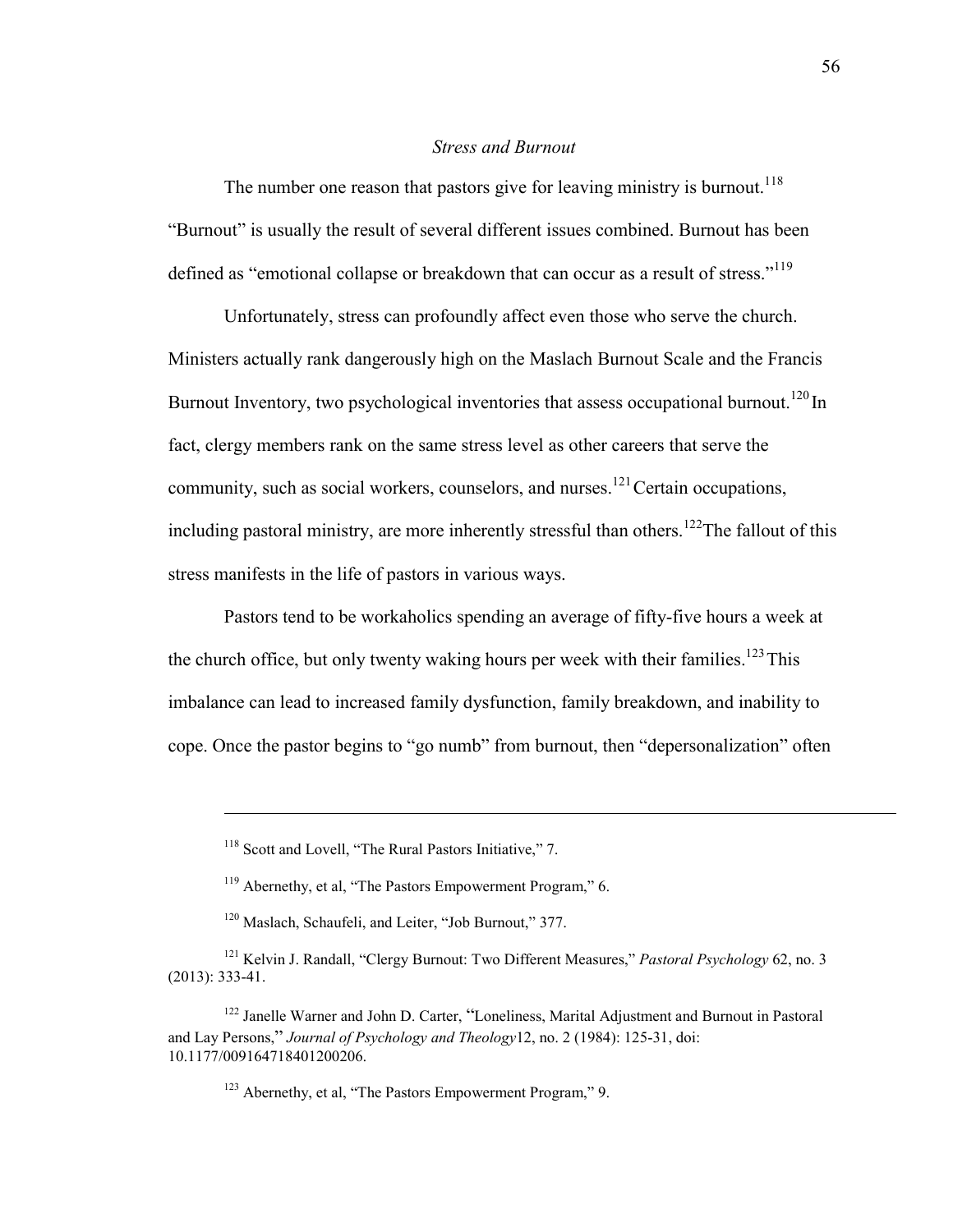sets in.<sup>124</sup> This means that the pastor stops being able to truly care for their congregation or themselves properly. This is a negative coping method characterized by withdrawing from conflict and difficult situations rather than facing them.Whether a service or a program went well or was a disaster, they no longer care.

Younger pastors are more prone to burnout, and to leaving the ministry.<sup>125</sup> One study found that seminarians in their senior year, when given a stress test, scored an average of 348. This is alarming since the average population generally scores between 75-150 and a score of 300 is considered dangerously high.<sup>126</sup> These stressed-out seminarians might be sent straight from school into a "high demand" church, without having learned coping methods for dealing with the stress.

 Grosch found that job satisfaction, a feeling of having control and having choices is important to avoiding burnout.<sup>127</sup> Burnout can come with a feeling of powerlessness and failure.Elkington warns that ministers may struggle with job satisfaction since ninety percent of what a pastor does during the week is unseen and unknown by their congregation.<sup>128</sup> Ministers may struggle with ambiguous standards of "success." Stewart agrees that burnout can ruin job satisfaction for a pastor.<sup>129</sup> When their ministry is going

<u>.</u>

<sup>&</sup>lt;sup>124</sup> Barry Fallon, B. Rice, and S. Howie, "Factors That Precipitate and Mitigate Crisis in Ministry," *Pastoral Psychology* 62, (2013): 27-40, https://doi.org/10.1007/s11089-012-0486-4.

<sup>125</sup> Josh Haffner, "Surgeon General: 1 in 7 in USA Will Face Substance Addiction," *USA Today*, November 17, 2016, accessed August 01, 2019, https://www.usatoday.com/story/news/nationnow/2016/11/17/surgeon-general-1-7-us-face-substance-addiction/93993474/.

<sup>&</sup>lt;sup>126</sup> Abernethy, et al, "The Pastors Empowerment Program," 19.

<sup>127</sup> William N. Grosch, and David C. Olsen, "Clergy Burnout: An Integrative Approach," *Journal of Clinical Psychology* 56, no. 5: (2000) 619–32, https://doi.org/3.0.co;2-210.1002/ (sici) 1097-4679(200005)56:5<619::aid-jclp4>3.0.co.

<sup>128</sup> Bardaiu-Huys, "Sustaining Pastoral Ministry," 64.

<sup>129</sup> Bardiau-Huys, "Sustaining Pastoral Ministry," 65.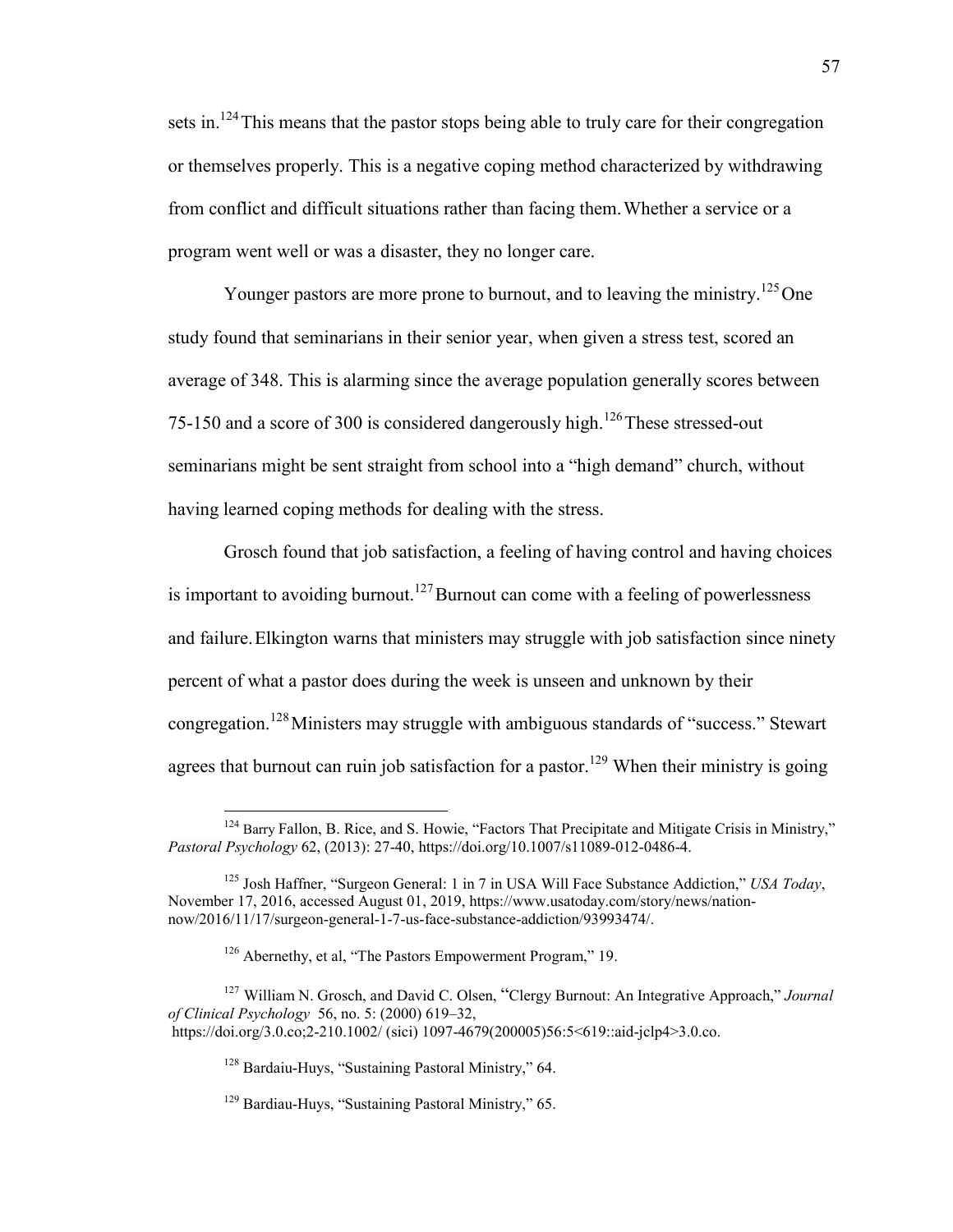well, a pastor does not feel like they can take credit for it. Most congregations and district officials lay the full blame for any problems in the church on the pastor.<sup>130</sup>The pastor may also blame themselves for everything that goes wrong, comparing themselves to "successful" pastors.<sup>131</sup>Ministers with strong boundaries kept an internal sense of their own goals, their calling, and their own "merits" thereby fighting off depression and burnout.<sup>132</sup>

 Fallon's study identified one of the most dangerous times in a pastor's life and ministry as when the pastor tries to counsel others through a time of tragedy that also affects the pastor personally.<sup>133</sup> This can happen when a hurricane, earthquake, or other natural disaster strikes, causing loss of life and property. This can happen when a community has suffered a devastating act of violence, such as a mass shooting. The pastor may have lost their home or a friend or family member. Feeling obligated to focus on the needs of others, the minister may ignore their own needs. Pastors are visible public figures who are expected to outwardly present a message of hope no matter what they are personally going through. This is a particularly dangerous time for clergy marriages, which can fall apart due to neglect.<sup>134</sup>

<sup>&</sup>lt;sup>130</sup> Elkington, "Adversity in Pastoral Leadership," 18.

<sup>&</sup>lt;sup>131</sup> Bardiau-Huys, "Sustaining Pastoral Ministry," 64.

<sup>&</sup>lt;sup>132</sup> Fallon, Rice, and Howie, "Crisis in Ministry," 7.

<sup>&</sup>lt;sup>133</sup> Carol Darling Anderson, E. Wayne Hill, and Lenore M. Mcwey, "Understanding Stress and Quality of Life for Clergy and Clergy Spouses," *Stress and Health* 20, no. 5 (2004): 261-77.

<sup>&</sup>lt;sup>134</sup> Abernethy, et al, "The Pastors Empowerment Program," 7.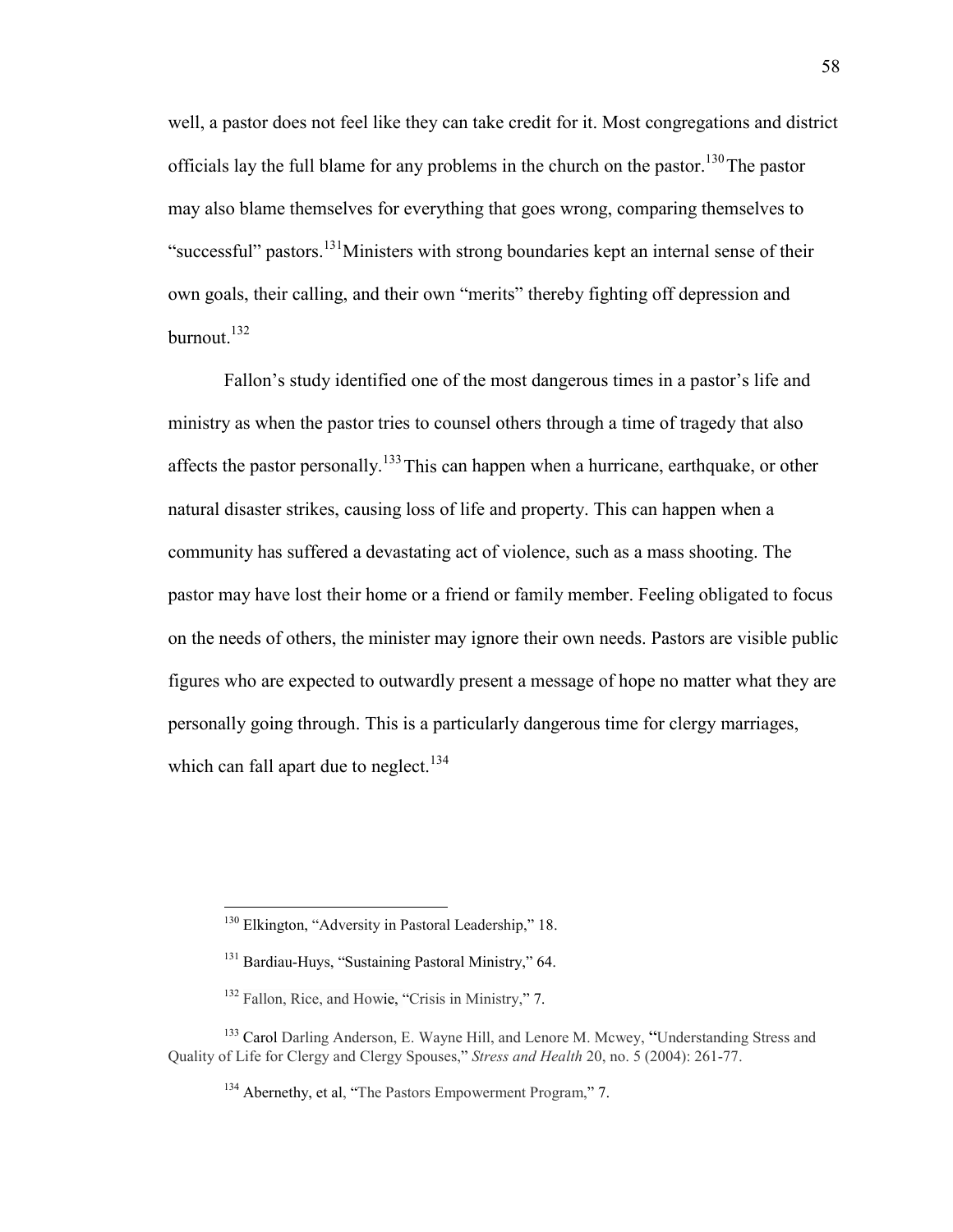#### *Church Conflict*

One study found "conflict" to be a key reason that ministers give for leaving the ministry forever.<sup>135</sup> Pastors in Elkington's study also cited "church conflict" and "high demand" churches as major stressors. This conflict can become personal and persistent in nature, affecting the home and personal life.<sup>136</sup> Author Dave Burchett asserts, "Disunity is the single biggest challenge facing the church universal." He seems to be speculating, since he does not include research figures.  $137$  Bevere, who also does not include research findings, believes that the key to overcoming this disunity and finding greater emotional health is through better conflict management. He also believes that the pastor in large part sets the tone on how congregants will treat each other when conflict occurs.<sup>138</sup>

According to K.W Thomas and R.H. Kilmann, leaders have one of 5 distinct conflict styles that they naturally gravitate towards.<sup>139</sup> However, different situations tend to call for different conflict approaches. Pastors need to realize which conflict style is the one they use the most. They may need to learn a few other approaches to handling conflict and/or surround themselves with other leaders who utilize different conflict

<sup>&</sup>lt;sup>135</sup> Elkington, "Adversity in Pastoral Leadership," 7.

<sup>136</sup> Jackson, "This Is Not What I Signed Up For," 3.

<sup>137</sup> Dave Burchett, *When Bad Christians Happen to Good People: Where We Have Failed Each Other and How to Reverse the Damage* (Colorado Springs, CO.: Waterbrook Press, 2001), 33.

<sup>138</sup> John Bevere, *The Bait of Satan: Living Free from the Deadly Trap of Offense* (Lake Mary, FL: Charisma House, 2014), 33.

<sup>&</sup>lt;sup>139</sup> R.Kilmann, and K. Thomas, "Developing a Forced-Choice Measure of Conflict-Handling Behavior: The Mode Instrument," *Educational and Psychological Measurement* 37, no. 2 (1977): 309-325.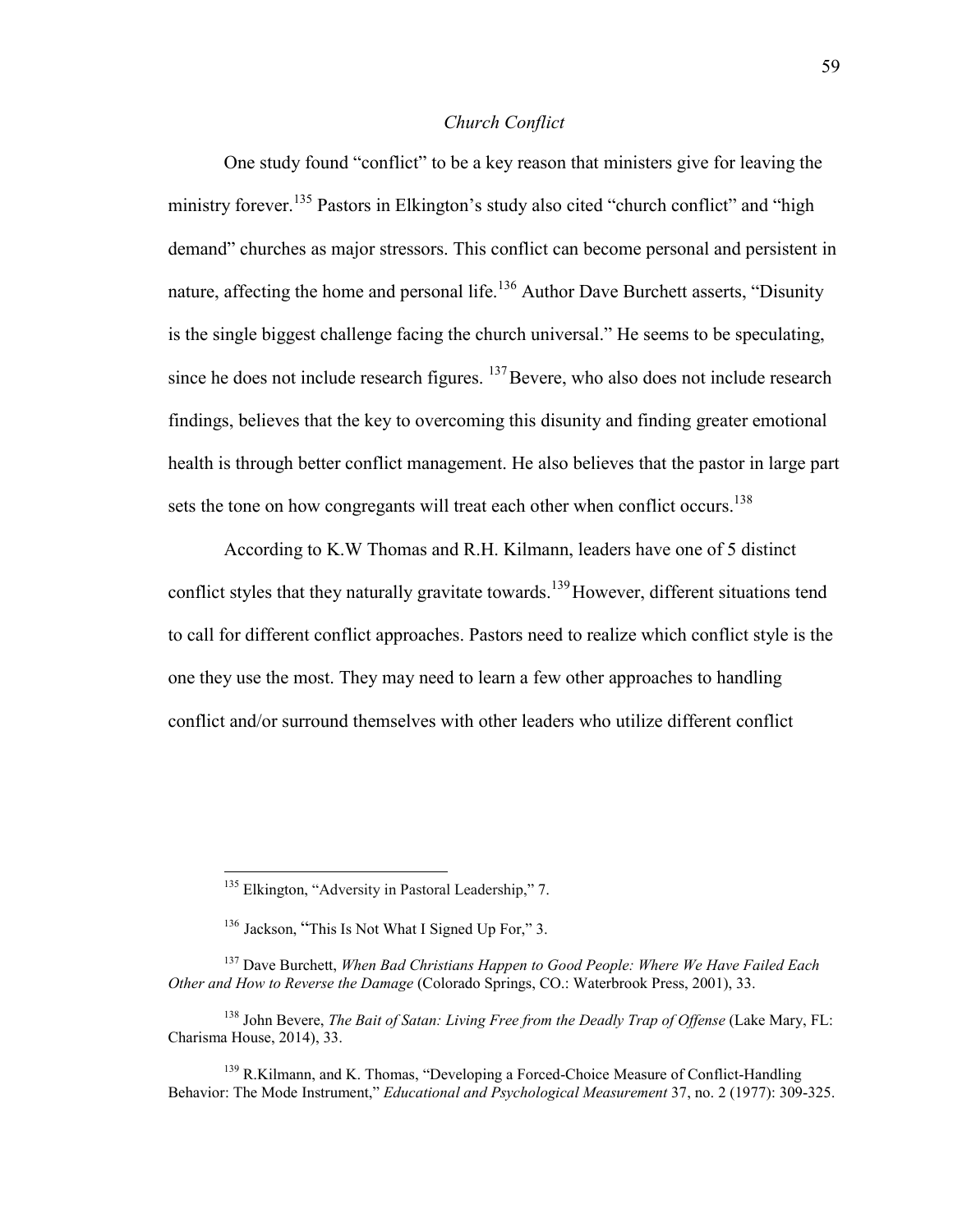management styles. These are the five styles as related by conflict management author

J.D. Meier:<sup>140</sup>

-

Accommodating – This is when you cooperate to a high degree, and it may be at your own expense, and actually work against your own goals, objectives, and desired outcomes. This approach is effective when the other party is the expert or has a better solution. It can also be effective for preserving future relations with the other party.

Avoiding – This is when you simply avoid the issue. You are not helping the other party reach their goals, and you are not assertively pursuing your own. This works when the issue is trivial or when you have no chance of winning. It can also be effective when the issue would be very costly. It is also very effective when the atmosphere is emotionally charged, and you need to create some space. Sometimes issues will resolve themselves, but "hope is not a strategy," and in general, avoidance is not a good long-term strategy.

Collaborating – This is where you partner or pair up with the other party to achieve both of your goals. This is how you break free of the "win-lose" paradigm and seek the "win-win." This can be effective for complex scenarios where you need to find a novel solution. This can also mean re-framing the challenge to create a bigger space and room for everybody's ideas. The downside is that it requires a high degree of trust and reaching a consensus can require a lot of time and effort to get everybody on board and to synthesize all the ideas.

Competing – This is the "win-lose" approach. You act in a very assertive way to achieve your goals, without seeking to cooperate with the other party, and it may be at the expense of the other party. This approach may be appropriate for emergencies when time is of the essence, or when you need quick, decisive action, and people are aware of and support the approach.

Compromising – This is the "lose-lose" scenario where neither party really achieves what they want. This requires a moderate level of assertiveness and cooperation. It may be appropriate for scenarios where you need a temporary solution, or where both sides have equally important goals. The trap is to fall into compromising as an easy way out when collaborating would produce a better solution."

<sup>140</sup> J.D. Meier, "The 5 Levels to Communicating More Effectively," *Sources of Insight Magazine*, April 13, 2014, accessed August 02, 2019, http://sourcesofinsight.com/the-5-levels-to-communicatingmore-effectively/.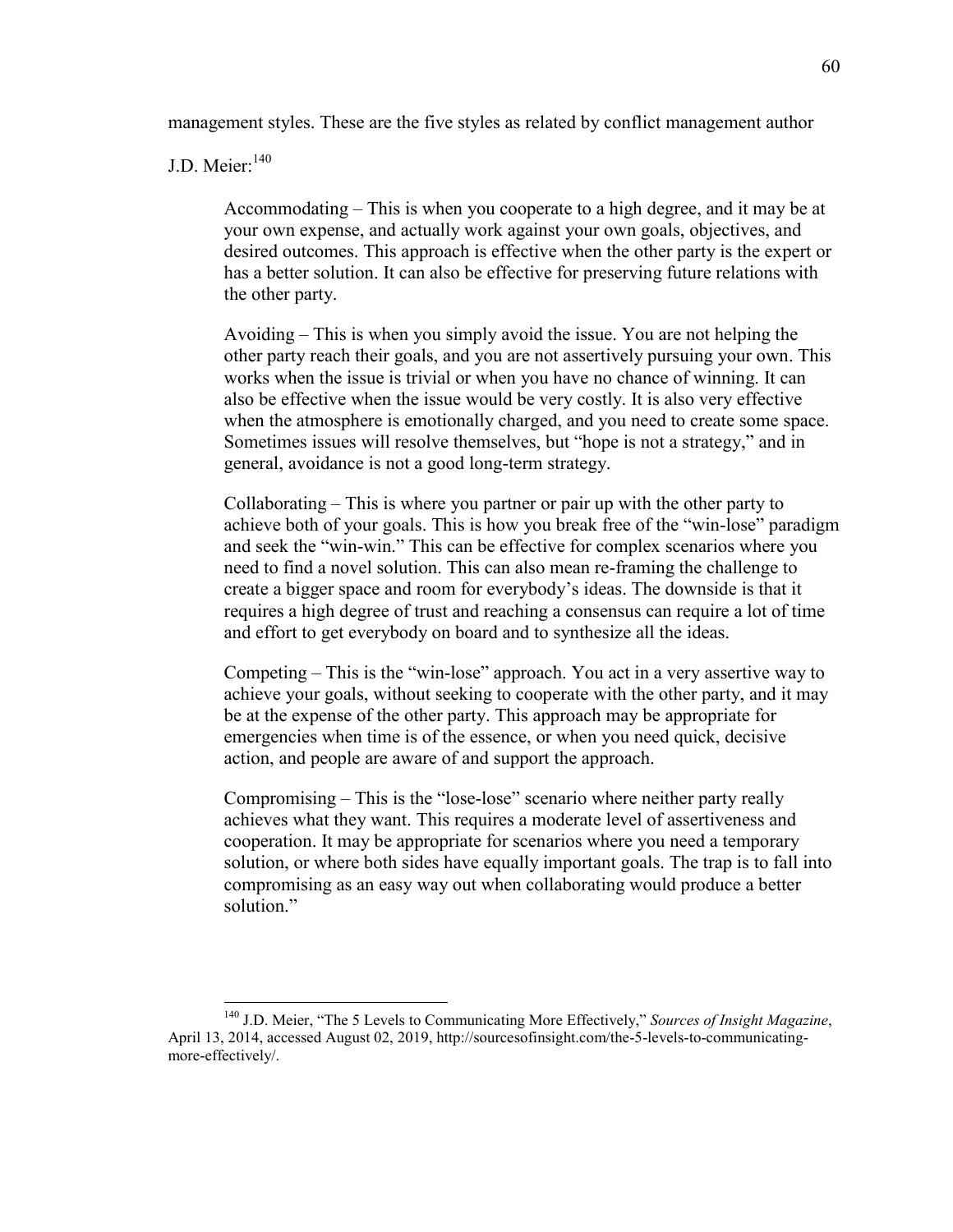Bevere urges pastors to learn better conflict management skills. They should never allow the pain that people have inflicted on them to keep them from their calling. This, Bevere adds, may only happen through the grace of God.<sup>141</sup>

# *Termination of Employment*

One of the major factors in pastoral attrition is the rising rate of forced terminations. Pastoral terminations have been rising across denominations.<sup>142</sup> Every year the number of forced terminations reaches a new high. Researchers London and Wiseman report that pastors working less than fifty hours a week are thirty-five percent more likely to be involuntarily terminated.<sup>143</sup> Stewart writes,

A pastor is fired or forced out every six minutes in the United States...At least one-fourth have been forced out of one or more congregations, and many more are severely stressed and vulnerable. Forty-five percent of these terminated ministers do not return to pastoral ministry ever again.<sup>144</sup>

A churchleadership.com study completely disagrees that termination of pastors is a key problem in attrition, claiming that the vast majority of pastors leaving ministry are doing so of their own volition, due to persistent stress and church conflict.<sup>145</sup> Although stress and conflict do seem to be major contributors to pastoral attrition, the church leadership survey seems to be an outlier. The other studies agree that the rising rate of pastoral terminations is a major problem in pastoral attrition.

<sup>141</sup> Bevere, *The Bait of Satan,* 33.

<sup>&</sup>lt;sup>142</sup> Jackson, "This Is Not What I Signed Up For," 3.

<sup>&</sup>lt;sup>143</sup> Elkington, "Adversity in Pastoral Leadership," 15.

<sup>&</sup>lt;sup>144</sup> Stewart, "Keeping Your Pastor," 11.

<sup>&</sup>lt;sup>145</sup> Jackson, "This Is Not What I Signed Up For," 4.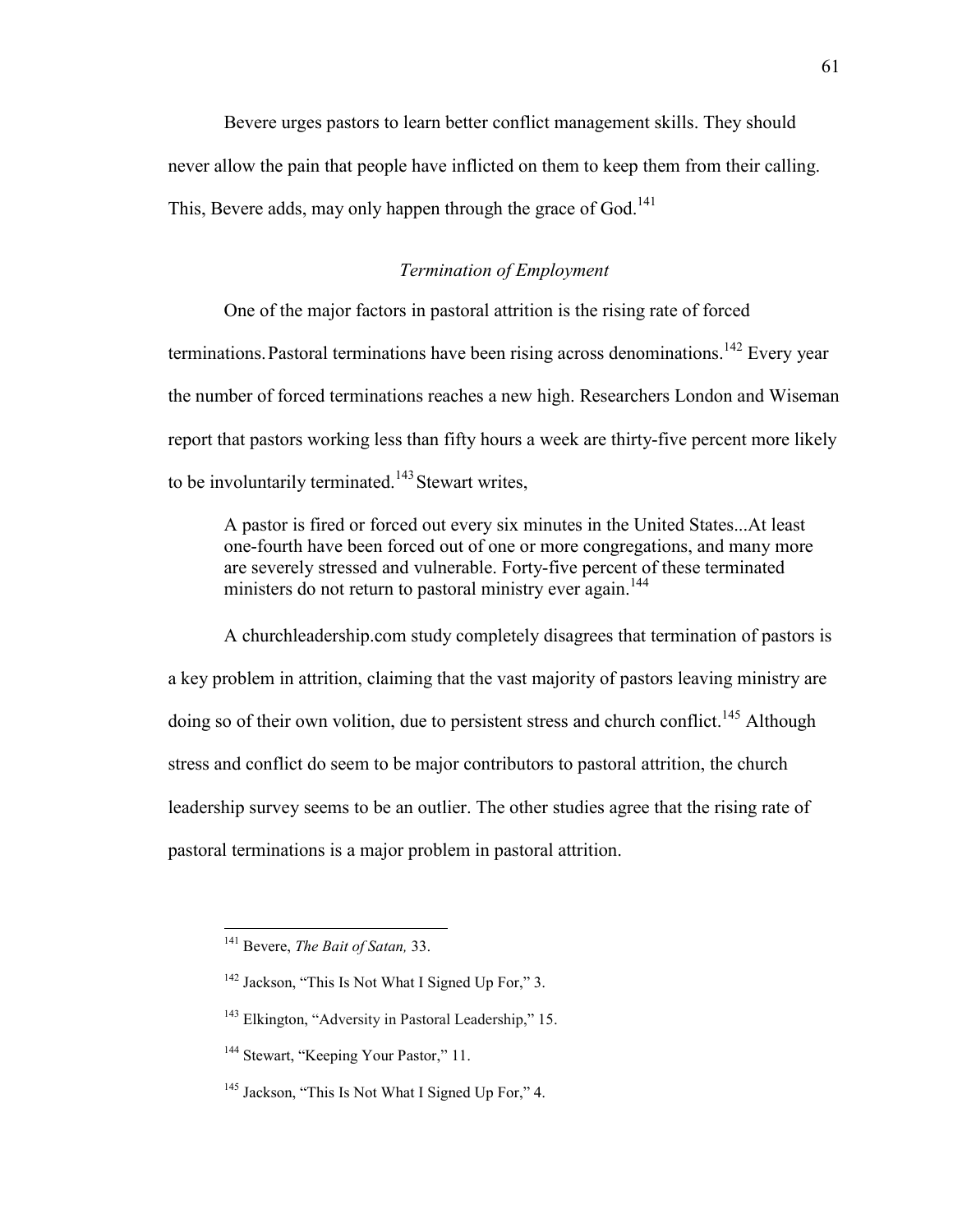Stewart found that most pastoral terminations are preventable and premature.<sup>146</sup> Bardiau-Huys argues that termination should be a rarity and a last resort for congregations, used only after all other options have been exhausted.Before terminating a minister, a congregation should first attempt to better define the pastoral role for their church, with input from the pastor.<sup>147</sup> Secondly, Bardiau-Huys calls on congregations to bring in conflict mediators, perhaps from their denominational leadership, to work through possible solutions other than termination. Thirdly, further training is recommended for pastors in the field, especially in business administration, volunteer recruitment, and finance management.<sup>148</sup>

# *Lack of Boundaries*

One study cautions that, for a minister, the exit from a church can feel like a death.<sup>149</sup> Ministry is like no other job on earth. Rather than a vocation, ministry can become a person's whole life. The people of that church become a pastor's extended family, a support system, counselors, and prayer partners. When a minister leaves a church for any reason, they not only lose their source of income, and their security; they also lose their place to attend church, their close friends, and their support system. They lose their entire way of life. The minister's spouse and children grieve as they say goodbye as well. There can be profound grieving at the loss of the good that was, and the loss of a future that now will not be. In a non-ministry career, if a person transitions to a

<sup>&</sup>lt;sup>146</sup> Stewart, "Keeping Your Pastor," 9.

<sup>&</sup>lt;sup>147</sup> Bardiau-Huys, "Sustaining Pastoral Ministry," 64.

<sup>&</sup>lt;sup>148</sup> Bardiau-Huys, "Sustaining Pastoral Ministry," 75.

<sup>&</sup>lt;sup>149</sup> Abernethy, et al, "The Pastors Empowerment Program," 5.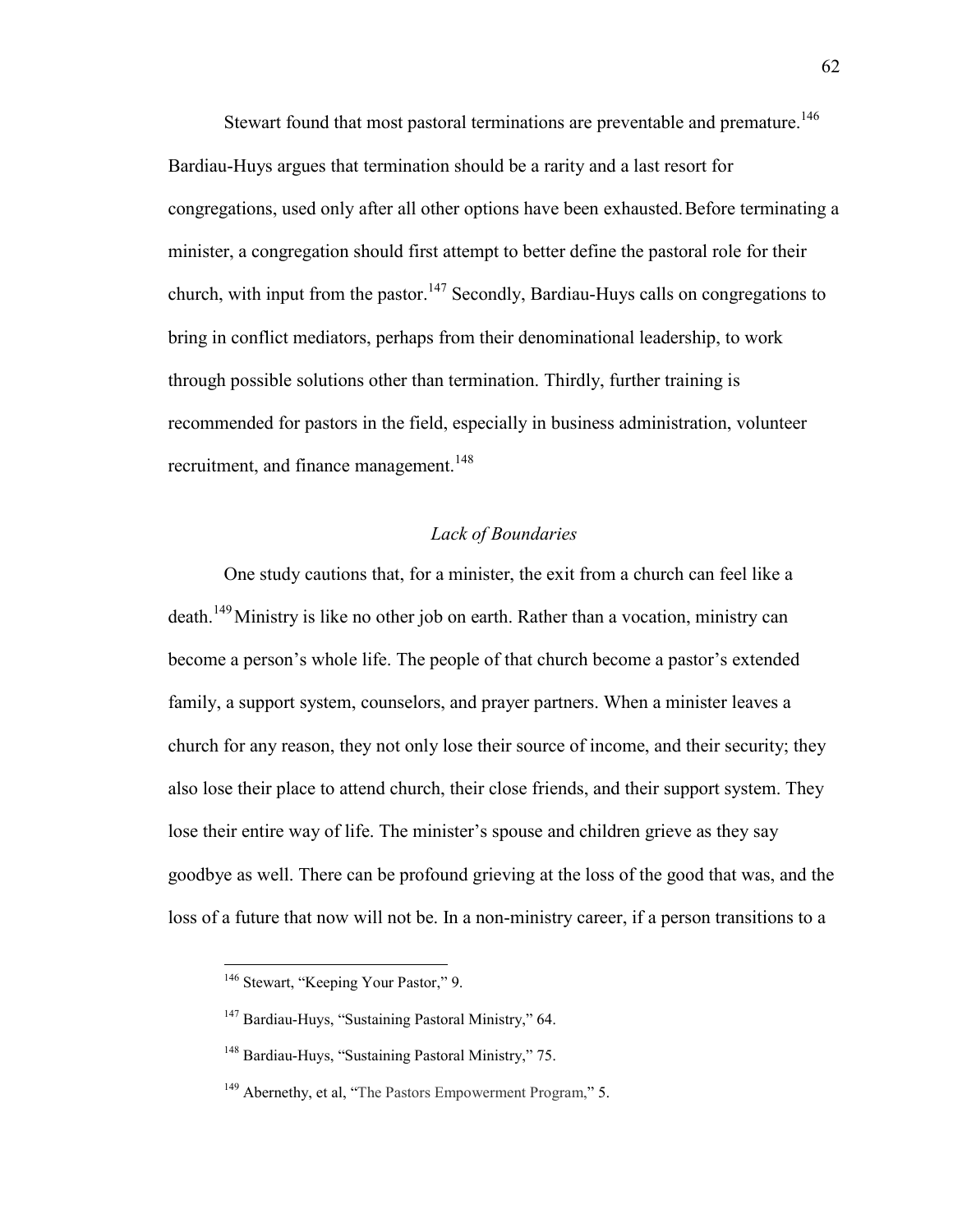new job, their family will likely stay in the area, in their own home, with their current friends, in their usual school, with the support of their church family and friends. A pastor loses it all when their church position is gone. Many times the church will bar pastors and staff from attending that church after they resign or are let go, presumably to assure the congregation's loyalty to the new staff. During a pastoral transition, a minister and their family may have to go through all five stages of grief- shock, anger, sadness, bargaining, and finally acceptance.<sup>150</sup>

Another study found that "enmeshment" is a major risk factor in pastoral attrition. Without clear boundaries, a pastor and their family suffers "boundary ambiguity" and becomes completely enmeshed in their parishioner's lives and problems.<sup>151</sup> There is no life "outside of church." This can cause pastors to feel that they cannot leave town for vacations or family get-togethers because their parishioners need them too much. On the other hand, pastors tend to uproot and move every few years, possibly due to burnout.<sup>152</sup> Each time the minister moves, they suffer the loss of their entire "world" (enmeshed environment within the church) and must start all over.

Cloud states that the most important boundary of all for the pastor is to prioritize their time with God.<sup>153</sup> Regular religious disciplines of attending worship services, prayer, and Bible study are not optional. Spiritual boundaries are essential and must be

<sup>&</sup>lt;sup>150</sup> Abernethy, et al, "The Pastors Empowerment Program," 4.

<sup>&</sup>lt;sup>151</sup> Toni Ridgaway, "Prayer Statistics: Statistics on Prayer in the U.S," 3.

<sup>152</sup> Henry Cloud, and John Sims Townsend. *Boundaries: When to Say Yes, How to Say No to Take Control of Your Life*. Grand Rapids, MI: Zondervan, 2017, 251.

<sup>153</sup> Cloud and Townsend, *Boundaries,* 249-250.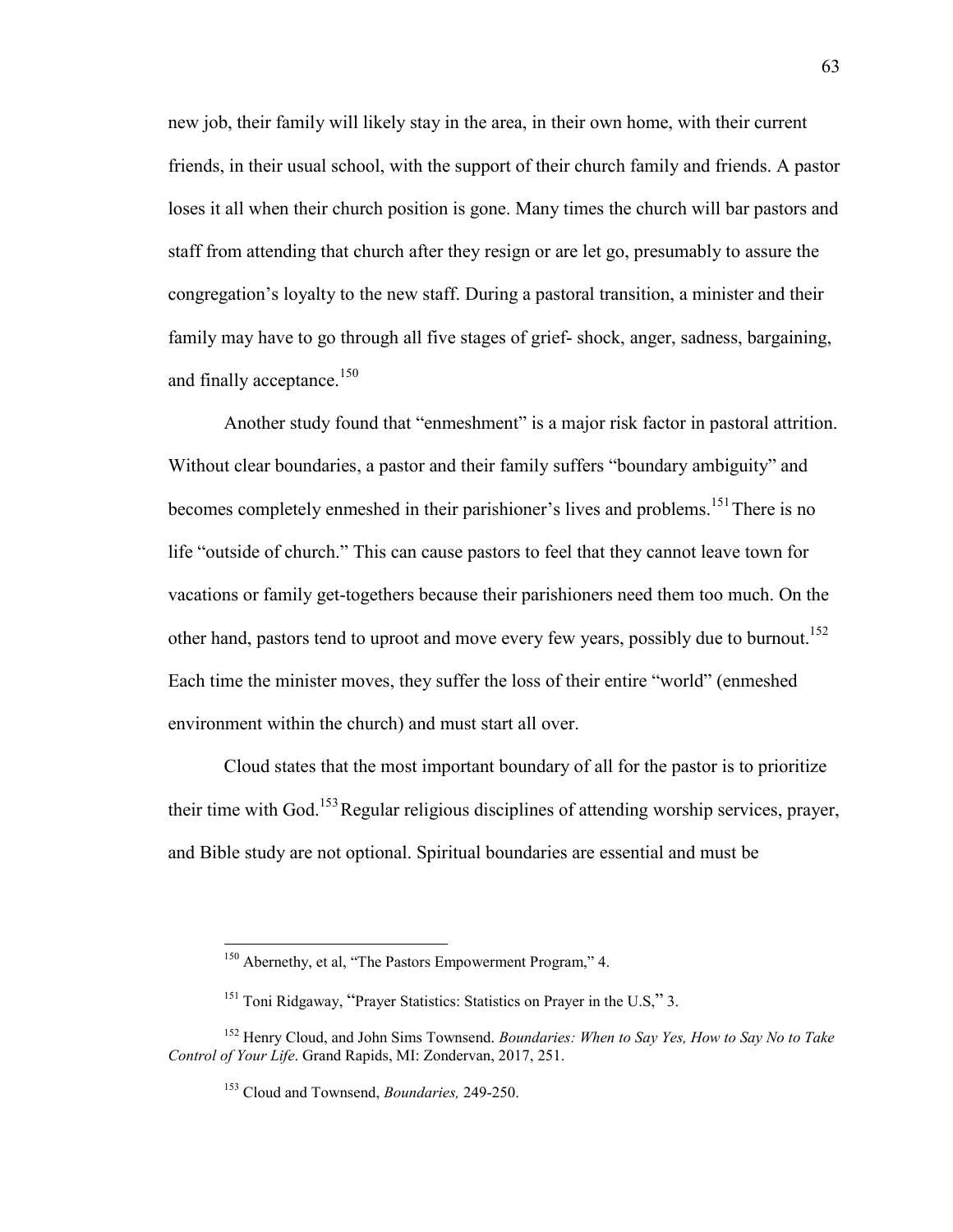established and guarded.<sup>154</sup>It is through prayer and the study of Scripture, times of worship, that the pastor is "filled up" to minister.

An article in Christianity Today said,

The amount of time spent in prayer and personal devotions raises questions about the vitality of many pastors' spiritual lives.While fifty-two percent report spending one to six hours in prayer each week, five percent say they spend no time at all in prayer. Furthermore, while roughly half say they spend two to five hours a week in personal devotions unrelated to teaching preparation, fourteen percent indicate they spend an hour or less in personal devotions each week. We have to question just how effective their ministry can be with numbers such as these.<sup>155</sup>

#### *Unmet Expectations*

Another major contributing factor to pastoral attrition, found in the Elkington study, was clearly unrealistic expectations of both the young pastors and their congregations.<sup>156</sup> This "role dysphoria", which happens when talents and role expectations do not line up with the actual duties of the position, can quickly lead to frustration and burnout.<sup>157</sup> There seems to be a direct correlation between pastoral burnout and unmet expectations about the duties and hours spent.<sup>158</sup> Often the pastoral role is illdefined and varies by denomination, and geographical area.<sup>159</sup> A major mismatch of expectations is what the pastor believes their role is and what their church believes the

<u>.</u>

- <sup>156</sup> Elkington, "Adversity in Pastoral Leadership," 8.
- <sup>157</sup> Scott and Lovell, "The Rural Pastors Initiative," 71-97.
- <sup>158</sup> Stewart, "Keeping Your Pastor," 119.

<sup>&</sup>lt;sup>154</sup> Elkington, "Adversity in Pastoral Leadership," 14.

<sup>&</sup>lt;sup>155</sup> Ridgaway, "Prayer Statistics," 3.

<sup>&</sup>lt;sup>159</sup> Michael Wiese, "Comparative Report on Six Studies of Pastoral Attrition," (Doctoral Dissertation, Southern University), 2004.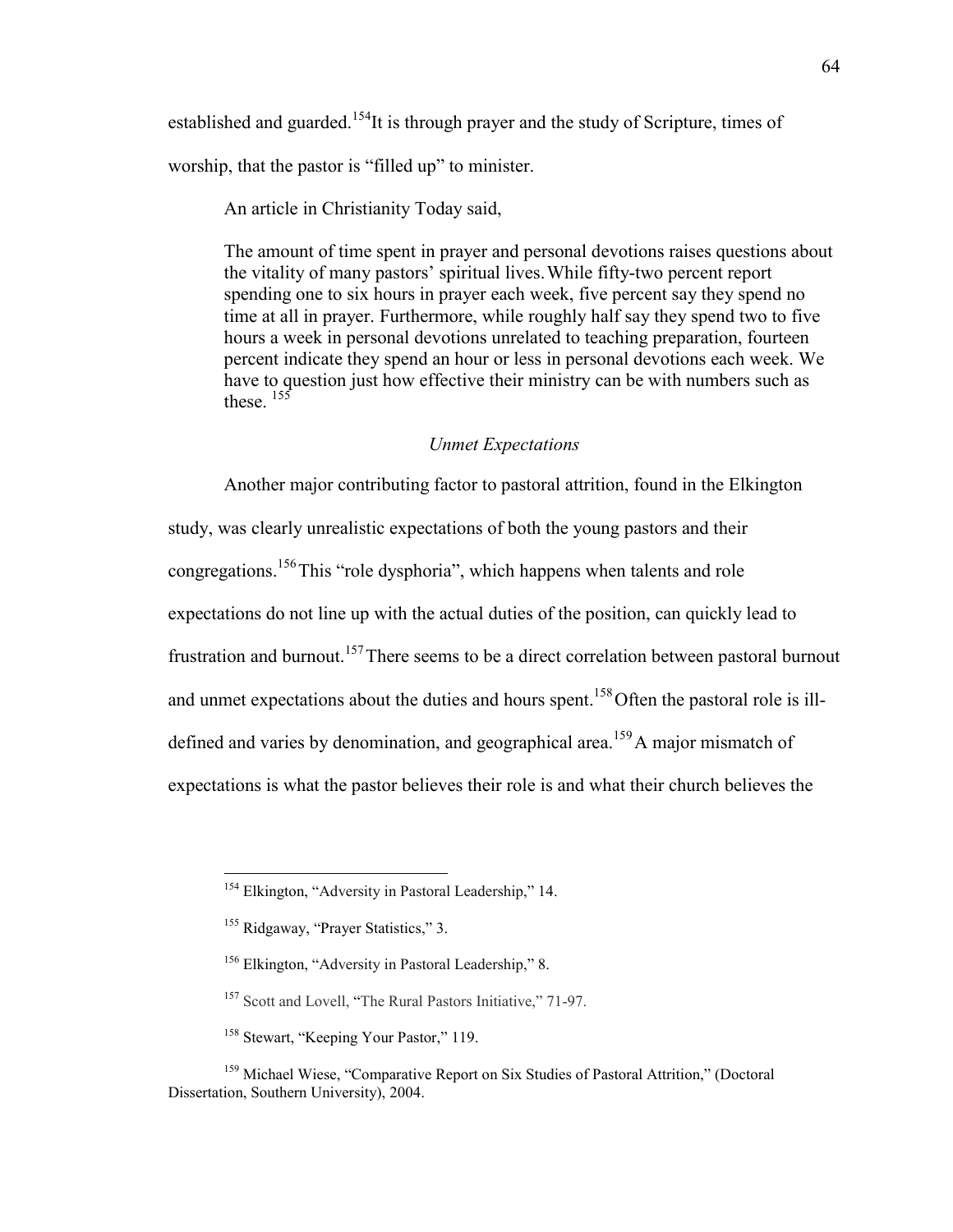pastor's role is.<sup>160</sup> Every pastor needs the ability to be defined by Christ, not by their "work"

The second most common listed reason, besides burnout, for pastors to permanently leave ministry is "excessive and unrealistic expectations" of their congregants.<sup>161</sup> Protestant congregations tend to treat the church more like a business and to have higher expectations for their pastors.  $^{162}$  Also, Protestant congregations have much different expectations for the duties of their pastors than the pastors have for their position. This can result in pastors becoming workaholics, quickly burning out trying to please everyone.<sup>163</sup> Pastors may leave seminary thinking they will spend the majority of their time in prayer, Bible study, sermon preparation, baptisms, funerals, and other "liturgical" duties. The reality is that most pastors spend more than 37 hours a week on administrative duties, including budgets, meetings, and phone calls.<sup>164</sup>

According to Stewart's study, pastors that adhered to external criteria for success, such as congregants' expectations, tended to become frustrated and hopeless over time.<sup>165</sup> Ministers may feel that they are "being put on a pedestal," and that they are not able to keep up with the church's expectations.<sup>166</sup>

<sup>&</sup>lt;sup>160</sup> Bardiau-Huys, "Sustaining Pastoral Ministry," 64-65.

<sup>&</sup>lt;sup>161</sup> Elkington, "Adversity in Pastoral Leadership," 7.

<sup>&</sup>lt;sup>162</sup> Bardiau-Huys, "Sustaining Pastoral Ministry," 65.

<sup>&</sup>lt;sup>163</sup> Stewart, "Keeping Your Pastor," 11.

<sup>&</sup>lt;sup>164</sup> Stewart, "Keeping Your Pastor," 26.

<sup>165</sup> Stewart, "Keeping Your Pastor," 13.

<sup>166</sup> Ray Carroll, *Fallen Pastor: Finding Restoration in a Broken World* (Folsom, CA: Civitas Press, 2011), 118.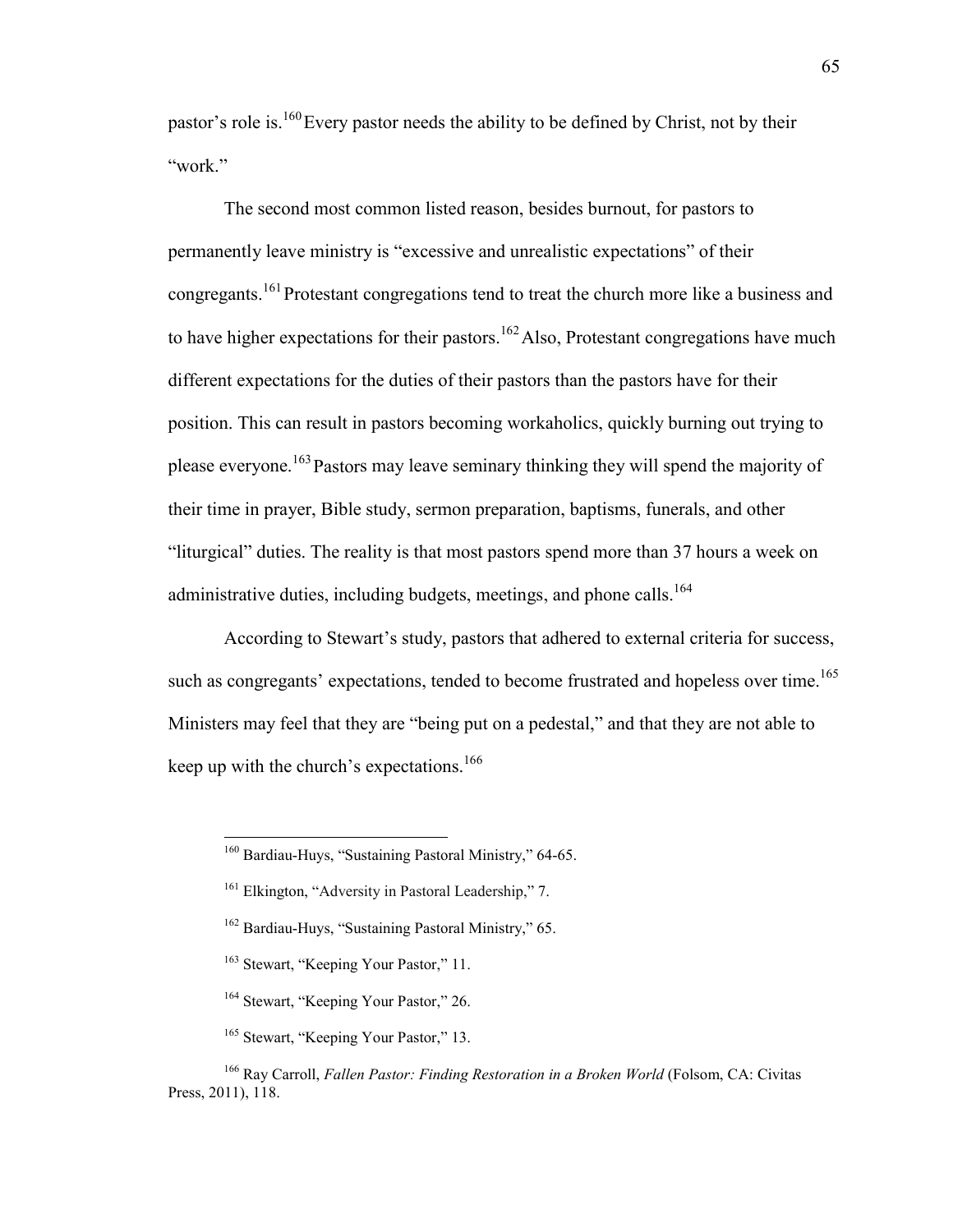Unrealistic expectations regarding suffering can cause some ministers to drop out of ministry entirely.<sup>167</sup> They may see suffering as a punishment from God or as a consequence for sin. When a pastor encounters great suffering in the ministry, they may believe that they have done something wrong. The truth is that suffering is an important part of the Christian life.<sup>168</sup> Western culture seems to be the most resistant to learning through suffering.<sup>169</sup> Elkington and Stewart agree that a pastor's attitude towards suffering can affect how long they stay in vocational ministry.

Bardiau-Huys concludes that pastors should not expect that a ministry call is a life-long calling.She argues that the callings of Moses and Paul, as well as other characters in Scripture, were meant to be descriptive, not prescriptive. Ministers could be spared a lot of suffering if they did not expect to be in ministry for life. Pastors may feel too much pressure from their church, their denomination, and their own views of Scripture, and this pressure may lead to burnout. Pastors that feel "called of God" to lifelong vocational ministry may suffer more pain and guilt because they feel that they have failed God and their congregants. If the pastor adjusts their expectations and plans to minister "for a season," they can prevent unnecessary guilt and suffering.<sup>170</sup>

Stewart completely disagrees with Bardiau-Huys. Stewart's study found that pastors who were convinced of a supernatural, life-long call of God were much more likely to stay in ministry for life than their peers who viewed ministry as "filling a

<sup>&</sup>lt;sup>167</sup> Elkington, "Adversity in Pastoral Leadership," 7.

<sup>168</sup> Dan Herod, *Suffer Well: Walking Victoriously through Your Valleys* (Waupaca, WI, Amazon, 2018), 76.

<sup>&</sup>lt;sup>169</sup> Wiese, "Comparative Report on Six Studies of Pastoral Attrition," 8.

<sup>&</sup>lt;sup>170</sup> Bardiau-Huys, "Sustaining Pastoral Ministry," 66.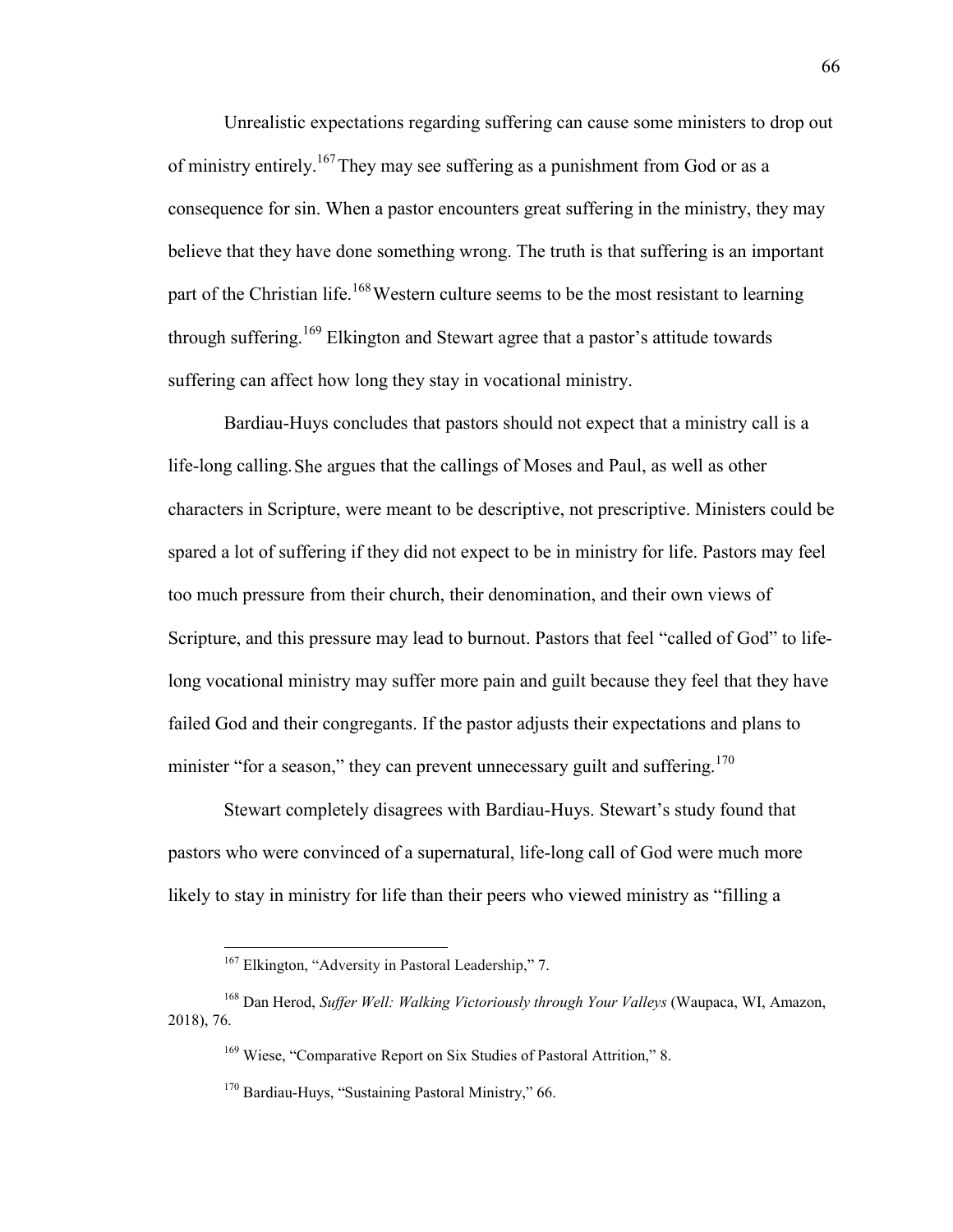position" for a season. Stewart recommends emphasizing the uniqueness of the pastoral role, and training pastors to expect and grow from adversity and suffering.<sup>171</sup>

# *Insufficient Seminary Training*

Of the key reasons that churches give for terminating their pastors, all are areas that pastors are not adequately trained for in seminary.<sup>172</sup> Pastors are usually trained to interpret Scripture, to teach Scripture, and to study the nature of God. Modern congregations are often looking for an administrative leader, who can recruit and organize a large number of volunteers, and manage finances well. The modern pastor is more of a CEO of a small corporation. Bardiau-Huys found that fifty to seventy percent of a pastor's workweek is spent on administrative duties.<sup>173</sup> Ninety percent of all forcibly terminated pastors in Stewart's research were missing an essential skill set.<sup>174</sup> Butler found that pastors performed better and were more effective if they received some business and administrative training.<sup>175</sup>

Carol Childress says, "At the five-year point, seminary grads understand that the subjects they were taught in seminary, while valuable for creating sermons, exegeting Scripture and so forth...have not equipped them to deal with leadership and the issues facing pastors."<sup>176</sup>

<sup>176</sup> Stewart, "Keeping Your Pastor," 12.

<sup>&</sup>lt;sup>171</sup> Stewart, "Keeping Your Pastor," 122.

<sup>&</sup>lt;sup>172</sup> Stewart, "Keeping Your Pastor," 28.

<sup>&</sup>lt;sup>173</sup> Bardiau-Huys, "Sustaining Pastoral Ministry," 64.

<sup>&</sup>lt;sup>174</sup> Stewart, "Keeping Your Pastor," 29.

<sup>175</sup> D. Martin Butler, and Robert D. Herman, "Effective Ministerial Leadership," *Journal of Nonprofit Management and Leadership* (1999): 229-239.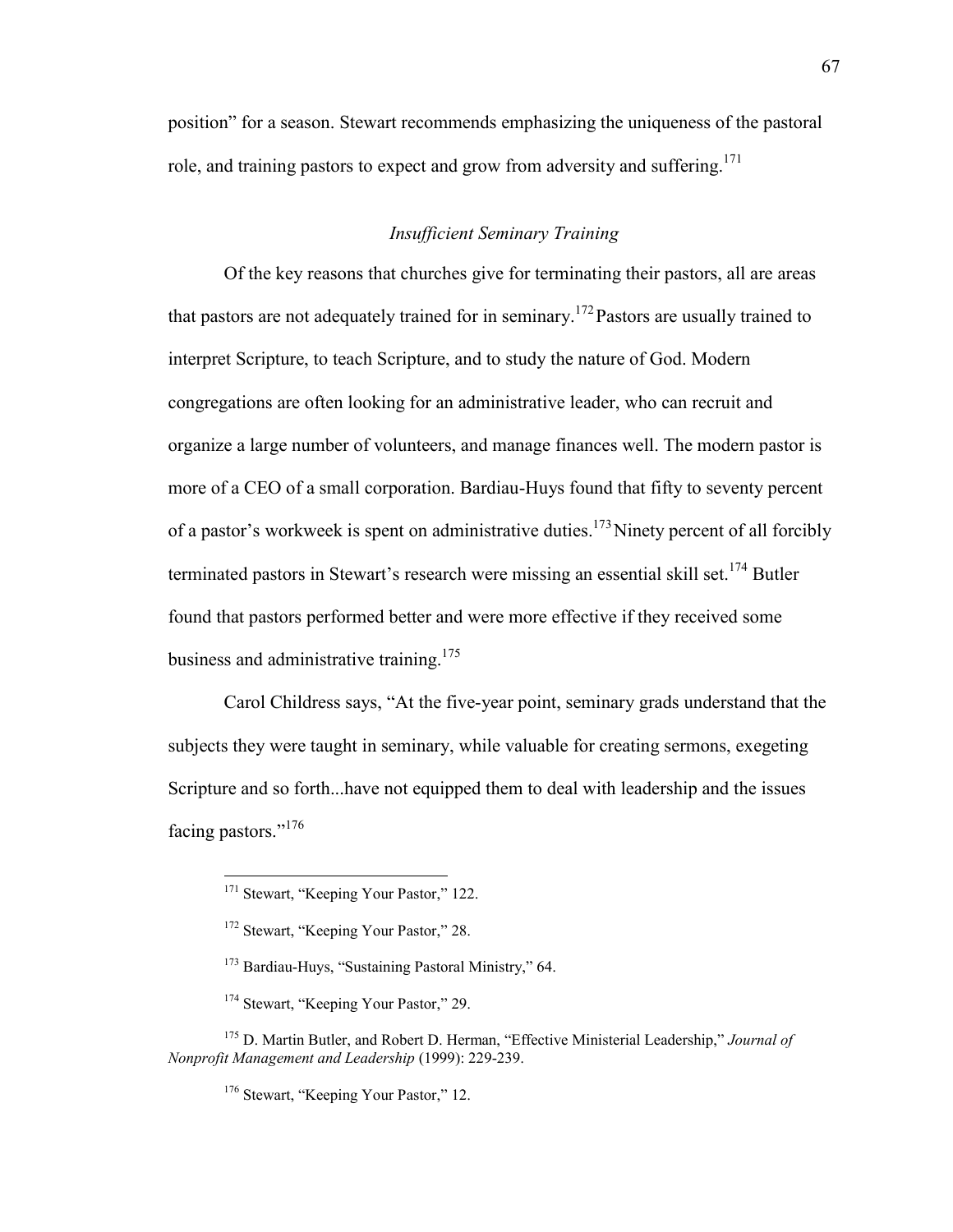Elkington recommends more training on the seminary level on perseverance, learning through suffering, and positive coping methods.<sup>177</sup> Seminaries must invest time and resources towards more practical training for their students on how to do administrative duties, manage conflicts, and other more modern church leadership duties.<sup>178</sup>

Bardiau-Huys concludes, "While the academic level of theological knowledge has been increased, the preparation for the practical aspects of being a pastor have for a long time been insufficient, especially in the areas of self-assessment and peer interaction...These skills are essential for teamwork, for avoiding professional fatigue and burnout. Yet, these skills still have to be introduced into many theological schools."<sup>179</sup>

 Elkington and Stewart also agree that seminaries need to reevaluate their curriculum, adding training in the more practical duties of a pastor.This would include coursework on leadership, finance management, recruitment, managing volunteers, conflict management, time management, and delegation.

#### *Family Dissolution*

One of the worst casualties of pastoral attrition is the pastor's family.<sup>180</sup> Pastors rank third for divorces among professionals.When asked why they are leaving the ministry, one-third of ministers in Ridgaway's study cited "family reasons." This family stress is cyclical, in that ministerial stress exacerbates family stress, which in turn

<sup>&</sup>lt;sup>177</sup> Elkington, "Adversity in Pastoral Leadership," 11.

<sup>&</sup>lt;sup>178</sup> Elkington, "Adversity in Pastoral Leadership," 12.

<sup>&</sup>lt;sup>179</sup> Bardiau-Huys, "Sustaining Pastoral Ministry," 66.

<sup>&</sup>lt;sup>180</sup> Ridgaway, "Silent Suffering: Pastors and Depression," 13.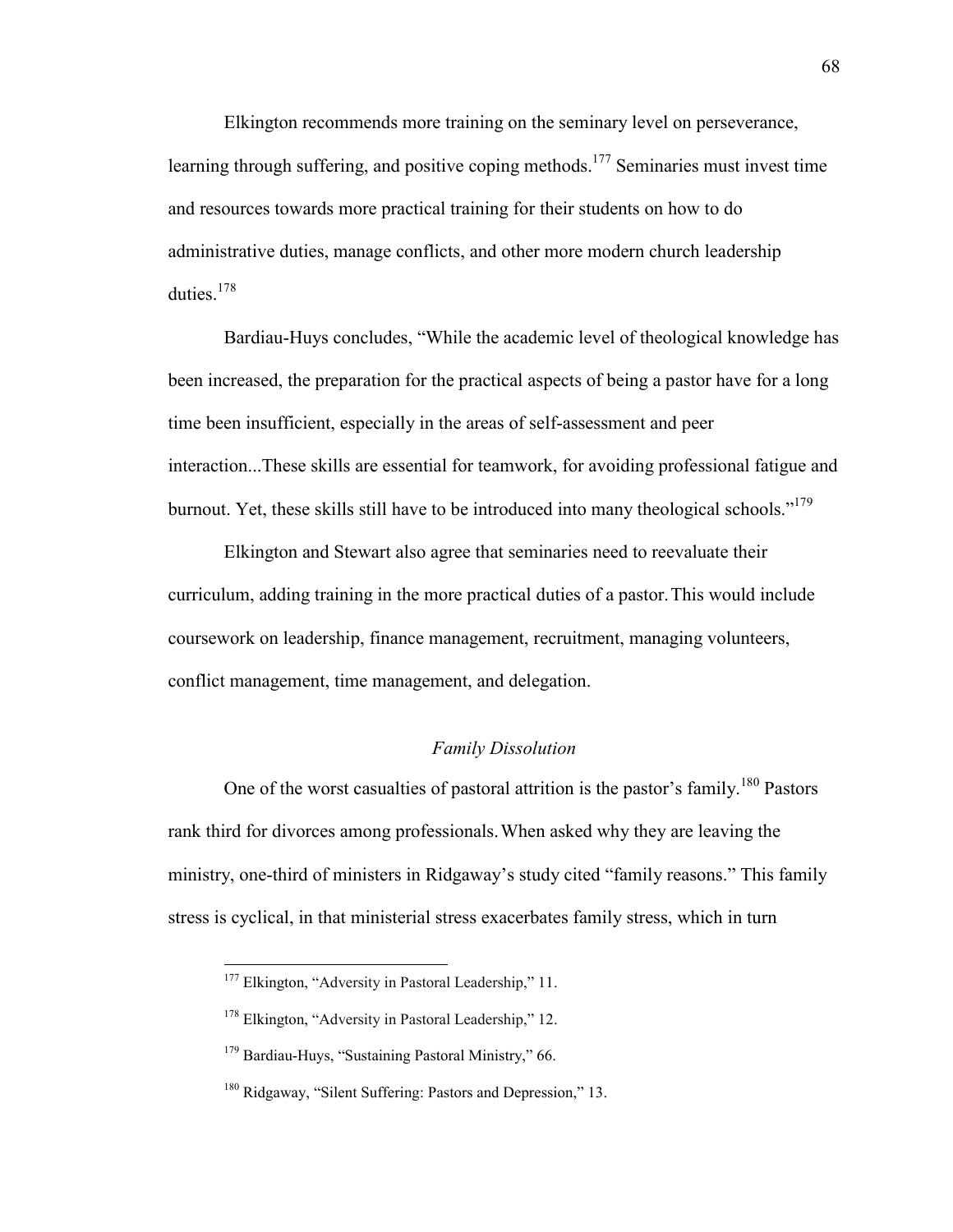contributes to worsening loneliness and burnout.<sup>181</sup>The pastor/spouse divorce rate is even higher when the couple is trying to minister through personal or community tragedy, such as natural disasters, criminal behavior, prolonged personal illness, or acts of violence. Pastor's spouses report feeling more loneliness and having fewer spiritual resources than the clergy person had.<sup>182</sup>

# *Mental or Physical Health Issues*

 Ninety percent of pastors in Lee's national study reported chronic fatigue.The same study found that fifty percent of pastors are overweight and twenty-three percent are obese. The majority say that they have no time to eat well, exercise, or sleep adequately. The human body is not designed to stay in this state of high stress for a long time.Eventually, high levels of stress do terrible damage to a pastor's heart, arteries, stomach, and more. $183$ 

 The leader without strong boundaries will not be as effective because there will not be enough mental, emotional, or physical resources left to give to anyone else.<sup>184</sup> Miner's study found that seventy-five percent of pastors report high stress and depression.<sup>185</sup> One-third report daily frustration and fatigue at even the thought of going

<sup>&</sup>lt;sup>181</sup> Cameron Lee, "Dispositional Resiliency and Adjustment in Protestant Pastors: A Pilot Study," *Pastoral Psychology* 59, no. 5 (2010): 631-645.

<sup>&</sup>lt;sup>182</sup> Scott and Lovell, "The Rural Pastors Initiative," 71-97.

<sup>183</sup> Archibald D. Hart, *Adrenaline and Stress* (Nashville, TN: W Publishing Group, 2003), 23.

<sup>184</sup> Cloud and Townsend, *Boundaries,* 110.

<sup>&</sup>lt;sup>185</sup> Maureen H. Miner, "Changes in Burnout over the First 12 Months in Ministry: Links with Stress and Orientation to Ministry," *Mental Health, Religion and Culture* 10, no. 1 (2007): 9-16.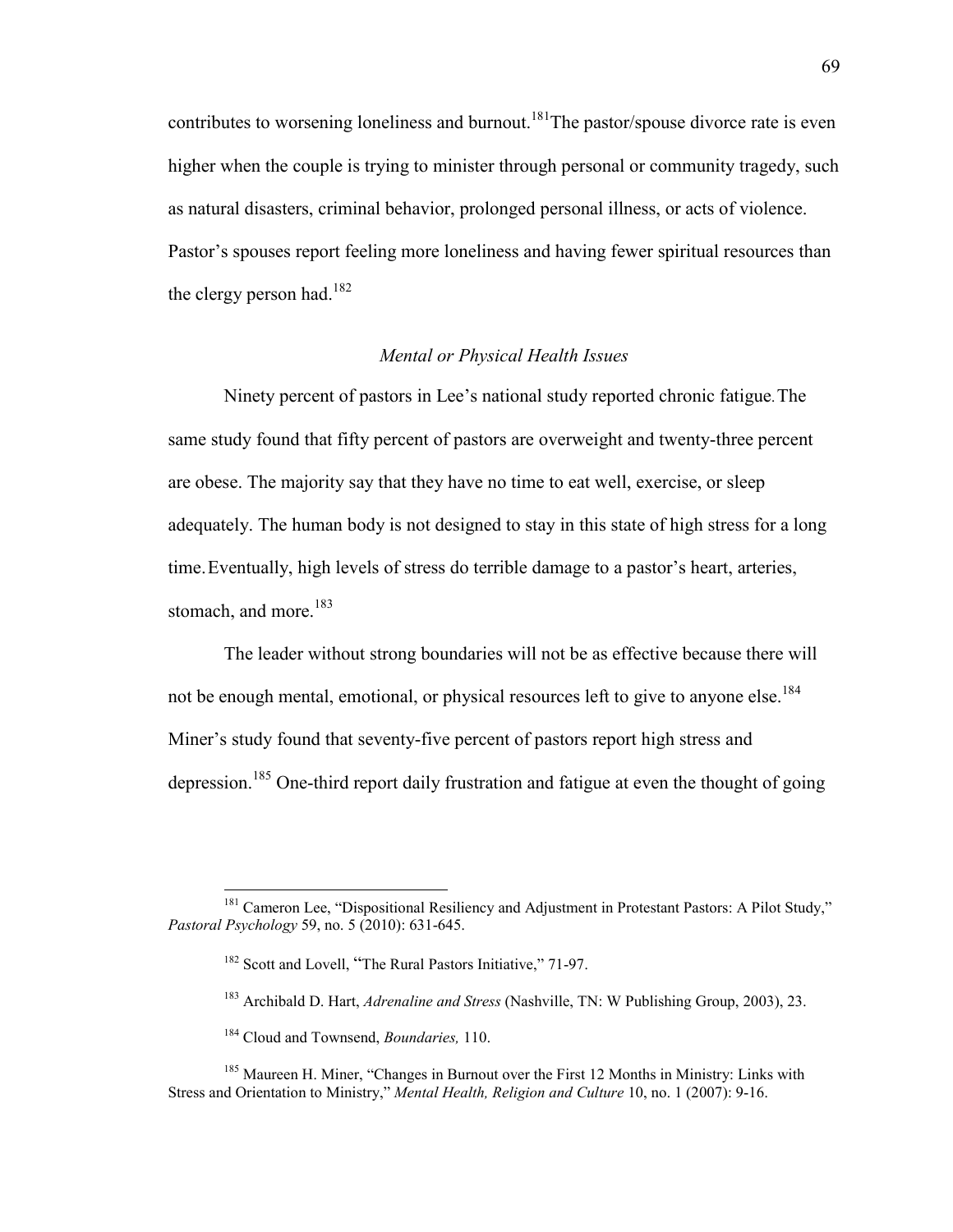into the church office.<sup>186</sup> Two-fifths of pastors in one survey reported being totally drained by their duties.<sup>187</sup>

 Depression can become a major problem for pastors. "The likelihood is that one out of every four pastors is depressed," said Matthew Stanford.<sup>188</sup>Ridgeway found that anxiety and depression have gone up markedly in the last five years.<sup>189</sup> Nearly two out of three depressed people do not seek treatment, according to studies by the Depression and Bipolar Support Alliance.<sup>190</sup> Counselors say even fewer depressed ministers get treated because of career fears, social stigma, and spiritual taboo. "Clergy do not talk about it because it violates their understanding of their faith," said Stanford. "They believe they are not supposed to have those kinds of thoughts." Stanford, a neuroscientist who studies how the Christian community deals with mental illness, said,

 Depression in Christian culture carries 'a double stigmatization.' Society still places a stigma on mental illness, but Christians make it worse, by 'over spiritualizing' depression and other disorders—dismissing them as a lack of faith or a sign of weakness.<sup>191</sup>

 Another mental health risk for pastors is a condition called "Secondary Post Traumatic Stress Disorder."<sup>192</sup> This happens when a pastor experiences increased anxiety and sadness, caused by the trauma and stress of walking through horrific circumstances

<sup>186</sup> Miner, "Changes in Burnout,"10.

<u>.</u>

<sup>188</sup> Ridgaway, "Silent Suffering: Pastors and Depression," 15.

189 Ridgaway, "Silent Suffering: Pastors and Depression," 22.

<sup>190</sup> Haffner, "Substance Addiction," 7.

<sup>191</sup> Ridgaway, "Silent Suffering: Pastors and Depression," 14.

<sup>&</sup>lt;sup>187</sup> Christopher J. Adams, et al, "Clergy Burnout: A Comparison Study with Other Helping Professions," *Pastoral Psychology* 66, no. 2 (2016): 147-75.

<sup>192</sup> Peter Scazzero, and Warren Bird, *The Emotionally Healthy Church* (Grand Rapids, MI: Zondervan, 2015), 65.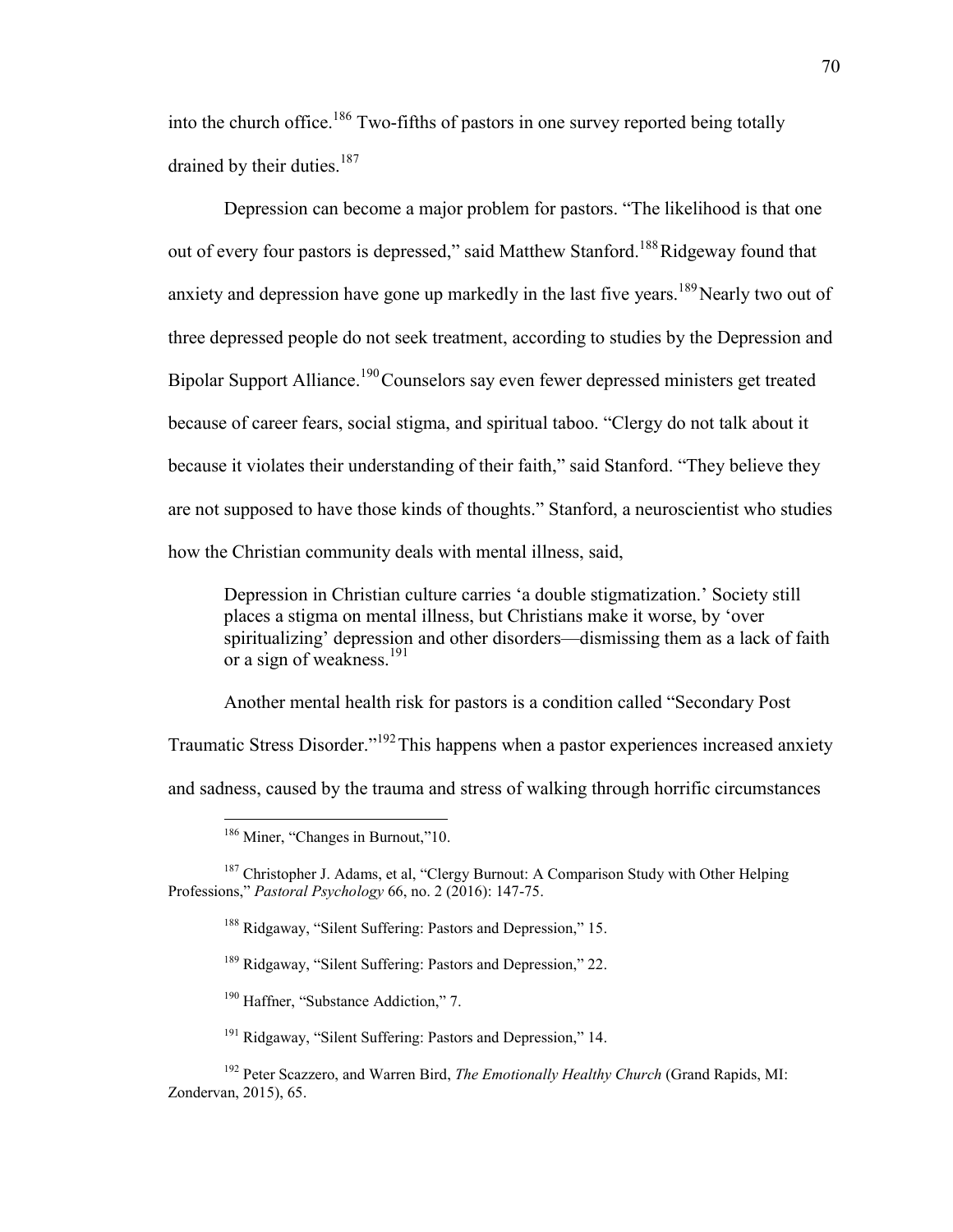with others. <sup>193</sup> Pastors often help parishioners learn to cope with divorces, child abuse, crimes, tragedies, natural disasters, and more. An older minister that the researcher interviewed for this paper related his experience of counseling a congregant who is a Vietnam War veteran. The congregant relived episodes of horrific violence and torture. The veteran was struggling with tremendous guilt knowing how many people he had killed. When the pastor finally got home after one of these counseling sessions, he was at times so disturbed that he was silent at dinner, sick to his stomach, and began having nightmares.

Benner warns pastors about the dangers of pastors counseling parishioners.<sup>194</sup> Professional counselors are careful to "compartmentalize" and maintain solid boundaries between counseling and their own emotions. The thought is to empathize with the pain of others, to listen, and to reflect what you are hearing, without "owning" the other person's pain and dark experiences. This is why professional counselors are not to have any type of personal relationship with a client outside of the counseling relationship. Professional counselors do not eat dinner or go shopping with clients. This boundary line gets blurred in pastoral counseling.<sup>195</sup> Pastor and parishioner may be "friends" outside of church. The pastor and those they counsel will have to interact at church services. This adds a whole new challenge to pastoral counseling, underscoring the need for boundaries.<sup>196</sup>

 <sup>193</sup> Hart, *Adrenaline and Stress,* 114.

<sup>194</sup> David G. Benner, *Strategic Pastoral Counseling: A Short-term Structured Model* (Grand Rapids, MI: Baker Academic, 2004), 22.

<sup>195</sup> Benner, "Strategic Pastoral Counseling," 22.

<sup>196</sup> Hardie and Lazenby, *The Emotionally Healthy Leader*, 23.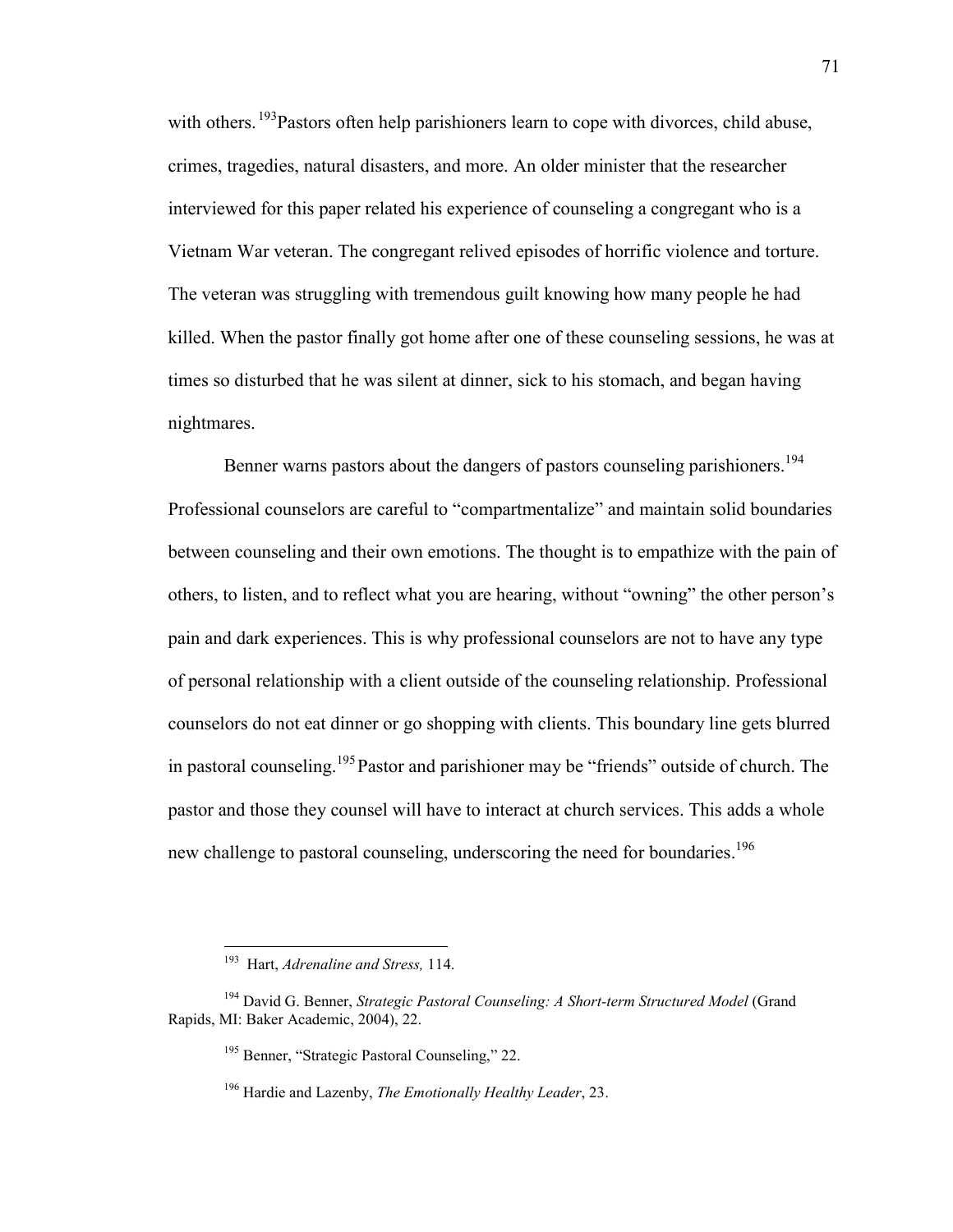## *Moral Failure*

 One big reason that pastors may leave ministry, voluntarily or involuntarily, is if the pastor has a major moral failure, including adultery, pornography, embezzling church funds, alcoholism, etc.<sup>197</sup> Whether or not a pastor returns to vocational ministry depends quite a bit on their denomination's pastoral restoration policy, and the individual pastor's attitude toward the process of restoration.

 Undoubtedly, pastoral failure has plagued the church from the beginning. However, the data does seem to show a steady breakdown of conduct among pastors in the modern age. A 1988 poll by Leadership Magazine revealed that 23 percent of pastors admitted that after entering ministry they had done something sexually inappropriate with someone who was not their spouse.<sup>198</sup> Almost 12 percent of pastors reported having committed adultery. According to the Fuller Institute of Church Growth, "Thirty-seven percent of ministers have been involved in inappropriate behavior with someone who works in the church."<sup>199</sup> The increase in pastoral moral failure seems to be affecting small and large churches across the United States regardless of denomination or affiliation.<sup>200</sup>

 Armstrong makes the case that sexual sin is more destructive to a pastor and congregation than just about any other sin. It is so destructive because the physical sex act is merely the culmination of many other sins that have spiraled out of control.<sup>201</sup> For

<sup>&</sup>lt;sup>197</sup> Harbaugh and Rogers, "Pastoral Burnout: A View from the Seminary," 58

<sup>198</sup> John H. Armstrong, *Can a Fallen Pastor Be Restored?* (Moody Publishing: Chicago, IL, 1995), 19.

<sup>199</sup> Harry W. Schaumburg, *False Intimacy* (Colorado Springs, CO: NavPress, 1992), 180.

<sup>200</sup> Armstrong, *Can a Fallen Pastor Be Restored?* 20.

<sup>201</sup> Armstrong, *Can a Fallen Pastor Be Restored?* 147-150.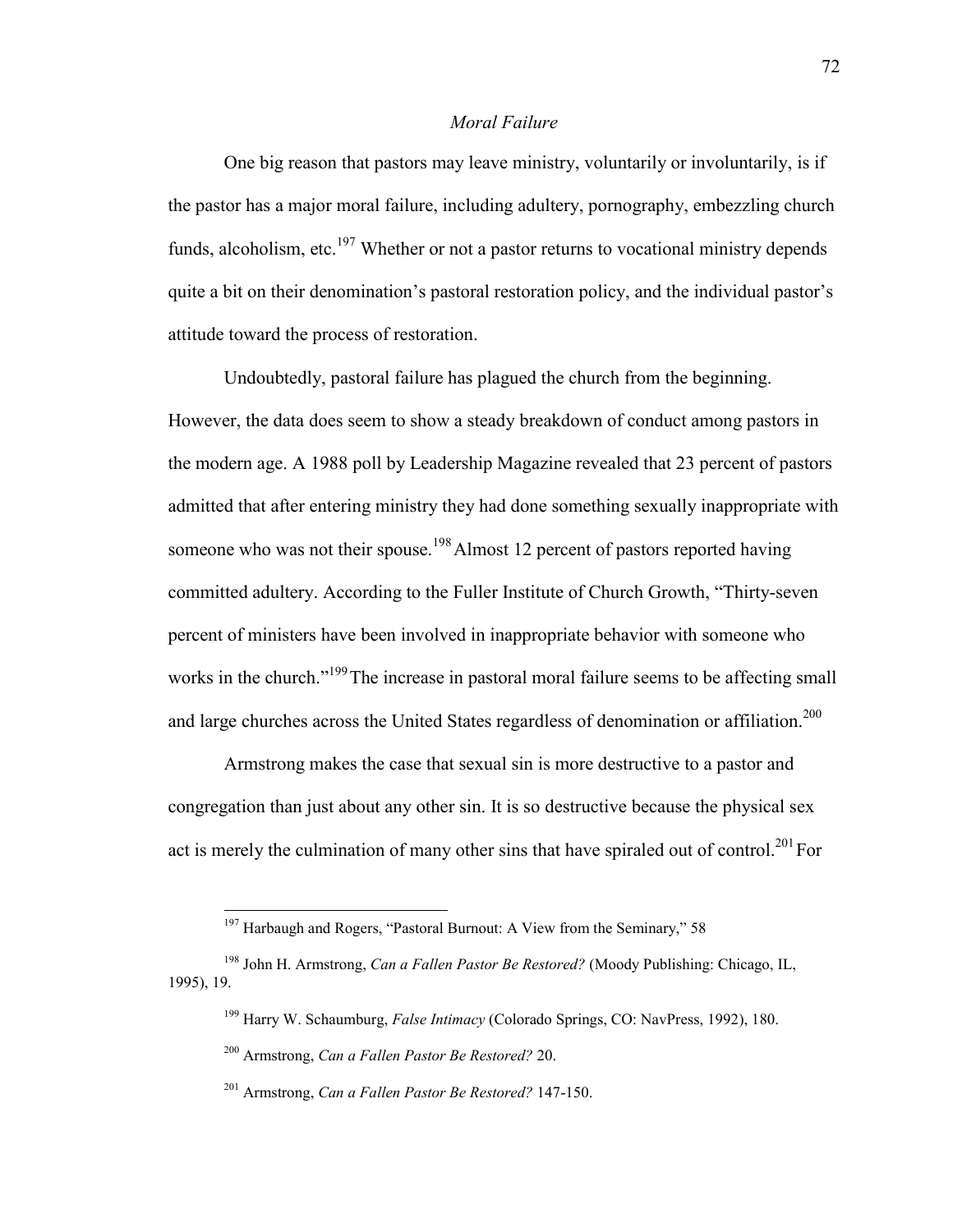example, a pastor typically does not confess after one adulterous sexual encounter. Usually, there are months of lying, sneaking around and marital neglect before the minister's sin finds them out. This is why trust can be irrevocably broken with that particular congregation or community. It can be difficult or impossible to trust what a pastor is saying, or to submit to their authority, when they have been lying constantly for months or perhaps years.<sup>202</sup>

 Additionally, after a pastor has a sexual fall, the church may rightly question their ability to lead, when that person has shown terrible personal judgment. The overwhelming majority of pastors who have been caught having an affair, admit that they secretly had a poor marriage and poor devotional life for some time before the affair.<sup>203</sup>

 Author Ray Carroll suggests that when a minister has an affair, usually this new lover is not their first "mistress."<sup>204</sup> The author is referring to a pastor's tendency toward workaholism, making the church work itself their "first mistress."When the pastor spends upwards of eighty hours a week "doing the Lord's work," gone weeknights, weekends, and most holidays, the marriage begins to suffer from neglect.<sup>205</sup> The spouse feels like a single parent. Nearly all of the minister's emotional energy is going into the church, not their family. The pastor is then wide open and vulnerable for a moral failure.<sup>206</sup>

206 Carroll, *Fallen Pastor,* 26.

 <sup>202</sup> Carroll, *Fallen Pastor,* 42.

<sup>203</sup> Carroll, *Fallen Pastor,* 83.

<sup>204</sup> Carroll, *Fallen Pastor,* 168.

<sup>205</sup> Robert Firestone and Joyce Catlett, *Fear of Intimacy*, (American Psychological Association: Washington, D.C., 2013), chap. 2, Kindle.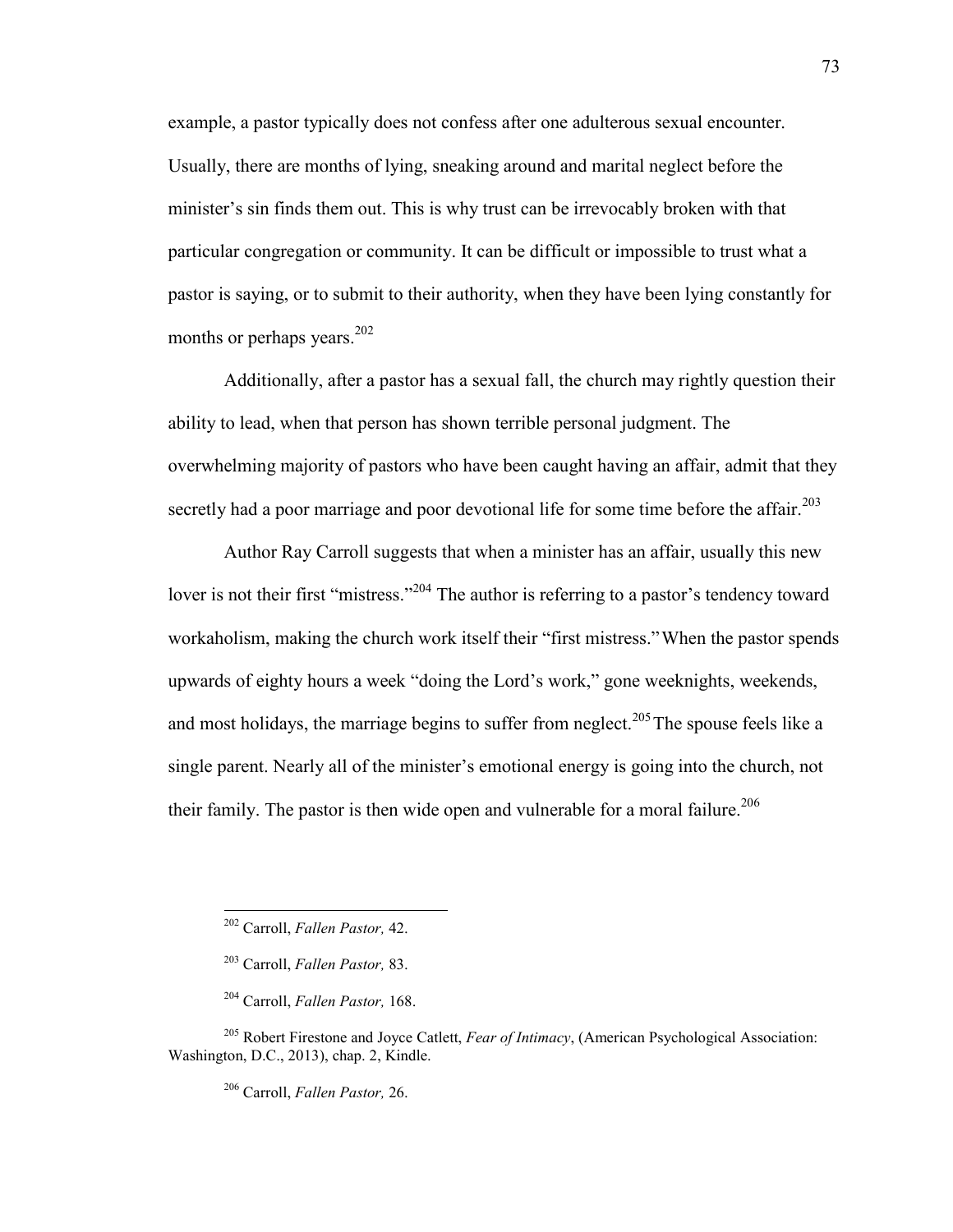#### *Addiction*

Between 17 percent and 30 percent of pastors admit to engaging in dangerous

coping methods such as alcohol or other "substances" to manage ministry stress. $207$ The

DSM5 (Diagnostic and Statistical Manual of Mental Disorders, Volume 5) defines

substance dependency as: "Addiction, or dependence, is present in an individual who

demonstrates any combination of three or more of the following symptoms (paraphrased

for simplicity), occurring at any time in the same 12-month period:

- Preoccupation with use of the chemical between periods of use.
- Using more of the chemical than had been anticipated.
- The development of tolerance to the chemical in question.
- A characteristic withdrawal syndrome from the chemical.
- Use of the chemical to avoid or control withdrawal symptoms.
- Repeated efforts to cut back or stop the drug use.
- Intoxication at inappropriate times (such as work), or when withdrawal interferes with daily functioning (such as when a hangover makes a person too sick to go to work).
- A reduction in social, occupational, or recreational activities in favor of further substance use.
- Continued substance use despite the individual having suffered social, emotional, or physical problems related to drug use. $208$

In other words, addiction is a habit or practice that you become so completely

dependent on, that it begins to interfere with your everyday life, and you have a

decreased ability to function without it.<sup>209</sup> What comes to mind when thinking of the

stereotypical "addict" is an alcoholic or someone dependent on an illegal drug.

Alternatively, there are other negative coping methods for the stress of ministry, such as

social withdrawal, overeating, viewing pornography, gambling, shopping, sex, television,

<sup>&</sup>lt;sup>207</sup> Harbaugh and Rogers, "Pastoral Burnout: A View from the Seminary," 88

<sup>208</sup> American Psychiatric Association, *Desk Reference to the Diagnostic Criteria from DSM-5* (R) (Arlington, TX: American Psychiatric Association Publishing, 2013), 334.

<sup>209</sup> Gerald G. May, *Addiction and Grace: Love and Spirituality in the Healing of Addictions* (San Francisco, CA: Harperone, 2006), 119.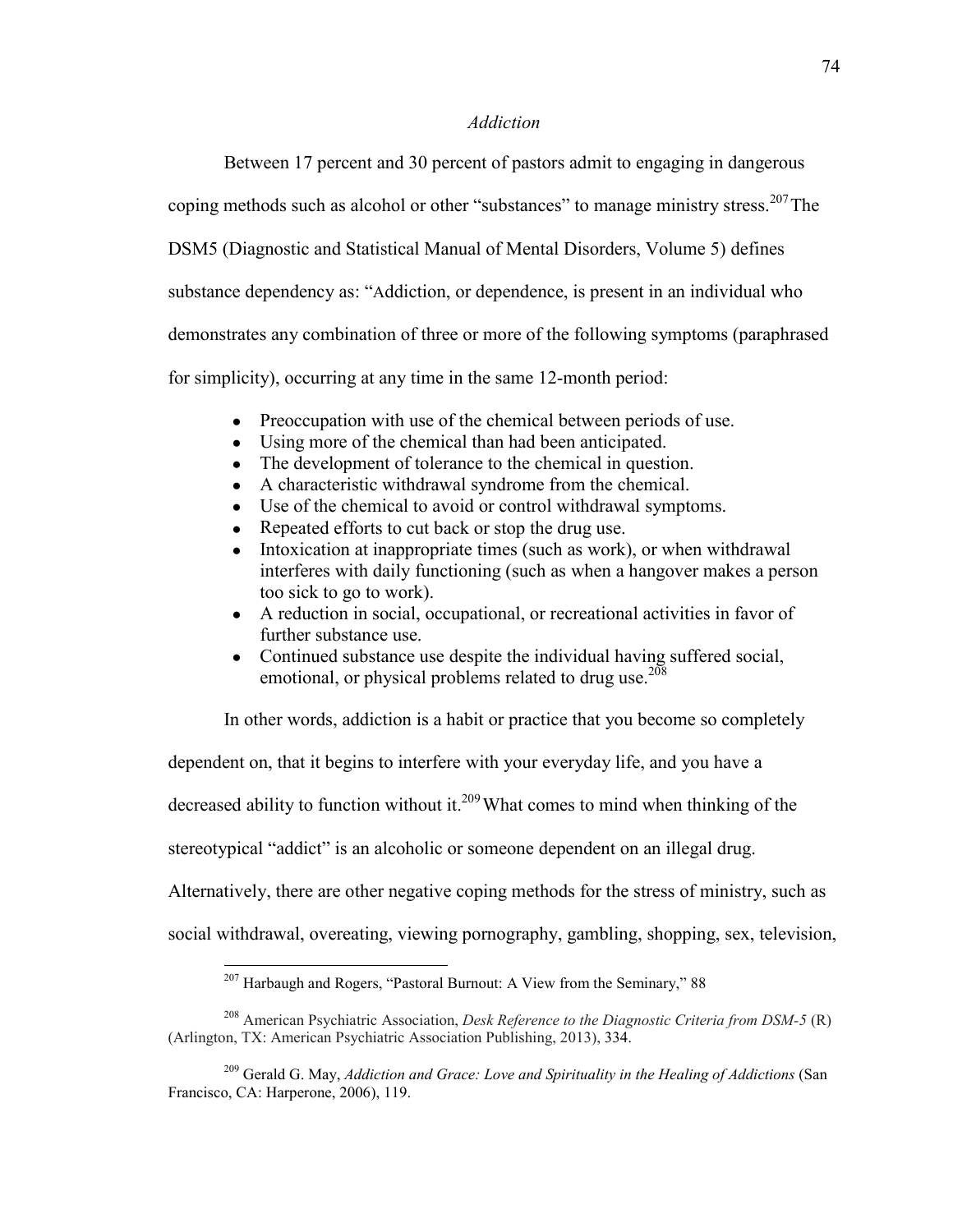or prescription drug abuse.<sup>210</sup>Of course, these coping methods can have devastating consequences for the pastor, their family, and the church.

### *Consumerism and Post-Modernity*

In a modern church, congregants may be expecting the church and the pastor to serve them, instead of asking themselves how they should be serving Christ, the church, and others. This reflects a growing culture of consumerism, secularism, and postmodernity. A pastor should not assume respect, when respect for clergy is waning.<sup>211</sup>

Author Valeri, an executive with AWANA International and author of the book Resilient, argues that what the church is really facing is a clash of worldviews.<sup>212</sup> The worldview of Christians is that all people are sinners in need of a Savior. People of faith believe that God has revealed Himself through the Bible. The worldview of our modern age is that all humans are basically good (humanism) and that all humans if given the right education and the right circumstances, will always make a good choice. The church's message of repentance, forgiveness, interdependence, and obedience is in complete contrast to our society's values of individualism, materialism, and innate goodness. It is counter-cultural to willingly submit to authority, work as a team and operate in accountability. This involves speaking the truth in love. It is impossible to truly serve others effectively if you do not love them. $213$ 

 <sup>210</sup> May, *Addiction and Grace,* 122.

<sup>&</sup>lt;sup>211</sup> Stewart, "Keeping Your Pastor," 11.

<sup>212</sup> Valerie Bell, Chris Marchand, Matt Markins, and Mike Handler, *Resilient: Child Discipleship and the Fearless Future of the Church* (Marceline, MO: Walworth Publishing, 2018), 30-35.

<sup>213</sup> Bell et. al., *Resilient,* 112.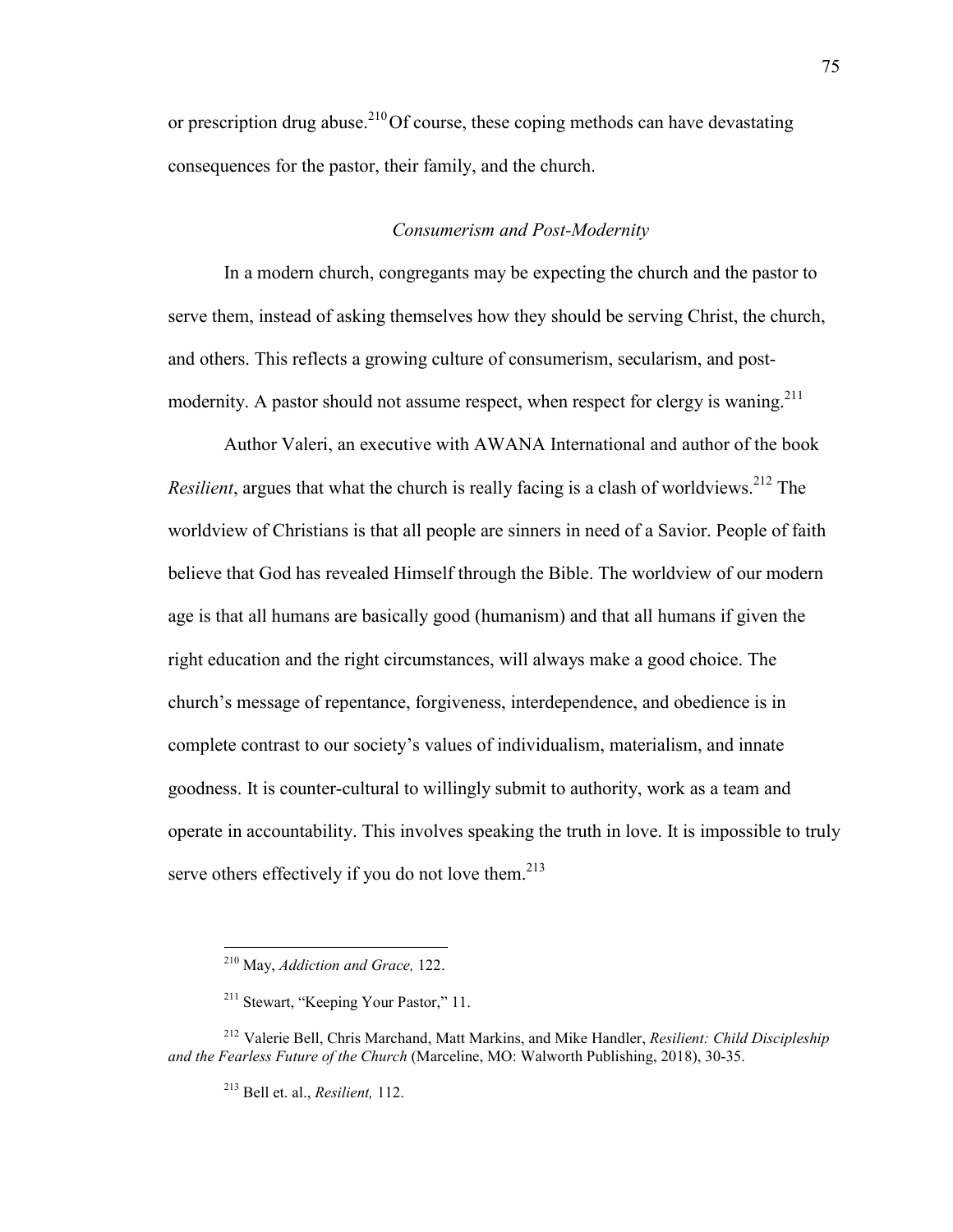Culturally, pastors are not viewed with the same respect as they once were.

Pastors will not be given honor solely based on their title.<sup>214</sup> Pastors must understand that western culture is now more "post-Christian."<sup>215</sup> Younger generations of Americans may be ignorant of Christian history and doctrine, or even hostile towards it. One pastor is anonymously quoted in Elkington's research saying, "The ruling paradigm for ministry simply does not work in a chaotic and post-Christian world where most of your enemies are sitting in the pew." $^{216}$ 

### **Interventions in Pastoral Attrition**

### *Conflict Mediation*

Pastors in Bardiau-Huys' survey lamented having no one to talk with or to mediate in high-stress conflict situations.They wished they had a better relationship with and more support from their District leadership.<sup>217</sup> Stewart's research and Elkington's research agree that pastors are longing for better conflict mediation from their district supervisors.This could include working to solve conflict between church members or factions or between the board and the pastor, or the pastor and congregation members. $2^{18}$ 

Elkington insists that denominations are relying too much on "on the job training" to teach new pastors how to handle conflict.<sup>219</sup> Brand new seminary graduates are immediately thrown into intense conflicts without adequate training or peer support.

<sup>&</sup>lt;sup>214</sup> Stewart, "Keeping Your Pastor," 11.

<sup>215</sup> Bell et al., *Resilient,* 9.

<sup>216</sup> Elkington, "Adversity in Pastoral Leadership," 7.

<sup>217</sup> Bardiau-Huys, "Sustaining Pastoral Ministry," 64.

<sup>218</sup> Meek, et al, "Maintaining Personal Resiliency," 337.

<sup>219</sup> Elkington, "Adversity in Pastoral Leadership," 14.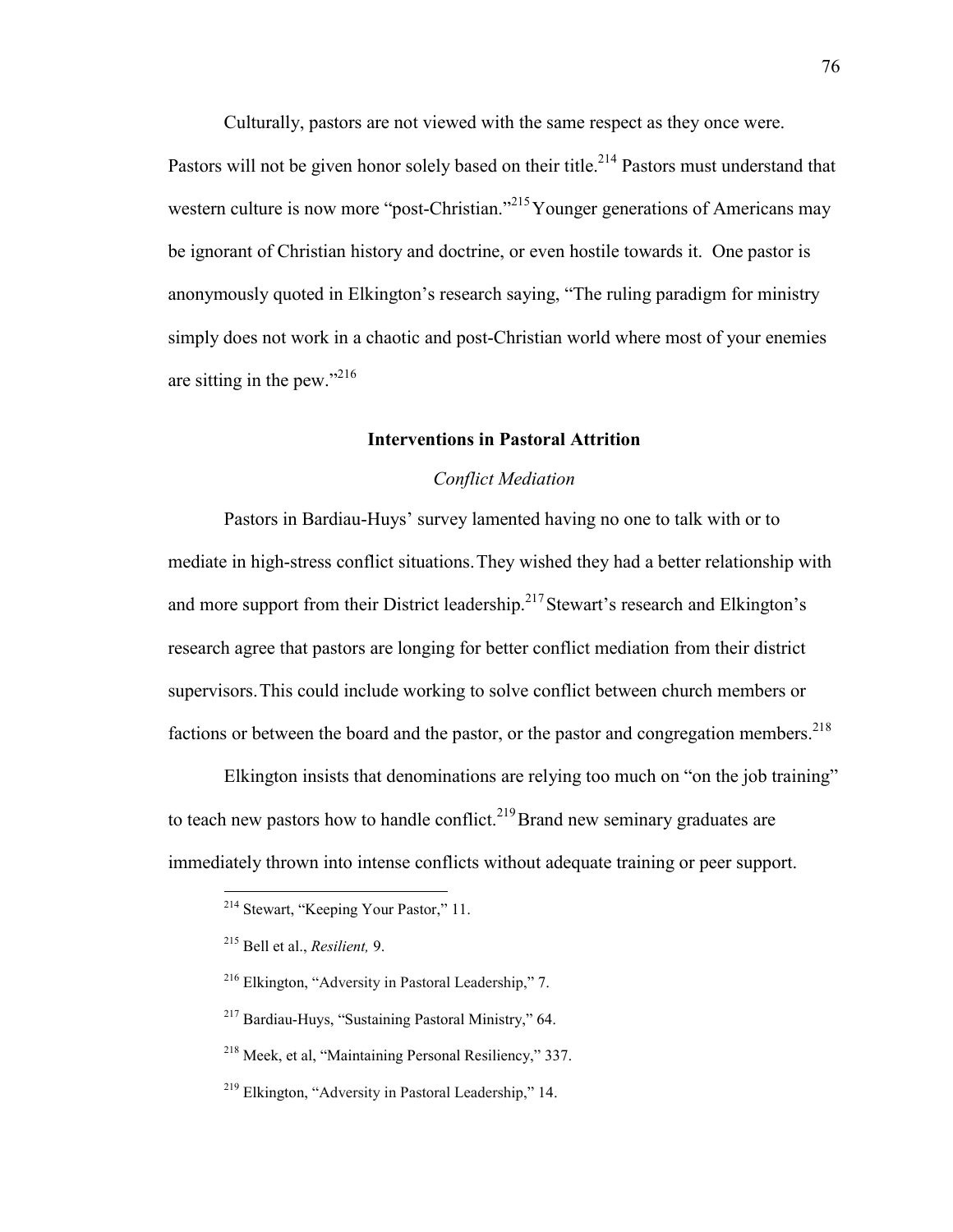Many Christian congregations have no idea how to handle conflict in a Biblical manner. Pastors may need to teach and model Biblical conflict resolution. Aiken agrees that the denominational leadership must do a better job training its leaders to handle conflict. He says, "A church is far more than the women and men who serve as pastors. These individuals need a committed, well-educated, trained and supported leadership for the church and its members to grow." $^{220}$ 

### *Accountability*

There are steps that churches and pastors can take to try to prevent a church scandal and to keep the pastor's reputation safer from false accusations. Accountability is important for every pastor, whether or not they have had a prior moral failure.<sup>221</sup> However, accountability is essential if the pastor is being restored after a failure.It is a major red flag if a pastor resists all attempts from others in leadership to hold them accountable for past or future actions.<sup>222</sup>

Pastors should be accountable to their district and national leadership and the board of their church. Some churches have policies that forbid any two individuals from being alone together on church property or church-sanctioned trips. Other churches require at least two signers, preferably three, whenever church money is being spent. Keeping careful records, including receipts, is crucial. A church may require a pastor to

<sup>&</sup>lt;sup>220</sup> Kevin M.Aiken, "Investigating Restorative Processes for Pastors of Urban Churches in the Pennsylvania Eastern Keystone Baptist Association*,*" (Doctoral Diss., Capital Seminary and Graduate School, Greenbelt, MA 2017), 277, ProQuest Dissertations and Theses Global.

<sup>221</sup> James Dobson, *Pastoral Restoration Workbook*, Colorado Springs, CO:Focus on the Family, (2007 and 2019 editions), media.focusonthefamily.com/pastoral/pdf/PAS\_PastoralRestoration.pdf.

<sup>222</sup> Armstrong, *Can a Fallen Pastor Be Restored?* 112.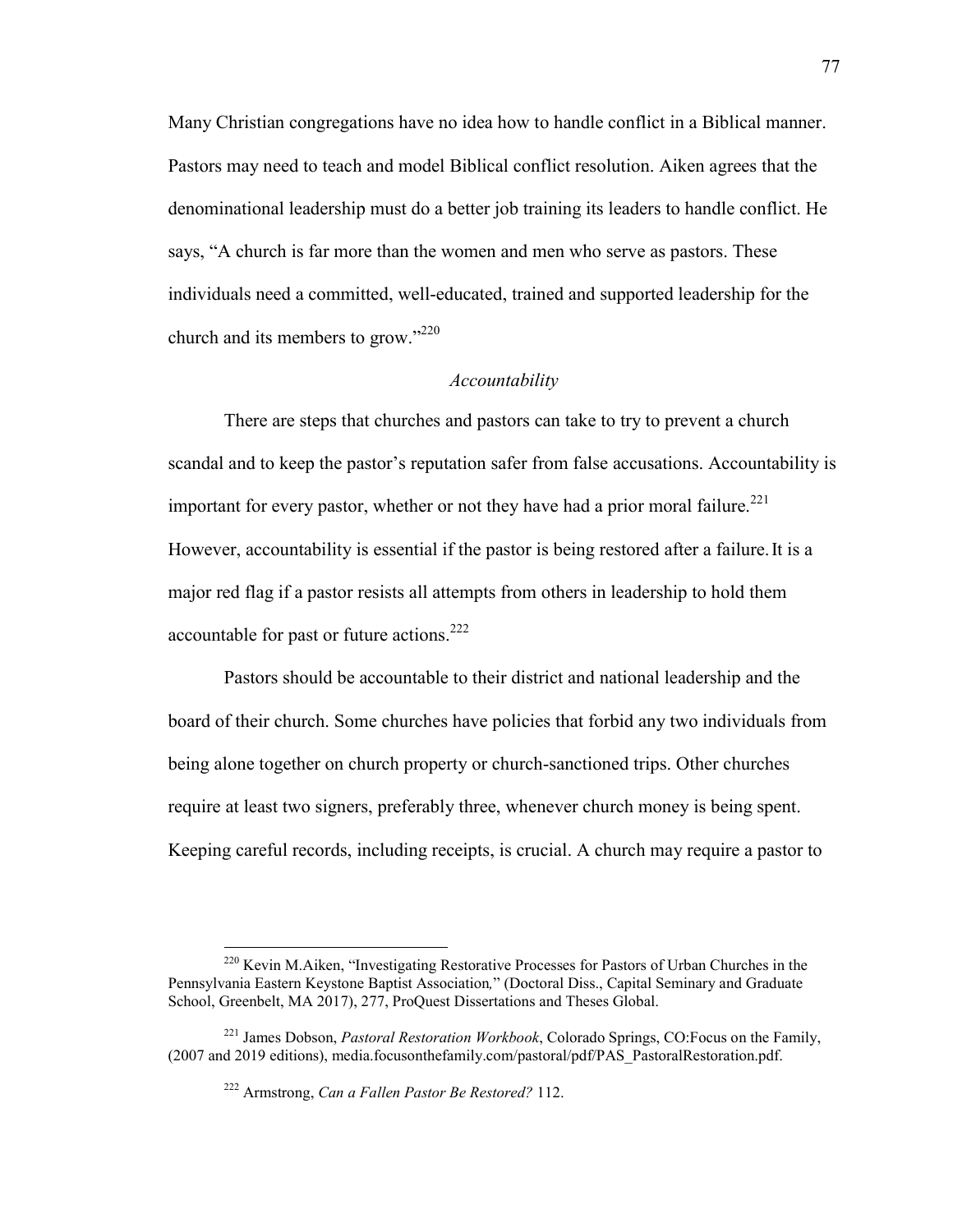meet with an "accountability partner" regularly. Regardless of what methods the church and denomination use, accountability protects the church and the pastor. $223$ 

## *Systemic Model of Ministry*

 Bardiau-Huys suggests a complete change in the way churches approach the pastoral role in western culture.<sup>224</sup> Currently, too many pastors and churches believe that the church hires the pastor to "do it all," to be the "professional Christian." Pastors may last longer in ministry if there is a paradigm shift to the pastor training up the congregation to do the work of the ministry.<sup>225</sup> The pastor must refocus their energy on working through ministry teams. Letting go of the need to control, and mentoring others to minister is difficult for some leaders.

In Scripture, Jesus preached to crowds of thousands. However, Jesus spent most of His time pouring into the team of three, then the team of twelve, and finally the team of seventy. In fact, it can be argued that the bulk of a minister's time should be spent in raising new leaders to take on the work of the ministry. "Burnout" is often the result of poor team building and lack of delegation.

Friedman, in the book *Generation to Generation*, explores and recommends comparing the church congregation to a family.<sup>226</sup> Psychologists have known for years that it is much less effective to treat one person's symptoms in isolation True lasting

<sup>&</sup>lt;sup>223</sup> Kevin Konklin, "Pastors and Accountability," Focus on the Family, November 2020, accessed December 12, 2020, https://www.focusonthefamily.com/church/the-pastor-and-accountability/.

<sup>224</sup> Bardiau-Huys, "Sustaining Pastoral Ministry," 68.

<sup>225</sup> Meek, et al, "Maintaining Personal Resiliency," 4.

<sup>226</sup> Edwin H. Friedman, *Generation to Generation: Family Process in Church and Synagogue* (New York: Guilford Press, 2011), 44.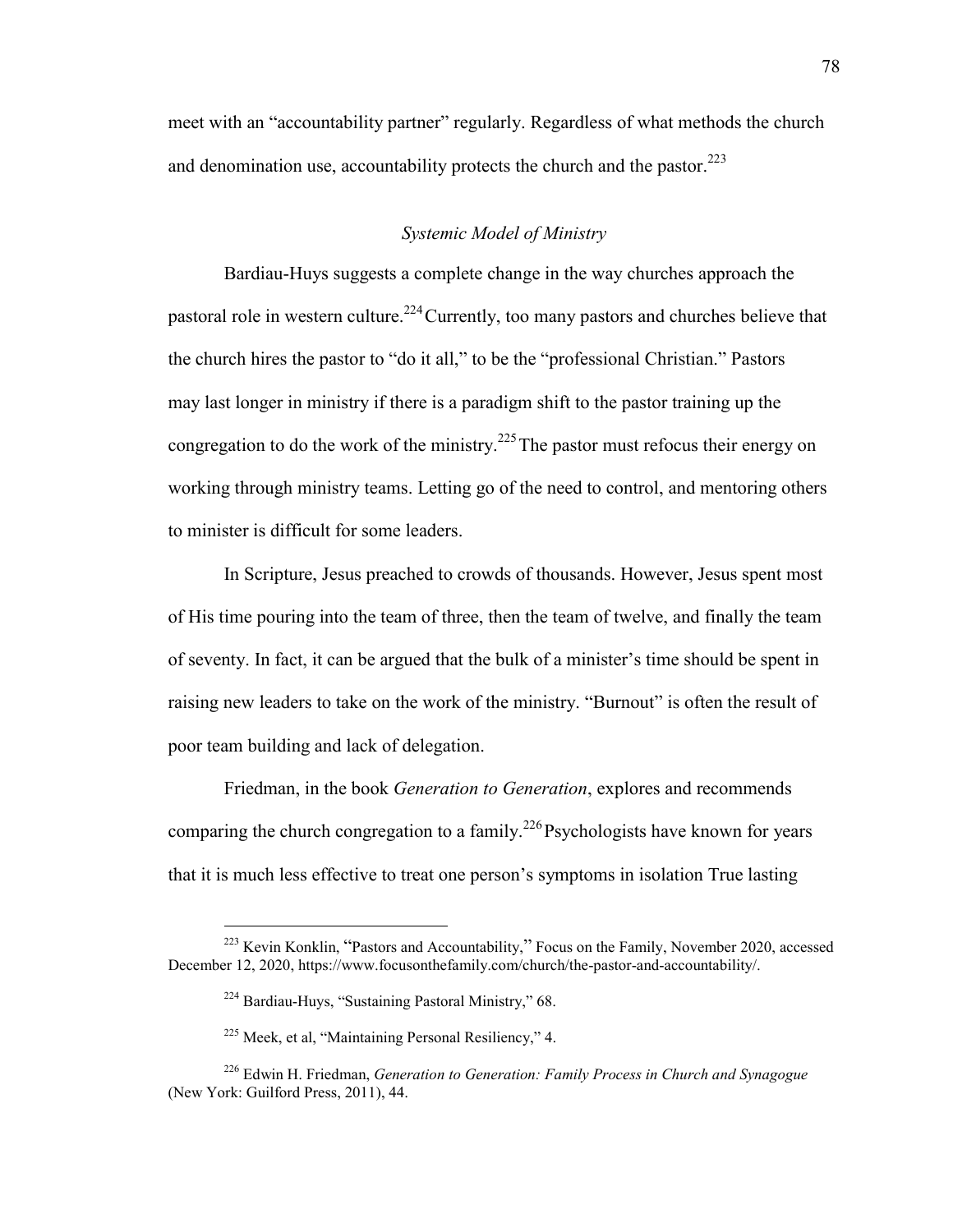change comes from examining and engaging with the patient's "system."<sup>227</sup>This is called "systems theory." Likewise, to keep pastors in ministry over the long haul, it is not nearly as effective to just work with the pastor to change their behavior. What is more effective is to look at that pastor's local church system. It may take time and work to discover and treat the maladaptive behaviors that are causing unhealth in the pastor. Usually the members of an unhealthy system cannot see the problems within that system, or their role in the unhealth, without outside help. $228$ 

 Steinke writes, "Straight line thinking is appropriate for the world of mechanics and physical objects. But we often mistake what happens in the world of objects, for what happens in the world of living things."<sup>229</sup>He explains that any community of humans, including church congregations, form a system that will interact and influence each other in countless ways. Since humans repeat behaviors habitually and resist change, church leadership must understand the system in order to effect lasting changes.<sup>230</sup>

# *Strong Boundaries and Self-Care*

 Pastors who have managed to stay effective in ministry long-term, were only able to do so because they developed effective coping methods for managing stress and solid, healthy boundaries.<sup>231</sup> Negative coping methods could include alcohol abuse,

<sup>227</sup> Friedman, *Generation to Generation,* 222.

<sup>228</sup> Peter L. Steinke, *How Your Church Family Works: Understanding Congregations as Emotional Systems* (Herndon, VA.: Alban Institute, 2006), 17.

<sup>229</sup> Steinke, *How Your Church Family Works,* 18.

<sup>230</sup> Steinke, *How Your Church Family Works,* 67.

<sup>231</sup> Hardie and Lazenby, *The Emotionally Healthy Leader*, 23.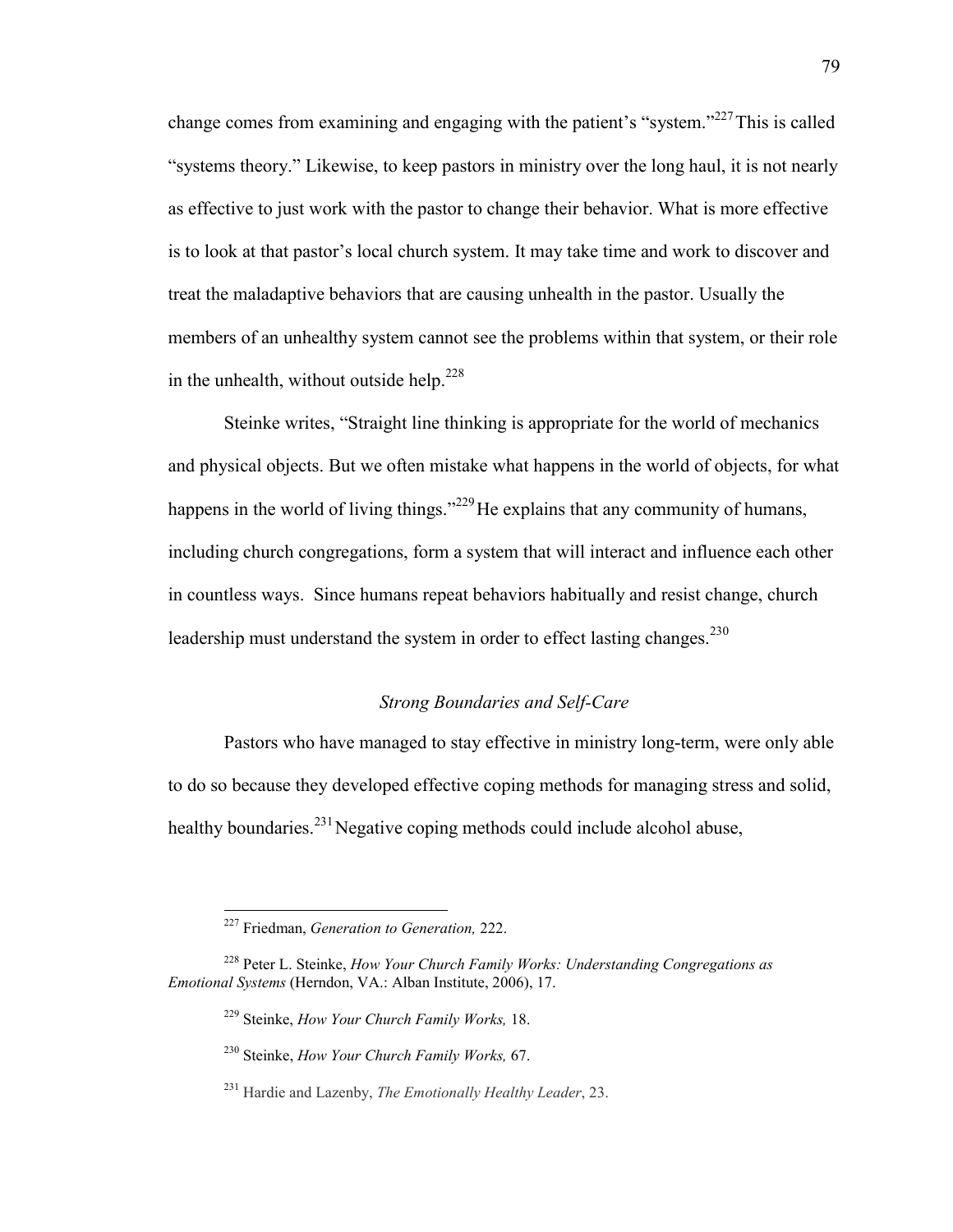pornography, drugs, workaholism, food addiction, and more.<sup>232</sup> Positive coping methods could include exercise (when not taken to extremes), keeping a regular day off, taking vacations, practicing a Sabbath, journaling, gardening, and more. Pastors need to prioritize their own health. Taking care of the self is not selfish.<sup>233</sup>It is good stewardship of the resources God has given.

Ministers need a strong commitment to physical and mental health, exercise, healthy eating, seeing the doctor regularly, sleeping, and taking vacations.<sup>234</sup>Self-care needs to become a habit. Bardiau recommends taking sabbaticals, going to counseling and practicing strategies to reflect and recover.<sup>235</sup>

 The relentless pace of ministry also makes it difficult to maintain relationships outside the church body.<sup>236</sup> It is essential to make time to nurture these "outside your current ministry" friendships. These "safe people" should be more mature spiritually and be able to keep confidences. The minister needs these people to encourage when it is needed most, but also to tell the truth in love when the minister may not want to hear it. These relationships are especially valuable when the minister is navigating church conflict or a ministry transition.<sup>237</sup> Boyles reflected on his own tough ministry transition, "Thankfully, I had friendships with other church leaders in the community. These

<sup>232</sup> May, *Addiction and Grace*, 255.

<sup>233</sup> Cloud and Townsend, *Boundaries,* 244.

<sup>234</sup> Cloud and Townsend, *Boundaries,* 234.

<sup>235</sup> Bardiau-Huys, "Sustaining Pastoral Ministry," 76.

<sup>236</sup> Scazzero and Bird, *The Emotionally Healthy Church*, 212.

<sup>237</sup> Hardie and Lazenby, *The Emotionally Healthy Leader,* 201.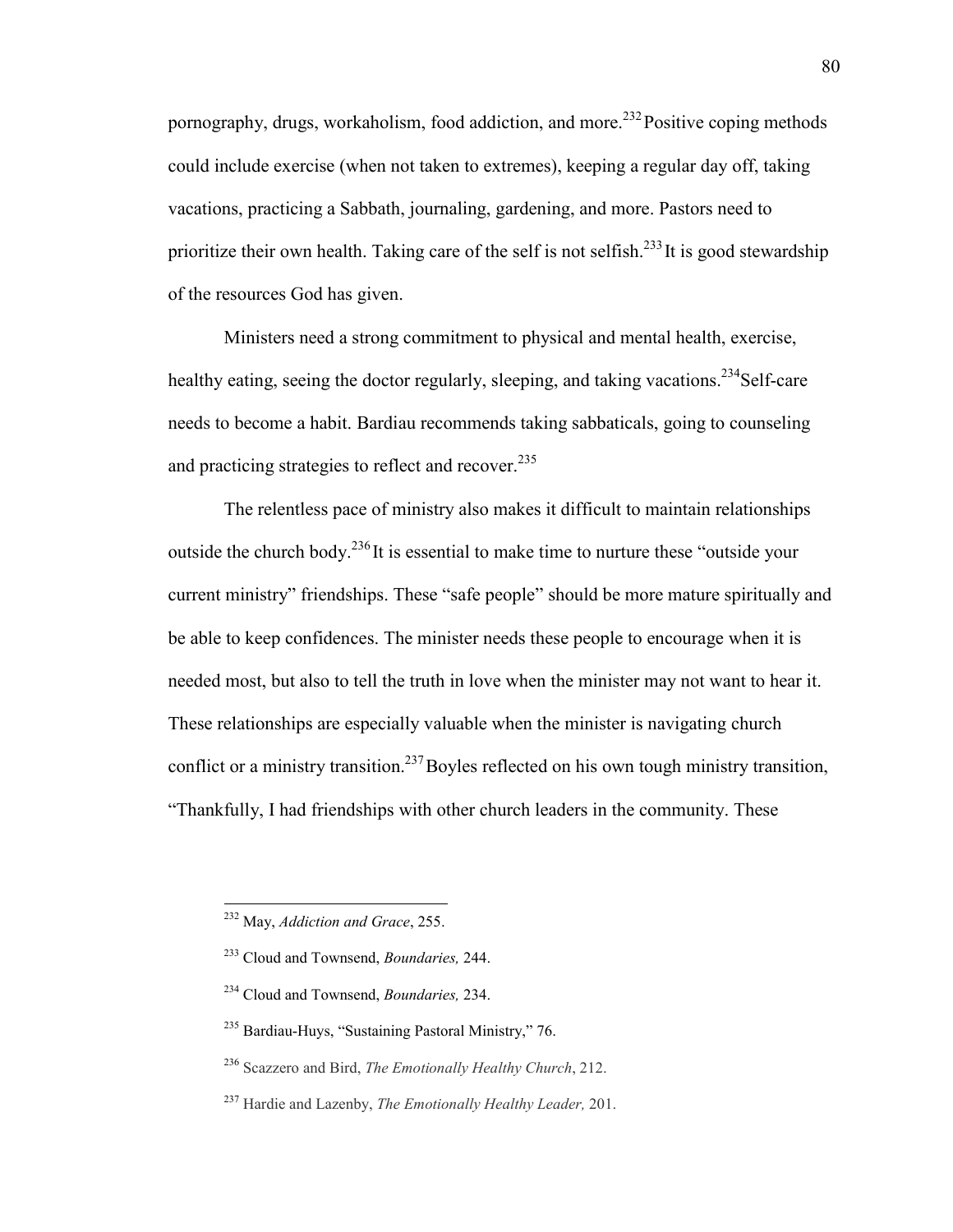relationships outside my congregation were vital to my personal and spiritual growth and they gave me a soft place to land when I needed counsel.

 I'm convinced that many ministers who left out of frustration and disappointment could have been salvaged if the jaded, burned-out leader had spent time with a solid, faithful, experienced leader from another congregation."<sup>238</sup>

### **Outcomes in Interventions in Pastoral Attrition**

#### *Wholistic District Interventions*

 Preventative clergy support programs seem to have a lot more success than programs that try to restore a fallen pastor. Some Assembly of God Districts have launched pastoral peer programs, free counseling for pastors, and conflict mediation. These programs are new, but overall are seeing a lot of success.

 One of the earliest AG Districts to implement a strategic program to create healthier pastors and churches was the Washington District. Don Detrick, who has been with the program since its inception had this to say about the outcomes they are seeing: "Well, we have had great results, I believe. Out of 1,440 pastors, we only have had to intervene in a disciplinary manner for one of our pastors in 0.02 percent of cases. Our church conflict cases and church splits have gone way down. By focusing on the emotional and mental health of our district's pastors, their families, and our church members, we have found a key to lasting pastoral ministries and healthy churches.

<sup>&</sup>lt;sup>238</sup> Brian Bowles, "Why Church Leaders Need Ministry Friends Outside Their Congregation," Lifeway Research*,* May 21, 2019, accessed July 13, 2021, https://lifewayresearch.com/2019/03/21/whychurch-leaders-need-ministry-friends-outside-their-congregation.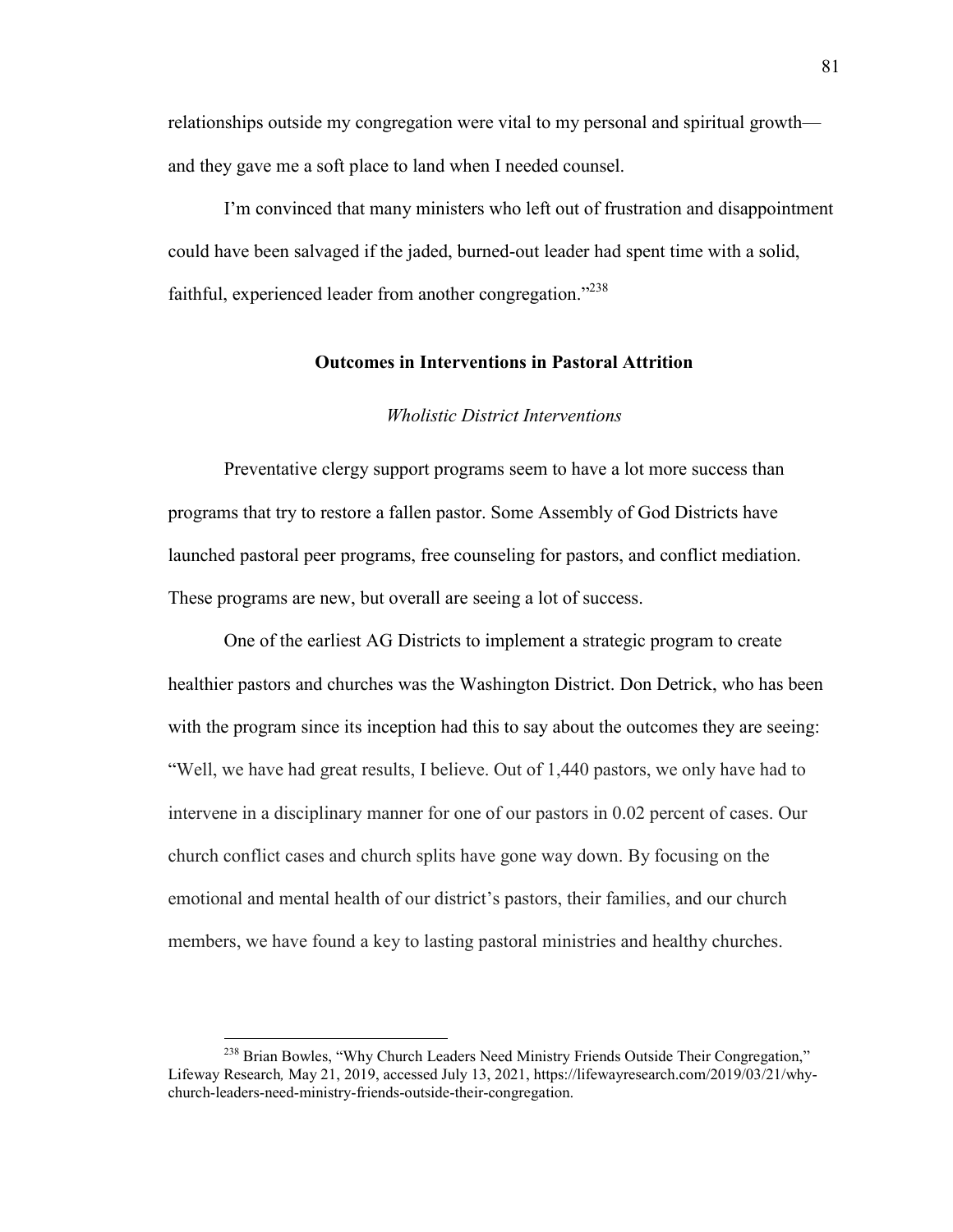It is so much easier and wiser to intervene early and cultivate health than to step in later, after so much damage has already been done. Corporations have already learned this lesson. Interpersonal relations, conflict management, the ability to work as a team- all of this is emotional health-related. Emotional health is every bit as important as physical, spiritual, and mental health."

## *Restoration of Fallen Pastors*

Programs to restore fallen ministers have not reported great success.<sup>239</sup> The researcher was surprised to find multiple position papers, programs, and methods for addressing the problem of fallen pastors. A church may opt to quickly restore a fallen pastor to their position, to never restore a fallen pastor to a ministry position, or to advocate a structured problem to rehabilitate the pastor, without a guarantee of a future ministry position. Each has its proponents and detractors.

 Those that advocate for a program of rapid renewal believe in forgiveness of the pastor's sin, and a continuation of, or quick return to, the leadership position. The argument is usually, "If they do not get back to work quickly they may not be restored at all."<sup>240</sup> Chuck Smith, the pastor of the mega-church Calvary Chapel, defended his decision to hire David Hocking, weeks after Hocking was fired for having a moral failure. "This man is a gifted Bible teacher, and if he doesn't resume his teaching, I'm afraid he'll be literally and totally destroyed."<sup>241</sup> Hantzer laments, "I know of fallen leaders who long to return to the kind of spiritual ministry they previously enjoyed, but no evangelical

<sup>239</sup> Carroll, *Fallen Pastor,* 13.

<sup>240</sup> Armstrong, *Can a Fallen Pastor Be Restored?* 322.

<sup>241</sup> Armstrong, *Can a Fallen Pastor Be Restored?* 312.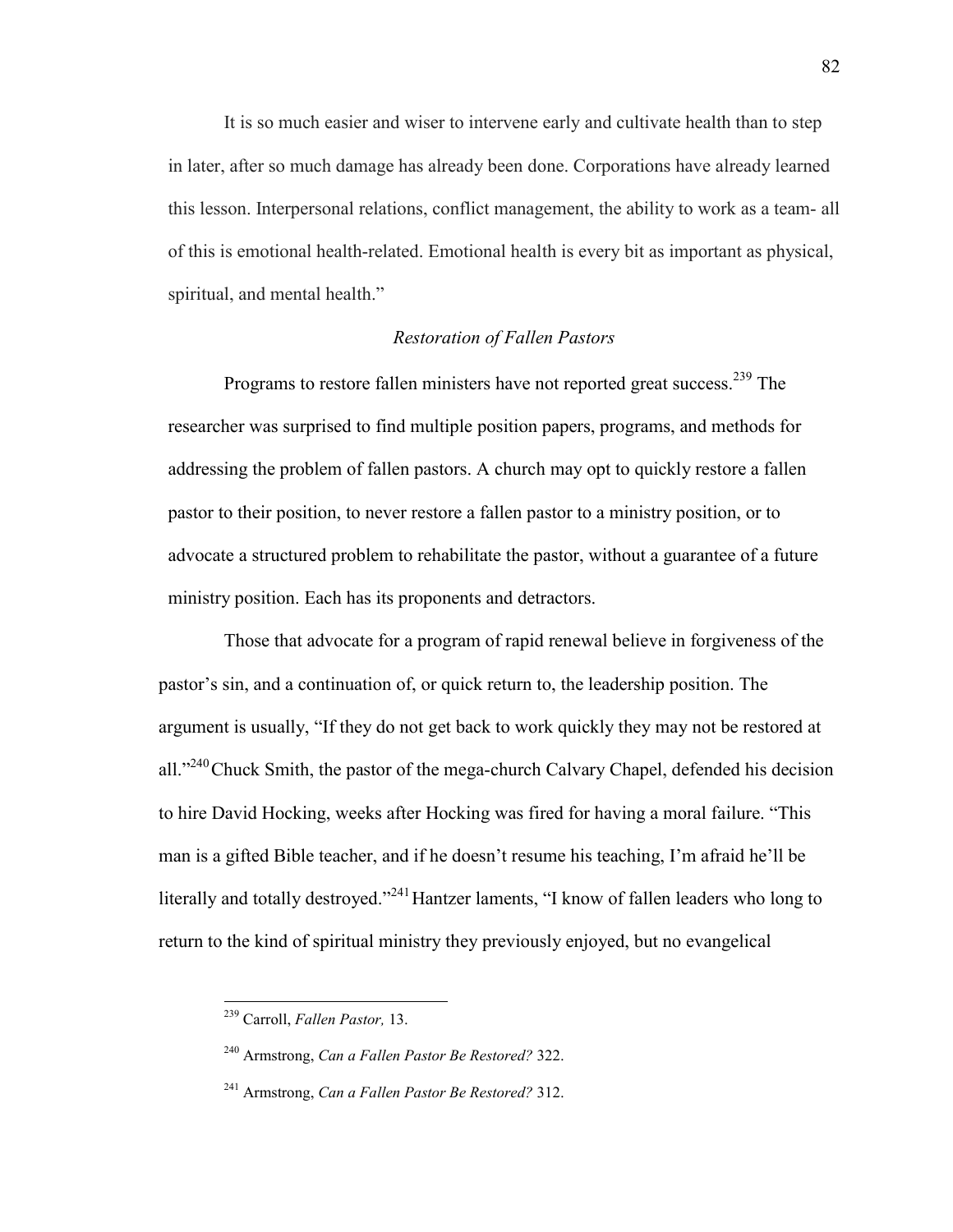congregations will accept them. Their gifts of leadership are permanently lost to the church."<sup>242</sup>The emphasis of the rapid restoration approach is getting the pastor back to work as fast as possible.

 Another argument given for keeping the pastor in their leadership position after a fall is that if a pastor has sinned greatly, that pastor will be more compassionate toward and more effective at ministering to broken human beings. This has been called the "wounded healer" view of ministry. $243$  It is thought that the fallen pastor will be more appealing to non-Christians and struggling Christians because the fallen pastor knows how struggling people feel.

 Hanzer argues that pastors who have had a moral failure and are restored are better pastors overall. He states, "God sometimes permits us to fall into sin for our own growth and sanctification and ministry...I submit that he (David) was a much better candidate after Bathsheba, as was Peter after the agonizing over his denials of Christ. People who have failed have often received an inoculation that gives a future immunity." Hantzer goes on to say, "With true remorse the guilty person will have learned from his fall and be the stronger for it."<sup>244</sup> He argues that David's sexual failure was worse than most because David also murdered his lover's husband. Still, God forgave and restored David. Peter betrayed and denied Christ. Yet, Christ forgave Peter and immediately restored Peter to a leadership position (John 21).

<sup>242</sup> Kenneth Hantzer, "The Road to Restoration," *Christianity Today*, November 20, 1987, 5.

<sup>243</sup> Henri J. M. Nouwen, *The Wounded Healer* (New York, NY, Doubleday, 1979), 232.

<sup>&</sup>lt;sup>244</sup> Hantzer, "The Road to Restoration," 11.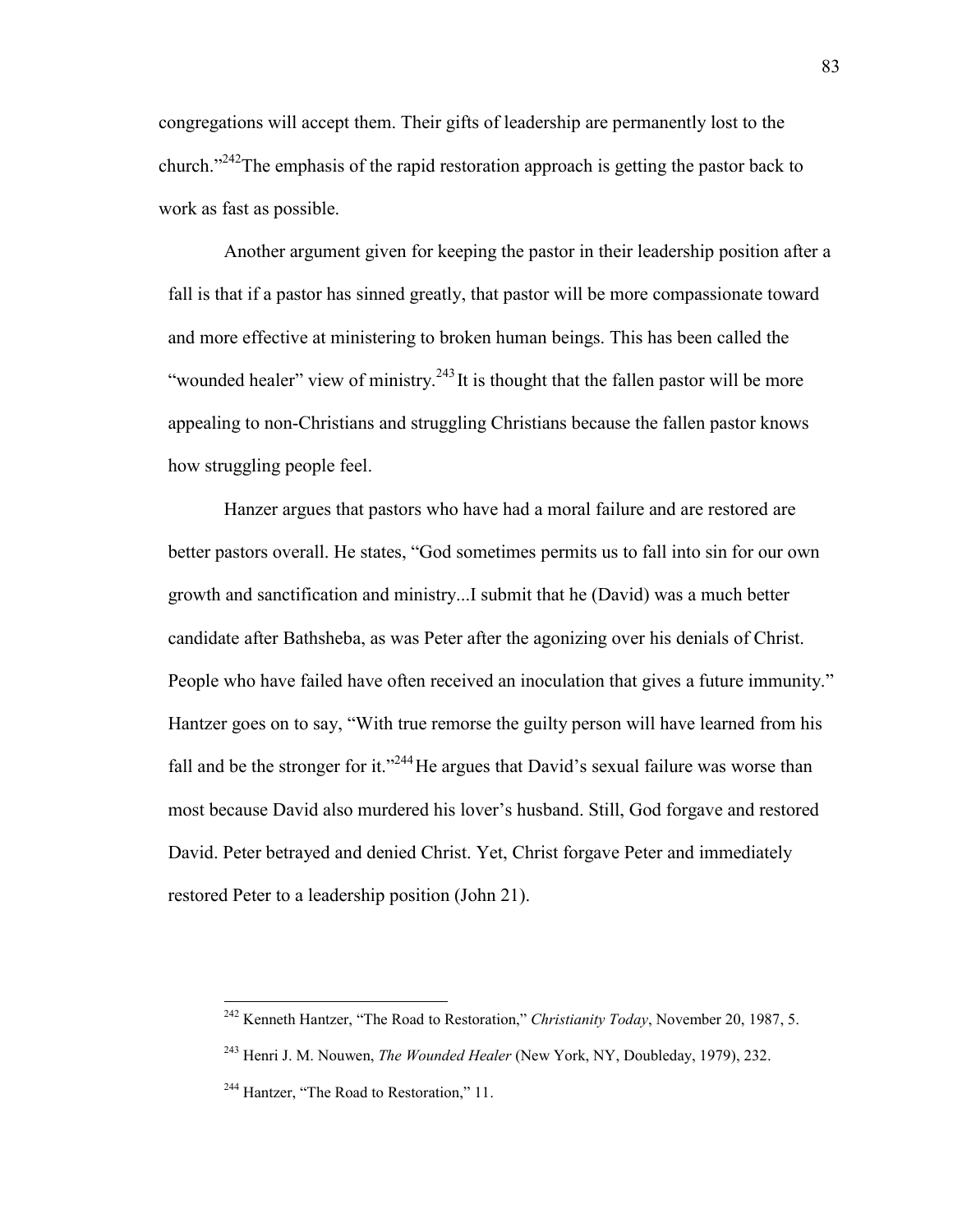Those who are opposed to the quick recovery approach, such as Lenski, point out that David was not a pastor, but instead was a king, the political head of a nation.<sup>245</sup> However, this is a hard position to defend since it seems that David was in many ways a spiritual leader of the nation as well, "a man after God's own heart," who wrote most of the Psalms. (1 Sam. 15:23) God worked through David even after David's massive failure, to write part of God's inspired Word.<sup>246</sup>

 Immediate continuation of leadership does not allow time to do the inner work of discovering why the pastor fell in the first place. If the real cause of the failure is not dealt with, there is a high chance of reoccurrence.<sup>247</sup> Wilson, although he is ultimately in favor of pastoral restoration after a fall, points out that quickly moving past a pastor's moral failure minimizes both the seriousness of the failure and the terrible pain that the minister caused to themselves, their marriage and family, and the church.<sup>248</sup>

 The "one and done" approach is the exact opposite of "rapid renewal." The focus is on removing the fallen pastor from ministry immediately, and then quietly getting the pastor and their family out of the public eye. There is no possibility of restoration to pastoral ministry. At times, there is an offer of counseling for the pastor and their family. A best-case scenario includes paid training for the pastor on a brand new career since most pastors do not have viable skills outside of ministry to support their families. There may also be a possibility for a fallen pastor to take a position at a church, but only in a

<u>.</u>

247 McIntosh and Rima, *Overcoming the Dark Side of Leadership,* 222.

<sup>245</sup> R.C.H. Lenski, *The Interpretation of 1st and 2nd Corinthians* (Minneapolis, MN: Augsburg Press, 1937), 267-68.

<sup>246</sup> Carroll, *Fallen Pastor,* 27.

<sup>248</sup> Earl Wilson, et al, *Restoring the Fallen : A Team Approach to Caring, Confronting & Reconciling* (Downers Grove, IL: Intervarsity Press, 1997), 25-27.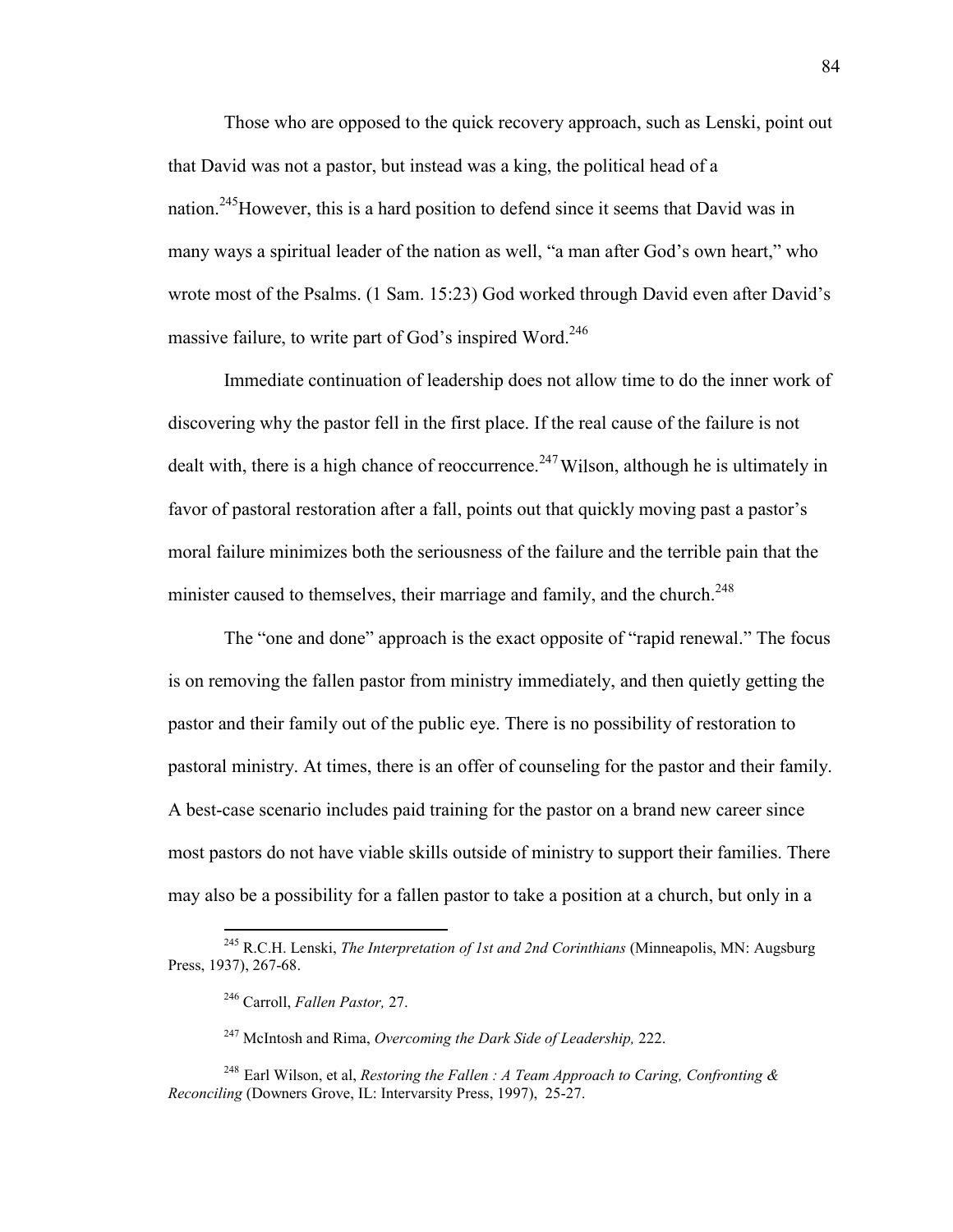non-lead pastor role, such as the business administrator. Armstrong argues for permanent disqualification of fallen pastors from ministry because the fallen pastor can never again be "without blame," or "beyond approach," which are requirements in Scripture for being a leader in the church(1 Tim.  $3:10$ ).<sup>249</sup> Armstrong interprets verses such as Galatians 6:1 as referring to restoring the errant pastor to God and their family, not to a position of leadership. The thought is that forgiveness is not the same as reinstatement to ministry. He further avers, "The church would be much stronger without its fallen leaders back in positions of authority."Charles Swindoll agrees with Armstrong, concluding that sexual sin has unique consequences, including permanent scarring of the fallen pastor's personality.<sup>250</sup> Swindoll also rejects the thought of pastors being restored to ministry after a fall because "It is a matter of the (former pastor's) character lacking the substance which is required for that office."<sup>251</sup> MacArthur concurs saying, "Where did we get the idea that a year's leave of absence can restore integrity to a man who has squandered his reputation and destroyed the people's trust? Not from the Bible!...The ability to lead by example is gone forever."<sup>252</sup>

 Opponents to the "One and Done" view, such as Tim LaHaye, point out that there is not a precedent in Scripture of someone who was truly repentant of sin, but who could not be restored to leadership.<sup>253</sup> There are many examples in Scripture of leaders who

<sup>249</sup> Armstrong, *Can a Fallen Pastor Be Restored?* 132.

<sup>250</sup> Armstrong, *Can a Fallen Pastor Be Restored?* 133.

<sup>&</sup>lt;sup>251</sup> Charles Swindoll, Donald Njaa, and Eugene Peterson, "How Pure Must a Pastor Be?" *Leadership Magazine*, (April 1988) 4.

<sup>252</sup> Armstrong, *Can a Fallen Pastor Be Restored?* 134.

<sup>253</sup> Timothy LaHaye, *If Ministers Fall, Can They Be Restored?* (Grand Rapids, MI: Zondervan, 1990), 144.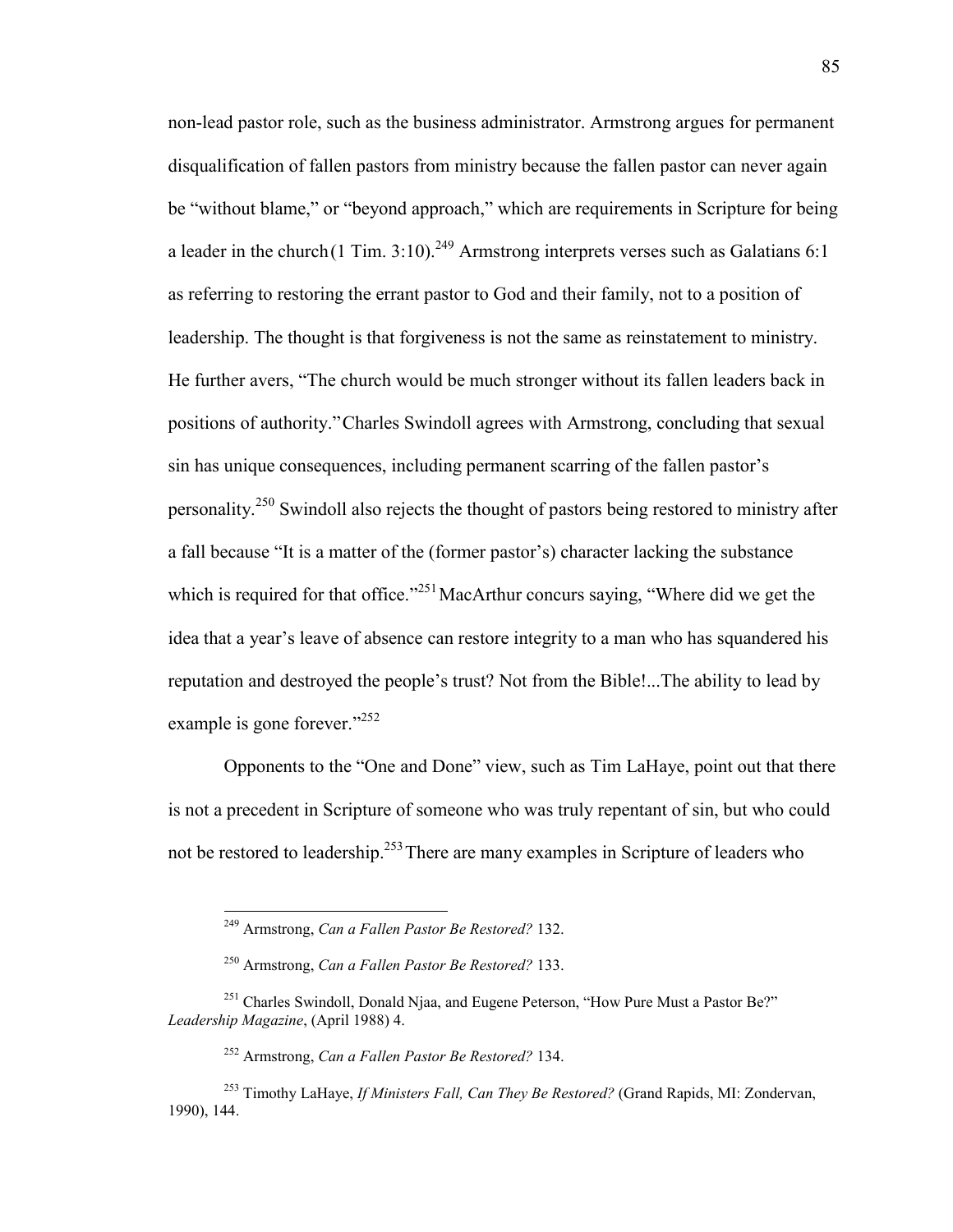sinned and were forgiven and restored to leadership. LaHaye concludes, "If only perfect vessels or those whose entire ministries are 'above reproach' were allowed to continue preaching, there wouldn't be enough qualified ministers to fill all the churches in one state-much less the fifty states and the rest of the world."<sup>254</sup> Lahaye appears to be speculating in that statement. Carroll agrees saying, "The grace of the gospel that churches preach applies to all human beings, including pastors. Grace that does not apply to pastors is not grace at all."<sup>255</sup> Wilson makes the case that the Greek word for "restore" that Paul uses in Galatians 6:1 is *katarizo*, which means to "make whole again." The connotation is of a broken arm being repaired to full use.<sup>256</sup> He argues that a broken arm is not really restored until it is being used like it was before.

 Perhaps between the methods of "one and done" and "rapid restoration" would be a program of supervised incremental restoration. The National Association of Evangelicals attests that 80 percent of evangelical churches in the United States adhere to some form of belief in a regimented pastoral restoration program.<sup>257</sup>Armstrong describes this "consensus" view of restoration as "The minister should lose credentials immediately, and step down from their ministry position. Then the denomination begins the restoration process to decide when or if that pastor can be restored to ministry."<sup>258</sup>

- 256 Wilson, et al, *Restoring the Fallen,* 164.
- 257 Wilson, et al, *Restoring the Fallen,* 44.
- 258 Armstrong, *Can a Fallen Pastor Be Restored?* 44.

<sup>254</sup> LaHaye, *If Ministers Fall,* 145.

<sup>255</sup> Ray Carroll, *Fallen Pastor,* 23.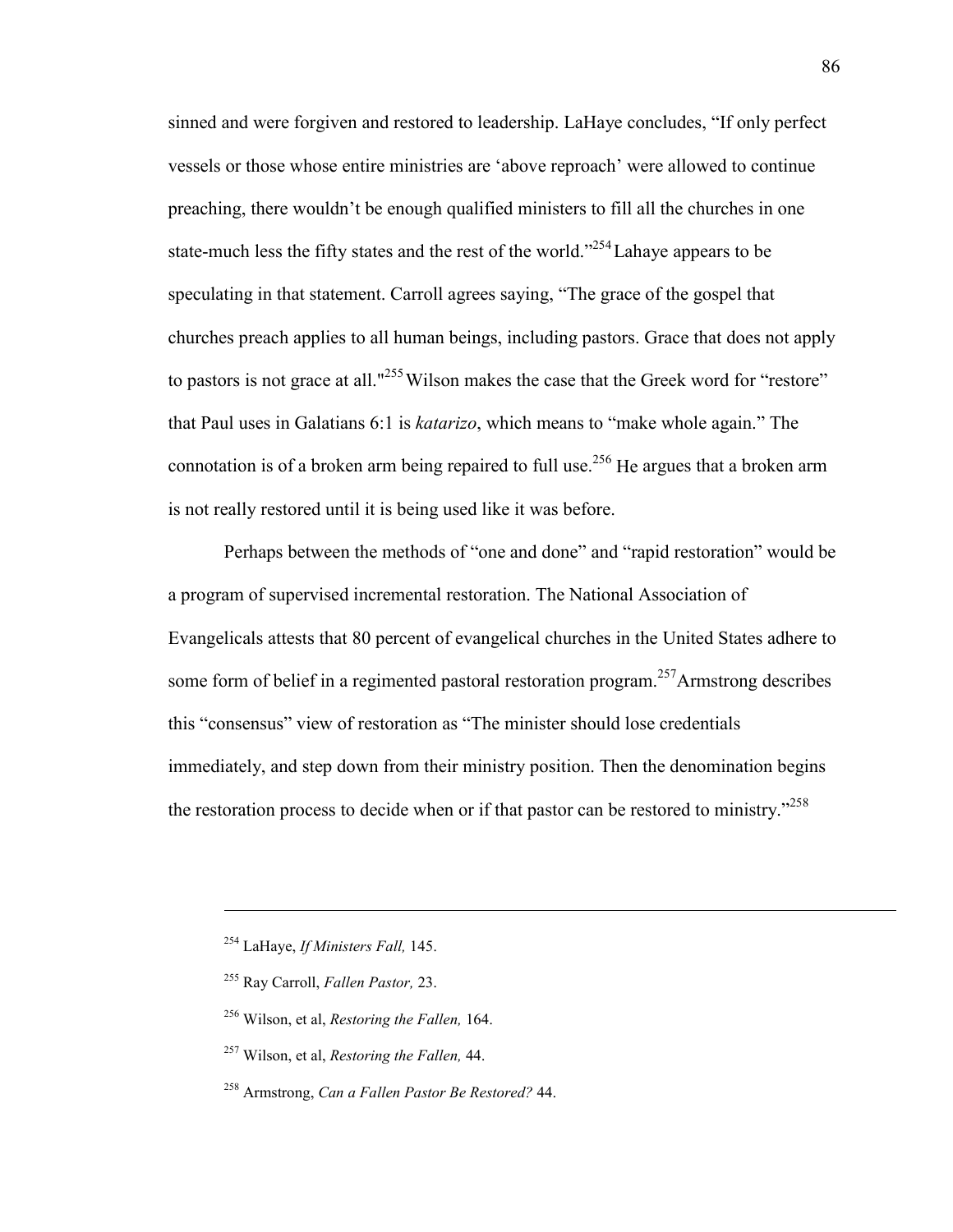This approach does include the hope of eventual reinstatement to position. The plan is for discipline to be done in love. The overall goal is restoring the person, not the position.<sup>259</sup>

 Earl Wilson is adamant that the most effective program of pastoral restoration is a regimented, long-term team approach. He suggests that this team include a member of the elder board, a psychologist, perhaps a marriage counselor, and a representative of the denomination.<sup>260</sup> The pastoral restoration team should meet with the fallen leader once a week for the first year and then once a month during the second year. Then the team either approves the minister for reinstatement to position or declares that the minister needs more time with the restoration team.<sup>261</sup> Dobson also advocates for a clearly outlined, team approach to pastoral restoration. Dobson adds, "Restoration in position, especially in the same church should never be guaranteed."<sup>262</sup>

 For a regimented plan of pastoral restoration to be effective, there must be submission and true repentance on the part of the fallen pastor. Martin Luther famously said, "The only thing louder than a man's sin should be the sound of his true repentance."<sup>263</sup> In reality, it seems not many make it to full restoration.<sup>264</sup> If the pastor is completely unrepentant, the church should still show love, offer counseling and walk

<sup>259</sup> Armstrong, *Can a Fallen Pastor Be Restored?* 51.

<sup>260</sup> Wilson, et al, *Restoring the Fallen,* 38-39.

<sup>261</sup> Wilson, et al, *Restoring the Fallen,* 168.

<sup>262</sup> Dobson, *Pastoral Restoration Workbook*, 7.

<sup>263</sup> Armstrong, *Can a Fallen Pastor Be Restored?* 14.

<sup>264</sup> Dobson, *Pastoral Restoration Workbook*, 7.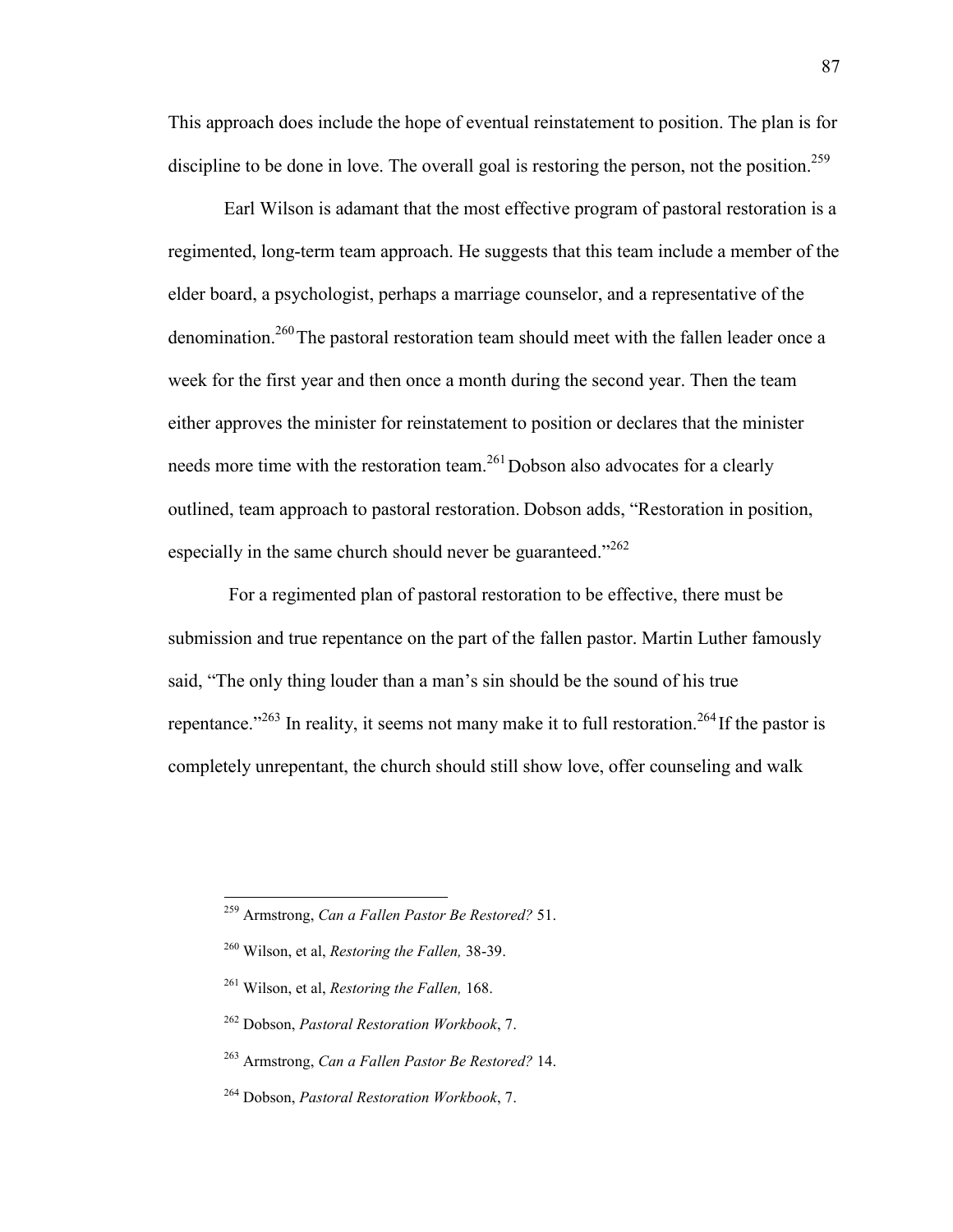alongside the pastor and their family until the pastor shows signs of being ready for restoration. <sup>265</sup>

 Another roadblock to restoration is if the fallen pastor is still refusing to accept blame, offering excuses, and blaming others.Minimizing the sin and living in denial are major roadblocks to healing.Pastors who are ready for restoration are not keeping secrets, being dishonest, or trying to rush through any part of the restoration process.<sup>266</sup>

 The AG has a standard procedure for fallen pastors, which follows the regimented team approach. In their process, the pastor is immediately removed from their ministry position. Then the pastor must submit to two years (minimum) of counseling and supervision by the AG governing bodies. In this restoration process, return to vocational ministry is not guaranteed, but rather is considered after the pastor completes two years of the program.

<sup>265</sup> Wilson, et al, *Restoring the Fallen,* 57.

<sup>266</sup>Wilson, et al, *Restoring the Fallen,* 61.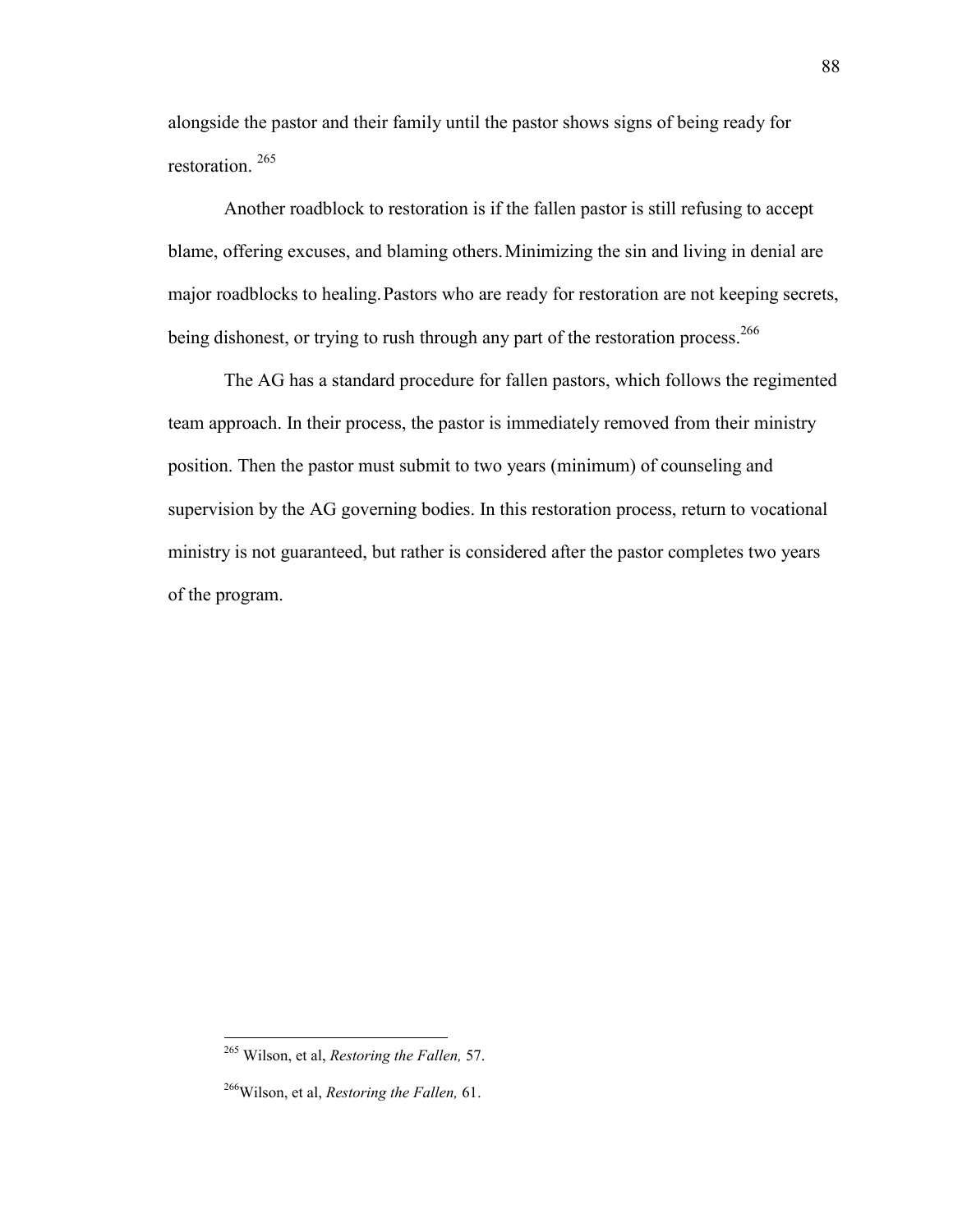## CHAPTER FOUR: RESEARCH METHODOLOGIES

### **Review of Project Research**

This began as a purely qualitative case study project, and the researcher ended up using mixed methods. According to Creswell, qualitative research can be described as, "The collection of data in a natural setting sensitive to the people and places under study, and data analysis that is both inductive and deductive and establishes patterns or themes."<sup>267</sup> The researcher used qualitative research to collect data about pastoral attrition. This data was then used to establish patterns or themes in pastoral attrition.

Quantitative research is defined as "A research strategy that focuses on quantifying the collection and analysis of data. It is formed from a deductive approach where emphasis is placed on the testing of theory, shaped by empiricist and positivist philosophies."268 The researcher did not plan on utilizing any quantitative research. However, when the researcher began to chart how many of the 2000 NCU pastoral graduates were still in ministry today, it soon became apparent that quantitative research tools would be needed. Also, some of the numerical data that the researcher obtained from the AG district and national offices necessitated the use of quantitative research.

<sup>267</sup> John Creswell, *Research Design* 2nd ed. (Los Angeles: Sage Publications, 2009), 44.

<sup>268</sup> Alan Bryman, *Social Research Methods*, 4th ed. (Oxford: Oxford University Press, 2012), 313.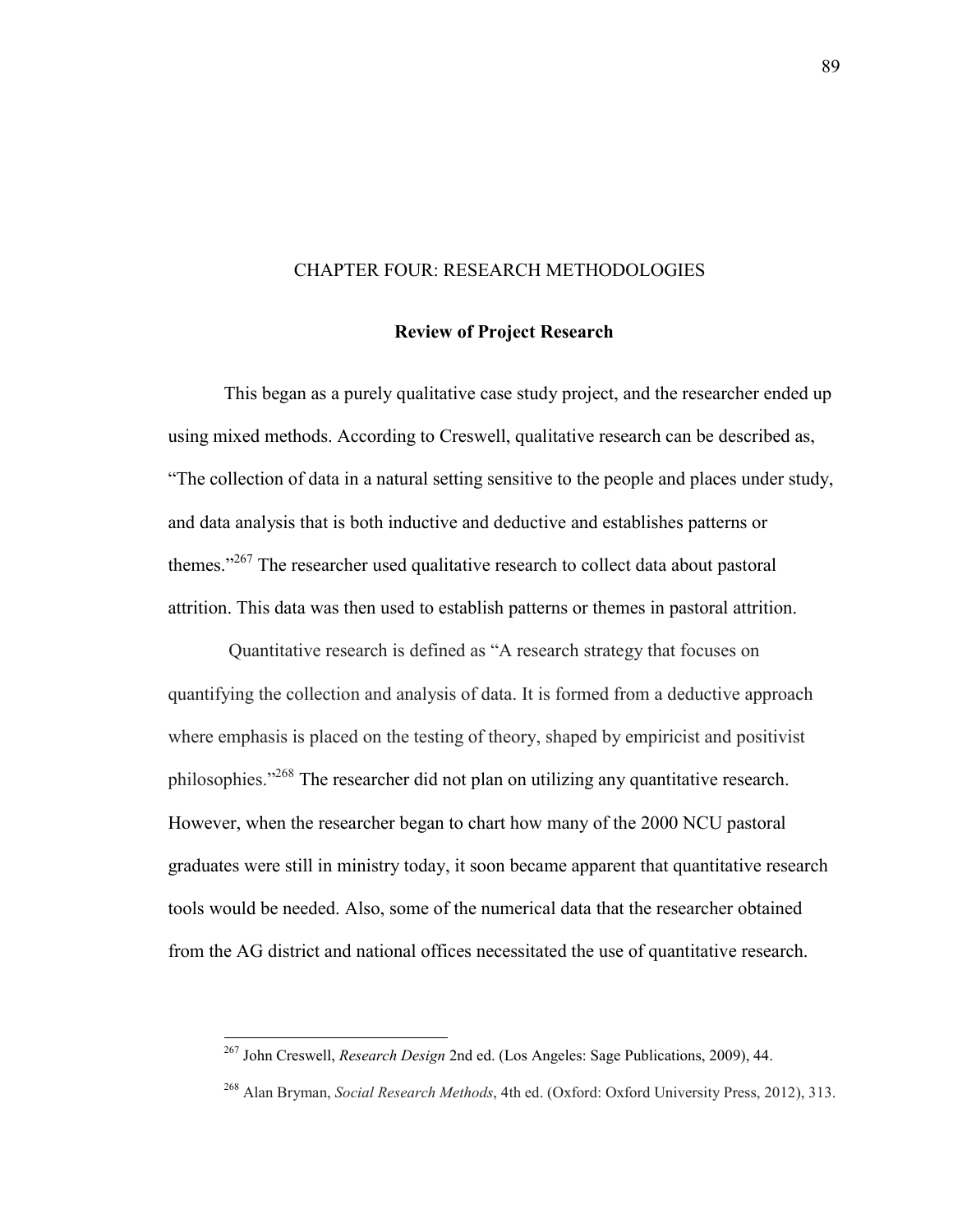Grounded theory research was the main model employed. Corbin and Strauss point out that grounded research is characterized by movement. Grounded theory moves beyond a description to development of a "unified theoretical explanation."<sup>269</sup> According to Creswell and Poth, "Grounded research is a qualitative research design in which the inquirer generates a general explanation (a theory) of a process, an action, or an interaction shaped by the views of a large number of participants."<sup>270</sup> Therefore, the researcher's goal was to generate a theory of pastoral attrition based on surveys and interviews with a large number of pastors.

Grounded theory typically identifies a smaller sample to study within a larger population. The larger and smaller groups should have a "common thread" such as a shared experience, shared background or shared vocation.<sup>271</sup> The researcher chose "More recent Bible college graduates" as the broader group. The researcher studied a smaller sample of this population, namely the more recent graduates from the Assemblies of God's NCU in Minneapolis, Minnesota. The researcher used the data collected through surveys, personal interviews, and literature review to propose a substantive-level theory on the causes of pastoral attrition.

 <sup>269</sup> J. Corbin and A. Strauss, *Basics of Qualitative Research: Techniques and Procedures, Canons, and Evaluative Criteria: Qualitative Sociology* (Thousand Oaks, CA: Sage Publications, 2007), 107.

<sup>&</sup>lt;sup>270</sup> Creswell, "Qualitative Inquiry and Research Design,"  $82$ .

<sup>271</sup> Creswell, "Qualitative Inquiry and Research Design," 84.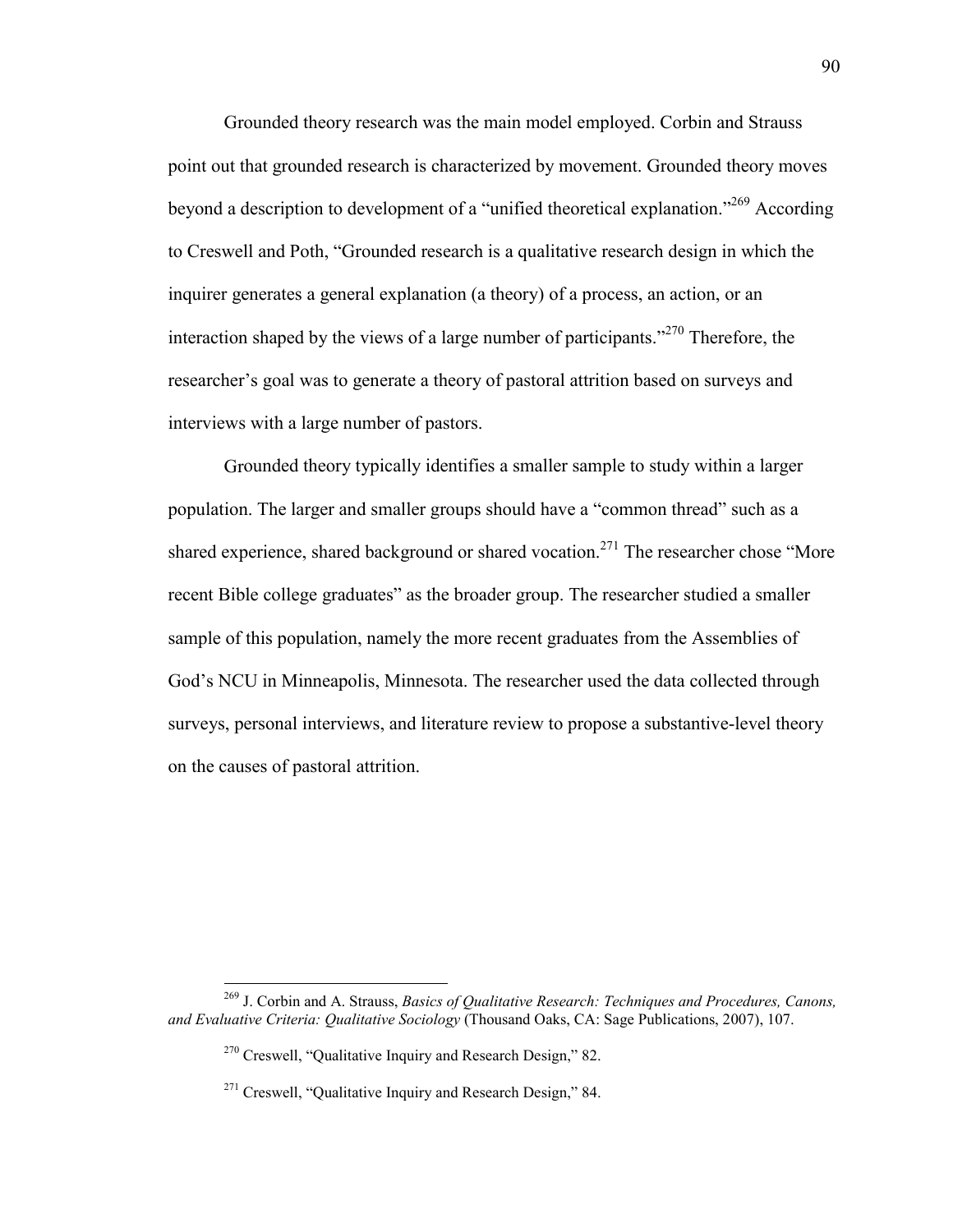### **Research Methods**

Primary data included personal interviews with experts in the area of pastoral attrition, and surveys conducted through email and mail to recent Bible college graduates.

 The researcher developed and then sent out two surveys through email and social media to gather data from recent Bible graduates. The researcher then established interview questions and used those questions in personal interviews with pastoral attrition experts.

The researcher looked for common pastoral risk factors found through many resources, including interviews, the Bible, historical sources, scholarly studies and surveys. Acceptable data had to be common to more than one source. For example, if one pastor stated that they left ministry because of needing to care for an ailing, elderly parent, but that pastor's scenario was not repeated in any of the other surveys or interviews or studies, then that pastor's reason for leaving the ministry was not included as a key risk factor. If several pastors indicated that they left vocational ministry due to overwhelming student debt, then that risk factor was investigated further to see if student debt was a key risk factor in pastoral attrition. The last step was to make recommendations based on research for addressing risk factors and pastoral attrition.

The researcher looked at examples of excellent interview guides and scholarly surveys. The researcher studied standards for quality surveys that would collect relevant information. Based on these findings, the researcher designed interview and survey questions. The goal was to collect honest and relevant information. These guides and

91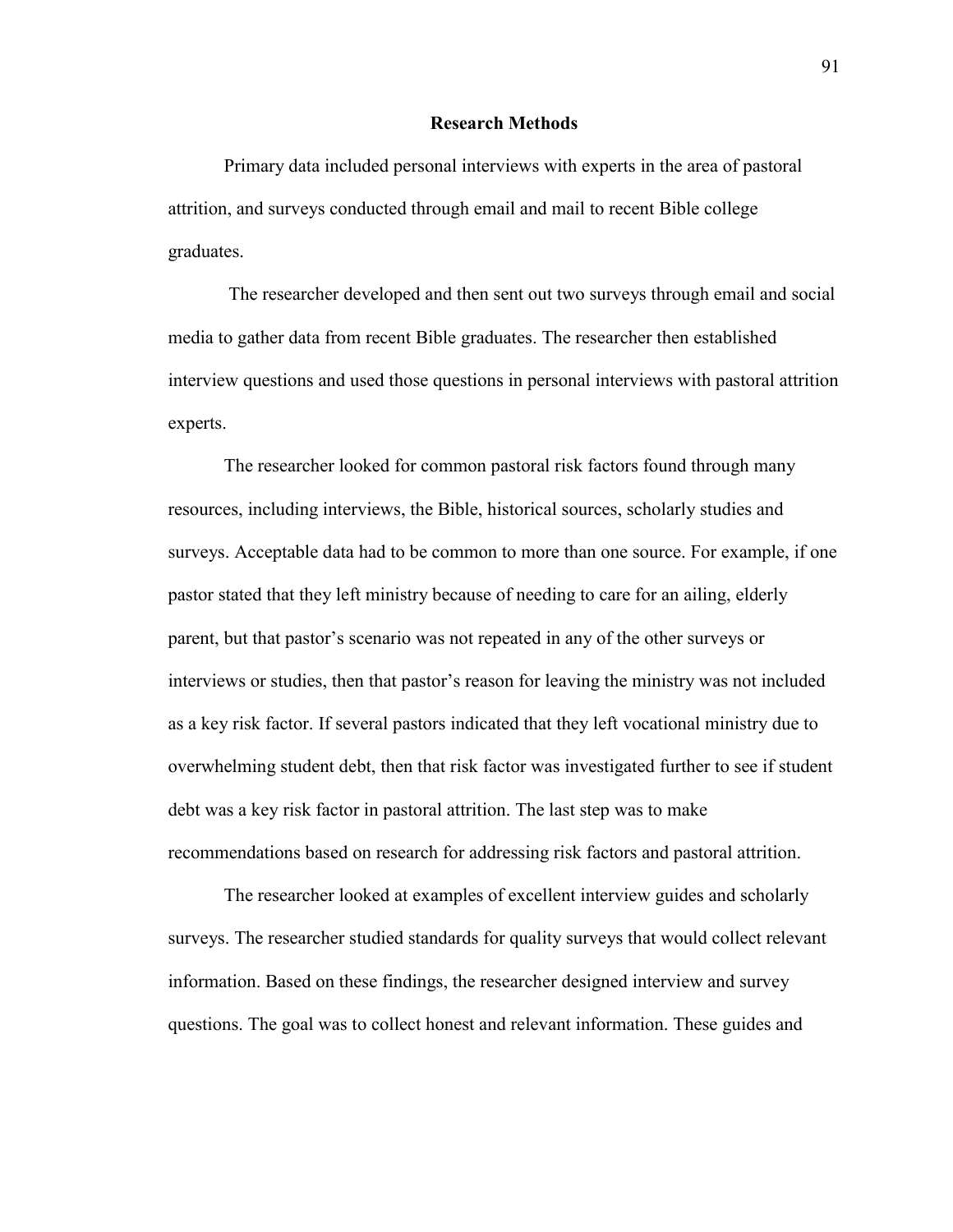surveys needed to be brief enough to encourage participation, but long enough to obtain the needed information. Each question had to clearly correspond to a goal of the study.

The researcher followed up by phone and email to get the completed surveys returned. Acceptable interview and survey data was at seventy percent completed and legible.

## **Qualitative Research**

#### *Surveys 1 and 2*

The researcher found scholarly examples of surveys and then worked with Bethel's research instrument coordinator to create a questionnaire. The goal was to obtain honest and relevant data pertaining to pastoral attrition. This survey was handed out at some of our AG local pastoral meetings and trainings. The researcher collected 23 completed surveys in this manner. Pastors were given time to complete the survey, and it was immediately collected before they left the meeting. The survey was also emailed out to pastors who graduated in the research time frame. The researcher received 21 completed email surveys. The total number of completed surveys was 44.

 A second survey was designed and sent out over social media. Two hundred and thirty eight pastors and church leaders responded to that survey. The respondents were from 11 different states in the United States, as well as several from Canada, Botswana, Great Britain, South Africa, Thailand and Spain. The questions in this survey were regarding the pastor or leader's perception of conflict in the church, their connectedness or relationships within the congregation, and their perception of the emotional health of their church.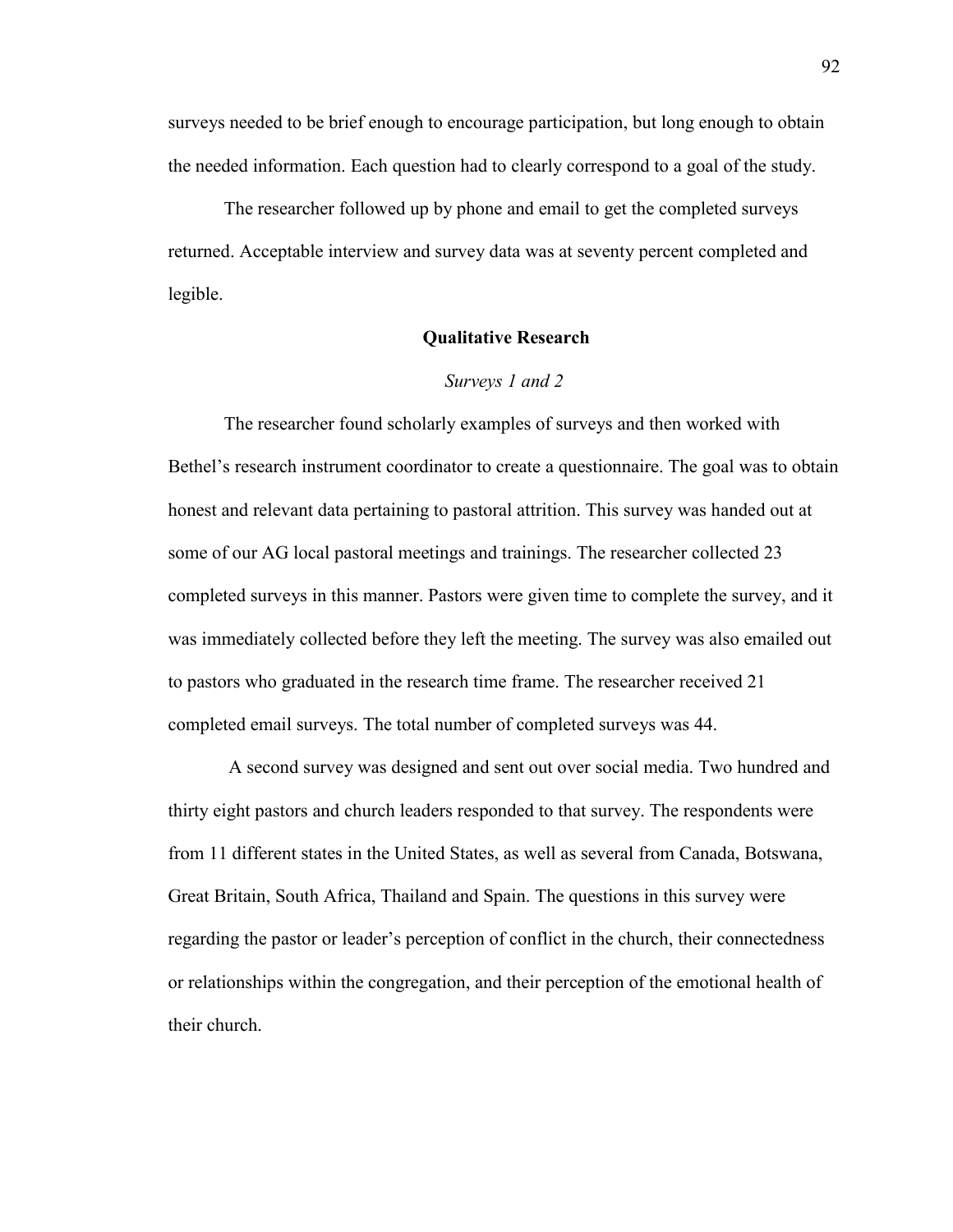### *The Interviews*

The researcher located the potential interviewees and carried out one on one interviews. The first three interviewees were pastoral majors in the researcher's graduating class at NCU, Minneapolis, MN, Class of 2000. The fourth interview was with a national expert in pastoral moral failure and restoration, with over 20 years of experience. The fifth interview was with an expert in church and pastoral crisis mitigation. The sixth interview was with a pastoral restoration counselor that specializes in substance and sexual addiction. The seventh, eighth and ninth interviews were with NCU professors who served in the pastoral department during the target research timeframe of 1996-2006.

The researcher preferred to carry out these interviews in person when possible. However, several were done over the phone due to distance, time and travel constraints. The researcher sent the interviewee some of the questions about one week before the interview, so the interviewee had time to reflect on them before answering. This was balanced out with a few spontaneous questions, depending on where the conversation led. These interviews averaged between thirty-five minutes to an hour.

The researcher obtained informed consent forms from all three former NCU student interviewees (See Appendix C). Member checks were conducted with the graduates and with all three professors interviewed (Interviews 1- 3, and 7- 9). This means that the researcher allowed the participants who were interviewed to preview their comments exactly as written, and all gave their approval in writing. Pseudonyms were used for interview participants to assure confidentiality as per research protocol.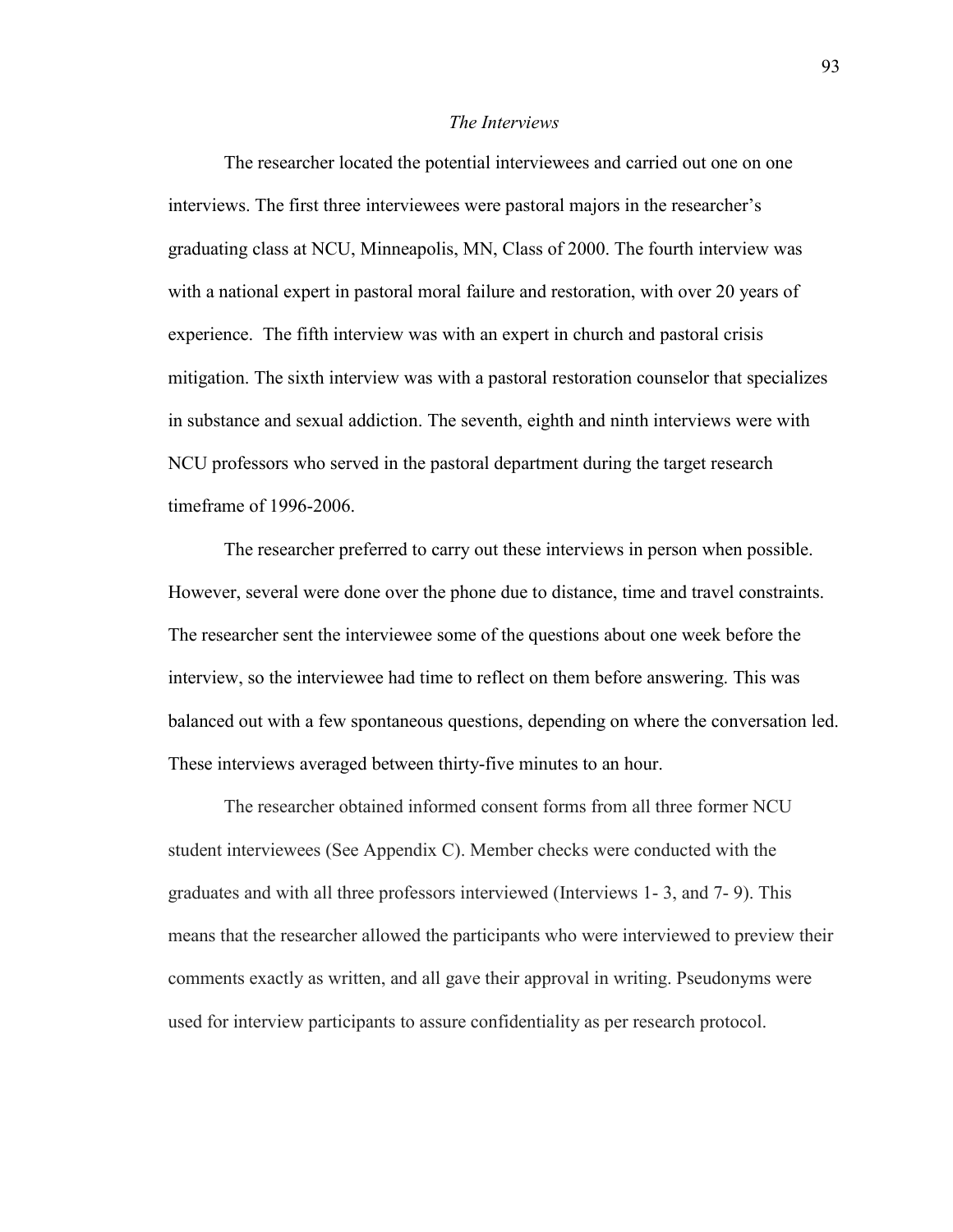#### **Quantitative Research**

In order to obtain more accurate data on the actual rate of pastoral attrition, the researcher worked to track down fellow pastoral major graduates from NCU, class of 2000. The goal was simply to see if they were still in ministry or not. The researcher still counted the graduate as being "in ministry" if they merely switched to a different form of ministry. For example, some of these graduates started as senior pastors and are now on the mission field. Others were in youth ministry and are now launching a church in a movie theater for little or no pay. Some of these pastors worked a different job in order to pay their bills, but their primary focus was still ministry.

The researcher considered the NCU graduate as having "left ministry" if they were no longer pursuing ministry as their primary vocation. For example, if a graduate was a children's pastor, but now has shifted to full-time public school teaching, and teaching is now their goal for the foreseeable future, that graduate was marked as having left the ministry, even if they still teach Sunday school on a rotation. The researcher split the graduates into two groups, based on whether or not they stayed in pastoral ministry. Some of the researcher's former classmates shared why they left ministry and some would not.

One of the limitations of this research however, was that the researcher was not able to track down all of the year 2000 pastoral graduates of NCU. It is possible that some of these graduates that left ministry may not want to be found or interviewed. It is possible that the researcher was better able to find the ones who did stay in ministry, through our ministerial registries and mutual friends. The ones who did stay in ministry may have been more open to respond.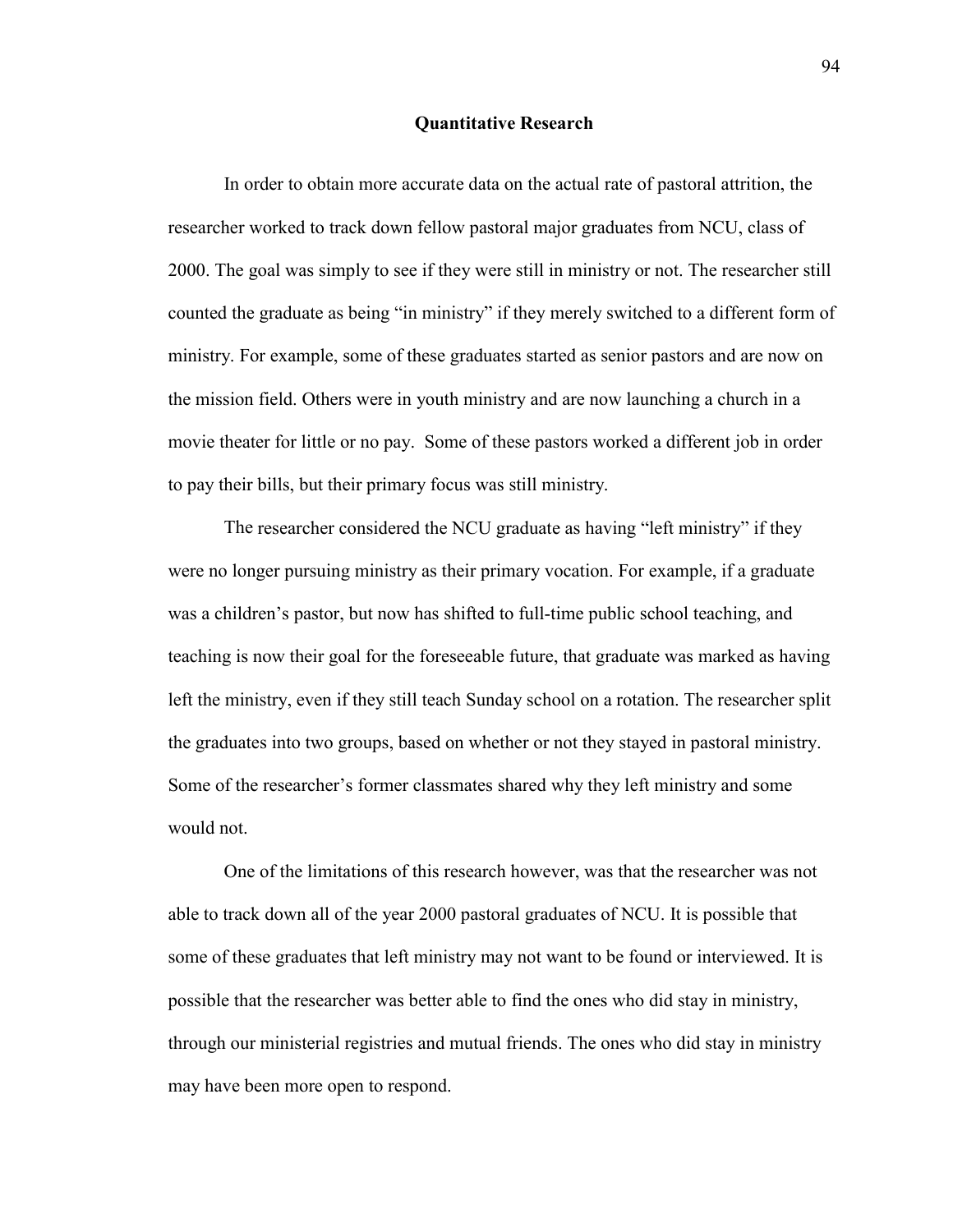The researcher also engaged in quantitative research by contacting the Assemblies of God National Office in Springfield, Missouri and the AG District Office in Minnesota. The researcher obtained information on rates of pastoral attrition in the denomination as a whole, as well as for Minnesota. This data was limited to AG ministers within the last decade (2010-2019). Also, the data was limited by focusing on the pastoral attrition rates nationally and in Minnesota. Therefore, the pastoral attrition rate could be vastly different in another region of the United States, in another country, or in another denomination. The researcher searched this data, comparing and contrasting the local rates to the national rate of attrition. The researcher also searched the data for trends over the last decade to determine whether pastoral attrition rates are stable, declining or increasing.

After the researcher gathered data through surveys and interviews, the researcher compared the results of this study to the information found through the literature review. The researcher searched for commonalities and differences, analyzing the relationship of this data to existing literature.

The researcher brought the qualitative and quantitative data together by comparing and contrasting the results. The researcher gave more weight to the interviews with experts than to the survey data, because the experts were sharing decades of relevant experience and training, and the surveys were one individual's experience gathered in a snapshot. The researcher also gave more credence to the pastoral attrition data gathered from the AG National Headquarters, than the survey data. The survey data includes a lot of subjective feelings from individual pastors. The objective numbers from the General Council office are carefully researched and compiled each year. The objective numbers were valuable in understanding the actual rates of attrition, terminations and divorces.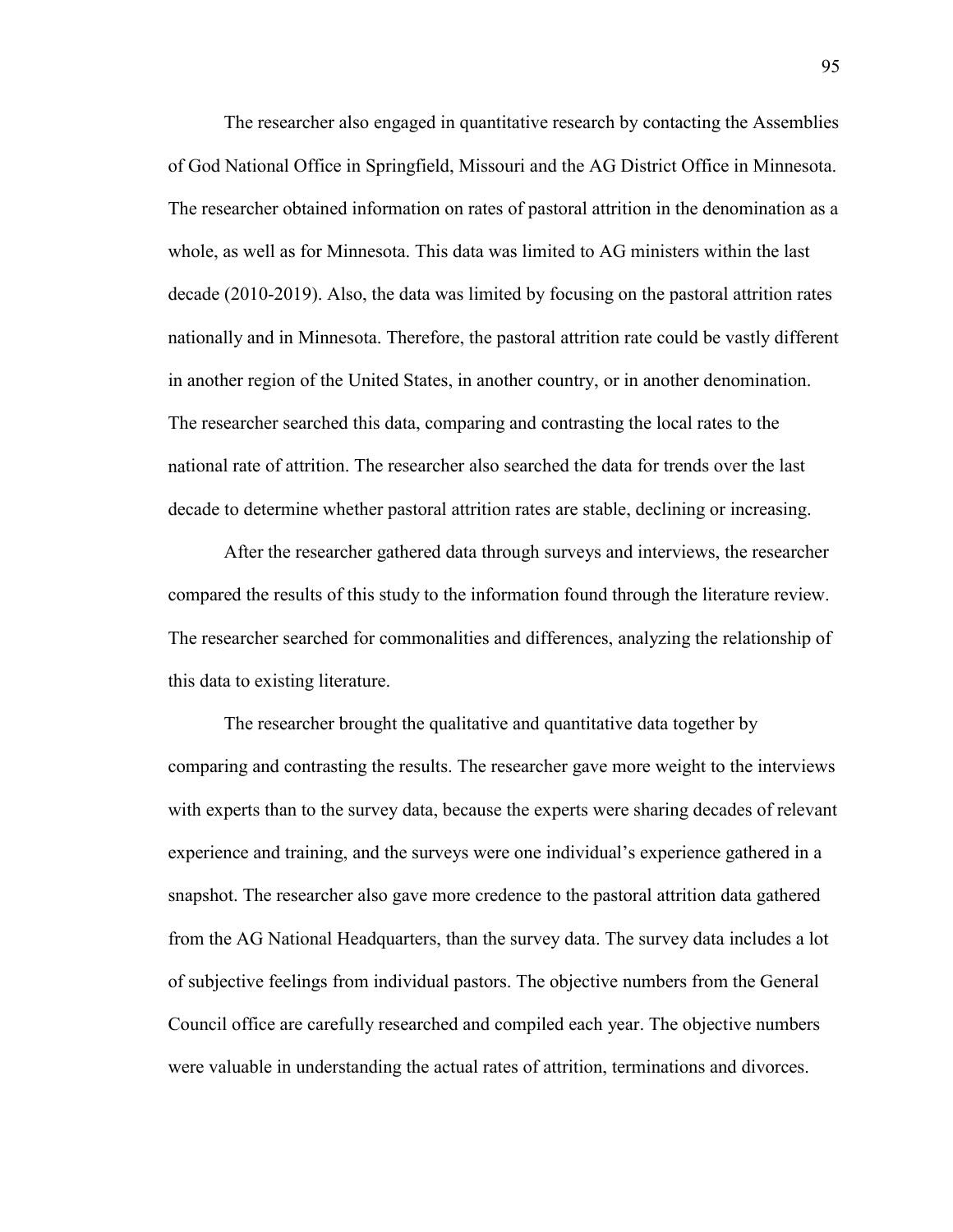The surveys were valuable at understanding pastoral attrition and transitions from the perspective of pastors that have stayed in ministry.

Finally, the researcher compiled the findings into a summarized theory of pastoral attrition. The researcher identified key risk factors in pastoral attrition, and proposed strategies to slow the rate of pastoral attrition.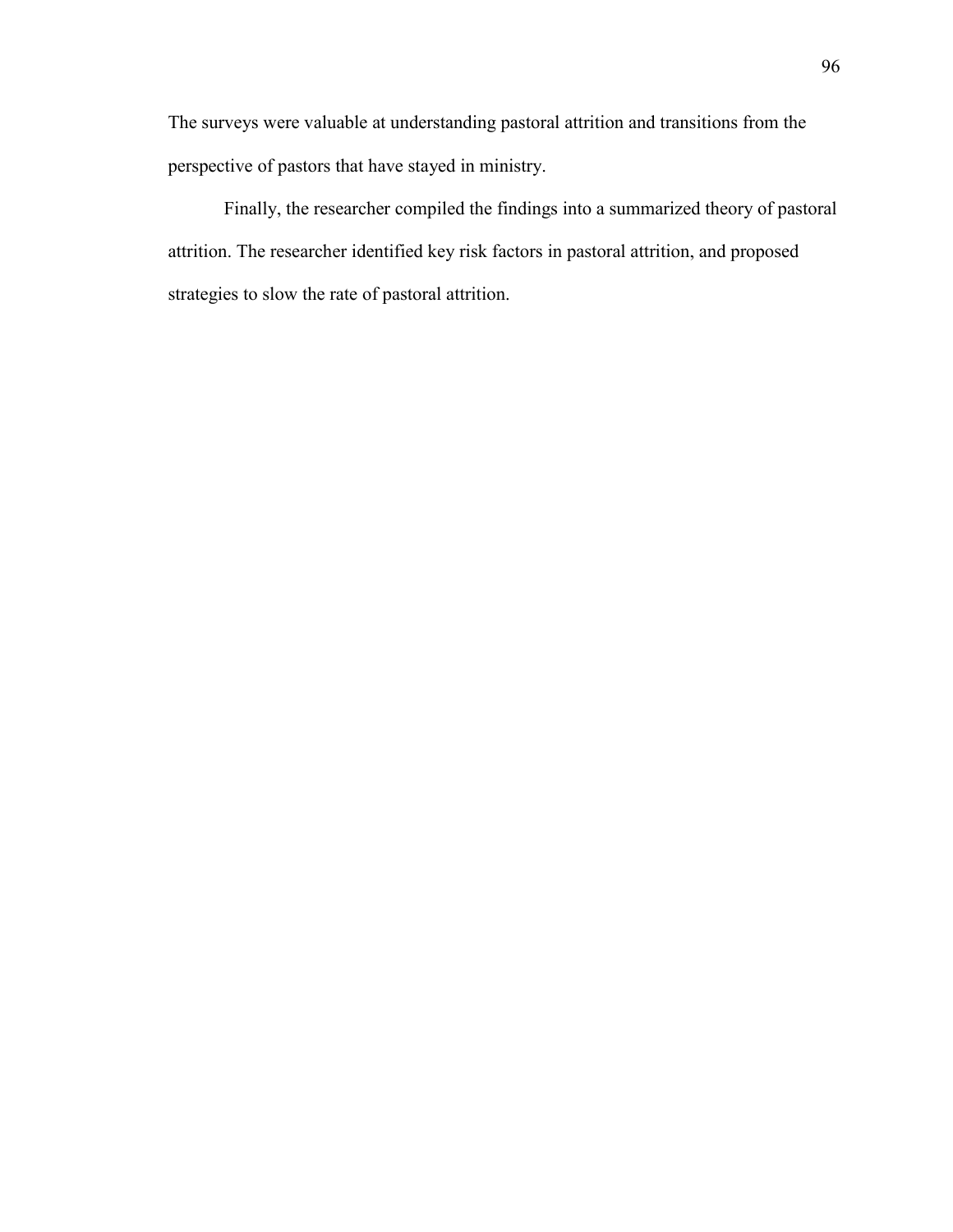## CHAPTER FIVE: THOSE WHO STAYED AND THOSE WHO LEFT

#### **The Quantitative Data**

#### *Assemblies of God National Database*

The researcher attempted to discover the actual rate of pastoral attrition within the AG nationally and in the Minnesota District of the Assemblies of God. North Central University is located in the Minnesota District. The researcher contacted the national Assemblies of God office in Springfield, Missouri, and the state office in Minneapolis, Minnesota and requested any data they had on pastoral attrition. The researcher was surprised to find that the AG has kept detailed records since 1930 of how many of their pastors leave the denomination each year. The reasons for the departure are categorized as "deceased", "transferred to another denomination", "dismissed" or "lapsed." The raw data was sent over from the national office, and the researcher made graphs from that data.

Ministers in the AG are required to renew their credentials with their district and the national office every December, paying their ministerial dues and signing a statement reaffirming their agreement with the AG's Statement of Fundamental Truths. Pastors that do not return the signed statement, with their required dues, by December 31st of each year are considered "lapsed," regardless of the minister's reasons. If the minister wishes to be reinstated after lapsing, there is a process for their reinstatement, including signing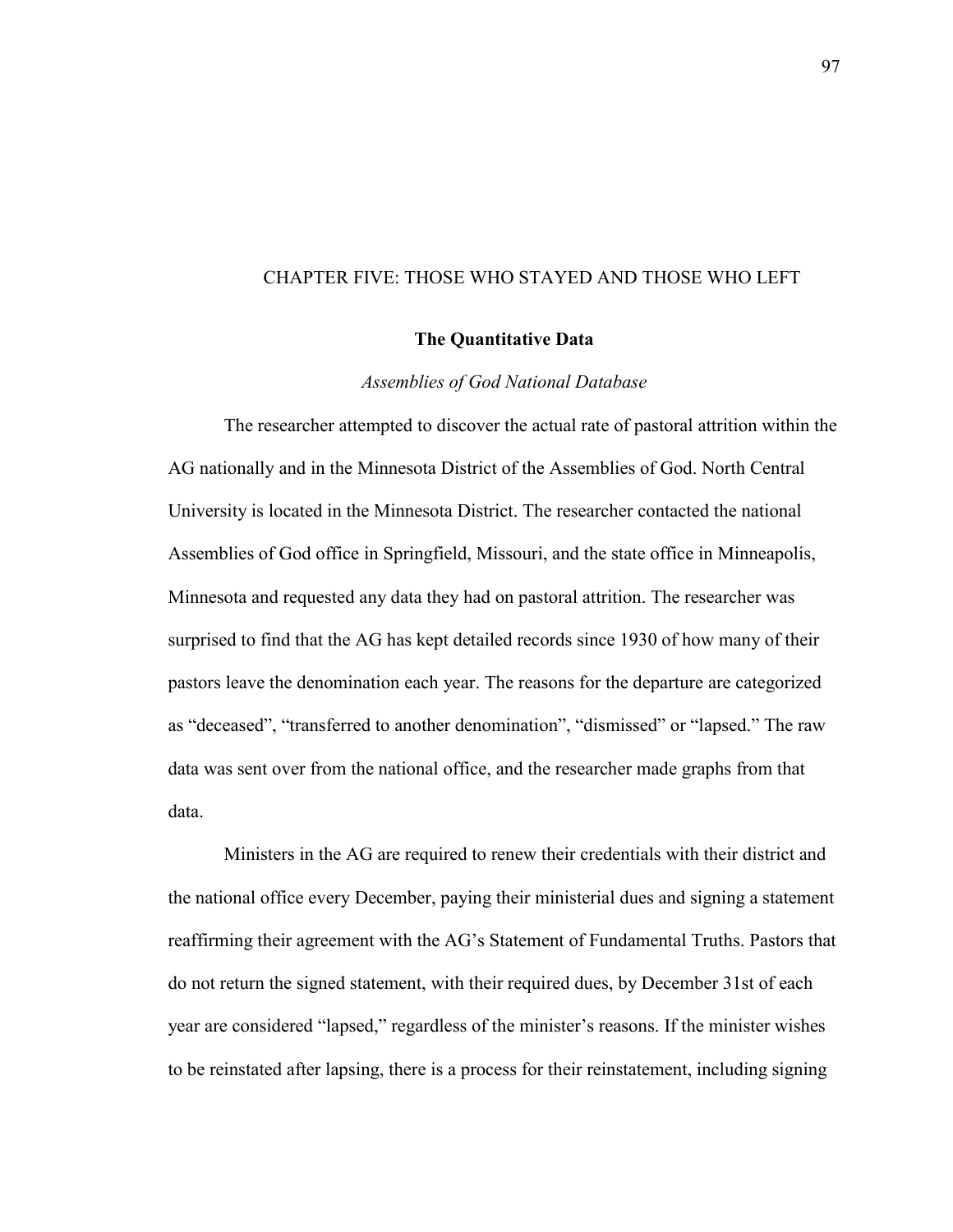the statement and paying any back dues and late fees. Ministers who were terminated are labeled as "dismissed." In the Assemblies, a minister can usually only be terminated by the national office if they have a moral failure or are proven to be teaching doctrines that are not in line with the Assemblies of God. To formulate their rate of attrition every year, the national office starts with the number of existing ministers, adds in the number of new ministers and then subtracts all ministers that have died, lapsed, transferred out or were dismissed. The remaining number is their "rate of attrition."

The data shows that the AG's national rate of attrition does not match the national pastoral attrition rate. In the following graph, there are years showing a net loss of ministers, or a higher than average number of pastors leaving. However, there does not seem to be a distinct downward trend until 2016. In the years, 2016, 2017, 2018, 2019, the numbers of ministers consistently drops.



Figure 1Total Assemblies of God Pastors Added or Subtracted by Year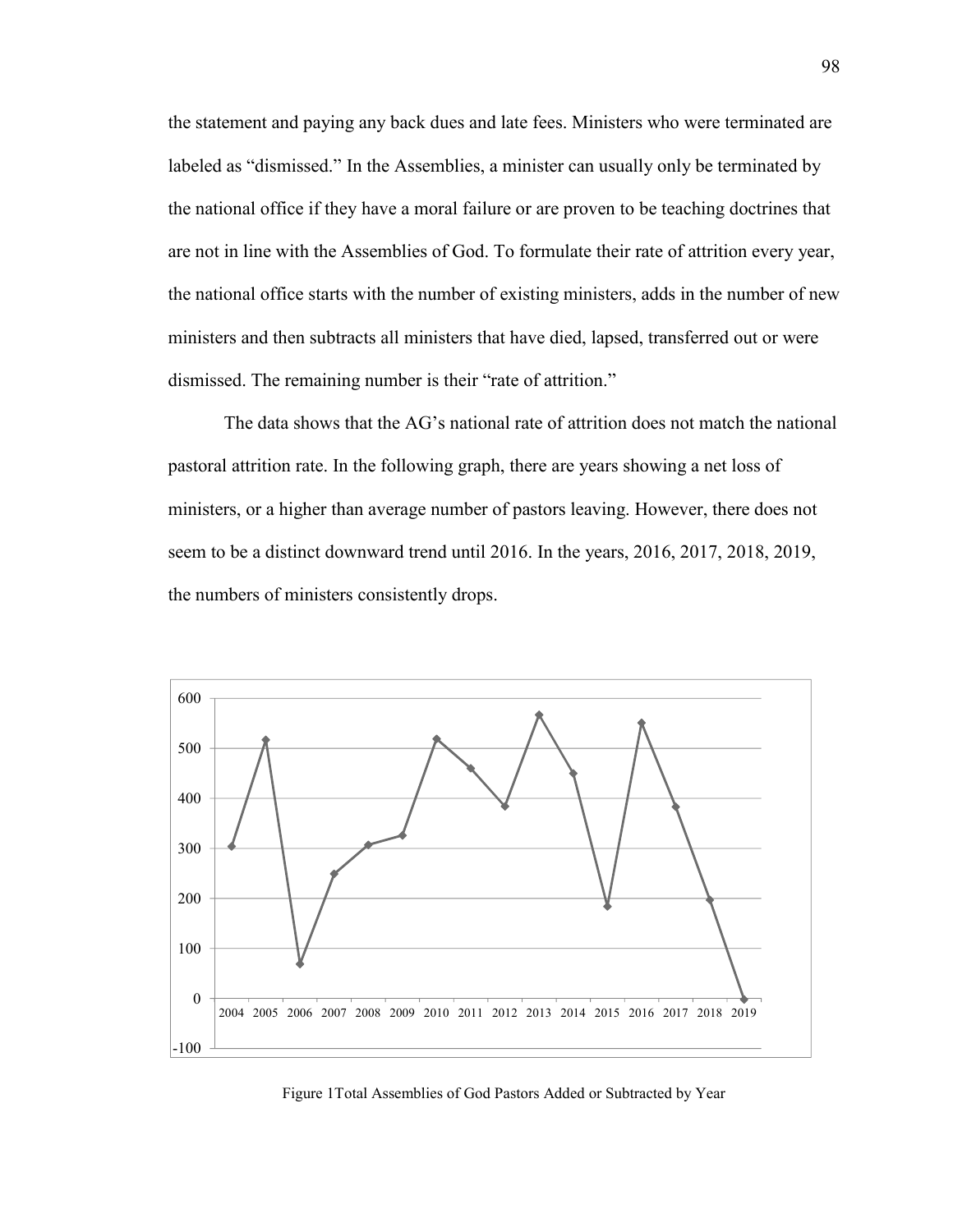The results were different when the researcher zeroed in on pastoral attrition in the Minnesota District of the Assembly of God. The data from the last decade shows that the number of ministers in the Minnesota District has been steadily going up, not down.



Figure 2 Total Pastor in the MN District by Year

 Although the AG rate of pastoral attrition in the last five years is still not as drastic as the national average, the researcher investigated further to find reasons for the decline in the past 5 years. The researcher suspected a correlation between the drop in AG ministers and a similar drop in student enrollment and graduations from AG Bible colleges. The AG relies heavily on its colleges and universities to train pastors. A prerequisite for being ordained with the AG is a four year degree from one of its colleges or an approved equivalent. The researcher was only able to find enrollment data for the Assemblies of God colleges and Universities up until 2016. The General Council office published the enrollment data for all of its schools until 2016, when the record keeping was stopped. It is unknown to the researcher why the General Council abruptly stopped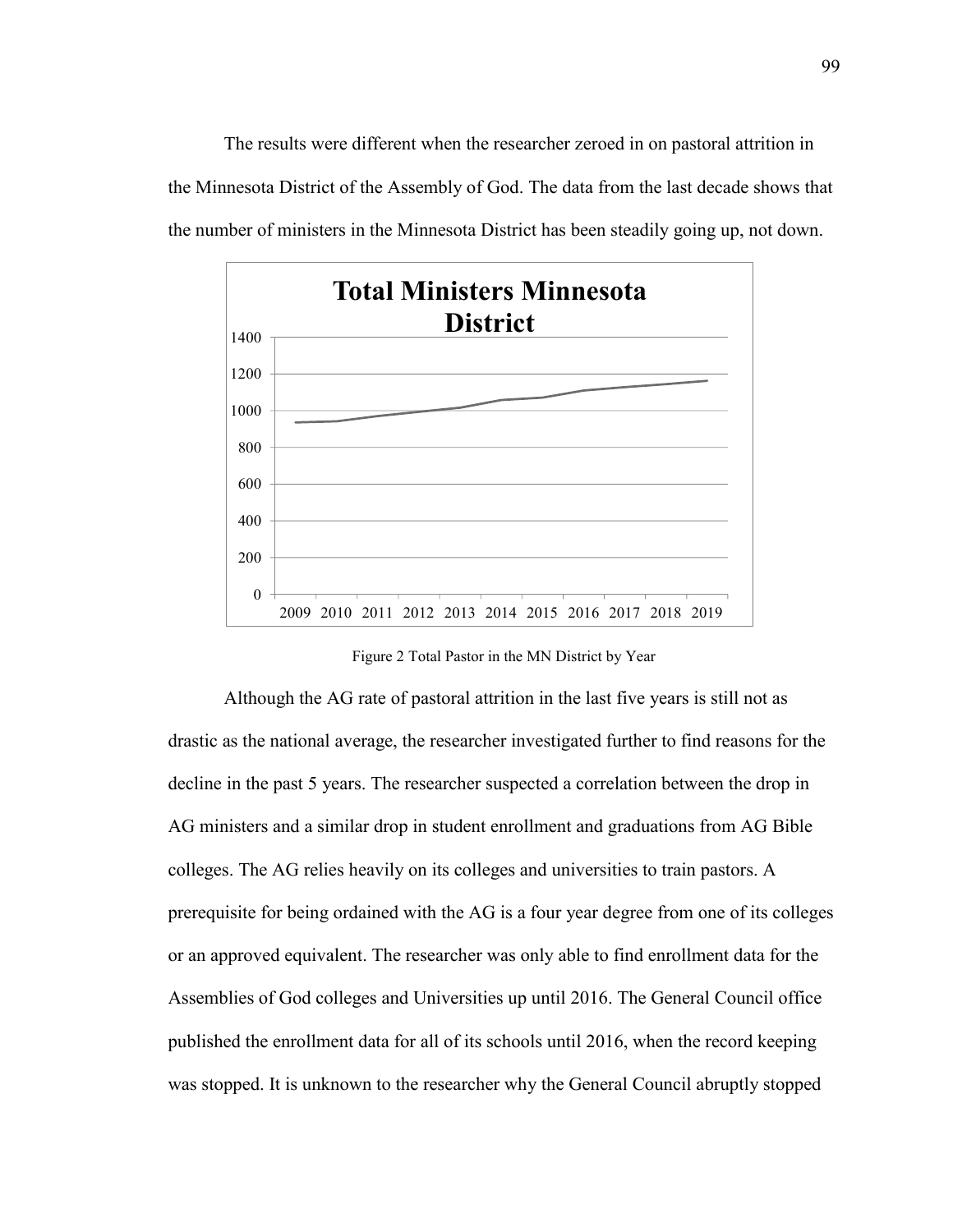keeping all records of its Bible college and seminary enrollment. Curiously, 2016 is also the year that the numbers of AG ministers began to noticeably decline.



Figure 3 Total North Central University Enrollment by Year

The researcher discovered that in 1999, the AG purchased the online Berean University and Global University, combining them into a fully accredited online Bible College. Global University now boasts 4,132 students across 152 countries. It offers fouryear and graduate degrees in most pastoral studies. The researcher concluded that lack of online pastoral degrees does not seem to be contributing factor in pastoral attrition in the Assemblies of God. Since the AG is not publishing any enrollment numbers of its Bible colleges since 2016, it is unknown if lower Bible college enrollment is a contributing factor in pastoral attrition.

The researcher also attempted to discover if the AG had an increase in recent years of pastoral terminations. The literature in chapter 3 indicated a sharp increase in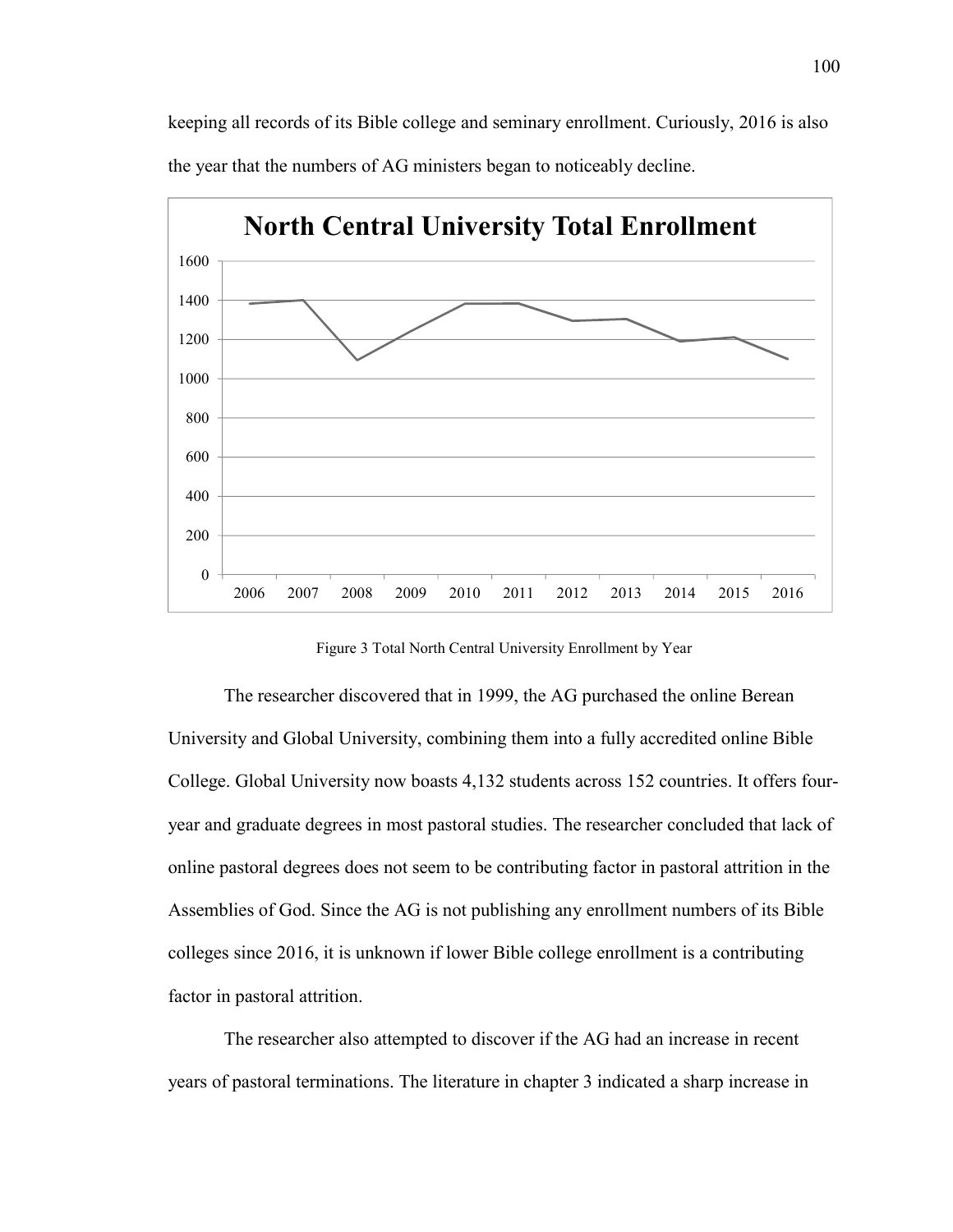pastoral terminations nationwide. In the AG, the rate of pastors being fired from individual churches was difficult to ascertain. The General Council office and the district offices usually do not keep records of firings from individual churches (except in cases of a ministerial moral failure). The General and District Councils do, however, keep records of how many ministers they "dismiss," meaning that they revoke that pastor preach and ordination. The researcher tracked ministerial dismissals over the past 20 years and did not see much of a variation from year to year. year. wide. In the AG, the rate of pastors being fired from<br>ficult to ascertain. The General Council office and the district<br>records of firings from individual churches (except in cases of<br>The General and District Councils do, h



Figure 4 Minnesota Pastoral Divorces and Terminations by Year

The Assemblies of God's national office keeps careful records of how many of The Assemblies of God's national office keeps careful records of how many of<br>their pastors get divorced. One non-denominational study found that ministers in the United States rank third among professionals for divorces. However, the AG's pastoral rate of divorce has remained fairly constant at 0.5-1.0 percent. There is a slight increase <sup>3</sup> <sup>2014</sup> <sup>2015</sup> <sup>2016</sup> <sup>2017</sup> <sup>2018</sup> <sup>2019</sup><br>erminations by Year<br>careful records of how many of<br>dy found that ministers in the<br>ces. However, the AG's pastoral<br>percent. There is a slight increase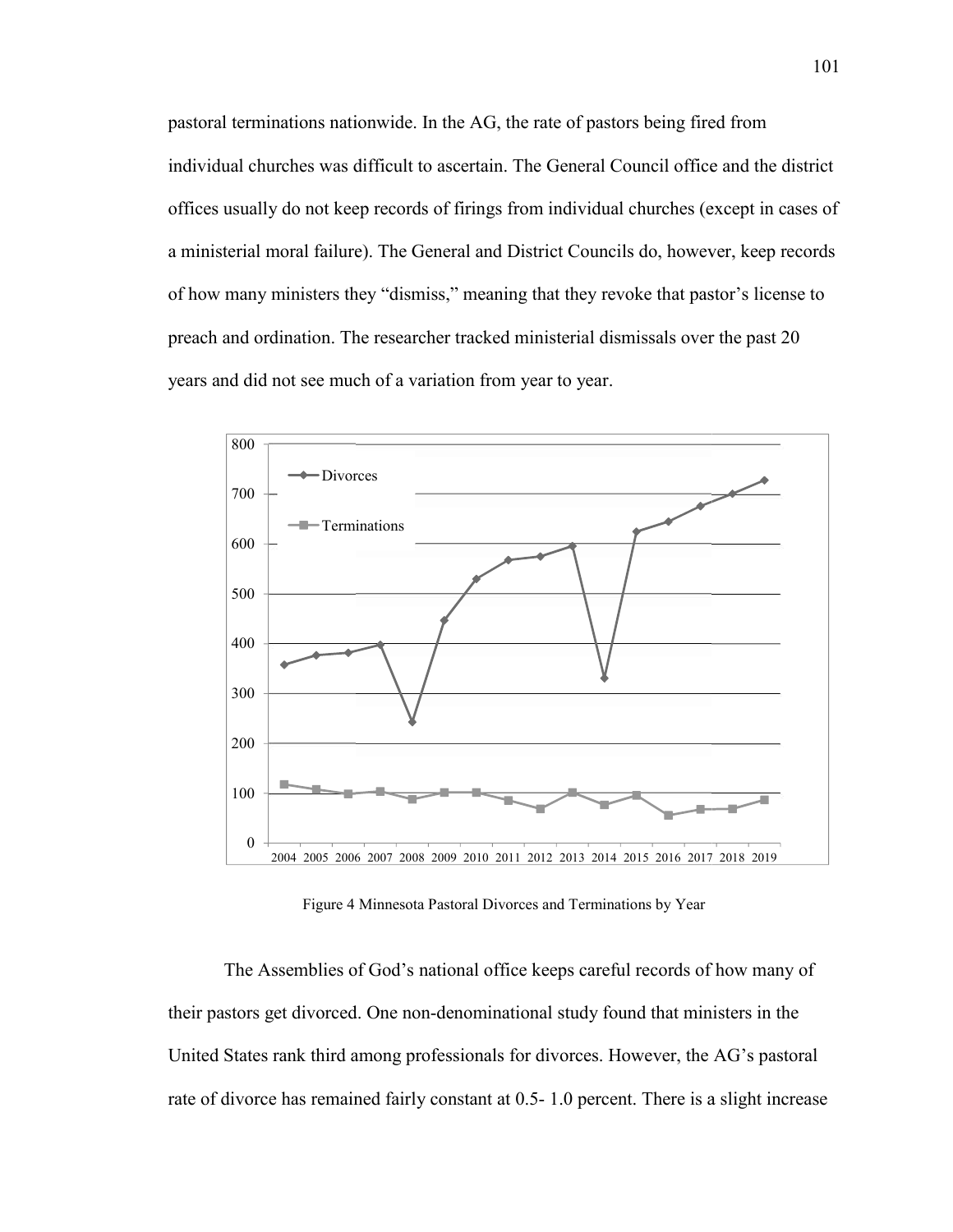in the percent of pastors in the AG that have been divorced, from an average 1.6 percent in 2010 to 1.9 percent in 2020. The Minnesota District averages a pastoral divorce rate of 1-2 percent.

#### **North Central University's Pastoral Graduates of 2000**

When the researcher tracked down the graduates from NCU's pastoral class of 2000, most of them were still serving in ministry. Out of 60 graduates that year in the pastoral studies department, around 50 of them were tracked down. Forty-five of those graduates were still active in vocational ministry.

Five of the fifty had dropped out of ministry entirely. Only three of the total graduates had gotten divorced, and all three were among those that dropped out of ministry.

The rate of attrition for the pastoral graduates of NCU 2000 is consistent with the AG's national average rate of pastoral attrition. The rate of divorces and dismissals also matches the national numbers.

Forty-five of the fifty graduates contacted were still active in ministry. Eight graduates changed their ministry focus, for example, from evangelism to a senior pastorate. Nine graduates worked non-ministry jobs to fund their ministry ventures. None of the graduates that stayed had gotten divorced or divorced and remarried.

### **Mixed Methods: Qualitative and Quantitative Data**

*The Surveys*

#### **Survey 1**

The researcher passed out surveys at various teaching sessions, at the Children's Pastor's Conference, the Minnesota Assemblies of God Children's Pastor's sectional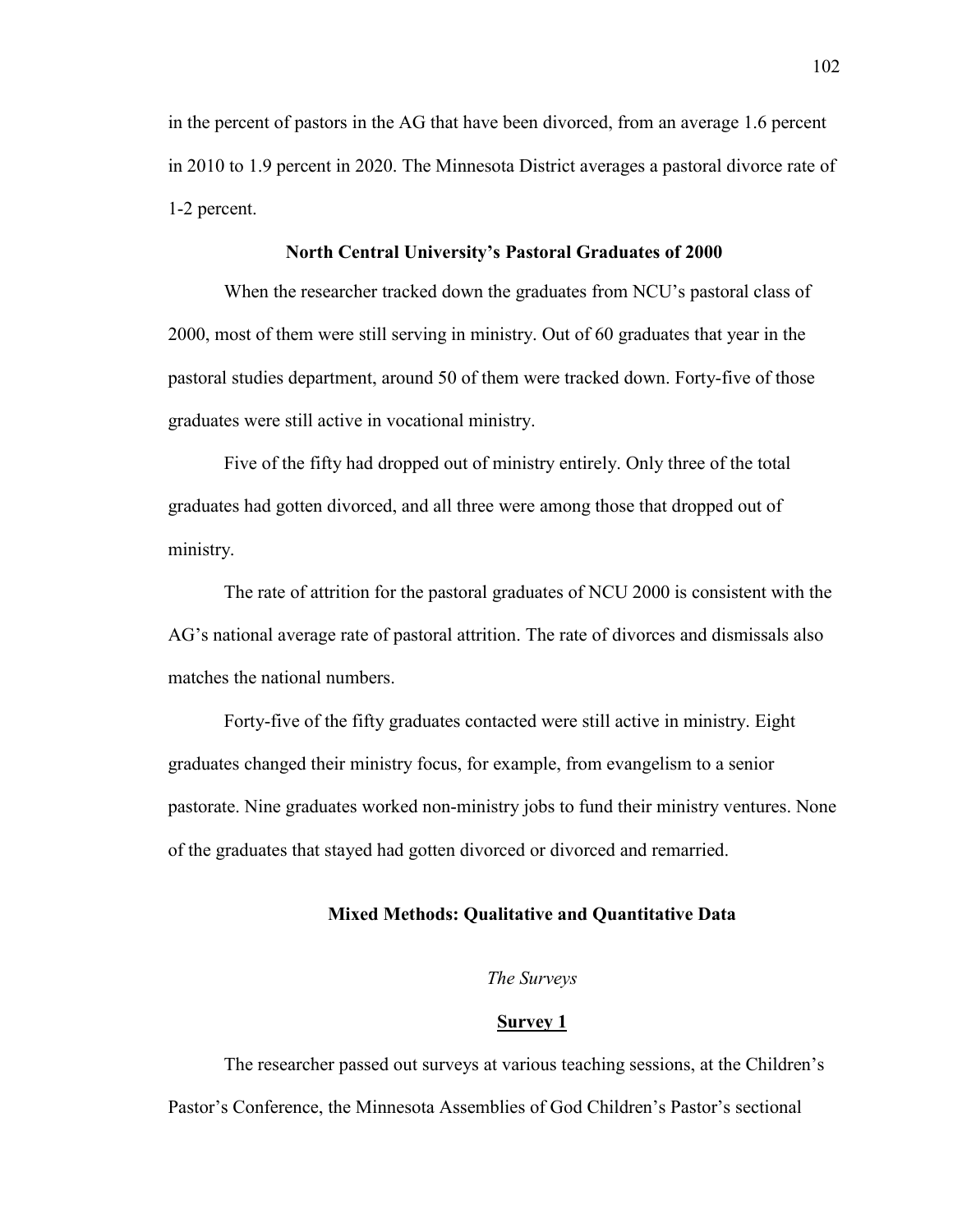meeting, The Children's Ministry Connect Conference, The Outbreak Leader Training, and The Rise and Go Conference in central WI. (See Appendix B) Here is a breakdown of the results by question. There were forty-four returned surveys. If questions allowed the respondent to "check all that apply," the answers may not add up to forty-four. The responses are listed directly under each question and are marked with an asterisk.

1. How long have you been in vocational ministry (serving every or almost every Sunday or midweek, leading a ministry), either paid or unpaid? (Choose one)

- A. Less than 5 years
- B. 5-15 years
- C. More than 15 years

Of the pastors who responded, most were new to ministry. That makes sense since most ministers do not make it beyond that point. This did make many of the other questions on the survey moot. Four had been in ministry 5-15 years. Of the 44 surveys returned, 24 said that they had been in ministry less than 5 years. Fifteen said they had been in vocational ministry over 15 years.

- 2. Are you currently: (Choose one)
	- A. A full time staff member?
	- B. A part time staff member?
	- C. An unpaid ministry leader?
	- D. Not currently in ministry?

 Twenty of the respondents said that they were full time staff members. Nineteen pastors identified themselves as unpaid. This means that they must be supporting themselves through a separate job. Five ministers were no longer in ministry at all.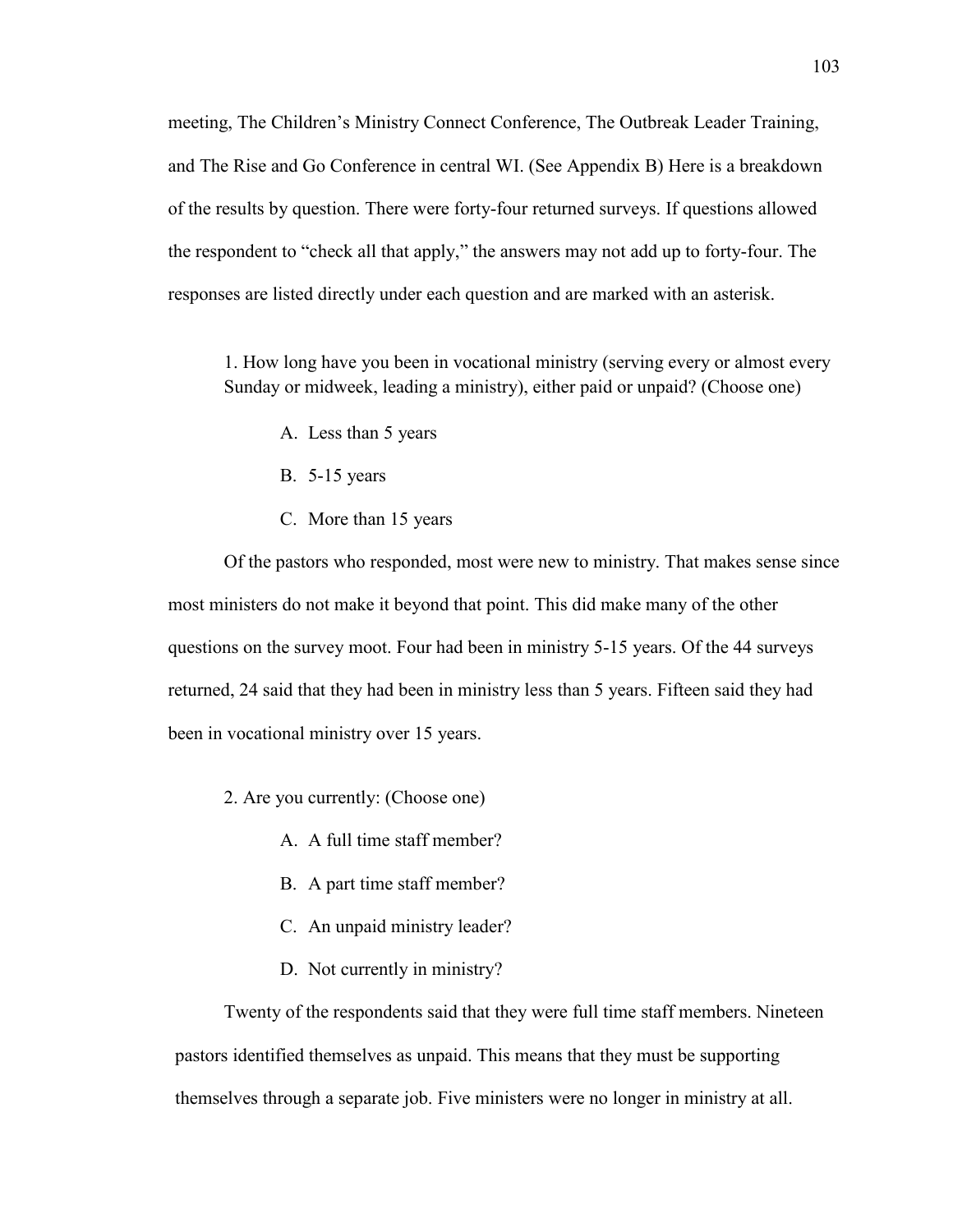3. How many different ministry positions have you held during your lifetime, paid or unpaid, even if they were within the same church? (Choose one)

A. Only 1 position

B.  $2 - 5$  positions

C. 6 or more positions

Eleven pastors said that they had only had one ministry in their lifetime. Twenty

pastors said they had 2-5 positions. Thirteen pastors had ministered through 6 or more positions.

4. Are you male, female or prefer not to answer?

No one chose to leave this blank or not answer. Twenty-seven respondents identified as male, and seventeen as female.

5. Thinking about your most recent ministry departure: which of these scenarios BEST describes your story of decision to leave that position? (Choose all that apply)

A. Amicable, smooth transition agreed upon by the church and myself

B. Not my decision

C. A somewhat difficult transition

D.A traumatic experience

Twenty-two pastors said that they had an amicable last transition in ministry.

Seven pastors admitted to being let go from their last ministry position. Two ministers indicated that their last ministry position change was somewhat difficult. Twelve

ministers indicated that their last ministry position change was traumatic.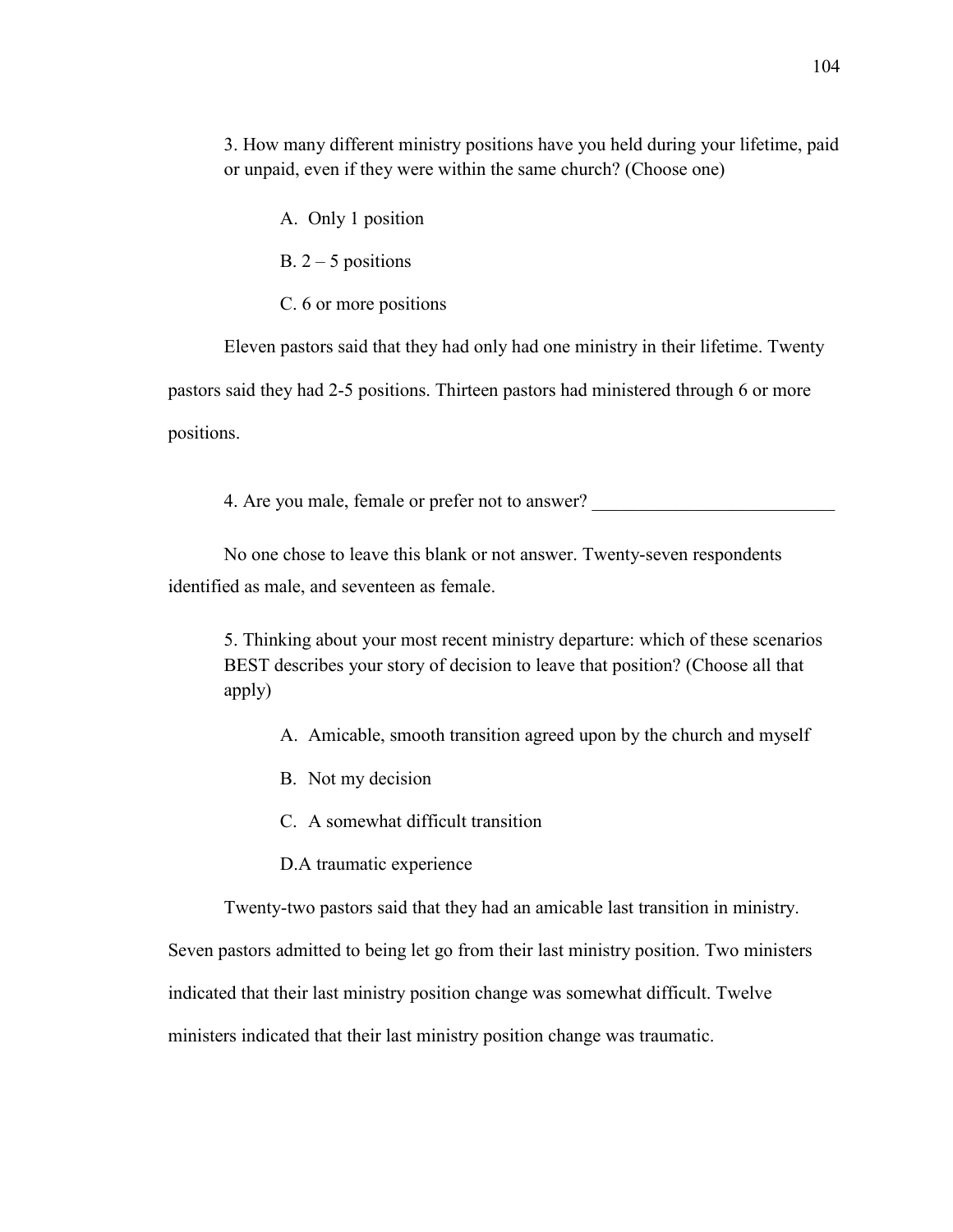6. If you have voluntarily left one or more ministry positions, what was your MOST compelling reason to resign/leave? (Choose all that apply)

A. Financial reasons. The ministry position did not pay enough to support me or my family. The benefits and/or retirement was unsatisfactory

B. I felt unsatisfied and unchallenged

C. I wanted a position that better fit my strengths, talents

D. I no longer felt called to ministry

E. I disliked certain parts of being a pastor: (i.e., preaching, teaching, recruiting etc.)

F. Personal or family challenges, such as depression, illness or family crisis G. Stressful and/or painful interactions with staff, board members, parents and/or my supervisor

H. Not applicable (have never left a position)

Seven pastors left because they felt unchallenged. Seven pastors wanted a position

that would better suit their talents. Only one pastor did not feel called to ministry

anymore. Only one pastor indicated that they disliked the duties of a pastor. Twelve

pastors left their ministry positions due to a personal or family crisis. Nine pastors chose

"G," indicating painful conflict in their previous position. Six pastors had never left a

position. They are still serving in their first position.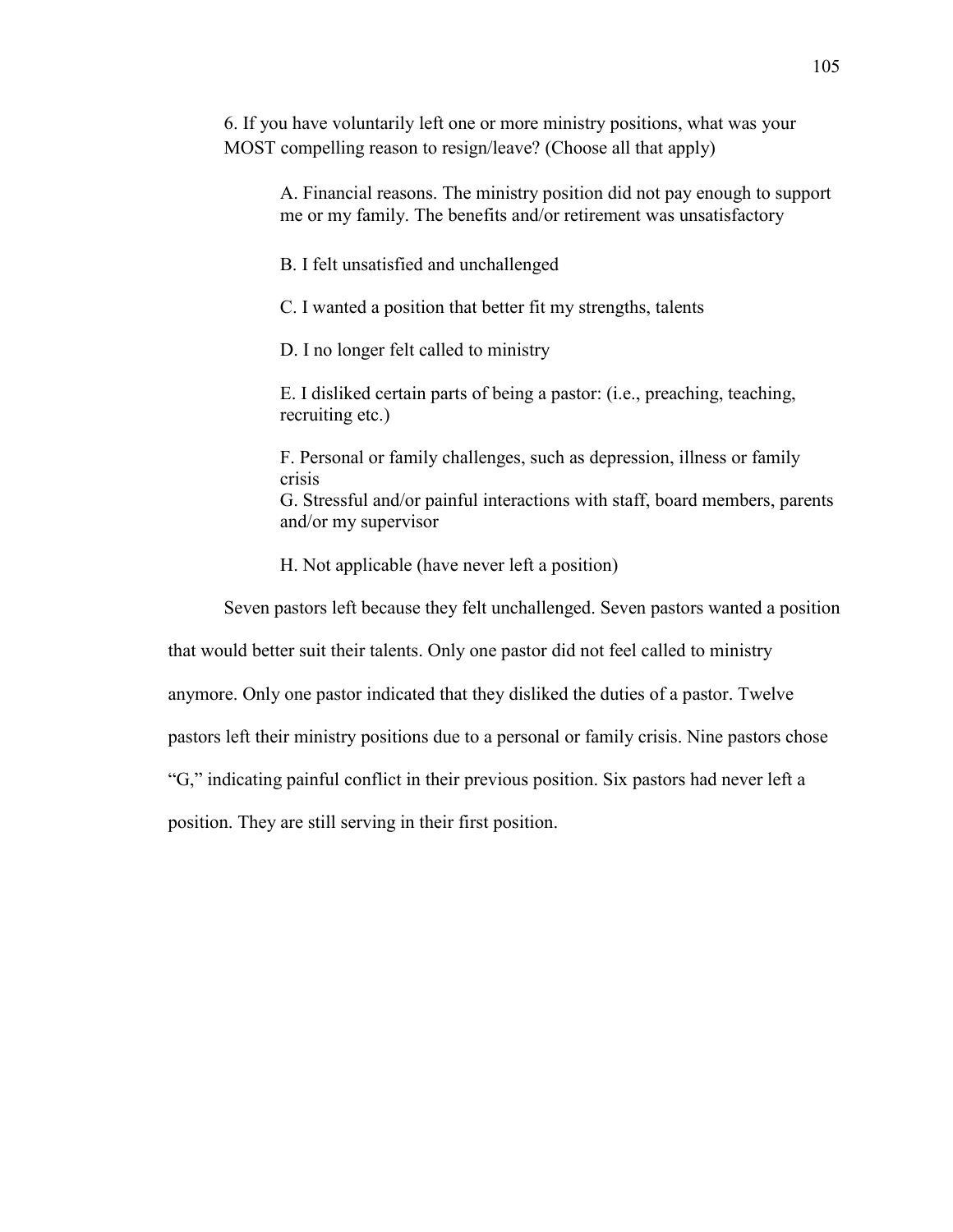| leave or resign from a position.                                                                                                                       |                          |                           |                         |                         |                |
|--------------------------------------------------------------------------------------------------------------------------------------------------------|--------------------------|---------------------------|-------------------------|-------------------------|----------------|
| Put an "X" by what BEST describes how<br>much each factor influenced your<br>decision to leave your position:                                          | Extremely<br>Influential | Moderately<br>Influential | Somewhat<br>Influential | Slightly<br>Influential | Not at<br>A11  |
| A. Financial reasons. The ministry<br>position did not pay enough to support<br>me or my family. The benefits and/or<br>retirement was unsatisfactory. |                          |                           | 1                       |                         | 7              |
| B. I felt unsatisfied and unchallenged                                                                                                                 |                          | 1                         | $\mathbf{1}$            |                         | 6              |
| C. I wanted a position that better fit my<br>strengths, talents                                                                                        |                          | 1                         |                         | $\overline{2}$          | $\overline{4}$ |
| D. I no longer felt called to ministry                                                                                                                 |                          |                           | $\overline{2}$          | $\mathbf{1}$            | 5              |
| E. I disliked certain parts of being a<br>pastor: (e.g., preaching, teaching,<br>recruiting, etc.)                                                     |                          | $\overline{2}$            |                         |                         | 5              |
| F. Personal challenges such as burnout,<br>depression or illness                                                                                       | $\overline{4}$           | 1                         | $\overline{2}$          |                         | $\overline{2}$ |
| G. Family challenges or crisis                                                                                                                         | 3                        |                           | $\mathbf{1}$            |                         | $\overline{4}$ |
| H. Stressful and/or painful interactions<br>with staff, board members, parents<br>and/or my supervisor                                                 | $\overline{2}$           |                           | $\mathbf{1}$            |                         | $\overline{4}$ |
| <b>Additional Comments:</b>                                                                                                                            |                          |                           |                         |                         |                |

7. Indicate how influential the following components were in your decision to voluntarily leave or resign from a position.

Only one respondent listed "financial reasons" as being a reason that they left a pastoral position in the past. One other pastor listed finances as "somewhat important" to their decision to leave a ministry position. All of the other surveyed pastors, financial considerations ranked last as an influence for staying at or leaving a position. A limitation of this part of the survey is that the pastors who have left ministry were not in attendance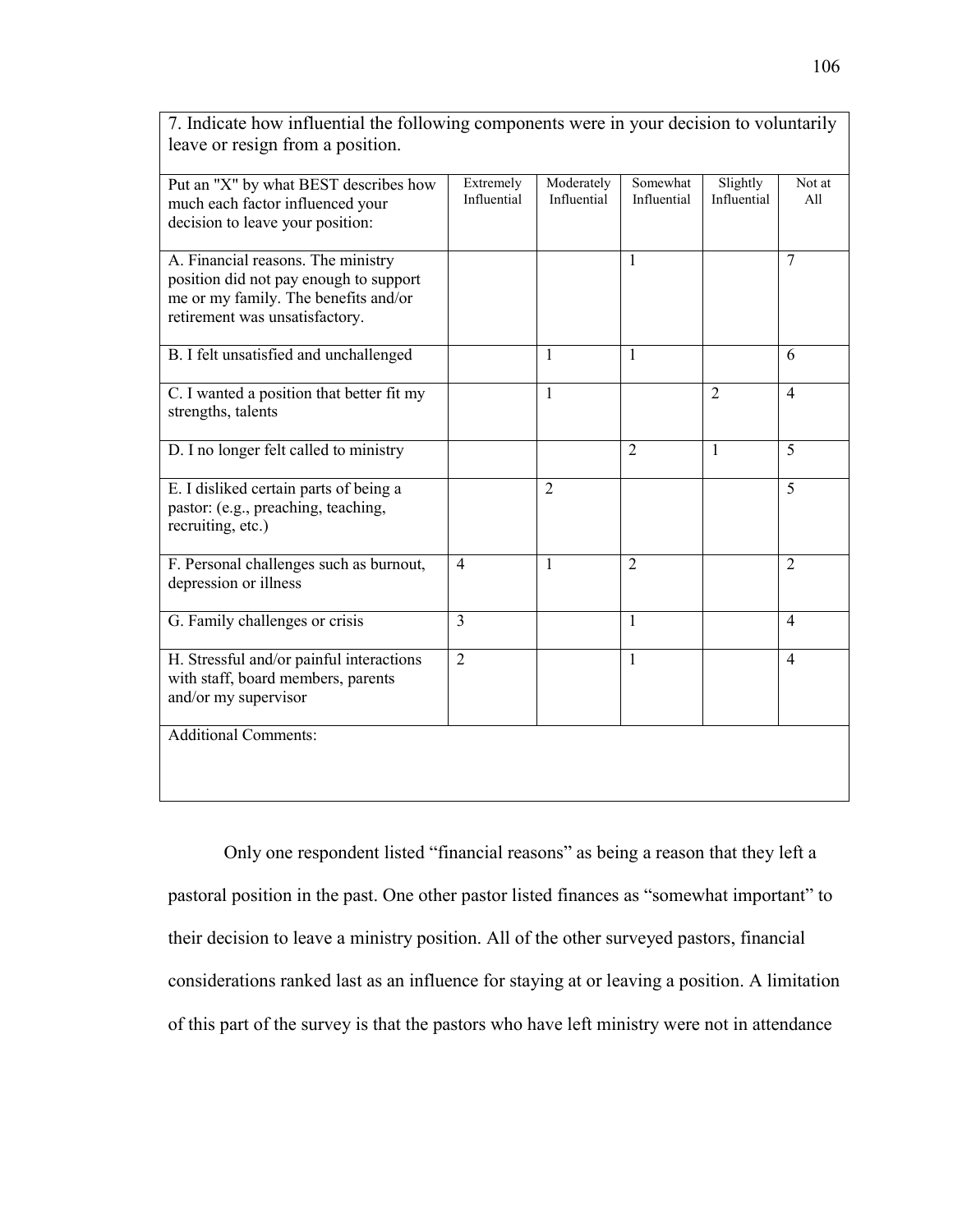at these training events. Finances may have been a factor for pastors who decided to leave ministry permanently.

Only one respondent said that they left a ministry position because they were not sure if they were called to ministry anymore. All other respondents indicated that when they left their last position they still felt called to full-time ministry. They did not leave because they disliked pastoral duties such as preaching, teaching, visitation etc.

8. In the past 6 months, have you seriously considered leaving your current vocational ministry? (Choose one)

A. I did not seriously consider leaving my ministry position.

B. Once in a while. But in all, I'm happy in my position.

C. I sometimes consider leaving my current ministry position. I don't think this is where I will be in five years.

D. I think about leaving my current position several times a week.

E. I have decided to leave my current position of ministry.

F. I am planning to leave vocational ministry entirely.

G. I have already left ministry.

Eighteen pastors did not consider leaving their position. Four pastors chose "B".

No pastors chose C. Five pastors thought about leaving several times a week. No one

chose E. Fifteen pastors said that they are planning to leave ministry entirely. Two

pastors had left vocational ministry and are only volunteering now.

9. At your last ministry position, if you left voluntarily, at what point did you alert your church, supervisor of your intent to leave that position? (Choose one)

A. Six months to a year ahead of time, so we could prepare for the transition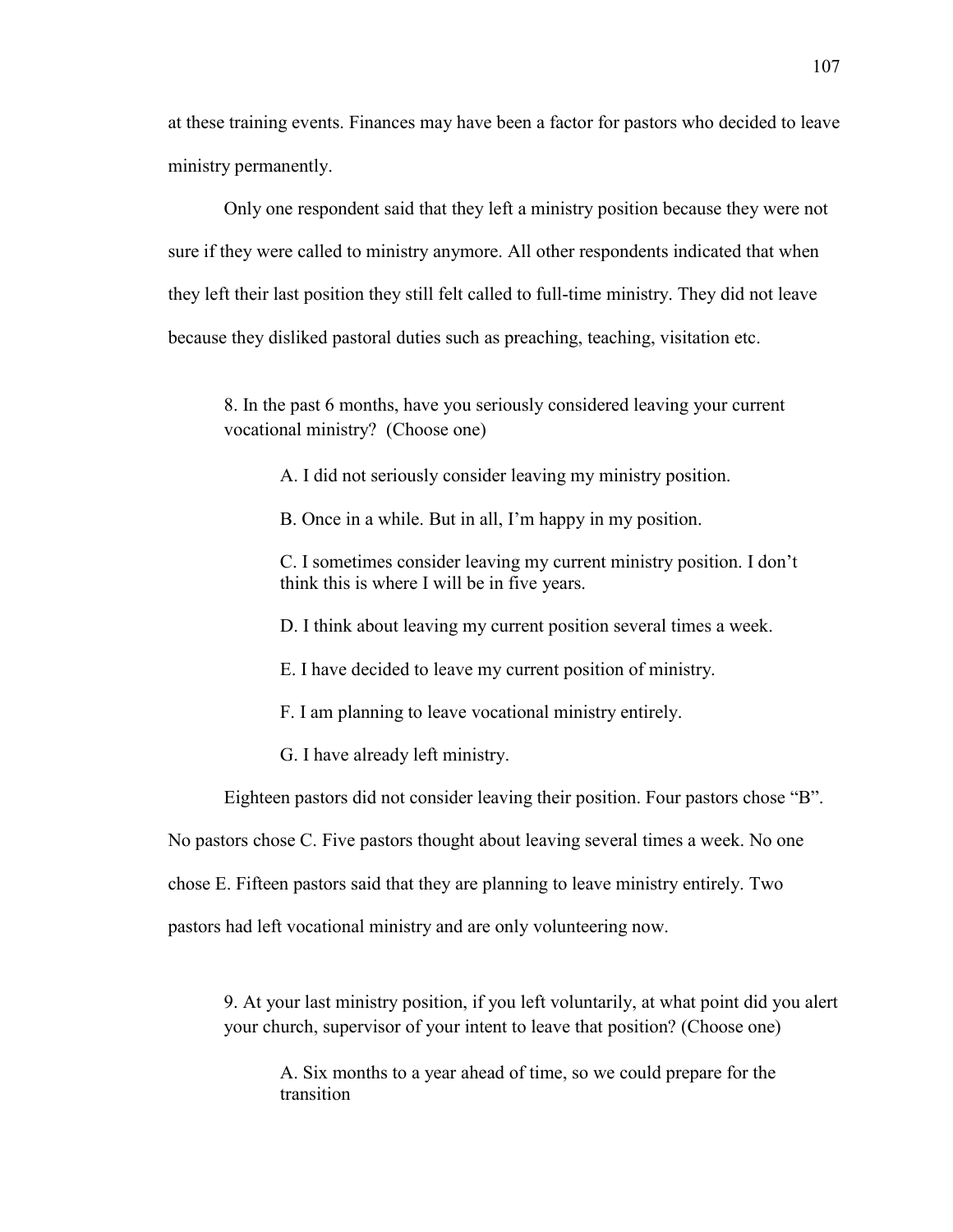B. I gave one month's notice

C. I gave 10-14 days' notice that I was leaving.

D. I left without notice.

E. N/A

Three pastors gave six months' notice that they intended to leave their position.

Four pastors gave one month's notice. Many of pastors surveyed, 17, gave 2 weeks'

notice when they left. No pastors responded that they left without notice. No pastors

chose D. Eighteen pastors said this was not applicable, because they had not yet left a

position.

10. Which answer best represents your mood in the weeks, months following your departure from your ministry position? (Choose all that apply)

A. Relief that it was over.

B. Excited to move on to the next chapter.

C. Exhausted and in need of rest and recovery

D. Grieving over the loss. Perhaps experiencing depression, confusion and withdrawal

E. N/A

F. Other  $\overline{F}$ 

Six pastors expressed relief that their transition was over. Twelve pastors felt excited to move on. Two pastors admitted feeling exhausted and in need of rest. Nine pastors grieved over the loss of their former position. Fifteen pastors said that this was not applicable to them. None of the pastors chose F.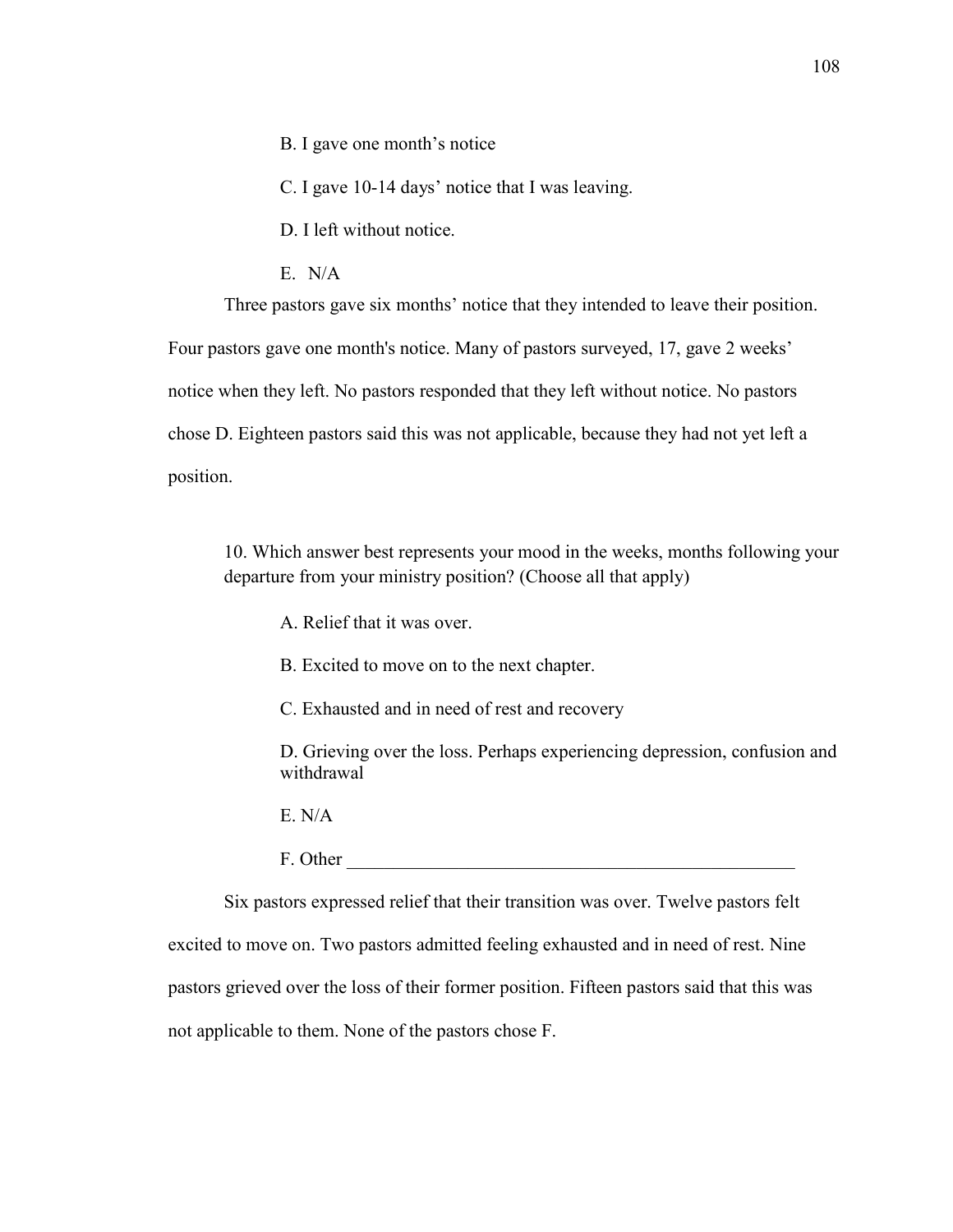One former pastor that struggled with deep grief left this comment about his experience leaving ministry: "Many friends that I had once had in the ministry, now called me a backslider, and a sinner doomed for hell. My former friends demanded my return to the ministry. One minister called me a coward for leaving the ministry, saying that I owed my life to the church. Their behavior and conduct only hardened my heart against the church and Christians."

11. How would you describe the work environment when you left your last position? (Choose all that apply

A. Healthy, stable place to work.

B. Detached. Our staff did not argue, but we also rarely interacted.

C. Toxic. Gossip, arguing, power plays, mostly negative interactions

D. Highly Stressful. Stress that was nearly constant.

E. Other

 Sixteen pastors felt that their ministry position was a healthy place to work. Only one pastor indicated that their last work environment was detached. Only one pastor described his previous work environment as toxic. Fifteen pastors said that their work environment had been extremely stressful. Eleven pastors chose "E," saying that none of the above situations described their previous church ministry environment.

12. How has your current ministry affected you personally? (Choose one)

A. No effect, really

B. Serving in ministry has benefitted my physical and mental health.

C. Serving in ministry has negatively affected my physical and mental health.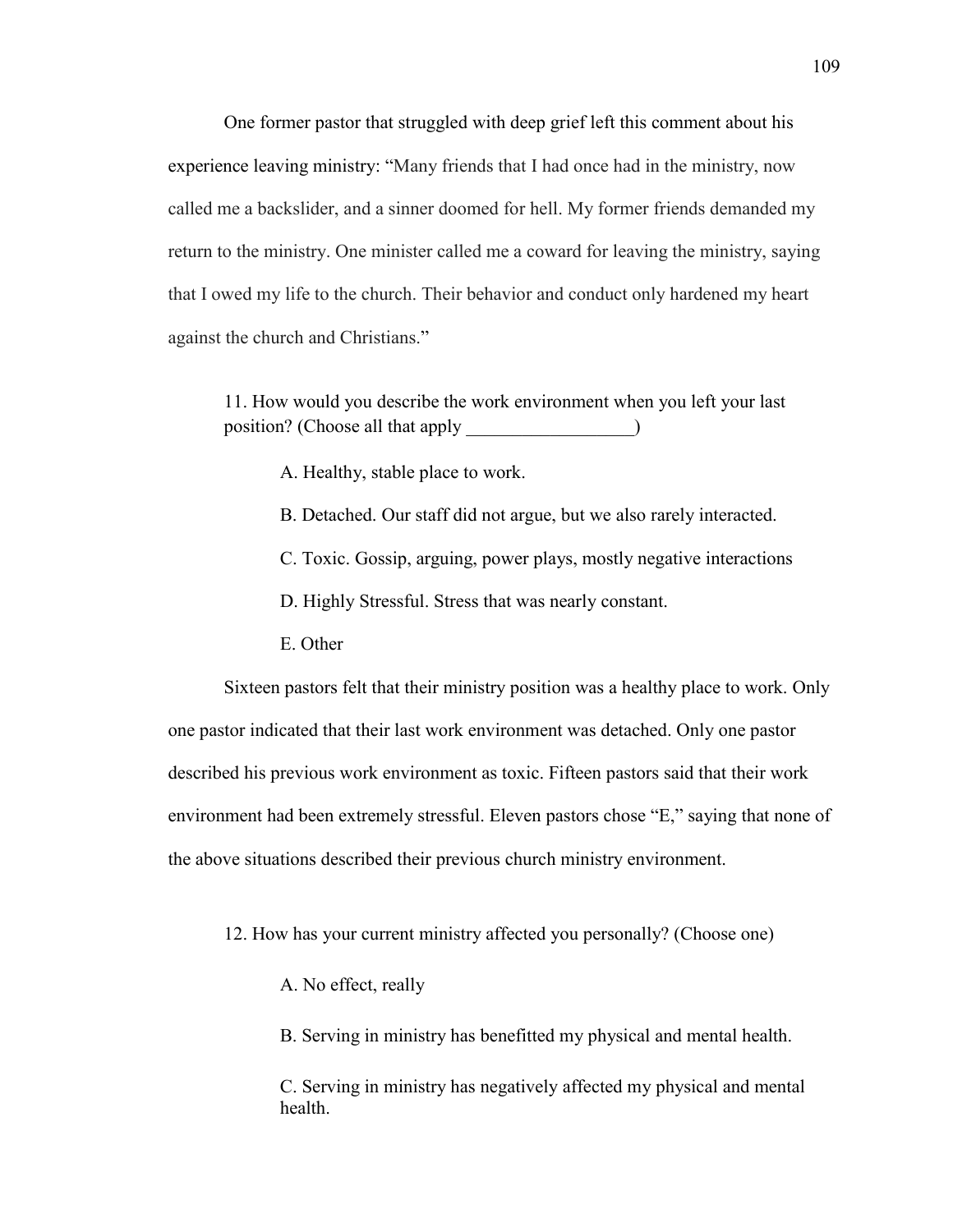D. Other:

Twenty-one pastors did not believe that their ministry has affected them personally. Ten pastors said that being in ministry has benefitted their health. Thirteen pastors said that their ministry has negatively affected their health. Only one pastor chose "D" meaning "other." They did not explain why.

- 13. How has serving in vocational ministry affected your family? (Choose all that apply)
	- A. No effect, really.
	- B. Our family has benefitted from my serving in ministry.
	- C. My spouse has been negatively affected by my occupation.
	- D. My children have been negatively affected by my occupation.

Twenty pastors said ministry had no effect on their family. Seven pastors claimed that ministry has benefitted our family. Five pastors said that their spouses have been negatively affected by the pastor being in ministry. Twelve pastors indicated that their children have been negatively affected by the pastor serving in ministry.

14. One a scale of 1 to 10, with 1 being not stressed at all and 10 being unbearable stress, what would you rate your ministry stress level?

 Eight pastors answered "3." Ten pastors answered "5," and four pastors answered "6." Fourteen pastors answered "9." Eight pastors left this question blank.

15. If you were to encounter difficulty in ministry, which of the following strategies would you try? (Choose all that apply)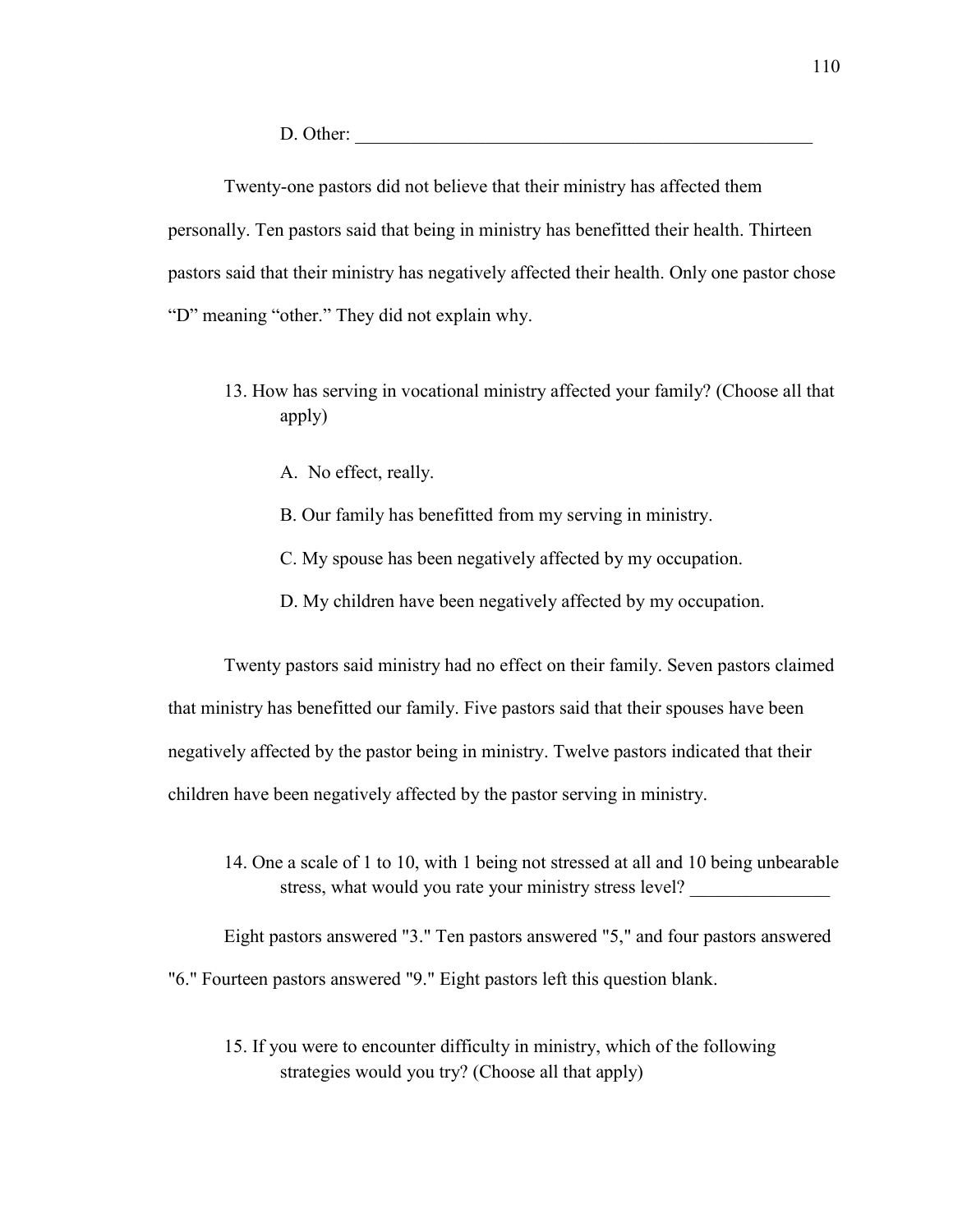- A. Professional Counseling
- B. Exercise
- C. Sabbatical
- D. Further education/training
- E. Vacation
- F. Asking for help from denominational leadership

Seven pastors have/would try counseling. Five pastors have/would try exercise. Four pastors have/would try taking a Sabbatical. Six pastors have/would try taking a vacation. Three pastors have/would try furthering their education.

Only two pastors indicated that they would seek help from their denominational leadership. Both of these pastors were male. None of the female respondents said that they would go to their denominational leadership for help. One of the male pastors wrote, "I would not contact my District officials. The District officials are there to preserve the church, not the pastor. They usually cannot help you except perhaps to help you leave." However, a different pastor commented, "I am in ministry today because of the call of God and the fact that district leaders believed in my ministry. I am thankful for them!"

16. Do you feel supported by the lead pastor, board and staff in your current ministry?

- A. Definitely Yes
- B. Probably Yes
- C. Uncertain
- D. Probably Not
- E. Definitely Not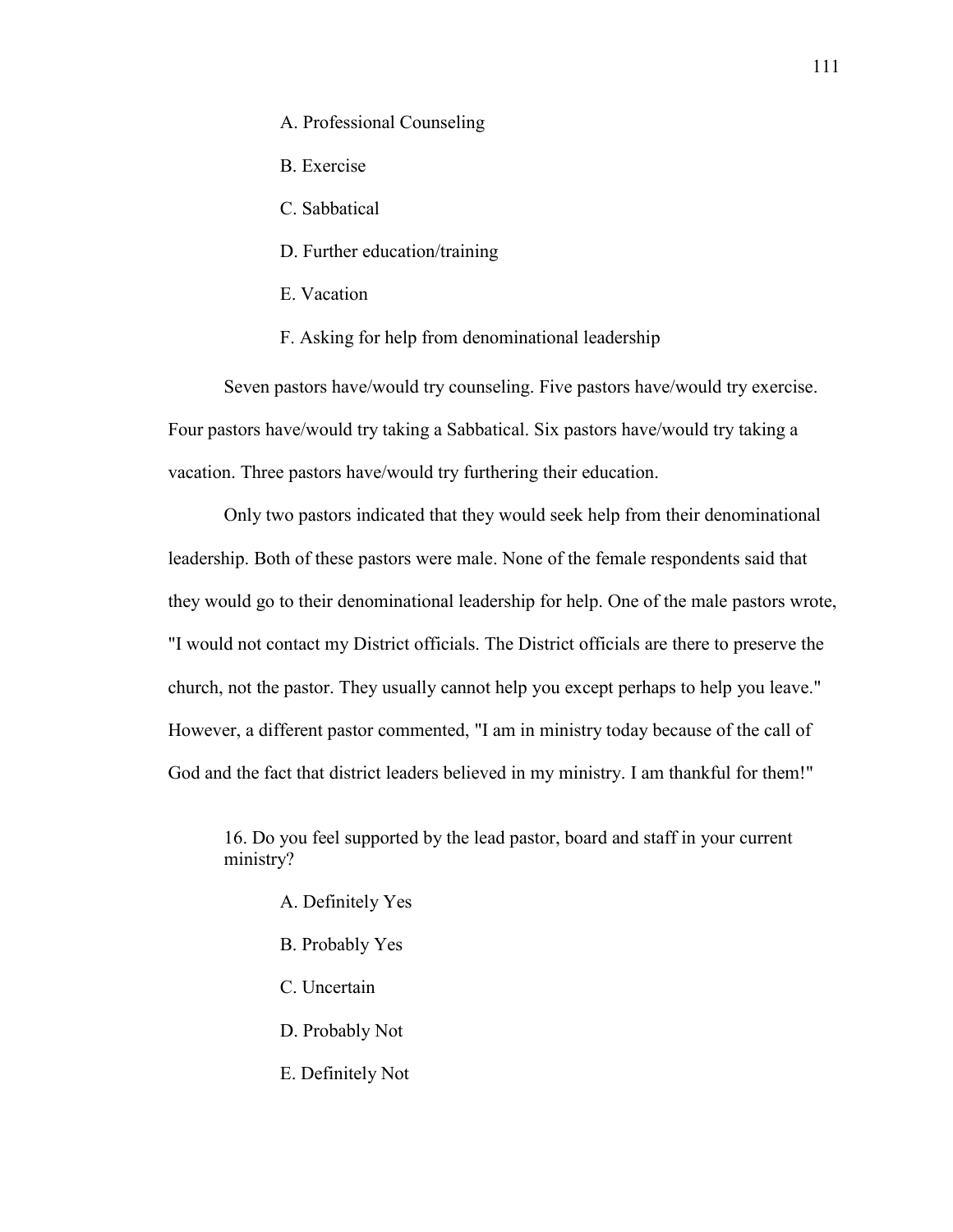Twelve pastors said that they definitely feel supported by the leadership of their church. Four pastors are fairly sure that their leadership supports them. None of the pastors indicated that their church leadership definitely does not support them. Five pastors were unsure if their leadership supports them. Four pastors feel that their church leadership is probably not supportive of them. Six pastors said that this question did not apply to them.

17. Do you believe high pastor turnover is a real problem, and if so, why?

Some of the respondents left this section blank. Here are the answers of those who chose to respond:

 "Yes, right now in the conference our church is part of, just in one leaders area of 250 churches there are 100 pastors currently looking for new churches- or new jobs outside of the church. Churches and pastors are an important part of our communities."

 "Yes, because it's hard to have a great impact and a long-lasting effect if we're in churches and roles for a short amount of time."

 "Yes – I feel many people enter ministry with unrealistic expectations. I feel that some are not truly called, and treat it as a job rather than a calling so when problems surface, it is difficult for them to navigate."

"Yes, because pastors are not committing to a church for the long haul."

18. What do you think the church could do better to support their pastors, leaders?

Some of the respondents left this section blank. Here are the answers of those who chose to respond:

 "We pastors need Sabbaticals, regular counseling, and good accountability for staff."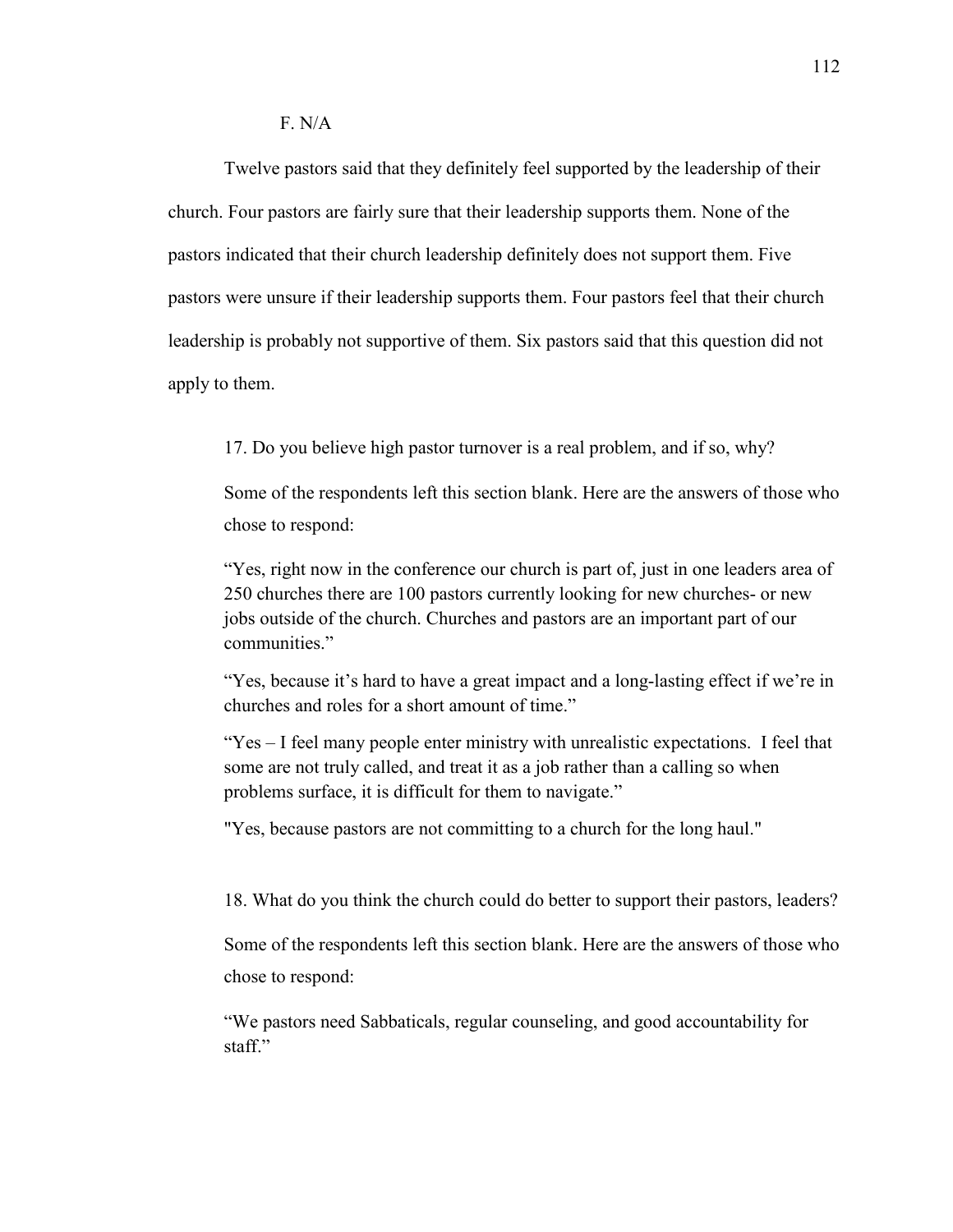"We definitely need some kind of rejuvenation program for our pastors, put together by someone with experience."

 "For me, I would say nothing, but then again, I have changed my perspective to serving and taking care of others, rather than expecting people to take care of me. I try to keep the mindset that I get to serve, not have to serve. This is something I picked up when working with Tommy Barnett, and it was a game changer for me. I don't expect to have special treatment from anyone."

 "There could be better communication between all workers and pastors and leaders and appreciation for what they do."

 "Make a purposeful space for women, and an accompanying support system (with clear, transparent accountability and discipline for those who violate the theological norms around this)."

"Church members need to pray and volunteer to serve."

 "Honoring them and blessing them with time off, finances, allowing them to be human too."

 "We should be taking care of one another in our churches. Staff should be given tools and training to help them grow and be effective. They should be supported both professionally and personally.

 "Be clear and realistic with expectations. Key leadership should 'have their back' when there are complaints. Complaints and suggestions need to be taken into consideration, but help to weed out what is truly important is necessary. Pastors may need help with this. They often take things very personally, as being a pastor is a very relational job.

"Even if money is in short supply, time off and personal/professional development should be factored into the budget- even if it's in small ways (reading books as a staff or leadership team, etc.)"

19. Are there any additional comments you would like to make regarding your

experience with leaving a ministry position?

Some of the respondents left this section blank. Here are the answers of those who chose to respond:

"Several of the church board members and leaders requested my resignation after three years and a successful church remodeling program. They brought it to an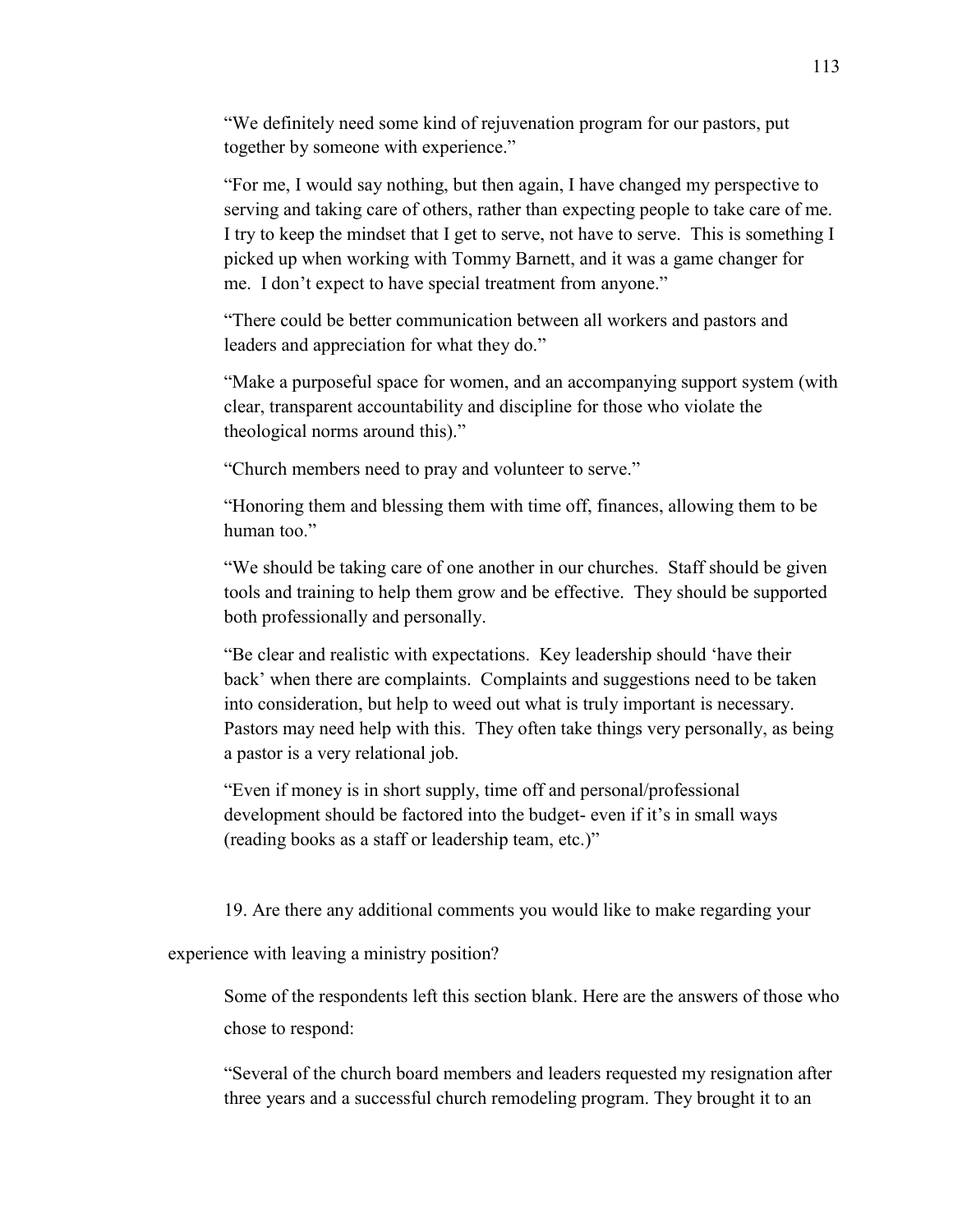unsuccessful all church vote with their 6 votes being the only ones against me. They then left the church. However it changed the church and it changed me. I left one year later and never returned to ministry except on a volunteer basis. Usually I assist my wife or my children or the pastor but never taking a leadership role by choice. My family and I definitely benefitted from my departure from fulltime ministry. I am not sure if pastoral attrition is a problem or not."

"I've left 5 churches. All have been smooth except one. That pastor was a narcissist. It started out good then went south but so has every departure on that team. After 8 years the relationship was restored today 15 years later we are friends because I fought for it. I did go to counseling with a therapist who specialized in helping people who worked for a narcissist. I could not change others but I could fix me. I have spent my life telling boys and girls that forgiveness works and I am determined to model that. I will not quit."

"I was very professionally happy at that job, but not personally so. Life was very lonely. It was a very transient population, and it hurt to make good friends, then for them to move away in a year or two."

"Thankfully all my transitions have been very good and I still have a good relationship with former pastors."

"After years of working on staff, I didn't feel part of a team. Rather I felt like I was on an island trying to figure out my area of ministry on my own. I had several wonderful and committed volunteer leaders, but they all had other jobs and responsibilities. I felt the weight of the ministry on my shoulders. There were difficult staff dynamics, and my relationships with those staff members were important to me."

"I've honestly never seen a church do this well. Either things were shrouded in secrecy (when a pastor did something inappropriate), or the truth is bent/broken (when the church wrongly terminates someone's employment). The church needs to get MUCH BETTER at handling conflict, and being transparent but respectful through it."

"When I left, it would have been nice to have someone to turn to- leaders or District- to help me regroup from my hurt state. We could have used someone to bring healing and support so we could have turned around faster into another ministry."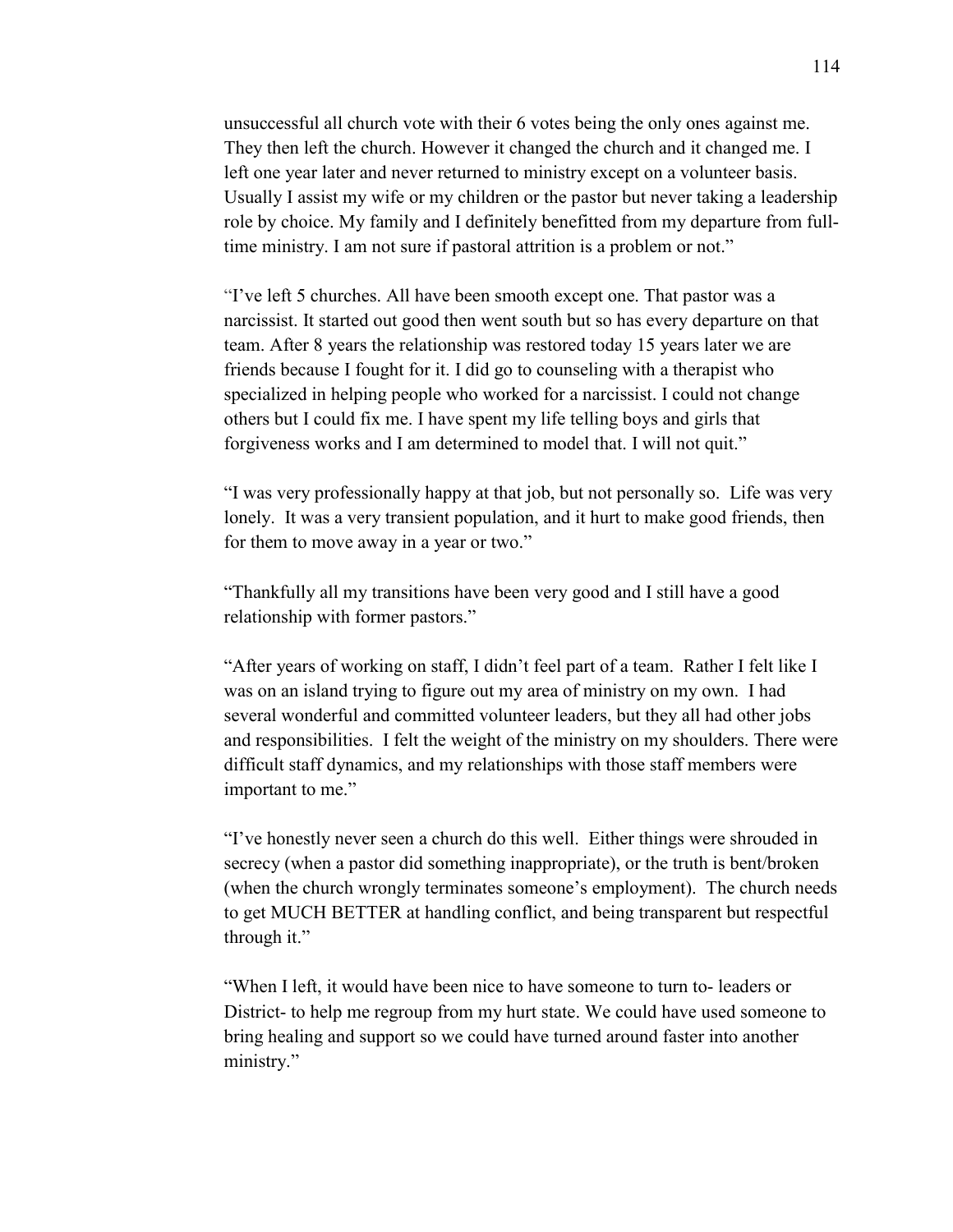## **Survey 2**

The researcher designed a second survey, this one through social media, asking ministers about the health of their church (See Appendix D). Over two hundred ministers, ministers about the health of their church (See Appendix D). Over two hundred ministe<br>some senior pastors and some staff pastors, responded from all over the United States.



Figure 5 Survey Two, Participants Locations

Roughly 3.8 percent of respondents said that their church was definitely Roughly 3.8 percent of respondents said that their church was definitely<br>emotionally unhealthy. About 4 percent said that they did not feel that their church leadership was listening to them. Nine percent said that they would not feel safe to tell anything personal to someone at their church.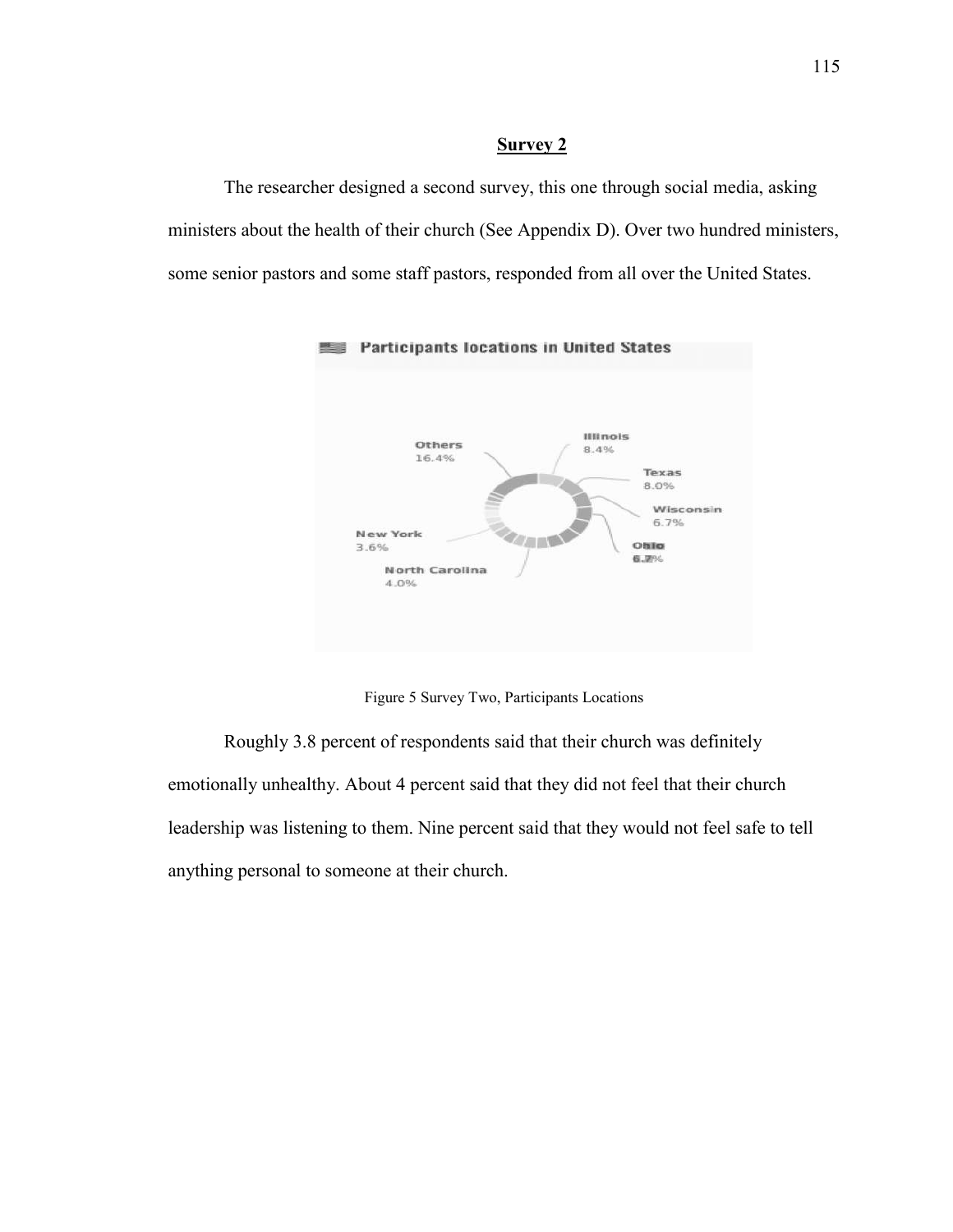| Do you feel connected at your church?<br>238 answers | It is a supportive family. I could share my struggles with my<br>church.              | 190 votes | 79.8% |
|------------------------------------------------------|---------------------------------------------------------------------------------------|-----------|-------|
|                                                      | We do not talk or interact much as a church. But my church<br>might help in a crisis. | 26 votes  | 10.9% |
|                                                      | I would not feel safe to share personal struggles with my<br>church.                  | 22 votes  | 9.2%  |

Figure 6 Do Pastors Feel Connected at Their Church?

| Almost 7 percent of respondents felt that there was too much conflict in their       |                                                                                                    |                    |  |  |
|--------------------------------------------------------------------------------------|----------------------------------------------------------------------------------------------------|--------------------|--|--|
|                                                                                      | church and that the conflict was not always handled well. Forty-three and a half percent           |                    |  |  |
|                                                                                      | of respondents said that their church is interested in and is actively working towards             |                    |  |  |
|                                                                                      | being more emotionally healthy, but they are not quite "there" yet.                                |                    |  |  |
| Is your Church Emotionally Healthy?<br>238 answers<br>View chart                     | Yes. Our church focuses on Grace, growing together etc. I feel supported and listened to.          | 45.8%<br>109 votes |  |  |
|                                                                                      | It can be. We are trying to be more emotionally healthy. But we still have issues to work through. | 43.7%<br>104 votes |  |  |
|                                                                                      | We have never thought about emotionally health as a church.                                        | 5.0%<br>12 votes   |  |  |
|                                                                                      | No. I don't feel supported or listened to. There is too much gossip, legalism etc etc.             | 3.8%<br>9 votes    |  |  |
|                                                                                      | Other                                                                                              | 1.7%<br>4 votes    |  |  |
|                                                                                      | Figure 7 How Pastors View the Emotional Health of Their Churches                                   |                    |  |  |
|                                                                                      | In the survey for this project, 19 percent of respondents said that their church was               |                    |  |  |
|                                                                                      | emotionally unhealthy. That is almost one-fifth of churches. When a church becomes                 |                    |  |  |
| emotionally unhealthy, it can take congregants time, work and even counseling to get |                                                                                                    |                    |  |  |

Figure 7 How Pastors View the Emotional Health of Their Churches

In the survey for this project, 19 percent of respondents said that their church was emotionally unhealthy. That is almost one-fifth of churches. When a church becomes emotionally unhealthy, it can take congregants time, work and even counseling to get past the damage that has been done. Sustained time in an emotionally unhealthy church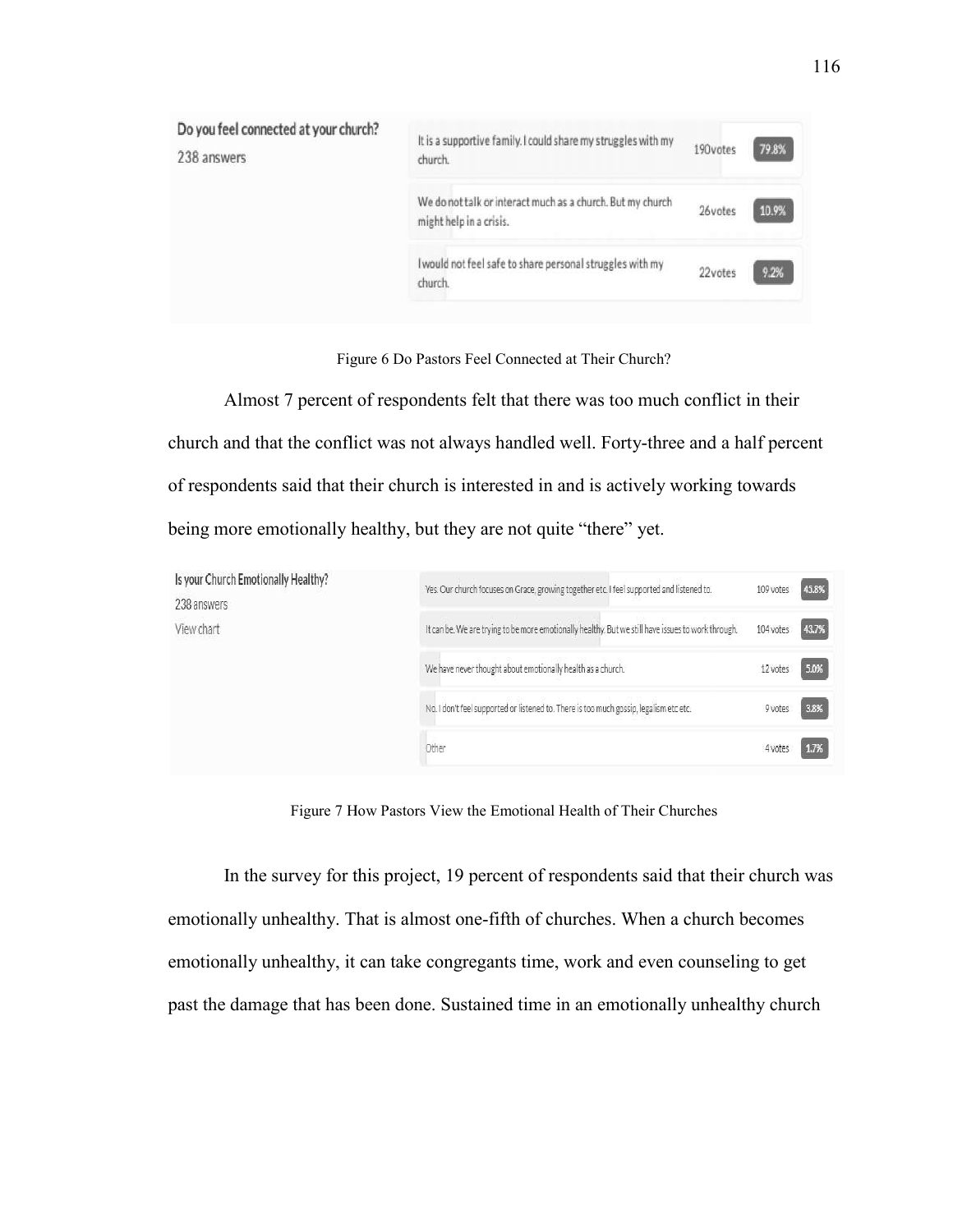environment can cause lasting depression, loss of self-esteem and even self-destructive thoughts.<sup>272</sup>

# **Qualitative Data**

*Interview #1*

The researcher interviewed a former classmate from North Central's pastoral

studies department. The interviewee will be referred to as "Student 1." Student 1 saw a

lot of success in ministry initially and was a sought-after speaker for many district and

national events.

 Researcher: How long have you been in vocational ministry? What helped you stay in ministry?

Student 1: I stayed in ministry full-time for 23 years. My commitment and desire to serve the Lord was a huge factor in staying in ministry. But also, this is all I was ever trained for. And leaving ministry to do something else, scared the crud out of me. So lack of ability in other areas kept me in ministry for probably too long. (Sad, I know)

Researcher: Tell me about some of the challenges you faced in the course of your ministry?

Student 1: The biggest hardship I faced was family/ministry balance. When I worked hard enough to succeed big time in ministry, my family suffered. When I worked at family enough to make it succeed well, ministry suffered. The other was…. my personal walk with God. Because I was studying scripture regularly to teach, I neglected Scripture study to simply grow in my walk with God. Now that I'm out of vocational ministry (volunteering)…. My ability to find balance in family is easier and my walk with God better. Keep in mind, had my walk with God been stronger, my family/ministry balance would have been stronger as well.

Researcher: Did you ever experience a major crisis in your ministry? If so, did you try to reach out to your District leadership for help?

Student 1: So I did have a crisis in ministry. Well…. Actually a crisis in family that effected ministry. In 2020, my wife informed me that she had been having an affair. My 3rd call was to my district. They were very supportive in the first few weeks. The

 <sup>272</sup> Dave Burchett, *When Bad Christians Happen to Good People: Where We Have Failed Each Other and How to Reverse the Damage* (Colorado Springs, CO: WaterBrook Press, 2011), 31-33.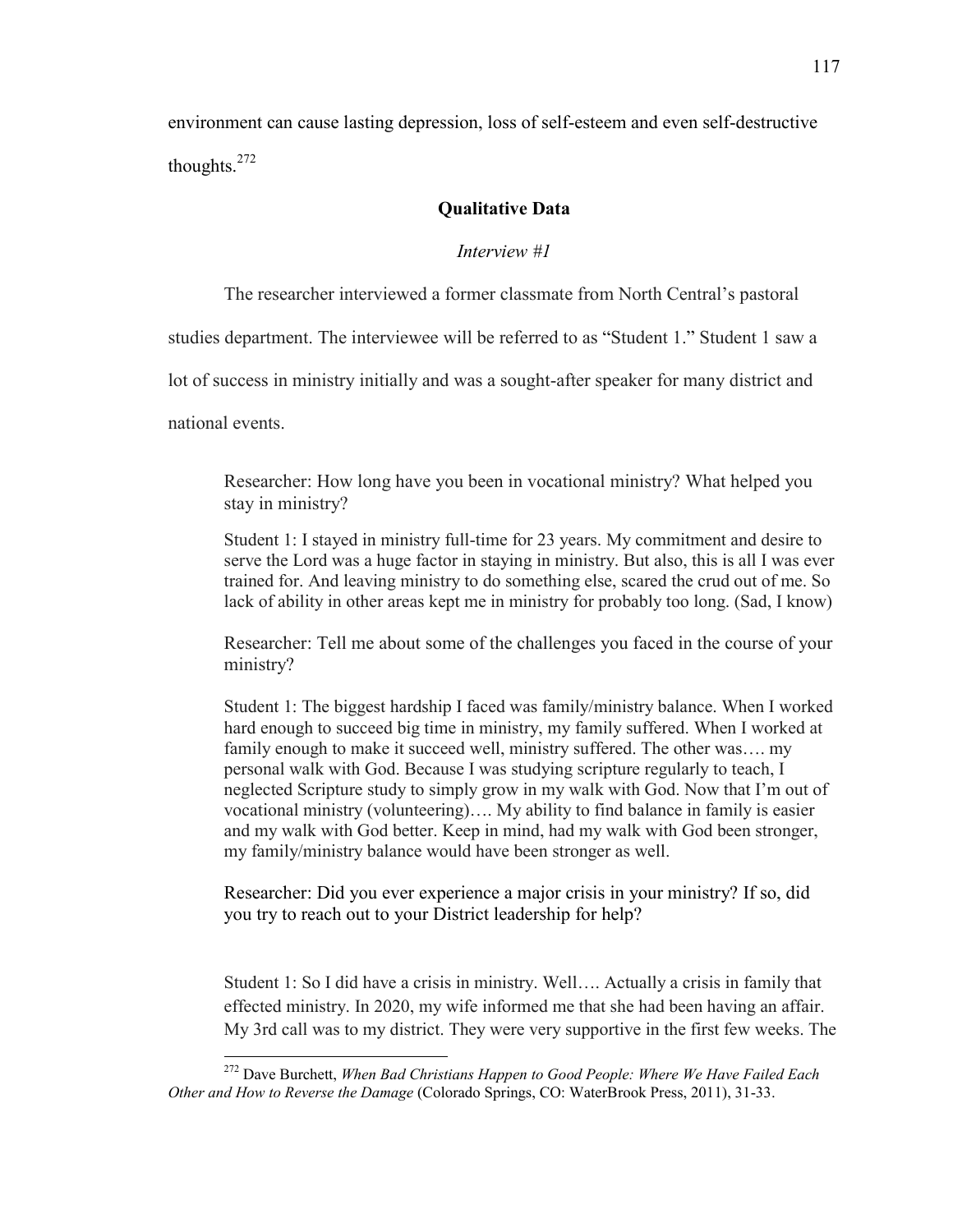divorce took place over the next 3 months. And I heard nothing for months. Until it was time to have an interview to determine if I could keep my credentials. They allowed me to keep them. But I never really felt support from the district. But they didn't hurt me either. They just basically ignored me. I found my own counseling. I found my own accountability. I found a new church. And got involved. Actually… I had one person in the district talk to me semi-regularly. But we didn't talk about my personal life much. So would I go to my District officials in a crisis now? I may inform them, but I wouldn't count on them for help and support. They are too busy dealing with district ministry issues, they don't have time to deal with a single minister. If I remarry, I will have to have another interview and paperwork process to keep my credentials.

Researcher: Are you in ministry now?

Student 1: I am not in vocational ministry now. I work a "secular job," which I enjoy, and I volunteer quite a bit in ministry. It took me awhile to learn new skills in order to support myself. But I am still passionate about the ministry that I do.

## *Interview #2*

 The researcher contacted a former classmate, from the NCU graduating class of 2000. Student 2, who will be referred to by the pseudonym "Milo," graduated full of excitement and eager to jump into a lifelong career as a pastor. He immediately took on a full-time ministry position. Unfortunately, Milo dropped out of ministry permanently after only 4 years. Milo explained to the researcher that he was verbally and mentally abused by his senior leader. Milo described his former senior leader as "duplicitous, narcissistic, controlling and manipulative." Milo did not tell his wife, or anyone else, the truth about what was happening. Milo's depression worsened until he was fighting suicidal impulses. What Milo had to say was disturbing, but the researcher felt it was important to include Milo's experience. These are Milo's own words on why he left pastoral ministry.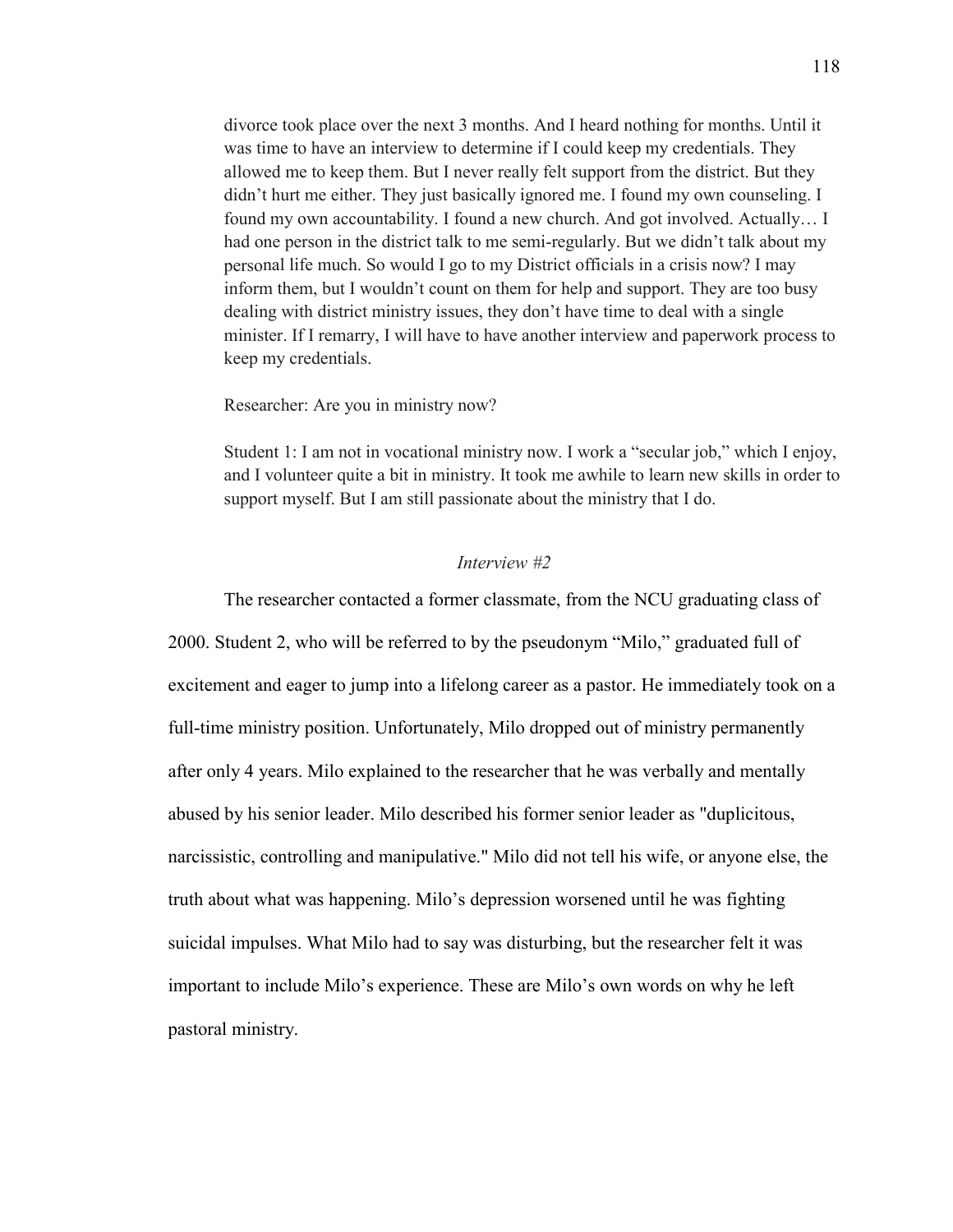Researcher: Why did you decide not to kill yourself?

 Milo: There is no way I am going to allow this man to steal my children's father from them! I decided that the next time he tore into me, I'd just quit. Without fail, he did the next day, and I firmly resigned without hesitation or remorse. I had nowhere to go, but it didn't matter. I'd rather be penniless and homeless, but free rather than spend one more moment in that position.

Researcher: Did you try to go to your District overseers for help?

 Milo: I did call my District denominational overseer. I truly thought that this happened because no one knew. If someone knew the truth, there would be accountability. My overseer did not seem to be listening to what I said...He quickly dismissed my concerns and then refused to talk to me anymore about the situation...That was the moment. That was the precise moment when I vowed to never return to the ministry. I would never give my time, talents or my energy to anything as corrupt and dirty as the church ever again! I yelled, I screamed, I sobbed until I had no more tears.

Researcher: How did your marriage fare during this experience?

 Milo: It just about ended my marriage. When I came home defeated, exhausted and angry, my wife would begin to relentlessly interrogate me as to what went on at the office. Even though the division lasted only 3 weeks it drove a massive wedge into our marriage...It would be 5 years before we were able to finally let it go and start to forgive.

 Researcher: With enough counseling, or down the road, would you consider going back into ministry?

Milo: Never. I am too broken to do ministry now and nothing will ever fix me.

Researcher: Can you describe your relationship with God right now?

 Milo: A few years ago, I finally poured out my anger and rage at God for letting all this happen to me. God and I are on a lot better terms now. My wife and I are even volunteering at our church. As a result of her prayers I came back around to God and Christ. Through gritted teeth I began to forgive, and little by little I began to heal and let go. God began redeeming things in my life. God opened my eyes to how He WAS there with me through it all. God DID see what was going on, and He cared. I am now in a good place in every sense of the word.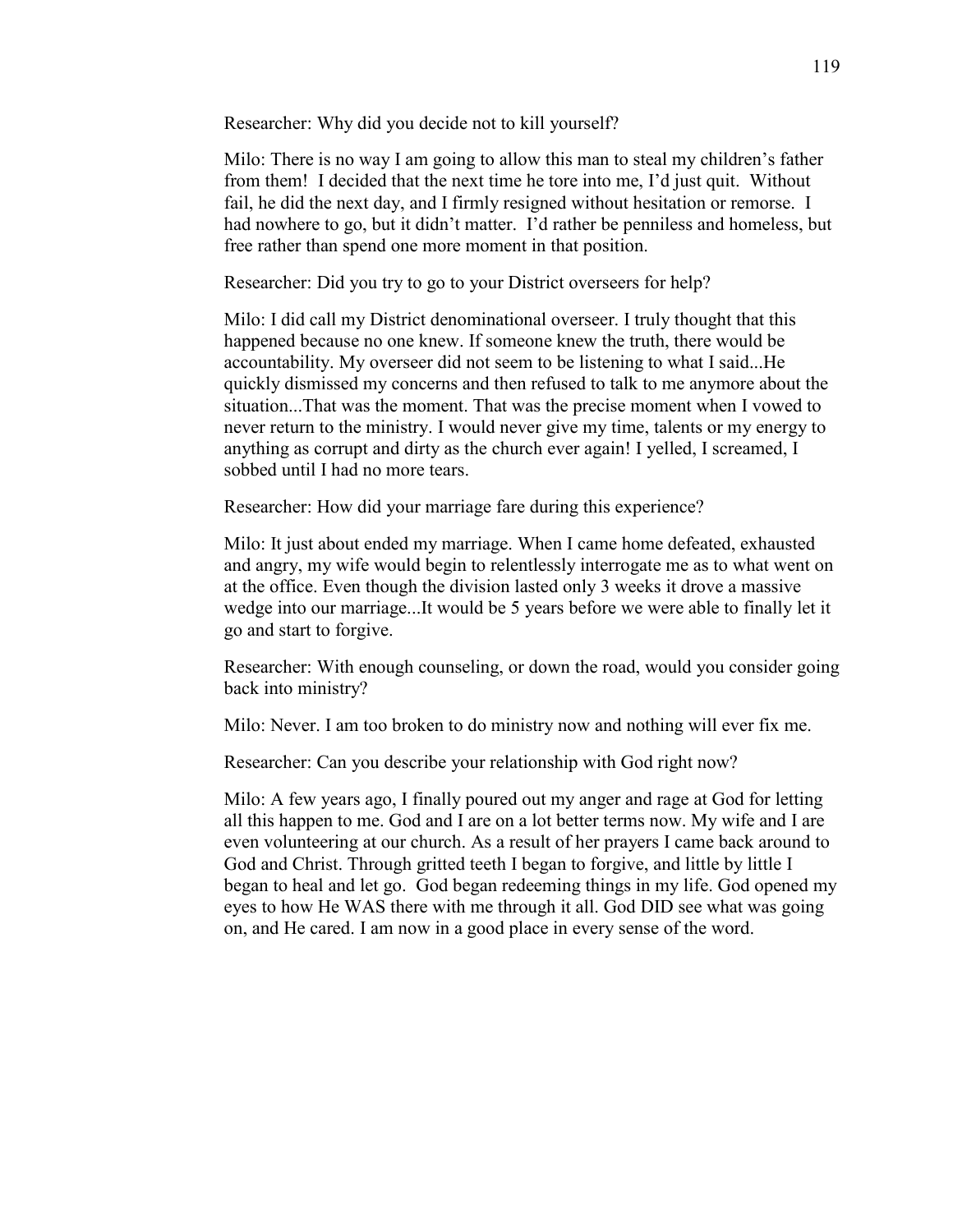#### *Interview #3*

The researcher's third interview was with a former classmate from NCU's

pastoral department. To preserve her anonymity, the researcher refers to her as "Student

3." Student 3 graduated from NCU, ending up in Africa as a missionary.

Researcher: What has helped you to stay in ministry for such a long time?

Student 3: I'm not really sure I could really pin down how long I've been "in ministry." Ministry has simply always been a part of my life. I started helping and even teaching in preschool classes as soon as I was old enough to babysit (age 11). In high school, I volunteered in the after school programs and continued teaching younger than me. I was never planning to be in "full time" vocational ministry. I planned to teach and volunteer in whatever church God led me to. When I left NCU to pursue classes in special education, I was hired as a children's church director (part-time). Somewhere in that time, I started realizing that I would much rather do children's ministry than elementary education. From there, I was hired as an assistant children's pastor. I didn't realize that the pastor who hired me was fine with me being an assistant but truly had no intention of having a woman, especially a single woman, in a pastoral position. I wasn't allowed to talk about my termination within the church for 2 weeks while the pastor went on vacation, which gave me a lot of time to think and pray. At this point in the story, I believe, comes one of the crucial choices that has helped me stay in ministry. My ministry mentors reminded me that honor is to be given to the office of a leader regardless of whether the specific leader in that office as "earned" or "deserves" the honor due him. I spoke respectfully of the pastor regardless of whether the person listening knew him or the situation, and 6 months later I was fully funded and on a plane to begin a 2-year term as a missionary associate. I truly believe that the way I chose to leave that position set the tone for many of years of ministry and allowed me to walk in favor on both continents. I met my husband in Africa. We have been in ministry in Africa together for nearly 13 years, and have 2 children who were both born here. We can't imagine ministry anywhere else.

My short answer is that I have stayed in ministry because of great family support, Godly mentors, choosing to stay humble, honoring authority, discipling others and choosing a great spouse. I firmly believe that your spouse can make or break your (family) ministry. My husband and I were each called to missions in South Africa before we met and married each other. Although we have different roles in the work of the ministry, it is OUR calling and we work it as a team. Ministry, for me, has always been more about who I am than what I do or whom I work with.

2. Researcher: What hardships have you encountered in the course of your ministry?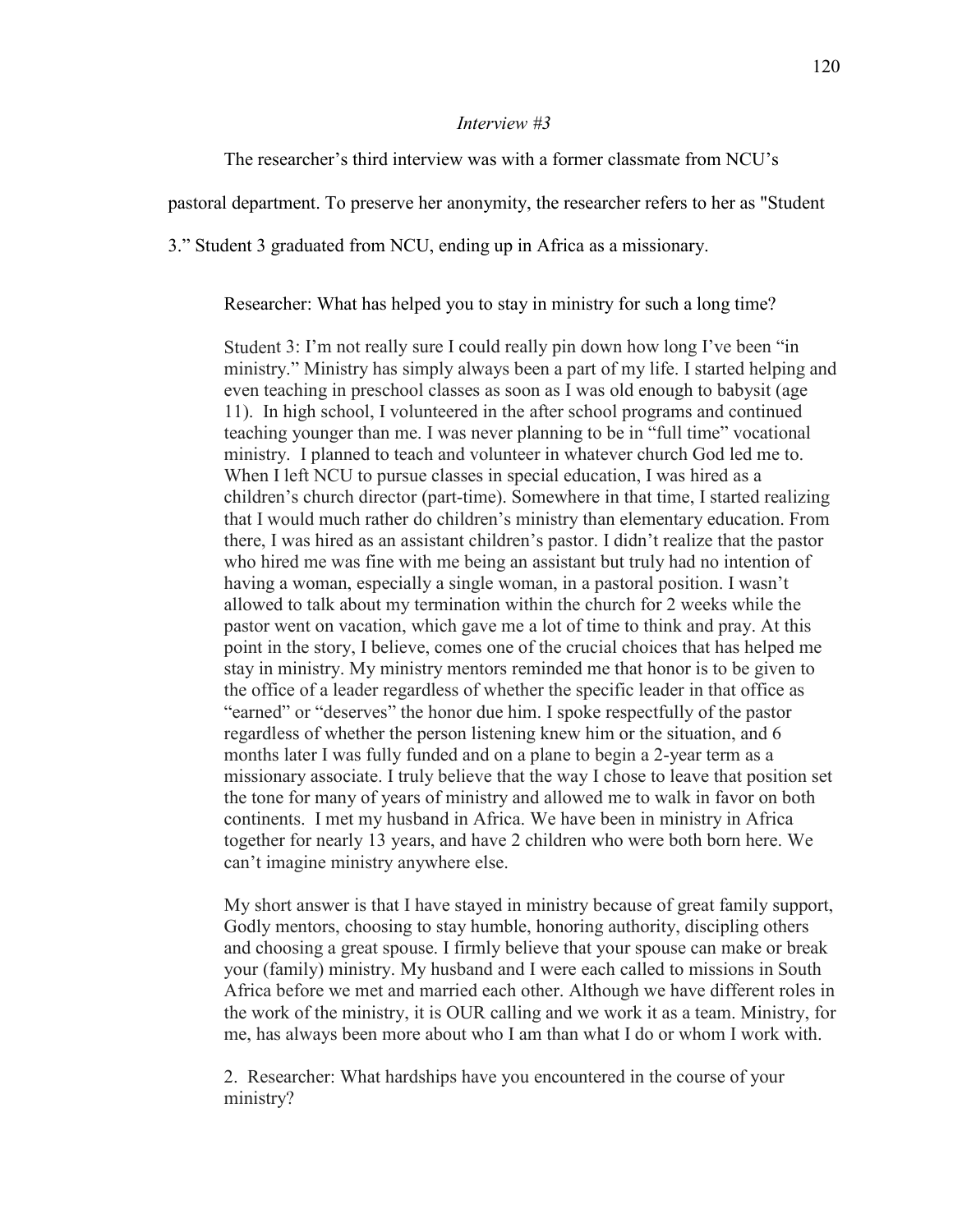Student 3: I feel a little weird talking about this one because I tend to remember how God intervened or what came of the hardship more than the actual hardships, but as I think about the word hardship, several things come to mind. It feels like a complaint list, but in reality is a list of ways God has made Himself known to me and helped me to trust Him more with each new season.

A. I have struggled more with internal battles such as whether it was "okay" for me, as a single woman, to be in full time ministry (conquered) Internal battles with insecurity and worthiness.

B. I have struggled with being a woman in ministry. I was actually fired by a pastor who didn't want a single woman in pastoral ministry. This only made my internal battles worse. Once I was hired as my husband's administrative assistant (he was hired as the children's pastor) when I had years of children's ministry experience, and he had none. On paper, I was the administrative assistant. However, in practicality, my husband and I simply ran the ministry together. The children referred to both of us as "Pastor," and we treated each other as such as well.

C. As a missionary, I frequently battle culture shock, loneliness, learning to live on another continent in other cultures. Like many other missionaries, I battle not having a lot of local friends at times. There really isn't much separation between ministry and life though. I struggle with living and ministering in a country that looks "first world" but functions "third world." Every day I am teaching, preaching, discipling, training, hiring, firing, working with, loving, and serving people in a completely different culture and language.

D. I worked at one point for a pastor who seemed to be easy to work with but was alternately distant and micromanaging depending on the week or mood. This pastor was the son of the late founding pastor whose somewhat overbearing though very sweet founding mother was still very much in the picture and influencing his decisions and leadership style.

3. Researcher: If you had a ministry crisis right now, would you go to your District leadership for help?

Student 3: This one doesn't really apply to me since I'm no longer a part of the AG District authority structure. We are missionaries under a different organization now. However, I/we do seek advice and counsel from our Board of Directors, mentors, family, and friends/peers in ministry. I believe it is crucial to honor those that God has placed around you and to be intentional about engaging with others in ministry who have more experience and/or wisdom in your field as well as those who have experience and/or wisdom outside of your specific field. I believe it is crucial to remain humble enough to ask for counsel and, at the same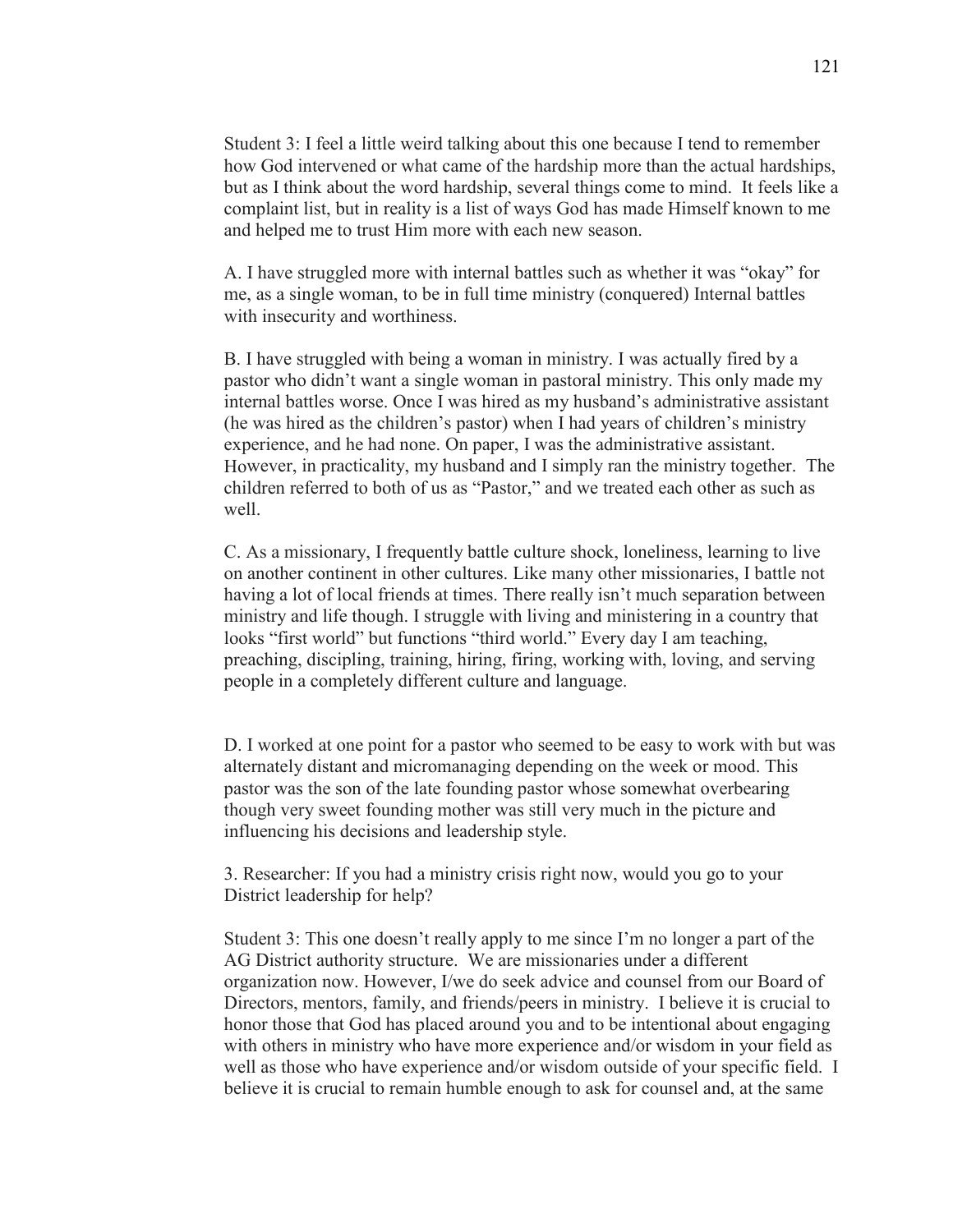time, creative and independent enough to come up with a few solutions on your own to discuss with those from whom you are seeking counsel.

Key Findings From Interviews 1-3, With NCU Pastoral Graduates

 1. Ministry can be very stressful for the minister and their family. Ministry can cause a terrible strain on the minister's marriage. All three interviewees agreed that a pastor's home life is a crucial indicator of ministry longevity.

 2. Students 1 and 2 did reach out to their district for help in a crisis. Each one was not satisfied with their district's response. Student 3 could not find a "good fit" within the Assemblies of God and became an independent missionary.

 3. Student 1 felt that he stayed in ministry "too long" because he did not have skills for any other career. He had to learn an entirely different trade in order to "take a break" from vocational ministry.

4. Students 1 and 2 benefitted from professional counseling.

 5. Students 1 and 2 expressed regret for overworking and becoming enmeshed with their ministry environment. Student 1 noted that if he did not work excessive hours his ministry "suffered." Student 3 lamented that there is no boundary between "ministry" and home life.

 6. Students 1 and 2 said that their relationship with God suffered due to their overworking and the stress of ministry.

# *Interview #4*

The researcher interviewed a professional counselor who serves with both Focus

on the Family and the Rocky Mountain District Restoration Team in restoring fallen

pastors. The researcher will refer to the counselor by the pseudonym "Smith" for

anonymity. Smith has been active in restoring fallen ministers for decades.

Researcher: Thank you so much for being willing to meet with me. Do you get a lot of calls to restore fallen pastors?

Smith: Oh yes. We have hundreds and hundreds of calls all the time. We get calls from pastors, churches, spouses…We stay very busy.

Researcher: What resources would you recommend for pastors or churches that are looking into pastoral restoration after a fall?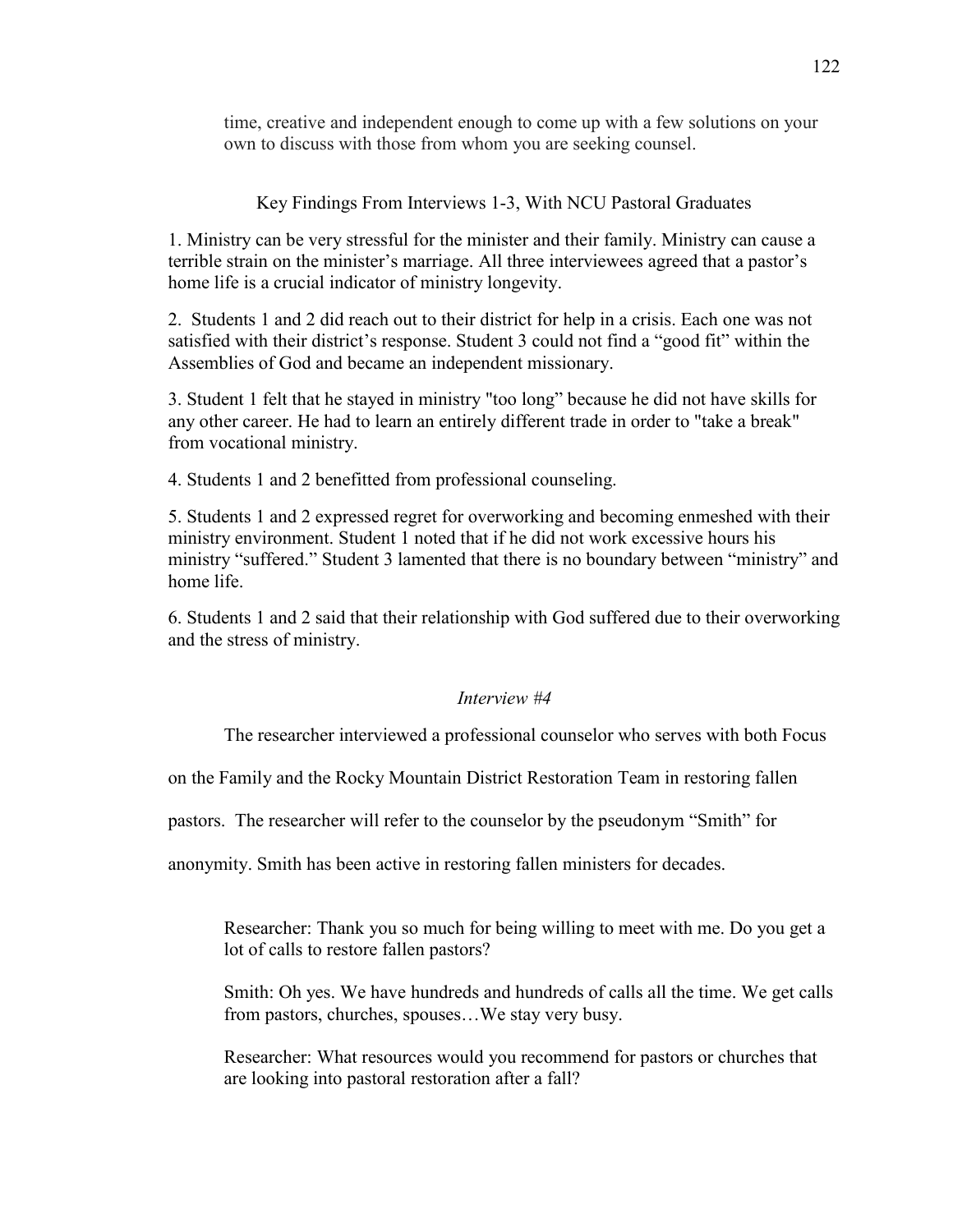Smith- Great question. Of course, I highly recommend the latest Focus on the Family pamphlet on restoring a fallen pastor. The newest version with all the latest resources it provides came out in late 2019. I actually designed the progressive restoration plan that is used in the pamphlet. Some other great resources we recommend are Can Fallen Pastors Be Restored by John H. Armstrong, Restoration Manual: A Workbook for Restoring Fallen Ministers and Religious Leaders by Thomas L. Pedigo and the official Assemblies of God position paper/plan on restoring fallen ministers. Of all the restoration papers of the churches out there, the Assemblies of God plan is the most comprehensive and the best we have seen. It includes a lot of detail.

Researcher: Thank you so much. What percentage of the pastors you work with would you say are successfully restored?

Smith: The numbers are not good. No matter which restoration program is used, the chances of a pastor being restored to full time ministry are not good.

Researcher: Why do you think that is? Why are more pastors not restored to ministry?

Smith: The biggest problem is the fallen pastor's attitude. In almost every situation, the pastor is forced into the restoration program by the spouse or the church, because they got caught in a moral failure. So many times the pastor's ego and pride are completely out of control. Every day we have pastors tell us, "Well, yeah, my wife has forgiven me, or she will soon. I prayed, and I'm sure God forgave me. So I'm back preaching on Sunday, right?" The overwhelming majority of pastors we work with will not accept stepping down from ministry for the two years that our program requires. Even when their credentials are taken away from them, the pastor usually "goes independent" and starts their own church. These pastors resist any form of submission or accountability, especially ongoing accountability. They want a quick fix. They are in such a hurry to "get this over with" that they do not fix the problems in their heart. You know how the Apostle Paul talks about how godly sorrow leads to repentance but worldly sorrow leads only to death? What I deal with day after day is "worldly sorrow." This is the sadness that the pastor got caught. This is a shallow, noneffective grief. True repentance does not grasp for positions. True repentance is truly sad because they are starting to see the level of pain and damage they have caused their spouse, their family and their church. The reason that too many pastoral restoration programs fail is that the minister will not submit to the restoration process, will not take a break from ministry to work on themselves and their marriage, and will not listen to the wisdom of the restoration team.

Researcher: I have heard you mention a "team" working on the restoration of a fallen minister. So you use a team approach to restoration?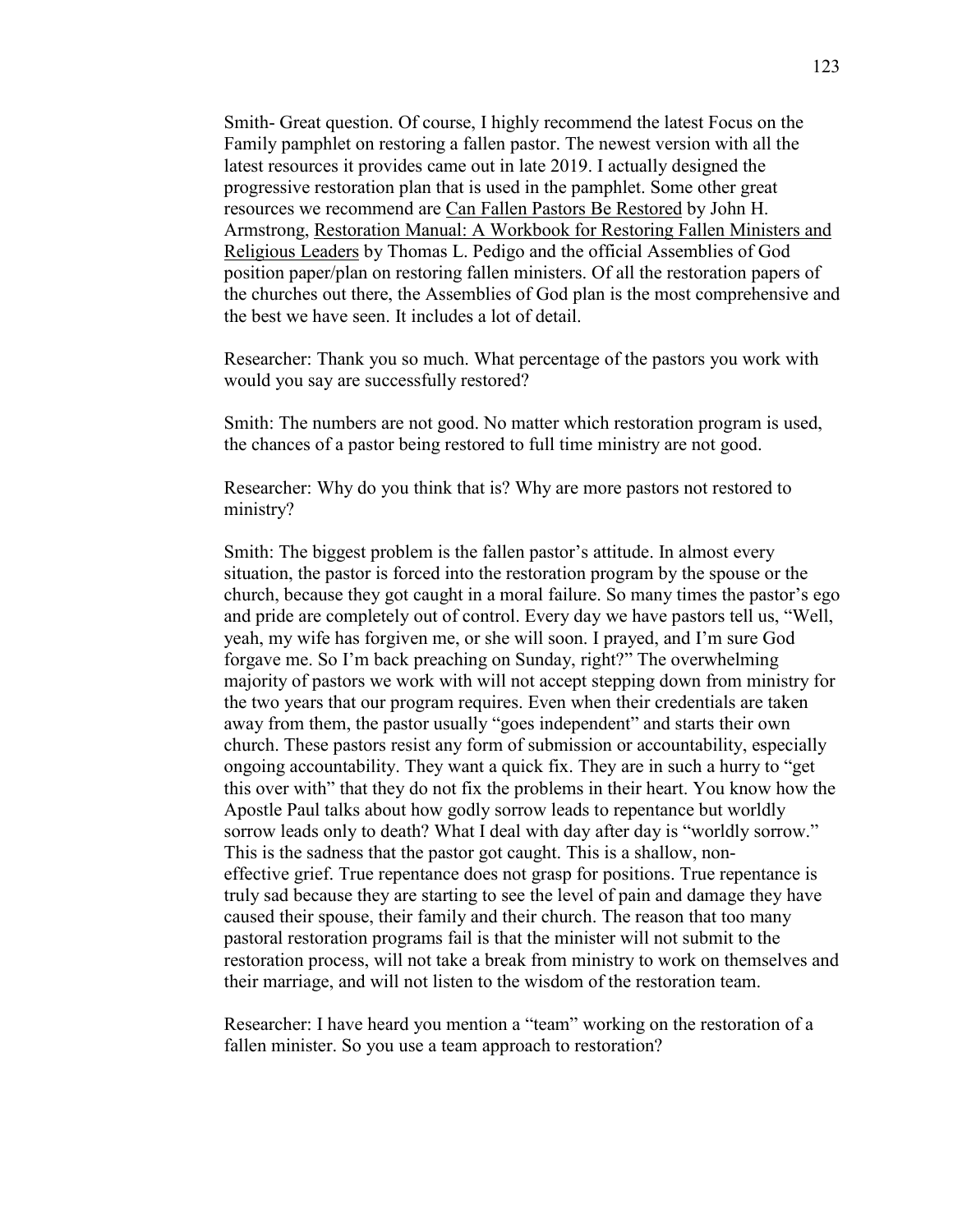Smith: Absolutely. I have never seen a pastoral restoration be successful without a team. A team is crucial to success. On that team, I highly recommend having both sexes represented, one therapist, one fellow pastor and a psychologist. Your team should be well rounded. Also there needs to be at least one person on that team that is there for the spouse and the family. People tend to forget about them. The spouse and kids deal with so much shame and isolation after the minister's fall. They need help and compassion too.

Researcher: You said that your process takes two years. Why do you have a two year program as opposed to a different time frame?

Smith: In my private practice, I work with marital couples who are trying to stay together after an affair. I always tell them upfront that it takes about two years to work through a sexual failure. It does not always take two years of just counseling, but it takes two years to completely heal. The two year restoration plan is something that works for psychologists and counselors, and it seems to work best for pastoral restoration as well. I cannot stress enough that this process takes time. This hard work cannot be done in a day, a week, or a few months.

Researcher: What warning signs have you seen that someone may have a moral failure?

Smith: Oh, most of the pastors we work with have been battling isolation and loneliness for some time. Also, almost all pastors who have affairs admit that their marriage was in bad shape before the affair. In the restoration process, I usually have to do a lot of work on the marriage right up front which has been in terrible shape perhaps for many years. No one wakes up one morning and randomly has an affair. There are always underlying issues that must be worked through.

## *Interview #5*

The researcher interviewed Dr. Donald Detrick, professor at Northwest University in Washington and Associate Network Leader for the Northwest Ministry Network of the Assemblies of God, which covers Washington state and North Idaho. This district launched a strategically focused church health initiative for its churches and pastors several years ago. Detrick has devoted the past 18 years working with NW Ministry Network churches, pastors, pastoral care, and emotional health. His doctoral dissertation has greatly influenced this network's best practices in pastoral care. The researcher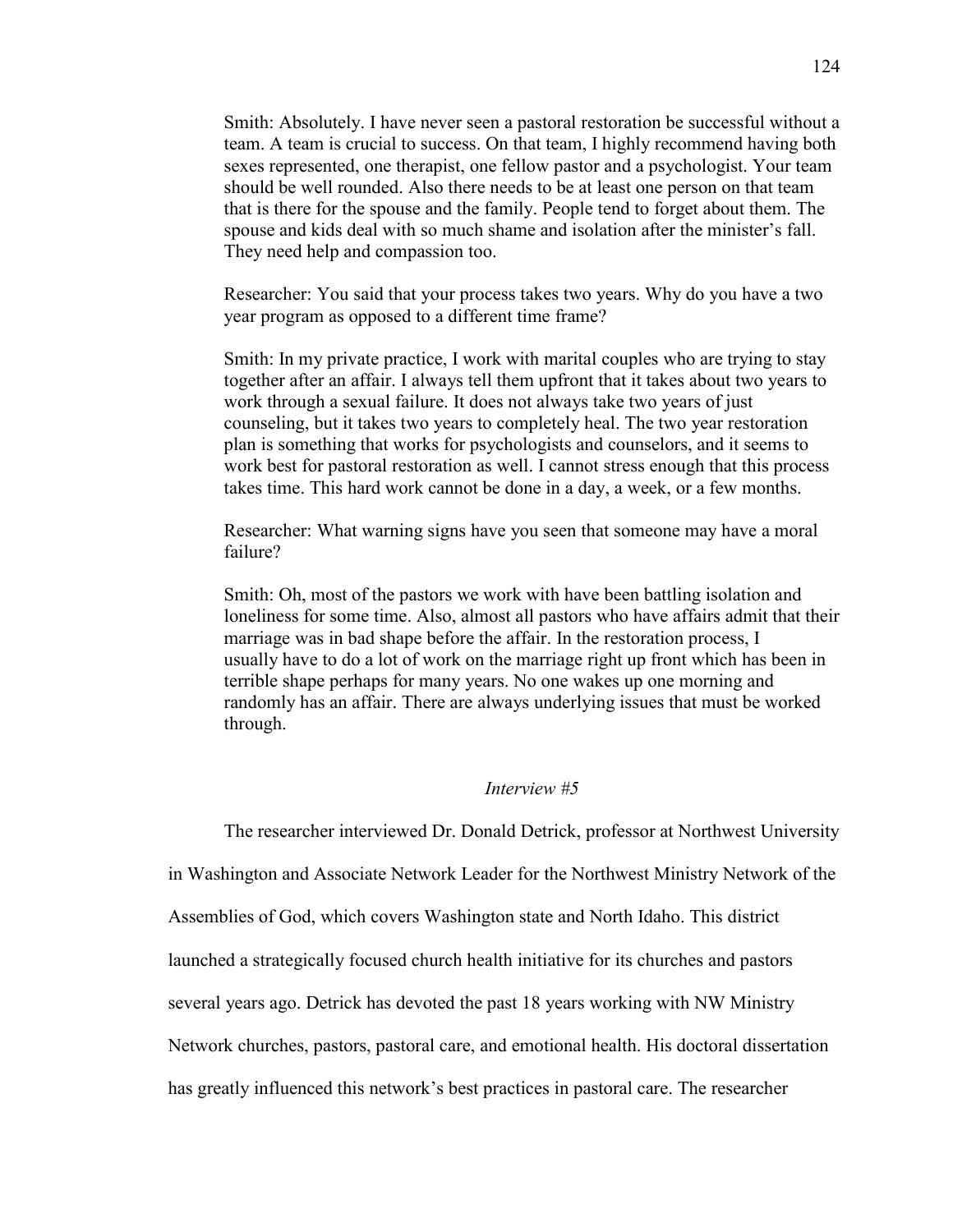conducted a member check with Dr. Detrick, which he approved. Dr. Detrick declined

the use of a pseudonym, asking instead to be identified by his real name. Here is what

Detrick had to say about the outcome of their structured church health initiatives in the

NW Ministry Network:

Researcher: Thank you for taking the time to meet with me. Why did you decide to focus on the health of pastors and churches?

Detrick: Well, the short answer is that I spent more than 25 years as a full-time pastor. It felt that almost immediately I was thrown into environments that were emotionally charged and even unhealthy. I became a district presbyter very young, in my late 20's. I pastored a small district-affiliated church at the age of 22. I also pastored larger churches and supervised a lot of staff. I was surprised at how many times I was called upon, as a presbyter, to try to salvage churches torn apart by conflict and power struggles. These experiences led me to pursue my master's degree in psychology. I realized, as many secular businesses have realized as well, that most of the conflict issues, dysfunction and scandals all boil down to emotional intelligence. I noticed that during the 1990's and 2000's, the Assemblies of God was emphasizing church growth, at the expense of emotional health. The result was that we as district leaders were being called upon to "put out fires," all the time, meaning, we were trying to clean up the mess and damage left behind by emotionally unhealthy or dysfunctional churches and pastors. I wanted to find a way to stop the milk from spilling, so to speak, instead of just trying to put the spilled milk back in the glass. This meant we were going to have to be a lot more proactive. Our Bible Colleges were not really aware of emotional intelligence. We were training our pastors in theology and church law, but launching these leaders without any training in how to deal with personal conflict and emotional health. Reading and learning about emotional health changed all that for me as I studied Emotional Intelligence at AGTS in the D.Min. program. I realized that the reason we were seeing conflicts and church splits was because of a lack of emotional intelligence. Pastors were sabotaging their own churches and their own ministries due to their complete lack of self-awareness and relational skills. Most emotionally unhealthy churches suffer in the area of interpersonal relationships. That all comes down to Emotional Intelligence in its basic four components: Self-Awareness, Self-Management, Social Awareness, and Relationship Management.

Researcher: How did your district approach implementing training and support for individual pastors and churches?

Detrick: I gained experience while pastoring by promoting small group discipleship, parent support groups, divorce care support groups, twelve step programs and more in the local church I pastored (Bethel Church, Chehalis, WA). The NWMN launched a cohort model of church and personal revitalization in the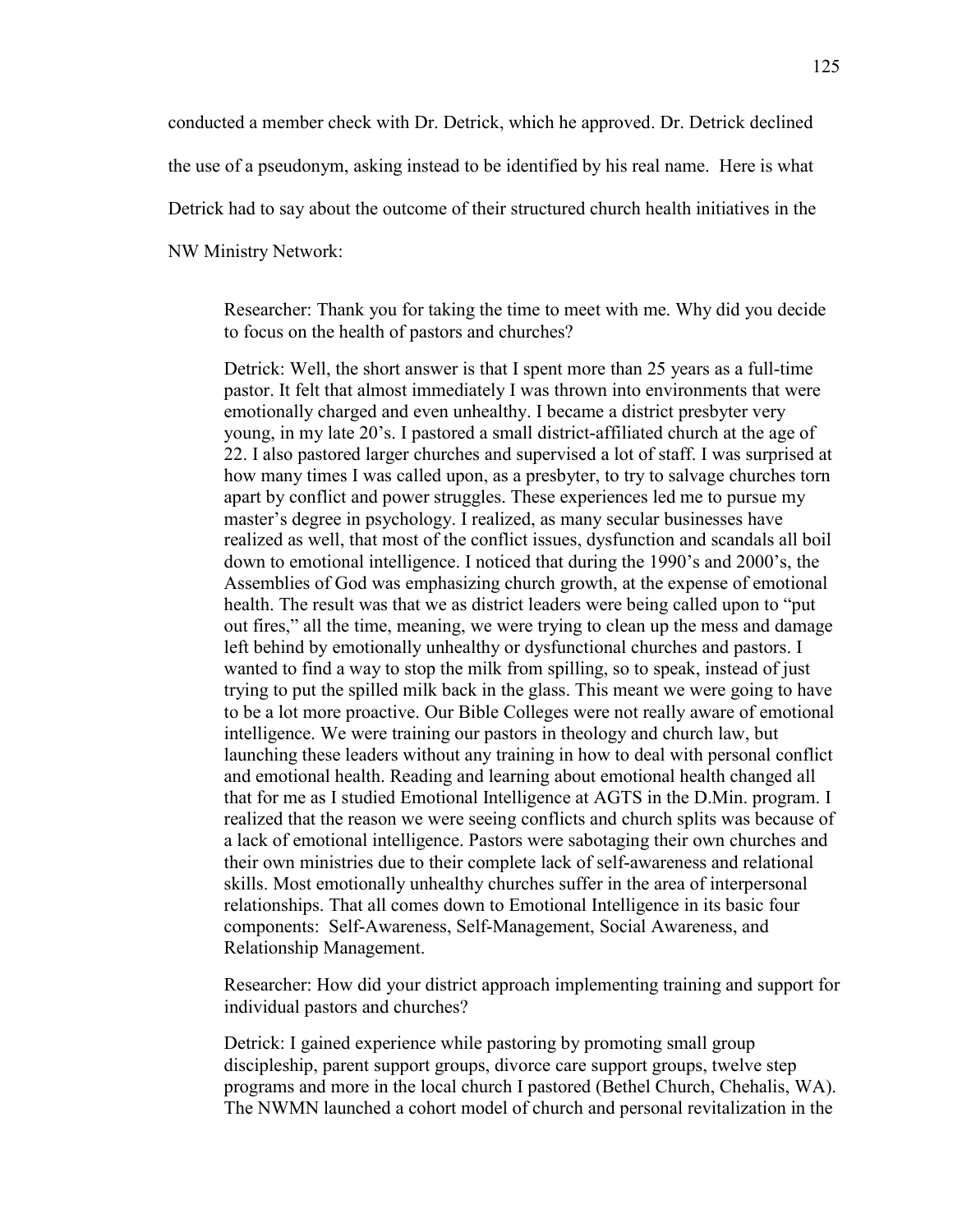early 2000's with Dr. Mel Ming. The goal being for each one of our pastors to be a part of a "cohort," or a group of supportive pastors in their area, and lead their staff in this process. The cohort system has gone well here, with pastors reporting that they feel less alone and more supported. We realized that to really change the emotional health of a church, there had to be buy-in from more than one or two key leaders. The culture of the church had to change. This of course starts with emotional support for the lead pastor and the board. Usually an emotionally unhealthy church has an emotionally unhealthy leader, who is very insecure, using power grabs and manipulation to get their needs met. This emotional unhealthiness seeps into the congregation as a whole. The changes need to happen from the top down as unhealthy leaders tend to reproduce other unhealthy leaders. Our district started an "elder program in the 1990's when Dr. Warren Bullock was superintendent." This program involved recruiting "elders," usually husband and wife teams, with one or both of them having counseling degrees. Pastors in our district can go to them for help in complete confidentiality without being reported to the District. The elders may refer the pastor to one of their network of professional counselors. Each of our over 1300 ministers now has a professional counselor within driving distance miles of their home. The District will pay for four counseling sessions for the minister, their spouse and their children. We have also implemented a program using "conflict mediators." We started with just one, but now we have many trained mediators. When a pastor in our district is facing intense conflict in their church, the conflict mediators go in to try to diffuse the situation and come to a win-win solution. That of course is not always possible. One of the most important safeguards we have implemented for our district is a "Code of Ethics" for our pastors and for each church. This is all about how we will treat one another. The elders and the conflict mediators make sure that the code of ethics is being followed (See Appendix). An important part of each church's training includes teaching on sexual harassment. In the age of "Me Too," the church should be operating beyond reproach, and setting the example for how humans should be training each other.

Researcher: What results have you seen in your district churches over the past 4 years after implementing your programs for emotional health?

Detrick: Well, we have had great results, I believe. Out of more than 1300 ministers, we only have to intervene in a disciplinary manner for a small percentage of our pastors. That really means that the data shows that 0.02 percent of our ministers are involved in a moral failure leading to formal discipline and restoration. Our church conflict cases and church splits have also decreased over the past decade, at least before Covid changed some of that, exacerbating tensions and conflict. By focusing on the health of our district's pastors, their families and our church members, we have found a key to lasting healthy churches, even through Covid.

Researcher: What is the most important lesson you have learned so far about pastors and church health?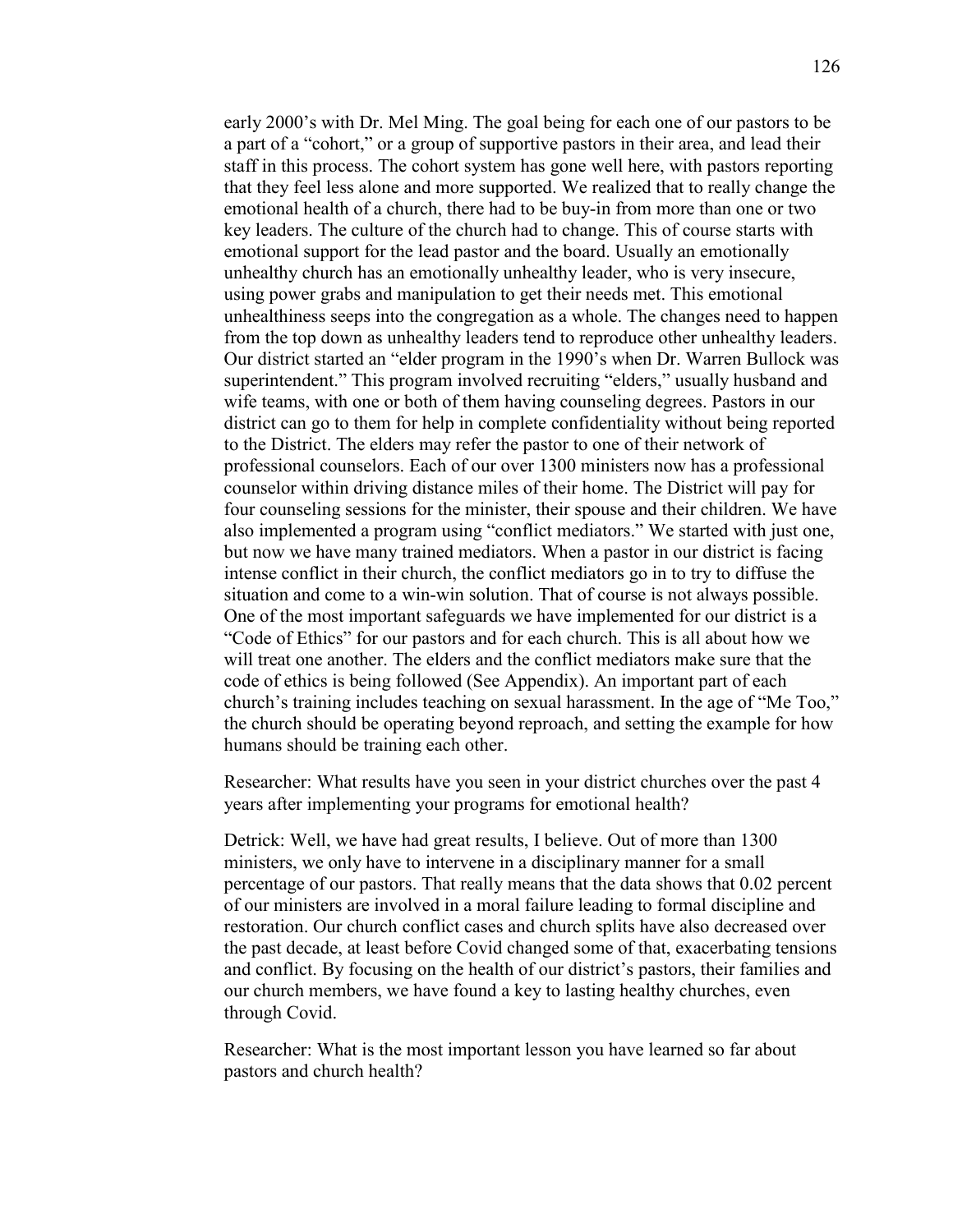Detrick: It is so much easier and wiser to intervene early and cultivate health than to step in later, after so much damage has been done. The best analogy I can think of is that it is so much easier to try to prevent the milk from spilling than to try to put the milk back in the glass after it has spilled. Corporations have already learned this lesson. Interpersonal relations, conflict management, the ability to work as a team- all of this is emotional health related. Emotional health is every bit as important as physical, spiritual and mental health. We have also found that churches with poor emotional health do not grow very well, because of the way that Generation Y, Generation Z and Millenials operate. These generations of young people function most often through relationships, collaboration and consensus. Emotional health is vital for reaching the younger generations.

Researcher: When you are called in to help a church that is very emotionally unhealthy already, when the "milk has already been spilled" so to speak, what steps do you take initially to start that church back on the path to emotional health?

Detrick: This has happened. It is a triage situation. The first thing to do is to call in the conflict mediators to begin working through conflict. The district officials may need to assess the overall viability of the church. Can this church lose half or more of its people in a church split and still be able to function? The district has to discern if there needs to be a leadership change or not, sometimes in the board, sometimes in pastoral staff. The best solution is for hearts and behaviors to change. These things can be painful, but we must act for the good of the pastor and their family, the congregation and for "the Church" universal. Too many of these unhealthy situations are caused by leadership putting up with and refusing to confront emotionally unhealthy behavior. For the conflict mediators, it will be important for them to discover what we call, "Crucial Conversations." Crucial conversations are (based upon the best-selling book by the same title) discussions where the emotions are running high, the stakes are high, and the opinions involved are diverse. These crucial conversations must be managed well for the church to have any chance of emotional recovery. Our conflict managers engage these crucial conversations with the strategy of pause, pray and wait. Many times, when both sides have been heard, it is important to pause and think before any responses are given. Secondly, a time of prayer before decisions are made can change the whole feel of the room. Thirdly, we may decide to wait a little while before a second meeting or a final decision. That time of waiting can help everyone to have a chance to calm down and process their strong emotions. Finally, no emotionally healthy church can operate without trust. It is important to assess how badly the trust has been broken and if that trust is repairable with work and time. Sometimes that trust is just not repairable and that takes wisdom to discern. If trust has been irrevocably broken, that congregation will more than likely need a leadership change in order to begin healing and moving forward.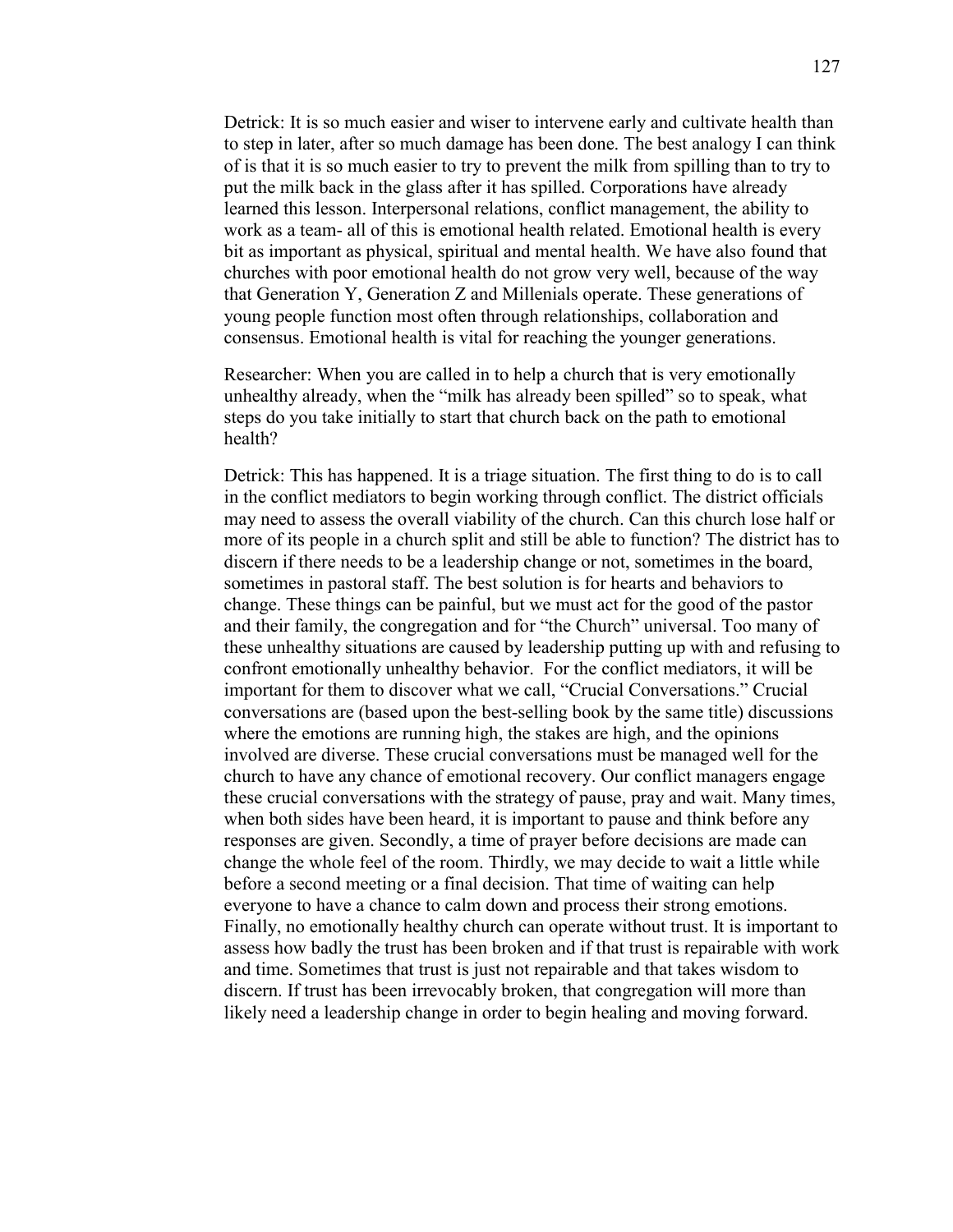#### *Interview #6*

The next interview was with a pastoral restoration counselor from the Clergy

Recovery Network in Montana. The researcher will refer to the counselor by the

pseudonym "Daniels."

Researcher: Thank you so much for agreeing to meet with me. What do you think is the biggest mistake that pastors and churches make after a pastor's moral failure?

Daniels: Oh, most churches don't handle it well at all. I highly recommend that a church gets professional help from a source outside of its own denomination. Someone from that church or denomination will most certainly have some form of bias for or against that pastor. Also, most churches do not have anyone qualified to do that kind of restoration. Also, everyone forgets about the spouse and kids. They need help too!

Researcher: What kind of success rates does your network have in restoring pastors and why?

Daniels: That is hard to say. Most pastors drop out shortly after joining. They want it to be over as fast as possible. At first they are sorry, crying and compliant. But very quickly, they just want life to be what it was. It all depends on that pastor's willingness to do the hard work of finding out why it happened and getting better. That means different approaches and different therapists. Most would rather quit, go get a different wife and start over at a new church. If they don't deal with what caused it, it can happen again. And so much of sexual sin is kept quiet anyway. Pastors deal with layers and layers of shame from being up on that pedestal. This shame keeps them from getting help sooner. That shame also makes them try to rush the process. If it is real repentance, they start to understand how badly they hurt the church and their family. The real question needs to be not "How quickly can I get this over with?" Instead they should be asking, "How long can I get help?"

Researcher: Do you think there is a double standard sometimes, with megachurch pastors getting quick "restorations" and small church pastors just being defrocked?

Daniels- Without question. That is why the church or pastor needs to get help from outside their own church and denomination.

Researcher: What is the biggest sign that a pastor may have a moral failure?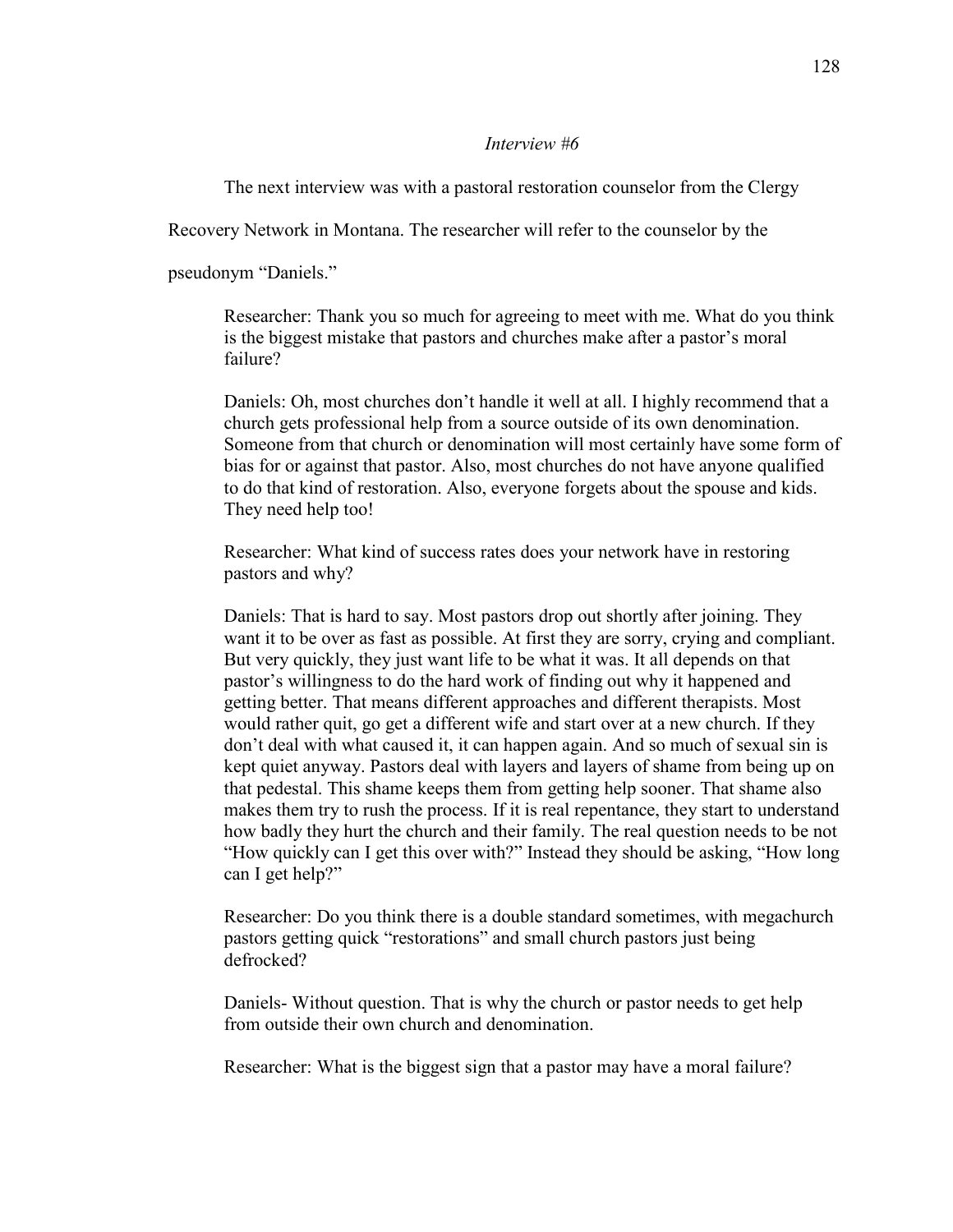Daniels- Almost always, the marriage has been bad for a while. The wife is living her own life. Both are living in isolation. This is a very common red flag.

Key Findings From Interviews 4-6 with Pastoral Failure and Restoration Experts 1. There are many pastors having moral failures, including having affairs, embezzling church funds or becoming addicted to substances or pornography. Sometimes these moral failures begin as negative coping mechanisms to deal with the stress of ministry.

2. The experts seem to agree that a key risk factor for pastors having an affair is that the marriage is distant and unhealthy for a while before the affair.

3. Accountability is crucial for pastors. Lack of appropriate accountability can be a contributing factor to a pastor's moral failure. If a pastor is resisting accountability, this is a danger sign.

4. Although many pastors are having moral failures, the success rate for rehabilitating these fallen pastors is poor. Fallen pastors are not often fully returned to full-time ministry because of the pastor's resistance to temporarily stepping away from ministry, refusal to submit to accountability measures and insistence on hurrying through the restoration process.

5. Restoration to position should never be guaranteed for a fallen pastor. Restoration of the pastor's marriage and their relationship to God should be the priority.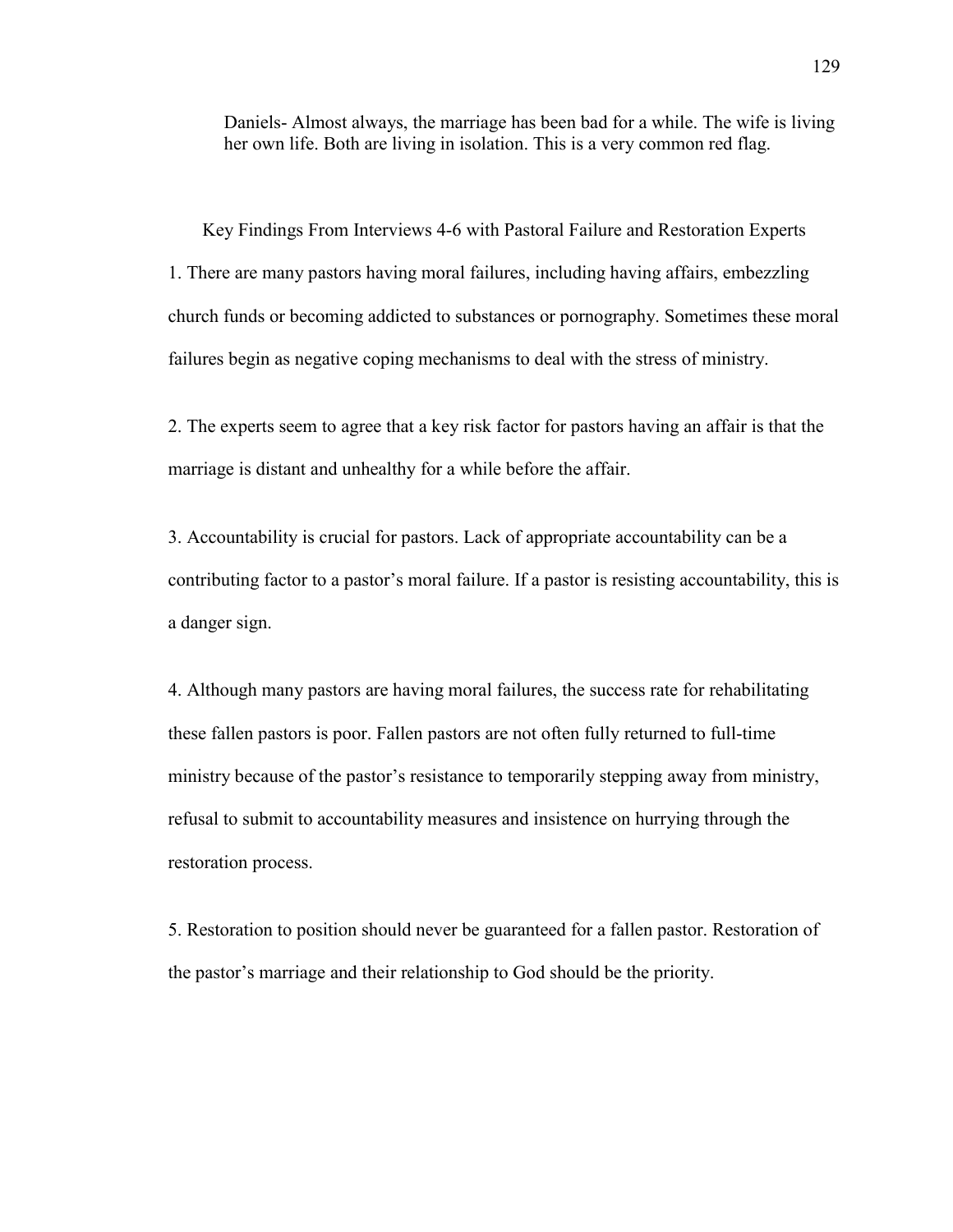6. A team approach to pastoral restoration is the most effective. It also helps if the church elders can include help from someone outside their church body such as District officials, a psychologist or a pastoral restoration specialist.

7. District interventions can be greatly successful, especially before a pastor has had a moral failure or has left ministry. Districts have had success decreasing pastoral attrition and moral failures by incorporating a cohort system and implementing trainings on conflict management. Districts can also assist pastors and churches by having a trained team to intervene and mediate in high conflict situations. Measures to prevent a pastoral moral failure are much more successful than attempts to restore a pastor after a moral failure has already occurred.

# *Interviews #7-9*

In order to better understand the problem of pastoral attrition, the researcher interviewed three professors that taught at North Central University in the pastoral department when the researcher graduated in 2000. The researcher had several classes with all three professors. "Professor One" taught Spiritual Formation and Systematic Theology. "Professor Two" taught Hermeneutics and Isaiah. "Professor Three" taught Hebrews and Homiletics. The researcher interviewed each professor separately, but asked each one the same questions. After each question below, the each professor's answers are recorded.

Researcher: I wanted to ask you your thoughts on pastoral attrition? Do you believe that attrition rates are rising and if so, why?

Professor One: I do think that a lot of the problem is related to generational differences. I believe we should be making another big shift in how we do church, but this isn't happening as quickly as it should. On a whole other note,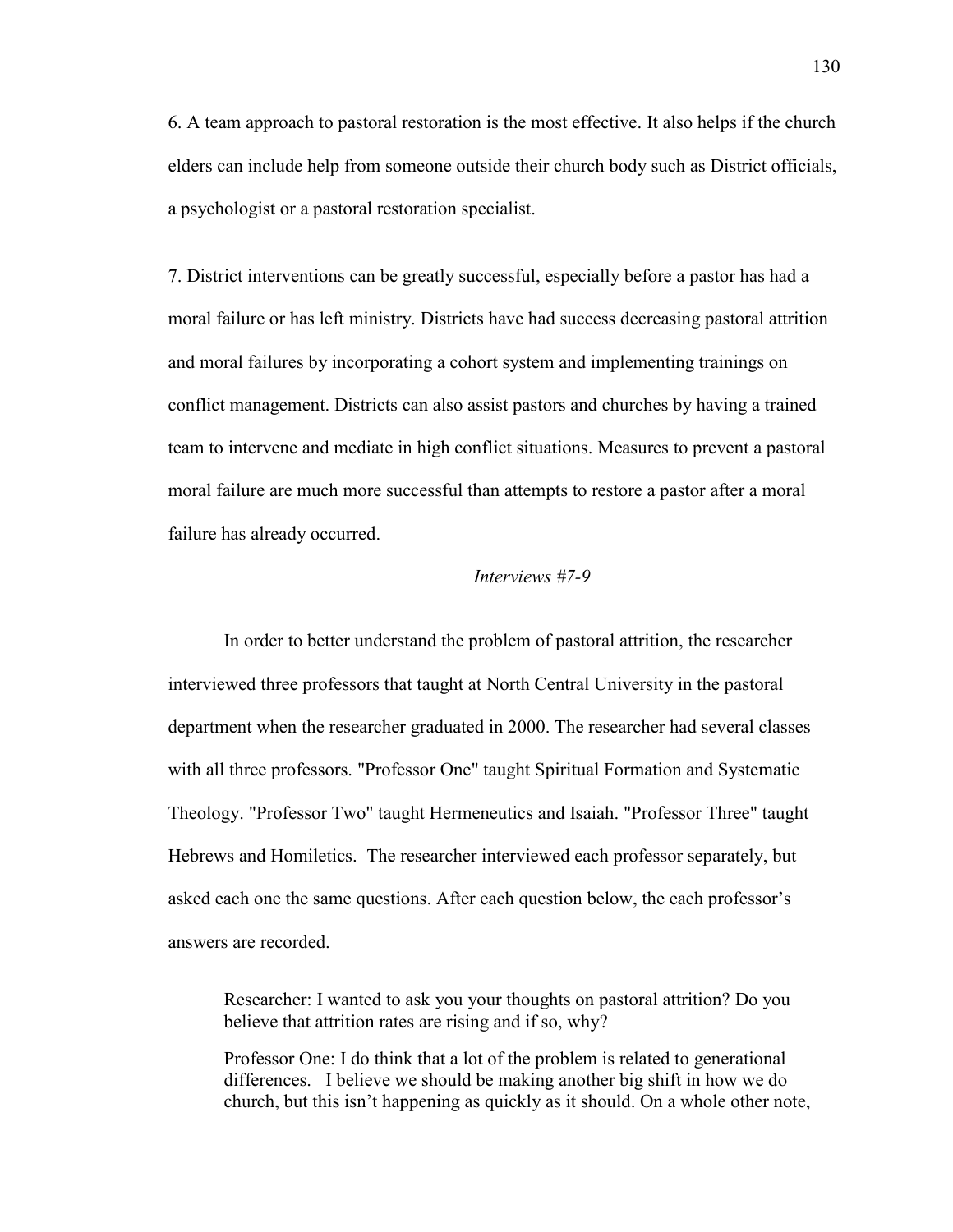though, I think we have always had people start out in ministry who did not make it. In fact, I would be interested in seeing some long-term stats. It seems to me that the Lord allows for some tough tests early on in ministry to see who is going to stand and fulfill their call.

Professor Two: Here's my take on ministry drop out: Ministry (clergy) has a lot in common with other care-giving professions (teacher, nurse, etc.). It attracts people who have suffered childhood trauma and pain, who look for a career that will enable them to help others deal with the same sort of pain. Many will go into that career saying something like, "I just want to love/care for people." Buried in this statement is the assumption "…so they will love/care for me. Yep, that's right. People often enter care giving professions as a way of meeting needs in their own lives, particularly the lack of care or love. Sad to say, it doesn't work that way. All of those jobs are high stress. They are emotionally and spiritually draining. If someone is still dealing with their own pain and now has to deal with the pain of all those around them, the job can become overwhelming. People simply wind up drowning in their own despair. Of all the caregiving professions, ministry typically pays the least. That adds another factor in, known as status-tension, because ministers are expected to dress well and mingle with community leaders who make many times their salaries.

Professor Three: Why do so many pastors quit? Too many brand new pastors leave seminary with only three years' worth of sermons. When these sermons "run out," they simply move to another location. This may mean a lot of moving. I also believe a lot of the ones that drop out were not really called. Another reason that I believe pastors quit the ministry is that our American concept of pastoral ministry is fundamentally wrong. We "hire" a professional Christian, the pastor, to do the work of the ministry for the congregation. We hire one "green beret" to fight our Christian battles for us. What we should be doing is hiring a pastor to train the congregation to do the work on the ministry. A team of Green Beret Christians. If they are really called to long term pastoral ministry, the pastor's gifts should reflect that. There are a variety of gifts and callings and not all are intended by God for pastoral ministry.

Researcher: What do you wish colleges and seminaries would add/subtract to a pastor's training?

Professor One: I am not sure Bible colleges/seminaries have done well at transmitting a theology of suffering. We need to do a better job of teaching how to conform to the concept of "picking up our cross daily and following him."

Professor Two: I wish we did more vocational discernment and counseling in our colleges. Many of those headed for ministry are not emotionally qualified—and we do not tell them in advance that they aren't or even describe the rigors of the job. Seminaries typically handle this better, but AGTS (The Assemblies of God Theological Seminary) lags behind even here. One of the ways seminaries prepare people for ministry is requiring a certain number of units of clinical experience, called CPE (Clinical Pastoral Experience). It is ministry in a therapeutic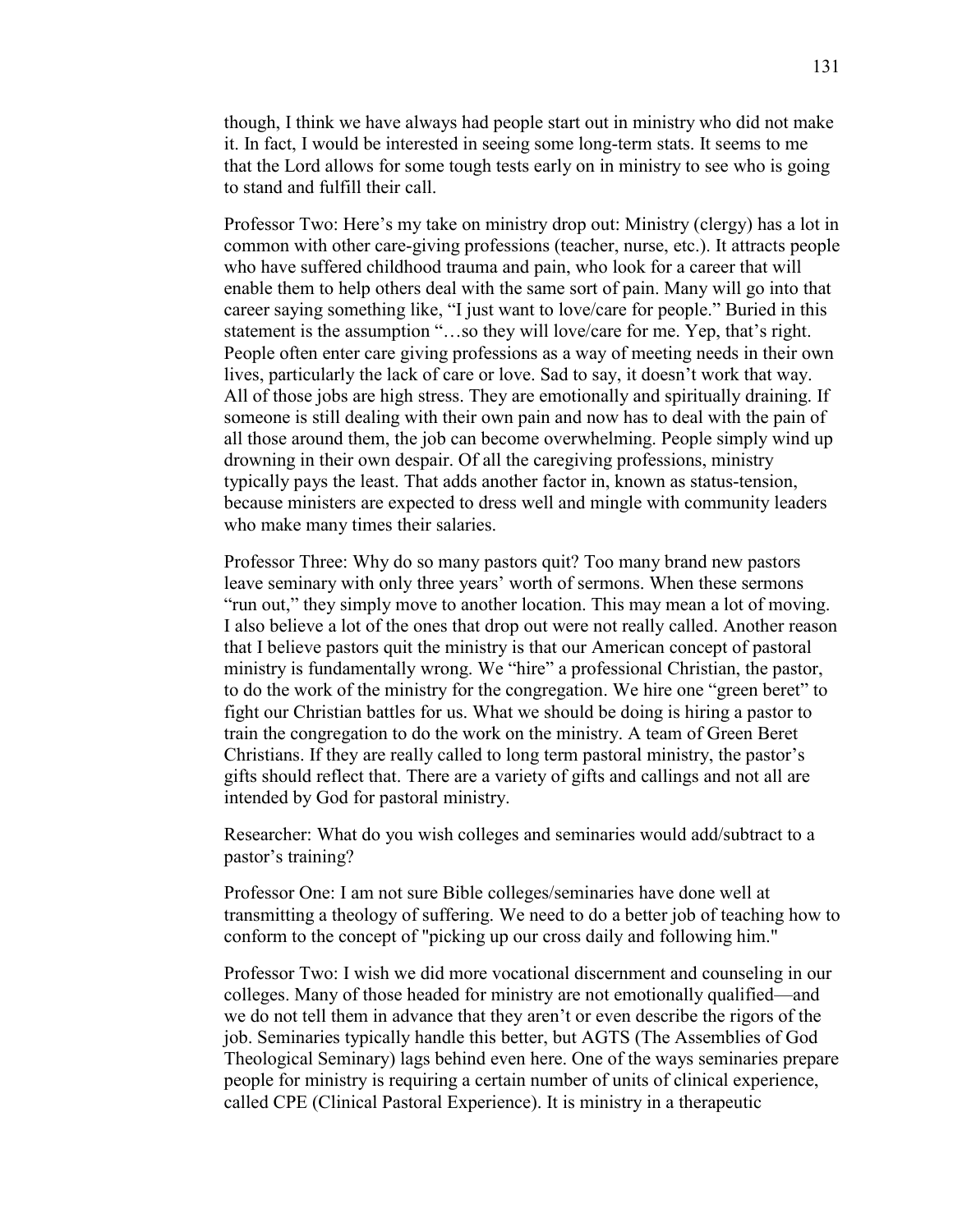environment. The student ministers to others (hospitals, prisons, nursing homes, etc.), then writes up reports called verbatims. These reports are circulated and discussed within the learning group led by a certified CPE supervisor. They often expose a candidates vulnerabilities, giving that person a chance to deal with them. The experience also includes individual conversations with the CPE supervisor. In short, it is a guided ministry experience with built in counseling. We need to add this to our programs desperately, in my opinion. And we need to make sure we have certified CPE instructors, preferably from people outside our own denomination (so denominational politics won't play a part either for or against a candidate.) There are lots of ways to serve God other than formal/vocational ministry. We need to say that louder as a denomination. We need to explain what ministry is and what the options are.

Professor Three: There is far too much pressure on most Bible Colleges to bring in ANY student to the pastoral program, regardless of their SAT score, if they remotely feel a calling. I feel that is especially true in the Assemblies of God. I believe that the pastors who have had moral failures fell because they rejected accountability, and perhaps were ill prepared by their seminary for the job. Their expectations of ministry did not at all match the reality. I have a theory that so many pastors are choosing "non-denominational" rather than traditional church positions because they do not want to be held accountable to district and national leadership. I much prefer the processes I have seen in the Methodist and Episcopal denominations. They utilize a lot of discernment and character development when training pastors. Rather than assume that anyone who says "I feel a call" is really called, Methodists and Episcopalians and (maybe others) have a long process of congregational and higher level discernment involving bishops or superintendents, to see whether others recognize that both the call and a fitness for pastoral ministry. Mentorship is also key. One of the best school programs I have seen for preparing pastors is at Denver Seminary. Theirs is a longer process, a journey, working to develop the whole person.

Key Findings From Interviews 6-9, With NCU Pastoral Department Professors

1. Bible Colleges could do a better job training prospective pastors to expect suffering in

their ministries. Pastoral candidates need realistic expectations about vocational ministry.

2. There should be a more intensive process, perhaps involving mental health checks and

"discernment" by district leadership to ascertain if a candidate is actually called to

pastoral ministry. A candidate should be made aware of other ministry options, such as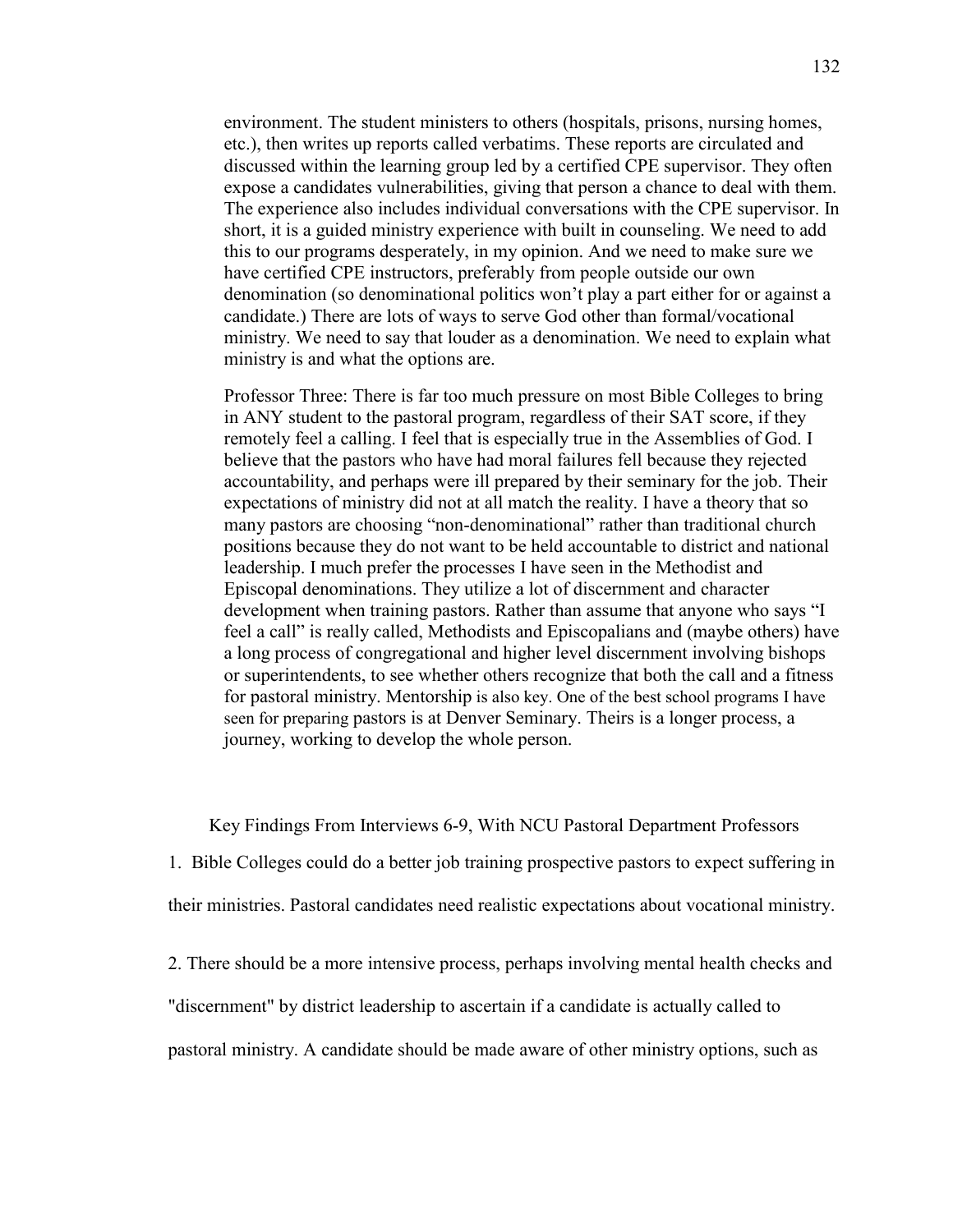hospital chaplain or military chaplain, rather than only training candidates for a senior leader position.

3. Accountability is essential initially as the pastor prepares to enter ministry. Ongoing accountability is equally important to prevent pastoral moral failures.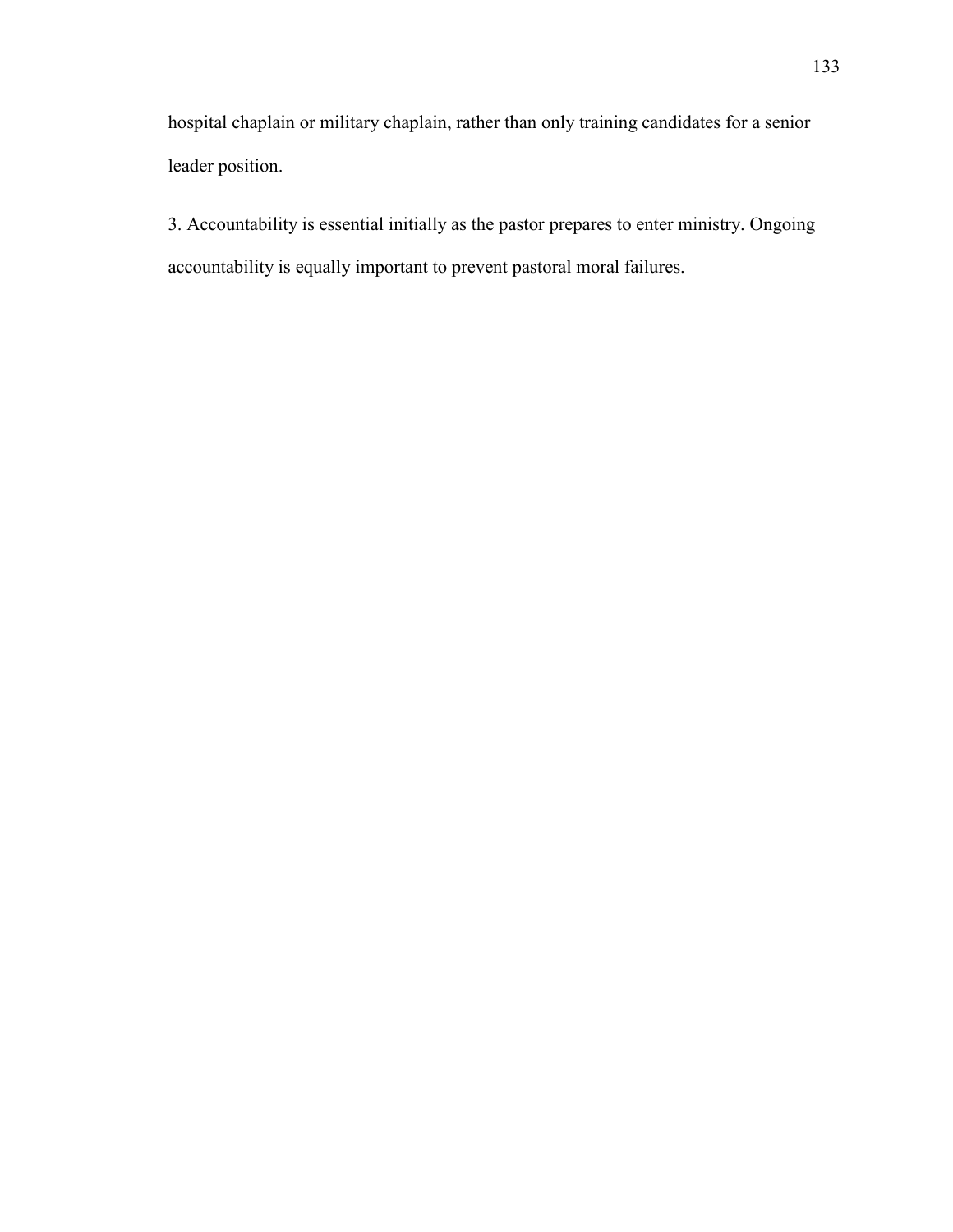## CHAPTER SIX: ANALYSIS, EVALUATION, AND CONCLUSIONS

 The researcher compared the findings from Scripture research, literature review, and qualitative and quantitative research. The researcher looked for common findings, risk factors and areas of dissonance. Based on the conclusions of the study, the researcher made recommendations to address the problem of AG pastoral attrition. The researcher also identified areas that would benefit from further research.

#### **Key Findings From Research**

Finding #1- The national rate of pastoral attrition is rising. Four out of five new pastors will drop out before their fifth year of ministry. Three pastors leave ministry in North America every day. This rising pastoral dropout rate is being described as "alarming" and a "crisis."

Finding #2- The AG rate of pastoral attrition is not as pronounced as the national average across denominations. The reasons for this are undetermined. However, the total number of AG pastors did start to steadily drop in 2016. The Minnesota District of the AG is actually increasing in its number of pastors. The researcher theorizes that the Minnesota District benefits from having North Central University in the state, continually graduating new pastors, many of whom stay in their district.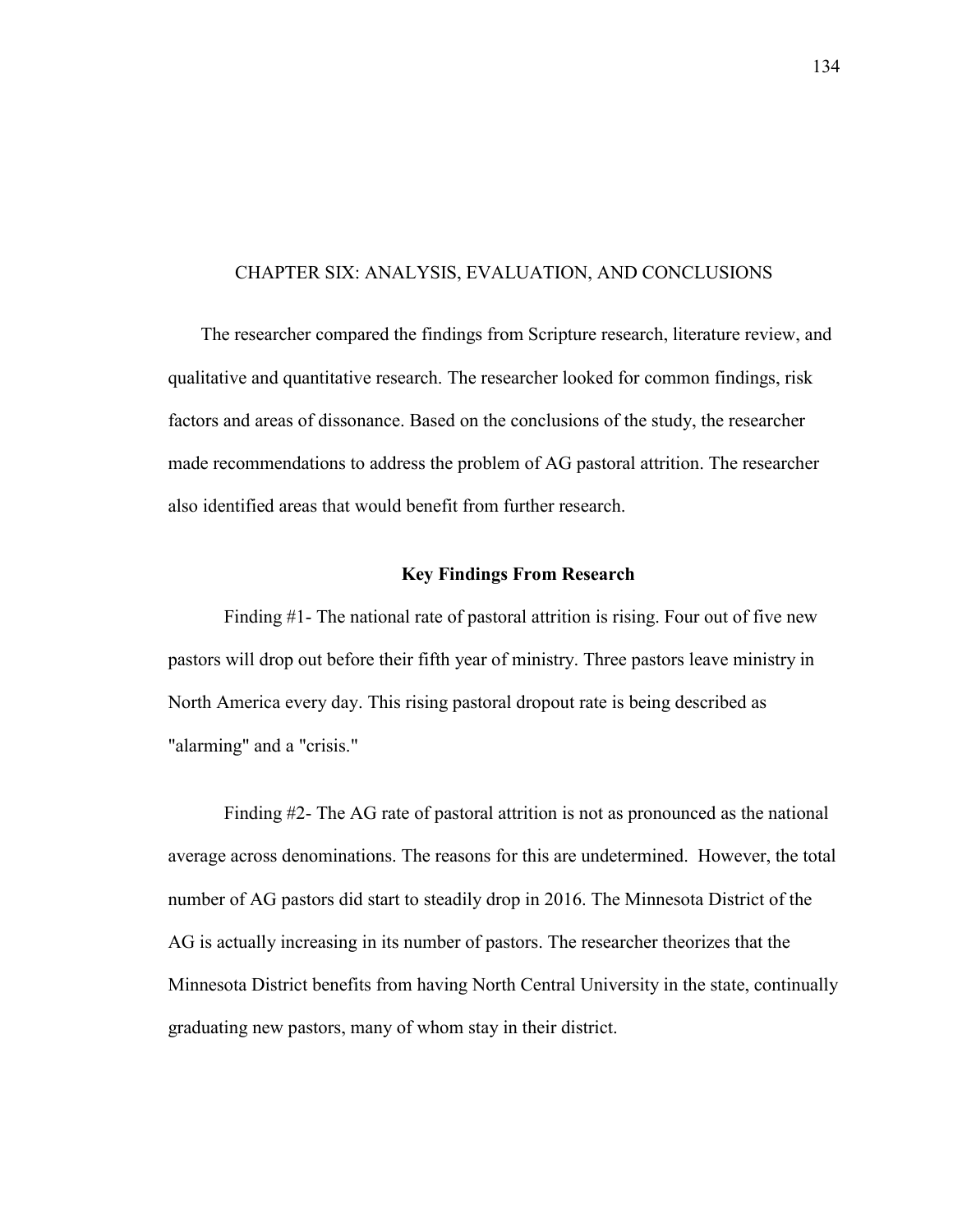Finding #3- The number of pastors being "dismissed" in the AG has not risen significantly in the past twenty years. The rate of pastors being fired from local AG churches is undetermined. Across denominations, the rate of pastors being fired from their church positions is rising. The reasons for the increase in pastors being terminated include the pastor's lack of administrative skills, the pastor's moral failure, or a mismatch between the expectations of the church and the expectations of the pastor for the position.

Finding #4- In the AG, the rate of pastors who are divorced each year has risen slightly from an average 1.2 to 1.6. One of the reasons for this increase could be that in 2008, the AG began allowing divorced pastors to continue in ministry if they met certain criteria. The researcher is unsure why the AG ministerial divorce rate seems to be lower than the national ministerial divorce rate. One factor could be the Assemblies of God's strict conservative views regarding marriage and divorce. The AG holds to the position that marriage is for life and that divorce, except in rare cases of adultery, is a sin. Only recently has the AG begun to allow remarried ministers to remain in ministry, but only in cases when their former spouse (not the minister) committed adultery. Before this landmark decision at the General Council Assembly of 2008, any divorced minister had to remain single and celibate for life in order to stay ordained. Nationally, across denominations, pastors rank third for divorces among professionals in the United States.

Finding #5- The number of students attending AG Bible colleges and seminaries has dropped in the last five years. The reasons for this are unknown. It is possible that more students are seeking online options, and most AG colleges encourage on campus learning. These lower college enrollment numbers could be a contributing factor to AG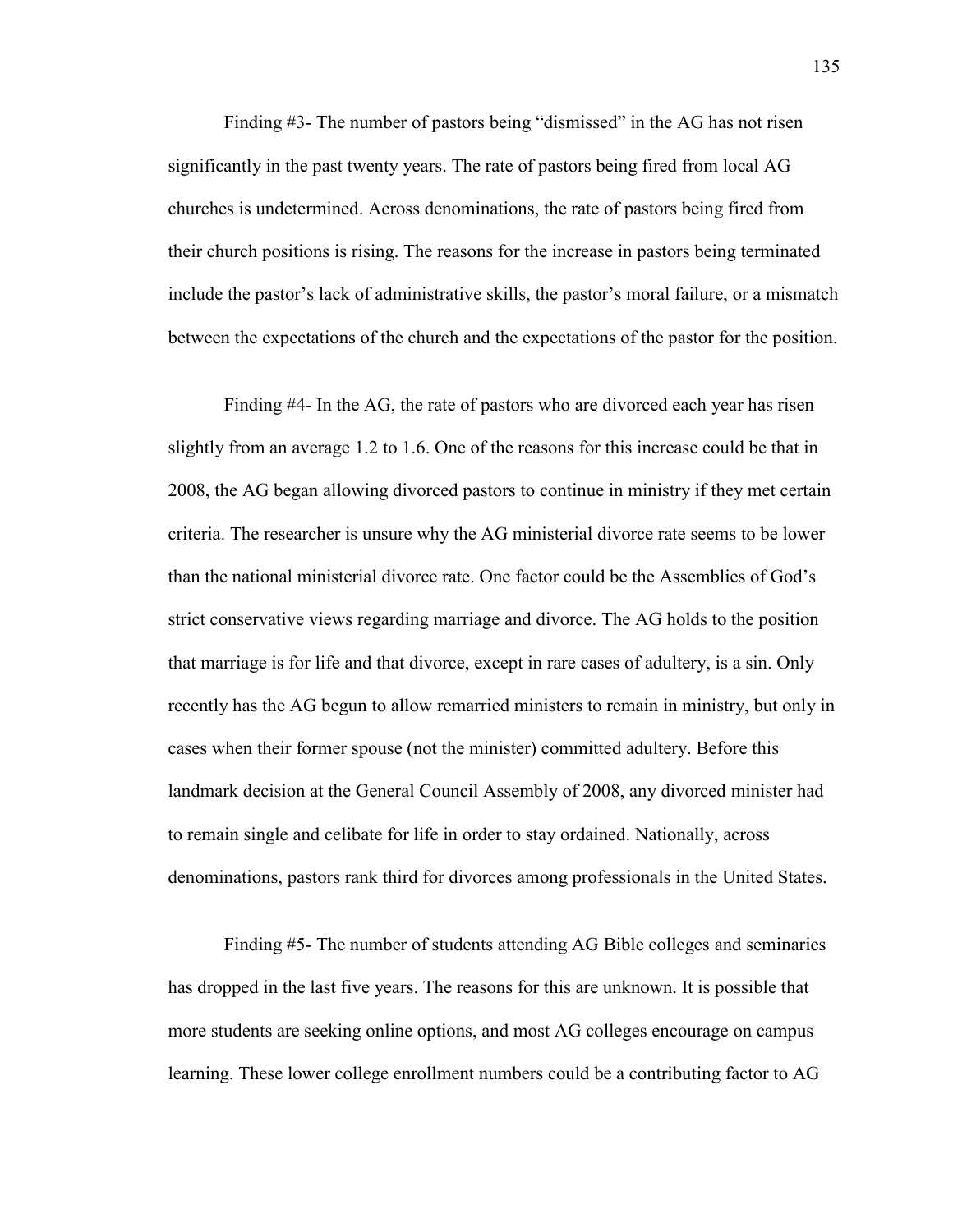pastoral attrition, since most AG pastors are hired from its Bible colleges. Some AG pastors are hired internally by their local church. Staff pastors that were hired from within may have had no formal ministry training. The benefits for a church hiring from within their own congregation instead of from a Bible college are many. An "insider" staff person understands the culture and inner workings of that church. They may already know the volunteer teams. Also, someone who already lives locally may be less likely to move away.

However, the drawbacks of a church hiring from within are worth considering. First of all, a local AG church can hire any staff minister they wish, including someone with no degree or training. Secondly, it does happen that these untrained and unordained ministers may make it up into the senior pastor position. This lack of training may raise that pastor's risk of quitting vocational ministry if they do not have the knowledge or skills to handle conflict, counsel families in crisis, or teach Scripture and doctrine. Several AG Districts have responded to this possibility by offering a certification through the District, to "fast track" a pastor towards licensing or ordination and train pastors "on the job." This helps to connect ministers to the resources that the district offers, and to train the pastor in Scripture, AG doctrine and district policies. Because more churches are hiring untrained staff from within, AG districts are continually expanding these trainings. Not all districts currently offer this option.

Finding #6- When an AG pastor makes the decision to leave one ministry position for another, financial concerns have little impact on that decision. The researcher thought that perhaps the weight of seminary student loans, combined with the low average salary of a pastor, might cause some pastors to leave vocational ministry. A significant factor in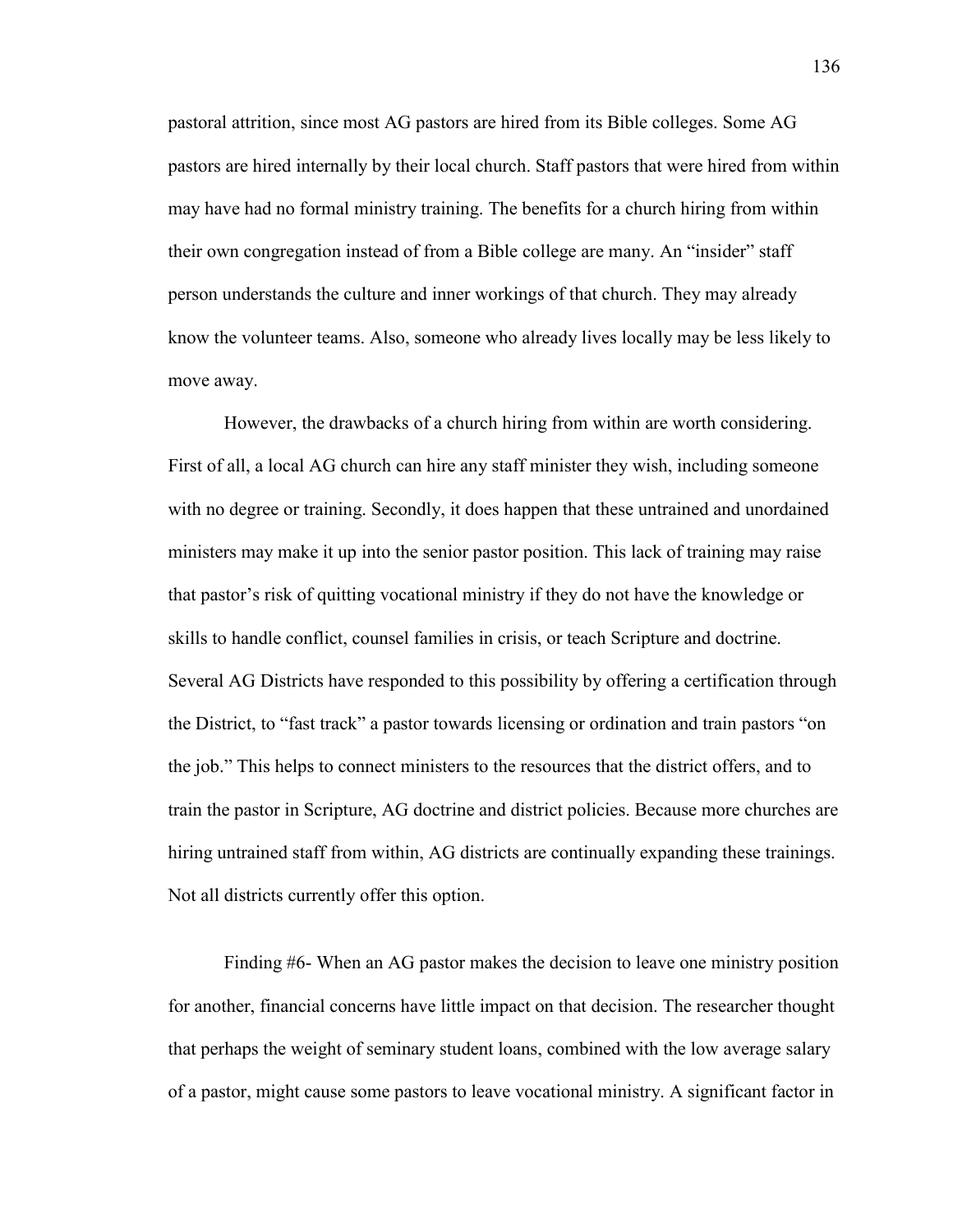an AG pastor's decision to leave a church ministry for another church ministry is the pastor's desire to find a "better fit" for their talents. Most AG pastors want more to do in their area of gifting, not less. One-fourth of pastors surveyed experienced grief and trauma when they left one pastorate to go to another. Three-fourths of pastors did not report grief and trauma when they leave a church. The researcher was most surprised by the findings of the section "What describes your feelings about leaving your last position?" The researcher expected to see many more respondents choose the answer, "Grieving a loss." Instead the vast majority of respondents chose, "Excited for what was next"

Finding #7- The majority of AG ministers in the surveys did not see their denominational District leadership as a resource if they were experiencing burnout or severe conflict. Only two of the male ministers said that they would reach out to their denominational leadership in a crisis. Not one of the seventeen women leaders who responded to the survey said that they would contact their District leadership for help in a personal or church ministry crisis.

Finding #8- One-fifth of pastors surveyed said that their church was "definitely emotionally unhealthy." Nearly 20 percent of pastors did not feel comfortable sharing any personal struggles with their congregations. The experts agreed in the interviews that emotional health and maturity are essential to longevity in ministry. They also believed that emotional health is often not a common consideration in pastoral training.

A pastor's lack of emotional health and maturity can do great damage to their church and their coworkers. Emotionally unhealthy pastors can lead their church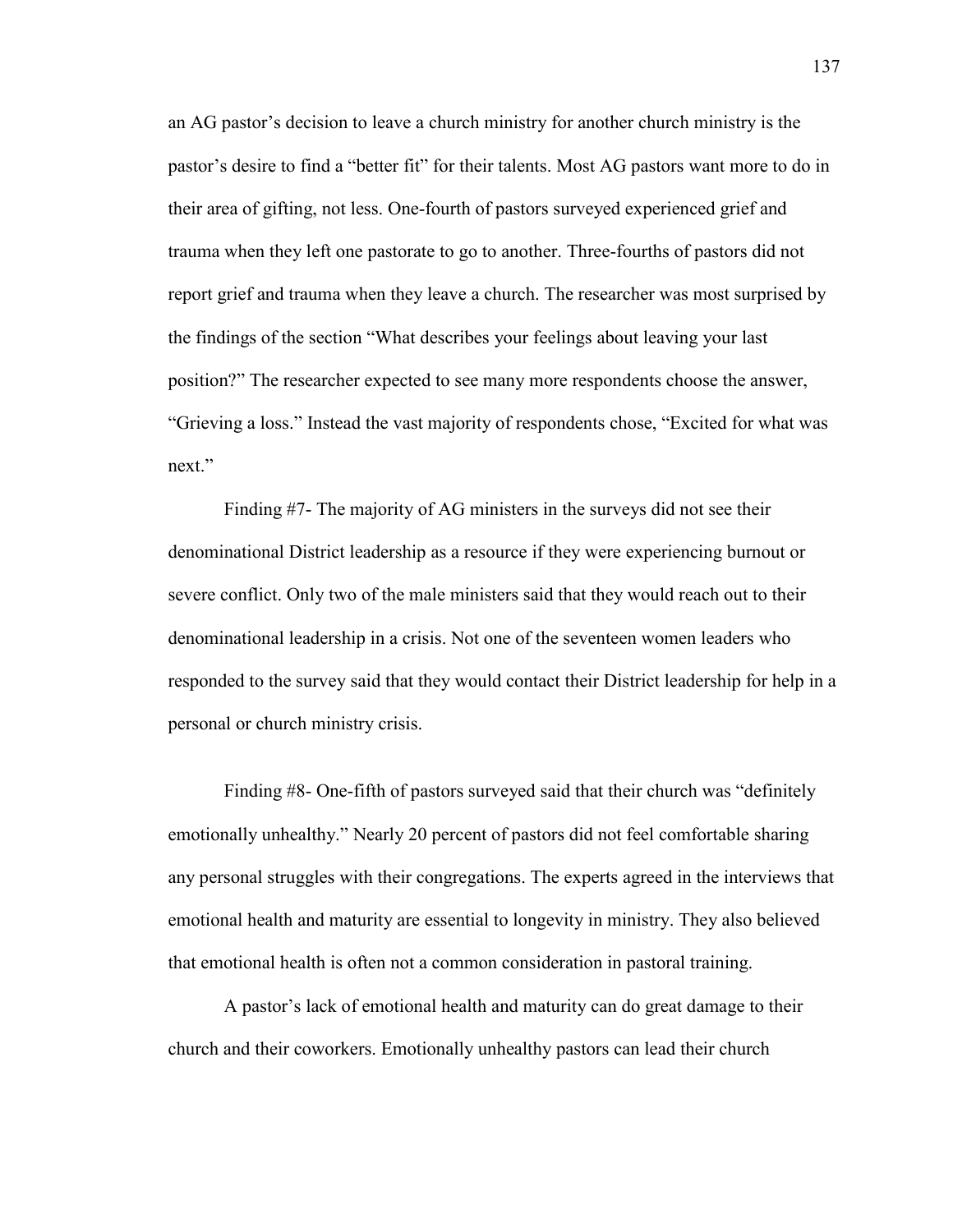members towards being emotionally unhealthy. Emotionally unhealthy pastors resist accountability, because of their need to be in control.

Finding #9- Bible colleges and seminaries may not be teaching realistic expectations for the modern pastoral role. Pastors may not be properly equipped with necessary business and conflict management skills or a Biblical perspective on suffering. The examples of Paul and Moses show that suffering is to be expected in our Christian walk as well as in ministry. The experts interviewed for this study felt that Bible college students need more training on mental and emotional health and boundaries.

Finding #10- It is crucial for a pastor's marriage to be healthy. If the pastor's marriage becomes distant, that pastor will be at higher risk for a moral failure. If a moral failure occurs, that pastor's spouse and children will need help and support. The literature in chapter 3 and the experts interviewed in chapter 5 fully agreed on the importance of a pastor's healthy marriage and family to a pastor's longevity in ministry. It should be noted that there are still not many active Assemblies of God pastors that have been divorced, and even fewer pastors that have been divorced and remarried. Just because a pastor has stayed married, does not automatically mean that the marriage is healthy.

Finding #11- Full-time ministry can be highly stressful. Both Moses and Paul endured enormous stress during the courses of their ministries. Moses endured conflict within his own family, jealousy, and rejection of his leadership. Paul wrote several of his letters trying to lead churches through doctrinal disputes and power struggles. The research reviewed in chapter 3 found that pastors are at the same high stress level as other helping professions, such as social work, nursing, and trauma counseling. "Professor 3"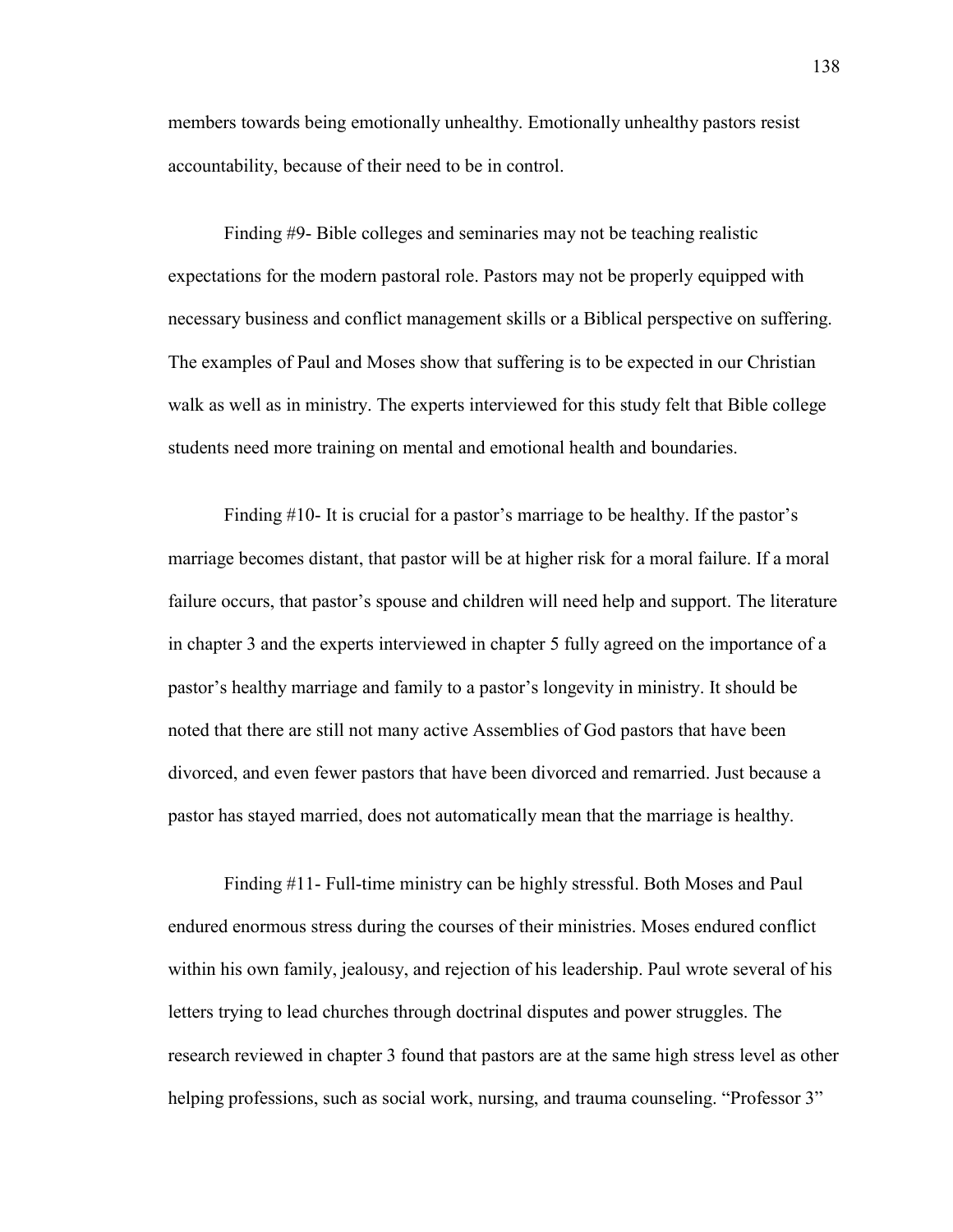affirmed this finding in the interview in chapter 5 adding, "Pastors are under enormous stress, as much as other professionals." Ministers in the survey for this study rated their stress level as quite high, when working in full-time ministry. At times, conflicts can be poorly handled. One-third of pastors surveyed for this study listed persistent conflict as a major stressor. Pastors can become traumatized and depressed from the stress and conflicts in ministry. Pastors may need professional help and support to recover from these experiences. Pastors are at risk of using negative coping mechanisms such as substances or risky behaviors to manage stress.

Finding #12-Pastors that leave ministry entirely may feel tremendous guilt. One respondent to the surveys in chapter 5 endured condemnation from fellow ministers when he left vocational ministry. Bardiau's research in chapter 3 found that Pentecostal pastors were much more likely to feel tremendous guilt and shame if they left ministry. Pentecostal pastors, such as AG pastors, are more likely to feel a divine "calling" to ministry, and therefore suffer "significantly more pain" when leaving ministry. These pastors may feel that they failed and betrayed God. Peer attitudes can reinforce these feeling of guilt and failure.

Finding #13- There are several skills that are beneficial to a pastor in ministry. Paul and Moses both show the importance of a quality education, preaching and teaching skills, conflict management strategies, organizational abilities, an endurance mindset and mentorship. These skills are also recommended by the experts and the literature for contemporary ministers.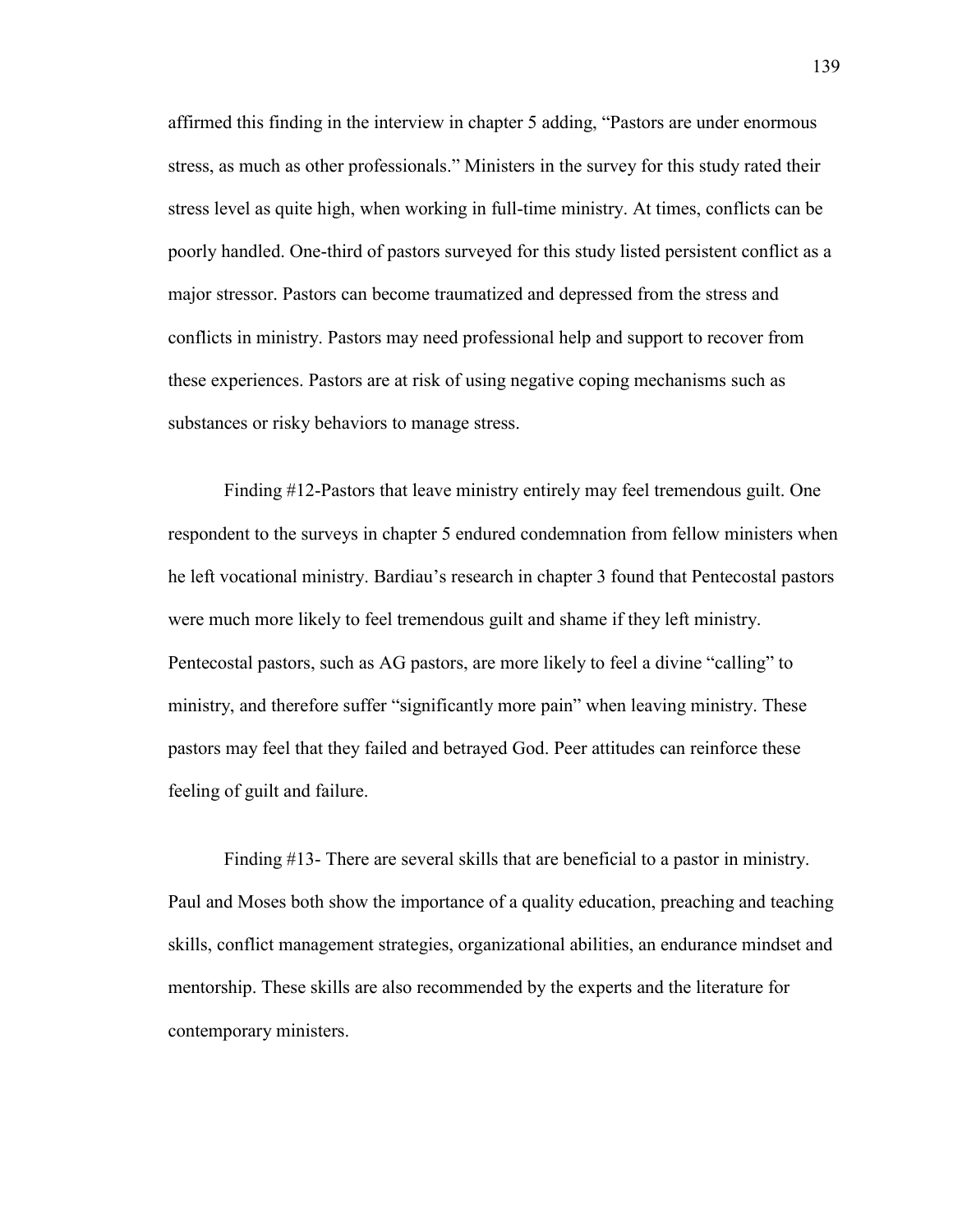# **Risk Factors in Pastoral Attrition**

Risk Factor #1- One of the biggest risk factors for pastoral attrition is the minister's own lack of emotional health and immaturity. A pastor that does not understand their own weaknesses, needs, and "dark side" is at higher risk of leaving the ministry. A pastor's lack of emotional health can "trickle down" affecting the emotional and spiritual well-being of the entire church body. Pastors with poor emotional health tend to also have poor intrapersonal skills. These pastors may try to use the church to have their own needs met. This usually leads to conflict, frustration, and possibly the end of that pastor's ministry.

Risk Factor #2- Some of the experts and several pastors interviewed for this project identified loneliness and isolation as being key risk factors for pastoral attrition. The research and literature from chapter 3 agree with this finding. Pastors report having no one that can understand what they are going through. Many ministers do not feel that they can go to their denominational leadership for help. Isolation leads to feelings of burnout. Isolated pastors lack the resources that can be gained through a denominational network and by working with a group of peers.

Risk Factor #3- Ministers increase their risk of dropping out of ministry if they engage in negative coping mechanisms to manage stress. These negative coping mechanisms can include alcohol, legal or illegal drugs, pornography, over-eating, and sexual activity outside of their marriage. These risks can be mitigated through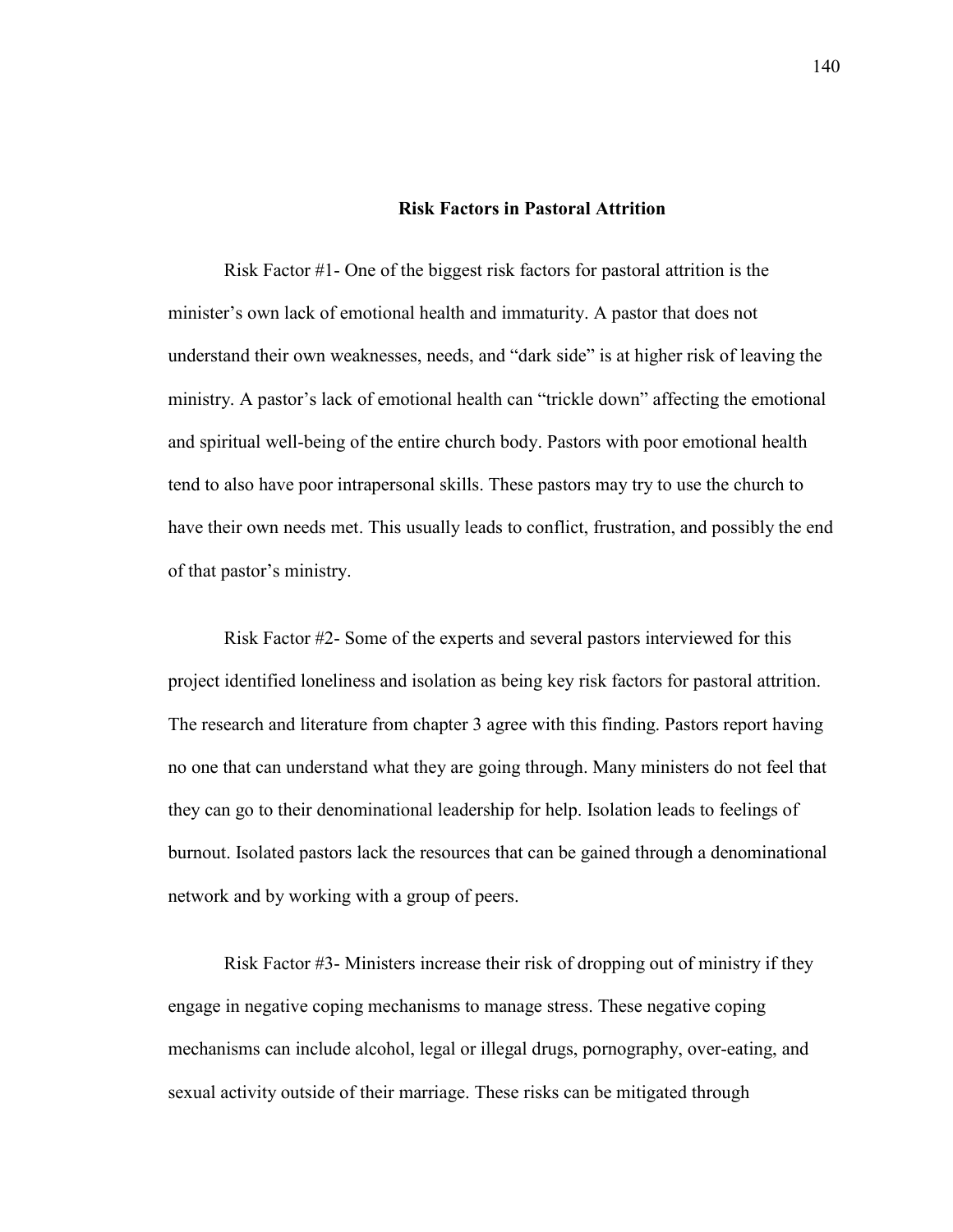accountability and learning to manage stress in more positive ways, such as exercise, healthy relationships, professional counseling or planned time away.

Risk Factor #4- Lack of accountability increases the risk that the pastor will drop out of ministry. Every minister needs to be held accountable as to the health of their marriage, their family life, their coping mechanisms, their management of church finances and their close relationships. Any minister that exhibits a strong resistance to accountability, or habitually engages in secretive "sneaking" behaviors, or often tells "mistruths" or partial truths is at higher risk of having a moral failure. Pastors that have a moral failure usually leave ministry. They also have a low chance of being rehabilitated and returned to ministry. The experts in this study agree that prevention is much more effective than restoration.

Risk Factor #5- Both pastoral restoration specialists, as well as the studies in chapter 3 identified a poor marriage as a risk factor in pastoral attrition. In almost every case of a pastor having a sexual affair, "the marriage was already in tough shape." A pastor is at risk of dropping out of ministry if the pastor and their spouse are each "living different lives." This marital distance is marked by lack of communication, such as in interview 3, when Milo decided not to tell his wife the truth about the verbal abuse in the church office. A minister can also harm their marriage by having no boundaries between church and home, refusing to take days off or go on vacations. The marriage may also fail due to neglect of the spouse and children, engaging in secretive behavior, lack of accountability or engaging in negative coping mechanisms to manage stress. If the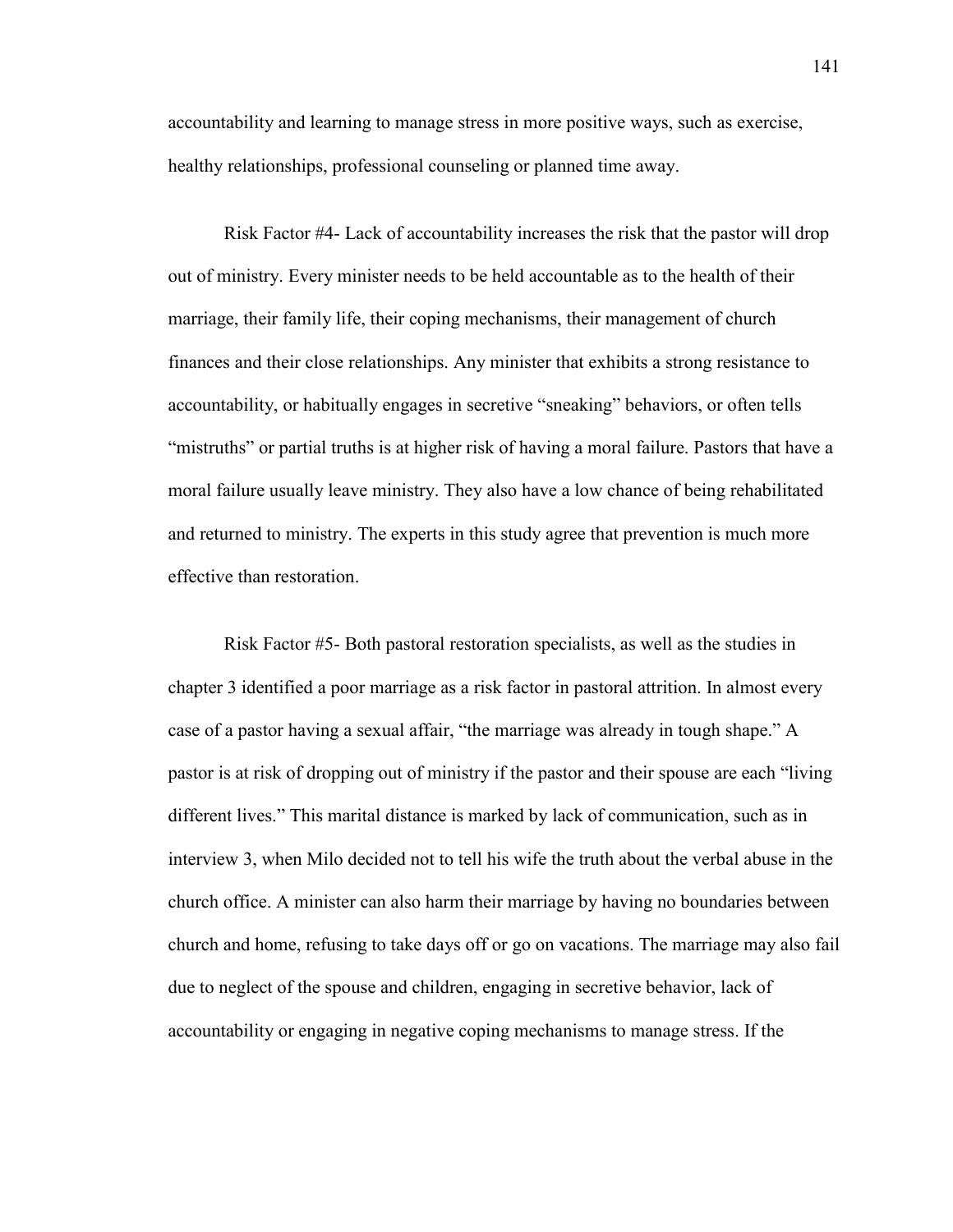marriage fails, most ministers will not continue on in ministry, whether voluntarily or involuntarily.

Risk Factor #6- Moral failure is a key factor in pastoral attrition. In chapter four of this thesis, one study reported that, "Almost 12 percent of pastors reported having committed adultery…twenty-three percent of pastors admitted that after entering ministry they had done something sexually inappropriate with someone who was not their spouse."<sup>273</sup> Another study found that, "Thirty-seven percent of ministers have been involved in inappropriate behavior with someone who works in the church." $274$  In the interview with pastoral restoration expert "Smith" in chapter 5, the researcher asked him if he got a lot of calls to restore fallen pastors. He answered, "Oh yes. We have hundreds and hundreds of calls all the time. We get calls from pastors, churches, spouses…We stay very busy." He also stated that the number of pastors being restored after a moral failure was minimal. Restoration specialist "Daniels" agreed that most pastors do not make it back into vocational ministry. This is because of the pastor's refusal to accept responsibility for what they have done, or to submit to ongoing accountability. Most fallen pastors also resist putting in the necessary hard work on their own character and marriage over time. The work of restoration cannot be rushed. Restoration of the pastor to God and their spouse is much more important than the restoration of the pastor to a position. The AG keeps no official records on how many pastors are dismissed for having a moral failure. The record simply says "dismissed," which could be for a moral

-

<sup>273</sup>Armstrong, *Can a Fallen Pastor Be Restored?* 19.

<sup>274</sup> Schaumburg, *False Intimacy,* 180.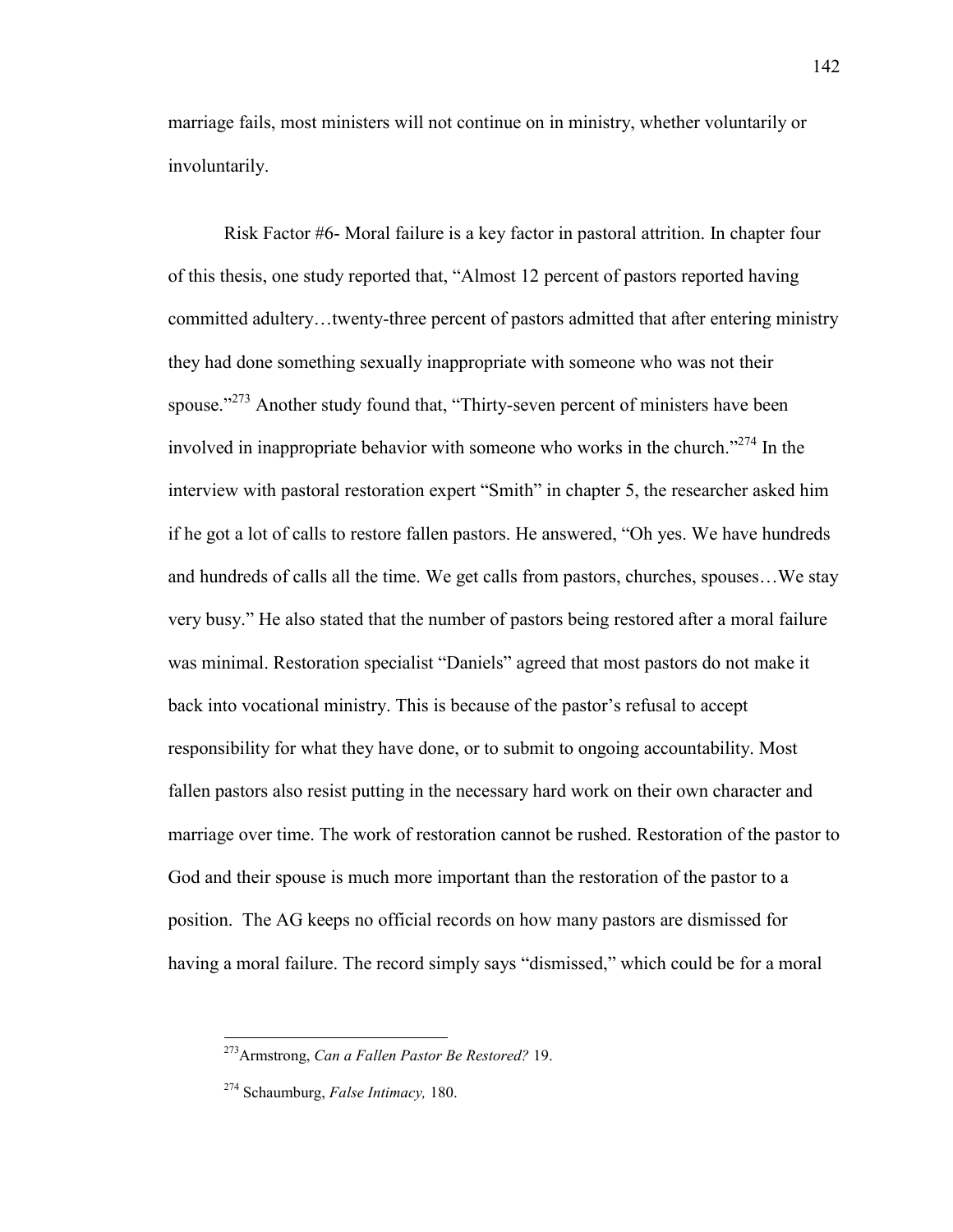failure or for "heretical" teaching. The researcher was only able to find two AG pastors in the United States that were restored to full-time ministry after a public moral failure.

Risk Factor #7- Inadequate training from Bible colleges and seminaries increases the risk that a pastor will drop out of ministry. The experts interviewed for this project indicated that poor training of prospective pastors creates unrealistic expectations. Studies in this project show that pastors are not receiving training for emotional health, conflict resolution, or boundaries. Also, pastors are usually unprepared to deal with the business side of managing a congregation, which can be compared to overseeing a company (managing finances, purchases, hiring and firing, volunteer organization and training and more). Pastoral candidates need a combination of education and experiences. Mentorship is also key to success. Pastors should be mentored and also mentor someone else, as seen in the examples of Paul and Moses. Paul was mentored by Gamaliel and mentored Timothy. Moses learned delegation from his father-in-law, and trained in Joshua as his replacement.

Risk Factor #8- Pastors that have been involuntarily terminated are at risk of leaving ministry. Bardiau's study found that there is an increase in pastors being fired from their church positions. The majority of these pastors did not continue on in vocational ministry. The number of pastors being fired yearly from individual churches in the AG is not known.

## **Recommendations**

Recommendation #1- Ministers and churches would benefit from more targeted and proactive interventions from their denominational leadership. The researcher advises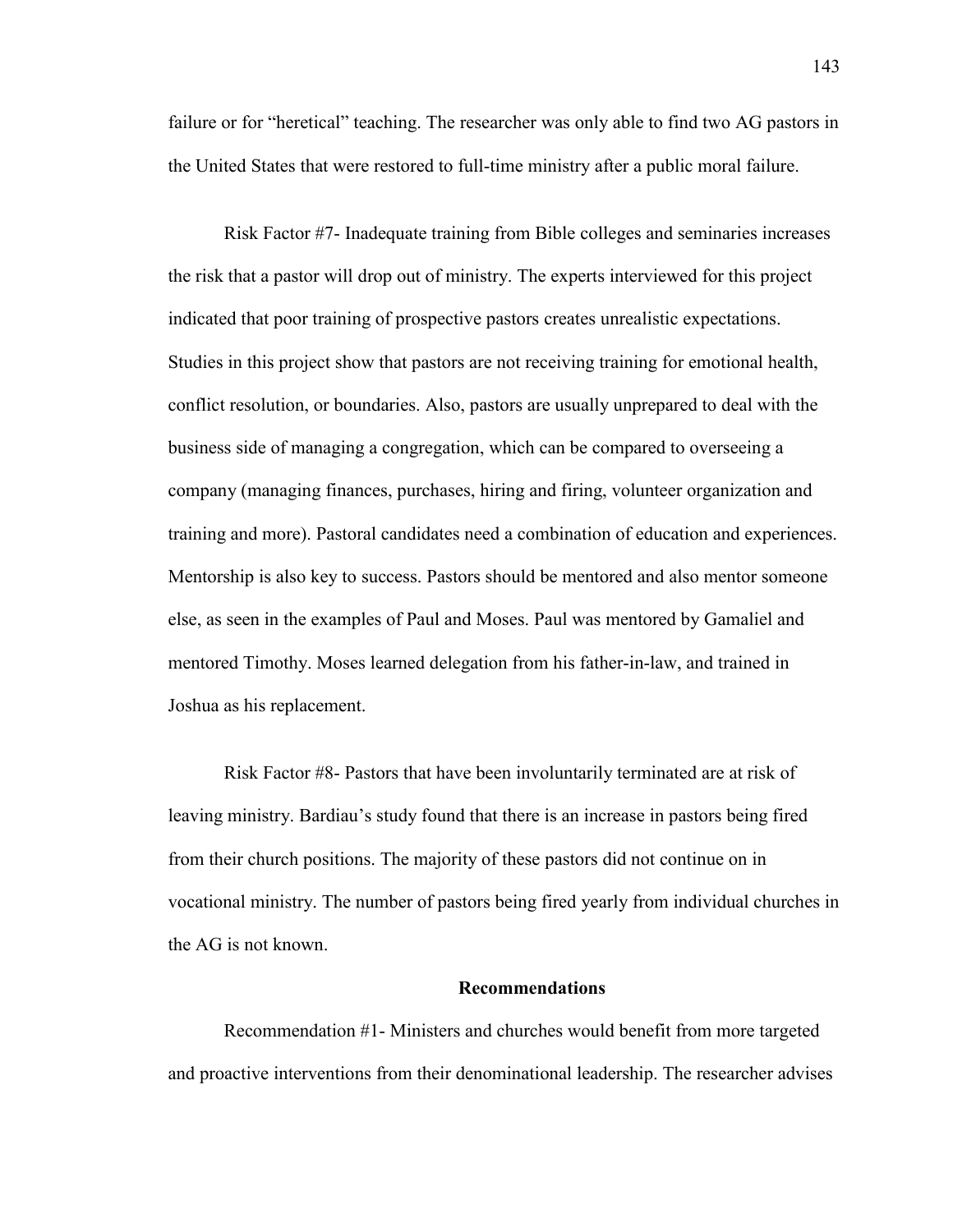implementing a cohort model, much like the one pioneered in the Washington District of the AG. Pastors need the support of their peers and supervisors through regular cohort meetings. The District leaders should implement ongoing emotional and mental health training for their ministers. These interventions directly counteract the pastoral attrition risk factors of loneliness, isolation, lack of emotional health, and lack of accountability. Districts should also have a qualified team of conflict arbitrators who can negotiate for the pastors and churches through rough periods. These arbitrators can demonstrate and teach conflict management skills which may be lacking for the pastor or the church leaders. In the interview with Detrick, he states, "One of the most important safeguards we have implemented for our district is a Code of Ethics for our pastors and for each church. This is all about how we will treat one another. The elders and the conflict mediators make sure that the code of ethics is being followed." The researcher recommends that each district look into implementing a code of ethics between pastors and their churches.

These interventions by the District may help to change the perception, especially by women ministers, that the District is not available, willing, or effective as a resource for struggling ministers. Assemblies of God Districts must seek to understand how their ministers view their District leaders. Districts must also help their ministers understand all of the resources that are available to them.

Recommendation #2- The researcher recommends changes to AG Bible college and seminary training. In addition to the standard courses on preaching, Bible study and theology, training is needed in business administration, volunteer recruitment and management, conflict resolution, boundaries, and emotional health. The researcher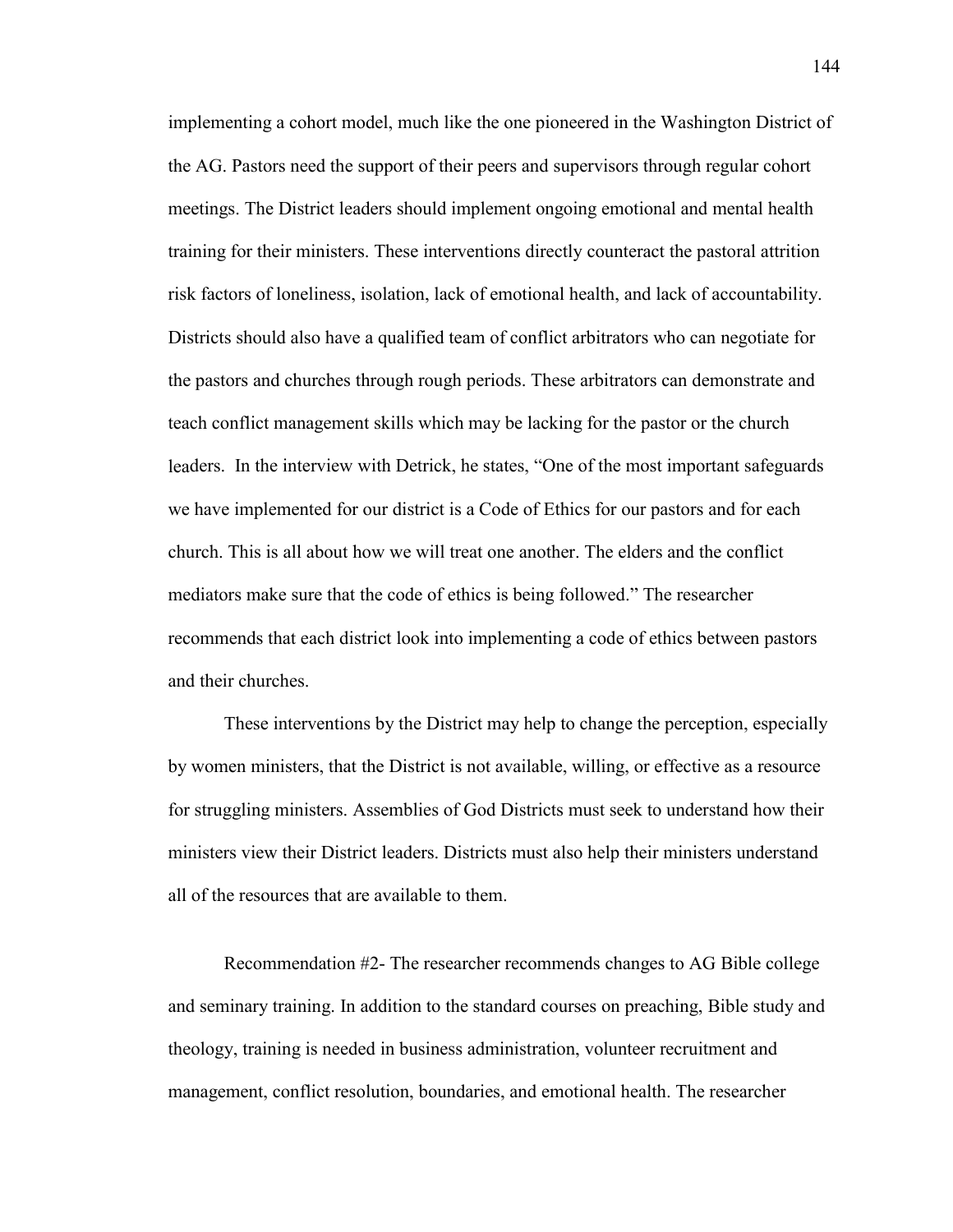recommends including a psychological evaluation process for prospective pastors similar to what is currently done in other denominational seminaries. The researcher would like to observe the process at Denver Seminary. Assemblies of God Bible colleges and seminaries also need a more defined process to identify each student's gifts and interests. Students need to be aware of all the ways that they could serve the church other than pastoral ministry. One of the most important changes could be assigning a mentor to each student. This mentor could help the student foster a more realistic picture of everyday life as a minister. Both Moses and Paul learned ministry through a balance of education and experience. A pastoral candidate should have a well-rounded training that includes academics and experience. The goal would be for new ministers to enter the field with more realistic expectations.

Recommendation #3- The church and the pastor need to have strong boundaries and accountability in place before any scandals or accusations occur, as part of their normal operating structure. This would include background checks for all potential pastors, and doing due diligence in best practices for pastoral counseling, and workplace conduct. The church should support the pastor's home life, marriage and outside hobbies. The church should have accountability measures in place to watch for danger signs in their pastor such as habitual overworking, sudden behavior or personality changes, too much time spent in isolation, inappropriate behavior towards someone of the opposite sex, sneaking around or "stretching" the truth. The church should be clear on the rules and open to confronting one another in love.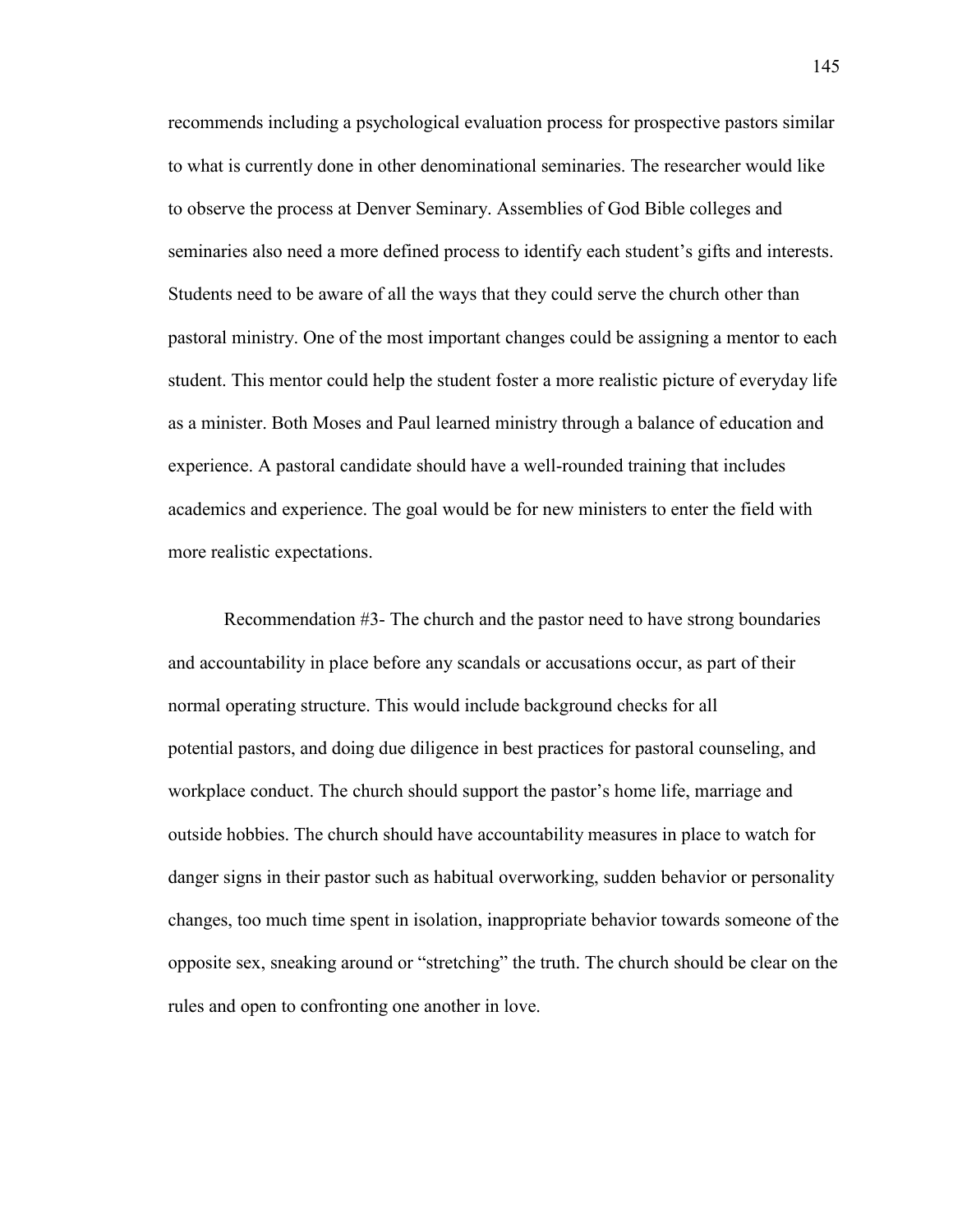Recommendation #4- Based on the research compiled for this project, it is possible to restore a fallen pastor. The researcher advises churches and denominations to have a procedure in place to restore fallen pastors. The researcher leans heavily towards the consensus "Supervised Restoration" approach, as explained in chapter 3. There does not seem to be a solid Biblical precedent for "no hope of restoration to position" if we look at the case studies of David, Abraham and John Mark. Therefore, the "Supervised Restoration," approach, which boasts a minimal success rating, is still the best of any current option available.

Recommendation #5- Since involuntary termination is a key risk factor in pastoral attrition, Bardiau's study greatly encouraged churches to try any available strategies before considering firing their pastor. The church could try to further the pastor's education, allow for specific trainings, send the pastor to conferences or help their pastor find a mentor. Terminating a pastor should be the church's last resort after all other options are exhausted.

Recommendation #6- Developing strong, healthy boundaries is absolutely essential for pastors hoping to stay in ministry long term. Every pastor needs to be well aware of and honor their own limits, physically, mentally, emotionally and spiritually. Pastors must prioritize their relationship with Christ, their marriage, their family, their health, the spiritual disciplines, and observing Sabbath rest. Guards must be up against manipulation, bitterness, unforgiveness, workaholism, unhealthy coping mechanisms, and marriage neglect. Professional counseling can be a great help to ministers in understanding proper boundaries. Identity, purpose and direction must come from the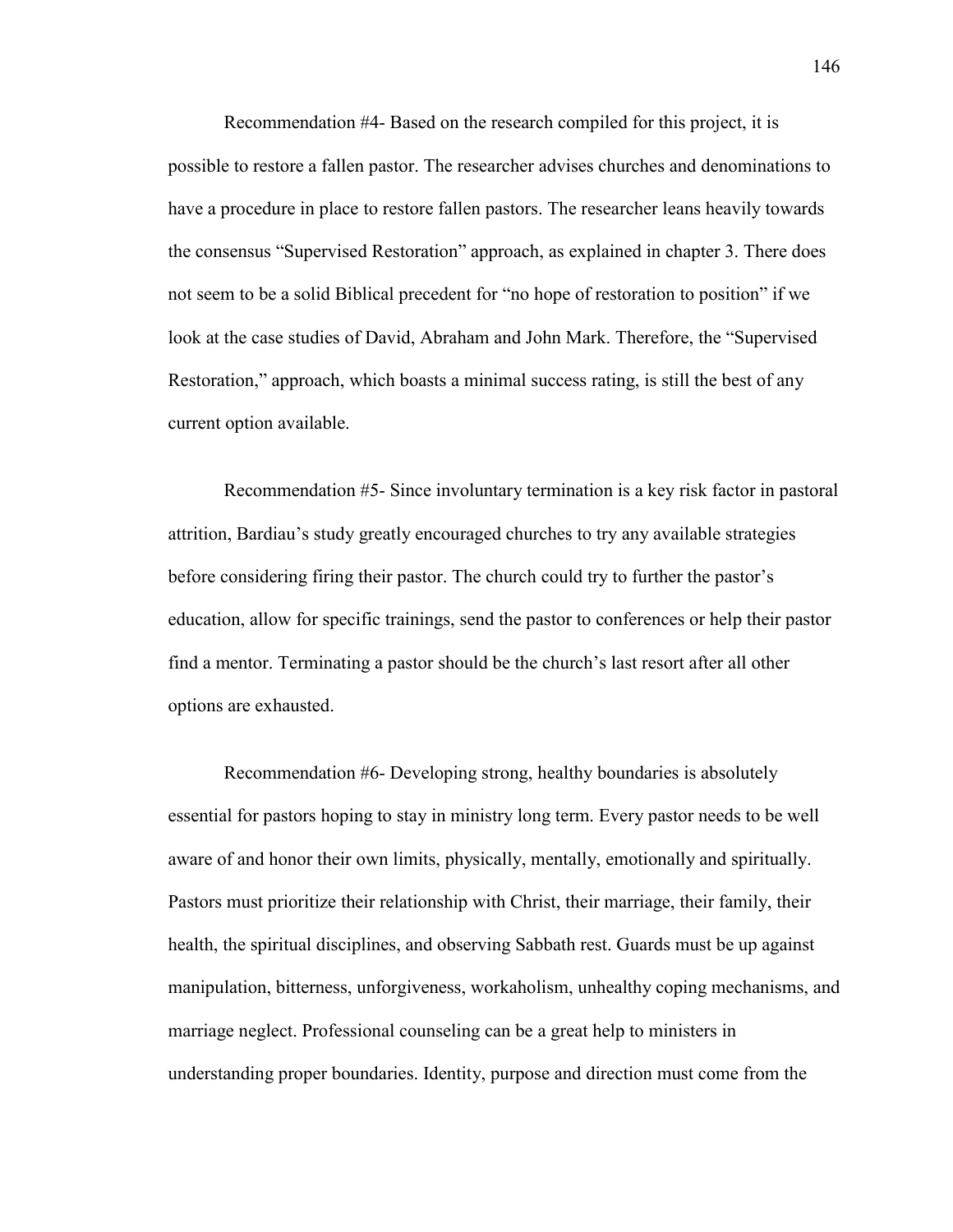Father, not the demands of congregants or the position title. A minister can and should be driven by God's purpose for their lives, not controlled by others' expectations.

Denominations and congregations need to implement more holistic training on healthy boundaries at the seminary level. Interventions can also be done when a pastor is in the middle of a ministry crisis. Pastors also need ongoing training and support long after seminary. The key is to intervene with a variety of methods, not an either/or. It is possible to implement boundaries and make a positive change no matter what age the minister is or how long they have been in ministry.

## **Limitations of the Study**

The researcher chose not to include any of the data from 2020-2021. Due to the Covid-19 epidemic, the 2020-2021 pastoral attrition rates and Bible college enrollment numbers may be aberrant. The researcher felt that the data was not representative of a trend and would skew the results. The researcher worked with the data up to and through the year 2019.

Most of the pastors interviewed and surveyed for this paper were in full time vocational ministry. Therefore, the researcher discovered risk factors for why a minister would *consider* leaving the ministry, as opposed to why they already left. Risk factors were uncovered as to why a minister might leave one pastoral position for another, rather than why a pastor would choose to leave ministry as a whole. It would have been helpful to interview more pastors that left ministry entirely, to understand their reasons for leaving.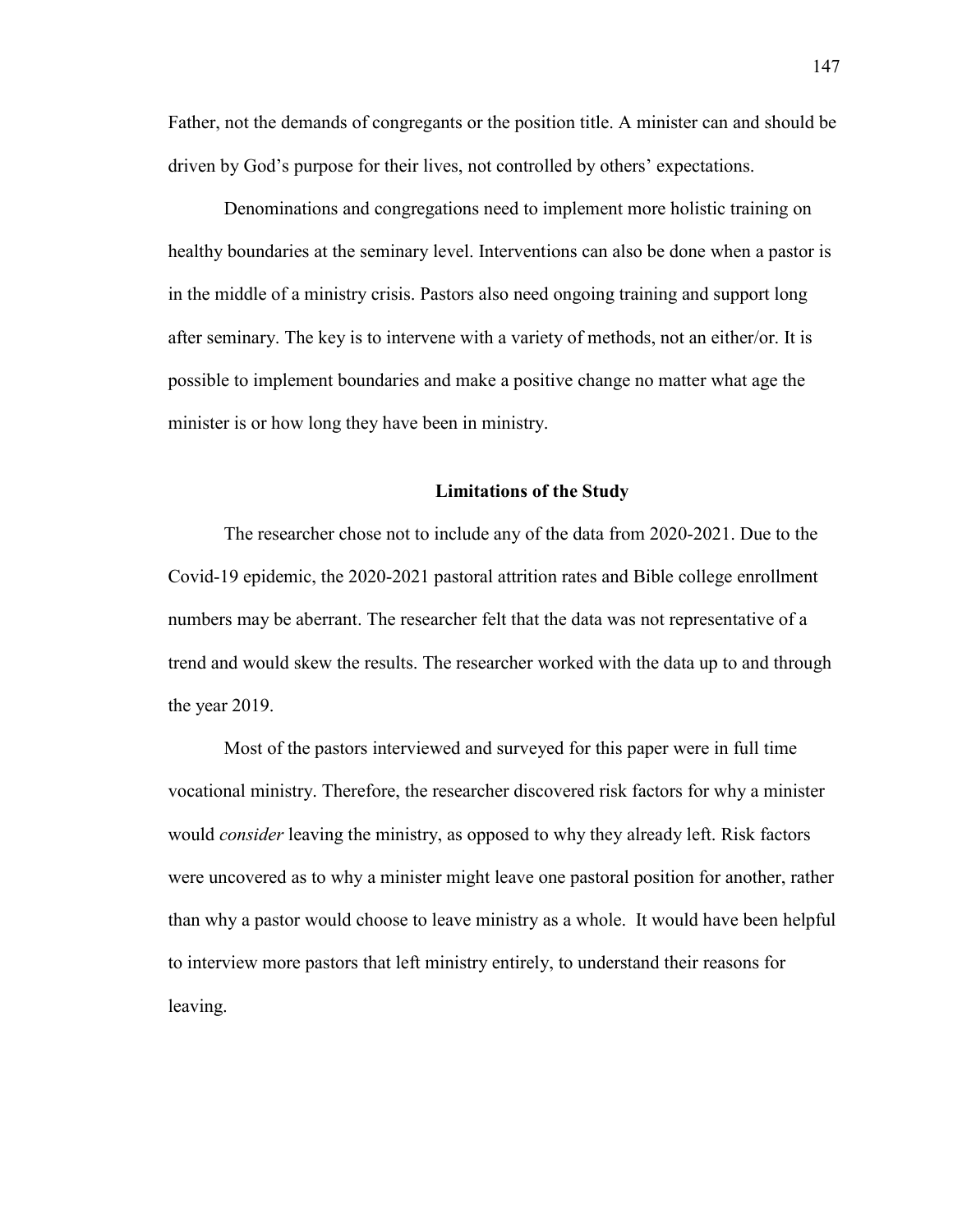The research was also limited to only one denomination, and focused on one Bible college, in one region, in one span of time. It is possible that the results would be much different at a different AG Bible college at another time.

## **For Further Study**

It is unknown if pastoral attrition is greater in cities versus rural areas. Further study could be done on which regions of the country have the highest pastoral attrition rates. The researcher does not know how the pastoral attrition rate in the United States compares to that of other countries.

One of the AG professors who was interviewed for this project mentioned that he preferred the training methods for new pastors that are being done in Methodist and Episcopalian seminaries. He especially recommended Denver Seminary as an example of a seminary that is training its pastors well. What this professor liked about these other schools' approach to training ministers was their focus on mental and emotional health, including psychological screenings, gifts assessments, and conflict management training. More research could be done on what other denominations are doing in their colleges and seminaries to train their pastors.

Lucy Bardiau theorized that Pentecostal denominations have higher rates of pastoral attrition, and that these denominations hide this attrition. This does not seem to be the case for the Assemblies of God in the United States. More research needs to be done as to why the AG rate of pastoral attrition seems to be lower than the national average.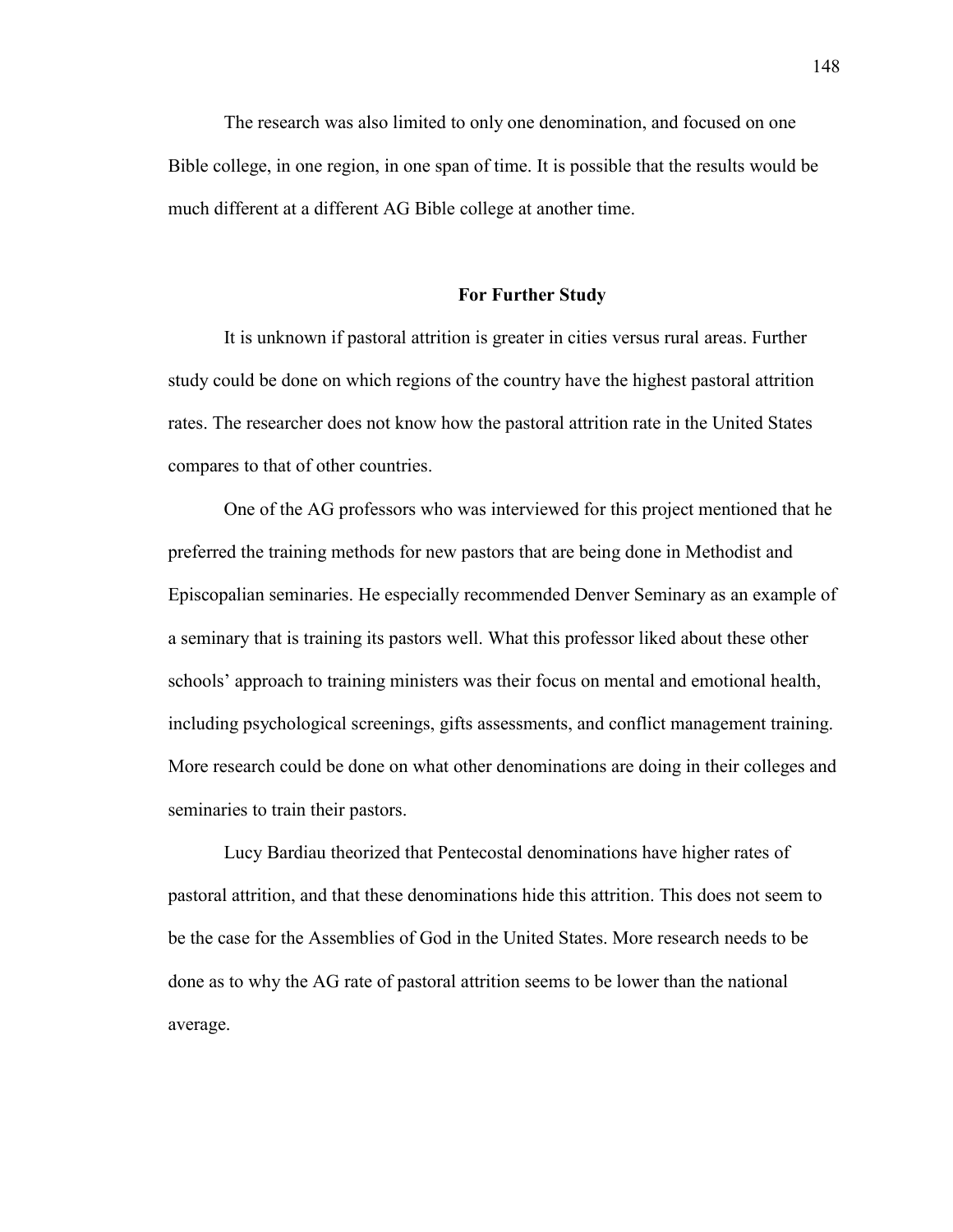## CHAPTER SEVEN: PERSONAL REFLECTIONS

### **Insights Gained From Research**

Insight #1- There is hope for restoring fallen pastors. Going into this project, the researcher favored a more "one and done" approach to pastoral restoration. The researcher believed that it was not possible or Biblical to restore a fallen pastor to any area of ministry. Surprisingly, the researcher has changed their opinion, mainly based on reflection and study of the Scriptures. The situations vary greatly from pastor to pastor and from case to case. The researcher was not able to "explain away" the powerful restorations of Peter, John Mark, David and Abraham. The researcher has concluded that each ministerial failure should be viewed on a case by case basis, with restoration of the person or persons involved as the chief goal. Based on the Scriptures, there is no basis to automatically and categorically forbid a "restored" pastor from returning to pastoral ministry. It is incredibly difficult for a fallen pastor to regain trust and respect, but it is not impossible.

Insight #2- Emotional health is extremely important to pastoral longevity. Emotional health and personal maturity are crucial, perhaps even more important than a pastor's talent. Emotional health relies on the work of the Holy Spirit to take each pastor from where they are to where they need to be. This tough work cannot be "skipped," nor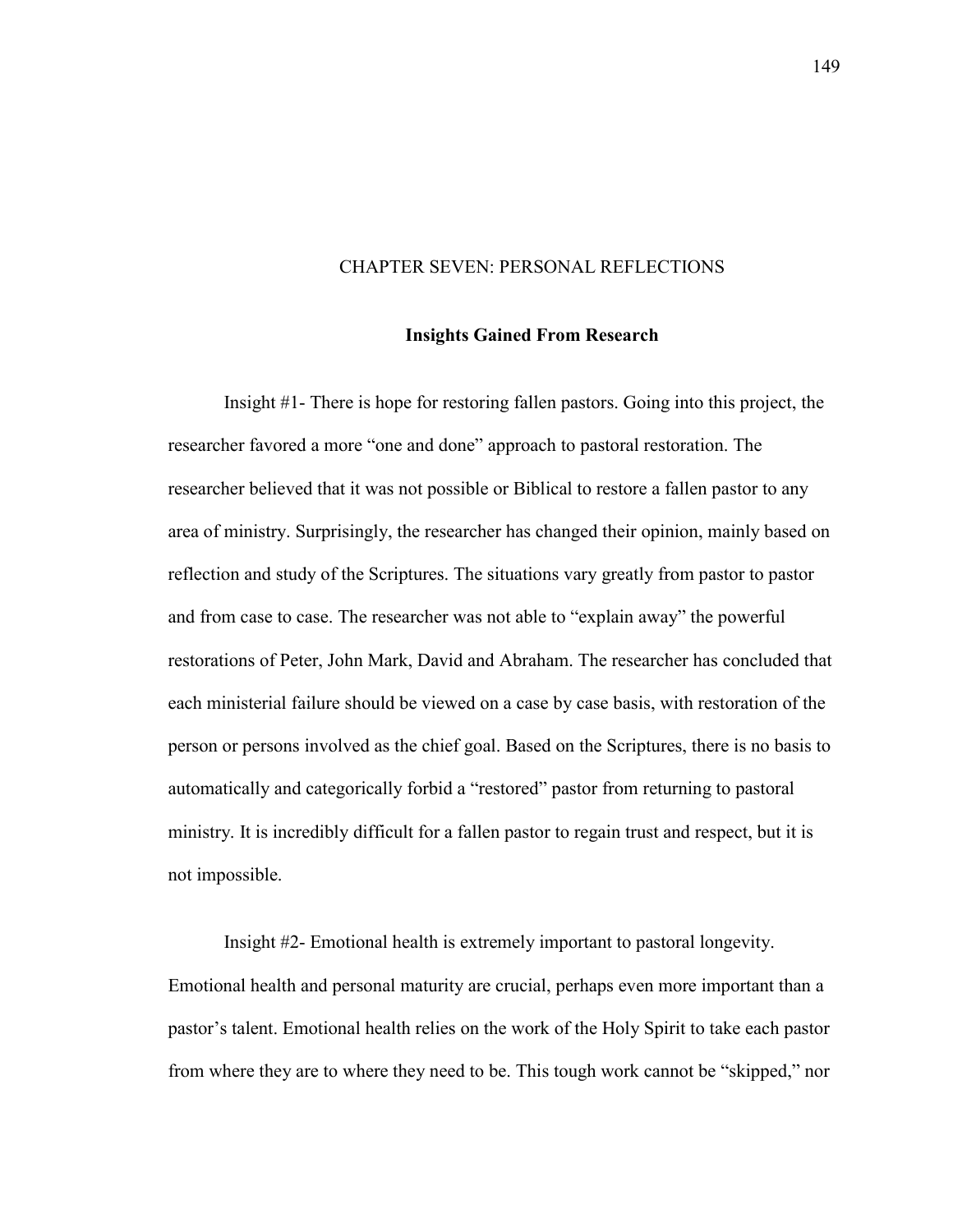is emotional maturity automatic when someone becomes a Christian or a pastor. Emotional health takes time, hard work, and cooperation with the Holy Spirit. Too many pastors find the work of emotional health to be so difficult and even painful, that they give up before reaching emotional maturity. A pastor's level of personal maturity may be one of the most accurate predictors of pastoral longevity.

Insight #3- The researcher had incorrectly theorized that the AG pastoral attrition rates would mirror the national averages. In fact, AG pastoral attrition rates are far lower than the national average. Furthermore, the researcher discovered that the AG has been doing well at launching fully online education for prospective pastors. The NCU pastoral class of 2000 did far better than the national average, with at least 45 out of 60 (75 percent) still active in ministry after 20 years.

 The problem of pastoral attrition, pastoral mental and physical health has been important to the researcher for a long time. The researcher's parents, grandparents and great-grandparents were pastors. The researcher saw firsthand some of the difficulties that pastors face, such as persistent conflict, loneliness, stress, lack of support, and enmeshment. The researcher may have gone into this project with a more cynical attitude towards trends in pastoral attrition. This whole journey has given the researcher hope that better pastoral longevity, training and support are possible, and in some districts, great strides are already being made. In short, some things are being done well. The situation of pastoral attrition is challenging, but not impossible.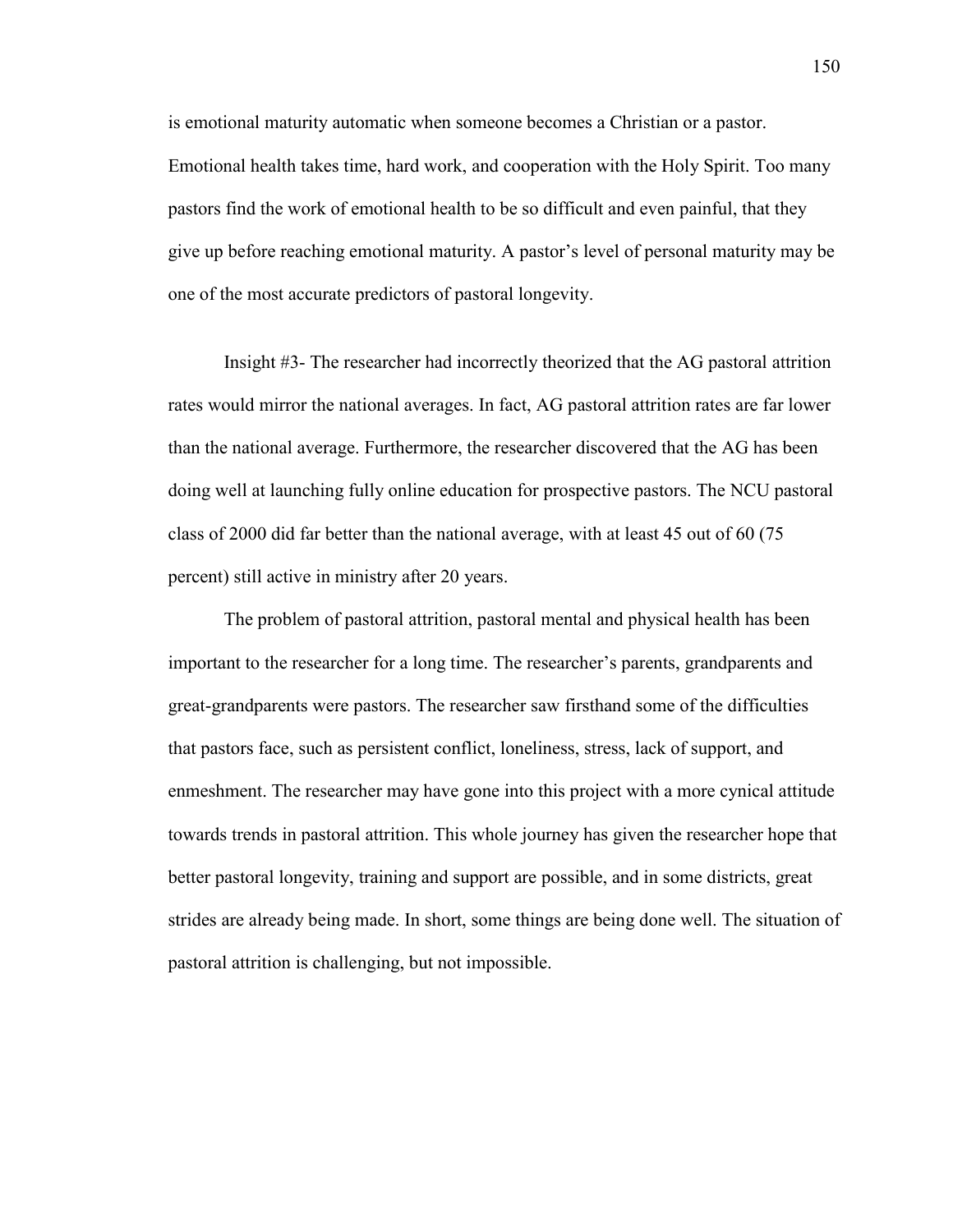### **Strengths and Weaknesses of the Project Design and Implementation**

 The two Bible characters, Moses and Paul, provided a wealth of information on risk factors, the needed balance between experience and education, and the importance of mentorship. Another strength of this research was the abundance of solid information available for the literature review. The researcher was able to find numerous studies and statistics on pastoral attrition, pastoral moral failure and risk factors for pastoral attrition. Another strength was the amount of readily accessible raw data provided by the General Council of the AG. This careful tracking provided a clear picture of the situation in the AG, for pastoral attrition, divorce, dismissals and college enrollment. The strengths of the surveys were anonymity, a lot of options to choose from, and space to write about that person's unique experience.

 The strongest part of this study was the interviews. The researcher gathered a wealth of information, much of it new to the researcher. The interviews with Bible college professors highlighted what may be missing in pastoral training and programming. The pastoral counselors made clear the enormity of the problem of pastoral moral failure, as well as the difficulties in restoring fallen ministers. The interview with the Washington District emotional health specialist introduced the researcher to new methods of supporting pastors. There are successful strategies that Districts can implement such as pastoral cohorts, conflict intervention teams and emotional training for pastors. The researcher learned the most from interviewing the experts for this project.

There were definite weaknesses in the research design and implementation. The researcher found it somewhat difficult to find the pastors that left ministry. The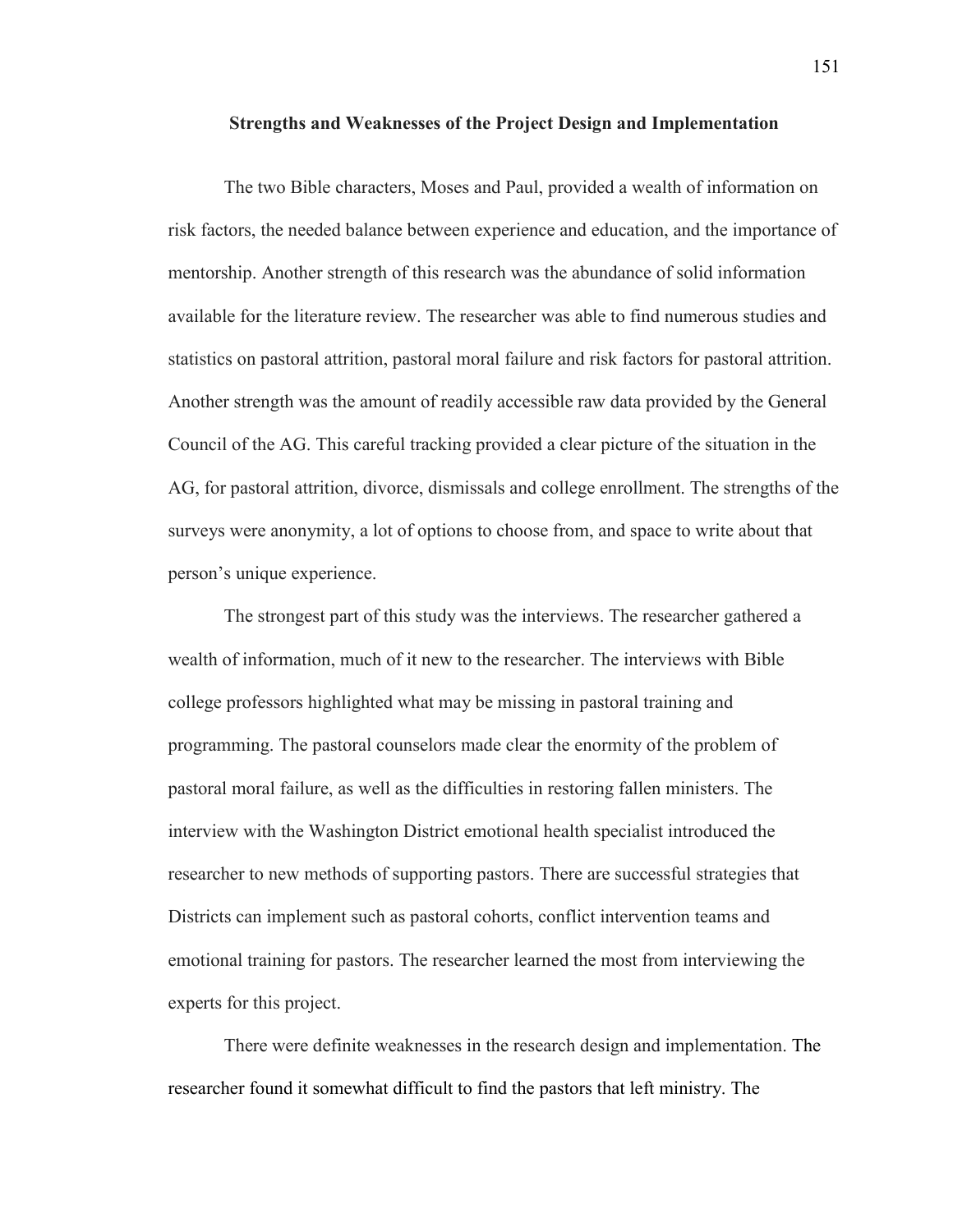Assemblies of God keeps careful records of all of its active ministers, but does not keep any contact information for ministers who have left the AG. The pastors that came to the sectional meetings and conferences were all actively employed in ministry. The researcher's former classmates from NCU that dropped out of ministry were tough to track down. This may be because these former pastors no longer share the same friends and interests as the researcher. It could also be that these former pastors were not interested in being found or interviewed. Many more pastors who stayed in ministry responded. The researcher would have liked to have had a much larger sample to survey and interview of former pastors that left ministry.

Another weakness of the study was the fact that a lot of the surveys were passed out at pastoral trainings and District events. Although the surveys were completely anonymous, perhaps the pastors who filled them out at conferences and trainings still felt pressure to "keep it positive" and not share the darker details because they were at a District event or because of who was sitting next to them. It is possible that pastors that filled out the survey in the privacy of their own home were able to be more honest. Also the pastors who filled out the surveys at home had more time to think about their responses before mailing the survey back to the researcher. The surveys were immediately collected at each of the conferences giving no time for deeper thought.

Although the researcher read materials on pastoral restoration, it would have been helpful for the researcher to interview one of the 2000 NCU graduates or another AG minister that had a moral failure and yet was restored to active ministry. The interviews and literature relied heavily on the perspective of the restoration counselors, not the fallen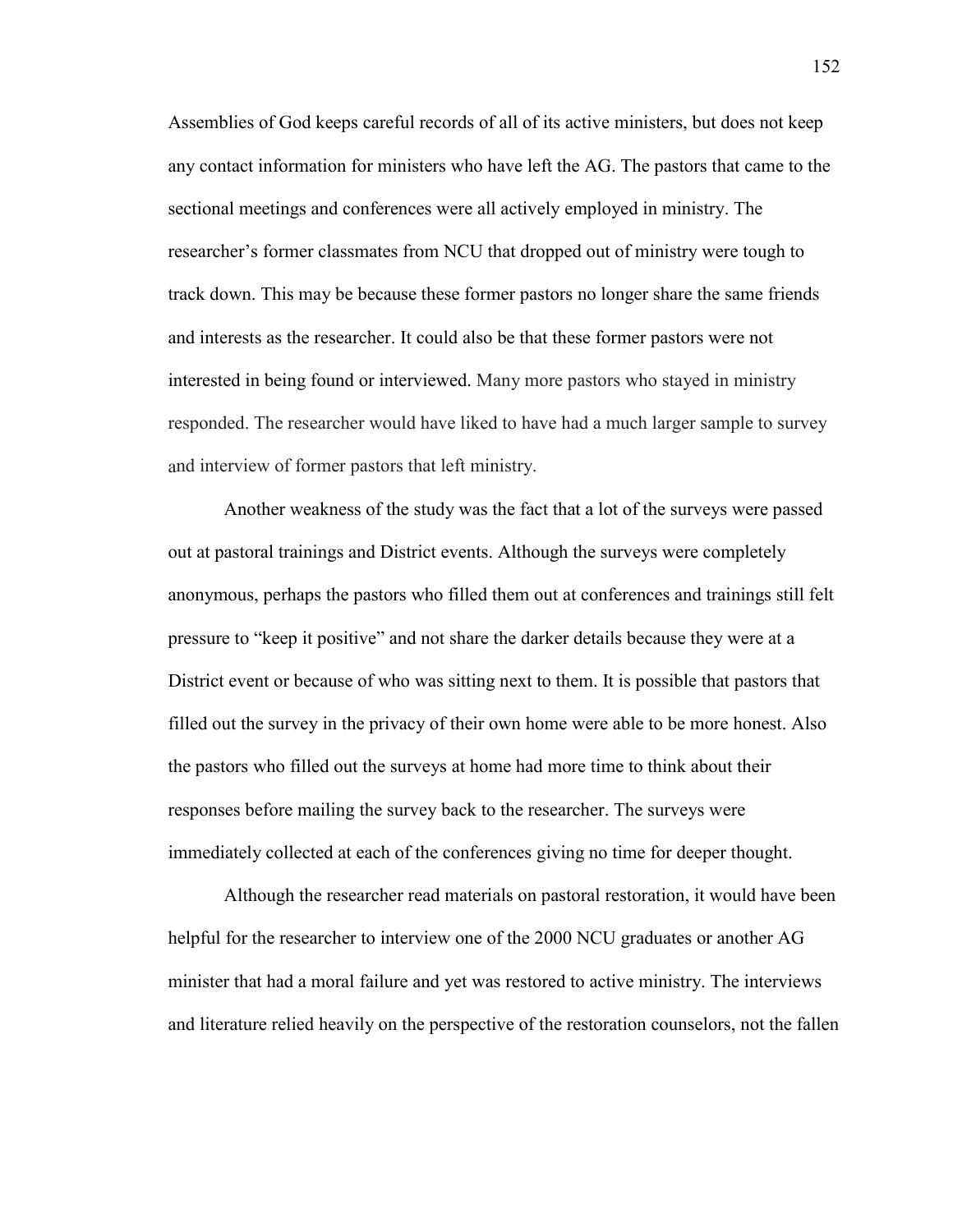pastors. Hearing about the restoration process first-hand from a restored pastor would have been helpful.

## **Suggested Modifications for Improvement**

First of all, the researcher would like to garner more information from former pastors that have left ministry. In order to do this, the researcher would need to locate these former pastors. One idea would be to look for a "Former Pastors" Facebook site, "Reddit" forum or other social media page. If none already exists, then one would need to be created. Anonymous surveys on a Reddit site would probably bring in many more surveys from former pastors than ministerial training events or mass emails.

Secondly, more research should be done as to why women ministers were less likely to go to denominational leadership for help or to see their leaders as effective in conflict management. The women ministers in this study did not seem to feel as supported by their District and church leadership as their male counterparts. A survey could be specifically designed for women ministers. The researcher wants to hear the unique perspective of these women and learn what support they would like to receive from their district leadership.

Thirdly, the researcher would like to hear from older pastors about what factors or traits may have contributed to their longevity in ministry. What are their perceived reasons for staying in vocational ministry so long? What were their reasons that they did not quit?

Lastly, the researcher is curious as to what specific strategies and curriculum that Denver Seminary is using in their ministry training program. How effective have these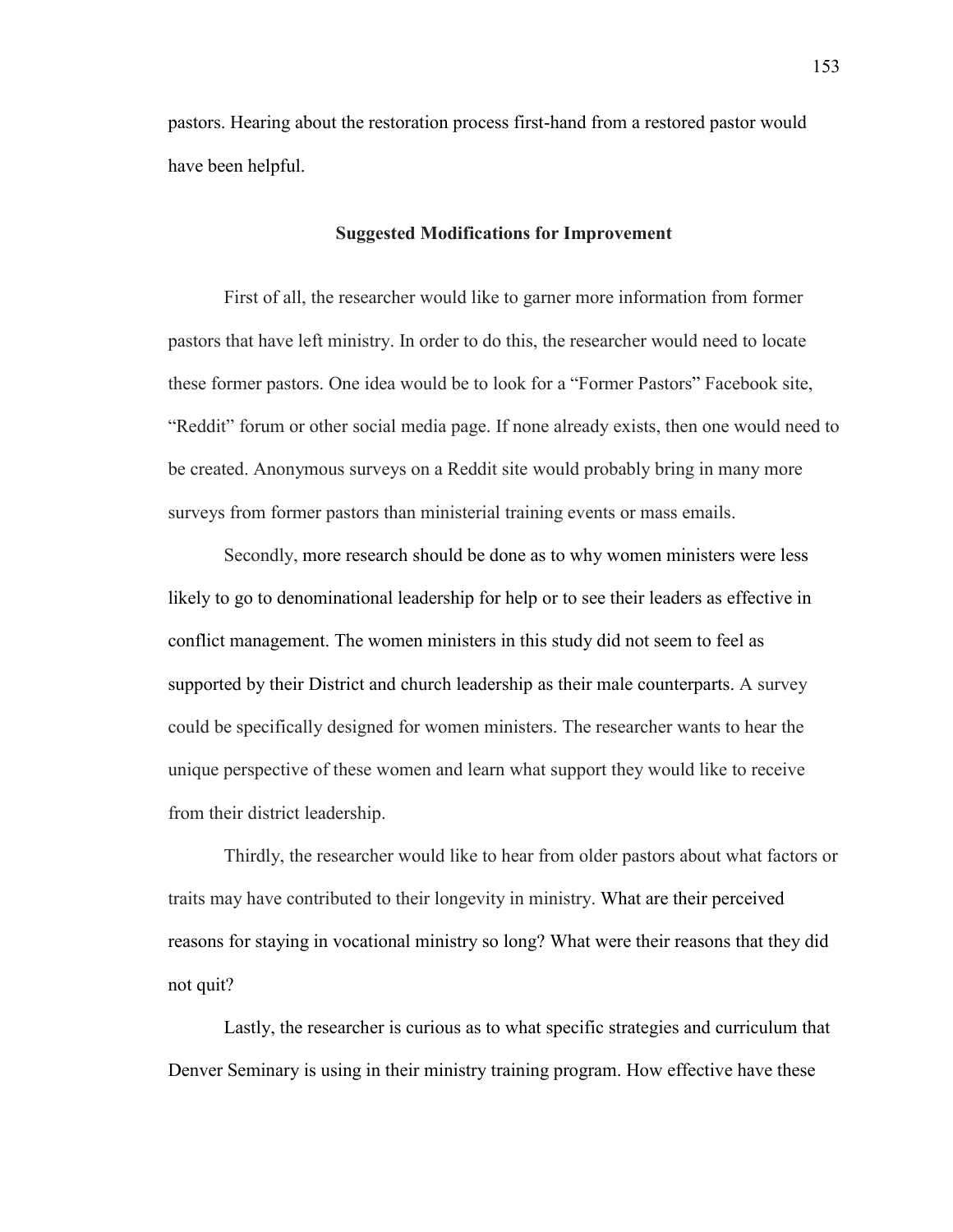ministerial programs been? What could be done by the AG to increase their seminary enrollment?

## **Spiritual Formation**

 This whole project has fostered a new perspective on the restorative, gracious and faithful nature of God. This brings incredible hope to understand that God's grace and compassion are available for pastors too. In chapter two, Barnabas took a chance on a newly converted Paul, after Paul's terrible history of persecuting Christians. When Paul was nearing the end of his life, Paul decided to give John Mark a second chance. The quote found in chapter 3 said it well, "Grace that does not include pastors isn't really grace at all." Not only does God forgive and restore, the best days of ministry may yet be ahead, not in the past. Throughout this project, the researcher has gained a better understanding of the grace and the faithfulness of God.

## **Academic Growth**

 Even though the researcher had been passionate about pastoral mental and emotional health for quite some time, the researcher was overwhelmed at the beginning of this project, having never undertaken a research paper of this size before. It helped that the project was broken into smaller pieces and deadlines. With each new section, the researcher's confidence grew a bit. Passion is wonderful, but passion with knowledge and confidence is better. The researcher's academic advisor was also very encouraging. The researcher learned a lot about the study of Scripture, about finding credible sources, and about the importance of excellence and thoroughness in research. Along the way, the academic pursuit itself became an act of worship.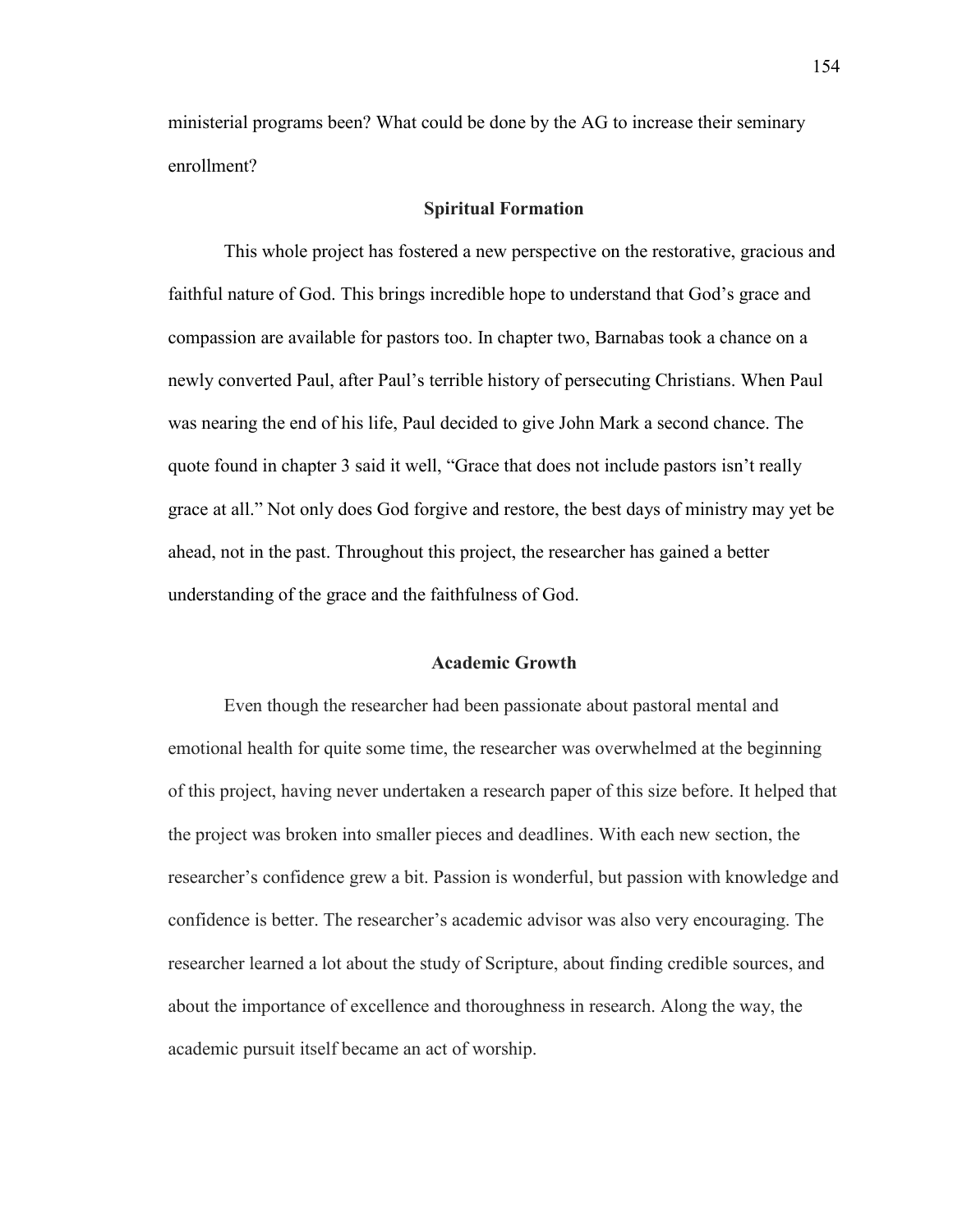#### **Conclusion**

 The researcher was deeply affected by the interview with former classmate "Milo," (Student 2). Milo had been at the top of the class for preaching and teaching. He and his wife were outgoing and excited to graduate and begin in ministry. Milo was always gifted, optimistic and confident. It was shocking to see him so different. The hurt and pain in his voice made his story hard to listen to.

 The researcher wonders how Milo's story could have been different. What if Milo had had training in Bible college on successful conflict management? What if Milo could have had a cohort to talk to, like the ministerial support cohorts in the Washington District? If Milo had been trained in emotional health, would he have spotted the signs of an unhealthy church and a narcissist senior pastor? Could Milo have left that position sooner and avoided having a nervous breakdown? What if Milo's District officials had been more open to listening to his concerns? What if there had been a conflict management team from Milo's district that could have gone in to intervene and negotiate a solution? What if Milo's senior pastor had been subject to accountability from the District or from the church's elder board that would have noticed the warning signs that the pastor was engaging in narcissistic abuse of staff members and embezzlement of church funds? If Milo had been able to receive immediate counseling and District support after leaving that church, would he and his wife still be in ministry today? The researcher believes that what happened to Milo could have been prevented or at least mitigated if some of the above steps had been taken. How many more "Milo's" are on the edge of leaving ministry permanently? The researcher does not believe that all of the pastors who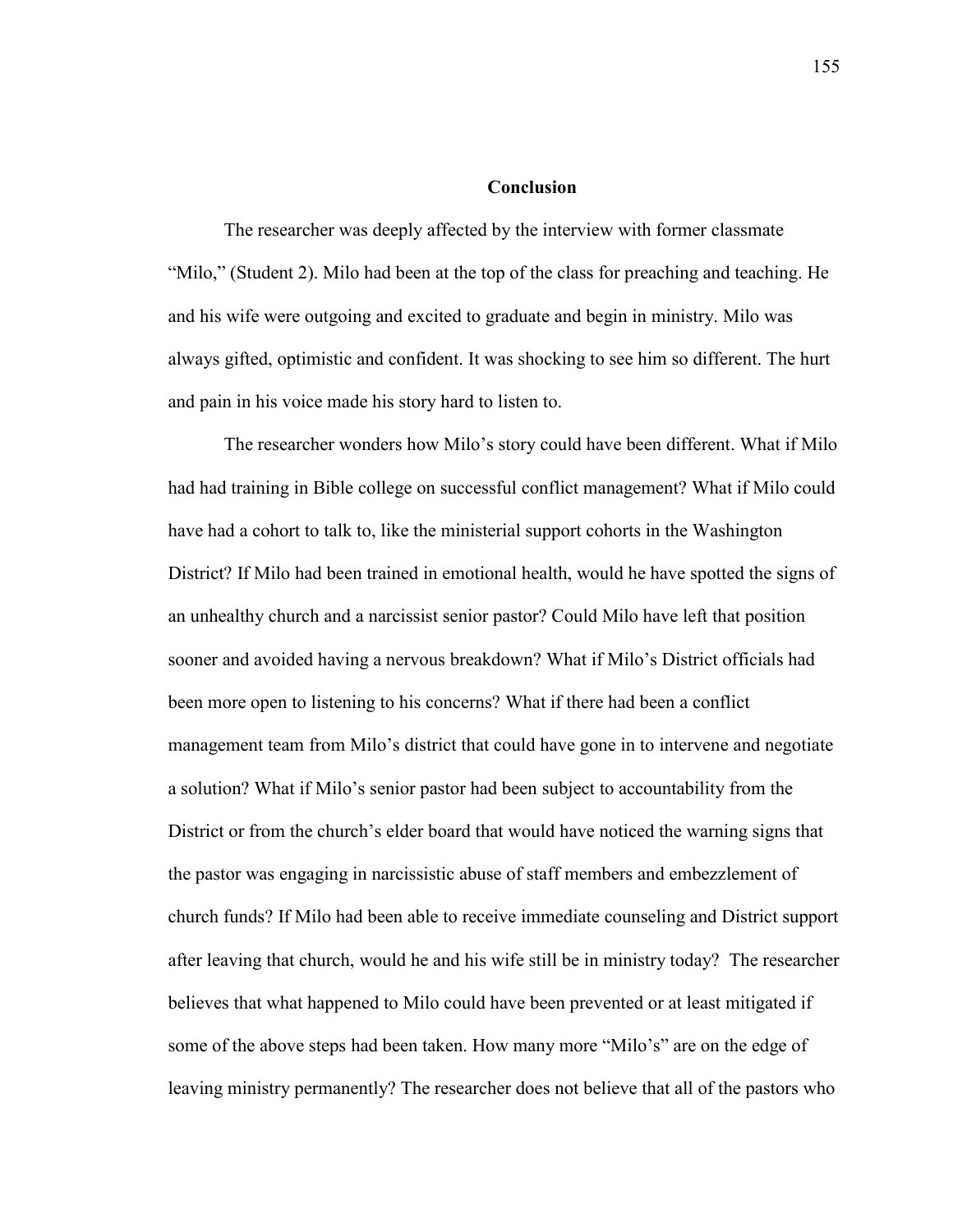leave ministry do so because they were never "called" to ministry. The researcher also believes that a great portion of pastoral attrition is preventable.

 Milo is a human being. He was not a disposable commodity. He, and all other pastors serving in our churches need support, respect, as well as the proper resources and training. Pastors matter to Christ and therefore, pastors must matter to the church. Churches, Bible colleges and District officials should do all that it in their power, should employ any available strategies, to support their pastors. Cohort support and emotional health training are working to encourage pastoral longevity in the Washington District. Programs of teaching business strategies and conflict management skills to pastors seem to be effective in helping pastors thrive in today's pastoral roles. It is an obligation to do our best to take care of pastors. Pastors are gifts to the church from God. Let us be good stewards of this gift.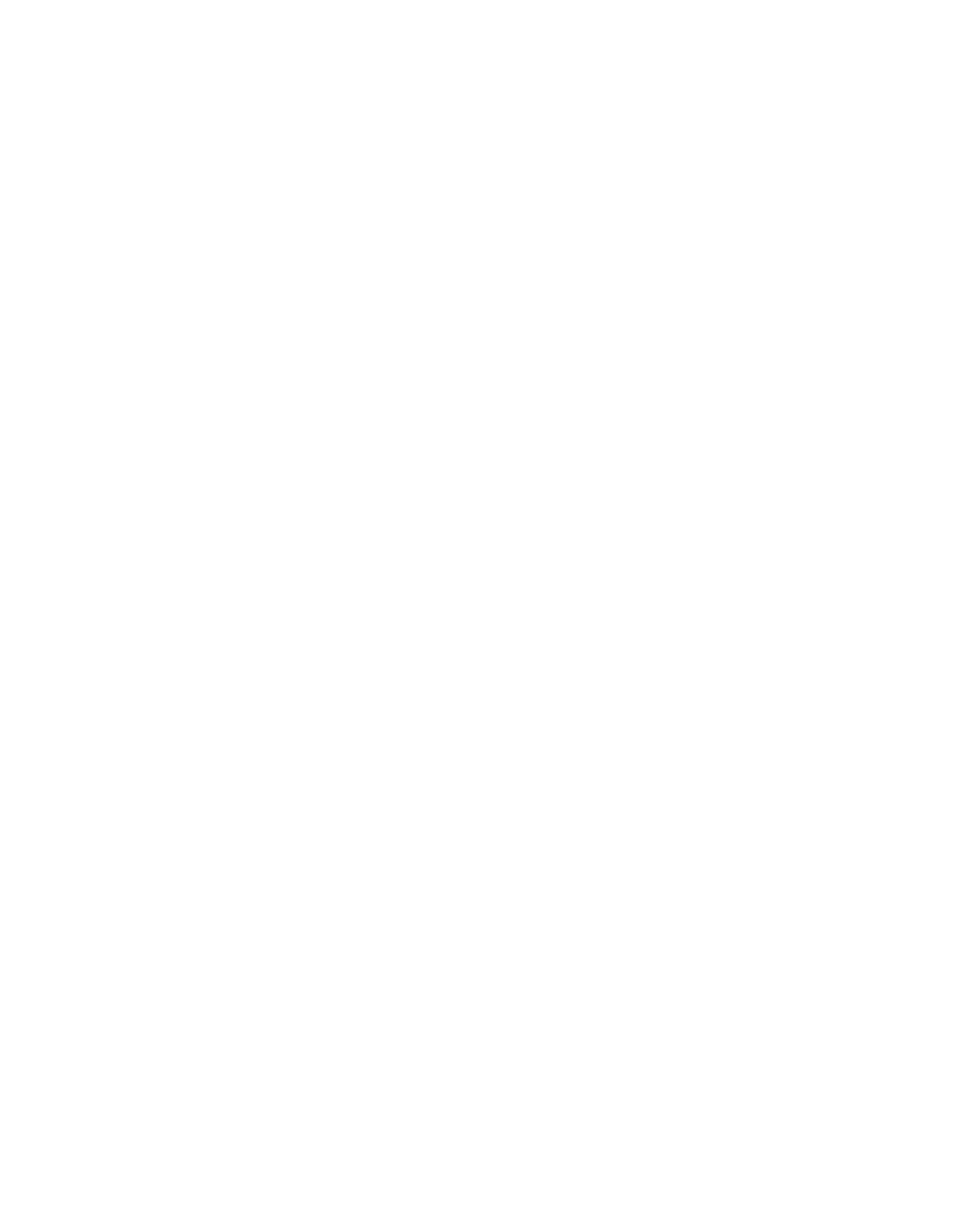## APPENDIX A: NORTHWEST DISTRICT OF THE ASSEMBLY OF GOD CODE OF ETHICS

#### **NW Ministry Network Code of Ethics:**

As a committed follower of Jesus Christ and a credentialed Assemblies of God minister, I pledge to live by the following principles in my relationships:

1. **With God**: The most important pursuit in my life is knowing God and living in a manner that pleases Him. I will diligently follow the disciplines necessary for spiritual health and growth. I commit myself to live according to God's purposes in my worship, discipleship, fellowship, service and evangelism.

2. **With Myself**: I will be true to my calling and be honest with myself. I will make myself accountable to others and submit to the authorities over me. I will devote myself to the faithful proclamation of God's Word. With God's help, I will never bring reproach upon the Name of Christ or His church because of improper relationships or impure motives. To the best of my ability I will keep myself morally pure, ethically clean, spiritually whole, intellectually stimulated and physically healthy.

3. **With My Family**: I will make my family's health a priority. I will serve my family, realizing that they are the most important people in my life. I will intentionally give them my best attention and time. I will not use my family as a dumping ground for my frustrations or cause them to think less of people because of what I tell them. To the best of my ability, I will set a good example of marriage and family life for my congregation and community.

4. **With My Church**: I will serve as a faithful shepherd in my area of ministry, providing spiritual care and biblical instruction. I will always speak the truth in love. I will lead as a servant of Christ, sharing the vision God has given me for effective ministry. I will be sensitive to the needs of others and develop the character and compassion of Jesus Christ. I will never lose the urgency to bring people to Him. I will keep confidences confidential and seek to earn the trust of those under my care by being a person of integrity. I will seek to protect the innocent, the infirm, children and the aged. I will report suspected or confirmed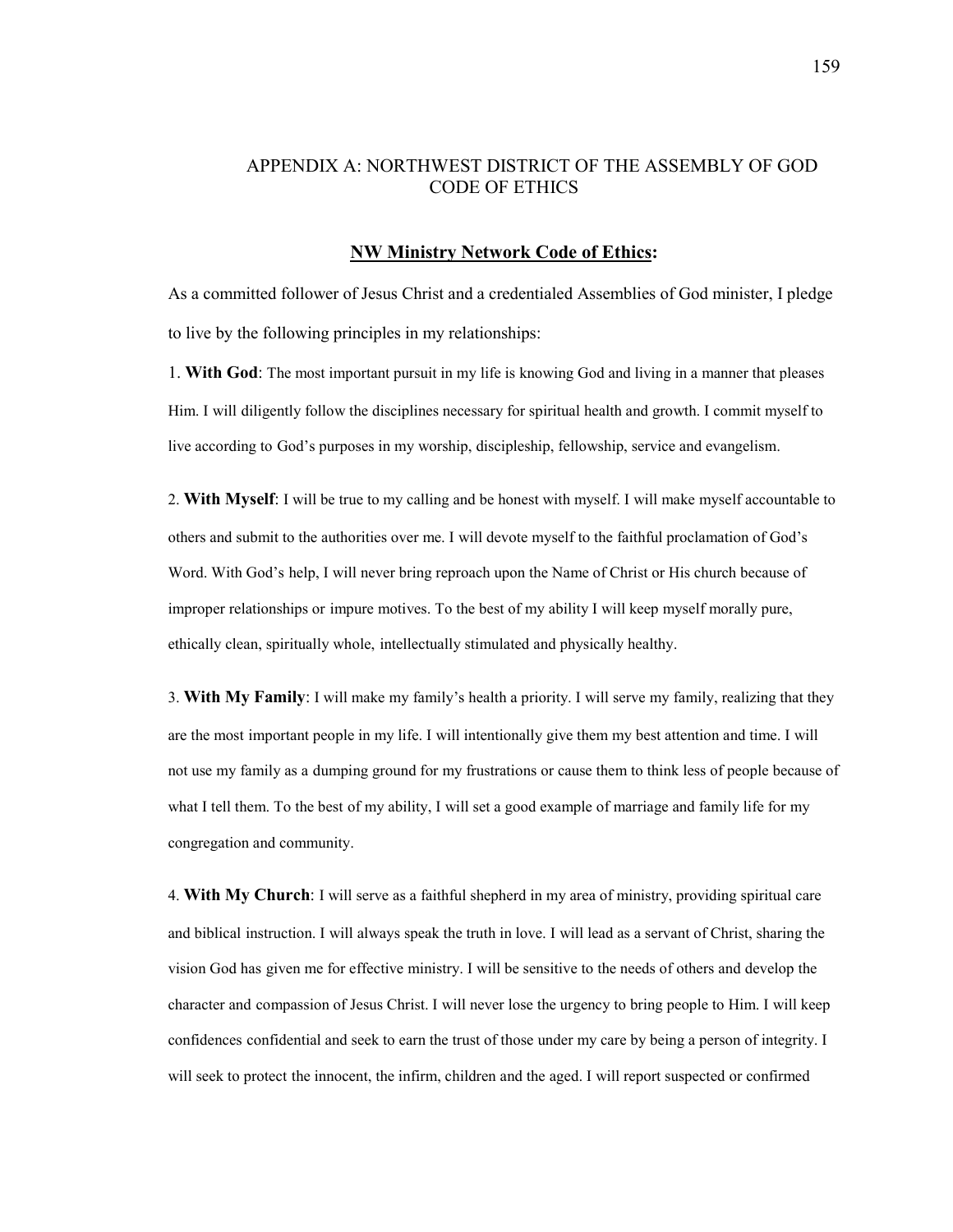cases of abuse, as the law requires. I will be sure all the business of the church is conducted in a legal and orderly manner.

5. **With Other Ministers**: I realize the need for a personal network of colleagues and friends to provide fellowship, accountability, support and counsel. I will always treat with respect those who precede and follow me in my ministerial assignments. I will not entertain or spread gossip about another minister or fellow staff member. I will not influence members from other congregations to join mine. I will not interfere in another congregation. I will be cooperative with those within the NWMN and seek to cooperate with other ministries that are faithful to God's Word as I have opportunity. I will seek to learn from others and willingly share my gifts with those who could benefit from my training and experience. If I am serving as a staff pastor on a multi-staffed church, I will always be supportive and loyal to the entire team, especially the senior pastor (and if unable to do so, will graciously resign). If I am serving as a senior pastor, I will always strive to treat staff pastors under my leadership with respect, encouragement, and graciousness. When making ministry transitions, I will do my best to provide an atmosphere that guards the health of the church body and provides a healthy environment for those who follow me.

6. **With The NWMN**: I am an Assemblies of God minister. Among other things, I have received a credential, training, support, accountability and a place of ministry because of my association with the Assemblies of God. I will voluntarily cooperate with The NWMN and the General Council of the Assemblies of God. As I have opportunity, I will be supportive of and an active participant in my denomination at the local, sectional, district and national levels. I will seek to support our leadership and promote and support our ministries and mission throughout the world.

7. **With My Community**: As a Christian leader, I will live as a faithful representative of Jesus Christ, acting as salt and light to those around me. I will live a life above reproach, protecting the reputation of the church and the Christ I serve. As a member of a local community, I will be involved in those activities where my influence as a representative of Christ can help bring redemption to society, reconciliation to those who oppose each other, and enrichment to the church and social structure. As a good citizen, I will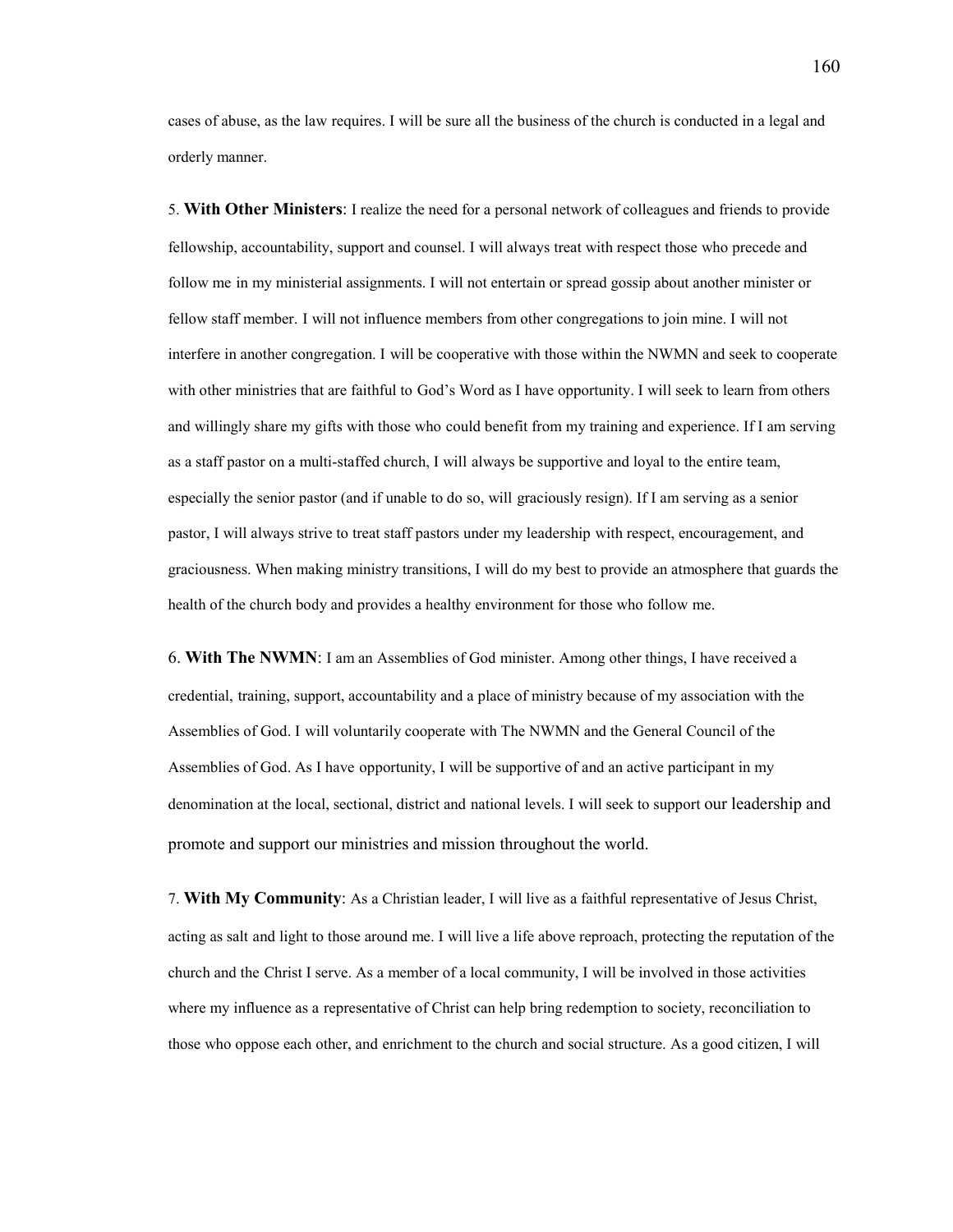respect my government, seek to obey the laws of the land in accordance with Scriptures, and encourage others to do so.

**Signature Date**

**\_\_\_\_\_\_\_\_\_\_\_\_\_\_\_\_\_\_\_\_\_\_\_\_\_\_\_\_\_\_\_\_\_\_\_\_\_\_\_\_\_**

**Print Name:**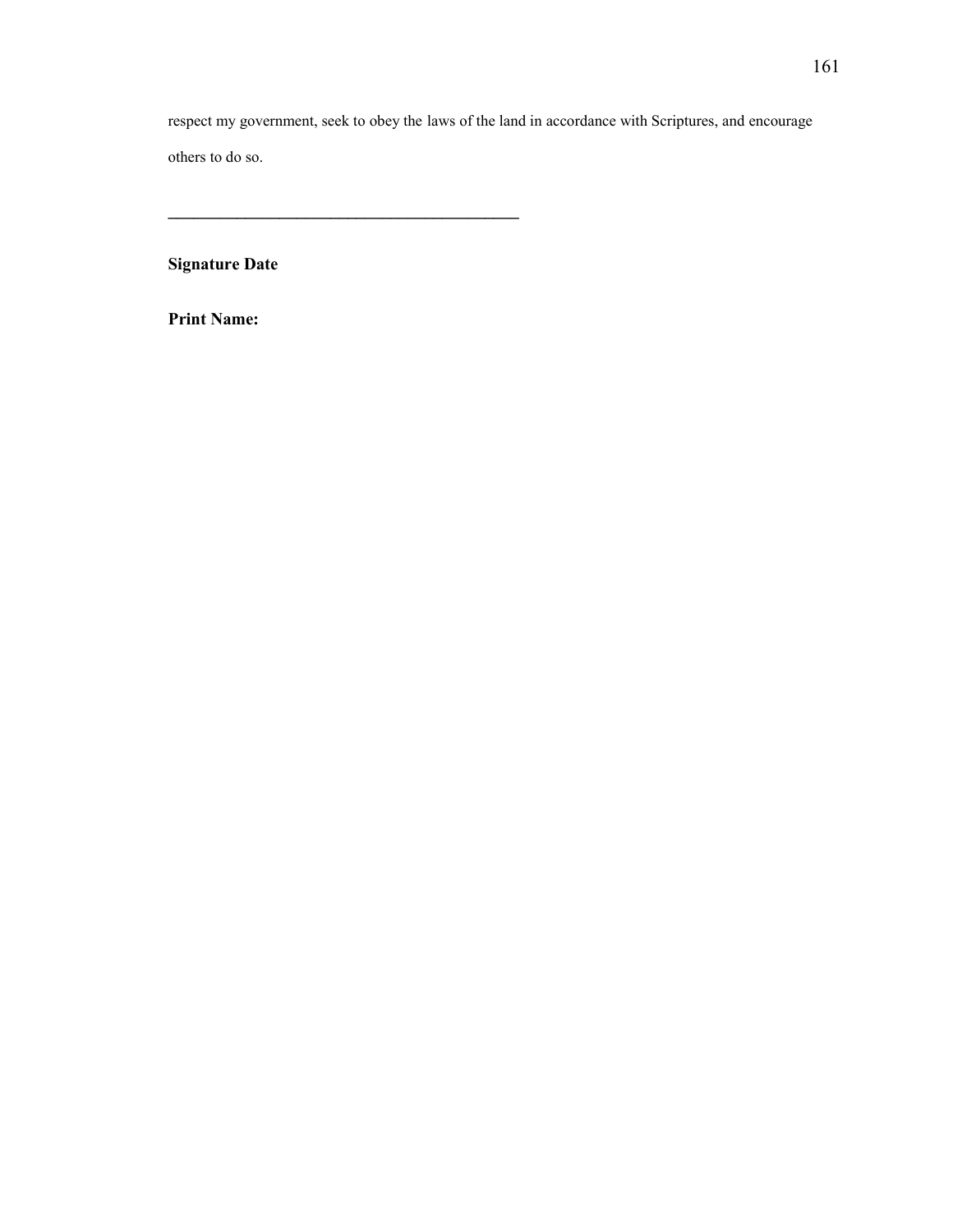# APPENDIX B: SURVEY FOR ASSEMBLY OF GOD PASTORS, DISTRIBUTED IN PERSON, OVER EMAIL AND THROUGH THE MAIL.

This survey is part of a research project for Trisha R. Peach's doctorate program through Bethel Seminary. The purpose of this survey is to collect data pertaining to the rate and causes of pastoral attrition. Thank you so much for your willingness to participate in this project. Your candor is appreciated. Know that your responses are completely anonymous. Your responses, the data gathered, and anything written comments may be used for the project. By filling out the survey, you are giving your consent to use the data gathered and to quote written answers in the paper (anonymously). Data will be used to determine the causes of and recommend solutions to the problem of pastoral attrition.

1. How long have you been in vocational ministry (serving every or almost every Sunday or midweek, leading a ministry), either paid or unpaid? (Choose one)

- A. Less than 5 years B. 5-15 years C. More than 15 years
- 2. Are you currently: (Choose One)
	- A. A full time staff member?
	- B. A part time staff member?
	- C. An unpaid ministry leader?
	- D. Not currently in ministry?

3. How many different ministry positions have you held during your lifetime, paid or unpaid, even if they were within the same church? (Choose one)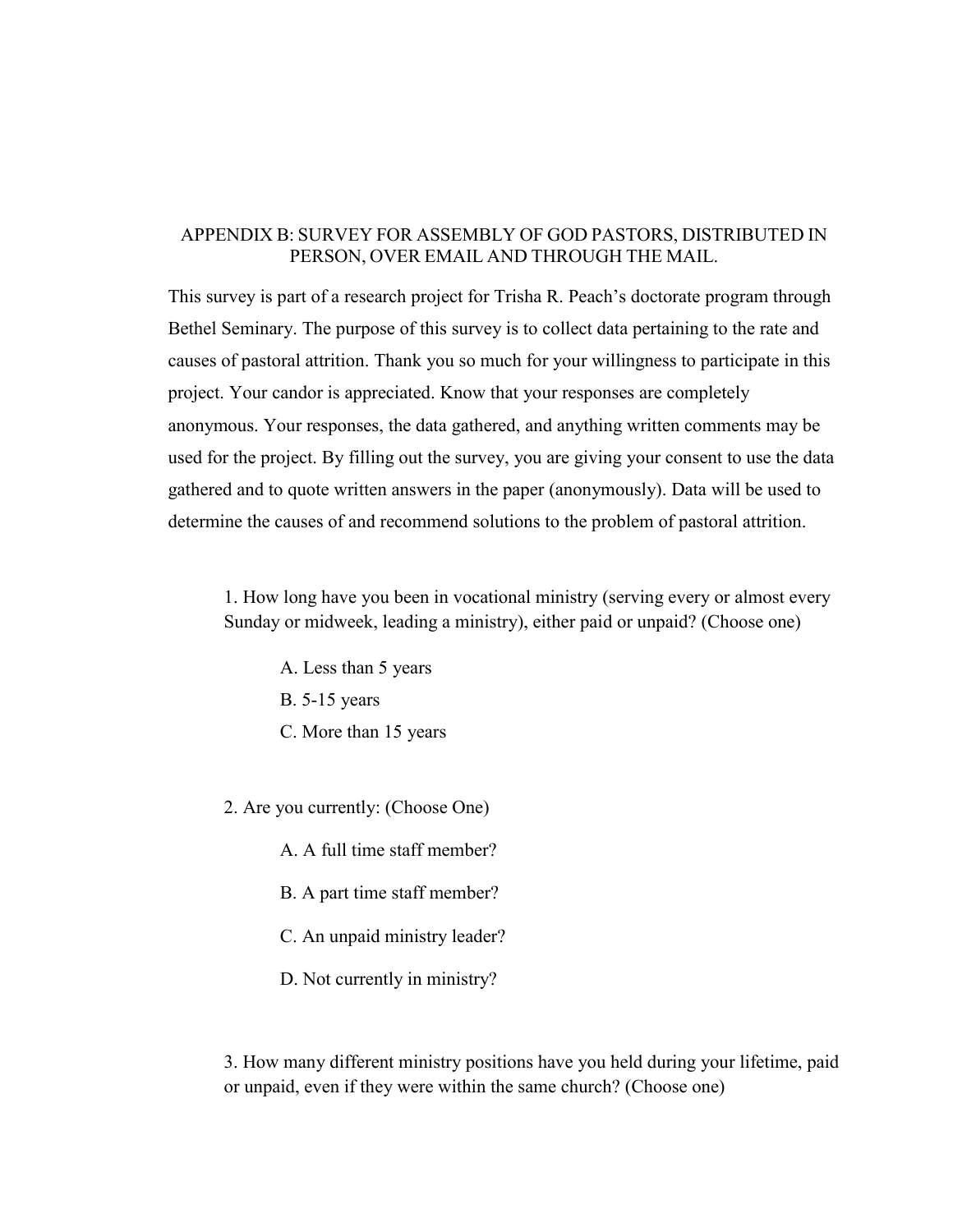A. Only 1 position

B.  $2 - 5$  positions

C. 6 or more positions

4. Are you male, female or prefer not to answer?

5. Thinking about your most recent ministry departure: which of these scenarios BEST describes your story of decision to leave that position? (Choose all that apply)

A. Amicable, smooth transition agreed upon by the church and myself

B. Not my decision

C. A somewhat difficult transition

D.A traumatic experience

E. Other (please explain)

6. If you have voluntarily left one or more ministry positions, what was your MOST compelling reason to resign/leave? (Choose all that apply)

A. Financial reasons. The ministry position did not pay enough to support me or my family. The benefits and/or retirement was unsatisfactory

\_\_\_\_\_\_\_\_\_\_\_\_\_\_\_\_\_\_\_\_\_\_\_\_\_\_\_\_\_\_\_\_\_\_\_\_\_\_\_\_\_\_\_\_\_\_\_\_\_\_\_\_\_\_\_\_\_\_\_\_

B. I felt unsatisfied and unchallenged

C. I wanted a position that better fit my strengths, talents

D. I no longer felt called to ministry

E. I disliked certain parts of being a pastor: (i.e., preaching, teaching, recruiting etc.)

F. Personal or family challenges, such as depression, illness or family crisis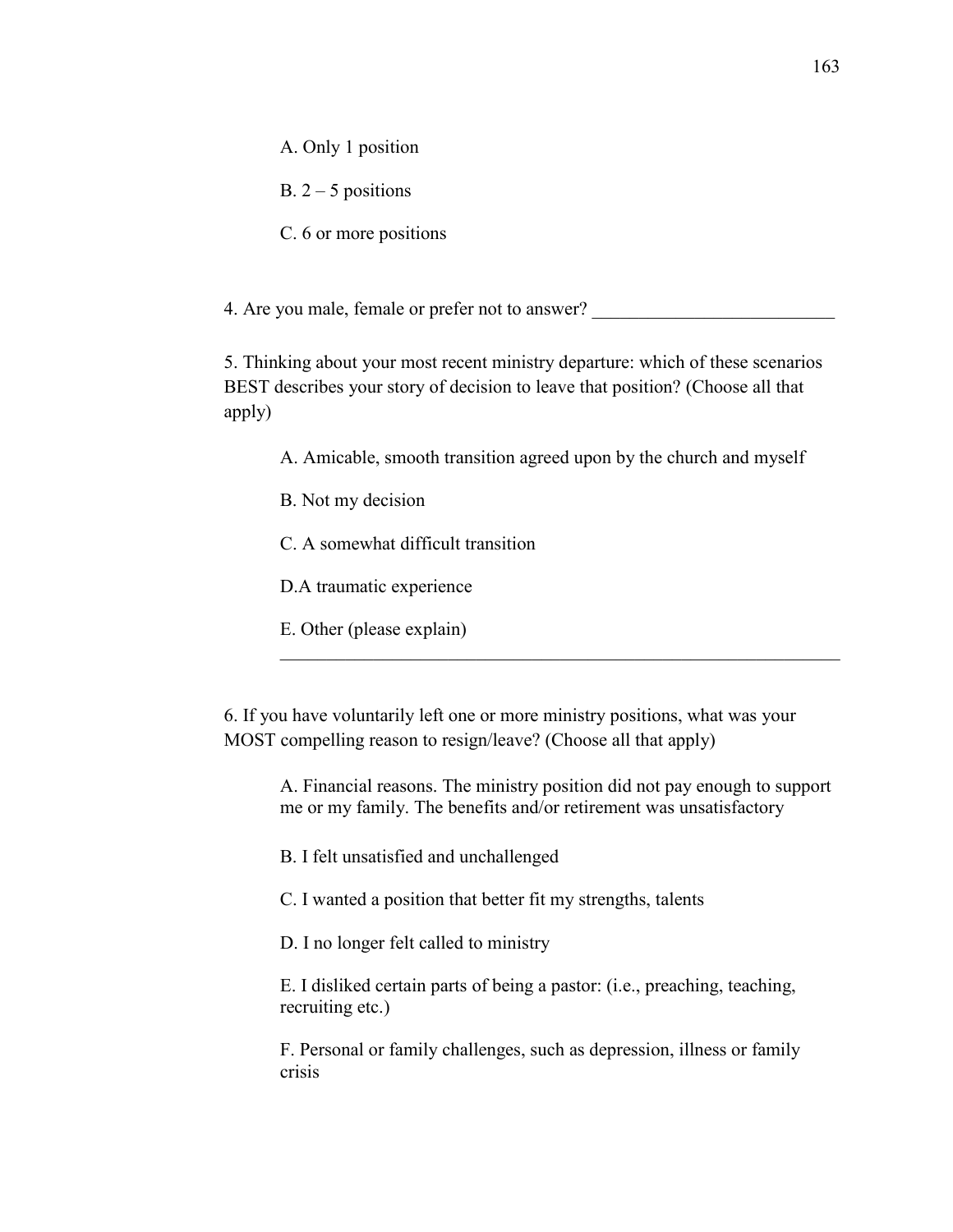G. Stressful and/or painful interactions with staff, board members, parents and/or my supervisor

*\_\_\_\_\_\_\_\_\_\_\_\_\_\_\_\_\_\_\_\_\_\_\_\_\_\_\_\_\_\_\_\_\_\_\_\_\_\_\_\_\_\_\_\_\_\_\_\_\_\_*

H. Not applicable (have never left a position*)* 

I. Other

| 7. Indicate how influential the following components were in your decision to voluntarily                                                              |                          |                           |                         |                         |               |
|--------------------------------------------------------------------------------------------------------------------------------------------------------|--------------------------|---------------------------|-------------------------|-------------------------|---------------|
| leave or resign from a position.                                                                                                                       |                          |                           |                         |                         |               |
| Put an "X" by what BEST describes how<br>much each factor influenced your<br>decision to leave your position:                                          | Extremely<br>Influential | Moderately<br>Influential | Somewhat<br>Influential | Slightly<br>Influential | Not at<br>All |
| A. Financial reasons. The ministry<br>position did not pay enough to support<br>me or my family. The benefits and/or<br>retirement was unsatisfactory. |                          |                           |                         |                         |               |
| B. I felt unsatisfied and unchallenged                                                                                                                 |                          |                           |                         |                         |               |
| C. I wanted a position that better fit my<br>strengths, talents                                                                                        |                          |                           |                         |                         |               |
| D. I no longer felt called to ministry                                                                                                                 |                          |                           |                         |                         |               |
| E. I disliked certain parts of being a<br>pastor: (e.g., preaching, teaching,<br>recruiting, etc.)                                                     |                          |                           |                         |                         |               |
| F. Personal challenges such as burnout,<br>depression or illness                                                                                       |                          |                           |                         |                         |               |
| G. Family challenges or crisis                                                                                                                         |                          |                           |                         |                         |               |
| H. Stressful and/or painful interactions<br>with staff, board members, parents<br>and/or my supervisor                                                 |                          |                           |                         |                         |               |
| Additional Comments:                                                                                                                                   |                          |                           |                         |                         |               |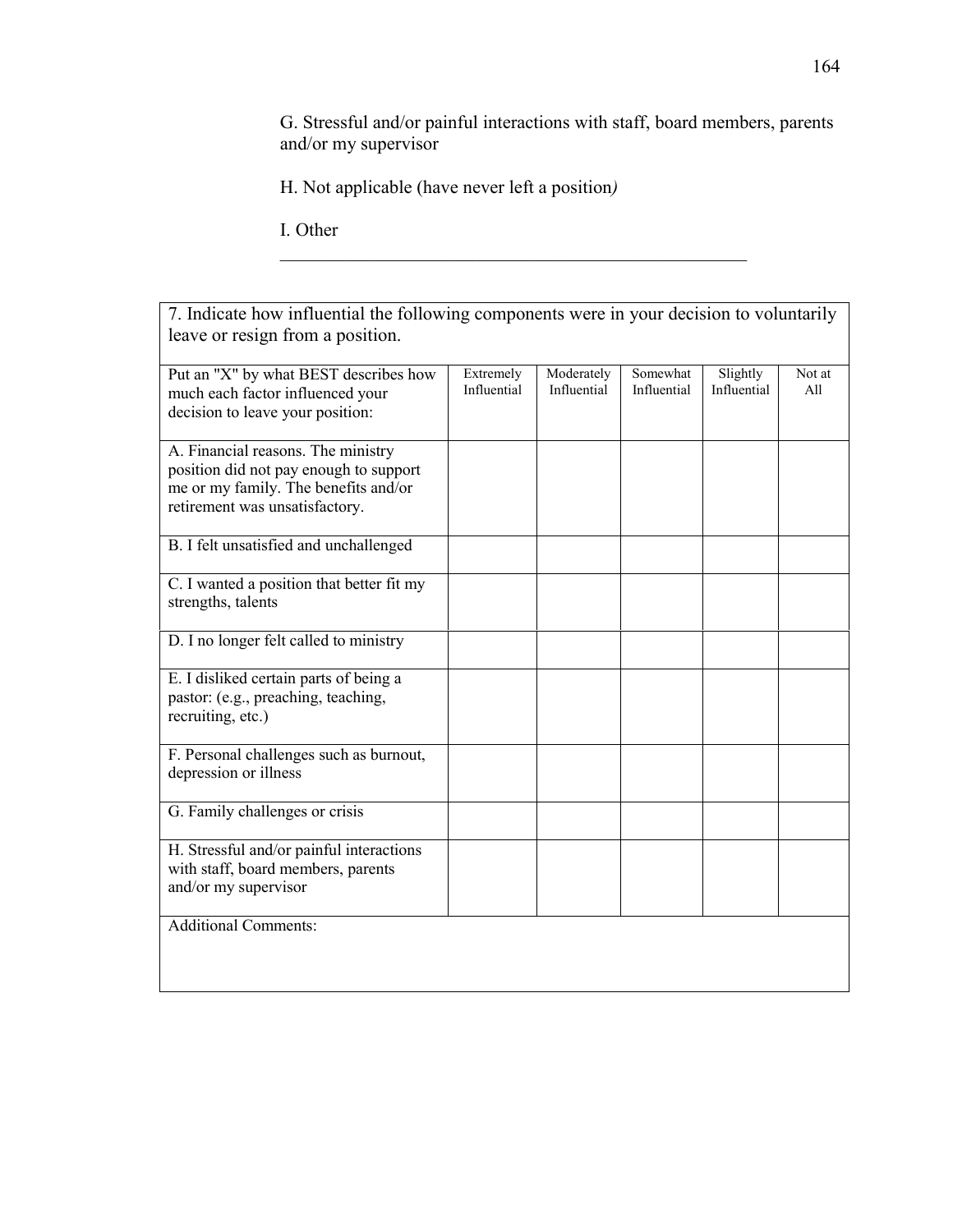8. In the past 6 months, have you seriously considered leaving your current vocational ministry? (Choose one)

A. I did not seriously consider leaving my ministry position.

B. Once in awhile. But in all, I'm happy in my position.

C. I sometimes consider leaving my current ministry position. I don't think this is where I will be in five years.

D. I think about leaving my current position several times a week.

E. I have decided to leave my current position of ministry.

F. I am planning to leave vocational ministry entirely.

9. At your last ministry position, if you left voluntarily, at what point did you alert your church, supervisor of your intent to leave that position? (Choose one)

A. 6 months to a year ahead of time, so we could prepare for the transition

B. I gave one month's notice

D. I gave 10-14 days' notice that I was leaving.

E. I left without notice.

F. Other

G. N/A

10. Which answer best represents your mood in the weeks, months following your departure from your ministry position? (Choose all that apply)

A. Relief that it was over.

B. Excited to move on to the next chapter.

C. Exhausted and in need of rest and recovery

D. Grieving over the loss. Perhaps experiencing depression, confusion and withdrawal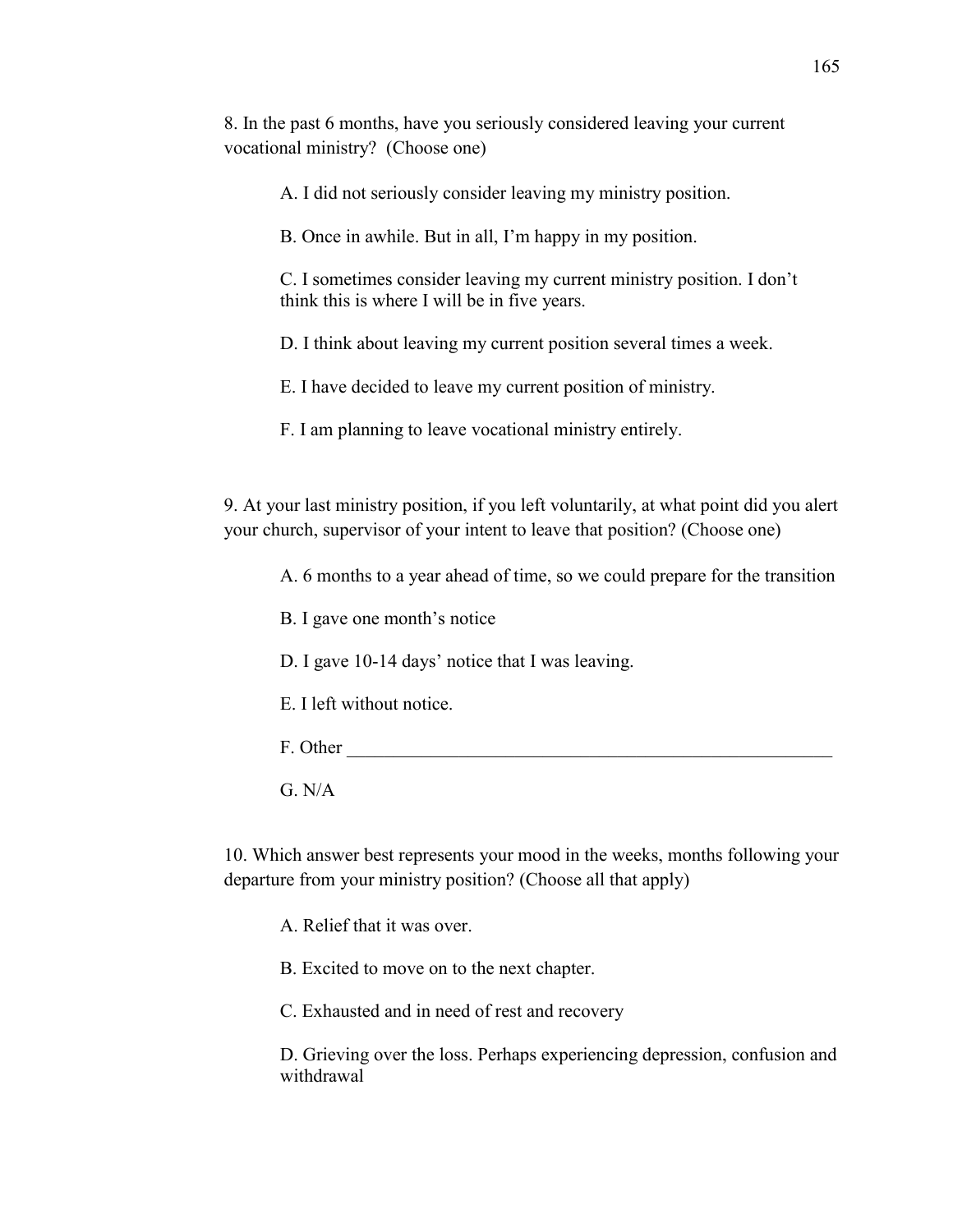E. N/A

F. Other

11. How would you describe the work environment when you left your last position?

(Choose all that apply  $\qquad \qquad$ )

A. Healthy, stable place to work.

B. Detached. Our staff did not argue, but we also rarely interacted.

C. Toxic. Gossip, arguing, power plays, mostly negative interactions

\_\_\_\_\_\_\_\_\_\_\_\_\_\_\_\_\_\_\_\_\_\_\_\_\_\_\_\_\_\_\_\_\_\_\_\_\_\_\_\_\_\_\_\_\_\_\_\_\_\_\_\_\_\_\_\_\_\_\_\_

D. Highly Stressful. Stress that was nearly constant.

E. Other (please explain)

F. N/A

12. How has your current ministry affected you personally? (Choose one)

A. No effect, really

B. Serving in ministry has benefitted my physical and mental health.

C. Serving in ministry has negatively affected my physical and mental health.

D. Other:

13. How has serving in vocational ministry affected your family? (Choose all that apply)

A. No effect, really.

B. Our family has benefitted from my serving in ministry.

C. My spouse has been negatively affected by my occupation.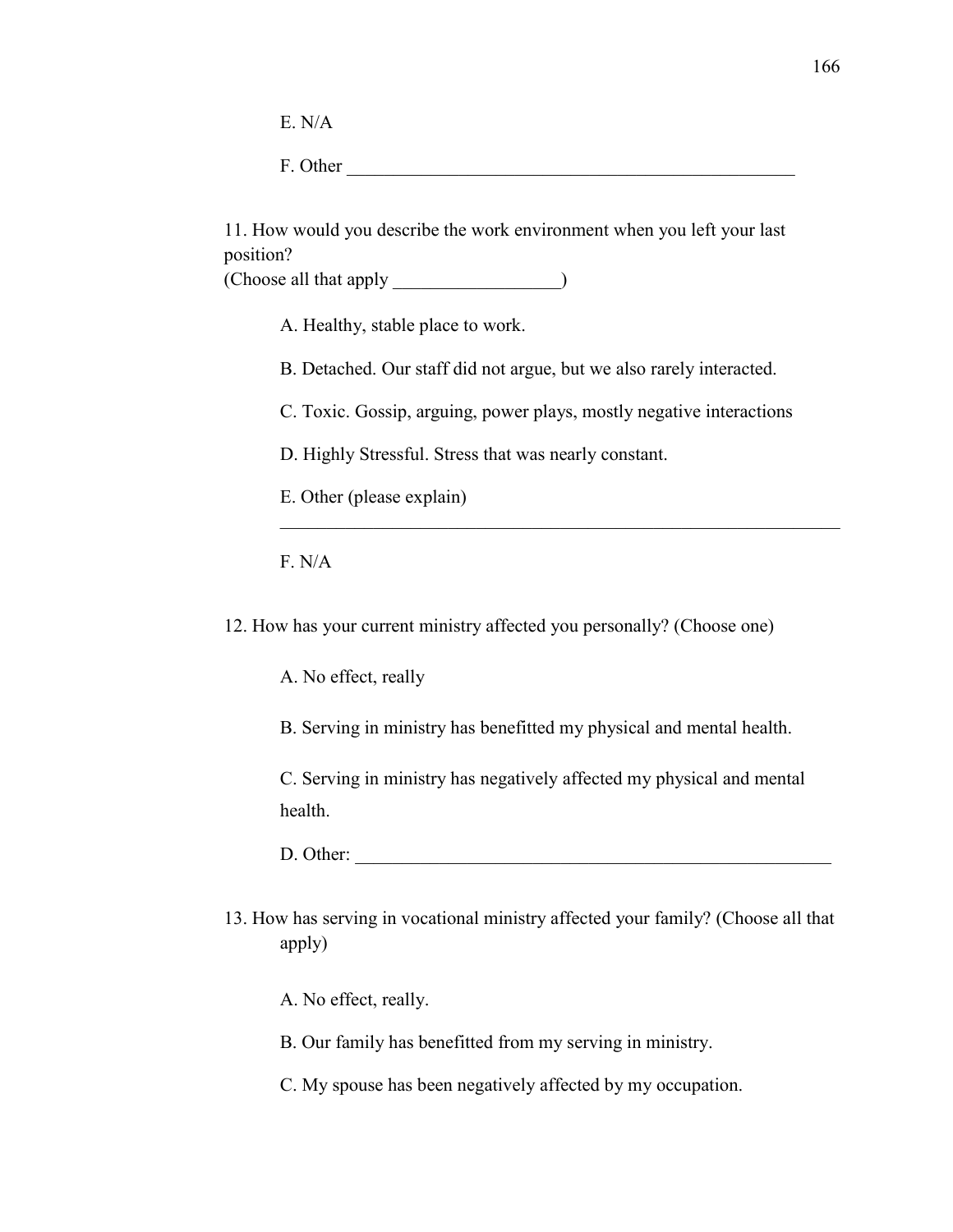D. My children have been negatively affected by my occupation.

- 14. One a scale of 1 to 10, with 1 being not stressed at all and 10 being unbearable stress, what would you rate your ministry stress level?
- 15. If you were to encounter difficulty in ministry, which of the following strategies would you try? (Choose all that apply)
	- A. Professional Counseling
	- B. Exercise
	- C. Sabbatical
	- D. Further education/training
	- E. Vacation
	- F. Asking for help from denominational leadership

16. Do you feel supported by the lead pastor, board and staff in your current ministry?

- A. Definitely yes
- B. Probably yes
- C. Uncertain
- D. Probably not
- E. Definitely not
- F. N/A

17. Do you believe high pastor turnover is a real problem, and if so, why?

\_\_\_\_\_\_\_\_\_\_\_\_\_\_\_\_\_\_\_\_\_\_\_\_\_\_\_\_\_\_\_\_\_\_\_\_\_\_\_\_\_\_\_\_\_\_\_\_\_\_\_\_\_\_\_\_\_\_\_\_\_\_\_\_\_\_

 $\mathcal{L} = \{ \mathcal{L}_1, \mathcal{L}_2, \ldots, \mathcal{L}_n \}$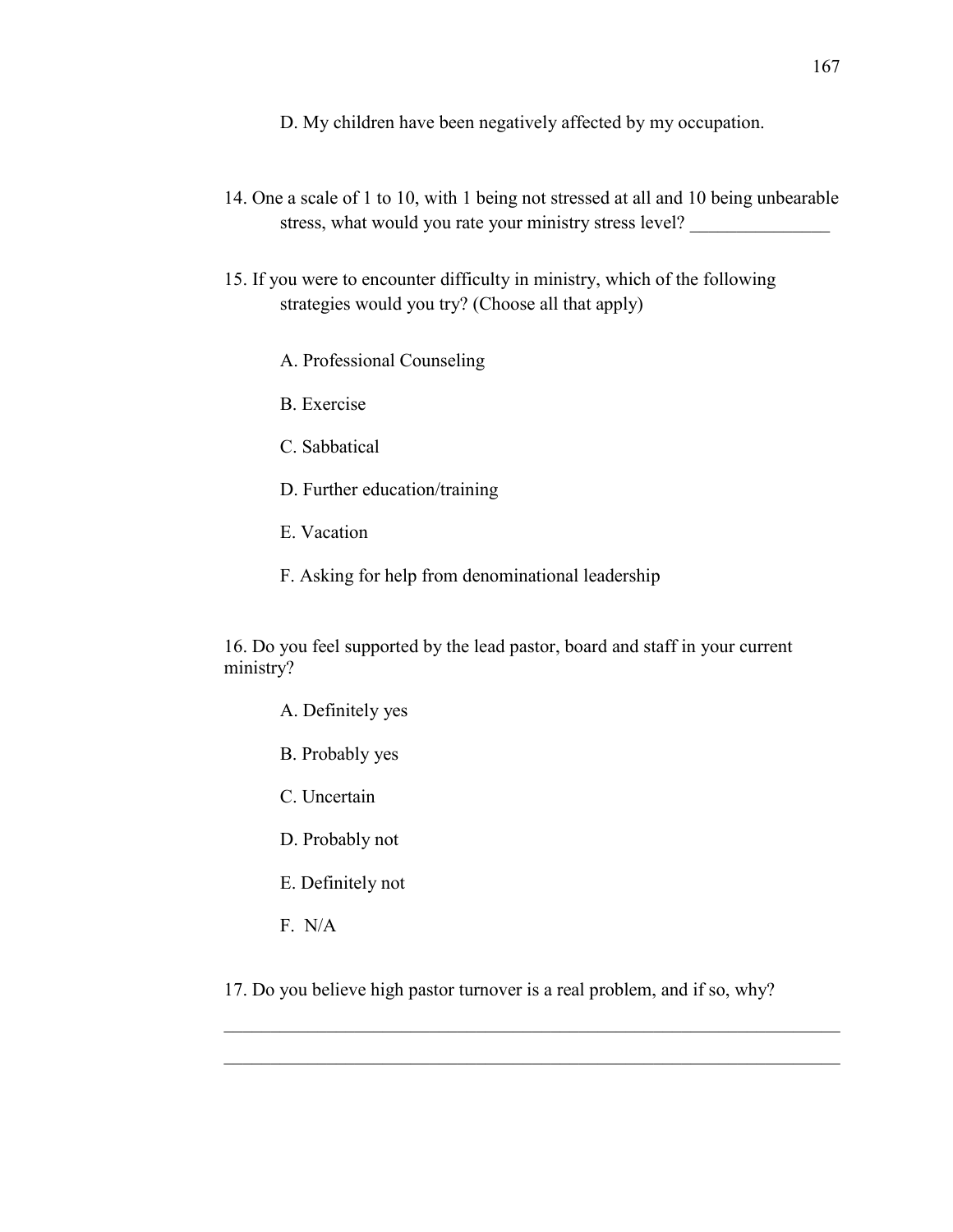18. What do you think the church could do better to support their pastors, leaders?

\_\_\_\_\_\_\_\_\_\_\_\_\_\_\_\_\_\_\_\_\_\_\_\_\_\_\_\_\_\_\_\_\_\_\_\_\_\_\_\_\_\_\_\_\_\_\_\_\_\_\_\_\_\_\_\_\_\_\_\_\_\_\_\_\_\_

 $\mathcal{L} = \{ \mathcal{L}_1, \mathcal{L}_2, \ldots, \mathcal{L}_n \}$ 

 19. Are there any additional comments you would like to make regarding your experience with leaving a ministry position?"

 $\frac{1}{2}$  ,  $\frac{1}{2}$  ,  $\frac{1}{2}$  ,  $\frac{1}{2}$  ,  $\frac{1}{2}$  ,  $\frac{1}{2}$  ,  $\frac{1}{2}$  ,  $\frac{1}{2}$  ,  $\frac{1}{2}$  ,  $\frac{1}{2}$  ,  $\frac{1}{2}$  ,  $\frac{1}{2}$  ,  $\frac{1}{2}$  ,  $\frac{1}{2}$  ,  $\frac{1}{2}$  ,  $\frac{1}{2}$  ,  $\frac{1}{2}$  ,  $\frac{1}{2}$  ,  $\frac{1$ 

 $\frac{1}{2}$  ,  $\frac{1}{2}$  ,  $\frac{1}{2}$  ,  $\frac{1}{2}$  ,  $\frac{1}{2}$  ,  $\frac{1}{2}$  ,  $\frac{1}{2}$  ,  $\frac{1}{2}$  ,  $\frac{1}{2}$  ,  $\frac{1}{2}$  ,  $\frac{1}{2}$  ,  $\frac{1}{2}$  ,  $\frac{1}{2}$  ,  $\frac{1}{2}$  ,  $\frac{1}{2}$  ,  $\frac{1}{2}$  ,  $\frac{1}{2}$  ,  $\frac{1}{2}$  ,  $\frac{1$ 

 Thank you for your contribution towards understanding and promoting pastors' longevity in ministry!

 $\mathcal{L} = \{ \mathcal{L}_1, \mathcal{L}_2, \ldots, \mathcal{L}_n \}$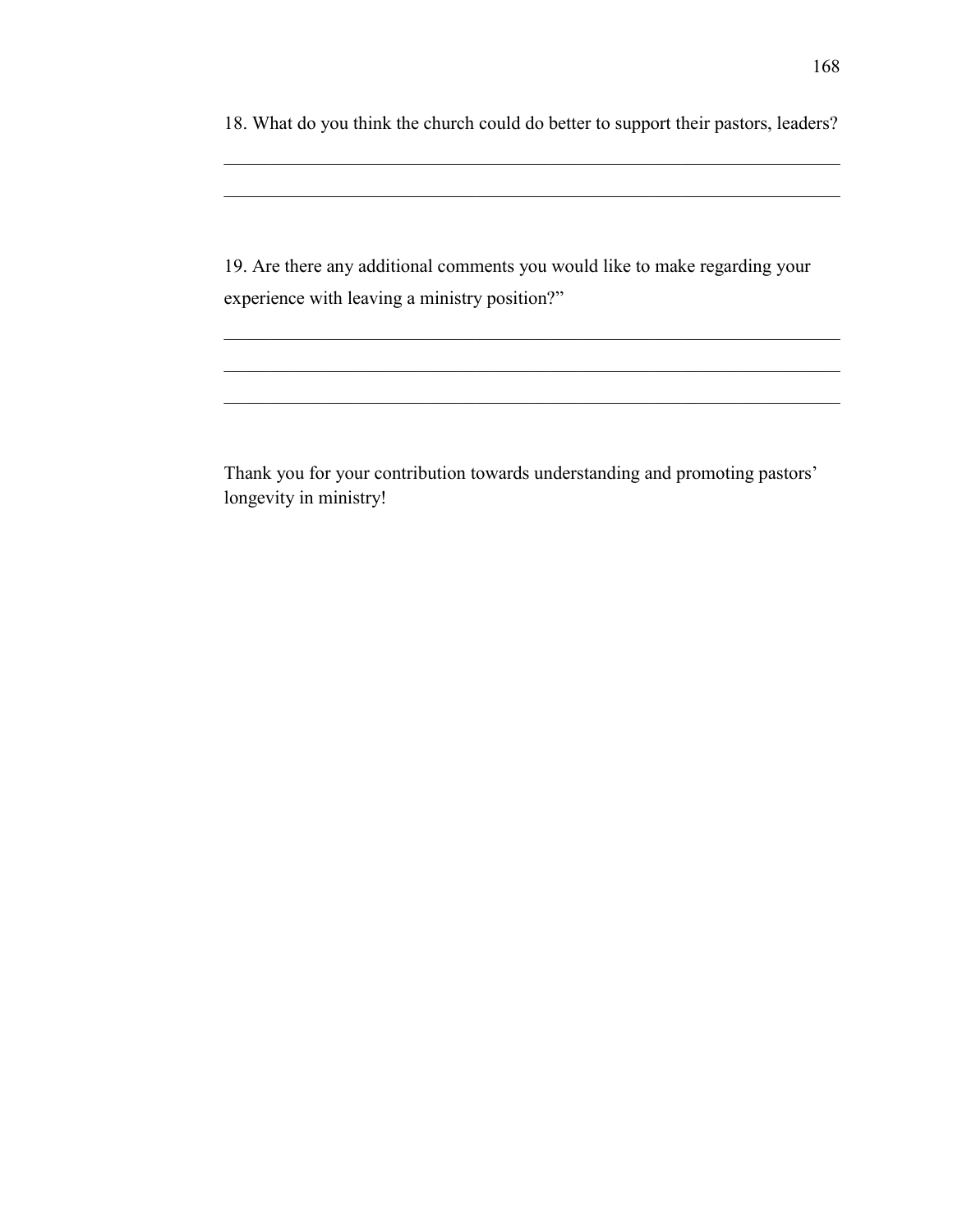# APPENDIX C: INFORMED CONSENT FORM FOR THESIS RESEARCH

# In Partial Fulfillment of Requirements for Doctorate of Ministry Degree Bethel University, St. Paul, MN

You are invited to participate in a study of pastoral attrition. The goal to learn key reasons why pastors leave vocational ministry and identify strategies for increasing retention of pastors. You were selected as a possible participant in this study because you attended an Assemblies of God Bible College (NCU) and/or served in full-time ministry\_\_.

If you decide to participate, I will include your quotes and/or stories in an open source document (which can be accessed by the public). I will use a pseudonym instead of using your real name. Any information obtained in connection with this study that can be identified with you will remain confidential and will be disclosed only with your permission. In any written reports or publications, no one will be identified or identifiable and only aggregate data will be presented.

Your decision whether or not to participate will not affect your future relations with the Assemblies of God in any way. If you decide to participate, you are free to discontinue participation at any time.

This research project has been reviewed and approved in accordance with Bethel's Levels of Review for Research with Humans. You will be offered a copy of this form to keep.

\_\_\_\_\_\_\_\_\_\_\_\_\_\_\_\_\_\_\_\_\_\_\_\_\_\_\_\_\_\_\_\_\_\_\_\_\_\_\_\_\_\_\_\_\_\_\_\_\_\_\_\_\_\_\_

\_\_\_\_\_\_\_\_\_\_\_\_\_\_\_\_\_\_\_\_\_\_\_\_\_\_\_\_\_\_\_\_\_\_\_\_\_\_\_\_\_\_\_\_\_\_\_\_\_\_\_\_\_\_\_

 $\frac{1}{2}$  ,  $\frac{1}{2}$  ,  $\frac{1}{2}$  ,  $\frac{1}{2}$  ,  $\frac{1}{2}$  ,  $\frac{1}{2}$  ,  $\frac{1}{2}$  ,  $\frac{1}{2}$  ,  $\frac{1}{2}$  ,  $\frac{1}{2}$  ,  $\frac{1}{2}$  ,  $\frac{1}{2}$  ,  $\frac{1}{2}$  ,  $\frac{1}{2}$  ,  $\frac{1}{2}$  ,  $\frac{1}{2}$  ,  $\frac{1}{2}$  ,  $\frac{1}{2}$  ,  $\frac{1$ 

You are making a decision whether or not to participate. Your signature indicates that you have read the information provided above and have decided to participate. You may withdraw at any time without prejudice after signing this form should you choose to discontinue participation in this study.

Signature

Signature Date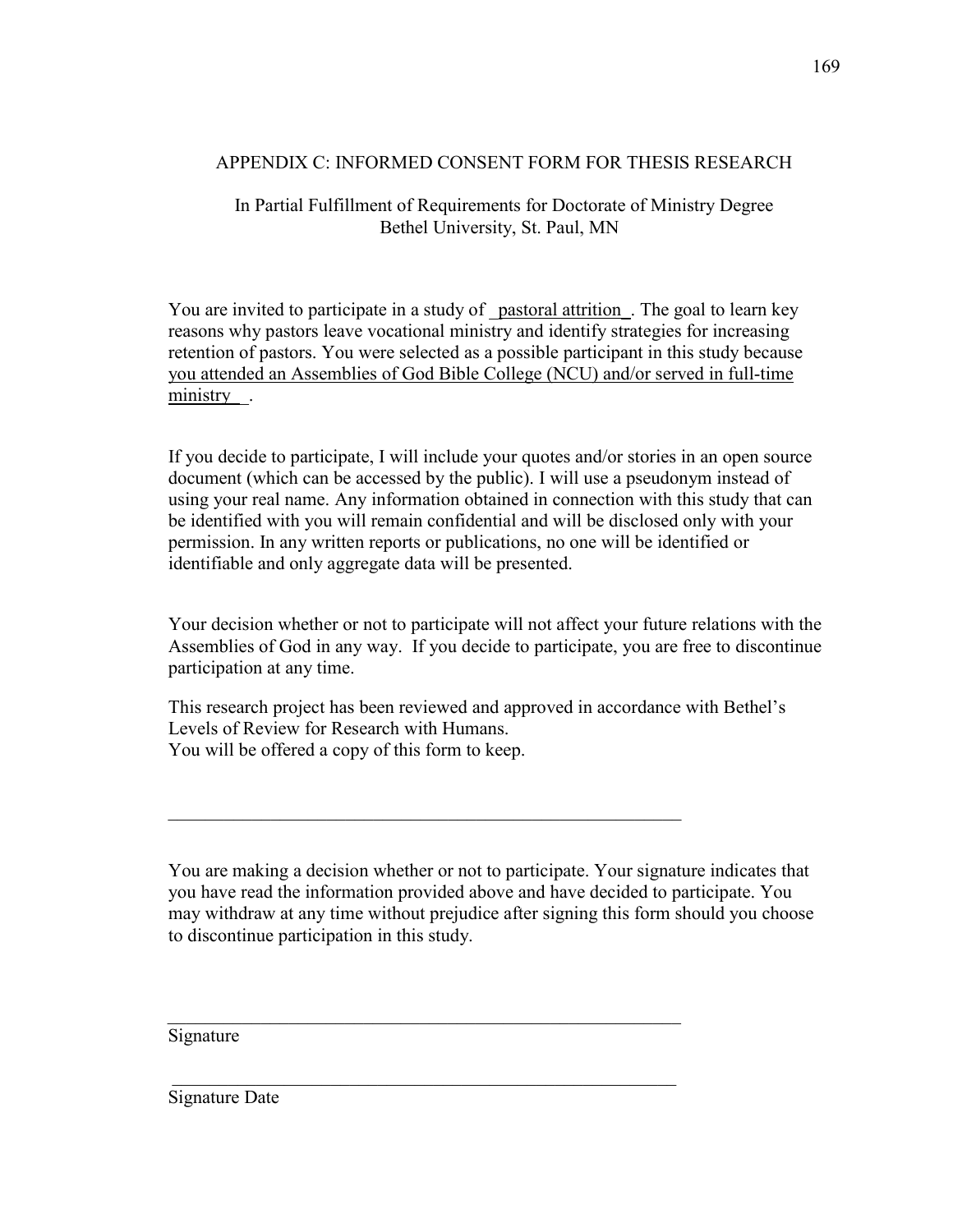## APPENDIX D: SURVEY TWO, DISTRIBUTED THROUGH SOCIAL MEDIA

This survey is part of a research project for Trisha R. Peach's doctorate program through Bethel Seminary. The purpose of this survey is to collect data pertaining to the rate and causes of pastoral attrition. Thank you so much for your willingness to participate in this project. Your candor is appreciated. Know that your responses are completely anonymous. Your responses, the data gathered, and anything written comments may be used for the project. By filling out the survey, you are giving your consent to use the data gathered and to quote written answers in the paper (anonymously). Data will be used to determine the causes of and recommend solutions to the problem of pastoral attrition.

1. What state or country do you reside in?

2. Do you feel connected at your church? Choose one:

A. It is a supportive family. I could share my struggles with my church. B. We do not talk or interact much as a church. However, my church might help in a crisis.

C. I would not feel safe to share personal struggles with my church.

D. My church is definitely emotionally unhealthy.

3. In your opinion, is your church "emotionally healthy?" Choose one:

A. Yes. Our church focuses on grace and growing together. I feel supported and listened to.

B. It can be. We are trying to be more emotionally healthy. We still have issues to work through.

C. We have never even thought about emotional health as a church.

D. No. I don't feel supported or listened to. There is too much gossip, legalism etc.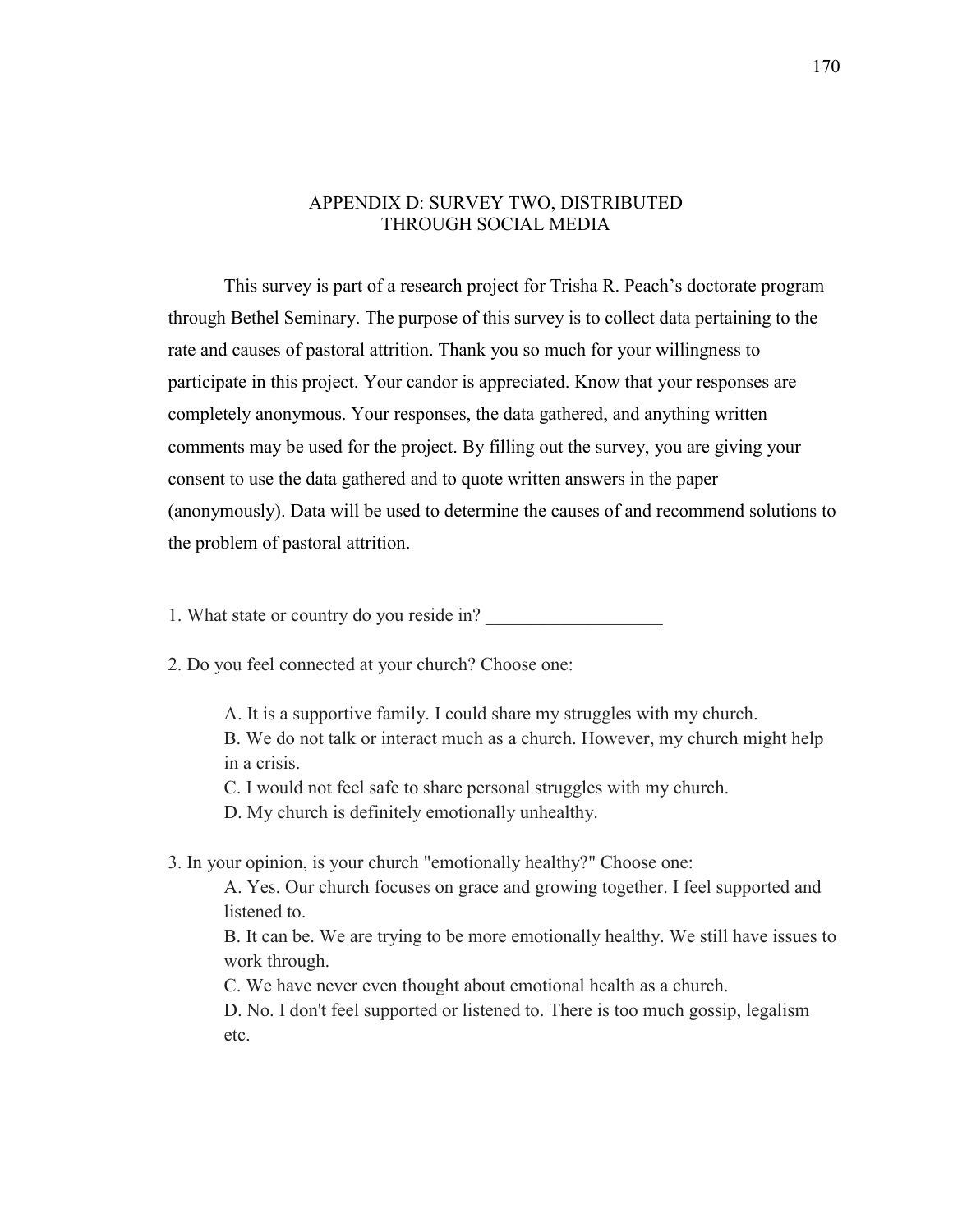## BIBLIOGRAPHY

- Abernethy, Gillian D., Carolyn L. Grannum, Gordon, Rick Williamson, and Joseph M. Currier. "The Pastors Empowerment Program: A Resilience Education Intervention to Prevent Clergy Burnout." *Spirituality in Clinical Practice Journal*  3, no. 3 (2016). 175-186.
- Adams, Christopher J., Holly Hough, Rae Jean Proeschold-Bell, Jia Yao, and Melanie Kolkin. "Clergy Burnout: A Comparison Study with Other Helping Professions." *Pastoral Psychology* 66, no. 2 (2016). 145-175.
- Aiken, Kevin M. "Investigating Restorative Processes for Pastors of Urban Churches in the Pennsylvania Eastern Keystone Baptist Association*.*" Doctoral Dissertation, Capital Seminary and Graduate School, Greenbelt, MA 2017. ProQuest Dissertations & Theses Global.
- Alexander, T. Desmond. *Dictionary of the Old Testament.* Edited by T. Desmond Alexander and David W. Baker. Downers Grove, IL: Intervarsity Press, 2003.
- American Psychiatric Association. *Desk Reference to the Diagnostic Criteria from DSM-5* (Arlington, TX: American Psychiatric Association Publishing, 2013).
- Armstrong, John H. *Can a Fallen Pastor Be Restored?* Chicago, IL: Moody Publications, 1995.
- Assemblies of God General Council. "Ministers by Credentials." updated August 2019. Accessed January 14, 2021. https://ag.org/About/Statistics.
- Assemblies of God General Council. "Statistics." updated August 2019. Accessed January 14, 2021. https://ag.org/About/Statistics.
- "Authorship of the Pentateuch." In *Dictionary of the Old Testament*: *Pentateuch*. Edited by Alexander T. Desmond and David W. Baker. (Westmont, IL: Intervarsity Press, 2003).
- Bardiau-Huys, Lucie. "Sustaining Pastoral Ministry: Denominations Must Assume Their Responsibilities." *The Journal of the European Pentecostal Theological Association* 34, no. 1 (2014). 61-76.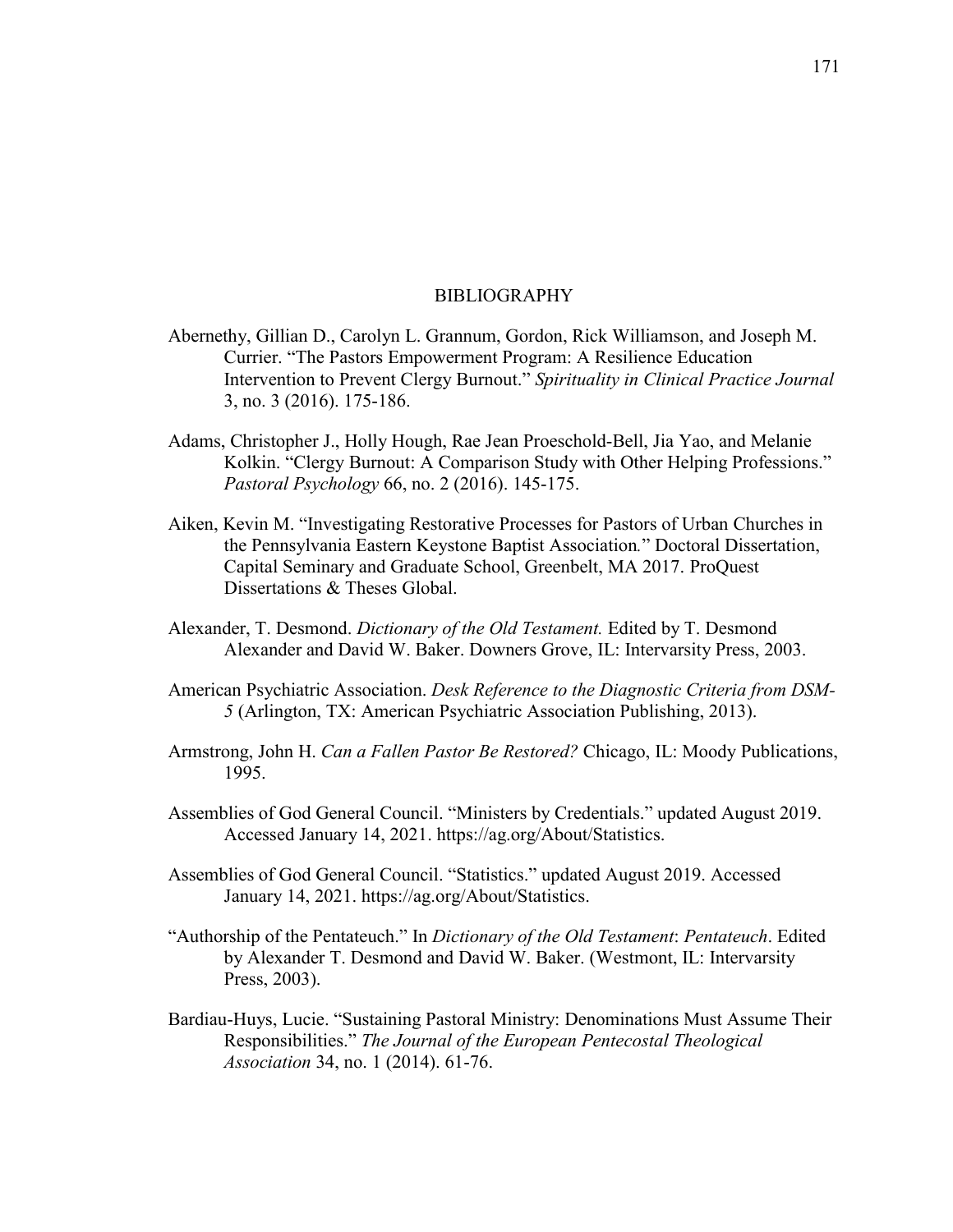- Barnes, Albert, James G. Murphy, F. C. Cook, E. B. Pusey, H. C. Leupold, and Robert Frew. *Barnes' Notes*. Grand Rapids, MI: Baker Publishing, 1996.
- Bell, E.N., T.K. Leonard, S.A. Jamieson, Stanley Frodsheim, and Daniel W. Kerr. "Statement of Faith." Assemblies of God General Council. Accessed January 14, 2021. https://ag.org/About/Statistics.
- Bell, Valerie, Chris March, Matt Markins, and Mike Handler. *Resilient: Child Discipleship and the Fearless Future of the Church.* Marceline, MO: Walworth Publishing, 2020.
- Benner, David G. *Strategic Pastoral Counseling: A Short-term Structured Model*. Grand Rapids, MI: Baker Academic, 2004.
- Bevere, John. *The Bait of Satan: Living Free from the Deadly Trap of Offense*. Lake Mary, FL: Charisma House, 2014.
- Bowles, Brian. "Why Church Leaders Need Ministry Friends Outside Their Congregation." *Lifeway Research*. May 21, 2019. https://lifewayresearch.com/2019/03/21/why-church-leaders-need-ministryfriends-outside-their-congregation.
- Bryman, Alan. *Social Research Methods*. 4th ed. Oxford: Oxford University Press, 2012. 313.
- Burchett, Dave. *When Bad Christians Happen to Good People: Where We Have Failed Each Other and How to Reverse the Damage*. Colorado Springs, CO: WaterBrook Press, 2011.
- Butler, Martin D. and Robert D. Herman. "Effective Ministerial Leadership." *Journal of Nonprofit Management and Leadership* 9. no. 13 (1999): 227-233.
- Carroll, Ray. *Fallen Pastor: Finding Restoration in a Broken World*. Folsom, CA: Civitas Press, 2011.
- Carson, D.A., Douglas J. Moo, and Andrew David Naselli, *Acts*, Introducing the New Testament: A Short Guide to Its History and Message. Grand Rapids, MI: Zondervan, 2010, chap. 12 Kindle.
- "Clergy Losses Are Massive."*Ministering to Ministers Foundation*. Updated 2016. Accessed September 2, 2021. North Chesterfield, VA. https://ministeringtoministers.org/clergy-losses-are-massive/
- Cloud, Henry and John Sims Townsend. *Boundaries: When to Say Yes, How to Say No to Take Control of Your Life*. Grand Rapids, MI: Zondervan, 2017.
- Cloud, Henry and John Sims Townsend. *How People Grow: What the Bible Reveals About Personal Growth*. Grand Rapids: Zondervan, 2005.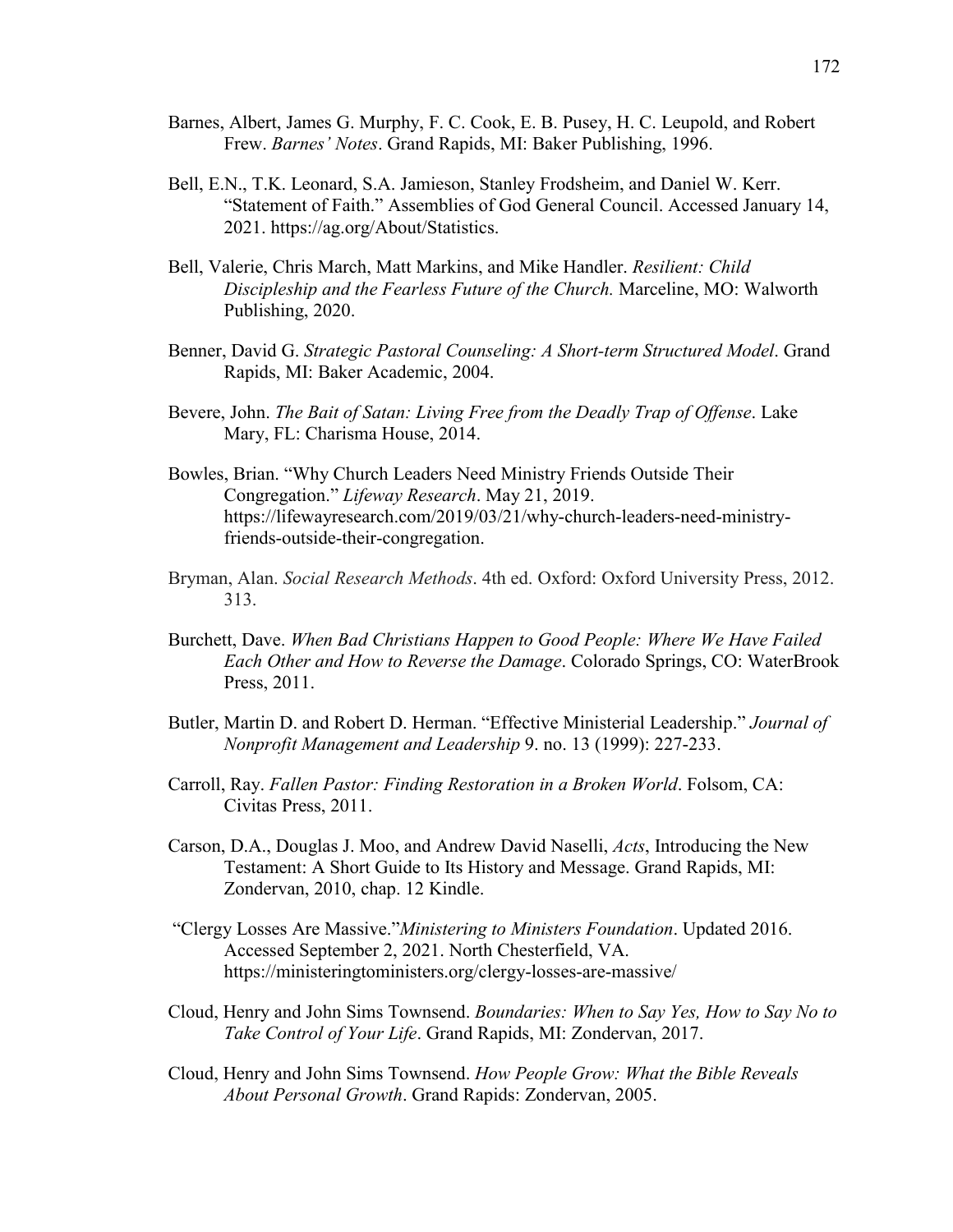- Corbett, Steve, Brian Fikkert, John Perkins, and David Platt. *When Helping Hurts How to Alleviate Poverty Without Hurting the Poor ... and Yourself*. Chicago, IL: Moody Publishers, 2014.
- Corbin, J. and A. Strauss, *Basics of Qualitative Research: Techniques and Procedures, Canons, and Evaluative Criteria: Qualitative Sociology* (Thousand Oaks, CA: Sage Publications, 2007), 107.
- Creswell, John W. *Qualitative Inquiry and Research Design: Choosing Among Five Approaches* 2nd ed. Thousand Oaks, CA: Sage Publications, 2007.
- Daley, Leo Charles. *The Works of St. Augustine.* New York, NY: Monarch Press, 1965.
- Darling, Carol Anderson, E. Wayne Hill, and Lenore M. Mcwey. "Understanding Stress and Quality of Life for Clergy and Clergy Spouses." *Stress and Health* 20, no. 5 (2004). 261-77.
- Detrick, Don. "Preventing Self-Sabotage: How Emotional Intelligence Can Improve Your Relationship and Leadership." Thesis. Kirkland, WA: Northwest University, 2010.
- Dobson, James. *Pastoral Restoration Workbook*. Colorado Springs, CO: Focus on the Family, 2019. Focusonthefamily.com/pastoral/pdf/PAS\_PastoralRestoration.pdf.
- Edwards, Gene*. A Tale of Three Kings: A Study in Brokenness*. Augusta, ME: United States Christian Books, 1980.
- Elias, Jacob W. *Remember the Future : The Pastoral Theology of Paul the Apostle*. Scottdale, PA: Herald Press, 2006.
- Elkington, Robert. "Adversity in Pastoral Leadership: Are Pastors Leaving the Ministry in Record Numbers, and If So, Why?" *Verbum et Ecclesia* 34. no. 1 (August 2013). 2-13.
- Ellicott, C.J. *An Old Testament Commentary for English Readers*. London, UK: Cassell and Co, 1897.
- "Exodus." in *Commentaries on the Four Last Books of Moses: Arranged in the Form of a Harmony.* Translated by Bingham and Calvin Translation Society (Grand Rapids, MI.: Baker Books. 2009). 341.
- Fallon, Barry, Simon Rice, and Joan Wright Howie. "Factors That Precipitate and Mitigate Crises in Ministry."*Pastoral Psychology* 62, no. 1 (2012). 27-40.
- Firestone, Robert and Joyce Catlett. *Fear of Intimacy*. Washington, DC: American Psychological Association, 2013.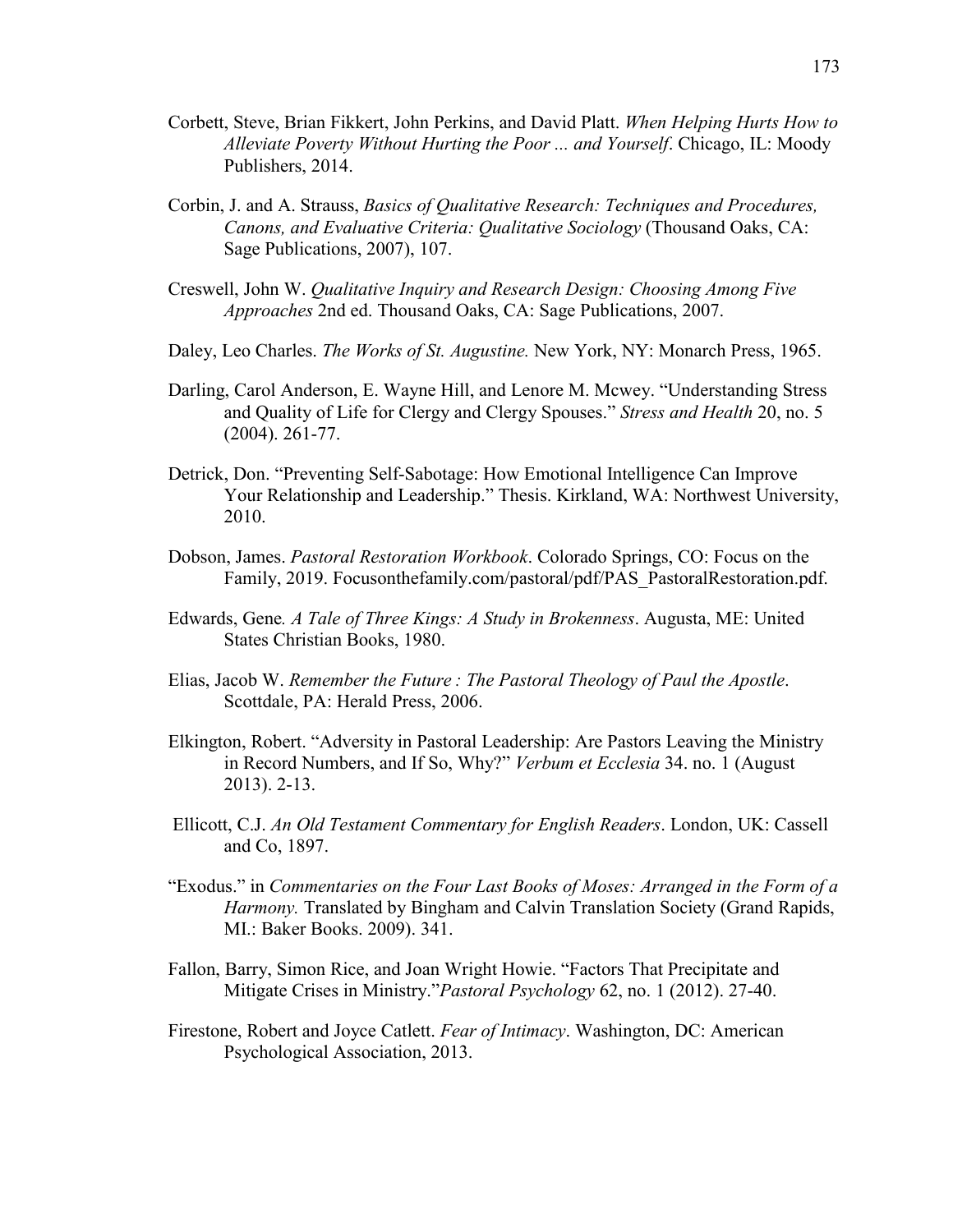- Friedman, Edwin H. *Generation to Generation: Family Process in Church and Synagogue*. New York: Guilford Press, 2011.
- Gaebelein, Frank, J. D. Douglas, Walter C. Kaiser, Leon Morris, Donald W. Burdick, Edwin Blum, Glenn W. Barker, Edwin Blum, and Alan F. Johnson. *The Expositor's Bible Commentary with the New International Version of the Holy Bible.* Grand Rapids, MI: Zondervan Publishing. House, 1981.
- Green, William Henry. *The Higher Criticism of the Pentateuch.* Grand Rapids, MI: Baker Publishing, 1978.
- Grosch, William N. and David C. Olsen. "Clergy Burnout: An Integrative Approach." *Journal of Clinical Psychology* 56, no. 5 (2000): 619–32.
- Haffner, Josh. "Surgeon General: 1 in 7 in USA Will Face Substance Addiction."*USA Today*. November 17, 2016. Accessed August 01, 2019. https://www.usatoday.com/story/news/nation-now/2016/11/17/surgeon-general-1- 7-us-face-substance-addiction/93993474/.
- Hantzer, Kenneth. "The Road to Restoration." *Christianity Today.* November 20, 1987. 5-12.
- Harbaugh, Gary L., and Evan Rogers. "Pastoral Burnout: A View from the Seminary." *Journal of Pastoral Care 38,* no. 2 (1984). 99-106.
- Hardie, Gayle and Malcolm Lazenby. *The Emotionally Healthy Leader*. Carlton North, Vic.: Monterey Press, 2013.
- Hart, Archibald D. *Adrenaline and Stress*. Nashville, TN: W Publishing Group, 2003.
- Herod, Dan. *Suffer Well: Walking Victoriously through Your Valleys*. Waupaca, WI: Amazon, 2018.
- Hess, Mike. "The Growing Crisis of Pastoral Shortages." *Baptist Bulletin Magazine*. February 15, 2019. https://baptistbulletin.org/the-baptist-bulletin-magazine/thegrowing-crisis-of-pastoral-shortages/.
- Jackson, Jesse T. "This Is Not What I Signed up For:The Unsettling Exodus of Pastors Leaving the Ministry." *ChurchLeaders Magazine*, May 7, 2021. https://churchleaders.com/news/396413-reports-of-an-unsettling-trend-of-pastorsleaving-the-ministry.html. Accessed July 14, 2021.
- Jenson, Robert W. "Gregory of Nyssa: The Life of Moses." *Theology Today* 62, no. 4 (2006). 533-537.

Josephus, Flavius. *The Antiquities of the Jews*. Amarillo, TX: First Rate Publishers, 2015.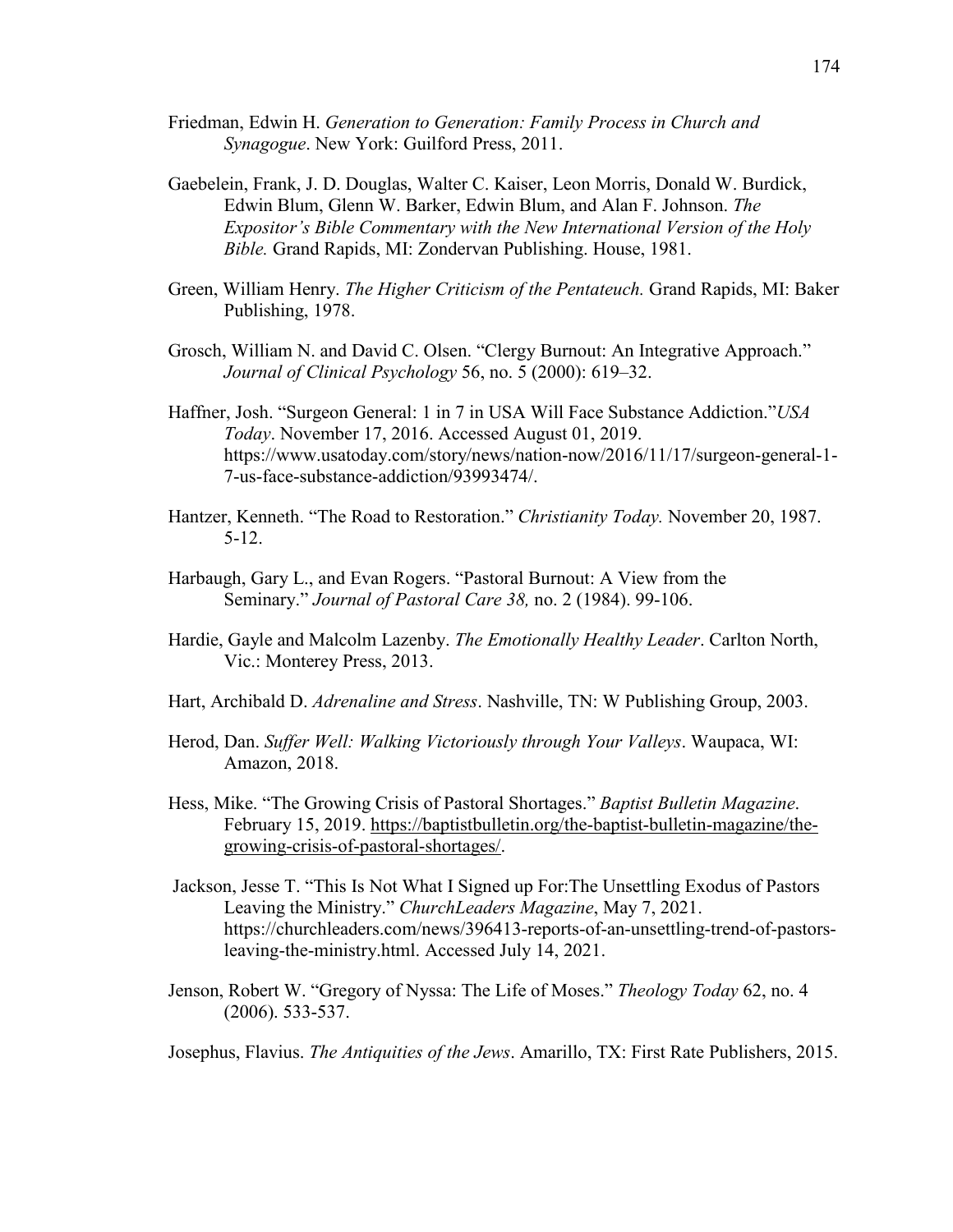- Kaiser, William C., Jr. "Exodus." *The Expositor's Bible Commentary With the New International Version of the Holy Bible*. Grand Rapids, MI: Zondervan Publishing House, 1981.
- Keck, Leander E. "Acts; Romans; I Corinthians." In *The New Interpreter's Bible Vol. X: Introduction to Epistolary Literature.* Nashville, TN: Abingdon Press, 2002.
- Kiel, Carl F., and Franz Delitzsch. "Exodus." *Commentary on the Old Testament*. Peabody, MA: Hendrickson Publishers, 2011.
- Kilmann, R. and K. Thomas. "Developing a Forced-Choice Measure of Conflict-Handling Behavior: The Mode Instrument." *Educational and Psychological Measurement 37*, no. 2 (1977). 309-325.
- Konklin, Kevin. "Pastors and Accountability." Focus on the Family. November 2020. Accessed December 12, 2020. https://www.focusonthefamily.com/church/thepastor-and-accountability/.
- Krahmolkov, Charles R. "Exodus Itinerary Confirmed by Egyptian Evidence." *Biblical Archaeology Review* 20. (September/October 1994).
- Krejcir, R. J. "Statistics on Pastors: What Is Going On With Pastors in America?"*Francis A. Schaeffer Institute of Church Leadership Development*. January, 7 2011. Accessed April 23, 2020. http://www.intothyword.org/apps/articles/default. asp?articleid=36562.
- Ladd, George Eldon. *A Theology of the New Testament*. Grand Rapids, MI: Eerdman's. 1974.
- LaHaye, Timothy. *If Ministers Fall, Can They Be Restored?* Grand Rapids, MI: Zondervan, 1990.
- LaSor, William Sanford, David Allan Hubbard, and Frederic William Bush. *Old Testament Survey: The Message, Form, and Background of the Old Testament.* Grand Rapids, MI: Eerdman's, 1996.
- Lee, Cameron. "Dispositional Resiliency and Adjustment in Protestant Pastors: A Pilot Study." *Pastoral Psychology 59*, no. 5 (2010). 631-40.
- Leedy, Paul D., and Jeanne Ellis Ormrod. *Practical Research: Planning and Design* 8th Ed. Upper Saddle River, N.J.: Prentice Hall, 2005.
- Lenski, R.C.H., *The Interpretation of 1st and 2nd Corinthians*, Minneapolis, MN: Augsburg Press, 1937.
- Lietzmann, Hans and Bertram Lee Woolf. *The Founding of the Church Universal the Beginnings of the Christian Church: Volume 2*. New York, NY: Charles Scribner and Sons, 1936.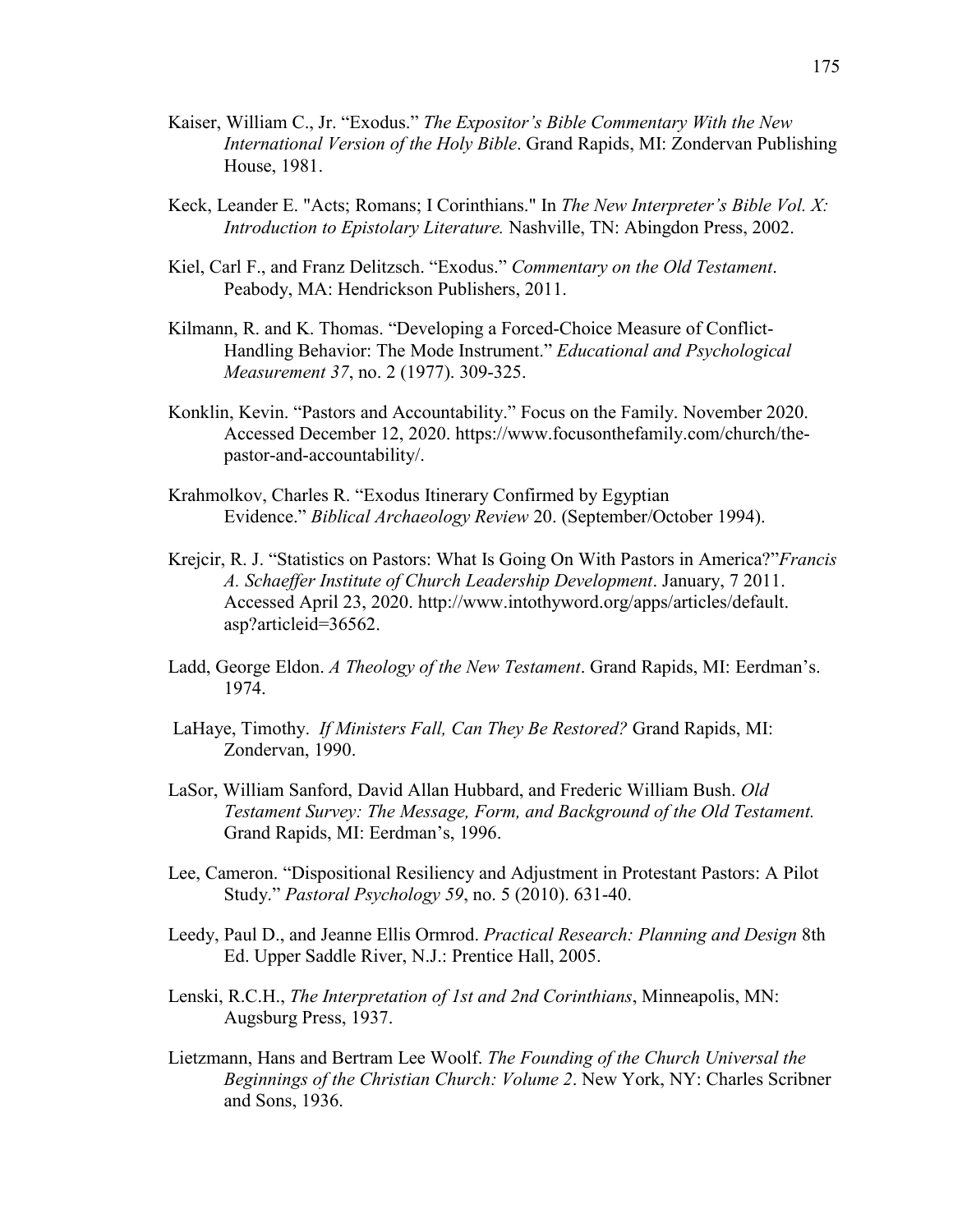- Longenecker, Richard. "ACTS." *The Expositor's Bible Commentary with the New International Version of the Holy Bible.* E Tremper Longman, III and David E. Garland. Grand Rapids, MI: Zondervan Publishing House, 1981.
- Lovik, Eric. "Moses' Preparation for Ministry: The Significance of His Egyptian Background." *Calvary Baptist Theological Journal*. no. 10 (Fall 1994). 43-63.
- Luther, Martin. Henry Eyster Jacobs, and Adolph Spaeth. *Works of Martin Luther: With Introductions and Notes.* Grand Rapids, MI: Baker Books, 1982.
- Lyons, Eric. "Mosaic Authorship of the Pentateuch, Tried and True." *Apologetics Press*. January 3, 2003. Accessed July 26, 2021. https://www.apologeticspress.org/apcontent.aspx?category=13&article=36.
- Maestri, William. *Paul's Pastoral Vision: Pastoral Letters for a Pastoral Church Today*. New York: Alba House, 1989.
- Maslach, Christina. "Job Burnout: New Directions in Research and Intervention." in *Current Directions in Psychological Science* 12, no. 5 (October 2003). 189-192.
- Maslach, Christina, W. B. Schaufeli, and M. P. Leiter. "Job burnout." in *Annual Review of Psychology* 52 (2001). 397-422.
- May, Gerald G. *Addiction and Grace: Love and Spirituality in the Healing of Addictions*. San Francisco, CA: Harperone Publishing, 2006.
- Mcgarvey, John William. *Authorship of the Book of Deuteronomy: With Its Bearings on the Higher Criticism of the Pentateuch*. London, UK: Forgotten Books, 1902.
- McIntosh, Gary L. and Samuel D. Rima, Sr. *Overcoming the Dark Side of Leadership, The Paradox of Personal Leadership,* Grand Rapids, MI: Baker Books, 1997.
- McQueen, Hilary. "Integration and Regulation Matters in Educational Transition: A Theoretical Critique of Retention and Attrition Models." *British Journal of Educational Studies* 57, no. 1 (2009). 70-88.
- Meek, Katheryn R., Mark R. McMinn, Craig M. Brower, Todd D. Burnett, Barrett W. Mcray, Michael L. Ramey, David W. Swanson, and Denise D. Villa. "Maintaining Personal Resiliency: Lessons Learned from Evangelical Protestant Clergy." *Journal of Psychology and Theology* 31, no. 4 (2003). 339-347.
- Meier, J.D. "The 5 Levels to Communicating More Effectively." *Sources of Insight Magazine*. April 13, 2014. Accessed August 02, 2019. http://sourcesofinsight.com/the-5-levels-to-communicating-more-effectively/.
- Miner. Maureen H. "Changes in Burnout over the First 12 Months in Ministry: Links with Stress and Orientation to Ministry*.*" *Journal of Religion and Culture* 10, no. 1 (2007). 9-16.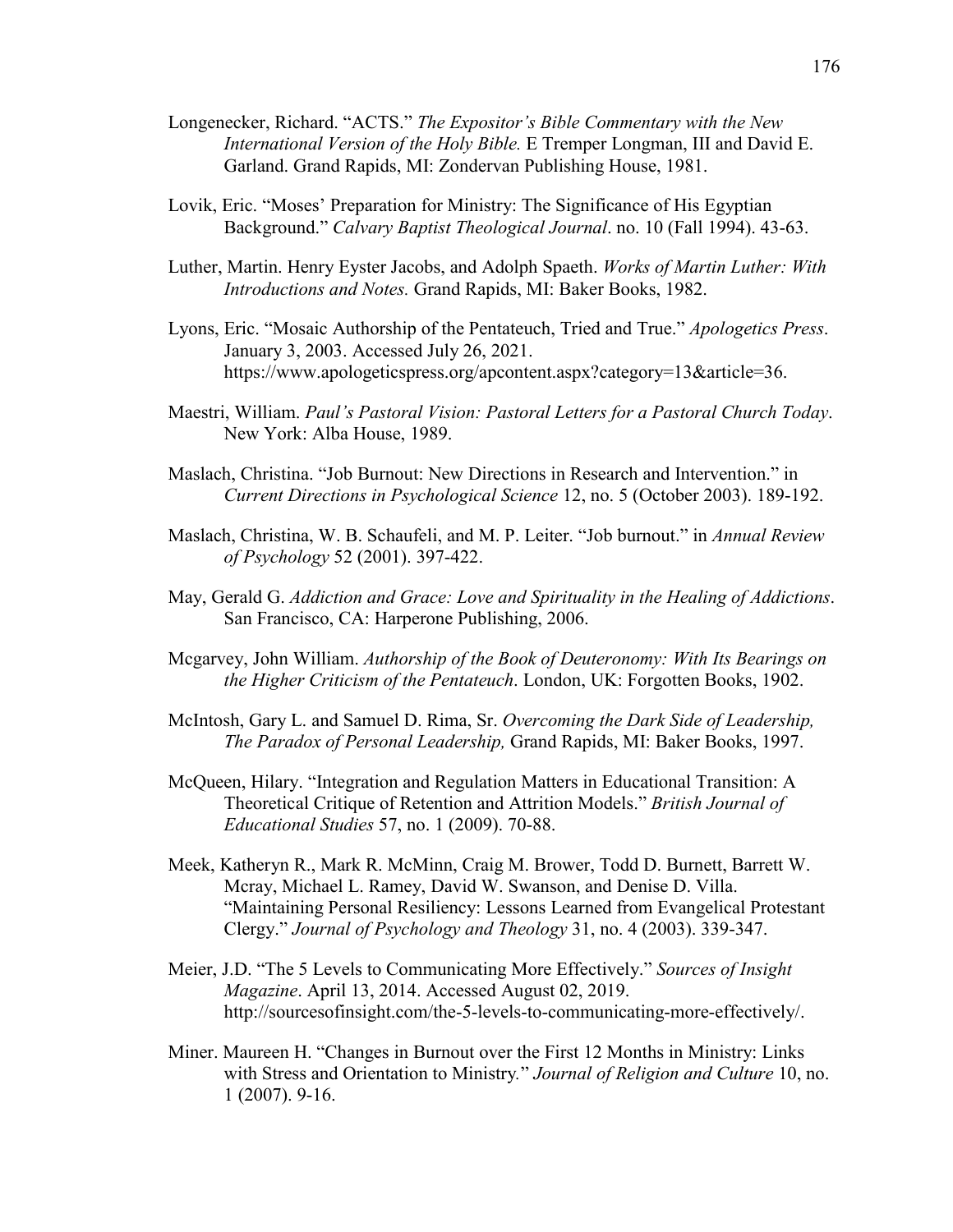- Myers, William. *Research in Ministry: A Primer for the Doctor of Ministry Program*. Chicago, IL: Exploration Press, 1997.
- Nelson, Alan E. *Broken in the Right Place*. Nashville: TN. Nelson Publishers, 1994.
- Nicoll, Robertson. *The Expositor's Greek Testament*. London: Hodder and Stoughton, 1912.
- Nouwen, Henri J.M., *The Wounded Healer.* New York, NY: Doubleday Books, 1979.
- Ochberg, Frank. "When Helping Hurts: Preventing and Treating Compassion Fatigue." Gift from Within Resources, 2006. Accessed July 9, 2021. https://www.giftfromwithin.org/html/Preventing-and-Treating-Compassion-Fatigue.html.
- Oswald, Roy M. and Otto Kroeger. *Personality Type and Religious Leadership*. Herndon: Albany, GA. 1988.
- Palmer, Parker. *Let Your Life Speak. Listening for the Voice of Vocation*. Hoboken, NJ: John Wiley and Sons, 2009.
- Parolini, Jeanine. *Transformational Servant Leadership: a Workbook with a Fresh Approach to Leading Well.* Maitland, FL: Xulon Press, 2012.
- Polhill, John B. "Acts," in *An Exegetical and Theological Exposition of Holy Scripture: Volume 26: The New American Commentary.* Nashville, TN: Broadman Press, 2001. 340.
- Randall, Kelvin J. "Clergy Burnout: Two Different Measures*.*" *Pastoral Psychology* 62. no. 3 (2013). 333-41.
- Rainier, Thomas. "The Dangerous Third Year of Pastoral Tenure." *Charisma Leadership Magazine*, June 14, 2014. Accessed August 12, 2021. https://www.christianpost.com/news/the-dangerous-third-year-of-pastoraltenure.html.
- Ridgway, Toni. "Silent Suffering: Pastors and Depression." *Church Leaders Magazine.* Sept. 11, 2010. Accessed August 14, 2021. https://churchleaders.com/pastors/pastor-articles/144651-silent-suffering-pastorsand-depression.html.
- Roll, Steve. *Holy Burnout: Turning Brokenness into Blessing, Through the Power of God's Restoring Love*. Tulsa, OK: Virgil W. Hensley Publishing, 1996.
- Rous, Isabelle Hasselin. "The Roman City of Tarsus in Cilicia and its Terracotta Figurines*.*" *Open Edition Journals*. April 20, 2019. Accessed May, 6 2021. http://journals.openedition.org/acost/1258.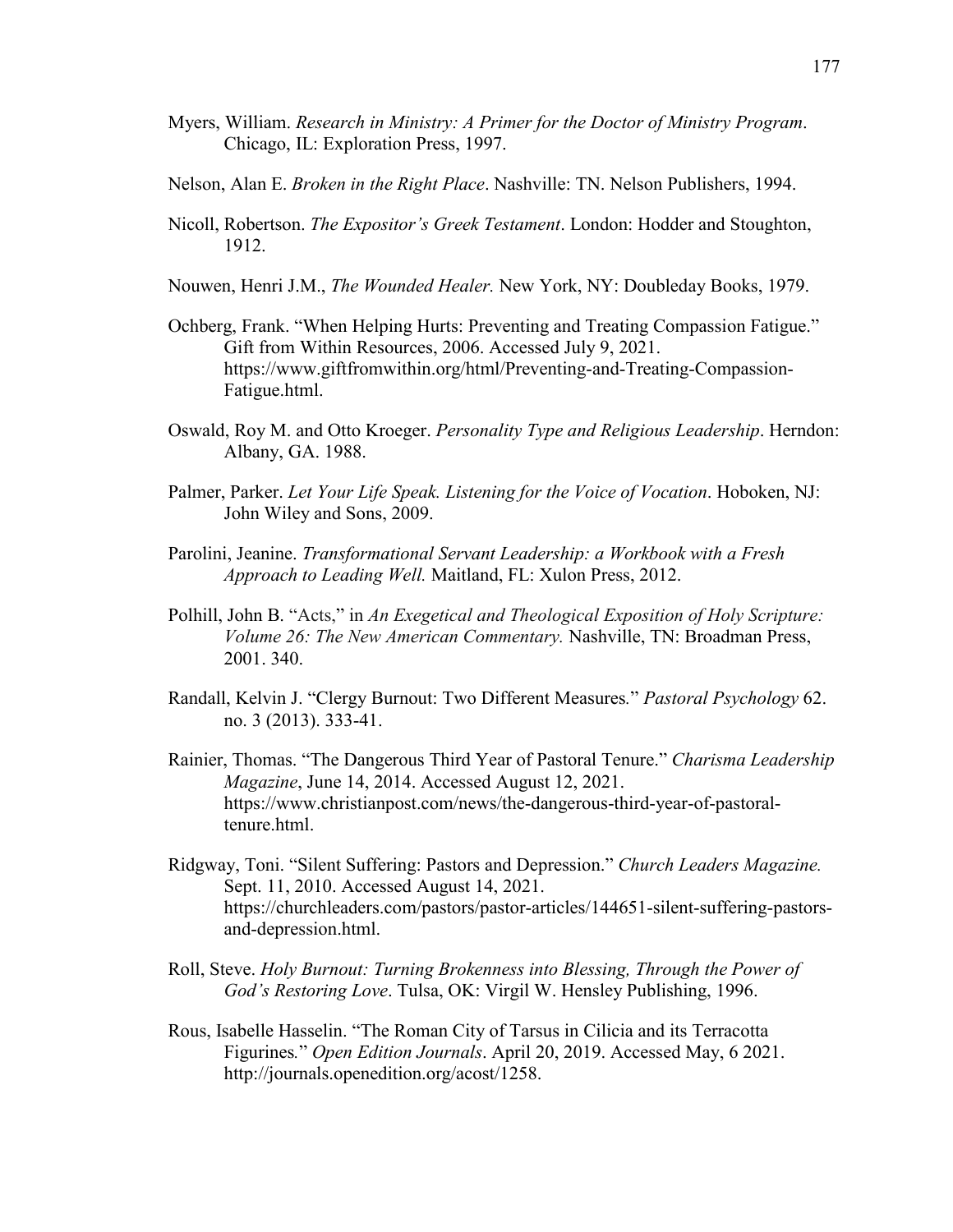- Scazzero, Peter, and Warren Bird. *The Emotionally Healthy Church*. Grand Rapids, MI: Zondervan, 2015.
- Schaumburg, Harry W. *False Intimacy,* Colorado Springs, CO: NavPress, 1992.
- Schorsch, Ismar and Herman Abramovitz. "The Staff of Moses." *Jewish Theological Seminary Community Learning* 22, no. 3 (24 January, 2004). 5-13.
- Scott, Greg and Rachel Lovell. "The Rural Pastors Initiative: Addressing Isolation and Burnout in Rural Ministry." *Pastoral Psychology 64*, no. 1 (2014). 71-97.
- Shelley, Marshall. *Well-intentioned Dragons: Ministering to Problem People in the Church*. Minneapolis, MN: Bethany House Publishers, 1994.
- Shirkani, Jen. *Ego vs. EQ: How Top Leaders Beat 8 Ego Traps With Emotional Intelligence*. London, UK: Routledge Group, 2016.
- Smedes, Lewis B. *Shame and Grace: Healing the Shame We Don't Deserve*. New York: Harperone. 1993.
- Steinke, Peter L. *How Your Church Family Works: Understanding Congregations as Emotional Systems*. Herndon, VA.: Alban Institute, 2006.
- Stewart, Kristin. "Keeping Your Pastor: An Emerging Church Challenge." Thesis Project. Oakland, CA. Oakland City University. 2009.
- Strong, James. *Strong's Expanded Exhaustive Concordance of the Bible*. Nashville, TN: Thomas Nelson, 2009.
- Sullivan, James E. *The Good Listener*. Notre Dame, IN: Ave Maria Press, 2000.
- Swindoll, Charles, Njaa Donald, and Peterson Eugene. "How Pure Must a Pastor Be?" *Leadership Magazine*, April 1988.
- Thompson, James W., *Pastoral Ministry According to Paul: A Biblical Vision*. Grand Rapids, MI: Baker Academic, 2006.
- Warner, Janelle, and John D. Carter. "Loneliness, Marital Adjustment and Burnout in Pastoral and Lay Persons*.*" *Journal of Psychology and Theology 12*, no. 2 (1984). 125-131.
- Wells, Carl R. "The Effects of Work-Related and Boundary-Related Stress on the Emotional and Physical Health Status of Ordained Clergy." *Pastoral Psychology 62,* no. 1 (2012). 101-14.